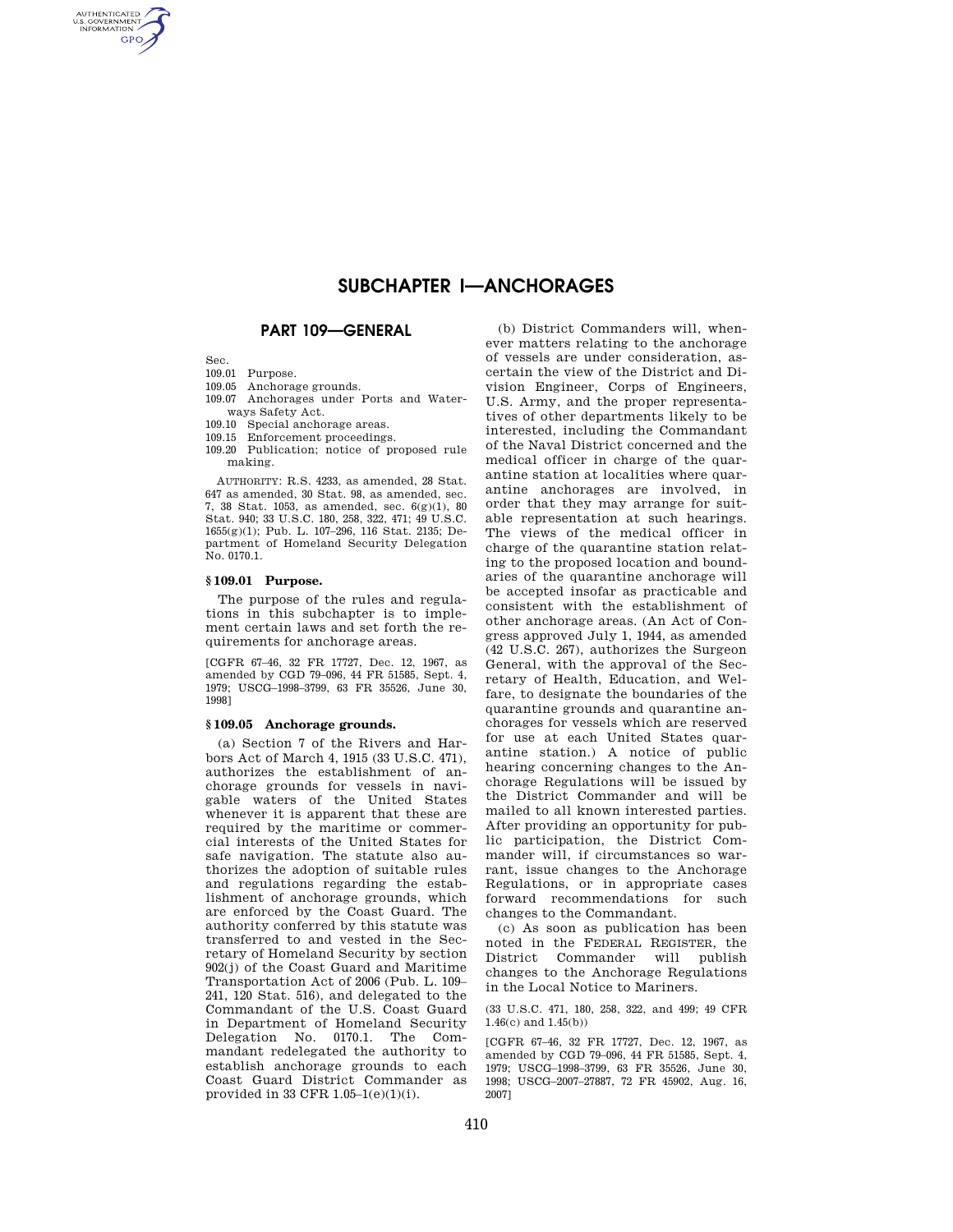# **Coast Guard, DHS** Pt. 110 **Pt. 110**

## **§ 109.07 Anchorages under Ports and Waterways Safety Act.**

The provisions of section 4 (a) and (b) of the Ports and Waterways Safety Act as delegated to the Commandant of the U.S. Coast Guard in Pub. L. 107–296, 116 Stat. 2135, authorize the Commandant to specify times of movement within ports and harbors, restrict vessel operations in hazardous areas and under hazardous conditions, and direct the anchoring of vessels. The sections listed in §110.1a of this subchapter are regulated under the Ports and Waterways Safety Act.

[CGD 3–81–1A, 47 FR 4063, Jan. 28, 1982, as amended by USCG–2003–14505, 68 FR 9535, Feb. 28, 2003]

# **§ 109.10 Special anchorage areas.**

An Act of Congress of April 22, 1940, provides for the designation of special anchorage areas wherein vessels not more than sixty-five feet in length, when at anchor, will not be required to carry or exhibit anchorage lights. Such designation is to be made after investigation, by rule, regulation, or order, the procedure for which will be similar to that followed for anchorage grounds under section 7 of the Rivers and Harbors Act of March 4, 1915, as referred to in §109.05. The areas so designated should be well removed from the fairways and located where general navigation will not endanger or be endangered by unlighted vessels. The authority to designate special anchorage areas was transferred to and vested in the Secretary of Homeland Security by section 902(j) of the Coast Guard and Maritime Transportation Act of 2006 (Pub. L. 109–241, 120 Stat 516), and delegated to the Commandant of the U.S. Coast Guard in Department of Homeland Security Delegation No. 0170.1. The Commandant redelegated the authority to establish anchorage grounds to each Coast Guard District Commander as provided in 33 CFR 1.05–  $1(e)(1)(i)$ .

[USCG–2007–27887, 72 FR 45902, Aug. 16, 2007]

# **§ 109.15 Enforcement proceedings.**

Proceedings against a vessel violating the Anchorage Regulations are to be brought in the name of the officer of the Coast Guard assigned for the time being as Captain of the Port. When the vessel is at a port where there is no Coast Guard officer, proceedings will be initiated in the name of the District Commander.

[CGFR 67–46, 32 FR 17727, Dec. 12, 1967, as amended by USCG–2007–27887, 72 FR 45903, Aug. 16, 2007]

## **§ 109.20 Publication; notice of proposed rule making.**

(a) Section 4 of the Administrative Procedure Act (5 U.S.C. 553), requires publication of general notice of proposed rule making in the FEDERAL REGISTER (unless all persons subject thereto are named and either personally served or otherwise have actual notice thereof in accordance with law), except to the extent that there is involved (1) any military, naval, or foreign affairs function of the United States or (2) any matter relating to agency management or personnel or to public property, loans, grants, benefits, or contracts. Except where notice or hearing is required by statute, this requirement does not apply to interpretative rules, general statements of policy, rules of agency organization, procedure, or practice, or in any situation in which the agency for good cause finds (and incorporates the finding and a brief statement of the reasons therefor in the rules issued) that notice and public procedure thereon are impracticable, unnecessary, or contrary to the public interest.

(b) General notice of proposed rule making published in accordance with the above will include (1) a statement of the time, place, and nature of public rule making proceedings; (2) reference to the authority under which the rule is proposed; and (3) either the terms or substance of the proposed rule or a description of the subjects and issues involved.

[CGFR 67–46, 32 FR 17727, Dec. 12, 1967]

# **PART 110—ANCHORAGE REGULATIONS**

Sec.

- 110.1 General.
- 110.1a Anchorages under Ports and Waterways Safety Act.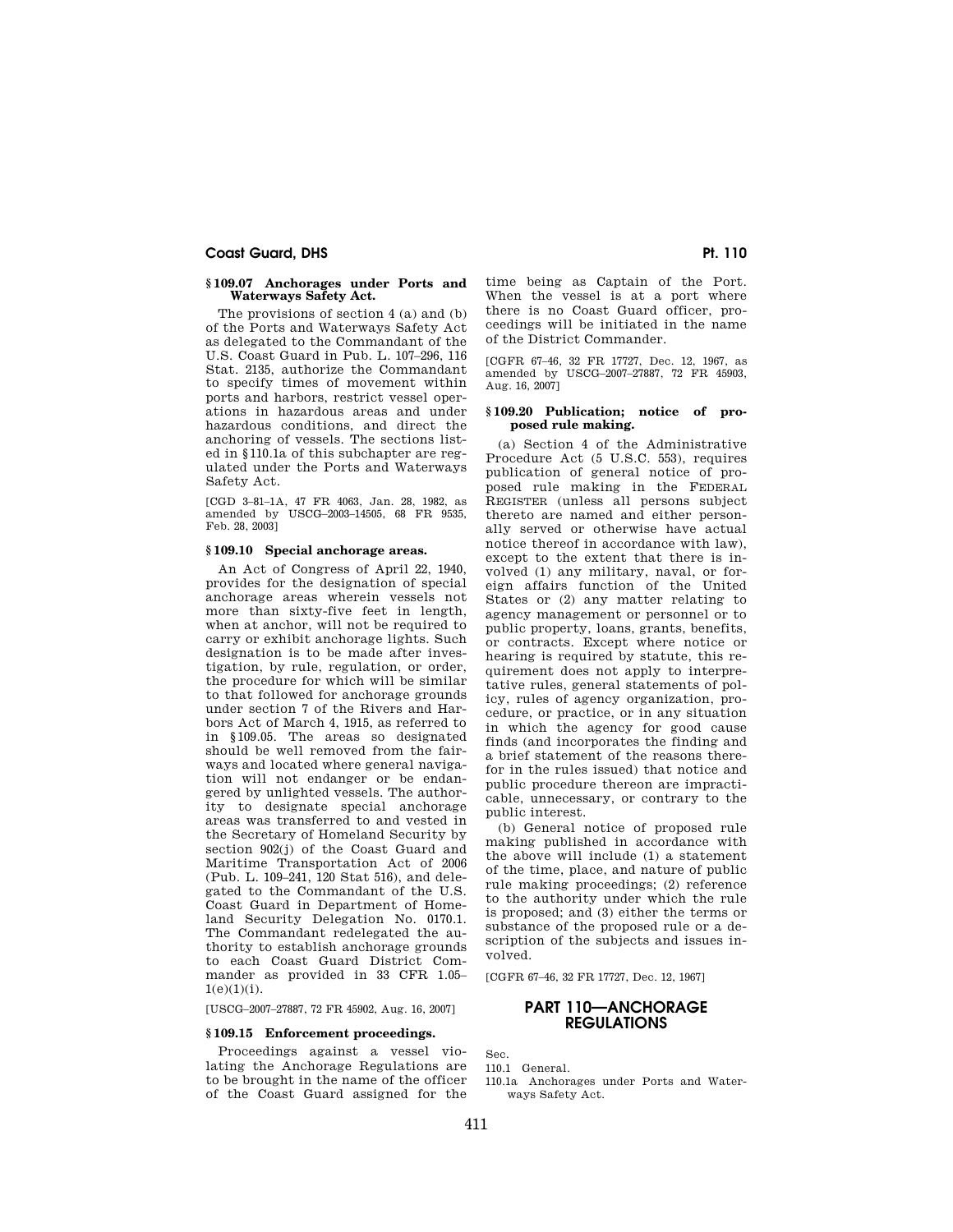## **Subpart A—Special Anchorage Areas**

- 110.4 Penobscot Bay, Maine.
- 110.5 Casco Bay, Maine.
- 110.6 Portland Harbor, Portland, Maine (between Little Diamond Island and Great Diamond Island).
- 110.6a Fore River, Portland Harbor, Portland, Maine.
- 110.8 Lake Champlain, N.Y. and Vt.
- 110.9 Wells Harbor, Maine.
- 110.10 Portsmouth Harbor, New Hampshire, north of Newcastle Island.
- 110.25 Salem Sound, Mass.
- 110.26 Marblehead Harbor, Marblehead, Mass.
- 110.27 Lynn Harbor in Broad Sound, Mass.
- 110.29 Boston Inner Harbor, Mass.
- 110.30 Boston Harbor, Mass..
- 110.31 Hull Bay and Allerton Harbor at Hull, Mass.
- 110.32 Hingham Harbor, Hingham, Mass.<br>110.37 Sesuit Harbor, Dennis, Mass.
- Sesuit Harbor, Dennis, Mass.
- 110.38 Edgartown Harbor, Mass.
- 110.40 Silver Beach Harbor, North Falmouth, Mass.
- 110.45 Onset Bay, Mass.
- 110.45a Mattapoisett Harbor, Mattapoisett, Mass.
- 
- 110.46 Newport Harbor, Newport, R.I.<br>110.47 Little Narragansett Bay, Wat Little Narragansett Bay, Watch Hill, R.I.
- 110.48 Thompson Cove on east side of Pawcatuck River below Westerly, R.I.
- 110.50 Stonington Harbor, Conn.
- 110.50a Fishers Island Sound, Stonington, Conn.
- 110.50b Mystic Harbor, Groton and Stonington, Conn.
- 110.50c Mumford Cove, Groton, Conn.
- 110.50d Mystic Harbor, Noank, Conn.
- 110.51 Groton, Conn.
- 110.52 Thames River, New London, Conn.
- 110.53 Niantic, Conn. 110.54 Long Island Sound, on west side of
- entrance to Pataguanset River, Conn. 110.55 Connecticut River, Conn.
- 110.55a Five Mile River, Norwalk and Darien, Conn.
- 110.56 Noroton Harbor, Darien, Conn.
- 110.58 Cos Cob Harbor, Greenwich, Conn.
- 110.59 Eastern Long Island, NY.
- 110.60 Captain of the Port, New York.
- 110.65 Indian River Bay, Del.
- 110.67 Delaware River, Essington, Pa.
- 110.70 Chesapeake and Delaware Canal, easterly of Courthouse Point, Md.
- 110.70a Northeast River, North East, Md.
- 110.71 Jacobs Nose Cove, Elk River, Md.
- 110.71a Cabin Creek, Grasonville, Md.
- 110.71b Wye River, Wye, Md.
- 110.72 Blackhole Creek, Md.
- 110.72a Chester River, southeast of Chestertown, Md.
- 110.72aa Elizabeth River Spectator Vessel Anchorage Areas, between Norfolk and Portsmouth, Virginia.
- **Pt. 110 33 CFR Ch. I (7–1–12 Edition)** 
	- 110.72b St. Simons Island, Ga. 110.72c Lake Murray, S.C.
	- 110.72d Ashley River, SC.
	- 110.73 St. Johns River, Fla.
	-
	- 110.73a Indian River at Sebastian, Fla. 110.73b Indian River at Vero Beach, Fla.
	- Okeechobee Waterway, St. Lucie
		- River, Stuart, FL.
		- 110.74 Marco Island, Marco River, Fla.
		- 110.74a Manatee River, Bradenton, Fla.
		- 110.74b Apollo Beach, Fla.
		- 110.74c Bahia de San Juan, PR.
		- 110.75 Corpus Christi Bay, Tex. 110.77 Amistad Reservoir, Tex.
		-
		- 110.77a Duluth-Superior Harbor, Duluth, Minn.
		- 110.77b Madeline Island, WI.
		- 110.78 Sturgeon Bay, Sturgeon Bay, Wis.
		- 110.79a Neenah Harbor, Neenah, Wis.
		- 110.79b Millers Bay, Lake Winnebago, Oshkosh, WI.
		- 110.79c Fish Creek Harbor, Fish Creek, Wisconsin.
		- 110.80 Milwaukee Harbor, Milwaukee, Wis.
		- 110.80a Lake Macatawa, Mich.
	- 110.80b Marquette Harbor, Marquette, Mich.
	- 110.81 Muskegon Lake, Mich.
	- 110.81a Lake Betsie, Frankfort, MI. 110.82 Charlevoix Harbor, Mich.
	- 110.82a Little Traverse Bay, Lake Michigan, Harbor Springs, Mich.
	- 110.83 Chicago Harbor, Ill.
	- 110.83a Cedar Point, Sandusky, Ohio.
	- 110.84 Black Rock Channel opposite foot of Porter Avenue, Buffalo, N.Y.
	- 110.84b Buffalo, N.Y.
	- 110.85 Niagara River, Youngstown, N.Y.
	- Sodus Bay, NY.
	-
	- 110.87 Henderson Harbor, N.Y.<br>110.90 San Diego Harbor, Calii San Diego Harbor, California.
	- 110.91 Mission Bay, Calif.
	- 110.93 Dana Point Harbor, Calif.
	- 110.95 Newport Bay Harbor, Calif.
	- 110.100 Los Angeles and Long Beach Harbors, Calif.
	-
	- 110.111 Marina del Rey Harbor, Calif. 110.115 Santa Barbara Harbor, Calif.
	- 110.120 San Luis Obispo Bay, Calif.<br>110.125 Morro Bay Harbor. Calif.
	- Morro Bay Harbor, Calif.
	- 110.126 Monterey Harbor, Calif.
	- 110.126a San Francisco Bay, Calif.
	- 110.127 Lake Mohave and Lake Mead, Nevada and Arizona.
	- 110.127a Lake Powell, Utah-Arizona.
	- 110.127b Flaming Gorge Lake, Wyoming-Utah.
	-
	- 110.127c Trinidad Bay, Calif. 110.128 Columbia River at Portland, Oreg.
	- 110.128b Island of Hawaii, Hawaii.
	- 110.128c Island of Kauai, Hawaii.

110.130 Bar Harbor, Maine.

412

84)

110.128d Island of Oahu, Hawaii. (Datum: OHD) 110.129a Apra Harbor, Guam. (Datum: WGS

**Subpart B—Anchorage Grounds**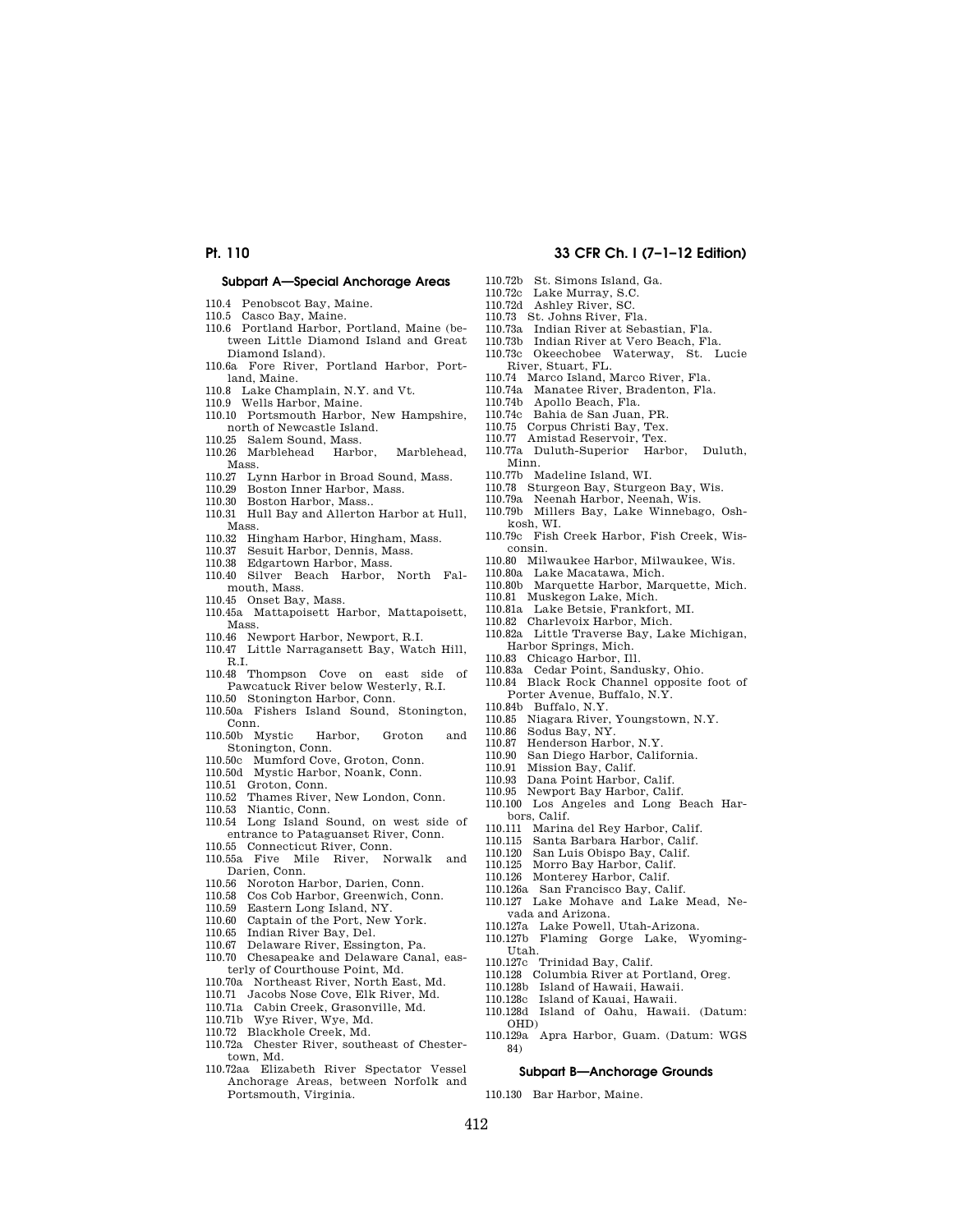- 110.131 Sheepscot River in the vicinity of Edgecomb, Maine.
- 110.132 Rockland Harbor, Maine.
- 110.133 Kennebec River in vicinity of Bath, Maine.
- 110.134 Portland Harbor, Maine.
- 110.136 Lake Champlain, NY and VT.<br>110.138 Boston Harbor, Mass.
- Boston Harbor, Mass.
- 110.140 Buzzards Bay, Nantucket Sound, and adjacent waters, Mass.
- 110.142 Nantucket Harbor, Mass.
- 110.145 Narragansett Bay, R.I.
- 110.146 Long Island Sound.
- 110.147 New London Harbor, Conn.
- 110.148 Johnsons River at Bridgeport, Conn.
- 110.150 Block Island Sound, N.Y.
- 110.155 Port of New York.
- 110.156 Randall Bay, Freeport, Long Island, N.Y.
- 110.157 Delaware Bay and River.
- 
- 110.158 Baltimore Harbor, MD.<br>110.159 Annapolis Harbor, MD. Annapolis Harbor, MD.
- 110.166 York River, Va., naval anchorage.
- 110.168 Hampton Roads, Virginia, and adjacent waters (Datum: NAD 83).
- 110.170 Lockwoods Folly Inlet, N.C.
- 110.173 Port of Charleston, S.C.
- 110.179 Skidaway River, Isle of Hope, Ga.
- 110.182 Atlantic Ocean off Fort George
- Inlet, near Mayport, Fla.
- 110.183 St. Johns River, Florida.
- 110.185 Atlantic Ocean, off the Port of Palm Beach, Fla.
- 110.186 Port Everglades, Florida.
- 110.188 Atlantic Ocean off Miami and Miami Beach, Fla.
- 110.189a Key West Harbor, Key West, Fla., naval explosives anchorage area.
- 110.190 Tortugas Harbor, in vicinity of Garden Key, Dry Tortugas, Fla.
- 110.193 Tampa Bay, Fla.
- 110.193a St. Joseph Bay, Fla.
- 110.194 Mobile Bay, Ala., at entrance.
- 110.194a Mobile Bay, Ala., and Mississippi Sound, Miss.
- 110.194b Mississippi Sound and Gulf of Mexico, near Petit Bois Island, Miss.
- 110.195 Mississippi River below Baton Rouge, LA, including South and Southwest Passes.
- 110.196 Sabine Pass Channel, Sabine Pass, Tex.
- 110.197 Galveston Harbor, Bolivar Roads Channel, Texas
- 110.205 Chicago Harbor, Ill.
- 110.206 Detroit River, Michigan.
- 110.207 Cleveland Harbor, Ohio.
- 110.208 Buffalo Harbor, N.Y.
- 110.210 San Diego Harbor, CA.
- 110.214 Los Angeles and Long Beach harbors, California.
- 110.215 Anaheim Bay Harbor, Calif., U.S. Naval Weapons Station, Seal Beach, Calif.; naval explosives anchorage.
- 110.216 Pacific Ocean at Santa Catalina Island, Calif.
- 110.218 Pacific Ocean at San Clemente Island, Calif.; in vicinity of Wilson Cove. 110.220 Pacific Ocean at San Nicolas Island,
- Calif.; restricted anchorage areas.
- 110.222 Pacific Ocean at Santa Barbara Island, Calif.
- 110.224 San Francisco Bay, San Pablo Bay, Carquinez Strait, Suisun Bay, Sacramento River, San Joaquin River, and connecting waters, CA.
- 110.228 Columbia River, Oregon and Washington.
- 110.229 Straits of Juan de Fuca, Wash.<br>110.230 Puget Sound Area, Wash.
- Puget Sound Area, Wash.
- 110.231 Ketchikan Harbor, Alaska, Large Passenger Vessel Anchorage.
- 
- 110.232 Southeast Alaska.<br>110.233 Prince William Sou Prince William Sound, Alaska.
- 110.235 Pacific Ocean (Mamala Bay), Hono-
- lulu Harbor, Hawaii (Datum: NAD 83). 110.236 Pacific Ocean off Barbers Point, Is-
- land of Oahu, Hawaii: Offshore pipeline terminal anchorages.
- 110.237 Pacific Ocean at Waimea, Hawaii, Naval Anchorage.
- 110.238 Apra Harbor, Guam.
- 110.239 Island of Tinian, CNMI.
- 110.240 San Juan Harbor, P.R.
- 110.245 Vieques Passage and Vieques Sound,
- near Vieques Island, P.R.<br>250 St. Thomas Harbor, 110.250 St. Thomas Harbor, Charlotte Amalie, V.I.
- 110.255 Ponce Harbor, P.R.

AUTHORITY: 33 U.S.C. 471, 1221 through 1236, 2030, 2035, 2071; 33 CFR 1.05–1; Department of Homeland Security Delegation No. 0170.1.

SOURCE: CGFR 67–46, 32 FR 17728, Dec. 12, 1967, unless otherwise noted.

#### **§ 110.1 General.**

(a) The areas described in subpart A of this part are designated as special anchorage areas for purposes of 33 U.S.C. §§2030(g) and 2035(j). Vessels of less than 20 meters in length, and barges, canal boats, scows, or other nondescript craft, are not required to sound signals required by rule 35 of the Inland Navigation Rules (33 U.S.C. 2035). Vessels of less than 20 meters are not required to exhibit anchor lights or shapes required by rule 30 of the Inland Navigation Rules (33 U.S.C. 2030).

(b) The anchorage grounds for vessels described in Subpart B of this part are established, and the rules and regulations in relation thereto adopted, pursuant to the authority contained in section 7 of the act of March 4, 1915, as amended (38 Stat. 1053; 33 U.S.C. 471).

(c) All bearings in the part are referred to true meridian.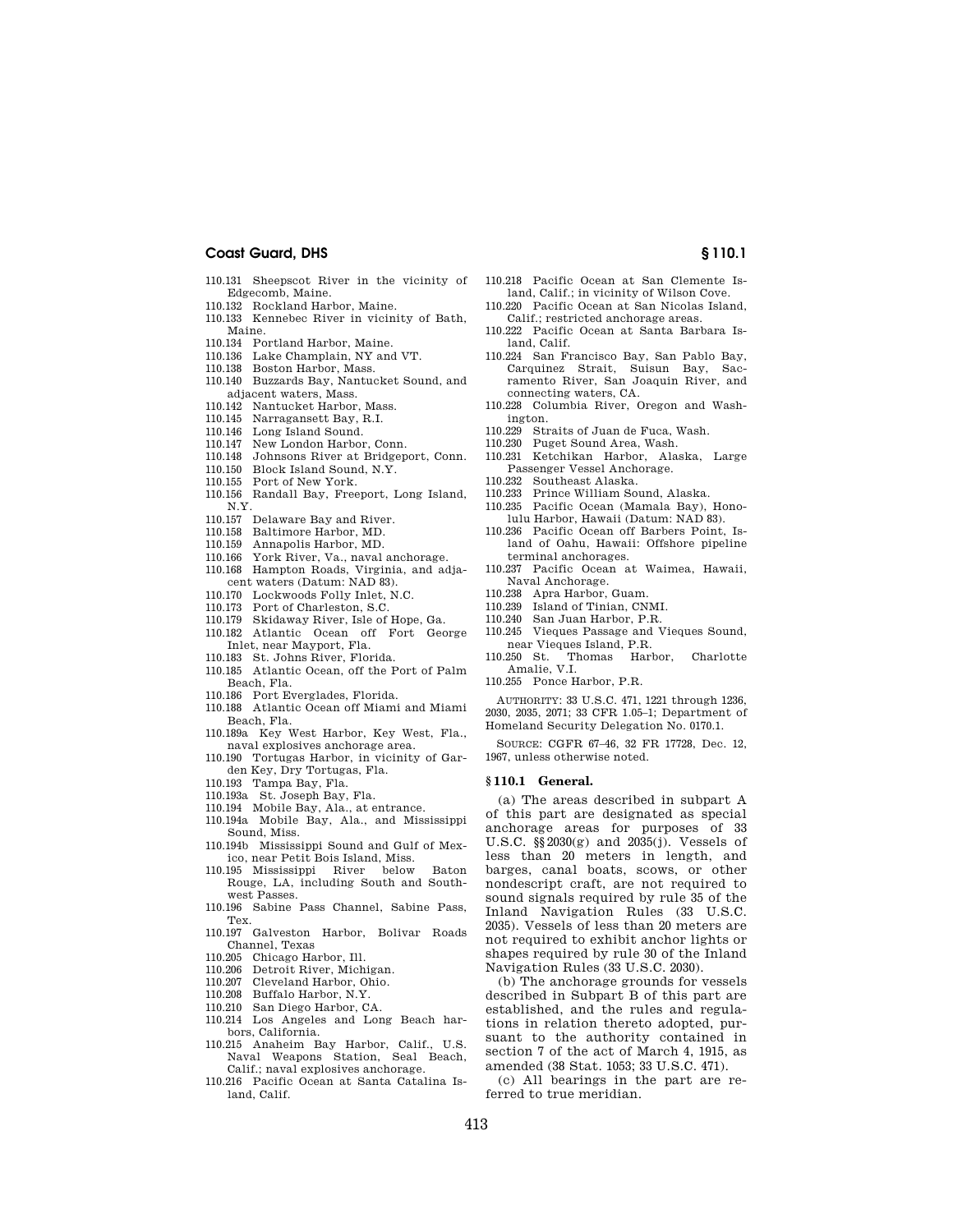(d) Geographic coordinates expressed in terms of latitude or longitude, or both, are not intended for plotting on maps or charts whose reference horizontal datum is the North American Datum of 1983 (NAD 83), unless such geographic coordinates are expressly labeled NAD 83. Geographic coordinates without the NAD 83 reference may be plotted on maps or charts referenced to NAD 83 only after application of the appropriate corrections that are published on the particular map or chart being used.

[CGFR 67–46, 32 FR 17728, Dec. 12, 1967, as amended by CGD 86–082, 52 FR 33811, Sept. 8, 1987; USCG–1998–3799, 63 FR 35526, June 30, 1998]

# **§ 110.1a Anchorages under Ports and Waterways Safety Act.**

(a) The anchorages listed in this section are regulated under the Ports and Waterways Safety Act (33 U.S.C. 1221 et seq.):

(1) Section 110.155 *Port of New York.* 

(2) [Reserved]

(b) [Reserved]

[CGD 3–81–1A, 47 FR 4063, Jan. 28, 1982, as amended by CGD 96–052, 62 FR 16703, Apr. 8, 1997]

# **Subpart A—Special Anchorage Areas**

## **§ 110.4 Penobscot Bay, Maine.**

(a) *Rockland Harbor.* Beginning at a point bearing 244°, 1,715 yards, from Rockland Breakwater Light; thence 260°, 490 yards, to a point bearing 248° from Rockland Breakwater Light; thence 350°, 580 yards, to a point bearing 263° from Rockland Breakwater Light; thence 83°, 480 yards, to a point bearing 263° from Rockland Breakwater Light; and thence 169°, 550 yards, to the point of beginning. This area is limited to vessels no greater than 20 meters in length.

NOTE TO PARAGRAPH (a): This area is primarily for use by yachts and other recreational craft. Temporary floats or buoy for marking the location of the anchor may be used. All moorings shall be so placed that no vessel, when anchored, shall at any time extend beyond the limits of the area. All anchoring in the area shall be under the supervision of the local harbormaster or such authority as may be designated by authorities

**§ 110.1a 33 CFR Ch. I (7–1–12 Edition)** 

of the City of Rockland, Maine. Requests for placement of mooring buoys shall be directed to the local government. Fixed mooring piles or stakes are prohibited.

(b) *Camden Harbor, Sherman Cove and adjacent waters.* (1) *Anchorage A.* All of the waters enclosed by a line beginning at Eaton Point at latitude 44°12′31″ N, longitude 069°03′34″ W; thence to latitude 44°12′28″ N, longitude 069°03′33″ W; thence to latitude 44°12′32″ N, longitude 069°02′49″ W; thence along the shoreline to the point of beginning. DATUM: NAD83

(2) *Anchorage B.* All of the waters enclosed by a line beginning at Dillingham Point at latitude 44°12′12″ N, longitude 069°03′20″ W.; thence to latitude 44°12′14″ N, longitude 069°02′58″ W.; thence to latitude 44°12′19″ N, longitude 069°03′08″ W; thence to latitude 44°12′28″ N, longitude 069°03′13″ W; thence to latitude 44°12′26″ N, longitude 069°03′39″ W; thence along the shoreline to the point of beginning. DATUM: NAD83

NOTE TO PARAGRAPH (b): Anchorages A and B are special anchorage areas reserved for yachts and other recreational craft. Fore and aft moorings will be allowed in this area. Temporary floats or buoys for marking anchors or moorings in place will be allowed. Fixed mooring piles or stakes are prohibited. All moorings must be so placed that no vessel when anchored is at any time extended into the thoroughfare. This is to ensure that a distance of approximately 150 feet is left between Anchorages A and B for vessels entering or departing from Camden Harbor. All anchoring in the area is under the supervision of the local harbor master or such other authority as may be designated by the authorities of the Town of Camden, Maine.

(c) *Stonington Harbor, Deer Island Thorofare*. (1) *Crotch Island.* All of the waters bound by the following points beginning at the northeast shore of Crotch Island located at: latitude 44°08′51.0″ N, longitude 068°40′06.0″ W; thence southerly along the shoreline to<br>latitude  $44^{\circ}08'36.0''$  N. longitude latitude 44°08′36.0″ N, longitude 068°40′07.02″ W; thence to latitude 44°08′36.0″ N, longitude 068°40′04.02″ W; thence to latitude 44°08′46.98″ N, longitude 068°40′00.0″ W; thence to latitude 44°08′55.02″ N, longitude 068°39′49.02″ W; thence to latitude 44°08′54.0″ N, longitude 068°40′06.0″ W thence back to origin.

DATUM: NAD 83. (2) [Reserved]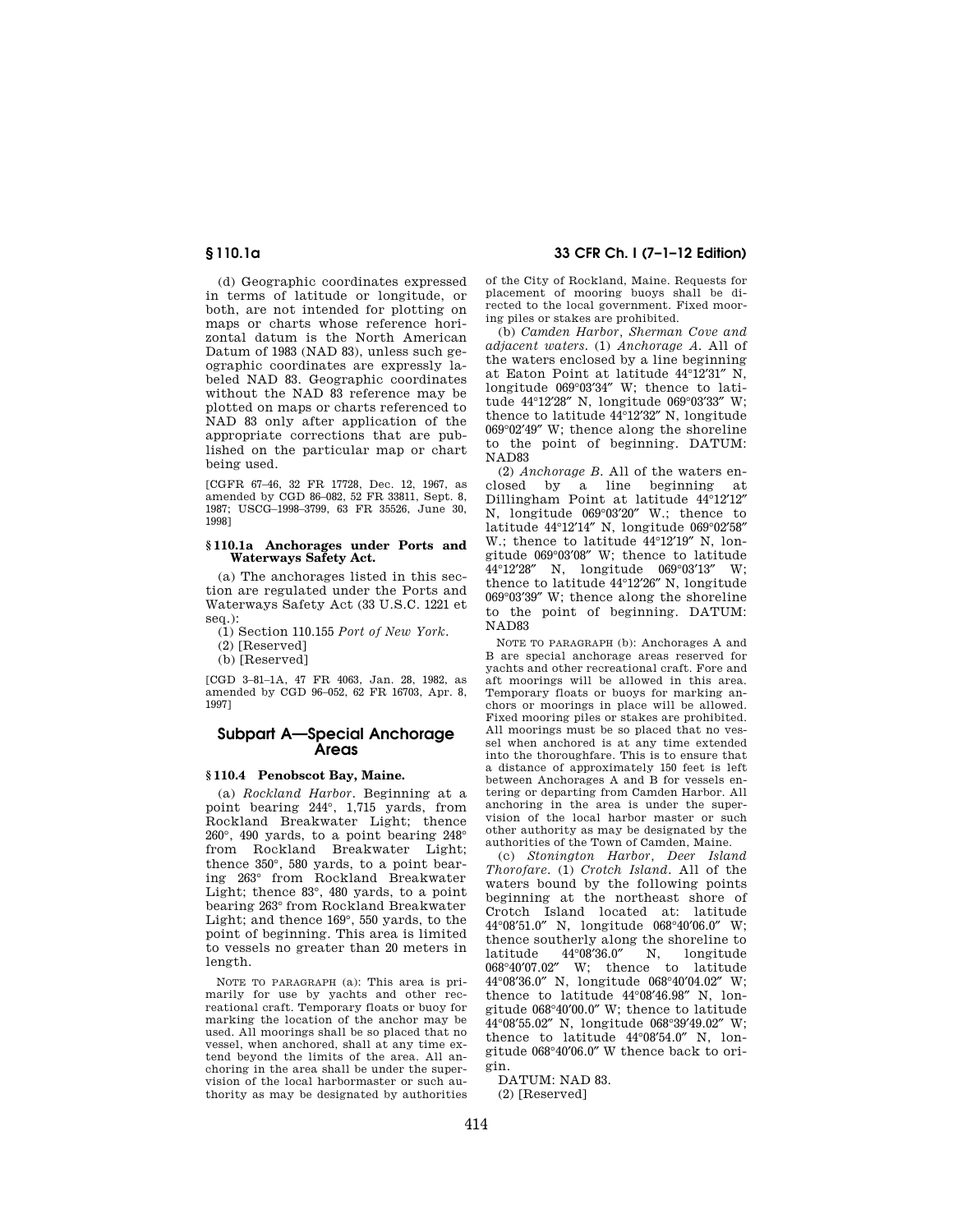NOTE TO §110.4(c): An ordinance of the Town of Stonington, Maine requires the approval of the Stonington Harbor Master for the location and type of moorings placed in these special anchorage areas. All anchoring in the areas are under the supervision of the Stonington Harbor Master or other such authority as may be designated by the authorities of the Town of Stonington, Maine. All moorings are to be so placed that no moored vessel will extend beyond the limit of the area.

[CGD01–02–129, 68 FR 44888, July 31, 2003, as amended by CGD01–06–084, 72 FR 466, Jan. 5, 2007; USCG–2007–0198, 73 FR 38923, July 8, 2008]

# **§ 110.5 Casco Bay, Maine.**

(a) *Beals Cove, West side of Orrs Island, Harpswell.* The entire cove as defined by the shoreline and a line across the entrace bearing 215° and tangent to the shore on the north side.

(a–1) *Merriconeag Sound, Harpswell.*  The area comprises that portion of the Sound beginning at a point on the shoreline about 1,000 feet northeasterly from the southwesterly extremity of Orrs Island at latitude 43°45′09″, longitude 69°59′14″, thence extending 290° to a point at latitude 43°45′10″, longitude 69°59′20″, thence extending 20° to a point at latitude 43°45′34″, longitude 69°59′05″, thence extending 110° to a point on the shoreline at latitude 43°45′33″, longitude 69°58′58″, thence along the shoreline to the point of beginning.

NOTE: The area is principally for use by yachts and other recreational craft. Fore and aft moorings will be allowed. Temporary floats or buoys for marking anchors in place will be allowed. All moorings shall be so placed that no vessel, when anchored, shall at any time extend beyond the limits of the area. Fixed mooring piles or stakes are prohibited. All anchoring in the area shall be under the supervision of the local harbor master or such authority as may be designated by authorities of the Town of Harpswell, Maine.

(a–2) *Mackerel Cove, Bailey Island, Harpswell.* The water area of Mackerel Cove lying northeasterly of a line from a point on Abner Point at latitude 43°43′28″ N., longitude 70°00′19″ W., to a point on Bailey Island at latitude 43°43′18.2″ N., longitude 70°00′12.2″ W.

(b) *Harpswell Harbor, east side of Harpswell Neck, Harpswell.* The entire area lying westerly of a line bearing 8° from the eastern extremity of Stovers Point to the point of land at the northerly end of the harbor, said point of land bearing approximately 275° from the observatory on Orrs Island.

(c) *Basin Cove, west side of Harpswell Neck, Harpswell.* All of the area lying northeasterly of a line bearing 350° from the northwest corner of the entrance to the cove.

(c–1) *Basin Point, Potts Harbor, east side of Basin Point.* The water area east of Basin Point enclosed by a line beginning at the southernmost extremity of Basin Point at latitude 43°44′17″ N., longitude 70°02′36″ W.; thence easterly to latitude 43°44′17″ N., longitude 70°02′19″ W.; thence north northeasterly to a point on the shoreline at latitude 43°44′43″ N., longitude 70°02′05″ W.; thence following the shoreline to the point of beginning.

(d) *Mussel Cove and adjacent waters at Falmouth Foreside, Falmouth.* All of the waters enclosed by a line beginning at the Dock House (F.S.) located at latitude 43°44′22″ N, longitude 70°11′41″ W; thence to latitude 43°44′19″ N, longitude 70°11′33″ W; thence to latitude 43°44′00″ N, longitude 70°11′44″ W; thence to latitude 43°43′37″ N, longitude 70°11′37″ W; thence to latitude 43°43′04″ N, longitude 70°12′13″ W; thence to latitude 43°41′56″ N, longitude 70°12′53″ W; thence to latitude 43°41′49″ N, longitude 70°13′05″ W; thence to latitude 43°42′11″ N, longitude 70°13′30″ W; thence along the shoreline to the point of beginning. DATUM: NAD 83.

NOTE TO PARAGRAPH (d). The area designed by paragraph (g) of this section is reserved for yachts and other small recreational craft. Fore and aft moorings will be allowed in this area. Temporary floats or buoys for marking anchors or moorings in place will be allowed. Fixed mooring piles or stakes are prohibited. All moorings must be so placed so that no vessel when anchored is at any time extended into the thoroughfare. All anchoring in the area is under the supervision of the local harbor master or such other authority as may be designated by the authorities of the Town of Falmouth, Maine.

(e) *Harraseeket River.* That portion of the Harraseeket River within the mean low water lines, between Stockbridge Point and Weston Point, excluding therefrom a thoroughfare, 100 feet wide, the center line of which follows the natural channel.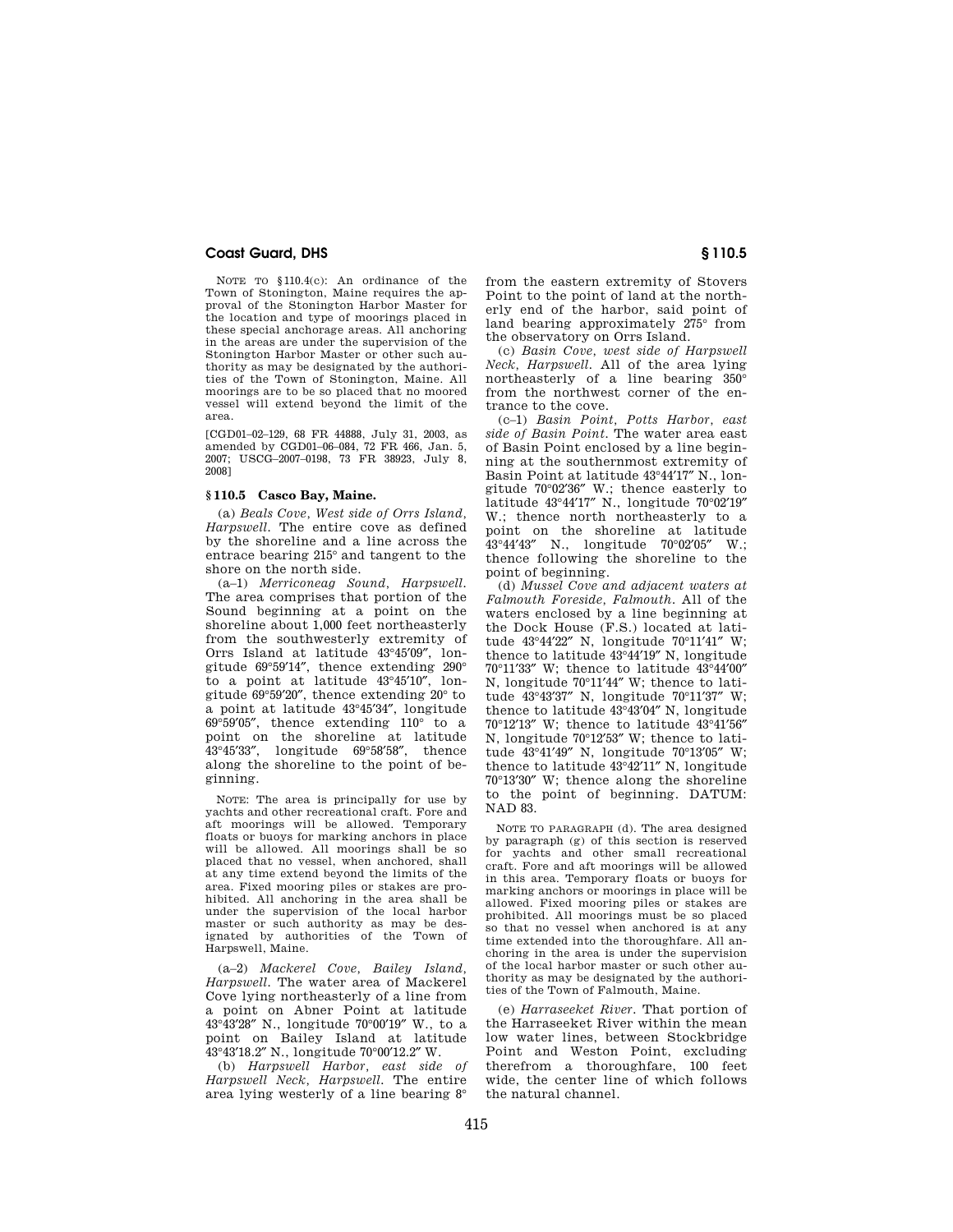NOTE: This area is reserved for yachts and other small recreational craft. Fore and aft moorings will be allowed in this area. Temporary floats or buoys for marking anchors or moorings in place will be allowed. Fixed mooring piles or stakes are prohibited. All moorings shall be so placed that no vessel when anchored shall at any time extend into the thoroughfare. All anchoring in the area shall be under the supervision of the local harbor master or such other authority as may be designated by the authorities of the Town of Freeport, Maine.

(f) Yarmouth Harbor and adjacent waters—(1) Littlejohn Island/Doyle Point Cousins Island Special Anchorage. All of the waters enclosed by a line connecting the following points: Starting from the northernmost point of Littlejohn Island at latitude 43°45′51.6″ N, longitude 70°06′57.0″ W; thence to latitude 43°45′46.8″ N, longitude 70°06′53.4″ W; thence to latitude 43°45′25.8″ N, longitude 70°07′22.8″ W; thence to latitude 43°45′16.8″ N, longitude 70°07′40.8″ W; thence to latitude 43°44′57.0″ N, longitude 70°08′27.0″ W; thence to latitude 43°44′59.9″ N, longitude 70°08′30.0″ W. DATUM: NAD 83.

(2) Madeleine and Sandy Point Special Anchorage. All of the waters enclosed by a line connecting the following points: Starting from a point northeast of Birch Point on Cousins Island at latitude 43°45′15.1″ N, longitude 70°09′16.8″ W; thence to latitude 43°45′21.0″ N, longitude 70°09′30.0″ W; thence to latitude 43°45′37.8″ N, longitude 70°09′10.8″ W; thence to latitude 43°45′57.0″ N, longitude 70°08′58.8″ W; thence to latitude 43°46′01.3″ N, longitude 70°08′45.0″ W. DATUM: NAD 83.

(3) Drinkwater Point and Princes Point Special Anchorage. All of the waters enclosed by a line connecting the following points: Starting south of Drinkwater Point in Yarmouth, Maine at latitude 43°46′26.8″ N, longitude W; thence to latitude 43°46′21.0″ N, longitude 70°09′09.6″ W; thence to latitude 43°46′04.2″ N, longitude 70°09′46.2″ W; thence to latitude 43°45′28.8″ N, longitude 70°10′24.0″ W; thence to latitude 43°45′43.2″ N, longitude 70°10′24.0″ W. DATUM: NAD 83.

NOTE TO PARAGRAPH (f). An ordinance of the Town of Yarmouth, Maine requires the approval of the Yarmouth Harbor Master for the location and type of moorings placed in these special anchorage areas. All anchoring in the areas are under the supervision of the

**§ 110.6 33 CFR Ch. I (7–1–12 Edition)** 

Yarmouth Harbor Master or other such authority as may be designated by the authorities of the Town of Yarmouth, Maine. All moorings are to be so placed that no moored vessel will extend beyond the limit of the anchorage area.

[CGFR 67–46, 32 FR 17728, Dec. 12, 1967]

EDITORIAL NOTE: For FEDERAL REGISTER citations affecting §110.5, see the List of CFR Sections Affected, which appears in the Finding Aids section of the printed volume and at *www.fdsys.gov*.

# **§ 110.6 Portland Harbor, Portland, Maine (between Little Diamond Island and Great Diamond Island).**

Beginning at the southeasterly corner of the wharf, at the most southerly point of Great Diamond Island at latitude 43°40′13″, longitude 70°12′00″; thence extending southwesterly to the northeasterly corner of the wharf on the easterly side of Little Diamond Island at latitude 43°40′03″, longitude 70°12′15″; thence extending along the northerly side of the wharf to its shoreward end at latitude 43°40′03″, longitude 70°12′17″; thence extending along the shoreline of Little Diamond Island to latitude 43°40′11″, longitude 70°12′20″; thence extending northeasterly to the shoreline of the southerly side of Great Diamond Island at latitude 43°40′21″, longitude 70°12′06″; thence extending along the shoreline of Great Diamond Island to the shoreward end of a wharf at latitude 43°40′15″, longitude 70°12′02″; thence extending along the southwesterly side of the wharf to the point of beginning.

NOTE: The area is principally for use by yachts and other recreational craft. Temporary floats or buoys for marking anchors will be allowed. Fixed mooring piles or stakes are prohibited. The anchoring of vessels and placing of temporary moorings will be under the jurisdiction, and at the discretion of the local Harbor Master. All moorings shall be so placed that no moored vessels will extend beyond the limit of the area.

## **§ 110.6a Fore River, Portland Harbor, Portland, Maine.**

The water area beginning at a point on the shoreline near the Coast Guard Base in Position 43–38 43″ N and 070–14 49″ W; thence 319 to position 43–38 55″ N, 070–15 03″ W; thence 50 to position 43–39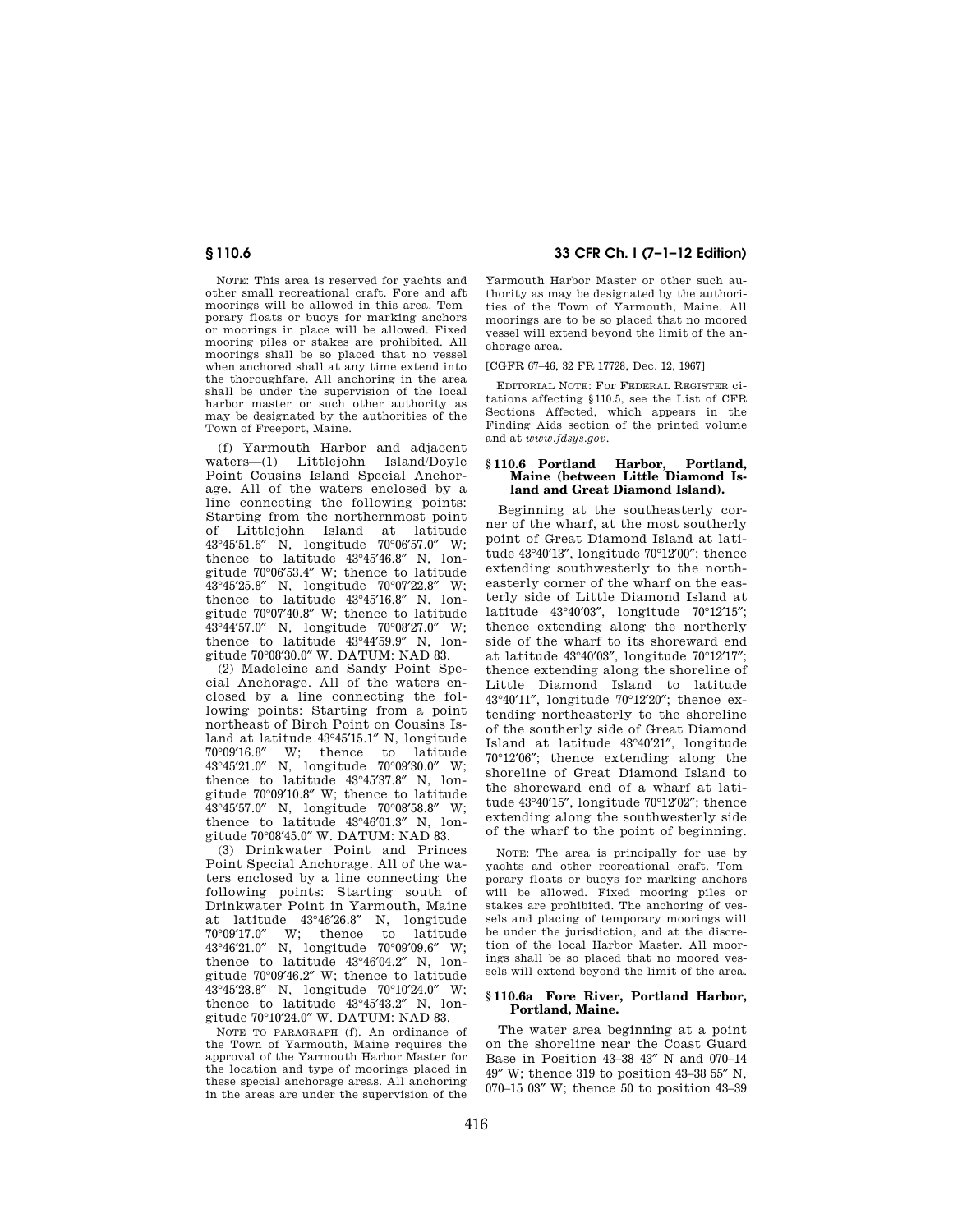06″ N: 070– 14 43″ W: thence 161 to mainland; and thence southwesterly along the shore to the point of beginning.

[CGD 01–87–02, 52 FR 9829, Mar. 27, 1987]

# **§ 110.8 Lake Champlain, N.Y. and Vt.**

(a) *Ticonderoga, N.Y.* An area shoreward of a line bearing 312° from Ticonderoga Light to the southeast corner of the New York State Boat Launching Ramp.

(b) *Essex, N.Y.* A small cove at the westerly side of Lake Champlain, shoreward of a line connecting the offshore ends of two promontories located at Essex.

(c) *Shelburne, Vt.* An area shoreward of a line bearing 142° from the eastern point of Collymer Pt. to Allen Hill.

(c–1) *Shelburne Bay.* Beginning at a point on the shoreline at latitude 44°25′53.0″ N., longitude 73°14′47.3″ W.; thence north to a point at latitude 44°26′04.8″ N., longitude 73°14′46.6″ W.; thence northwesterly to a point on the shoreline at latitude 44°26′06.9″ N., longitude 73°14′50.2″ W.; thence along the shoreline to the point of beginning.

(c–2) *Shelburne Bay Allen Hill to La Platte River.* That portion of the waters of Shelburne Bay west of the line from a point at Allen Hill at latitude 44°24′35″ N., longitude 73°14′14″ W.; to a point near the mouth of the La Platte River at latitude 44°24′03″ N., longitude 73°14′05″ W.

NOTE: The anchoring of vessels and placement of temporary moorings in the anchorage area described in paragraph (c–2) of this section are administered by the Harbormaster appointed by the Town of Shelburne, Vermont.

(d) *Mallets Bay, Vt.* The southwesterly portion of Mallets Bay, south of Coates Island and west of a line bearing 170° from the most easterly point of Coates Island to the mainland.

(e) *Mallets Bay, Vt.* An area in the northwesterly portion of Mallets Bay, south of a line extending from the northeasterly end of Mallets Head to the northeasterly end of Marble Island, and west of a line extending from the northeasterly end of Marble Island to the northeasterly side of Cave Island, and southerly to the point on the lower east side of Mallets Head.

(f) *St. Albans Bay, Vt.* An area in the northerly portion of St. Albans Bay westward of the State Pier at St. Albans Bay State Park, northeasterly of a line bearing 296°30′ from the southwesterly corner of the State Pier, and southeasterly of a line parallel to and 500 feet west of the west side of the State Pier.

(g) *Charlotte, Vt.* An area shoreward of a line bearing 080 T from 44°16′12″ N, 73°17′18″ W, on Thompson's Point to 44°16′16″ N, 73°16′40″ W., on William's Point.

(h) *Burlington Harbor, VT.* The waters bounded by a line connecting the following points:

| $44^{\circ}28'14.4''$ N | $73^{\circ}13'16.5''$ W |
|-------------------------|-------------------------|
| $44^{\circ}28'14.4''$ N | $73^{\circ}13'19.5''$ W |
| $44^{\circ}28'24$ 4" N  | $73^{\circ}13'18.4''$ W |

and thence along the shoreline to the point of the beginning. These positions have been converted to North American Datum 83.

(i) *Point Au Roche, New York.* The waters of Deep Bay north of a line drawn shore to shore along the 44°46′14″ N line of Latitude.

NOTE: Anyone wishing to occupy a mooring in this area shall obtain a permit from the New York State Office of Parks, Recreation & Preservation.

[CGFR 67–46, 32 FR 17728, Dec. 12, 1967, as amended by CGFR 70–16A, 35 FR 8823, June 6, 1970; CCGD3–80–2A, 45 FR 54755, July 18, 1980; CGD3–85–02, 51 FR 4593, Feb. 6, 1986; CGD1–90– 063, 56 FR 12120, Mar. 22, 1991; CGD1 91–063, 58 FR 21104, Apr. 19, 1993]

#### **§ 110.9 Wells Harbor, Maine.**

(a) *Anchorage ''A''.* All of the waters enclosed by a line beginning at latitude 43°19′15.7″ N, longitude 070°33′42.1″ W; thence to latitude 43°19′15.7″ N, longitude 070°33'40.3" W; thence to latitude  $43^{\circ}19'2.6''$  N. longitude 070°33'45.7" W: 43°19'2.6" N, longitude 070°33'45.7" thence to latitude 43°19′3.7″ N, longitude 70°33′42.6″ W; thence to the point of beginning. This area is approximately 5,800 sq. yards, encompassing the central portion of Wells Harbor.

(b) *Anchorage ''B''.* All of the waters enclosed by a line beginning at latitude 43°19′11.1″ N, longitude 070°33′49.8″ W; thence to latitude 43°19′10.5″ N, longitude 070°33′47.3″ W; thence to latitude 43°19′8.7″ N, longitude 070°33′50.6″ W; thence to latitude 43°19′8.3″ N, longitude 070°33′47.3 W; thence to the point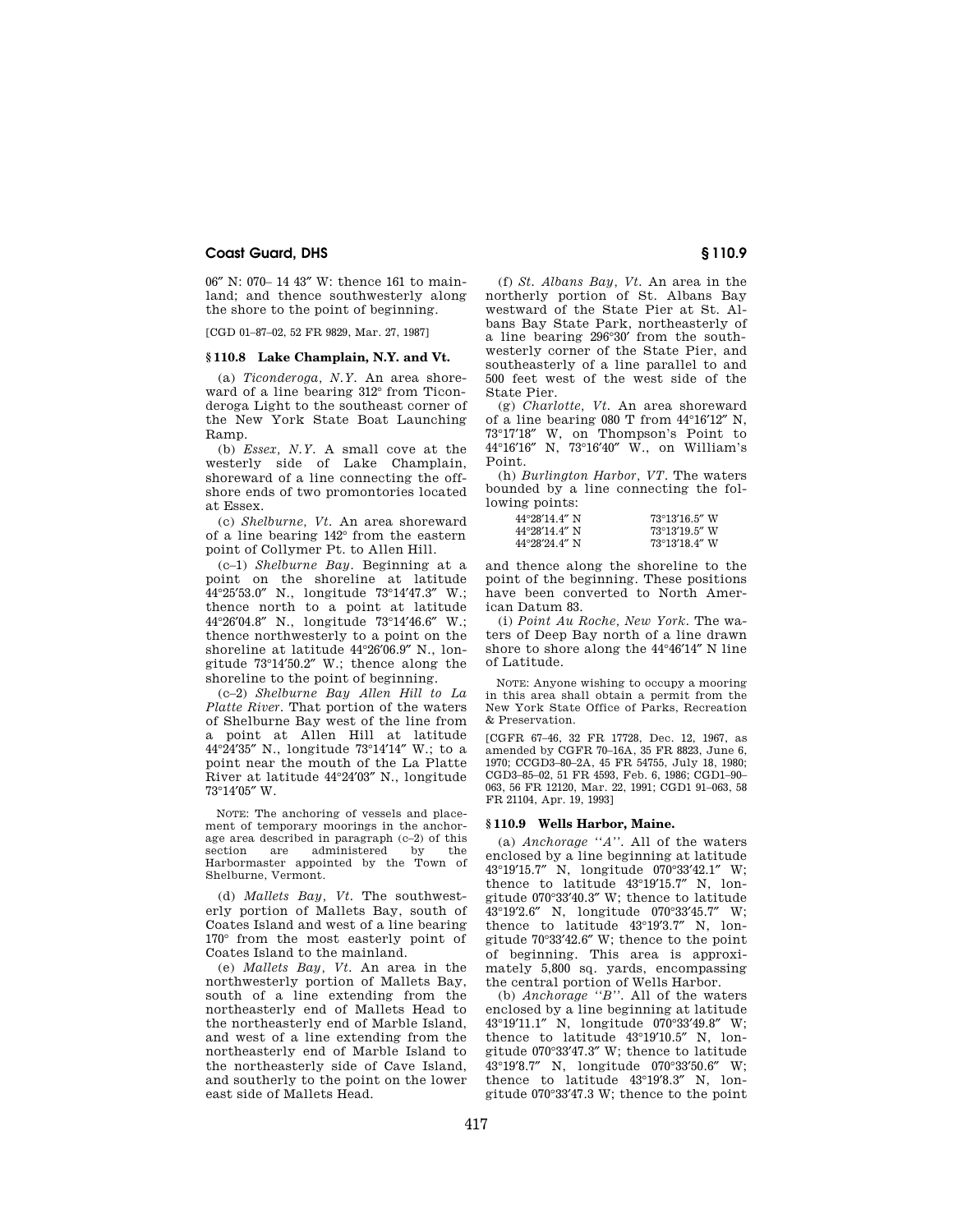of beginning. This area is approximately 25,000 sq. yards, encompassing the western portion of Wells Harbor.

(c) *Anchorage ''C''.* All of the waters enclosed by a line beginning at latitude 43°19′17.7″ N, longitude 070°33′34.0″ W; thence to latitude 43°19′18.4″ N, longitude 070°33′32.9″ W; thence to latitude 43°19′13.0″ N, longitude 070°33′26.2″ W; thence to latitude 43°19′13.8″ N, longitude 070°33′25.5″ W; thence to the point of beginning. This area is approximately 8,200 sq. yards, encompassing the eastern portion of Wells Harbor.

(d) *Regulations:* This area is principally for use by yachts and other recreational craft. Temporary floats or buoys for marking anchors or moorings in place are allowed in this area. Fixed mooring piles or stakes are not allowed. All moorings or anchors shall be placed well within the anchorage areas so that no portion of the hull or rigging will at any time extend outside of the anchorage.

NOTE TO §110.9: All anchoring in the areas is under the supervision of the Wells Harbor Master or other such authority as may be designated by the authorities of the Town of Wells, Maine. All coordinates referenced use datum: NAD 83.

[USCG–2011–0231, 76 FR 76296, Dec. 7, 2011]

EFFECTIVE DATE NOTE: By USCG–2011–0231, 77 FR 25590, May 1, 2012, §110.9 was revised, effective July 30, 2012. For the convenience of the user, the revised text is set forth as follows:

## **§ 110.9 Wells Harbor, Maine.**

(a) *Anchorage ''A''.* All of the waters enclosed by a line beginning at latitude 43°19′15.7″ N, longitude 070°33′42.1″ W; thence to latitude 43°19′15.7″ N, longitude 070°33′40.3″ W; thence to latitude  $43^{\circ}19^{\circ}3.7^{\prime\prime}$  N, longitude 070°33′42.6″ W; thence to latitude 43°19′2.6″ N, longitude 70°33′45.7″ W; thence to the point of beginning. This area is approximately 5,800 sq. yards, encompassing the central portion of Wells Harbor.

(b) *Anchorage ''B''.* All of the waters enclosed by a line beginning at latitude 43°19′11.1″ N, longitude 070°33′49.8″ W; thence to latitude 43°19′10.5″ N, longitude 070°33′47.3″ W; thence to latitude 43°19′8.3″ N, longitude 070°33′47.3″ W; thence to latitude 43°19′8.7″ N, longitude 070°33′50.6″ W; thence to the point of beginning. This area is approximately 25,000 sq. yards, encompassing the western portion of Wells Harbor.

(c) *Anchorage ''C''.* All of the waters enclosed by a line beginning at latitude

**§ 110.10 33 CFR Ch. I (7–1–12 Edition)** 

43°19′17.7″ N, longitude 070°33′34.0″ W; thence to latitude 43°19′18.4″ N, longitude 070°33′32.9″ W; thence to latitude 43°19′13.8″ N, longitude 070°33′25.5″ W; thence to latitude 43°19′13.0″ N, longitude 070°33′26.2″ W; thence to the point of beginning. This area is approximately 8,200 sq. yards, encompassing the eastern portion of Wells Harbor.

## **§ 110.10 Portsmouth Harbor, New Hampshire, north of Newcastle Island.**

From the northern most point of Goat Island to latitude 43°04′25″ N, longitude 070°43′37″ W; thence 089°30′ for 1025 yards; thence 120° for 285 yards, thence 213° to the shoreline of Newcastle Island, thence along the shoreline of Newcastle Island and across the breakwater to Goat Island and to the point of beginning.

[CGD 83–1R, 48 FR 56578, Dec. 22, 1983]

## **§ 110.25 Salem Sound, Mass.**

(a) *Beverly Harbor, north of Salem Neck, Salem, MA.* A line extending from the northerly end of the Salem Willows Yacht Club House 360 yards bearing 281° true to position latitude 42°32′14.3″ N., longitude 70°52′24.17″ W.; thence north 275 yards to Monument Bar Beacon thence 540 yards bearing 080° to position latitude 42°32′25.3″ N., longitude 70°52′2.1″ W., thence 365 yards bearing 175° to position latitude 42°32′14.3″ N., longitude 70°52′1.1″ W.; thence 237° to the shore. [NAD83]

(b) *Bass River.* All of the area upstream of the highway bridge (Popes Bridge) outside of the dredged channel.

(c) *South Channel.* Bounded by a line commencing at the northern most point of Peach's Point at position latitude 42°31′08.6″ N., longitude 70°50′32.8″ W.; thence westerly to a point, at position latitude 42°31′21.9″ N., longitude 70°51′15.1″ W. off Fluen Point; thence westerly to a point at latitude 42°31′19.3″ N., longitude 70°51′47.4″ W. off Naugus Head; thence southwesterly to a point at latitude 42°31′00.3″ N., longitude 70°51′16.6″ W. east of Folger Point; thence to a point at latitude 42°30′38.3″ N., longitude 70°52′34.6″ W.; thence easterly to a point on Long Point at latitude 42°30′52.6″ N., longitude 70°53′05″ W. The areas will be principally for use by yachts and other recreational craft. Temporary floats or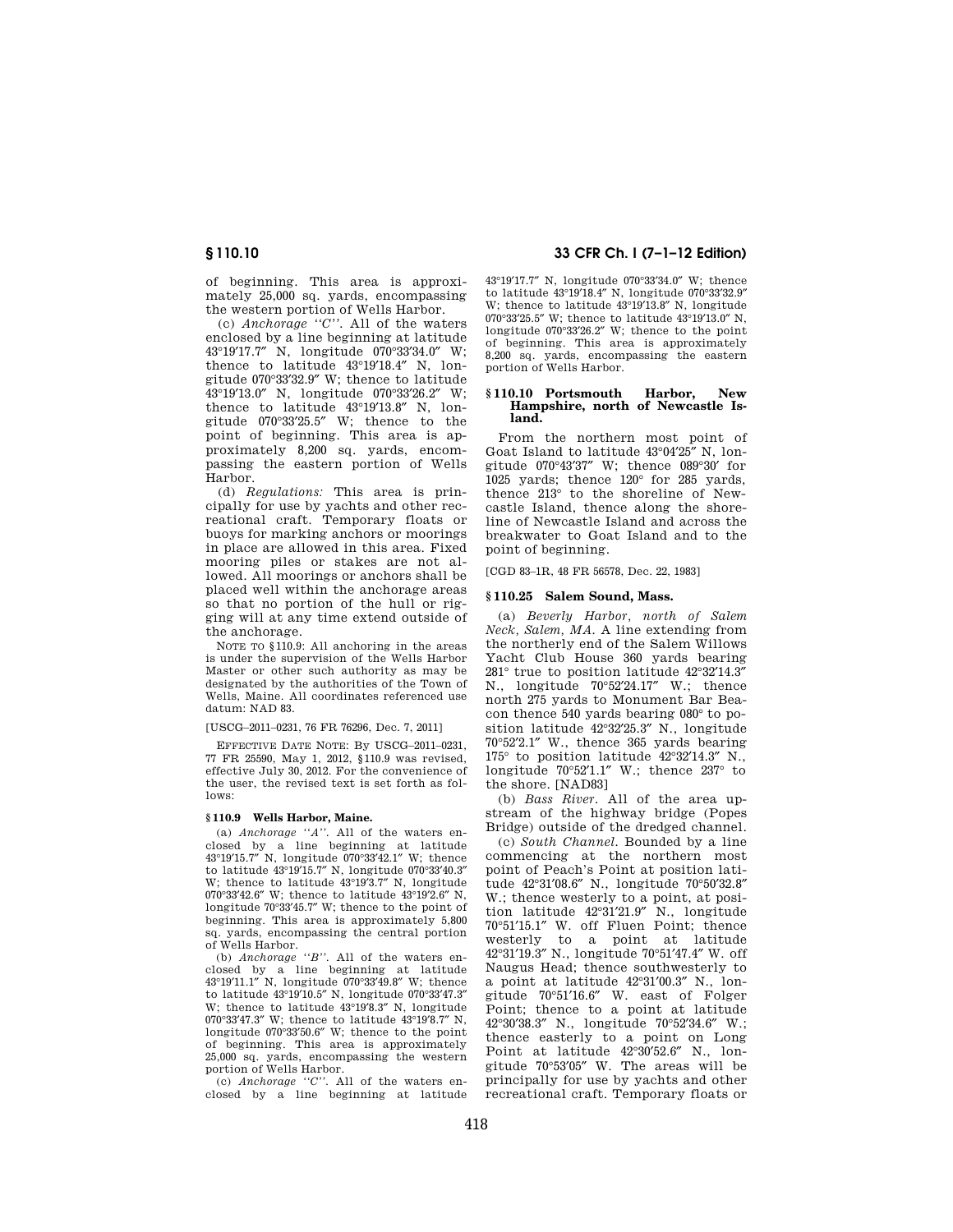buoys for marking anchors will be allowed in the areas but fixed piles or stakes may not be placed. The anchoring of vessels, the placing of moorings, and the maintenance of fairways will be under the jurisdiction of the local Harbor Master.

(d) *Beverly and Mackerel Coves, north side of Beverly Harbor.* The water area enclosed by a line commencing at the southernmost point of Curtis Point in Beverly; thence bearing 238°, 1,400 yards to latitude 42°32′29.7″ N., 70°51′32.1″ W.; thence 284°, 1,475 yards to the western shoreline of Mackerel Cove; thence north northeasterly to the point of beginning.

(e) *Collins Cove, Salem, MA.* The water area enclosed by a line beginning at Monument Bar Beacon; thence 242°, 580 yards to latitude 42°32′14.5″ N., longitude 70°52′46.3″ W.; thence 284°, 220 yards to latitude 42°32′16″ N., longitude 70°52′55″ W.; thence 231°, 525 yards to a point on the shoreline; thence following the shoreline and the western boundary of the special anchorage area as described in 33 CFR 110.25(a) to the point of beginning.

(f) *Marblehead Harbor, Marblehead, MA.* The area comprises that portion of the harbor lying between the extreme low water line and southwestward of a line bearing 336° from Marblehead Neck Light to a point on Peach Point at latitude 42°31′03″ N., longitude 70°50′30″ W.

NOTE: The area is principally for use by yachts and other recreational craft. Temporary floats or buoys for marking anchors are allowed. Fixed mooring piles or stakes are prohibited. All moorings must be so that no vessel, when anchored, will at any time extend beyond the limits of the area. The anchoring of vessels and the placing of temporary moorings are under the jurisdiction and at the direction of the local harbormaster.

[USCG–2009–0416, 74 FR 27438, June 10, 2009]

### **§ 110.26 Marblehead Harbor, Marblehead, Mass.**

The area comprises that portion of the harbor lying between the extreme low water line and southwestward of a line bearing 336° from Marblehead Neck Light to a point on Peach Point at latitude 42°31′03″, longitude 70°50′30″.

NOTE: The area is principally for use by yachts and other recreational craft. Temporary floats or buoys for marking anchors are allowed. Fixed mooring piles or stakes are prohibited. All moorings shall be so that no vessel, when anchored, shall at any time extend beyond the limits of the area. The anchoring of vessels and the placing of temporary moorings are under the jurisdiction and at the direction of the local harbormaster.

[CGFR 68–96, 33 FR 12550, Sept. 5, 1968; CGFR 68–157, 34 FR 1380, Jan. 29, 1969]

# **§ 110.27 Lynn Harbor in Broad Sound, Mass.**

North of a line bearing 244° from the tower of the Metropolitan District Building, extending from the shore to a point 100 feet from the east limit of the channel; east of a line bearing 358°, extending thence to a point 100 feet east of the northeast corner of the turning basin; south of a line bearing 88°, extending thence to the shore; and south and west of the shoreline to its intersection with the south boundary.

[USCG–2009–0416, 74 FR 27439, June 10, 2009]

# **§ 110.29 Boston Inner Harbor, Mass.**

(a) *Vicinity of Pleasant Park Yacht Club, Winthrop.* Southerly of a line bearing 276° from a point on the west side of Pleasant Street, Winthrop, 360 feet from the southwest corner of its intersection with Main Street; westerly of a line bearing 186° from a point on the south side of Main Street 140 feet from the southwest corner of its intersection with Pleasant Street; northerly of a line bearing 256° from a point on the west side of Pleasant Street 550 feet from the southwest corner of its intersection with Main Street and easterly of a line bearing 182° from a point on the south side of Main Street 640 feet from the southwest corner of its intersection with Pleasant Street.

(b) *Mystic River, east side of Tobin Bridge.* Beginning at a line running from a point on the Tobin Bridge at latitude 42°23′08.5″ N. 071°02′48.2″ W. to a point at latitude 42°23′06.4″ N.  $071^{\circ}02'43.7''$  W.; thence northwest to a point at latitude  $42^{\circ}23'09.1''$  N. point at latitude 42°23′09.1″ N. 071°02′43.2″ W. along the shoreline to the western side of Tobin Bridge, thence to the point of origin.

(c) *Mystic River, west side of Tobin Bridge.* Beginning at a line running from a point on the Tobin Bridge at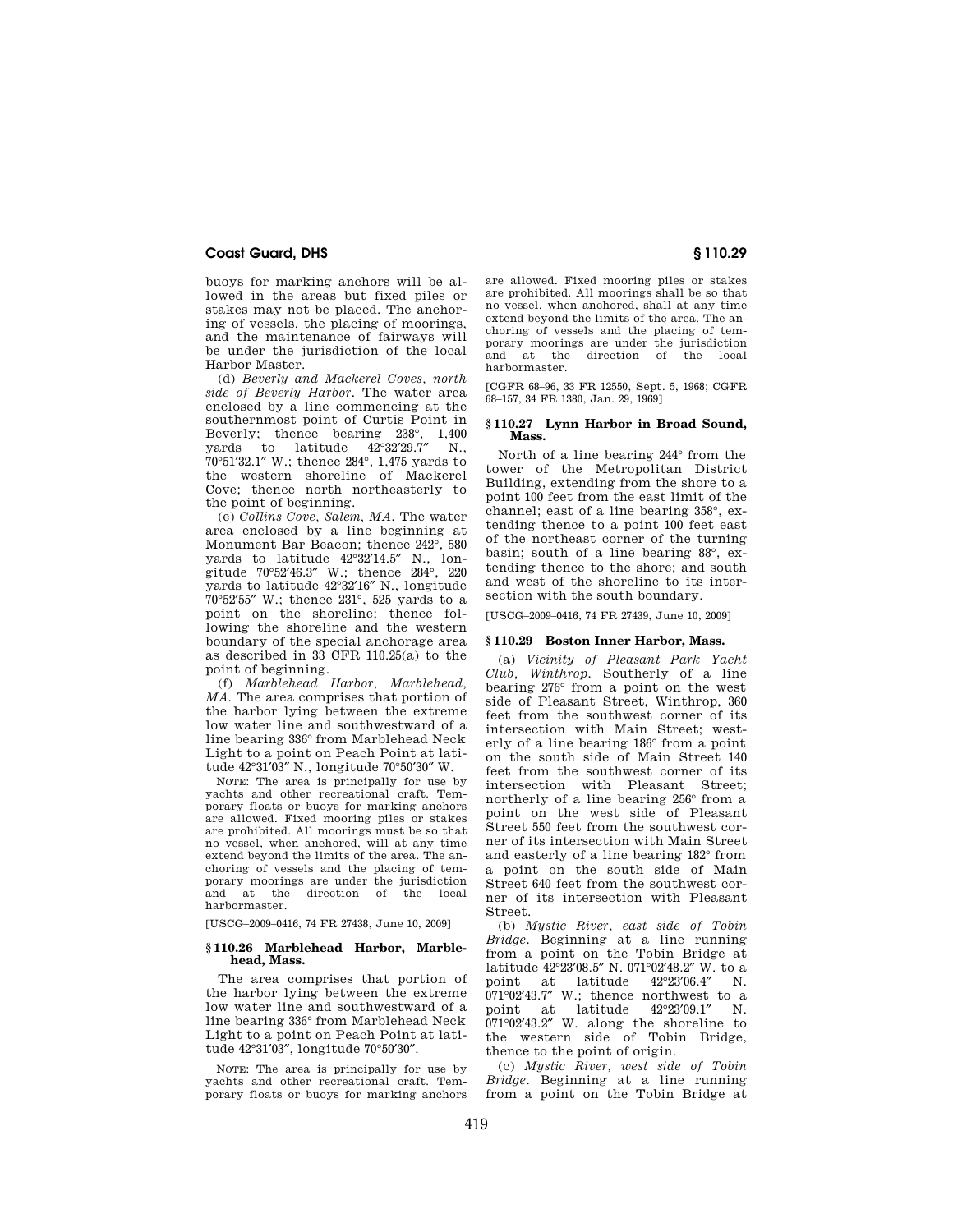latitude 42°23′08.8″ N. 071°02′48.6″ W. to a point at latitude 42°23′10.5″ N. 071°05′52″ W.; thence northwest to the southeasterly corner of the pier at latitude 42°23′13.4″ N. 071°02′57.1″ W. along the pier to the shoreline to the eastern side of Tobin Bridge, thence to the point of origin.

(d) *Boston Inner Harbor A.* (1) The waters of the western side of Boston Inner Harbor north of the entrance to the Fort Point Channel bound by the following points beginning at latitude 42°21′32″ N., longitude 071°02′50″ W; thence to latitude 42°21′33″ N., longitude 071°02′44″ W.; thence to latitude 42°21′26″ N., longitude 071°02′36″ W.; thence to latitude 42°21′26″ N., longitude 071°02′53″ W.; thence to point of origin. [NAD83].

(2) The area is principally for use by yachts and other recreational craft. Temporary floats or buoys for marking anchors will be allowed. Fixed mooring piles or stakes are prohibited. The anchoring of vessels and placing of temporary moorings will be under the jurisdiction, and at the discretion of the Harbormaster, City of Boston. All moorings must be so placed that no vessel, when moored, will at any time extend beyond the limits of the area.

NOTE TO PARAGRAPH (d): Administration of Special Anchorage Area is exercised by the Harbormaster, City of Boston, pursuant to local ordinances. The City of Boston will install and maintain suitable navigational aids to mark the limits of Special Anchorage areas.

[USCG–2009–0416, 74 FR 27439, June 10, 2009]

## **§ 110.30 Boston Harbor, Mass.**

(a) *Vicinity of South Boston Yacht Club, South Boston.* Northerly of a line bearing 96° from the stack of the heating plant of the Boston Housing Authority in South Boston; easterly of a line bearing 5° from the west shaft of the tunnel of the Boston Main Drainage Pumping Station; southerly of the shoreline; and westerly of a line bearing 158° from the northeast corner of the iron fence marking the east boundary of the South Boston Yacht Club property.

(b) *Dorchester Bay, in vicinity of Savin Hill Yacht Club.* Northerly of a line bearing 64° from the stack of the old power plant of the Boston Elevated

**§ 110.30 33 CFR Ch. I (7–1–12 Edition)** 

Railway on Freeport Street in Dorchester; westerly of a line bearing 163° from the stack of the Boston Main Drainage Pumping Station on the Cow Pasture in Dorchester; and southerly and easterly of the shoreline.

(c) *Dorchester Bay, in vicinity of Dorchester Yacht Club.* Eastward of a line bearing 21° from the stack located a short distance northwestward of the Dorchester Yacht Club; southward of a line bearing 294° from the southerly channel pier of the highway bridge; westward of the highway bridge and the shoreline; and northward of the shoreline.

(d) *Quincy Bay, in vicinity of Wollaston and Squantum Yacht Clubs.* Northwesterly of a line bearing 36°30′ from a point on the shore 2,600 feet easterly of the east side of the Wollaston Yacht Club landing; southwesterly of a line bearing 129°15′ from the water tank in Squantum; and southeasterly and northeasterly of the shoreline.

(e) *Quincy Bay, in vicinity of Merrymount Yacht Club.* South of a line starting from a point bearing 246°, 3,510 yards, from the stack of the pumping station on Nut Island, and extending thence 306° to the shore; west of a line bearing 190° from the aforesaid point to the shore; and north and east of the shoreline.

(f) *Weymouth Fore River, in vicinity of Quincy Yacht Club.* A line from the position latitude 42°16′46.9″ N. 70°57′12.5″ W. to position latitude 42°16′48.8″ N. 70°57′5.5″ W.; thence to latitude 42°16′31″ N. 70°56′23.1″ W. to the northerly end of Raccoon Island at position latitude 42°15′48″ N. 70°56′43.4″ W.; thence along the western shoreline of Raccoon Island to the point latitude 42°15′46.4″ N. 70°56′55.4″ W.; thence to latitude 42°15′43″ N. 70°57′5.8″ W.; thence along the shoreline to the point of origin. [NAD83]

(g) *Weymouth Fore River, in vicinity of Wessagussett Yacht Club.* Southwesterly of a line bearing 117° from channel light "4"; southeasterly of a line 150 feet from and parallel to the meandering easterly limit of the dredged channel; easterly of a line bearing 188° from the eastern extremity of Rock Island Head; and northwesterly of the shoreline.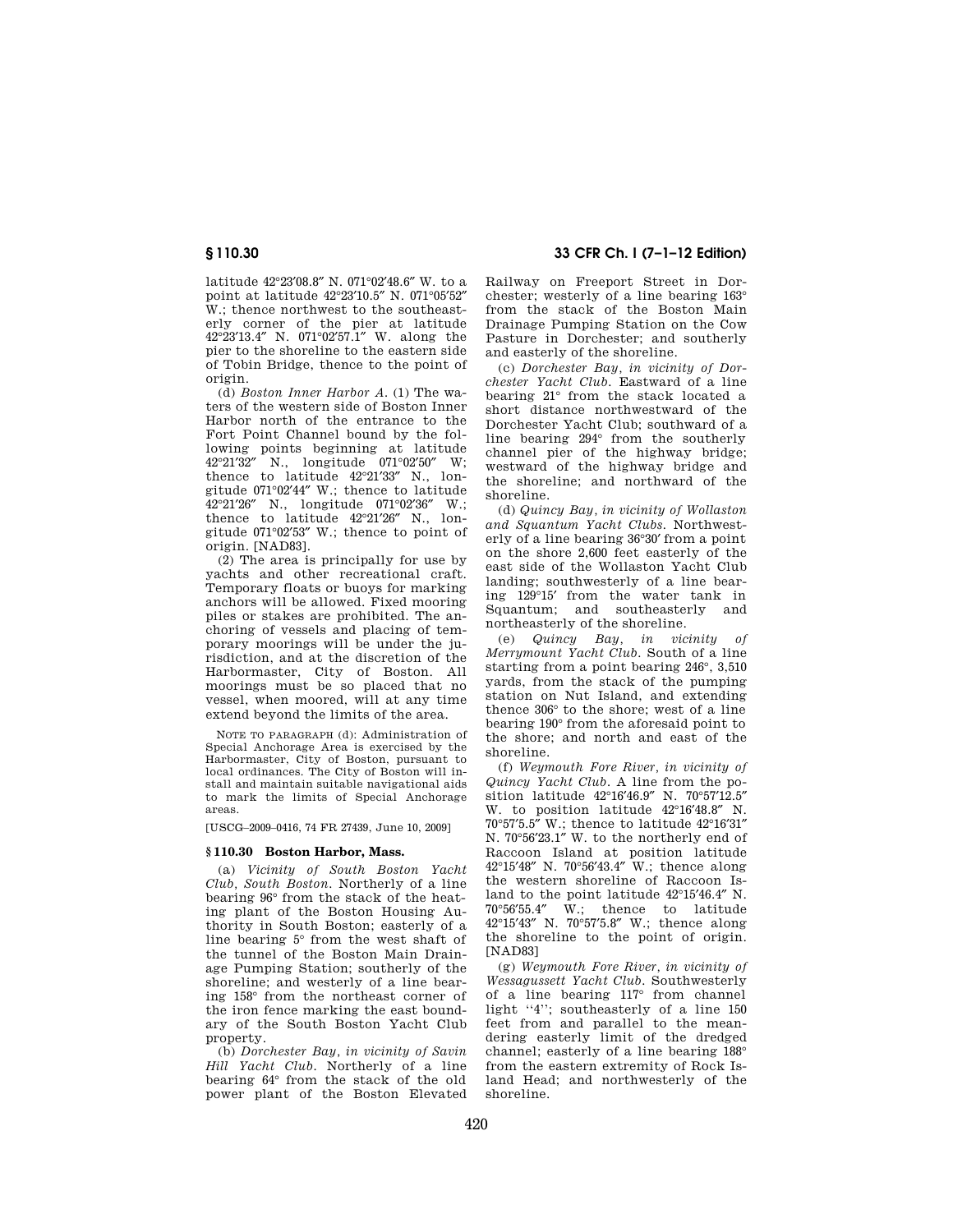(h) *Weymouth Fore River, in the vicinity of Gull Point (PT).* All of the waters bound by the following points beginning at latitude 42°15′05″ N., longitude 70°57′26″ W.; thence to latitude 42°15′00″ N., longitude 70°57′26″ W.; thence to latitude 42°15′15″ N., longitude 70°56′50″ W.; thence to latitude 42°15′18″ N., longitude 70°56′50″ W.; thence to the point of the beginning. [NAD83]

NOTE TO PARAGRAPH (h): The area is principally for use by recreational craft. All anchoring in the area will be under the supervision of the local harbor master or such other authority as may be designated by the authorities of the Town of Weymouth, Massachusetts. All moorings are to be so placed that no moored vessel will extend beyond the limit of the anchorage area.

(i) *Weymouth Back River, in vicinity of Eastern Neck.* The cove on the north side of the river lying northerly of a line bearing 264°30′ from the southwesterly corner of the American Agricultural Chemical Company's wharf (Bradley's Wharf) to the shore of Eastern Neck, about 2,200 feet distant.

(j) *Area No. 1 in Allerton Harbor.* That area north of Spinnaker Island beginning at latitude  $42^{\circ}18'15.3''$  N. 70°53′ $44.1''$ <br>W thence due east to latitude thence due east to 42°18′15.3″ N. longitude 70°53′27.6″ W.; thence due south to latitude 42°18′07.8″ N. longitude 70°53′27.6″ W.; thence due west to latitude 42°18′07.8″ N. longitude 70°53′44.1″ W.; thence due north to the point of beginning. [NAD83]

(k) *Area No. 2 in Hull Bay.* That area south of Hog Island beginning at latitude 42°17′50.8″ N. longitude 70°54′05.1″ W.; thence due east to latitude 42°17′50.8″ N. longitude 70°53′27.6″ W.; thence due south to latitude 42°17′30.3″ N. longitude 70°53′27.6″ W.; thence due west to latitude 42°17′30.3″ N. longitude 70°54′5.1″ W.; thence due north to the point of beginning. [NAD83]

(l) *Area No. 3 in Hull Bay.* That area north of Bumkin Island beginning at position latitude 42°17′22.3″ N. longitude 70°54′5.1″ W.; thence due east to latitude 42°17′22.3″ N. longitude 70°53′15.6″ W.; thence due south to latitude 42°17′01.3″ N. longitude 70°53′15.6″ W.; thence due west to latitude 42°17′01.3″ N. longitude 70°54′5.17″ W.; thence due north to the point of beginning. [NAD83].

NOTE TO PARAGRAPHS (j), (k), AND (l): The areas will be principally for use by yachts and other recreational craft. Temporary floats or buoys for marking anchors will be allowed. Fixed mooring piles or stakes are prohibited. The anchoring of vessels and the placing of temporary moorings is under the jurisdiction, and at the discretion, of the local Harbor Master, Hull, Mass.

(m) *Hingham Harbor Area 1.* Beginning at position latitude 42°15′39.3″ N. longitude 70°53′22.1″ W.; thence to latitude 42°15′53.8″ N. longitude 70°53′30.1″ W.; thence to latitude 42°15′56.3″ N. longitude  $70^{\circ}53'21.1''$  W.; thence to latitude  $42^{\circ}15'42.3''$  N. longitude  $70^{\circ}53'13.1''$  W.: 42°15'42.3" N. longitude 70°53'13.1" thence to point of beginning. [NAD83]

(n) *Hingham Harbor Area 2.* Beginning at position latitude 42°15′30.6″ N. longitude 70°53′0.5″ W.; thence to latitude 42°15′30.3″ N. longitude 70°53′11.6″ W.; thence to latitude 42°15′27.8″ N. longitude 70°53′16.1″ W.; thence to latitude 42°15′28.8″ N. longitude 70°53′29.1″ W.; thence to latitude 42°15′35.3″ N. longitude 70°53′32.1″ W.; thence to latitude 42°15′36.3″ N. longitude 70°53′34.6″ W.; thence to latitude 42°15′41.3″ N. longitude 70°53′32.6.5″ W.; thence to latitude 42°15′31.3″ N. longitude 70°53′26.1″ W.; thence to latitude 42°15′31.8″ N. longitude 70°53′01.1″ W.; thence to point of beginning. [NAD83]

(o) *Hingham Harbor Area 3.* Beginning at latitude 42°15′33.3″ N. longitude W.; thence to latitude<br>N. longitude 70°53'17.1″ W.:  $42^{\circ}15'33.8''$  N. longitude  $70^{\circ}53'17.1''$ thence to latitude 42°15′35.8″ N. longitude 70°53′00.1″ W.; thence to point of beginning. [NAD83]

(p) *Hingham Harbor Area 4.* Beginning at position latitude 42°14′47.3″ N. longitude 70°53′07.6″ W.; thence to latitude 42°14′48.8″ N. longitude 70°53′9.6″ W.; thence to latitude 42°14′54.3″ N. longitude 70°53′6.1″ W.; thence to latitude 42°14′56.9″ N. longitude 70°52′56.6″ W.; thence to point of beginning. [NAD83]

(q) *Hingham Harbor Area 5.* Beginning at position latitude 42°14′48.3″ N. longitude 70°52′55.1″ W.; thence to latitude 42°14′48.8″ N. longitude 70°53′0.1″ W.; thence to latitude 42°14′58.3″ N. longitude 70°52′49.1″ W.; thence to latitude 42°14′53.8″ N. longitude 70°52′48.1″ W.; thence to point of beginning. [NAD83]

NOTE TO PARAGRAPHS  $(m)$ ,  $(n)$ ,  $(o)$ ,  $(p)$  and  $(a)$ : The areas will be principally for use by yachts and other recreational craft. Temporary floats or buoys for marking anchors will be allowed in the areas but fixed piles or stakes may not be placed. The anchoring of vessels and the placing of moorings will be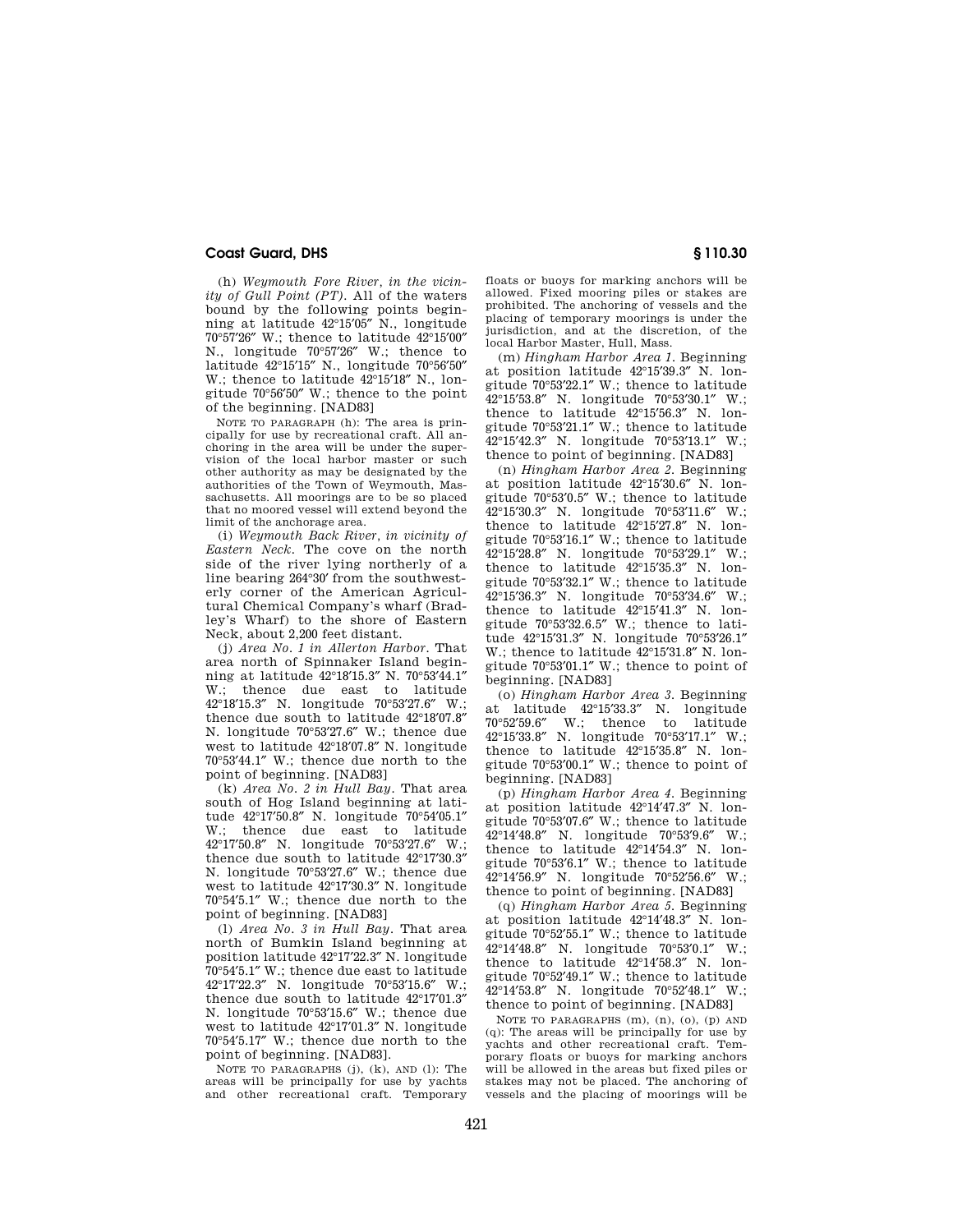under the jurisdiction of the local Harbor Master.

[USCG–2009–0416, 74 FR 27439, June 10, 2009]

## **§ 110.31 Hull Bay and Allerton Harbor at Hull, Mass.**

(a) *Area No. 1 in Allerton Harbor.* That area north of Hog Island beginning at latitude 42°18′15″, longitude 70°53′46″; thence due east to latitude 42°18′15″, longitude 70°53′29.5″; thence due south to latitude 42°18′07.5″, longitude 70°53′29.5″; thence due west to latitude 42°18′07.5″, longitude 70°53′46″; thence due north to the point of beginning.

(b) *Area No. 2 in Hull Bay.* That area south of Hog Island beginning at latitude 42°17′50.5″, longitude 70°54′07″; thence due east to latitude 42°17′50.5″, longitude 70°53'29.5"; thence due south<br>to latitude 42°17'30", longitude to latitude  $42^{\circ}17'30''$ , 70°53′29.5″; thence due west to latitude 42°17′30″, longitude 70°54′07″; thence due north to the point of beginning.

(c) *Area No. 3 in Hull Bay.* That area north of Bumkin Island beginning at latitude 42°17′22″, longitude 70°54′07″; thence due east to latitude 42°17′22″, longitude 70°53'17.5"; thence due south<br>to latitude 42°17'01". longitude  $42^{\circ}17'01'',$ 70°53′17.5″; thence due west to latitude 42°17′01″, longitude 70°54′07″; thence due north to the point of beginning.

NOTE: The areas will be principally for use by yachts and other recreational craft. Temporary floats or buoys for marking anchors will be allowed. Fixed mooring piles or stakes are prohibited. The anchoring of vessels and the placing of temporary moorings is under the jurisdiction, and at the discretion, of the local Harbor Master, Hull, Mass.

[CGFR 68–160, 34 FR 392, Jan. 10, 1969; 34 FR 939, Jan. 22, 1969]

## **§ 110.32 Hingham Harbor, Hingham, Mass.**

(a) *Area 1.* Beginning at latitude 42°15′39″, longitude 70°53′24″; thence to latitude 42°15′53.5″, longitude 70°53′32″; thence to latitude 42°15′56″, longitude 70°53′23″; thence to latitude 42°15′42″, longitude 70°53′15″; thence to point of beginning.

(b) *Area 2.* Beginning at latitude 42°15′30″, longitude 70°53′02.5″; thence to latitude 42°15′30″, longitude 70°53′13.5″; thence to latitude 42°15′27.5″, longitude 70°53′18″; thence to latitude 42°15′28.5″, longitude 70°53′31″; thence to latitude

# **§ 110.31 33 CFR Ch. I (7–1–12 Edition)**

42°15′35″, longitude 70°53′34″; thence to latitude 42°15′36″, longitude 70°53′36.5″; thence to latitude 42°15′41″, longitude 70°53′34.5″; thence to latitude 42°15′31″, longitude 70°53′28″; thence to latitude 42°15′31.5″, longitude 70°53′03″; thence to point of beginning.

(c) *Area 3.* Beginning at latitude 42°15′33″, longitude 70°53′01.5″; thence to latitude 42°15′33.5″, longitude 70°53′19″; thence to latitude 42°15′35.5″, longitude 70°53′02″; thence to point of beginning.

(d) *Area 4.* Beginning at latitude 42°14′47″, longitude 70°53′09.5″; thence to latitude 42°14′48.5″, longitude 70°53′11.5″; thence to latitude 42°14′54″, longitude 70°53′08″; thence to latitude 42°14′56.5″, longitude 70°52′58.5″; thence to point of beginning.

(e) *Area 5.* Beginning at latitude 42°14′48″, longitude 70°52′57″; thence to latitude 42°14′48.5″, longitude 70°53′02″; thence to latitude 42°14′58″, longitude 70°52′51″; thence to latitude 42°14′53.5″, longitude 70°52′50″; thence to point of beginning.

NOTE: The areas will be principally for use by yachts and other recreational craft. Temporary floats or buoys for marking anchors will be allowed in the areas but fixed piles or stakes may not be placed. The anchoring of vessels and the placing of moorings will be under the jurisdiction of the local Harbor Master.

[CGFR 68–89, 33 FR 11077, Aug. 3, 1968]

## **§ 110.37 Sesuit Harbor, Dennis, Mass.**

All the waters of Sesuit Harbor southerly of a line extending between the outer end of the jetties on each side of the entrance to the Harbor.

NOTE: The area will be principally for use by yachts and other recreational craft. Temporary floats or buoys for marking anchors will be allowed. Fixed mooring piles of stakes will be prohibited. The anchoring of vessels and the placing of temporary moorings will be under the jurisdiction and at the discretion of the local Harbor Master.

## **§ 110.38 Edgartown Harbor, Mass.**

An area in the inner harbor easterly of the project channel and south of Chappaquiddick Point bounded as follows: Beginning at latitude 41°23′19″, longitude 70°30′32″; thence southeasterly along the shore to latitude 41°22′52″, longitude 70°30′12″; thence 287°30′ 1,600 feet; thence 327°30′, 700 feet;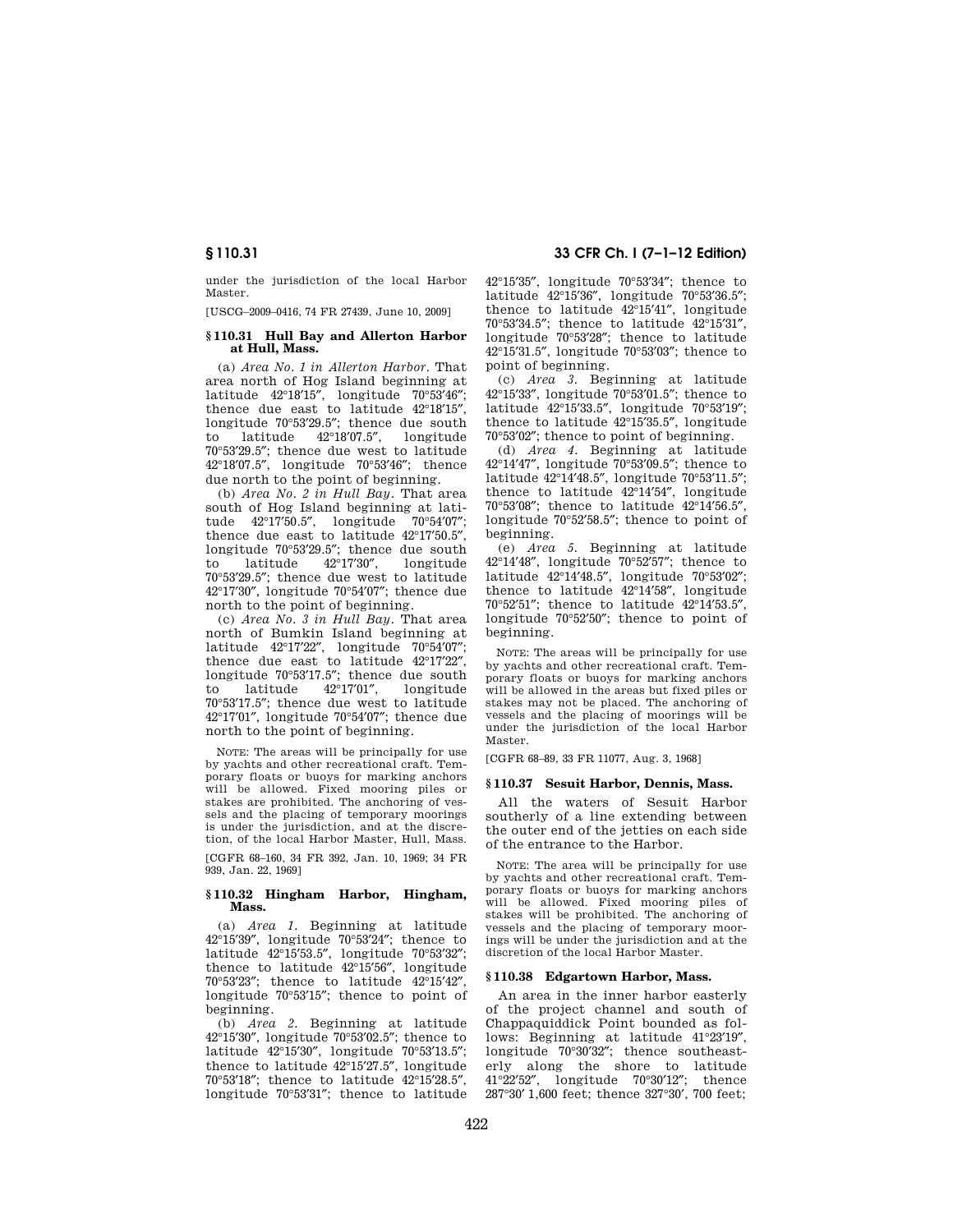thence 359° true, 800 feet; thence 24°15′ approximately 900 feet to the point of beginning.

NOTE: The area is reserved for yachts and other small recreational craft. Fore and aft moorings and temporary floats or buoys for marking anchors in place will be allowed. All moorings shall be so placed that no vessel when anchored shall extend into waters beyond the limits of the area. Fixed mooring piles or stakes are prohibited.

# **§ 110.40 Silver Beach Harbor, North Falmouth, Mass.**

All the waters of the harbor northward of the inner end of the entrance channel.

# **§ 110.45 Onset Bay, Mass.**

Northerly of a line extending from the northernmost point of Onset Island to the easternmost point of Wickets Island; easterly of a line extending from the easternmost point of Wickets Island to the southwest extremity of Point Independence; southerly of the shore line; and westerly of the shore line and of a line bearing due north from the northernmost point of Onset Island.

## **§ 110.45a Mattapoisett Harbor, Mattapoisett, Mass.**

(a) Area No. 1 beginning at a point on the shore at latitude 41°39′23″ N., longitude 70°48′50″ W.; thence 138.5° T. to latitude 41°38′45″ N., longitude 70°48′02″ W.; thence 031° T. to latitude 41°39′02″ N., longitude 70°47′48″ W.; thence along the shore to the point of beginning.

(b) Area No. 2 beginning at a point on the shore at latitude 41°39′24″ N., longitude 70°49′02″ W.; thence 142.5° T. to latitude 41°38′10″ N., longitude 70°47′45″ W.; thence 219° T. to latitude 41°37′54″ N., longitude 70°48′02″ W.; thence along the shore to the point of beginning.

NOTE: Administration of the Special Anchorage Area is exercised by the Harbormaster, Town of Mattapoisett pursuant to a local ordinance. The town of Mattapoisett will install and maintain suitable navigational aids to mark the perimeter of the anchorage area.

[CGD 83–2R, 49 FR 25445, June 21, 1984; 49 FR 27320, July 3, 1984]

# **§ 110.46 Newport Harbor, Newport, R.I.**

(a) *Area No. 1.* The waters of Brenton Cove south of a line extending from latitude 41°28′50″ N., longitude 71°18′58″ W.; to latitude 41°28′45″ N., longitude 71°20′08″ W.; thence along the shoreline to the point of beginning.

(b) *Area No. 2.* The waters east of Goat Island beginning at a point bearing 090°, 245 yards from Goat Island Shoal Light; thence 007°, 505 yards; thence 054°, 90 yards; thence 086°, 330 yards; thence 122°, 90 yards; thence 179°, 290 yards; thence 228°, 380 yards; thence 270°, 250 yards to the point of beginning.

(c) *Area No. 3.* The waters north of Goat Island Causeway Bridge beginning at Newport Harbor Light; thence 023° to the southwest corner of Anchorage E; thence 081° following the southerly boundary of Anchorage E to the shoreline; thence south along the shoreline to the east foot of the Goat Island Causeway bridge; thence west following Goat Island Causeway Bridge to the shoreline of Goat Island; thence north following the east shore of Goat Island to the point of beginning.

[CGD 76–104, 44 FR 21792, Apr. 12, 1979]

# **§ 110.47 Little Narragansett Bay, Watch Hill, R.I.**

All of the navigable waters of Watch Hill Cove southeasterly of a line beginning at the shore end of the United States project groin on the southerly shore of the cove and running 41°30′ true, to the northerly shore of the cove at a point about 200 feet west of the west side of the shore end of Meadow Lane, with the exception of a 100-foot wide channel running from the westerly end of the cove in a southeasterly direction to the Watch Hill Yacht Club pier, thence along in front of the piers on the easterly side of the cove northerly to the shore at the north end of the cove.

#### **§ 110.48 Thompson Cove on east side of Pawcatuck River below Westerly, R.I.**

Eastward of a line extending from the channelward end of Thompson Dock at the northern end of Thompson Cove 184° to the shore at the southern end of Thompson Cove.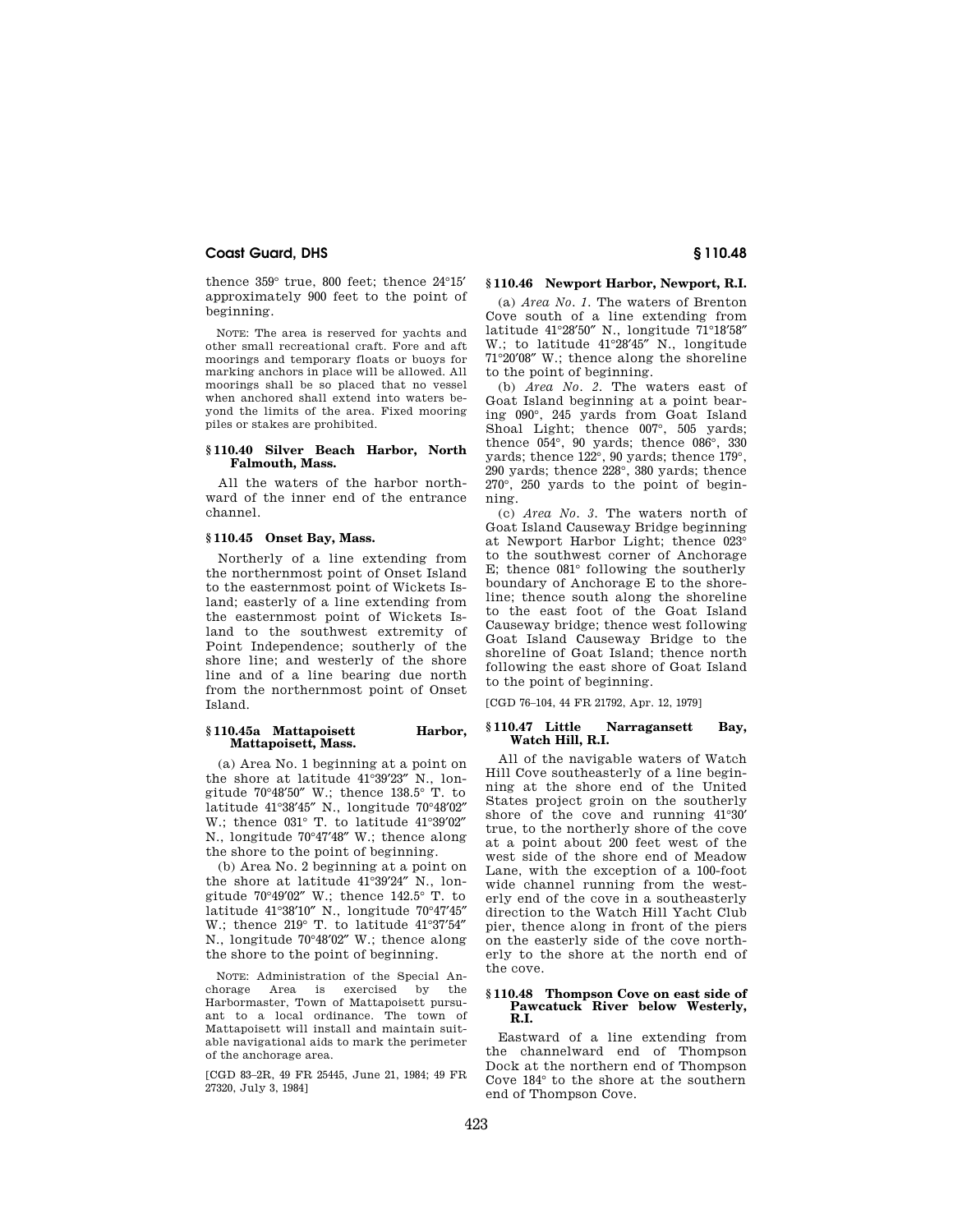# **§ 110.50 Stonington Harbor, Conn.**

(a) *Area No. 1.* Beginning at the southeastern tip of Wamphassuc Point; thence to the northwesterly end of Stonington Inner Breakwater; thence along the breakwater to longitude 71°54′50.5″; thence to latitude 41°20′25.3″, longitude 71°54′50.5″; thence to a point on the shoreline at latitude 41°20'32" longitude 71°54′54.8″; thence along the shoreline to the point of beginning.

(b) *Area No. 2.* Beginning at a point on the shoreline at latitude 41°19′55.8″, longitude 71°54′28.9″; thence to latitude 41°19′55.8″, longitude 71°54′37.1″; thence to latitude 41°20′01.6″, longitude 71°54′38.8″; thence to a point on the shoreline at latitude 41°20′02″, longitude 71°54′34.3″; thence along the shoreline to the point of beginning.

(c) *Area No. 3.* Beginning at a point on the shoreline at latitude 41°20′29.5″, longitude 71°54′43″; thence to latitude 41°20′25.6″, longitude 71°54′48.5″; thence to latitude 41°20′10.7″, longitude 71°54′48.5″; thence to the shoreline at latitude 41°20′10.7″; thence along the shoreline to the point of beginning.

NOTE: A fixed mooring stake or pile is prohibited. The General Statutes of the State of Connecticut authorizes the Harbor Master of Stonington to station and control a vessel in the harbor.

[CGFR 68–164, 34 FR 1380, Jan. 29, 1969]

## **§ 110.50a Fishers Island Sound, Stonington, Conn.**

An area on the east side of Mason Island bounded as follows:

Beginning at the shore line on the easterly side of Mason Island at latitude 41°20′06″; thence due east about 600 feet to latitude 41°20′06″, longitude 71°57′37″; thence due south about 2,400 feet to latitude 41°19′42″, longitude 71°57′37″; thence due west about 1,000 feet to the shore line on the easterly side of Mason Island at latitude 41°19′42″; thence along the shore line to the point of beginning.

NOTE: The area will be principally for use by yachts and other recreational craft. Temporary floats or buoys for marking anchors will be allowed. Fixed mooring piles or stakes will be prohibited. The anchoring of vessels and the placing of temporary moorings will be under the jurisdiction and the discretion of the local Harbor Master.

# **§ 110.50 33 CFR Ch. I (7–1–12 Edition)**

## **§ 110.50b Mystic Harbor, Groton and Stonington, Conn.**

(a) *Area No. 1.* Beginning at Ram Point on the westerly side of Mason Island at latitude 41°19′44″, longitude 71°58′42″; thence to latitude 41°19′30″, longitude 71°58′43″; thence to latitude 41°19′36″, longitude 71°58′58″; thence to latitude 41°19′45″, longitude 71°58′56″; thence to the point of beginning.

(b) *Area No. 2.* Beginning at a point about 250 feet southerly of Area 1 and on line with the easterly limit of Area 1 at latitude 41°19′27″, longitude 71°58′44″; thence to latitude 41°19′19″, longitude 71°58′45″; thence to latitude 41°19′25″, longitude 71°58′59″; thence to latitude 41°19′33″, longitude 71°58′58″; thence to the point of beginning.

NOTE: The areas will be principally for use by yachts and other recreational craft. Temporary floats or buoys for marking anchors will be allowed. Fixed mooring piles or stakes are prohibited. All moorings shall be so placed that no vessel, when anchored, shall at any time extend beyond the limits of the areas. The anchoring of vessels and the placing of temporary moorings will be under the jurisdiction and at the discretion of the local Harbor Master.

# **§ 110.50c Mumford Cove, Groton, Conn.**

(a) *Area No. 1.* Beginning at a point on the easterly shore of Mumford Cove at latitude 41°19′36″, longitude 72°01′06″; thence to latitude 41°19′30″, longitude 72°01′04″; thence to the shoreline at latitude 41°19′31″, longitude 72°01′00″; and thence along the shoreline to the point of beginning.

(b) *Area No. 2.* Beginning at a point on the easterly shore of Mumford Cove at latitude 41°19′15″, longitude 72°00′54″; thence to latitude 41°19′14.5″, longitude 72°00′59″; thence to latitude 41°19′11″, longitude 72°00′58″; thence to latitude 41°19′10″, longitude 72°00′54″; thence to latitude 41°19′12.5″, longitude 72°00′52″; thence to latitude 41°19′14″, longitude 72°00′55″; and thence to the point of beginning.

NOTE: The areas are principally for use by yachts and other recreational craft. Temporary floats or buoys for marking anchors will be allowed. Fixed mooring piles or stakes will be prohibited. The anchoring of vessels and placing of temporary moorings will be under the jurisdiction, and at the discretion, of the local Harbor Master.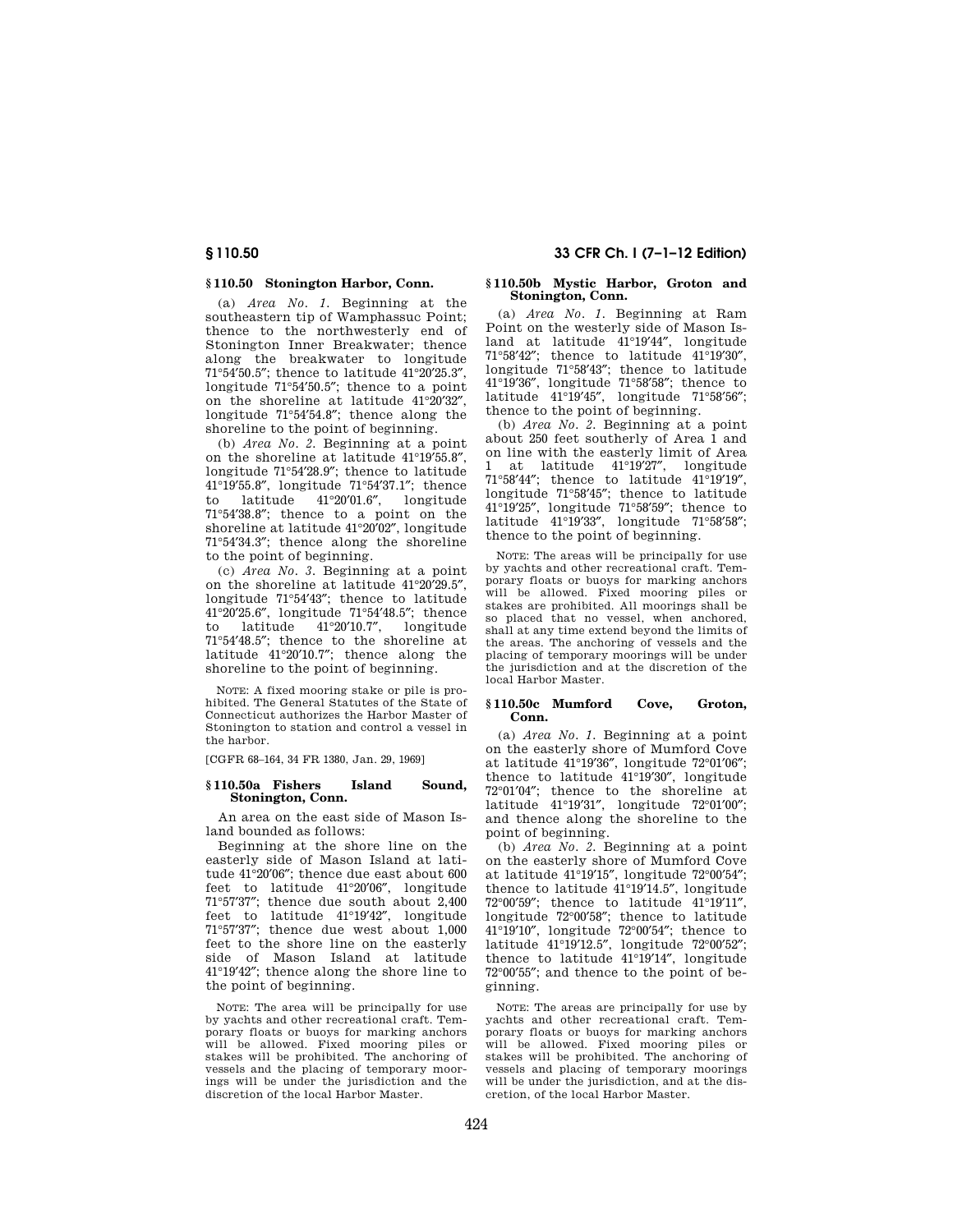# **§ 110.50d Mystic Harbor, Noank, Conn.**

(a) The area comprises that portion of the harbor off the easterly side of Morgan Point beginning at a point at latitude 41°19′15″, longitude 71°59′13.5″; thence to latitude 41°19′15″, longitude 71°59′00″; thence to latitude 41°19′02.5″, longitude 71°59′00″; thence to latitude 41°19′06″, longitude 71°59′13.5″; and thence to the point of beginning.

(b) The following requirements shall govern this special anchorage area:

(1) The area will be principally for use by yachts and other recreational craft.

(2) Temporary floats or buoys for marking anchors will be allowed but fixed piles or stakes are prohibited. All moorings shall be so placed that no vessel, when anchored, shall extend beyond the limits of the area.

(3) The anchoring of vessels and the placing of temporary moorings shall be under the jurisdiction and at the discretion of the local harbor master, Noank, Conn.

[CGFR 68–3, 33 FR 4738, Mar. 20, 1968]

## **§ 110.51 Groton, Conn.**

The waters between an unnamed cove and Pine Island.

(a) Beginning at a point on the shoreline of Avery Point at latitude 41°19′01.4″, longitude 072°03′42.8″; thence to a point in the cove at latitude 41°19′02.5″, longitude 72°03′36.2″; thence southeasterly to a point at latitude 41°18′56.2″, longitude 072°03′34.2″; thence northeasterly to latitude 41°19′02.5″, longitude 072°03′19.2″ thence terminating at the tip of Jupiter Point at latitude 41°19′04.4″, longitude 072°03′19.7″. DATUM: NAD 83

(b) Beginning at a point on the shoreline of Pine Island at latitude 41°18′47.1″, longitude 072°03′36.8″; thence northerly to latitude 41°18′54.1″, longitude 072°03′35.4″; thence northeasterly to a point at latitude 41°19′01.2″, longitude 072°03′19.3″; thence terminating at a point at latitude 41°18′54.0″, longitude 072°03′17.5″. DATUM: NAD 83

NOTE: The areas designated by (a) and (b) are principally for the use of recreational vessels. Vessels shall be anchored so that part of the vessel obstructs the 135 foot wide channel. Temporary floats or buoys for marking the location of the anchor of a vessel at anchor may be used. Fixed mooring pilings or stakes are prohibited.

[CGD01–97–014, 63 FR 34815, June 26, 1998]

## **§ 110.52 Thames River, New London, Conn.**

(a) *Area No. 1.* An area in the westerly part of Greens Harbor bounded as follows: Beginning at a point on the shore 100 yards southeasterly of the southerly side of Thames Street extended; thence 84°, 420 yards; thence 156°, 425 yards; thence 240°, 210 yards, to the shore; and thence northwesterly along the shore to the point of beginning.

(b) *Area No. 2.* An area in the westerly part of Greens Harbor bounded as follows: Beginning at a point on the shore 15 yards southeasterly of the southerly side of Converse Place extended; thence 54°, 170 yards; thence 114°30′, 550 yards; thence 266°30′, 250 yards; thence 234°, 230 yards, to the shore; and thence northwesterly along the shore to the point of beginning.

(c) *Area No. 3.* An area on the westerly side of the Thames River in the vicinity of Jacobs Rock, the location of the U.S. Coast Guard Academy Sailing Center, bounded as follows: Beginning at the point on the shore where the north side of the Jacobs Rock causeway meets the western shoreline; thence northerly along the western shore of the Thames River a distance of 200 yards: thence 090°, 240 yards; thence 180°, 200 yards to the Jacobs Rock causeway; thence westerly along the causeway to the point of beginning.

(d) *Area No. 4.* An area in the western part of the Thames River, north of the highway bridge, bounded as follows: Beginning at a point 125 yards north of the highway bridge at latitude 41°21′56″ N., longitude 72°05′32″ W.; thence easterly to latitude 41°21′56″ N., longitude 72°05′27″ W.; thence northerly to latitude 41°22′12″ N., longitude 72°05′27″ W.; thence westerly to latitude 41°22′12″ N., longitude 72°05′47″ W.; thence southeasterly to latitude 41°22′02″ N., longitude 72°05′40″ W.; thence downriver along the charted foul grounds to the point of beginning.

NOTE: The area designated by paragraph (c) of this section is principally for the use of U.S. Coast Guard Academy and Academy-related boats. Temporary floats or buoys for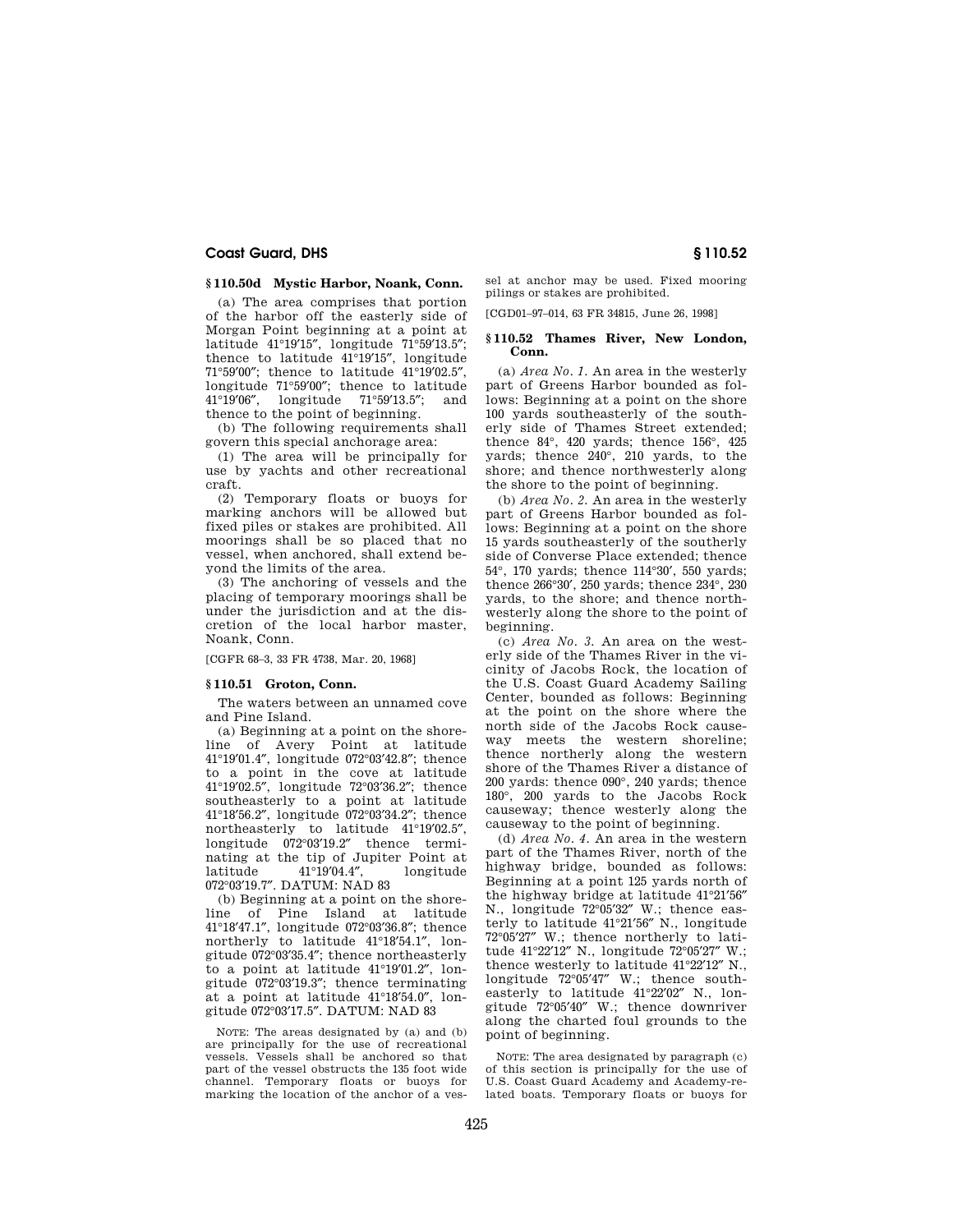marking anchors may be used. The anchoring of vessels and the placing of moorings will be under the jurisdiction and at the discretion of the Chief, Waterfront Branch, U.S. Coast Guard Academy, New London, Connecticut.

[CGFR 67–46, 32 FR 17728, Dec. 12, 1967, as amended by CGD3–84–37, 49 FR 36840, Sept. 20, 1984; CGD3 85–67, 51 FR 32317, Sept. 11, 1986]

## **§ 110.53 Niantic, Conn.**

Beginning on the shoreline at latitude 41°18′25.3″, longitude 72°12′16.3″; thence to latitude 41°18′23.3″, longitude 72°12′11.6″; thence to latitude 41°18′50.7″, longitude 72°11′51.5″; thence to the shoreline at latitude 41°18′56.5″, longitude 72°12′05.6″; thence along the shoreline to the point of beginning.

NOTE: This area is for public use, principally for vessels used for a recreational purpose. A temporary float or buoy for marking the location of the anchor of a vessel at anchor may be used. Fixed mooring piles or stakes are prohibited.

[CGFR 69–24, 34 FR 6480, Apr. 15, 1969]

## **§ 110.54 Long Island Sound, on west side of entrance to Pataguanset River, Conn.**

An area east of Giants Neck (formerly known as Grant Neck) described as follows: Beginning at a point bearing 114°, 75 feet, from the outer end of the breakwater at the south end of Giants Neck; thence 90°, 1,050 feet; thence 22°17′30″, 2,140 feet; thence 283°- 27′15.5″, 240 feet; thence 220°36′39″, 1,252.6 feet; thence 295°23′16.5″, 326.5 feet; thence 269°02′42.6″, 240 feet; thence 261°46′50.9″, 181.9 feet; thence 226°28′07.7″, 275.9 feet; thence 147°43′27.7″, 449.4 feet; thence 238°01′35.8″, 379.6 feet; and thence approximately 156°31′05.8″, 462.11 feet, to the point of beginning.

# **§ 110.55 Connecticut River, Conn.**

(a) *West of Calves Island at Old Saybrook.* Beginning at a point bearing 254°09′16″, 153 yards, from Calves Island 20 Light; thence 157°, 1,037 yards; thence 175°, 150 yards; thence 265°, 250 yards; thence 350°, 660 yards; thence 337°, 460 yards; and thence approximately 67°, 135 yards, to the point of beginning.

(a–1) *Area No. 1, at Essex.* Beginning at a point on the shore on the west side of Haydens Point bearing approxi-

# **§ 110.53 33 CFR Ch. I (7–1–12 Edition)**

mately 211°, 270 yards, from Haydens Point Light; thence 270°, 160 yards; thence due north, 140 yards; thence 300°, 190 yards; thence 330°, 400 yards; thence  $90^\circ$ , 60 yards; thence  $150^\circ$ , 350 yards; thence 120°, about 434 yards to a point on the shore; thence along the shore southwesterly to the point of beginning.

(b) *Area No. 2, at Essex.* Beginning at a point latitude  $41^{\circ}21'22''$ , longitude  $72^{\circ}22'53''$ ; thence  $205^{\circ}30'$ ,  $375$  yards; thence  $205°30'$ ,  $375$  yards; thence 194°31′, 100 yards; thence 185°00′, 440 yards; thence 153°30′, 80 yards; thence 121°00′, 220 yards; thence due north approximately 1060 yards to the point of beginning.

NOTE: The area will be principally for use by yachts and other recreational craft. Temporary floats or buoys for marking anchors will be allowed. Fixed mooring piles or stakes are prohibited. The anchoring of vessels and the placing of temporary moorings will be under the jurisdiction and at the discretion of the local Harbor Master.

(c) *West of Brockway Island at Essex.*  That portion of the waters northwest of a line ranging 238° from latitude 41°22′20.7″, longitude 72°22′49.8″ to the shoreline; southwest of a line connecting a point at latitude 41°22′20.7″, longitude 72°22′49.8″ and a point at latitude 41°22′28.2″, longitude 72°22′56″; and southeast of a line ranging 238° from latitude 41°22′28.2″, longitude 72°22′56″ to the shoreline.

NOTE: This area is principally for vessels used for a recreational purpose. A mooring buoy is permitted. Fixed mooring piles or stakes are prohibited.

(d) *Upper Bay—*(1) *Anchorage No. 20–A.*  (i) All waters bound by the following points: latitude 40°42′06.9″ N., longitude 074°02′18.0″ W.; thence to latitude 40°42′05.4″ N., longitude 074°01′56.9″ W.; thence to latitude 40°41′54.9″ N., longitude 074°01′57.7″ W.; thence to latitude 40°41′54.0″ N., longitude 074°02′12.0″ W.; thence to latitude 40°41′54.4″ N., longitude 074°02′11.7″ W.; thence to latitude 40°41′57.5″ N., longitude 074°02′07.5″ W.; thence to latitude 40°42′06.1″ N., longitude 074°02′19.1″ W.; thence to the point of origin (NAD 83).

(ii) See 33 CFR  $110.155(d)(6)$ ,  $(d)(16)$ , and (l).

(2) *Anchorage No. 20–B.* (i) All waters bound by the following points: latitude 40°41′46.2″ N., longitude 074°02′23.0″ W.;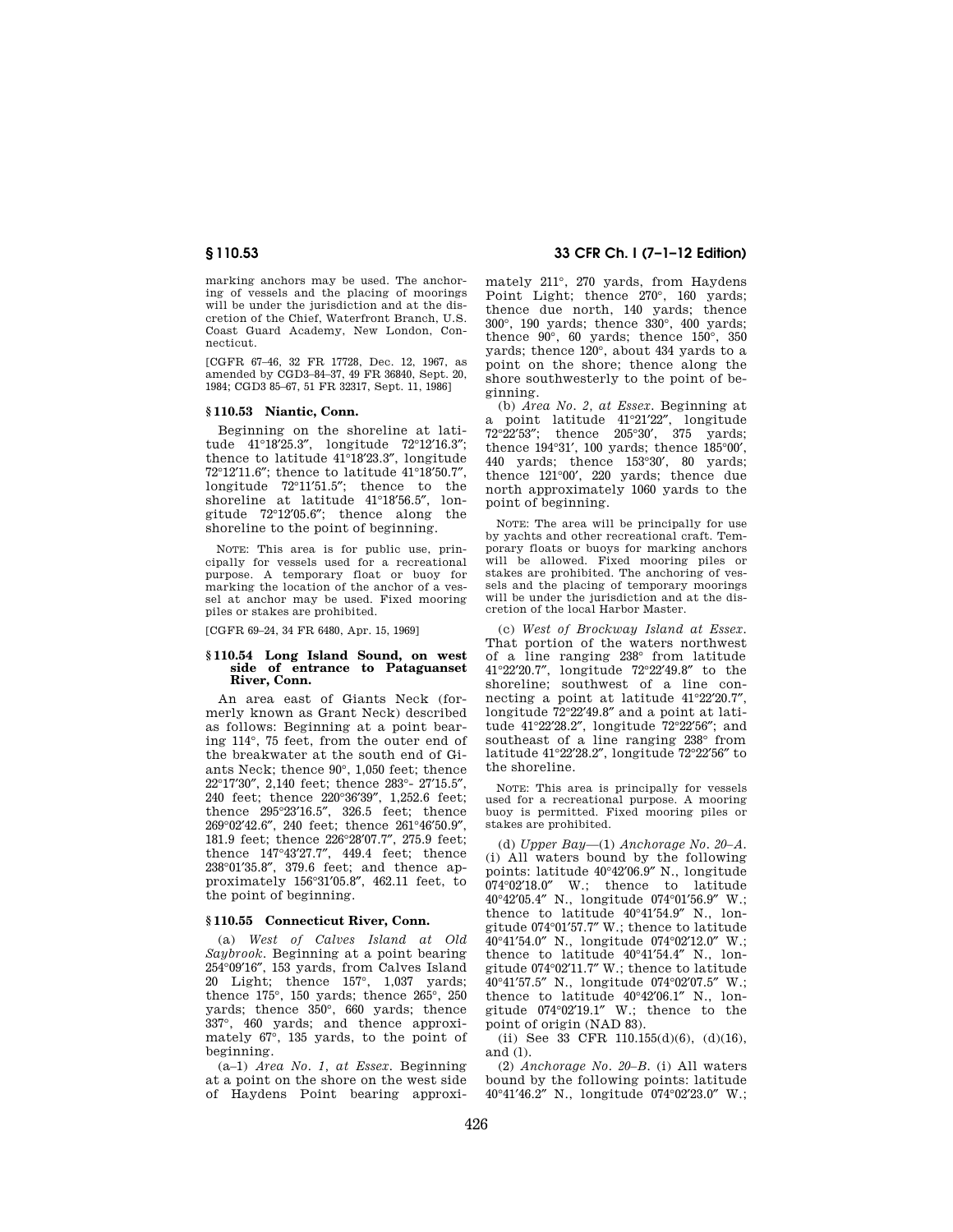thence to latitude 40°41′42.4″ N., longitude 074°02′00.5″ W.; thence to latitude 40°41′35.7″ N., longitude 074°02′02.7″ W.; thence to latitude 40°41′30.3″ N., longitude 074°02′06.3″ W.; thence to latitude 40°41′41.9″ N., longitude 074°02′29.2″ W.; thence to the point of origin (NAD 83).

(ii) See 33 CFR 110.155(d)(6), (d)(16), and (l).

(3) *Anchorage No. 20–C.* (i) All waters bound by the following points: latitude 40°41′42.4″ N., longitude 074°02′41.5″ W.; thence to latitude 40°41′25.8″ N., longitude 074°02′09.2″ W.; thence to latitude 40°41′02.1″ N., longitude 074°02′24.7″ W.; thence to latitude 40°41′09.4″ N., longitude 074°02′40.0″ W.; thence to latitude 40°41′13.3″ N., longitude 074°02′41.5″ W.; thence to latitude 40°41′15.8″ N., longitude 074°02′32.6″ W.; thence to latitude 40°41′25.3″ N., longitude 074°02′29.1″ W.; thence to latitude 40°41′33.0″ N., longitude 074°02′44.5″ W.; thence to latitude 40°41′32.5″ N., longitude 074°02′48.8″ W.; thence to the point of origin (NAD 83).

(ii) See 33 CFR 110.155(d)(6), (d)(16), and (l).

(e) *Area No. 2, at Lord Island.* Beginning at latitude 41°26′11″, longitude 72°27′16″; thence extending south southeasterly to latitude 41°26′03″, longitude 72°27′02″; thence extending southeasterly to latitude 41°25′59″, longitude 72°26′51″; thence extending southwesterly to latitude 41°25′58″, longitude 72°26′52″; thence extending northwesterly to latitude 41°26′05″, longitude 72°27′11″; thence extending north northwesterly to latitude 41°26′10″, longitude 72°27′20″; thence extending easterly to the point of beginning.

NOTE: The areas designated by paragraphs (d) and (e) of this section are principally for use by yachts and other recreational craft. Fore and aft moorings will be allowed. Temporary floats or buoys for marking anchors in place will be allowed. Fixed mooring piles or stakes are prohibited. All moorings shall be so placed that no vessel, when anchored, shall at any time extend beyond the limits of the areas. The anchoring of vessels and placing of mooring floats or buoys will be under the jurisdiction, and at the discretion of the local Harbor Master. Area 2 will not be used during the shad fishing season.

(e–1) *Area No. 1 at Chester.* Beginning at a point about 600 feet southeasterly of the entrance of Chester Creek, at latitude 41°24′23″, longitude 72°25′41″; thence due south about 1,800 feet to latitude 41°24′05″, longitude 72°25′41″; thence due east about 600 feet to latitude 41°24′05″, longitude 72°25′32″; thence due north about 1,800 feet to latitude 41°24′23″, longitude 72°25′32″; thence due west about 600 feet to the point of beginning.

NOTE: The area is principally for use by yachts and other recreational craft. A mooring buoy is allowed. Fixed mooring piles or stakes are prohibited.

(e–2) *Area No. 2 at Chester.* That area south of latitude 41°24′43.9″, west of longitude 72°25′35″, north of latitude 41°24′33.4″, and east of longitude 72°25′40.8″.

NOTE: Area No. 2 may not be used during the shad fishing season, April 1 to June 15, inclusive. A mooring buoy is permitted at other times. Fixed mooring piles or stakes are prohibited.

(f) *Vicinity of Mouse Island Bar below Portland.* On the north side of the river shoreward of lines described as follows: (1) Beginning at a point bearing 02°, 175 yards, from Mouse Island 73 Light; thence 270°, 480 yards; and thence due north, approximately 230 yards, to the shore. (2) Beginning at the said point bearing 02°, 175 yards, from Mouse Island 73 Light; thence 70°, 400 yards; and thence 350°, approximately 250 yards, to the shore.

(g) *Area at Portland.* Beginning at a point on the shore, about 700 feet southeasterly from the easterly end of the New York, New Haven and Hartford Railroad Company bridge, at latitude 41°33′55″, longitude 72°38′43″; thence 250° to latitude 41°33′54″, longitude 72°38′46″; thence 160° to latitude 41°33′48″, longitude 72°38′43″; thence 145° to latitude 41°33′44″, longitude 72°38′39″; thence 55° to a point on the shore at latitude 41°33′47″, longitude 72°38′32″; thence along the shore to the point of beginning.

NOTE: The area will be principally for use by yachts and other recreational craft. Temporary floats or buoys for marking anchors will be allowed. Fixed mooring piles or stakes are prohibited. All moorings shall be so placed that no vessel, when anchored, shall at any time extend beyond the limit of the area or closer than 50 feet to the Federal channel limit. The anchoring of vessels and the placing of temporary moorings will be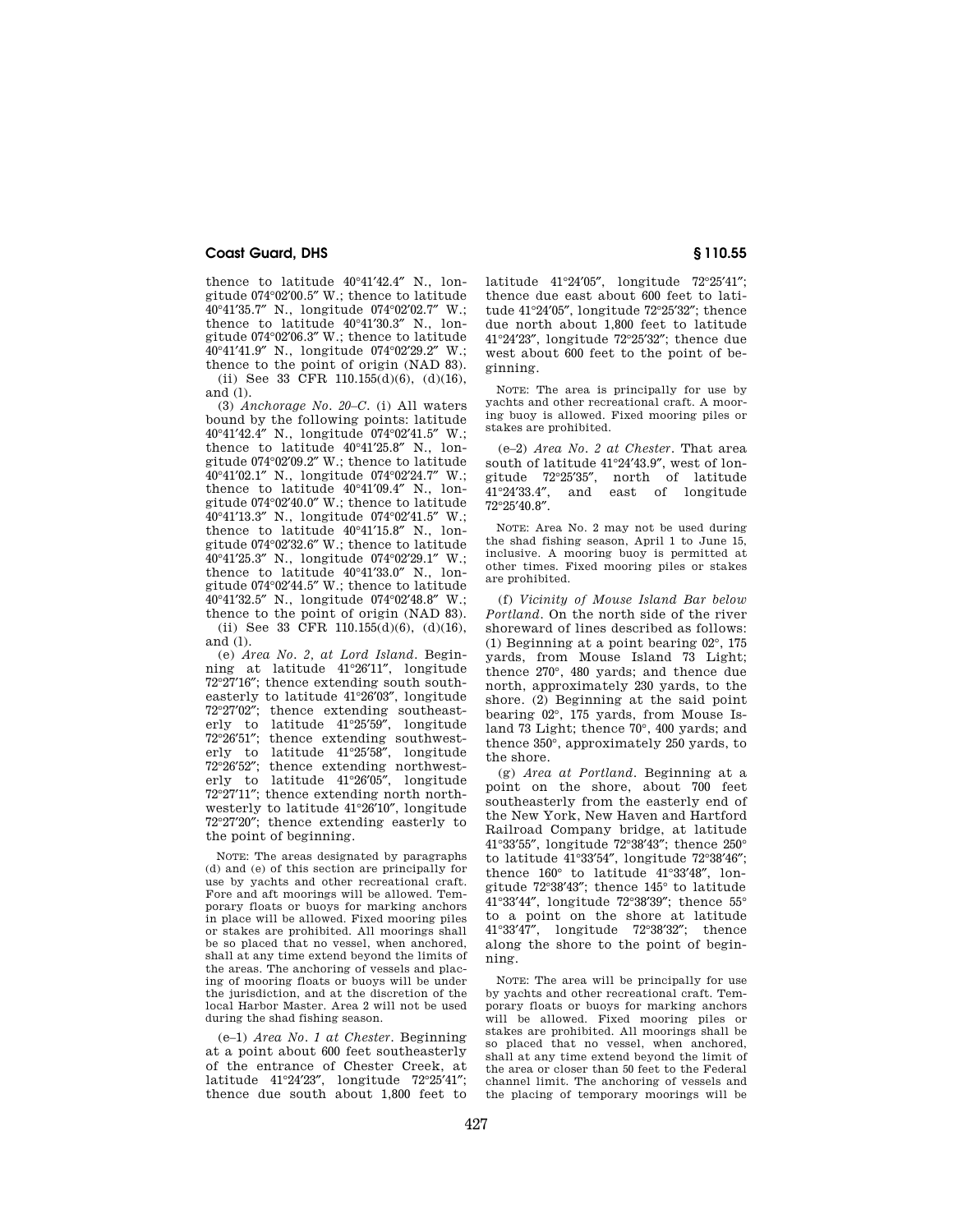under the jurisdiction, and at the discretion of the local Harbor Master.

[CGFR 67–46, 32 FR 17728, Dec. 12, 1967, as amended by CGFR 68–137, 33 FR 18279, Dec. 10, 1968; CGFR 68–139, 33 FR 18437, Dec. 12, 1968; USCG–2009–0416, 74 FR 27440, June 10, 2009]

## **§ 110.55a Five Mile River, Norwalk and Darien, Conn.**

The water area of the Five Mile River beginning at a point on the southeast shore of Butler Island at latitude<br>41°03'27.5" N., longitude 73°26'52" W.: N., longitude 73°26'52" W.; thence following the shoreline northerly along the westerly side of Five Mile River to the highway bridge at Route 136 (White Bridge); thence easterly along the southerly side of the highway bridge to the easterly side of Five Mile River; thence following the shoreline southerly along the easterly side of Five Mile River to a point on the southwest shore at Rowayton at latitude 41°03′30″ N., longitude 73°26′47″ W., thence 242° to the point of beginning, except those areas within the designated project channel as shown by dotted lines on the Five Mile River on Chart No. 12368 (formerly C and GS Chart No. 221) issued by National Oceanic and Atmospheric Administration, U.S. Department of Commerce.

NOTE: Under an Act of the Connecticut State Legislature the harbor superintendent, appointed by the Five Mile River Commission, may control moorings and navigation including preventing vessels from anchoring in the Federal project channel.

[CGD 76–44, 41 FR 40467, Sept. 20, 1976]

## **§ 110.56 Noroton Harbor, Darien, Conn.**

(a) Beginning at a point on the southwesterly side of Long Neck Point at latitude 41°02′10″, longitude 73°28′44″; thence northwesterly to 41°02′17″, longitude 73°29′11″; thence in a north-northwesterly direction to the southeast side of Pratt Island at latitude 41°02′28″, longitude 73°29′17″; thence following the shoreline around the easterly and northerly sides of Pratt Island, the westerly and northerly sides of Pratt Cove, and the westerly side of the Darien River to the causeway and dam at Gorham Pond on the north; thence along the downstream side of the causeway and dam to the easterly

# **§ 110.55a 33 CFR Ch. I (7–1–12 Edition)**

side of the Darien River, thence along the easterly shoreline to the point of beginning.

NOTE: An ordinance of the town of Darien, Conn. requires the Darien Harbor Master's approval of the location and type of any mooring placed in this special anchorage area.

[CGFR 68–122, 33 FR 18238, Dec. 7, 1968]

## **§ 110.58 Cos Cob Harbor, Greenwich, Conn.**

(a) *Area A.* Beginning at the mean low water line about 2,800 feet downstream from the easterly end of the New York, New Haven and Hartford Railroad Bridge at latitude 41°01′23″, longitude 73°35′40″; thence extending True west to latitude 41°01′23″, longitude 73°35′42″; thence extending southwesterly to a point at latitude 41°01′02″, longitude 73°35′50″; thence True east to a point on the shoreline at latitude 41°01′02″, longitude 73°35′48″; thence extending along the mean low water line to the point of beginning.

(b) *Area B.* Beginning at the mean low water line about 700 feet downstream from the westerly end of the New York, New Haven and Hartford Railroad Bridge at latitude 41°01′42″, longitude 73°35′47″; thence True east to latitude 41°01′42″, longitude 73°35′45″; thence southeasterly to latitude 41°01′23″, longitude 73°35′44″; thence southwesterly to latitude 41°01′04″, longitude 73°35′52″, thence southwesterly to latitude 41°01′02″, longitude 73°35′55″; thence True west to a point on shore on the northerly side of Goose Island at latitude 41°01′02″, longitude 73°36′00″; thence True north to a point at the mean low water line at latitude 41°01′05″, longitude 73°36′00″; thence along the mean low water line to the point of beginning.

NOTE: The areas are principally for use by yachts and other recreational craft. Temporary floats or buoys for marking anchors will be allowed. Fixed mooring piles or stakes are prohibited. The anchoring of vessels and placing of temporary moorings will be under the jurisdiction, and at the discretion of the local Harbor Master. All moorings shall be so placed that no moored vessels will extend into the waters beyond the limits of the areas or closer than 50 feet to the Federal channel limits.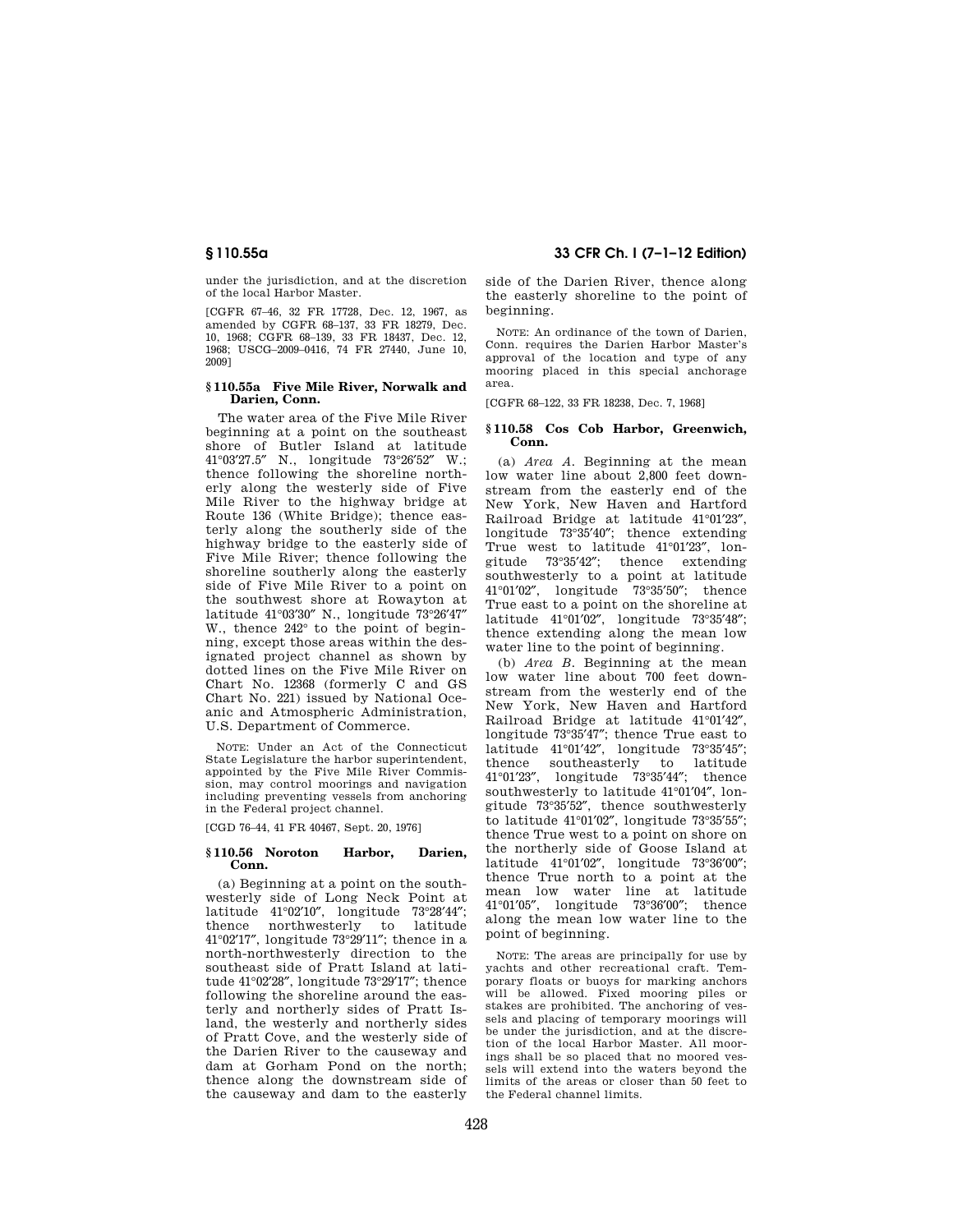## **§ 110.59 Eastern Long Island, NY.**

(a) *Huntington Harbor.* Beginning on the shoreline at latitude 40°54′19.5″, longitude 73°26′07.9″; thence to latitude 40°54′19.5″, longitude 73°26′02.4″; thence along the eastern shoreline to the Mill Dam Road Bridge; thence along the downstream side of the bridge to the westerly side of Huntington Harbor; thence along the western shoreline to the point of beginning.

(b) *Centerport Harbor.* Beginning at the shoreline at latitude 40°54′00″ , longitude 73°22′55.3″; thence to latitude 40°54′03.8″, longitude 73°22′52.1″; thence along the eastern shoreline to the Mill Dam Bridge; thence along the downstream side of the bridge to the westerly side of Centerport Harbor; thence along the western shoreline to the point of beginning.

(c) *Northport Harbor.* Beginning on the shoreline at latitude 40°54′25″ , longitude 73°22′05″ ; thence to latitude 40°54′37.5″, longitude 73°21′32.9″; thence along the eastern shoreline to latitude 40°53′33.1″, longitude 72°21′28.2″; thence<br>to latitude 40°53′25.8″, longitude to latitude 40°53′25.8″, longitude 73°21′37.7″; thence along the shoreline to the point of beginning.

NOTE: The areas designated by paragraphs (a), (b), and (c) of this section are principally for vessels used for a recreational purpose. A vessel shall be anchored so that no part of the vessel comes within 50 feet of the marked channel. A temporary float or buoy for marking the location of the anchor of a vessel at anchor may be used. Fixed mooring piles or stakes are prohibited.

(d) *Cold Spring Harbor.* That portion of the waters of Cold Spring Harbor easterly of a line ranging from the cupola in the extreme inner harbor through Cold Spring Harbor Light; southerly of a line ranging from the southernmost point of an L-shaped pier off Wawepex Grove through the Clock Tower at Laurelton and northerly of a line ranging from the outer end of the Socony Mobil Oil Company's pier at Cold Spring Harbor through the Clock Tower at Laurelton, with the exception of an area within a 300-foot radius of the outer end of the Socony Mobil Oil Company's pier.

(e) *Oyster Bay Harbor, New York.* That portion of Oyster Bay Harbor adjacent to the easterly side of Centre Island, westerly of a line on range with Cold

Spring Harbor Light and the Stone House on the end of Plum Point, Centre Island.

(f) *Harbor of Oyster Bay, Oyster Bay, New York.* The water area north of the town of Oyster Bay enclosed by a line beginning on the shoreline at latitude 40°52′35.5″ N., longitude 73°32′17″ W.; thence to latitude 40°52′59.5″ N., longitude 73°32′18″ W.; thence to latitude 40°53′00″ N., longitude 73°30′53″ W.; thence to latitude 40°52′39″ N., longitude 73°30′54″ W.; thence to the shoreline at latitude 40°52′25″ N., longitude 73°31′18″ W.; thence following the shoreline to the point of beginning.

(g) *Harbor of Oyster Bay, New York, Moses Point to Brickyard Point.* That portion of the waters of the Harbor of Oyster Bay enclosed by a line beginning at Moses Point on Centre Island at latitude 40°53′11″ N., longitude 73°31′14″ W.; thence to latitude 40°53′02″ N., longitude 73°31′22″ W.; thence to latitude 40°53′02″ N., longitude 73°32′00″ W.; thence to Brickyard Point on Centre Island at 40°53′06″ N., longitude 73°32′00″ W.; thence following the shoreline to the point of beginning.

NOTE: The anchoring of vessels and placement of temporary moorings in anchorage areas described in paragraph (g) of this section will be under the jurisdiction of the local Harbormaster appointed in accordance with Article 12 of the Village Ordinance of the Village of Centre Island, New York.

(h) *Coecles Harbor at Shelter Island, New York.* That portion of Coecles Harbor bounded on the North by a line drawn between the northernmost point of land at Sungic Point and latitude 41°04′09″ North, longitude 72°17′54″ West, thence eastward along the shoreline to the point of origin.

(i) *West Neck Harbor at Shelter Island, New York.* That portion of West Neck Harbor bounded on the North by a line drawn between latitude 41°02′48″ North, longitude 72°20′27″ West and a point on Shell Beach located at latitude 41°02′29″ North, longitude 72°20′59″ West; thence eastward along the shoreline to the point of origin.

[USCG–2008–0179, 73 FR 35009, June 19, 2008]

## **§ 110.60 Captain of the Port, New York.**

(a) *Western Long Island Sound.* (1) *Glen Island.* All waters surrounding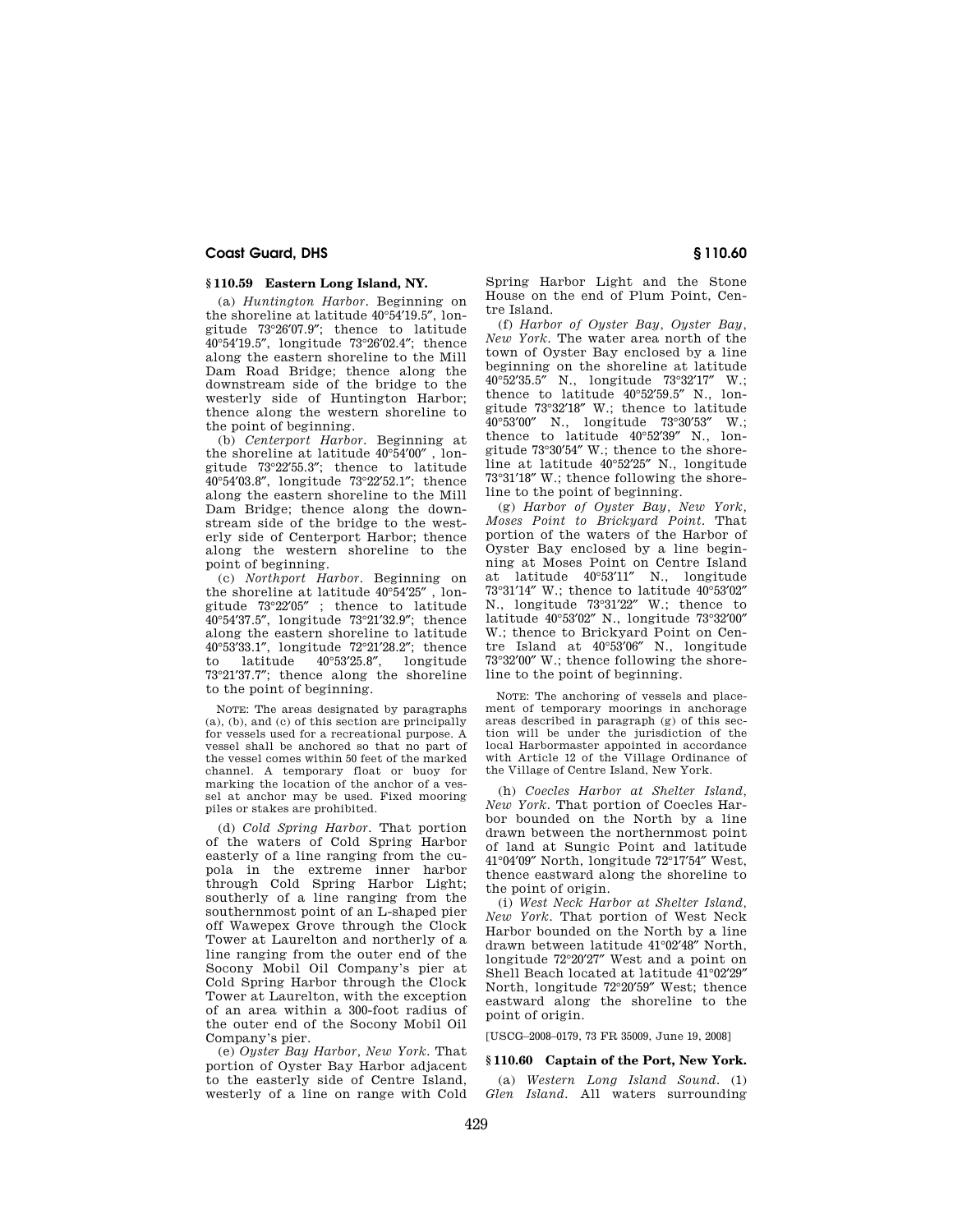Glen Island bound by the following points: 40°52′53.1″ N, 073°46′58.9″ W; thence to 40°52′46.6″ N, 073°47′02.7″ W; thence to 40°53′01.3″ N, 073°47′22.6″ W; thence to a line drawn from 40°53′24.4″ N, 073°46'56.7" W to 40°53'20.6" N, 073°46′51.2″ W, excluding all waters within 25 feet of the 50-foot channel west and south of Glen Island.

(2) *Echo Bay.* All waters northwest of a line drawn from 40°54′10.0″ N, 073°45′52.9″ W to 40°54′25.0″ N, 073°45′38.4″ W.

NOTE TO PARAGRAPH (a)(2): An ordinance of the Town of New Rochelle NY requires a permit from the New Rochelle Harbor Master or the New Rochelle Superintendent of Bureau of Marinas, Docks and Harbors before any mooring is placed in this special anchorage area.

(3) *Glen Island, East.* All waters east of Glen Island, bound by the following points: 40°53′01.4″ N, 073°46′51.4″ W; thence to  $40^{\circ}53'03.1''$  N,  $073^{\circ}46'44.4''$  W; thence to  $40^{\circ}53'06.2''$  N,  $073^{\circ}46'38.0''$  W; thence to  $40^{\circ}53'15.0''$  N,  $073^{\circ}46'44.0''$  W; thence along the shoreline to the point of origin.

(4) *City Island, Eastern Shore.* All waters bound by the following points: 40°50′12.0″ N, 073°46′57.3″ W; thence to 40°50′31.9″ N, 073°46′18.3″ W; thence to 40°51′17.0″ N, 073°46′49.9″ W; thence to 40°51′19.8″ N, 073°46′51.3″ W; thence to 40°51′47.0″ N, 073°47′02.5″ W; thence to 40°51′28.5″ N, 073°47′31.7″ W; thence to 40°51′25.1″ N, 073°47′29.9″ W; thence along the shoreline to the point of origin, excluding the Cable and Pipeline Area between City and Hart Islands.

(5) *City Island, Western Shore.* All waters bound by the following points: °50′11.6″ N, 073°46′58.4″ W; thence to °50′02.5″ N, 073°47′23.3″ W; thence to °50′43.7″ N, 073°47′56.0″ W; thence to °51′15.9″ N, 073°47′36.0″ W; thence to °51′15.9″ N, 073°47′28.6″ W; thence along the shoreline to the point of origin.

(6) *Eastchester Bay, Western Shore.* All waters shoreward of a line connecting the following points: 40°49′31.3″ N, 073°48′26.3″ W; thence to 40°50′56.4″ N, 073°48′49.2″ W; thence to 40°50′55.3″ N, 073°48′55.4″ W; thence along the shoreline to the point of origin.

(7) *Eastchester Bay, Locust Point.* All waters west of a line drawn from 40°48′56.3″ N, 073°47′56.2″ W to 40°48′34.4″ N, 073°47′56.2″ W.

# **§ 110.60 33 CFR Ch. I (7–1–12 Edition)**

(8) *Manhasset Bay, Plum Point.* All waters bound by the following points: 40°50′02.9″ N, 073°43′37.3″ W; thence to 40°49′54.0″ N, 073°43′14.9″ W; thence to 40°50′06.6″ N, 073°42′51.0″ W; thence to 40°50′18.6″ N, 073°42′51.0″ W; thence along the shoreline to the point of origin; excluding the seaplane restricted area described in §162.

(9) *Manhasset Bay, Toms Point.* All waters bound by the following points: °50′20.6″ N, 073°42′49.5″ W; thence to °50′05.3″ N, 073°42′49.4″ W; thence to °49′58.6″ N, 073°42′39.0″ W; thence to °49′48.9″ N, 073°42′55.6″ W; thence to °49′49.3″ N, 073°42′20.4″ W; thence to °50′02.5″ N, 073°42′14.2″ W; thence to °50′11.8″ N, 073°42′15.4″ W; thence along the shoreline to the point of origin.

(10) *Manhasset Bay, at Port Washington.* All waters bound by the following points: 40°49′44.9″ N, 073°42′11.3″ W; thence to 40°49′44.3″ N, 073°43′03.2″ W; thence to 40°49′06.8″ N, 073°42′46.6″ W; thence to 40°49′07.0″ N, 073°42′16.2″ W; thence along the shoreline to the point of origin.

(11) *Manhasset Bay, West Shore.* All waters bound by the following points: 40°49′24.6″ N, 073°43′40.2″ W; thence to 40°49′33.2″ N, 073°43′28.3″ W; thence to 40°49′43.8″ N, 073°43′53.5″ W; thence to 40°49′39.2″ N, 073°43′57.9″ W; thence along the shoreline to the point of origin.

(12) *Manhasset Bay, Plandome.* All waters bound by the following points: 40°48′41.6″ N, 073°42.31.7″ W; thence to 40°48′43.6″ N, 073°42′42.5″ W; thence to 40°48′29.0″ N, 073°42′44.4″ W; thence to 40°48′27.3″ N, 073°42′35.6″ W; thence along the shoreline to the point of origin.

(13) *Elm Point.* All waters bound by the following points: 40°49′01.0″ N, °45′41.9″ W; thence to 40°49′04.4″ N, °45′45.3″ W; thence to 40°49′13.8″ N, °45′38.7″ W; thence to 40°49′18.9″ N, °45′28.3″ W; thence to 40°49′08.9″ N, °45′17.5″ W; thence along the shoreline to the point of origin.

NOTE TO PARAGRAPH (a)(13): Temporary floats or buoys for marking anchors in place are allowed. Fixed mooring piles or stakes are prohibited. An ordinance of the village of Kings Point regulates mooring and anchoring in the area which includes this special anchorage area.

(14) *Little Neck Bay.* All waters east of a line drawn from 40°47′39.4″ N, 073°46.27.1″ W; thence to 40°48′36.6″ N, 073°45′58.5″ W; thence to 40°48′36.4″ N,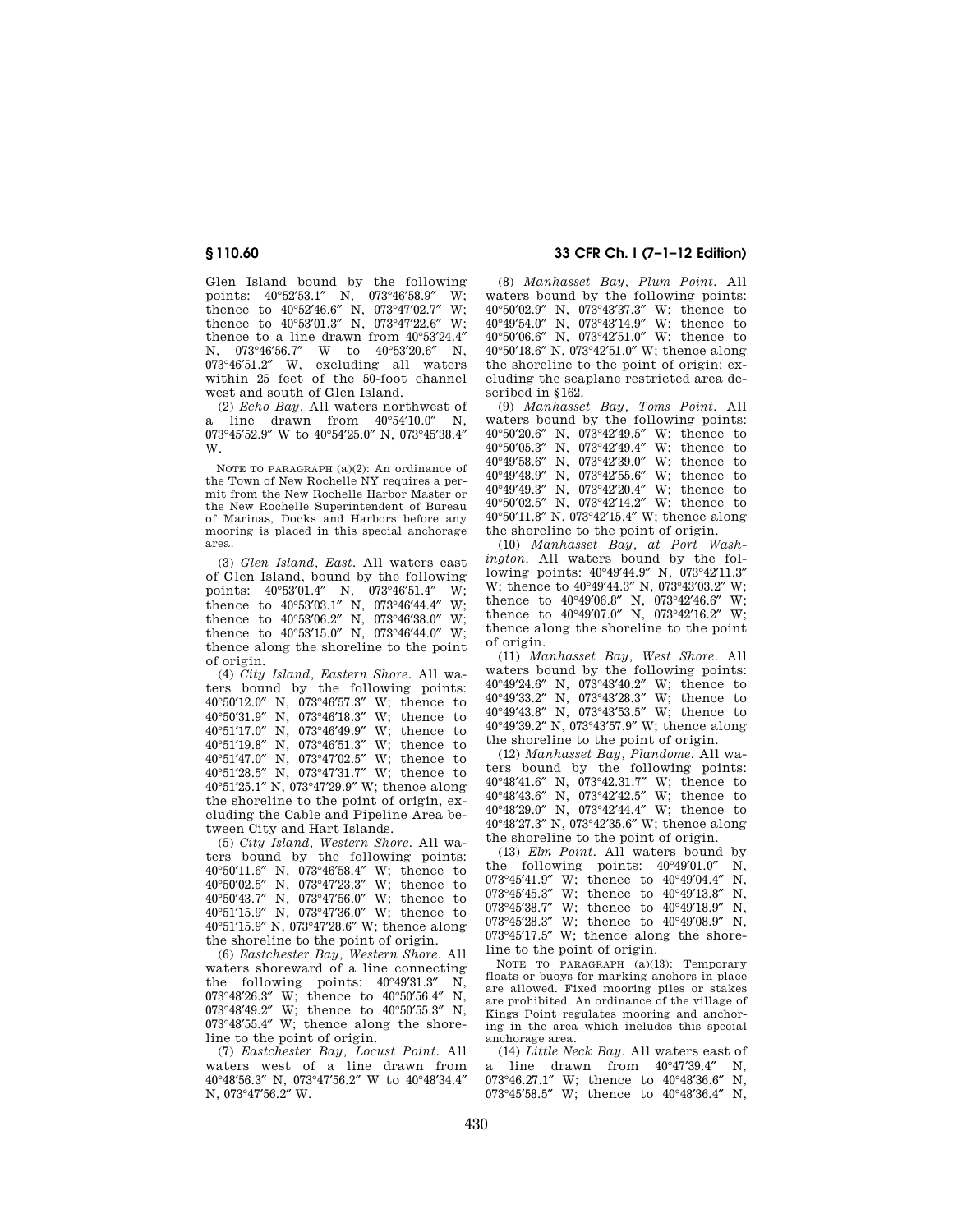073°45.48.4″ W; thence along the shoreline to the point of origin.

(15) *Hempstead Harbor, Mosquito Neck.*  All waters bound by the following points: 40°51′43.0″ N, 073°39′37.1″ W; thence to 40°51′09.4″ N, 073°39′32.4″ W; thence to  $40^{\circ}51'14.6''$  N,  $073^{\circ}39'08.9''$  W; thence to  $40^{\circ}51'20.0''$  N,  $073^{\circ}38'56.1''$  W; thence along the shoreline and breakwater to the point of origin.

(16) *Hempstead Harbor, Sea Cliff.* All waters bound by the following points: °51′16.7″ N, 073°38′51.9″ W; thence to °51′12.9″ N, 073°39′07.2″ W; thence to °51′03.6″ N, 073°39′31.6″ W; thence to °50′24.7″ N, 073°39′26.4″ W; thence to °50′22.0″ N, 073°39′10.2″ W; thence along the shoreline to the point of origin.

(b) *East River and Flushing Bay*. (l) *Flushing Bay, College Point North*. All waters bound by the following points: 40°47′37.5″ N, 073°51′13.4″ W; thence to 40°47′10.3″ N, 073°51′34.0″ W; thence to 40°47′09.1″ N, 073°51′32.6″ W; thence along the shoreline to the point of origin.

(2) *Flushing Bay, College Point South*. All waters bound by the following<br>noints:  $40^{\circ}47'01.8''$  N.  $073^{\circ}51'29.2''$  W: points:  $40^{\circ}47'01.8''$  N,  $073^{\circ}51'29.2''$ thence to 40°47′01.8″ N, 073°51′33.2″ W; thence to 40°46′31.7″ N, 073°51′15.9″ W; thence to  $40^{\circ}46'46.1''$  N,  $073^{\circ}50'58.6''$  W; thence along the shoreline to the point of origin.

(3) *Flushing Bay, Cape Ruth*. All waters bound by the following points: 40°46′39.9″ N, 073°50′56.1″ W; thence to 40°46′29.2″ N, 073°51′14.3″ W; thence to 40°46′12.3″ N, 073°51′04.3″ W; thence to 40°46′15.2″ N, 073°50′55.2″ W; thence along the shoreline to the point of origin.

(4) *Flushing Bay, Southeast Area*. All waters south of a line drawn from 40°45′41.4″ N, 073°50′57.2″ W to 40°45′51.7″ N, 073°50′34.2″ W.

(5) *Flushing Bay, Southwest Area*. All waters bound by the following points: °45′36.7″ N, 073°51′16.3″ W; thence to °45′48.5″ N, 073°50′58.4″ W; thence to °45′51.3″ N, 073°50′59.2″ W; thence to °45′49.4″ N, 073°51′07.5″ W; thence to °45′58.7″ N, 073°51′13.4″ W; thence to °46′02.1″ N, 073°51′20.1″ W; thence to °45′54.8″ N, 073°51′28.7″ W; thence to °45′46.2″ N, 073°51′35.3″ W; thence northward along the shoreline and breakwater to the point of origin.

(6) *Flushing Bay, West Area*. All waters bound by the following points: 40°46′51.1″ N, 073°52′07.3″ W; thence to

°47′11.2″ N, 073°51′47.1″ W; thence to °47′01.9″ N, 073°51′39.6″ W; thence to °46′28.3″ N, 073°51′20.0″ W; thence to the point of origin.

NOTE TO PARAGRAPHS (b)(5) AND (6): The anchoring of vessels and placing of temporary moorings in anchorage areas described in paragraphs (b)(5) and (b)(6) of this section will be under the jurisdiction, and at the discretion of the local Harbor Master appointed by the City of New York.

(7) *Bowery Bay*. All waters bound by the following points: 40°46′58.4″ N,  $073^{\circ}53'44.1''$  W; thence to  $40^{\circ}47'03.3''$  N,  $073^{\circ}53'37.4''$  W; thence to  $40^{\circ}47'00.3''$  N 073°53'37.4" W; thence to 40°47'00.3" 073°53'29.3" W; thence to 40°46'57.0" N,  $073^{\circ}53'29.8''$  W; thence to  $40^{\circ}46'59.9''$  N,  $073^{\circ}53'34.2''$  W; thence to  $40^{\circ}46'58.5''$  N 073°53′34.2″ W; thence to 40°46′58.5″ N, 073°53′35.8″ W; thence to 40°46′57.1″ N, 073°53′33.8″ W; thence to 40°46′55.9″ N, 073°53′35.2″ W; thence to 40°46′58.2″ N, 073°53′39.0″ W; thence to 40°46′56.1″ N, 073°53′41.4″ W; thence along the shoreline and pier to the point of origin.

(c) *Hudson River*. (1) *Yonkers, Greystone Station*. All waters bound by the following points: 40°58′19.8″ N, 073°53′22.8″ W; thence to 40°58′21.1″ N, 073°53′28.7″ W; thence to 40°58′42.7″ N, 073°53′20.3″ W; thence to 40°58′41.8″ N, 073°53′15.4″ W; thence along the shoreline to the point of origin.

(2) *Yonkers, North Glenwood*. All waters bound by the following points: 40°57′26.8″ N, 073°53′46.6″ W; thence to 40°57′27.3″ N, 073°53′48.8″ W; thence to 40°57′55.3″ N, 073°53′34.4″ W; thence to 40°57′53.6″ N, 073°53′28.6″ W; thence along the shoreline to the point of origin.

(3) *Nyack*. That portion of the Hudson River bound by the following points: 41°06′06.8″ N, 073°54′55.5″ W; thence to 41°06′06.8″ N, 073°54′18.0″ W; thence to 41°05′00.0″ N, 073°54′18.0″ W; thence to 41°05′00.0″ N, 073°55′02.2″ W; thence along the shoreline to the point of origin (NAD 1983), excluding a fairway in the charted cable area that is marked with buoys.

NOTE TO PARAGRAPH (c)(3): The area is principally for use by yachts and other recreational craft. A mooring buoy is permitted.

(4) *Manhattan, Fort Washington Point*. All waters bound by the following points: 40°51′08.1″ N, 073°56′36.7″ W; thence to 40°51′09.4″ N, 073°56′40.9″ W; thence to 40°52′08.3″ N, 073°55′56.6″ W; thence along the shoreline to the point of origin.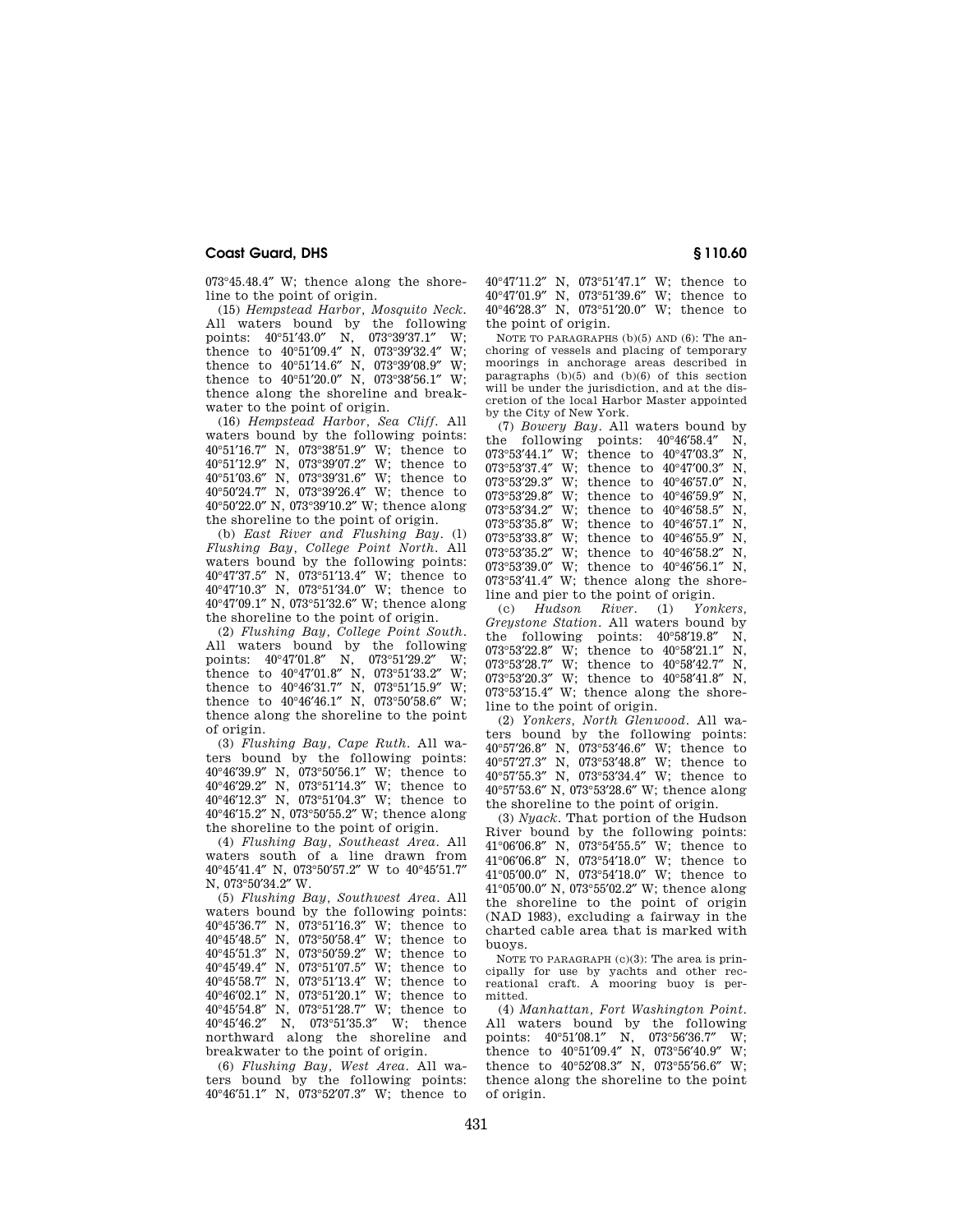(5) *Yonkers, Main Street*. All waters bound by the following points 40°56′15.4″ N, 073°54′11.2″ W; thence to 40°56′16.7″ N, 073°54′20.2″ W; thence to 40°56′08.9″ N, 073°54′22.6″ W; thence to 40°56′07.9″ N, 073°54'16.9" W; thence to 40°56'07.0" N, 073°54′17.3″ W.

(6) *Yonkers, JFK Marina*. All waters bound by the following points: 40°57′28.5″ N, 073°53′46.0″ W; thence to 40°57′30.5″ N, 073°53′56.8″ W; thence to 40°57′07.5″ N, 073°54′06.2″ W; thence to 40°57′06.0″ N, 073°53′59.5″ W; thence along the shoreline to the point of origin.

NOTE TO PARAGRAPHS (c)(5) AND (6): The areas designated by paragraphs (c)(5) and (c)(6) are limited to vessels no greater than 20 meters in length and is primarily for use by recreational craft on a seasonal or transient basis. These regulations do not prohibit the placement of moorings within the anchorage area, but requests for the placement of moorings should be directed to the local government to ensure compliance with local and state laws. All moorings shall be so placed that no vessel, when anchored, will at any time extend beyond the limits of the area. Fixed mooring piles or stakes are prohibited. Mariners are encouraged to contact the local harbormaster for any additional ordinances and to ensure compliance with additional applicable state and local laws.

(7) *Hastings-on-Hudson*. All waters bound by the following points: °59′56.0″ N, 073°53′05.4″ W; thence to °59′56.3″ N, 073°53′09.6″ W; thence to °00′05.1″ N, 073°53′09.2″ W; thence to °00′14.7″ N, 073°53′06.4″ W; thence to °00′14.5″ N, 073°53′00.5″ W; thence along the shoreline to the point of origin.

(8) *Tarrytown*. All waters bound by the following points: 41°04′21.0″ N, 073°52′03.4″ W; thence to 41°04′21.0″ N, 073°52′11.3″ W; thence to 41°04′13.6″ N, 073°52′11.0″ W; thence to 41°04′13.6″ N,  $073°52'00.5''$  W; thence along the shoreline to the point of origin.

(9) *West Point*. All waters west of a line drawn from 41°23′10.0″ N, 073°57′18.1″ W to 41°23′23.5″ N, 073°57′11.5″ W.

(10) *Haverstraw*. That portion of the Hudson River bound by the following points: 41°11′25.2″ N, 073°57′19.9″ W; thence to 41°11′34.2″ N, 073°57′00.8″ W; thence to 41°11′41.9″ N, 073°57′07.5″ W; thence to 41°11′31.8″ N, 073°57′26.5″ W; thence to 41°11′30.8″ N, 073°57′24.9″ W; thence to the point of origin.

(11) *Cedar Hill*. All waters bound by the following points: 42°32′33.1″ N, 073°45′33.1″ W; thence to 42°32′33.1″ N,

# **§ 110.60 33 CFR Ch. I (7–1–12 Edition)**

°45′28.3″ W; thence to 42°32′49.2″ N, °45′26.6″ W; thence to 42°32′49.3″ N, °45′31.1″ W; thence along the shoreline to the point of origin.

(d) *New York Harbor*. (1) *Newark Bay, Southeast*. All waters bound by the following points: 40°39′27.9″ N, 074°08′07.1″ W; thence to 40°39′31.7″ N, 074°08′13.4″ W; thence to 40°39′31.4″ N, 074°08′24.6″ W; thence to 40°39′52.4″ N, 074°08′11.7″ W; thence to 40°39′47.8″ N, 074°07′59.4″ W; thence along the shoreline to the point of origin.

(2) *Newark Bay, Southwest*. All waters bound by the following points: 40°38′52.1″ N, 074°09′41.1″ W; thence to 40°38′51.6″ N, 074°10′18.2″ W; thence to 40°38′51.0″ N, 074°10′36.5″ W; thence to 40°39′16.8″ N, 074°09′56.3″ W; thence to 40°39′16.2″ N, 074°09′36.9″ W; thence to the point of origin, excluding therefrom the ''Pipe Line Area''.

(3) *Great Kills Harbor*. All waters northeast of a line connecting the following points: 40°32′06.4″ N, 074°08′24.5″ W; thence to 40°32′06.9″ N, 074°08′25.8″ W; thence to 40°32′19.0″ N, 074°08′21.1″ W; thence to 40°32′28.1″ N, 074°08′24.3″ W; thence to 40°32′40.3″ N, 074°08′08.4″ W; thence to 40°32′45.2″ N, 074°08′11.4″ W; thence along the northern and eastern shoreline to the point of origin.

NOTE TO PARAGRAPH (d)(3): The special anchorage area is principally for use by yachts and other recreational craft. A temporary float or buoy for marking the location of the anchor of a vessel at anchor may be used. Fixed mooring piles or stakes are prohibited. Vessels shall be anchored so that no part of the vessel comes within 50 feet of the marked channel.

(4) *Jamaica Bay, Canarsie Beach*. All waters bound by the following points: 40°37′22.0″ N, 073°53′43.5″ W; thence to 40°37′18.4″ N, 073°53′32.9″ W; thence to 40°37′37.6″ N, 073°53′06.5″ W; thence to 40°37′42.9″ N, 073°53′14.4″ W; thence along the shoreline to the point of origin.

(5) *Jamaica Bay, East Broad Channel*. All waters bound by the following points: 40°35′48.5″ N, 073°49′12.5″ W; thence to 40°35′50.2″ N, 073°49′04.7″ W; thence to 40°36′23.4″ N, 073°48′56.3″ W; thence along the shoreline to the point of origin.

NOTE TO PARAGRAPH (d)(5): The area will be principally for use by yachts and other recreational craft. Temporary floats or buoys for marking anchors will be allowed.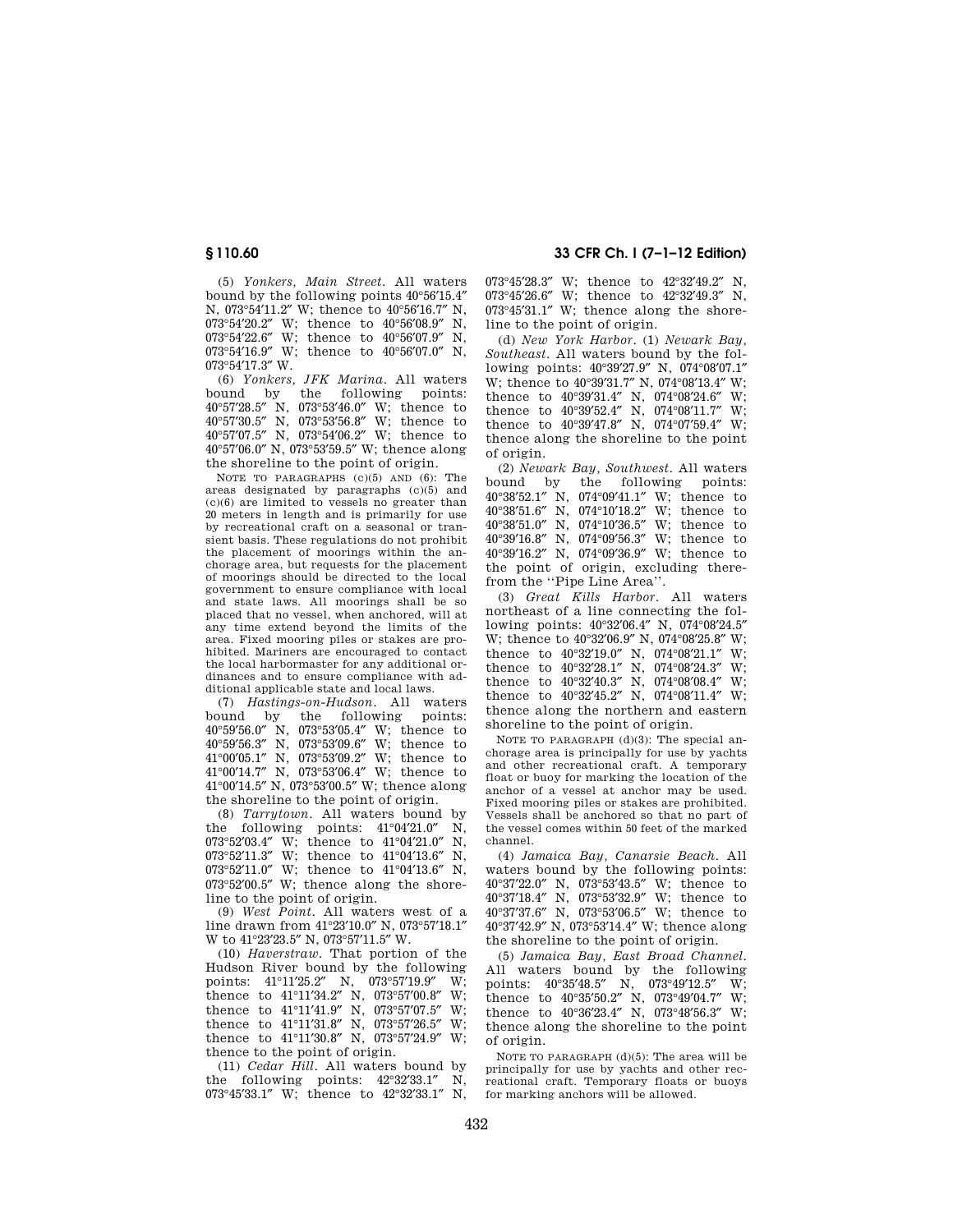(6) *Sheepshead Bay, West.* All waters bound by the following points: 40°35′00.0″ N, 073°56′54.8″ W; thence to 40°34′58.9″ N, 073°57′09.6″ W; thence to 40°34′56.6″ N, 073°57′09.1″ W; thence to 40°34′57.5″ N, 073°56′54.4″ W; thence to the point of origin.

(7) *Sheepshead Bay, North.* All waters bound by the following points: °34′58.5″ N, 073°56′00.5″ W; thence to °34′58.6″ N, 073°56′26.0″ W; thence to °34′56.6″ N, 073°56′26.8″ W; thence to °34′54.8″ N, 073°56′24.8″ W; thence to °34′55.4″ N, 073°56′10.1″ W; thence to °34′57.9″ N, 073°56′00.5″ W; thence to the point of origin.

(8) *Sheepshead Bay, South*. All waters following points: °34′54.2″ N, 073°56′01.8″ W; thence to °34′53.6″ N, 073°56′27.2″ W; thence to °34′55.8″ N, 073°56′43.6″ W; thence to °34′54.5″ N, 073°56′43.6″ W; thence to °34′52.0″ N, 073°56′34.0″ W; thence to °34′53.1″ N, 073°56′01.6″ W; thence to the point of origin.

(9) *Lower Bay, Point Comfort*. All waters bound by the following points: °27′18.5″ N, 074°08′24.5″ W; thence to °27′37.4″ N, 074°08′51.8″ W; thence to °27′51.4″ N, 074°08′31.9″ W; thence to °27′49.7″ N, 074°07′44.9″ W; thence to °27′15.3″ N, 074°07′45.7″ W; thence along the shoreline to the point of origin.

(10) *Perth Amboy, NJ.* All waters<br>hound by the following points: the following points: °30′26.00″ N, 074°15′42.00″ W; thence to °30′24.29″ N, 074°15′35.20″ W; thence to °30′02.79″ N, 074°15′44.16″ W; thence to °29′35.70″ N, 074°16′08.88″ W; thence to °29′31.00″ N, 074°16′20.75″ W; thence to °29′47.26″ N, 074°16′49.82″ W; thence to °30′02.00″ N, 074°16′41.00″ W, thence along the shoreline to the point of origin.

(i) This area is limited to vessels no greater than 20 meters in length and is primarily for use by recreational craft on a seasonal or transient basis. These regulations do not prohibit the placement of moorings within the anchorage area, but requests for the placement of moorings should be directed to the Raritan Yacht Club Fleet Captain (telephone 732–826–2277 or VHF Channel 9) to ensure compliance with local and State laws. All moorings shall be so placed that no vessel, when anchored, will at any time extend beyond the limits of the area. Fixed mooring piles

or stakes are prohibited seaward of the pier head line. Mariners are encouraged to contact the Raritan Yacht Club Fleet Captain for any additional ordinances or laws and to ensure compliance with additional applicable State and local laws.

(ii) [Reserved]

(e) *Datum*. All positions are NAD 1983.

[USCG–2008–0179, 73 FR 35010, June 19, 2008, as amended by USCG–2008–0047, 74 FR 46010, Sept. 8, 2009; USCG–2010–0351, 75 FR 36282, June 25, 2010]

## **§ 110.65 Indian River Bay, Del.**

Beginning at a point bearing 174°, 300 feet, from a point on the southerly edge of the project channel 5,500 feet westerly from the State highway bridge across Indian River Inlet; thence 174°, 600 feet; thence 264°, 800 feet; thence 354°, 600 feet; and thence 84°, 800 feet, to the point of beginning.

#### **§ 110.67 Delaware River, Essington, Pa.**

North of Little Tinicum Island, between the mouth of Darby Creek and Jansen Avenue, Essington, bounded as follows: Beginning at a point (approximately latitude 39°51′31″, longitude 75°17′43″) on a line in prolongation of the westerly line of Jansen Avenue 135 yards southerly from the mean high water line; thence 184°, 300 yards; thence 274°30′, 1,700 yards; thence 04°, 425 yards; thence 100°, 1,225 yards; and thence 95°, 490 yards, to the point of beginning.

## **§ 110.70 Chesapeake and Delaware Canal, easterly of Courthouse Point, Md.**

The waters southerly of a line joining the northernmost extremity of Courthouse Point and the westernmost point of Herring Island; westerly of a line bearing 180° from a point on the aforesaid line 220 yards from the westernmost point of Herring Island; and northerly and easterly of the shoreline.

#### **§ 110.70a Northeast River, North East, Md.**

The water area west of North East Heights, Maryland enclosed by a line beginning on the shoreline at latitude 39°34′26″ N., longitude 75°57′18″ W.; thence westerly to latitude 39°34′26″ N.,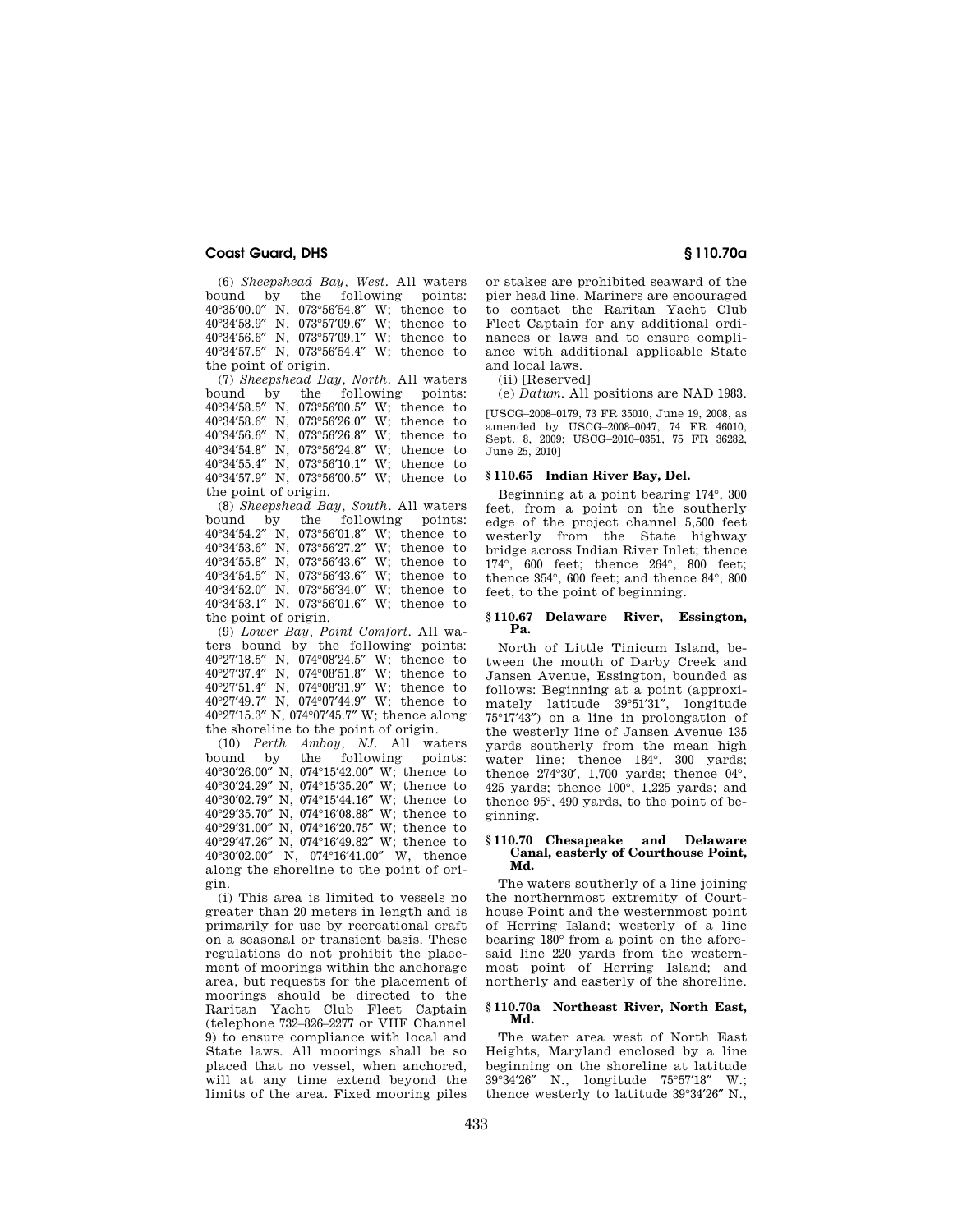longitude 75°57′29″ W.; thence northeasterly to latitude 39°34′30″ N., longitude 75°57′27″ W.; thence easterly to the shoreline at latitude 39°34′30″ N., longitude 75°57′18″ W.; thence southerly following the shoreline to the point of beginning.

[CGD 73–189R, 39 FR 5314, Feb. 12, 1974]

## **§ 110.71 Jacobs Nose Cove, Elk River, Md.**

The water area of Jacobs Nose Cove, on the west side of the mouth of Elk River, Maryland, comprising the entire cove south of Jacobs Nose as defined by the shoreline and a line bearing 046°— 226° true across the entrance of the cove tangent to the shore on both the north and south sides.

[CGD 77–143, 44 FR 18663, Mar. 29, 1979]

# **§ 110.71a Cabin Creek, Grasonville, Md.**

The waters of Cabin Creek, Maryland, enclosed by a line drawn from latitude 38°56′34″ N., longitude 76°12′49″ W., on the western shore to latitude 38°56′28″ N., longitude 76°12′29″ W., on the eastern shore; thence following the general line of the shore to the point of beginning.

[CGD 78–026, 44 FR 6910, Feb. 5, 1979]

# **§ 110.71b Wye River, Wye, Md.**

The waters of a cove on the western shore of Wye River opposite Drum Point enclosed by a line drawn from latitude 38°53′17″ N., longitude 76°11′23″ W., to latitude 38°53′18″ N., longitude 76°11′23″ W., to latitude 38°53′18″ N., longitude 76°11′13″ W.; thence following the shoreline to the point of beginning.

[CGD 78–026, 44 FR 6910, Feb. 5, 1979]

# **§ 110.72 Blackhole Creek, Md.**

The waters on the west side of Blackhole Creek, a tributary of Magothy River, southwest of a line bearing 310°30′ from the most northerly tip of an unnamed island located 0.16 mile upstream from the mouth of the creek approximately 660 feet to the west shore of the creek; northwest of a line ranging from the southwesterly tip of the island toward the point of land on the west shore of the creek immediately southwest thereof; and north of a line

# **§ 110.71 33 CFR Ch. I (7–1–12 Edition)**

100 feet from and parallel to the shore of the creek to its intersection with the south property line extended of the Potapskut Sailing Association, Inc., thence northwesterly along the said property line extended to the shore.

## **§ 110.72a Chester River, southeast of Chestertown, Md.**

The waters of the Chester River enclosed by a line beginning at a point on the Rolph Marina pier at latitude 39°10′25″ N., longitude 76°02′17″ W.; thence 327° to a point 400 feet southwest of the entrance to Hambleton Creek at latitude 39°10′55″ N., longitude 76°02′40″ W.; thence northeasterly to the eastern side of the entrance to Hambleton Creek; thence southerly following the shoreline to the Rolph Point Marina pier; thence southwesterly along the Rolph Point Marina pier to the point of beginning.

[CGD 73–10R, 38 FR 33973, Dec. 10, 1973]

## **§ 110.72aa Elizabeth River Spectator Vessel Anchorage Areas, Norfolk and Portsmouth, Virginia.**

(a) *Special Anchorage Areas.* (1) The waters of the Elizabeth River bounded by the shore and a line drawn between Hospital Point at latitude Latitude 36°50′50.5″ North, longitude 76°18′09.0″ West, and the tip of the channelside pier at the Holiday Inn Marina at latitude 36°50′29.5″ North, longitude 76°17′52.5″ West.

(2) The waters of the Elizabeth River adjacent to the Port Norfolk Reach section of the Elizabeth River, bounded by the shore and a line drawn between Hospital Point at latitude 36°50′50.55″ North, longitude 76°18′14.509.0″ West, and the tip of the southern most railroad pier at Port Norfolk at latitude 36°51′14.5″ North, longitude 76°18′44.0″ West.

(b) *Effective period.* These special anchorage areas in paragraph (a) of this section are only in effect when the regulations in §100.501 of this title are in effect.

[CGD05–88–12, 53 FR 20320, June 3, 1988]

# **§ 110.72b St. Simons Island, Georgia.**

The area beginning at a point southwest of Frederica River Bridge, St. Simons Island Causeway at latitude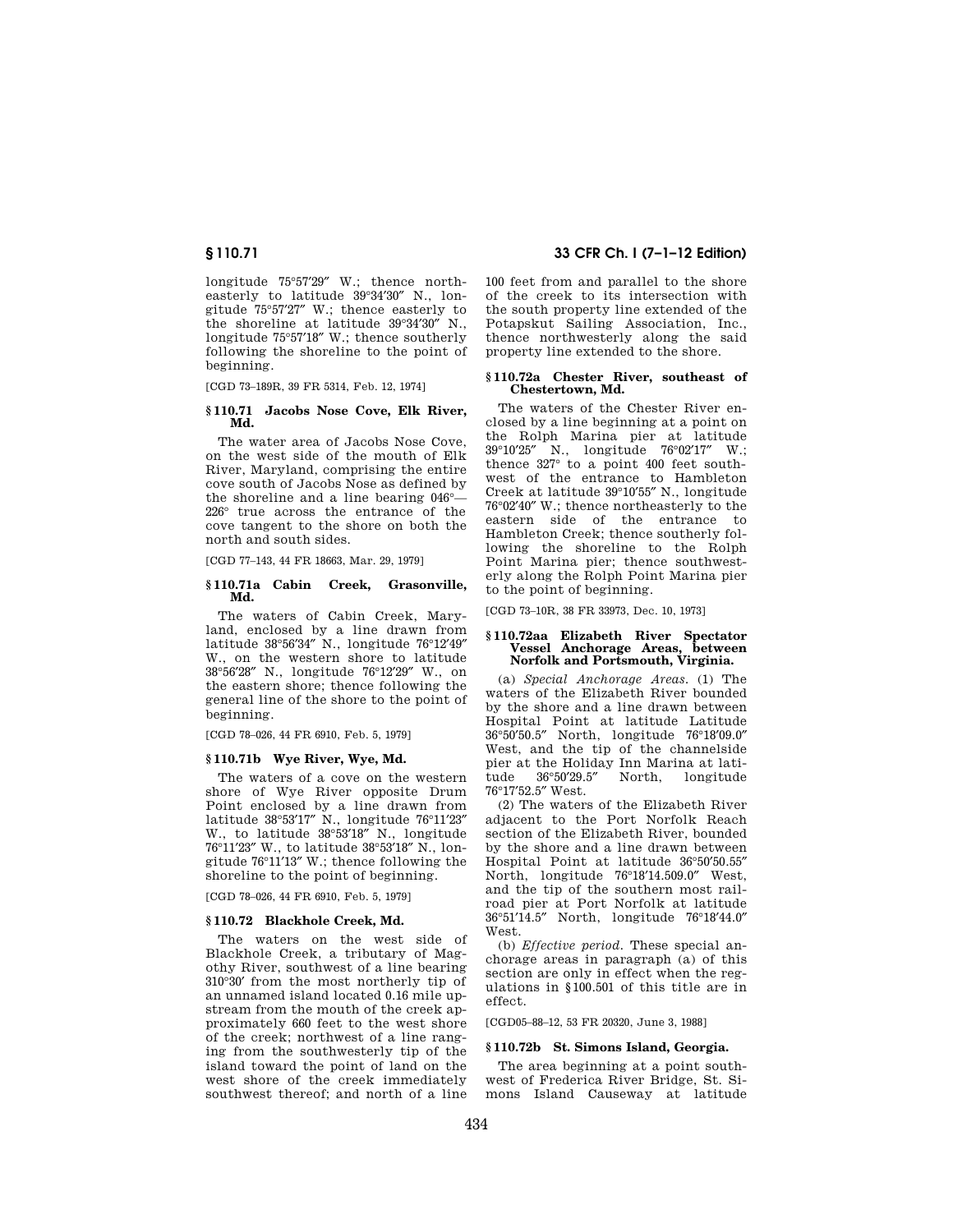31°09′58″ N., longitude 81°24′55″ W.; southwesterly to latitude<br>N., longitude  $81^{\circ}25'10''$  W.;  $31°09'42''$  N., longitude thence westerly to the shoreline at latitude 31°09′45″ N., longitude 81°25′20″ W.; thence northeasterly along the shoreline to latitude 31°10'02" N., longitude 81°25′00″ W.; thence southeasterly to the point of origin.

[CGD 76–47, 42 FR 40694, Aug. 11, 1977]

# **§ 110.72c Lake Murray, S.C.**

(a) The area beginning at the 125 foot pier of the Columbia Sailing Club, approximately latitude 34°03′51″ N., longitude 81°13′37″ W.; thence 167° to latitude 34°03′43.6″ N., longitude 81°13′39.2″ W.; thence easterly to latitude 34°03′45″ N., longitude 81°13′32.1″ W.; thence 347° to the shoreline, thence along the shoreline to the beginning.

[CGD 77–189, 43 FR 14470, Apr. 6, 1978]

# **§ 110.72d Ashley River, SC.**

All waters on the southwest portion of the Ashley River encompassed within the following points: beginning at 32°46′42.7′ N, 79°57′19.3′ W; thence southwest to 32°46′38.0′ N, 79°57′24.0′ W; thence southeast to 32°46′32.0′ N, 79°57′15.5′ W; thence southeast to 32°46′29.0′ N, 79°57'00.9′ W; thence back to origin following the southwest boundary of the Ashley River Channel. All coordinates are North American Datum 1983.

[USCG–2008–0852, 76 FR 21636, April 18, 2011]

#### **§ 110.73 St. Johns River, Fla.**

(a) *Area A.* The waters lying within an area bounded by a line beginning at a point located at the west bank of St. Johns River at latitude 30°15′11″, longitude 81°41′23″; thence to latitude 30°15′13″, longitude 81°41′14″; thence to latitude 30°15′03″, longitude 81°41′11″; thence to latitude 30°15′04″, longitude 81°41′20″; and thence to the point of beginning.

(b) *Area B.* The waters lying within an area bounded by a line beginning at latitude 30°15′03″, longitude 81°41′28″; thence to latitude 30°15′02″, longitude 81°41′10″; thence to latitude 30°14′56″, longitude 81°41′08″; thence to latitude 30°14′54.5″, longitude 81°41′10.5″; and thence to the point of beginning.

## **§ 110.73a Indian River at Sebastian, Fla.**

Beginning at a point on the shoreline at latitude 27°49′40″ N., longitude  $80^{\circ}28'26''$  W.; thence  $060^{\circ}$  to latitude  $27^{\circ}49'46''$  N., longitude  $80^{\circ}28'13''$  W.;  $27^{\circ}49'46''$  N., longitude  $80^{\circ}28'13''$ thence 156° to latitude 27°49′31″ N., longitude 80°28′05″ W.; thence 242° to latitude 27°49′25″ N., longitude 80°28′18″ W.; thence northerly along the shoreline to the point of beginning.

NOTE: This area is principally for use by commercial fishing vessels less than 65 feet in length.

[CGD 74–104, 40 FR 2689, Jan. 15, 1975]

## **§ 110.73b Indian River at Vero Beach, Fla.**

(a) *Area A.* Beginning at a point located on the eastern shore of Fritz Is. at latitude 27°39′32.5″ N., longitude 80°22′20.6″ W. following the shoreline northward to the northwest point at<br>latitude 27°39'46" N longitude  $27^{\circ}39'46''$  N., 80°22′25.9″ W., thence due east to a point on Orchid Is. at approximately latitude 27°39′46″ N., longitude 80°22′16.2″ W., thence southerly along the shoreline of Orchid Is. to latitude 27°39′32.5″ N., longitude 80°22′13.4″ W., thence due west to the point of beginning.

(b) *Area B.* Beginning at a point located at the entrance channel marker No. 2 at latitude 27°39′12″ N., longitude 80°22′17.3″ W., thence northeasterly to channel marker No. 4 at latitude 27°39′21″ N., longitude 80°22′15.8″ W., thence due east to Orchid Is. at approximately latitude 27°39′21″ N., longitude 80°22′11.8″ W., thence southerly along the western shoreline of Orchid Is. to latitude 27°39′12″ N., longitude 80°22′15.6″ W., thence due west to the point of beginning.

(c) Vessels shall be so anchored so that no part of the vessel obstructs the turning basin or channels adjacent to the special anchorage areas.

[CGD7–84–40, 51 FR 395, Jan. 6, 1986]

## **§ 110.73c Okeechobee Waterway, St. Lucie River, Stuart, FL.**

The following is a special anchorage area: Beginning on the Okeechobee Intracoastal Waterway between mile marker 7 and 8 on the St. Lucie River, bounded by a line beginning at 27°12′06.583″ N, 80°15′33.447″ W; thence to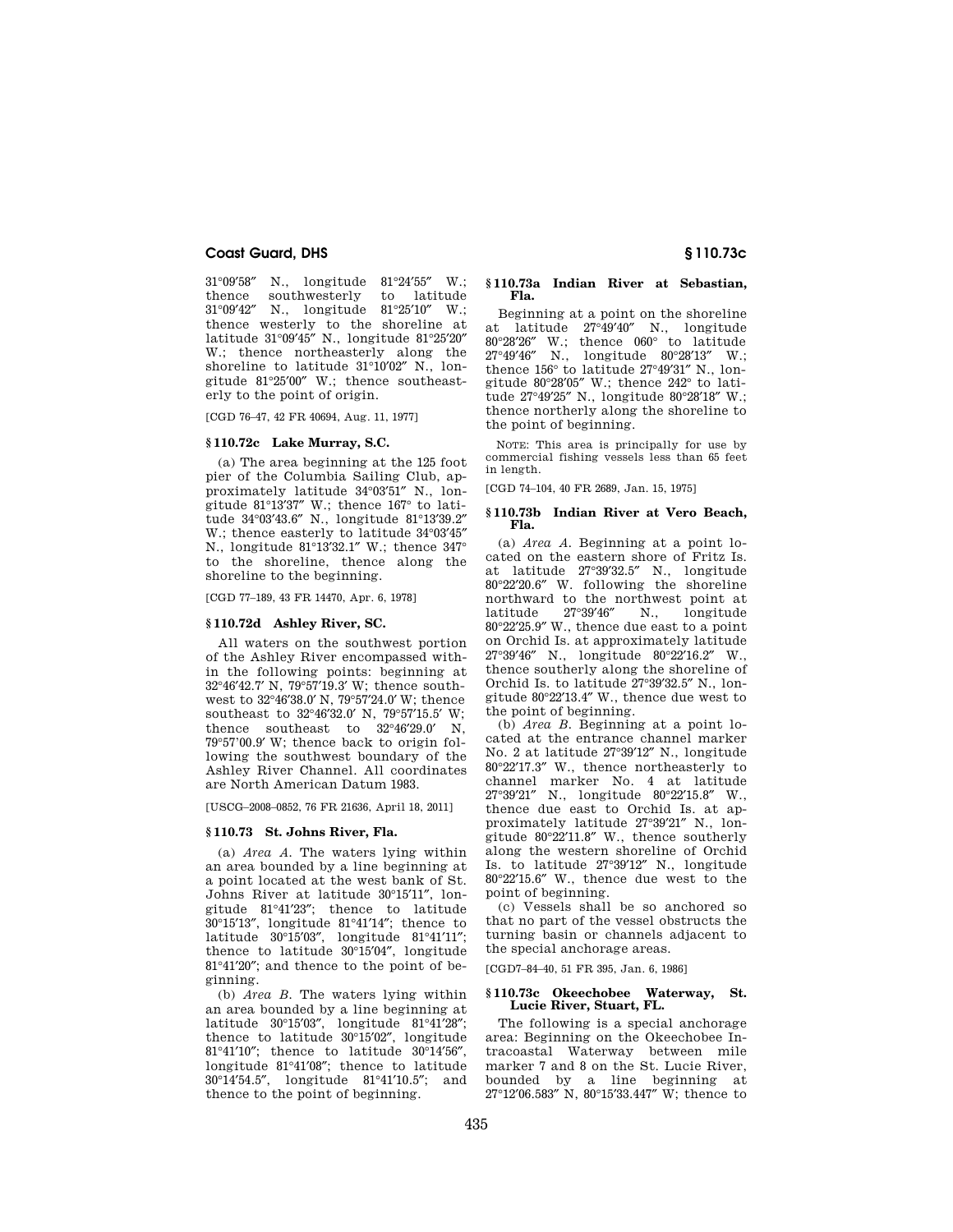°12′07.811″ N, 80°15′38.861″ W; thence to °12′04.584″ N, 80°15′41.437″ W; thence to °11′49.005″ N, 80°15′44.796″ W; thence to °11′47.99″ N, 80°15′44.78″ W; thence to °11′42.51″ N, 80°15′49.36″ W; thence to °11′41.40″ N, 80°15′47.70″ W; thence to °11′40.44″ N, 80°15′44.64″ W; thence to °11′43.49″ N, 80°15′40.74″ W; thence to °11′46.82″ N, 80°15′37.9647″ W; thence to °11′47.881″ N, 80°15′38.271″ W; thence back to the original point. All coordinates reference Datum NAD:83.

NOTE: This area is principally used by recreational vessels. The mooring of vessels in this area is administered by the local Harbormaster, City of Stuart, Florida.

[CGD07–99–058, 65 FR 2877, Jan. 19, 2000, as amended by CGD07–03–110, 69 FR 5275, Feb. 4, 2004]

## **§ 110.74 Marco Island, Marco River, Fla.**

Beginning at a point approximately 300 feet east of the Captains Landing Docks at latitude 25°58′04″ N., longitude 81°43′31″ W.; thence 108°, 450 feet; thence 198°, 900 feet; thence 288°, 450 feet; thence 018°, 900 feet to the point of beginning.

NOTE: The area is principally for use by yachts and other recreational craft. Fore and aft moorings will be allowed. Temporary floats or buoys for marking anchors in place will be allowed. Fixed mooring piles or stakes are prohibited. All moorings shall be so placed that no vessel, when anchored, shall at any time extend beyond the limits of the area.

[CGFR 70–53A, 35 FR 14506, Sept. 16, 1970]

## **§ 110.74a Manatee River, Bradenton, Fla.**

The waters of the Manatee River enclosed by a line beginning at latitude 27°31′18.6″ N. longitude 82°36′49.2″ W.; thence westerly to latitude 27°31′21″ N., longitude 82°37′7.2″ W.; thence northwesterly to latitude 27°31′22.2″ N., longitude 82°37′8.4″ W.; thence northeasterly to latitude 27°31′25.8″ N., longitude 82°37′00″ W.; thence easterly to latitude 27°31′24″ N., longitude 82°36′44.4″ W.; thence to the point of beginning.

[CGD 79–118, 45 FR 32673, May 19, 1980]

## **§ 110.74b Apollo Beach, Fla.**

Beginning at a point approximately 300 feet south of the Tampa Sailing Squadron at latitude 27°46′50.2″ N., lon-

**§ 110.74 33 CFR Ch. I (7–1–12 Edition)** 

gitude 82°25′27.8″ W.; thence southeasterly to latitude 27°46′45.6″ N., longitude  $82^{\circ}25'23.2''$  W.; thence southwesterly to latitude  $27^{\circ}46'35.8''$  N., longitude  $27^\circ 46'35.8''$  $82^{\circ}25'34.8'' \text{ W., thence northwesterly to latitude } 27^{\circ}46'39.9'' \text{ N., longitude}$ latitude 27°46′39.9″ N., longitude 82°25′39.6″ W., thence to the point of beginning.

[CGD 7–80–03, 45 FR 79031, Nov. 28, 1980]

#### **§ 110.74c Bahia de San Juan, PR.**

The waters of San Antonio Channel, Bahia de San Juan, eastward of longitude 66°05′45″ W.

[CGD 7–83–29, 49 FR 48540, Dec. 13, 1984]

# **§ 110.75 Corpus Christi Bay, Tex.**

(a) *South area.* Southward of the southernmost T-head pier at the foot of Cooper Avenue and of a line bearing 156°44′, 340.6 feet, from the southerly corner of said pier to a point on the rubble breakwater; westward and northward of said breakwater; and eastward of the Corpus Christi sea wall.

## **§ 110.77 Amistad Reservoir, Tex.**

(a) *Diablo East, Tex.* That portion of the Amistad Reservoir enclosed by a line connecting the following points, excluding a 300-foot-wide fairway extending northerly from the launching ramp as established by the Superintendent of Amistad Recreation Area:

| "a" $29^{\circ}28'54''$ N.                              | $101^{\circ}01'10''$ W. |
|---------------------------------------------------------|-------------------------|
| $\rm{``b''\,29^{\circ}28^{\prime}21^{\prime\prime}\,N}$ | $101^{\circ}01'08''$ W. |
| "c" $29^{\circ}28'34''$ N.                              | $101^{\circ}00'32''$ W. |
| ''d'' 29°28′54″ N                                       | $101^{\circ}00'32''$ W. |

(b) *Rough Canyon, Tex.* That portion of the Amistad Reservoir enclosed by a line connecting the following points, excluding a 300-foot-wide fairway extending westerly from the launching ramp to the Devils River main channel as established by the Superintendent of Amistad Recreation Area:

| "a" $29^{\circ}34'43''$ N.                                | $100^{\circ}58'54''$ W. |
|-----------------------------------------------------------|-------------------------|
| $\rm{``b''\,29^{\circ}34^{\prime}05^{\prime\prime}\,N}$ . | $100^{\circ}58'46''$ W. |
| ``c" 29°34'16" N.                                         | $100^{\circ}58'20''$ W. |
| ''d'' 29°34′27″ N                                         | $100^{\circ}58'11''$ W. |
| "e" 29°34′27″ N                                           | $100^{\circ}58'36''$ W. |
| ''f'' 29°34′52″ N                                         | $100^{\circ}58'35''$ W. |

(c) *Laughlin Air Force Base Site, Tex.*  That portion of Amistad Reservoir enclosed by a line connecting the following points:

''a'' 29°28′29″ N. 101°02′26″ W.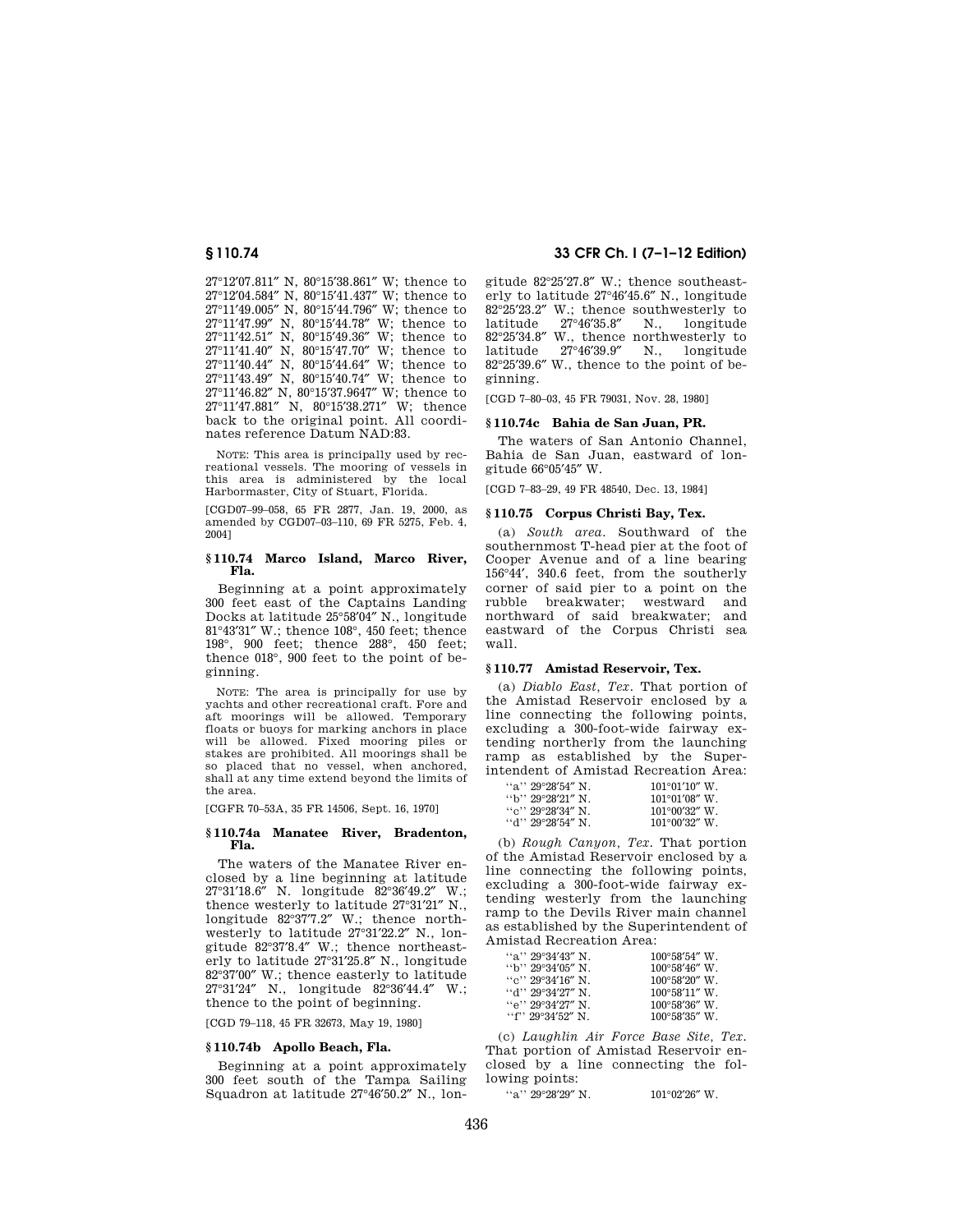| "b" 29°28′13″ N            | $101^{\circ}02'03''$ W. |
|----------------------------|-------------------------|
| "c" $29^{\circ}28'30''$ N. | $101^{\circ}01'45''$ W. |
| "d" $29^{\circ}28'42''$ N. | $101^{\circ}02'00''$ W. |

NOTE: The areas will be principally for use by yachts and other recreational craft. The anchoring of vessels and the placing of temporary moorings will be under the jurisdiction and at the discretion of the Superintendent, Amistad Recreation Area.

[CGFR 70–12, 35 FR 3807, Feb. 27, 1970]

# **§ 110.77a Duluth-Superior Harbor, Duluth, Minn.**

The area adjacent to Park Point in Duluth-Superior Harbor within the following boundaries: beginning at latitude 46°45′19.3″ N., longitude 92°04′ 43″ W.; thence to latitude 46°45′11.7″ N., longitude  $92^{\circ}05'01''$  W.; thence to latitude  $46^{\circ}44'21.2''$  N.; longitude  $92^{\circ}04'15.7''$  W.; 46°44'21.2" N., longitude 92°04'15.7" thence to latitude 46°44′29.4″ N., longitude 92°03′57.5″ W.; thence to the point of beginning.

[CGD 79–170, 45 FR 32673, May 19, 1980]

# **§ 110.77b Madeline Island, Wisconsin.**

The waters off of La Pointe Harbor, Madeline Island, Wisconsin, encompassed by the following: starting at  $46^{\circ}46'44.8''$  N, 090°47'14.0" W; then south southwesterly to  $46^{\circ}46'35.5''$  N, southwesterly to  $46^{\circ}46^{\prime}35.5^{\prime\prime}$  N, 090°47′17.0″ W; then south southeasterly to 46°46′27″ N, 090°47′12.8″ W; then east southeasterly to  $46^{\circ}46^{\prime}22.6^{\prime\prime}$  N, 090°46′58.8″ W; then following the shoreline back to the starting point (NAD 83).

[CGD09–03–284, 69 FR 32445, June 10, 2004]

## **§ 110.78 Sturgeon Bay, Sturgeon Bay, Wis.**

(a) *Area 1.* Beginning at a point bearing 126°, 3,000 feet from the fixed green Sturgeon Bay Canal Leading Light mounted on the highway bridge; thence 120°, 1,200 feet, this line being parallel to and 150 feet from the channel edge; thence 222°, 500 feet; thence 300°, 1,200 feet; thence 042°, 500 feet to the point of beginning.

(b) *Area 2.* Beginning at a point 160 feet from the shoreline and on the east line of 15th Avenue extended; thence south 530 feet to a point 100 feet from the northern edge of the channel; thence southeasterly 2,350 feet along a line parallel to the northern edge of the channel to a point on the east line

of 18th Avenue extended, using that portion of 18th Avenue that runs in a true north-south direction perpendicular to Utah Street; thence north 530 feet along this line of 18th Avenue extended to a point approximately 400 feet from the shoreline; thence northwesterly 2,350 feet along a line parallel to the northern edge of the channel to the point of beginning.

NOTE: An ordinance of the City of Sturgeon Bay, Wisconsin, requires moorings to be approved by the Harbor Master of the City of Sturgeon Bay and provides for other regulation of the use of vessels and moorings in this area.

[CGFR 70–15A, 35 FR 8823, June 6, 1970, as amended by CGFR 70–86A, 35 FR 18374, Dec. 3, 1970; CGD9 92–29, 58 FR 9543, Feb. 22, 1993]

# **§ 110.79a Neenah Harbor, Neenah, Wis.**

(a) Area 1. The area of Neenah Harbor south of the main shipping channel within the following boundary: A line beginning at a point bearing 117.5°, 1,050 feet from the point where the southeasterly side of the First Street/ Oak Street Bridge crosses the south shoreline of the river; thence 254°, 162 feet; thence 146°, 462 feet; 164°, 138 feet; 123°, 367 feet; 068°, 400 feet; 044°, 400 feet; thence 320°, 107 feet; thence 283°, 1,054 feet to the point of beginning.

(b) Area 2. Commencing at a point where the west line of Second Street extended meets the north edge of the harbor, thence south to intersect the north edge of the channel at latitude 44°11′04.2″ North, longitude 88°27′13.2″ West, thence northwesterly to a point at latitude 44°11′06.3″ North, longitude 88°27′16.4″ West, thence north to the easterly end of the Neenah Dam Spillway.

NOTE: An ordinance of the City of Neenah, Wis., requires approval of the Neenah Police Department for the location and type of individual moorings placed in this special anchorage area.

[CGD9 85–017, 50 FR 49844, Dec. 5, 1985]

## **§ 110.79b Millers Bay, Lake Winnebago, Oshkosh, WI**

The area adjacent to Menominee Park in Millers Bay within the following boundaries: beginning at latitude 44°01′47″ N., longitude 88°31′05″ W.; thence to latitude 44°01′46″ N., longitude 88°31′00″ W.; thence to latitude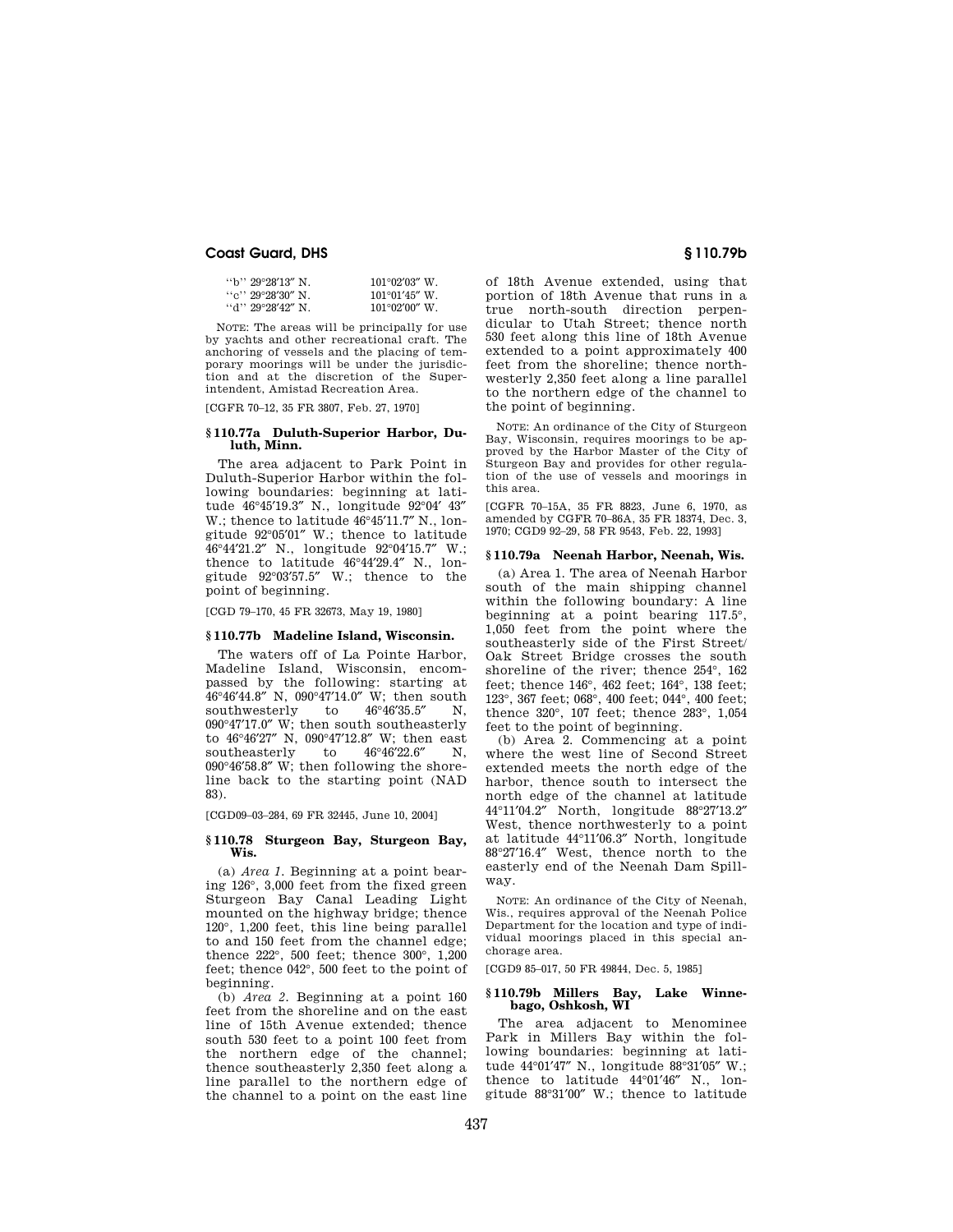44°01′34″ N., longitude 88°31′04″ W.; thence to latitude 44°01′36″ N., longitude 88°31′08″ W.; thence to point of beginning.

[CGD 09–80–01, 47 FR 18333, Apr. 29, 1982]

## **§ 110.79c Fish Creek Harbor, Fish Creek, Wisconsin.**

The area within the following boundaries: Beginning at latitude 45°07′58″ N., longitude 87°14′41″ W.; thence to latitude 45°07′58″ N., longitude 87°14′35″ W.; thence to latitude 45°07′50″ N., longitude 87°14′30″ W.; thence to latitude 45°07'47" N., longitude 87°14'38" thence to the point of beginning.

[CGD 09–82–04, 48 FR 11268, Mar. 14, 1983]

## **§ 110.80 Milwaukee Harbor, Milwaukee, Wis.**

(a) *McKinley Park.* The water area east of McKinley Park enclosed by a line beginning at McKinley Park Jetty Light; thence 090°, 500 feet to a point on the breakwater; thence northerly and northwesterly following the breakwater, piers, jetty and natural shoreline to the point of beginning.

(b) *South Shore Park.* The water area northeast of South Shore Park enclosed by a line beginning at the northeast corner of the jetty at latitude 43°00′07.5″ N., longitude 87°53′08″ W.; thence to latitude 43°00′05″ N., longitude 87°53′01″ W.; thence to latitude 42°59′55″ N., longitude 87°52′53″ W.; thence to latitude 42°59′40″ N., longitude 87°52′33.5″ W.; thence to a point of the shoreline at latitude 42°59′34″ N., longitude 87°52′43.5″ W.; thence following the shoreline to the point of beginning.

(c) *Bay View Park.* The water area east of Bay View Park enclosed by a line beginning on the shoreline at latitude 42°59′28.5″ N., longitude 87°52′35″ W.; thence to latitude  $42^{\circ}59'35.5''$  N., longitude 87°52′27″ W.; thence to latitude 42°59′08″ N., longitude 87°51′37″ W.; thence to a point on the shoreline at latitude 42°58′59″ N., longitude 87°51′46″ W.; thence following the shoreline to the point of beginning.

NOTE: An ordinance of the City of Milwaukee, Wisconsin requires the approval of the Milwaukee Harbor Master for the loca-

**§ 110.79c 33 CFR Ch. I (7–1–12 Edition)** 

tion and type of moorings placed in these special anchorage areas.

[CGD 73–48R, 39 FR 12007, Apr. 2, 1974]

## **§ 110.80a Lake Macatawa, Mich.**

An area located on the south side of Lake Macatawa near the entrance to Lake Michigan, shoreward (south) of a line commencing offshore of Macatawa Park at a point 960 feet S 156° E from the light on the south pier at the entrance to the Lake, and extending 1,550 feet N 82° E toward the northwest corner of the Macatawa Bay Yacht Club pier.

# **§ 110.80b Marquette Harbor, Marquette, Mich.**

The area within Marquette Harbor beginning at latitude 46°32′38″ N., longitude  $87^{\circ}22'46''$  W.; thence to latitude  $46^{\circ}32'37''$  N., longitude  $87^{\circ}22'54''$  W.; 46°32'37" N., longitude 87°22'54" thence to latitude 46°32′33″ N., longitude 87°22′54″ W.; thence to latitude 46°32′33″ N., longitude 87°22′46″ W., thence to point of origin.

NOTE: An ordinance of the City of Marquette authorizes the Harbormaster to direct the location and length of time any watercraft may anchor in this area.

[CGD 79–018, 44 FR 50040, Aug. 27, 1979]

#### **§ 110.81 Muskegon Lake, Mich.**

(a) *Muskegon Lake West.* The waters of the southwest side of Muskegon Lake enclosed by a line beginning at latitude 43°13′24″ N., longitude 86°19′18.5″ W.; thence 145°T to latitude 43°13′07.5″ N., longitude 86°19′02.5″ W.; thence 230°T to latitude 43°13′04″ N., longitude 86°19′08.5″ W.; thence along the shoreline to the point of origin.

(b) *Muskegon Lake East.* The waters of the southeast side of Muskegon Lake enclosed by a line beginning at latitude 43°14′04″ N., longitude 86°15′47″ W.; thence 277°T to latitude 43°14′06.5″ N., longitude 86°16′27″ W.; thence 205°T to the shore; thence along the shoreline to the point of origin.

NOTE: Administration of the Special Anchorage Area is exercised by the City of Muskegon pursuant to local ordinances.

[CGD 79–171, 46 FR 48195, Oct. 1, 1981]

## **§ 110.81a Lake Betsie, Frankfort, MI.**

The area within the following boundaries: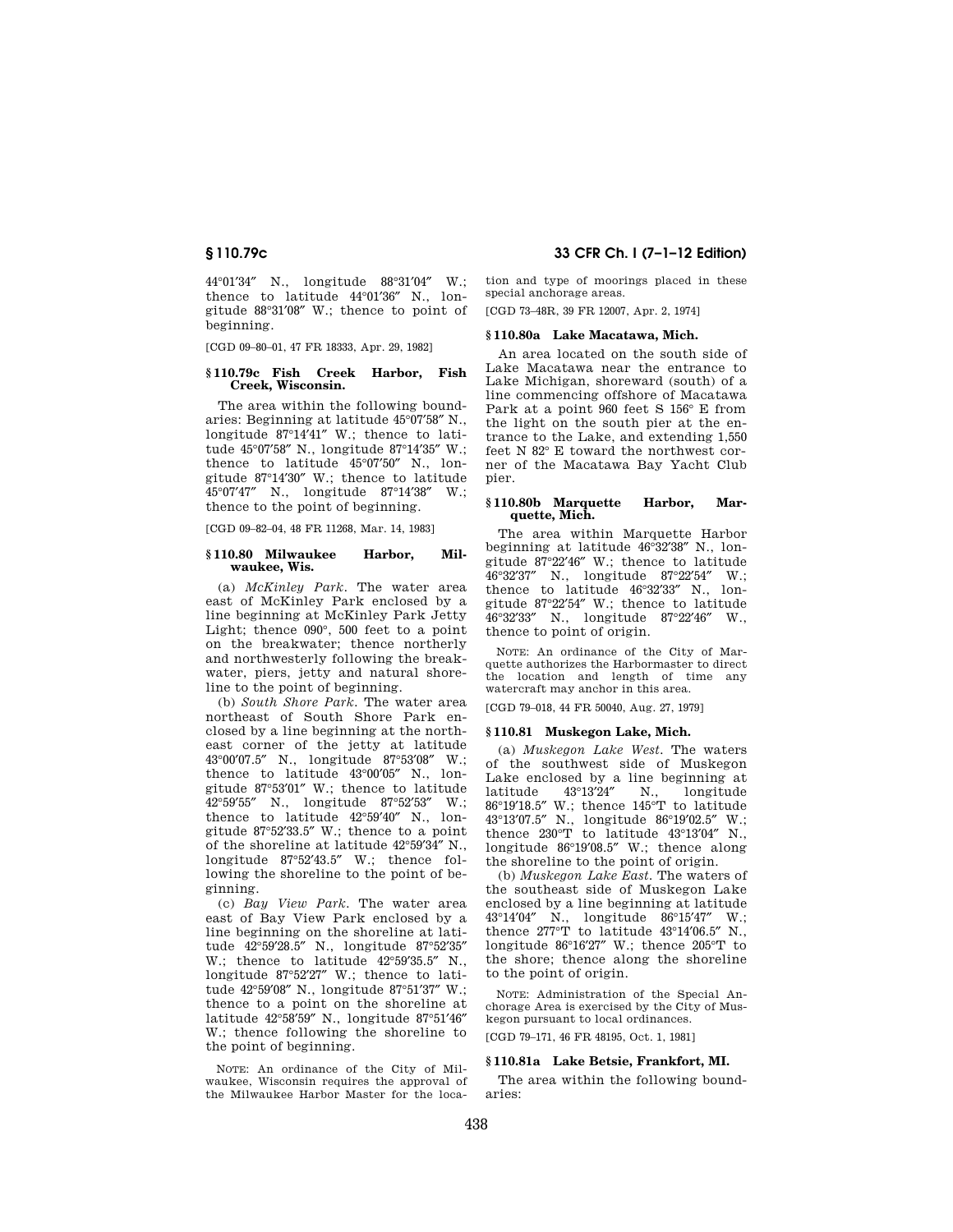Beginning at latitude 44°37′47″ North, longitude 86°13′52.5″ West; thence to latitude 44°37′51.4″ North, longitude 86°13′49″ West; thence to latitude 44°37′46.4″ North, longitude 86°13′37.8″ West; then to latitude 44°37′44.8″ North, longitude 86°13′44.2″ West; thence to point of beginning.

[CGD 09–82–06, 48 FR 33263, July 21, 1983]

#### **§ 110.82 Charlevoix Harbor, Mich.**

The waters on the north side of Round Lake northward of a line beginning at a point approximately 200 feet south of the north shore bearing 60°, 280 feet, from the northeast corner of the Charlevoix Municipal Wharf, and bearing thence 92°, 400 feet, thence 129°, 1,160 feet, and thence 110° to the westerly end of the southwest side of Park Island.

## **§ 110.82a Little Traverse Bay, Lake Michigan, Harbor Springs, Mich.**

(a) *Area 1.* Beginning at latitude 45°25′42.2″ N., Longitude 84°59′7.5″ W.; thence to latitude 45°25′39.5″ N., longitude 84°59′09″ W.; thence to latitude 45°25′35″ N., longitude 84°59′07″ W.; thence to latitude 45°25′35″ N., longitude 84°58′55.2″ W.; thence to latitude 45°25′42.2″ N., longitude 84°58′56.5″ W., thence to the point of beginning.

(b) *Area 2.* Beginning at latitude 45°25′42.2″ N., longitude 84°58′54″ W.; thence to latitude 45°25′35″ N., longitude 84°58′53″ W.; thence to latitude 45°25′35″ N., longitude 84°58′24.8″ W.; thence to latitude 45°25′36.1″ N., longitude 84°58′23″ W.; thence to latitude 45°25′42.2″ N., longitude 84°58′39″ W., thence to the point of beginning.

[CGD 09–85–02, 50 FR 24194, June 10, 1985]

## **§ 110.83 Chicago Harbor, Ill.**

(a) *Grant Park North-A.* Beginning at a point 2,120 feet South of the intersection of the North line of the Chicago Yacht Club bulkhead, as constructed in 1927, and the harbor line approved by the Department of the Army on August 3, 1940, along the West side of the harbor, said harbor line runs parallel to the overall alignment of said Grant Park bulkhead between its North and South ends, said intersection is approximately 800 feet South of the South face of the former Naval Armory Dock, and 100 feet East of said bulkhead, that point being approximately

on the harbor line; thence North along a straight line parallel to said harbor line and bulkhead, 1,705 feet to a point that is 100 feet East of said harbor line and 150 feet East of the Grant Park bulkhead; thence East at a right angle, 150 feet; thence North at a right angle, parallel to the first described line, passing 100 feet East of the Chicago Yacht Club bulkhead, 440 feet; thence Northeasterly 850 feet to a point 1,070 feet East of the aforesaid Grant Park bulkhead; thence Southeasterly 740 feet to a point 1,600 feet East of said harbor line; thence Southerly 1,960 feet to a point approximately 1,555 feet East of said harbor line and about 1,560 feet East of said Grant Park bulkhead; thence Southwesterly 295 feet to a point 1,180 feet due East, in a direction perpendicular to the West line hereof, from the point of beginning; and thence West to the point of beginning.

(b) *Grant Park North-B.* Beginning at a point 145 feet North of the North line of the Chicago Yacht Club bulkhead, as constructed in 1927, and 320 feet East of the harbor line approved by the Department of the Army on August 3, 1940, along the West side of the harbor, said Chicago Yacht Club bulkhead extends due East, perpendicular to the Grant Park bulkhead's overall alignment between its North and South ends, said bulkhead runs parallel to the aforesaid harbor line and is approximately 800 feet South of the South face of the former Naval Armory Dock, said point is 20 feet East of the East face of the Chicago Park District jetty; thence North parallel to said jetty, 230 feet to a point 20 feet South of the South face of the Lake Shore Drive bulkhead, said bulkhead runs Easterly and Westerly in a curved direction; thence Easterly along a line parallel to said curved bulkhead to a point 20 feet Southwest and perpendicular to a line extended along the Southwest side of the Columbia Yacht Club pier to said curved bulkhead; thence Southeasterly parallel to said extended line, 160 feet; thence Southwesterly to the point of beginning.

(c) *Grant Park North-C.* Beginning at a point 970 feet North of the North line of the Chicago Yacht Club bulkhead, as constructed in 1927, which extends due East and perpendicular from the harbor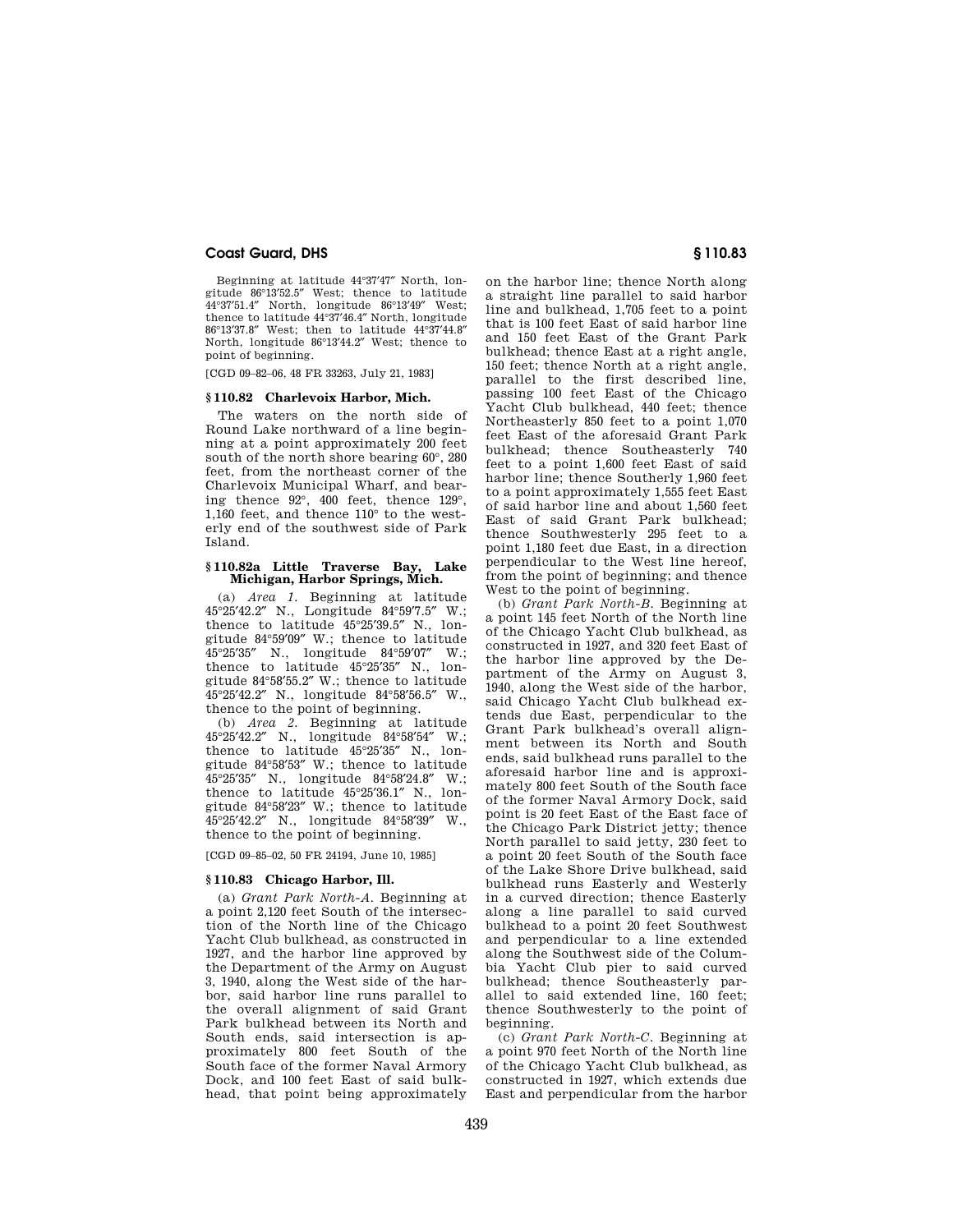line approved by the Department of the Army on August 3, 1940, said Chicago Yacht Club bulkhead line is approximately 800 feet South of the South face of the former Naval Armory Dock, and 1,170 feet East of said harbor line, said point of beginning is 20 feet East of the East face of the Columbia Yacht Club pier and 20 feet South of the South face of a breakwater, which runs in a East and West direction; thence East along a line parallel to the South face of said East-West breakwater, 540 feet to a point 20 feet West of the West face of a breakwater, which runs in a North and South direction; thence South along a line parallel to the West face of said breakwater, approximately 965 feet; thence Northwesterly to a point 20 feet Southeast and perpendicular to the Southeast side of the aforesaid Columbia Yacht Club pier; thence Northerly along a line parallel to the East face of said pier to the point of beginning.

(d) *Grant Park South.* Beginning at a point 2,220 feet South of the intersection of the North line of the Chicago Yacht Club bulkhead, as constructed in 1927, and the harbor line approved by the Department of the Army on August 3, 1940, along the West side of the harbor, said harbor line runs parallel to the overall alignment of the Grant Park bulkhead between its North and South ends, said intersection is approximately 800 feet South of the South face of the former Naval Armory Dock, and 100 feet East of said Grant Park bulkhead, that point being approximately on the harbor line; thence East, perpendicular to the overall alignment of the Grant Park bulkhead, and perpendicular to said harbor line, 1,180 feet; thence Southeasterly 330 feet to a point 1,510 feet East of said Grant Park bulkhead and 225 feet South of an extension of the first described line; thence South perpendicular to the first described line, 220 feet; thence Southwesterly 2,375 feet along a line generally 100 feet Northwesterly from and parallel to the Northwesterly face of the narrow section of the U.S. Inner Breakwater; thence Northwesterly 100 feet to a point 150 feet East of said Grant Park bulkhead (or 100 feet East of the aforesaid harbor line), and 4,570 feet South of the North line of the

# **§ 110.83a 33 CFR Ch. I (7–1–12 Edition)**

aforesaid Chicago Yacht Club bulkhead; and thence North 2,350 feet of the point of beginning.

NOTE: The Chicago Park District controls the location and type of any moorings placed in the special anchorage areas in this section.

[CGD09–83–02, 50 FR 27581, July 5, 1985]

# **§ 110.83a Cedar Point, Sandusky, Ohio.**

The water area enclosed by the break wall beginning at latitude 41°28′13″ N., longitude 82°40′39″ W.; thence along the break wall to latitude 41°28′21″ N., longitude 82°40′53″ W.; thence along a straight line southwesterly to latitude<br> $41^{\circ}28^{\prime}20^{\prime\prime}$  N longitude  $82^{\circ}40^{\prime}55^{\prime\prime}$  W. N., longitude 82°40'55" W.: thence along the break wall to latitude 41°28′33″ N., longitude 82°40′58″ W.; thence along the shoreline to the point of beginning.

[CGD 79–169, 45 FR 32674, May 19, 1980]

## **§ 110.84 Black Rock Channel opposite foot of Porter Avenue, Buffalo, N.Y.**

An area extending northwesterly between Black Rock Channel and Bird Island Pier opposite the foot of Porter Avenue, bounded as follows: Beginning at Triangulation Marker ''N–5'' on Bird Island Pier; thence southeasterly along the pier a distance of approximately 745 feet; thence 60°52′ true, approximately 300 feet to a point 50 feet westerly of the westerly limit of Black Rock Channel; thence northwesterly along an arc of a circle parallel to and 50 feet westerly of the westerly limit of the channel to a point approximately 360 feet southerly of Bird Island Pier Light No. 17; thence 276°20′ true, approximately 135 feet to Bird Island Pier; thence southwesterly and southerly along the pier a distance of approximately 1,355 feet to the point of beginning.

# **§ 110.84b Buffalo, N.Y.**

The area within the Port of Buffalo known as Port of Buffalo Small Boat Harbor commencing at a point on shore at latitude 42°51′05″ N., longitude 78°51′55″ W.; thence 240° to rip-rap dike thence following the dike to the shoreline; thence along the shoreline to the point of origin.

[CGD 77–47, 43 FR 35480, Aug. 10, 1978; 43 FR 56040, Nov. 30, 1978]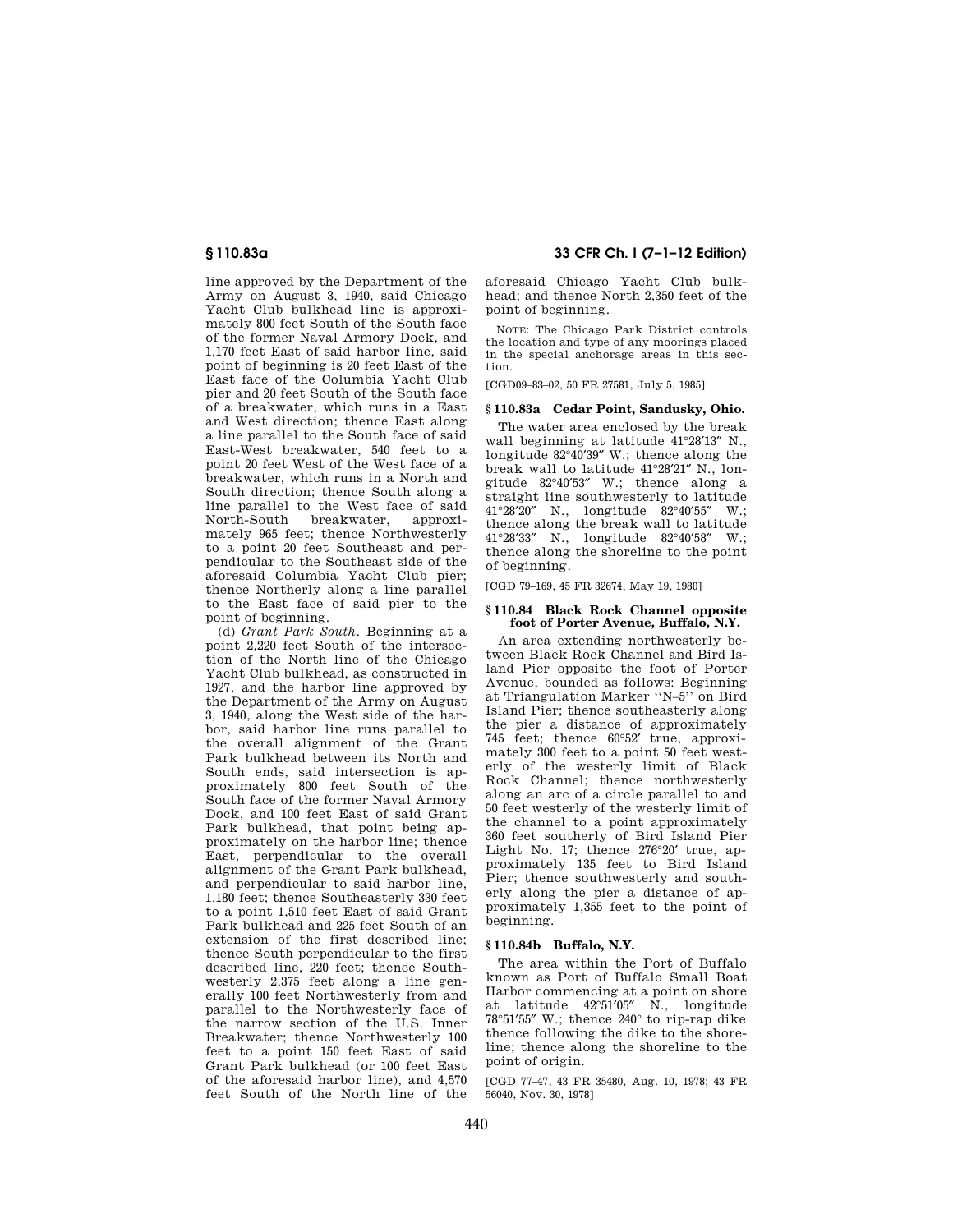## **§ 110.85 Niagara River, Youngstown, N.Y.**

(a) *Area 1.* Beginning at a point at the intersection of the south line of Swain Street extended with the east shoreline of the Niagara River at latitude 43°14′33″ N, longitude 79°03′7.5″ W; thence westerly to a point at latitude 43°14′33″ N, longitude 79°03′9.5″ W; thence Southerly to a point at latitude 43°14′15.5″ N, longitude 79°03′10″ W; thence Westerly to a point at latitude 43°14′15.5″ N, longitude 79°03′17″ W; thence northerly to a point at latitude 43°14′54.5″ N, longitude 79°03′14″ W; thence southeasterly to a point at latitude 43°14′52.3″ N, longitude 73°03′09″ W; thence southerly to a point at latitude 43°14′51.4″ N. longitude 73°03′09″ W; thence easterly to a point at latitude 43°14′51.5″ N; longitude 79°03′6.5″ W; thence along the shoreline to the point of beginning.

(b) *Area 2.* Beginning at a point at latitude 43°14′53.2″ N., longitude 79°03′08″ W.; thence northwesterly to a point at latitude 43°14′56″ N., longitude 79°03′14″ W.; thence northerly to a point at latitude 43°15′07″ N., longitude 79°03′13″ W.; thence northwesterly to a point at latitude 43°15′9.5″ N., longitude 79°03′13.5″ W.; thence southeasterly to a point at latitude 43°15′7.5″ N., longitude 79°03′08″ W.; thence southerly to the point of beginning.

(c) *Area 3.* Beginning at a point at latitude 43°15′7.9″ N., longitude 79°03′03″ W.; thence westerly to a point at latitude 43°15′7.9″ N., longitude 79°03′04″ W.; thence northwesterly to a point at latitude 43°15′11.8″ N., longitude 79°03′14″ W.; thence northerly to a point at latitude 43°15′14″ N., longitude 79°03′14″ W.; thence northwesterly to a point at latitude 43°15′22″ N., longitude 79°03′21.5″ W.; thence northeasterly to a point at latitude 43°15′25.5″ N., longitude 79°03′13″ W.; thence along the shoreline to the point of beginning.

NOTE: The Youngstown Harbor Commission controls the location, type, and assignment of moorings placed in the special anchorage areas in this section.

[CGD 79–098, 45 FR 32674, May 19, 1980, as amended by CGD9–85–10, 50 FR 43387, Oct. 25, 1985]

# **§ 110.86 Sodus Bay, NY.**

The water area in Sodus Bay, New York, south of Sand Point, two separate sections, enclosed by:

(a) Eastern Section, beginning at a point on the shoreline at:

| 43°15'58.1" N                          | 076°58'34.0" W, to        |  |
|----------------------------------------|---------------------------|--|
| 43°15'51.9" N                          | 076°58'33.5" W. to        |  |
| 43°15'53.5" N                          | 076°58'47.5" W. to        |  |
| 43°16'01.8" N                          | $076^{\circ}58'43.0''$ W, |  |
| thence along the natural shoreline and |                           |  |
| structures to:                         |                           |  |
| $43^{\circ}15'58$ 1" N                 | $076^{\circ}58'34.0''$ W  |  |

(b) Western Section, beginning at a point on the shoreline at:

| 43°16'02.5" N                          | $076^{\circ}58'45.0''$ W, to |  |
|----------------------------------------|------------------------------|--|
| 43°15'54.0" N                          | 076°58'50.0" W, to           |  |
| 43°15′54.8″ N                          | 076°59'00.1" W, to           |  |
| $43^{\circ}16'07.0''$ N                | 076°59'47.0" W.              |  |
| thence along the natural shoreline and |                              |  |
| structures to:                         |                              |  |
| 43°16'02.5" N                          | $076^{\circ}58'45.0''$ W.    |  |

[CGD 09–93–029, 58 FR 40740, July 30, 1993]

#### **§ 110.87 Henderson Harbor, N.Y.**

(a) *Area A.* The area in the southern portion of Henderson Harbor west of the Henderson Harbor Yacht Club bounded by a line beginning at latitude 43°51′08.8″ N, longitude 76°12′08.9″ W, thence to latitude 43°51′09.0″ N, longitude 76°12′19.0″ W, thence to latitude 43°51′33.4″ N, longitude 76°12′19.0″ W, thence to latitude 43°51′33.4″ N, longitude 76°12′09.6″ W, thence to the point of beginning. All nautical positions are based on North American Datum of 1983.

(b) *Area B.* The area in the southern portion of Henderson Harbor north of Graham Creek Entrance Light bounded by a line beginning at latitude 43°51′21.8″ N, longitude 76°11′58.2″ W, thence to latitude 43°51′21.7″ N, longitude 76°12′05.5″ W, thence to latitude 43°51′33.4″ N, longitude 76°12′06.2″ W, thence to latitude 43°51′33.6″ N, longitude 76°12′00.8″ W, thence to the point of beginning. All nautical positions are based on North American Datum of 1983.

[CGD09–99–081, 65 FR 11893, Mar. 7, 2000, as amended by USCG–2009–0854, 74 FR 49815, Sept. 29, 2009]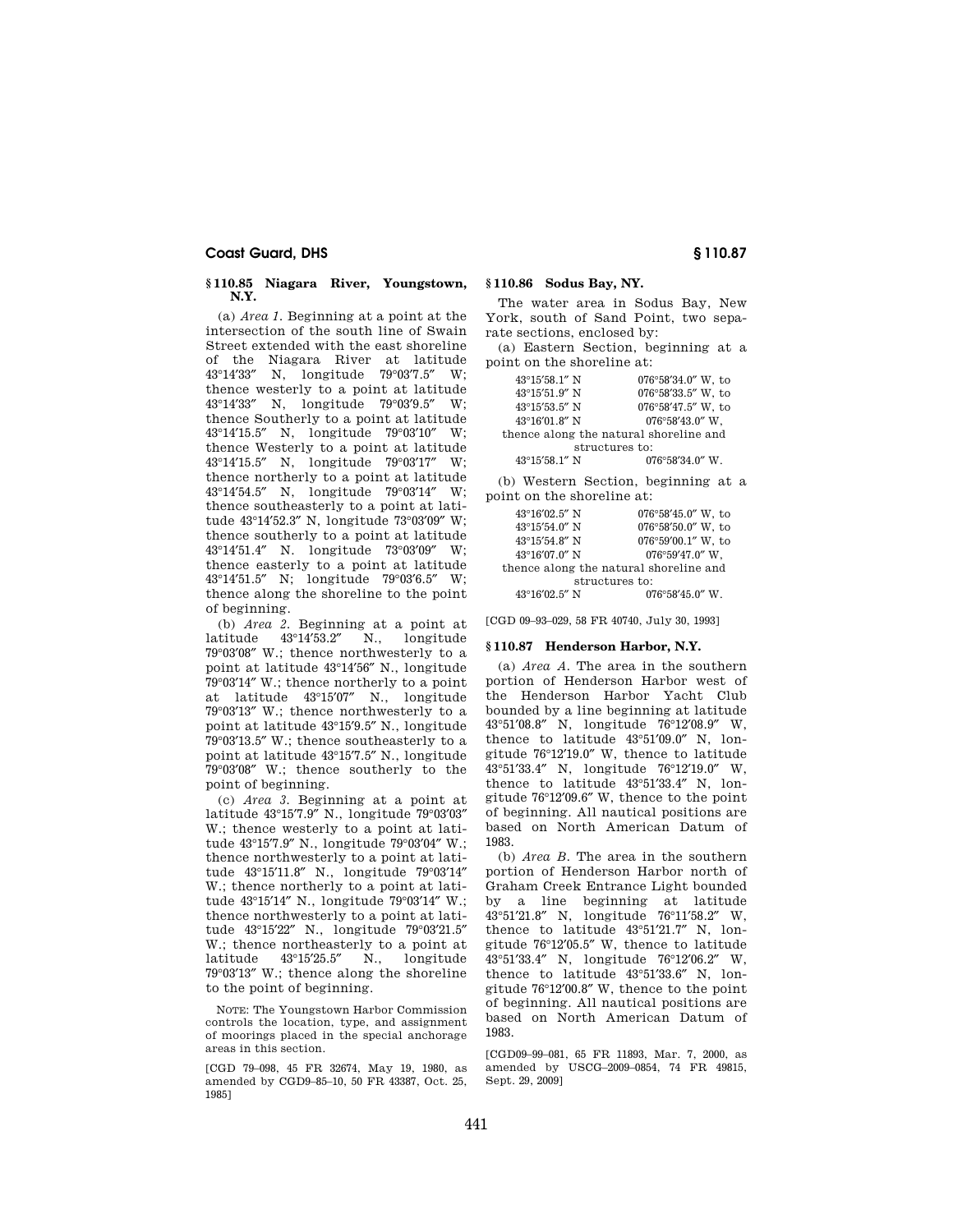# **§ 110.90 San Diego Harbor, Calif.**

(a) *Area A–1.* In North San Diego Bay, the Shelter Island Yacht Basin Anchorage, the water area enclosed by a line beginning at latitude 32°42′56.7″ N., longitude 117°13′47.1″ W.; thence southwesterly to latitude 32°42′53.6″ N., longitude 117°13′51.3″ W.; thence northwesterly to latitude 32°43′01.3″ N., longitude 117°13′59.1″ W.; thence northeasterly to latitude 32°43′02.6″ N., longitude 117°13′55.5″ W.; thence southeasterly to latitude 32°42′59.8″ N., longitude 117°13′50.4″ W.; thence southeasterly to the point of beginning.

(b) *Area A–1a.* In North San Diego Bay, the Shelter Island Roadstead Anchorage east of Shelter Island, the water area 55 feet either side of a line beginning at latitude 32°42′33.6″ N., longitude 117°13′48.3″ W.; thence northeasterly to latitude 32°42′36.0″ N., longitude 117°13′45.1″ W.

(c) *Area A–1b.* The water area off Shelter Island's eastern shore, 210 feet shoreward of a line beginning at latitude 32°42′43.9″ N., longitude 117°13′34.3″ W.; thence northeasterly to latitude 32°42′52.8″ N., longitude 117°13′22.4″ W.

(d) *Area A–1c.* The water area off Shelter Island's eastern shore, 210 feet shoreward of a line beginning at latitude 32°42′55.0″ N., longitude 117°13′19.4″ W.; thence northeasterly to latitude 32°43′03.5″ N., longitude 117°13′07.6″ W.

(e) *Area A–2.* In North San Diego Bay, the America's Cup Harbor Anchorage, the water area enclosed by a line beginning at latitude 32°43′13.7″ N, longitude  $117^{\circ}13'23.8''$  W; thence northeasterly to latitude  $32^{\circ}43'16.7''$  N., longitude latitude 32°43′16.7″ N., longitude  $117^{\circ}13'16.4''$  W.; thence northwesterly to latitude  $32^{\circ}43'22.6''$  N., longitude latitude 32°43′22.6″ N., longitude 117°13′25.8″ W.; thence westerly to latitude 32°43′22.5″ N., longitude 117°13′29.6″ W.; thence southwesterly to latitude 32°43′19.0″ N., longitude 117°13′32.6″ W.; thence southeasterly to the point of beginning.

(f) *Area A–3.* In North San Diego Bay, the Laurel Street Roadstead Anchorage, the water area enclosed by a line beginning at latitude 32°43′30.5″ N., longitude 117°10′28.5″ W.; thence southwesterly to latitude 32°43′29.8″ N., longitude 117°10′34.2″ W.; thence southwesterly to latitude 32°43′25.8″ N., longitude 117°10′36.1″ W.; thence southerly to latitude 32°43′20.2″ N., longitude

# **§ 110.90 33 CFR Ch. I (7–1–12 Edition)**

117°10′36.1″ W.; thence westerly to latitude 32°43′20.2″ N., longitude 117°10′52.9″ W.; thence northeasterly to 32°43′29.8″ N., longitude 117°10′48.0″ W., thence northeasterly following a line parallel to, and 200 feet bayward of, the shoreline of San Diego Bay adjoining Harbor Drive to the point of beginning.

(g) *Area A–4.* In Central San Diego Bay, the Bay Bridge Roadstead Anchorage, the water area enclosed by a line beginning at latitude 32°41′32.1″ N., longitude 117°09′43.1″ W.; thence southwesterly to latitude 32°41′19.1″ N., longitude 117°09′46.1″ W.; thence southeasterly to latitude 32°41′17.8″ N., longitude  $117^{\circ}09'44.3''$  W.; thence southeasterly to latitude  $32^{\circ}41'14.9''$  N., longitude latitude 32°41′14.9″ N., longitude 117°09′37.9″ W.; thence northeasterly to latitude 32°41′26.9″ N., longitude 117°09′35.1″ W., thence southwesterly to the point of beginning.

(h) *Area A–5.* In Central San Diego Bay, the Glorietta Bay Anchorage, the water area enclosed by a line beginning at latitude 32°40′42.2″ N., longitude  $117^{\circ}10'03.1''$  W.; thence southwesterly to latitude  $32^{\circ}40'41.2''$  N. longitude longitude  $117^{\circ}10'06.6''$  W.; thence northwesterly to latitude  $32^{\circ}40'46.2''$  N., longitude latitude 32°40′46.2″ N., longitude 117°10′15.6″ W.; thence northeasterly to latitude 32°40′46.7″ N., longitude 117°10′14.1″ W.; thence southeasterly to the point of beginning.

(i) *Area A–6.* In Fiddler's Cove, the water enclosed by a line beginning at latitude  $32^{\circ}39'10.4''$  N., longitude latitude 32°39′10.4″ N., longitude 117°08′49.4″ W.; thence northwesterly to latitude 32°39′14.9″ N., longitude  $117^{\circ}08'51.8''$  W.; thence northeasterly to latitude  $32^{\circ}39'17.6''$  N., longitude latitude 32°39′17.6″ N., longitude 117°08′47.5″ W.; thence northwesterly to latitude 32°39′19.8″ N., longitude 117°08′48.8″ W.; thence northeasterly to latitude 32°39′24.4″ N., longitude  $117^{\circ}08'41.4''$  W.; thence southeasterly to latitude  $32^{\circ}39'15.7''$  N., longitude latitude 32°39′15.7″ N., longitude 117°08′36.0″ W.; thence southwesterly to the point of beginning.

NOTE: This area is located on Federal property owned by the United States Navy, and it is reserved for active duty military, their dependents, retirees, and DOD employees only.

(j) *Area A–8.* In South San Diego Bay, the Sweetwater Anchorage, the water enclosed by a line beginning at latitude 32°39′12.2″ N., longitude 117°07′45.1″ W.; thence easterly to latitude 32°39′12.2″ N., longitude 117°07′30.1″ W.; thence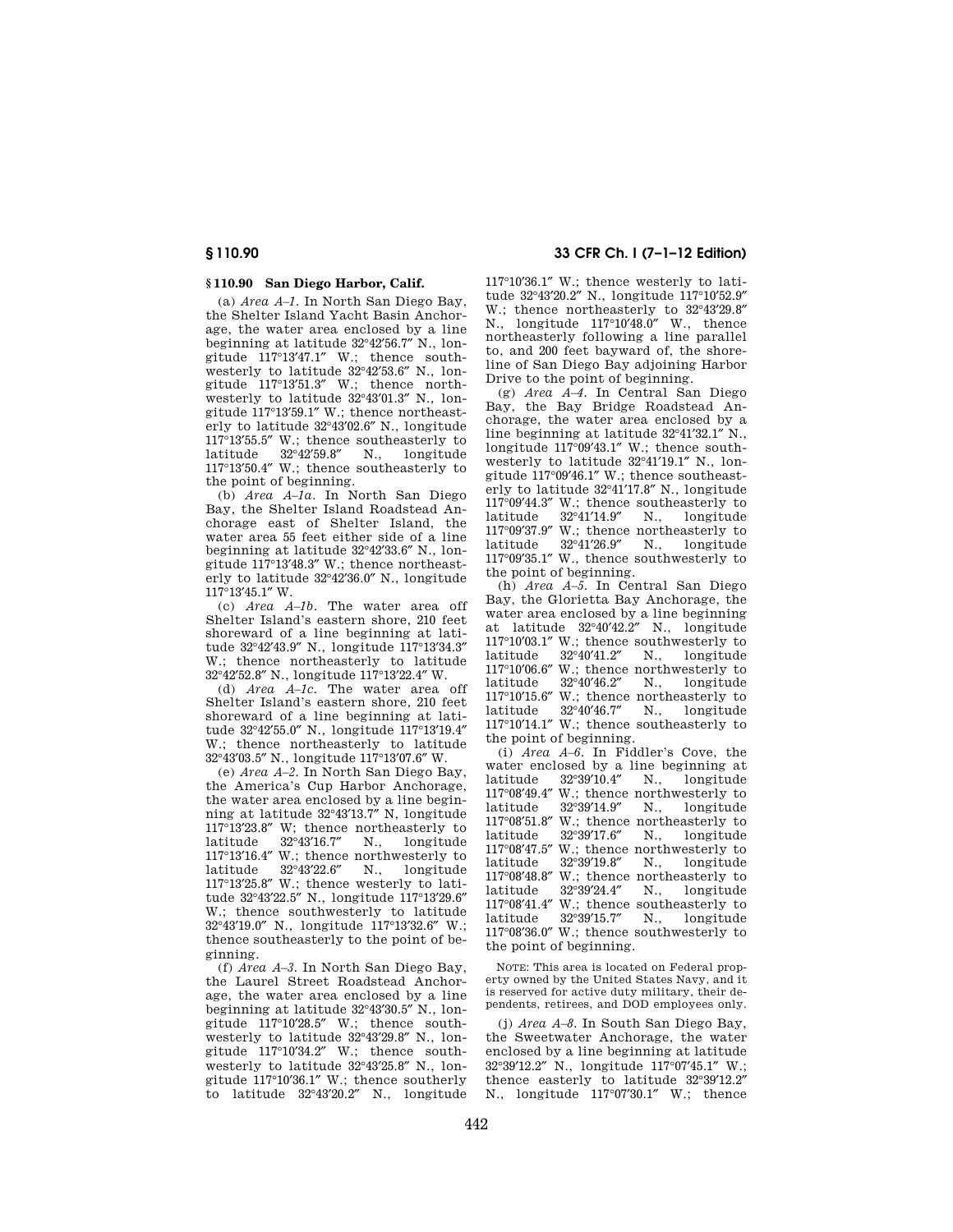southerly to latitude 32°38′45.2″ N., longitude 117°07′30.1″ W.; thence westerly to latitude 32°38′45.2″ N., longitude 117°07′45.1″ W.; thence northerly to the point of beginning.

(k) *Area A–9.* In North San Diego Bay, the Cruiser Anchorage, the water enclosed by a line beginning at latitude 32°43′35.9″ N., longitude 117°11′06.2″ W.; thence southwesterly to latitude 32°43'31.5" N., longitude 117°11'13.2" W.;<br>thence southeasterly to latitude southeasterly  $32^{\circ}43'28.9''$  N., longitude  $117^{\circ}11'11.0''$  W.;<br>thence southeasterly to latitude southeasterly to 32°43′25.9″ N., longitude 117°11′07.7″ W.; thence northeasterly to latitude 32°43′34.8″ N., longitude 117°11′03.2″ W., thence northwesterly to the point of beginning. All coordinates in this section use Datum: NAD 83.

NOTE: Mariners anchoring in these anchorages, excluding Anchorage A–6, should consult applicable local ordinances of the San Diego Unified Port District. Temporary floats or buoys for marking anchors are allowed. Fixed moorings, piles or stakes are prohibited. All moorings shall be positioned so that no vessel, when anchored, shall at any time extend beyond the limits of the area. See Captain of the Port Notice 6–97, a copy of which can be obtained by calling (619) 683–6495.

[CGD11–97–007, 63 FR 16688, Apr. 6, 1998]

# **§ 110.91 Mission Bay, Calif.**

(a) *Area M–1.* In San Juan Cove, the entire water area west of a line drawn from latitude 32°46′53.6″ N., longitude 117°14′52.5″ W.; to El Carmel Point North Light; latitude 32°46′48.0″ N., longitude 117°14′50.1″ W.

NOTE: Control over the anchoring of vessels and placing of temporary moorings in this area is exercised by the City of San Diego Park and Recreation Department pursuant to local ordinances.

(b) *Area M–2.* In Santa Barbara Cove, the entire water area west of a line drawn from latitude 32°46′40.0″ N., longitude 117°14′47.0″ W.; to latitude 32°46′33.5″ N., longitude 117°14′45.5″ W.

NOTE: Control over the anchoring of vessels and the placing of temporary moorings in this area is exercised by the City of San Diego Park and Recreation Department pursuant to local ordinances.

(c) *Area M–3.* In Mariners Basin, the entire water area west of a line drawn from latitude 32°45′49.2″ N., longitude 117°14′42.9″ W.; to Mission Point Light; latitude 32°45′43.7″ N., longitude 117°14′41.9″ W.

NOTE: Control over the anchoring of vessels and the placing of temporary moorings in this area is exercised by the City of San Diego Park and Recreation Department pursuant to local ordinances.

(d) *Area M–4.* In Quivira Basin, the entire water area enclosed by that portion of a circle of 45 yard radius from latitude 32°45′42.8″ N., longitude 117°14′25.6″ W.; through the arc from 354° T to 088° T.

NOTE: Control over the anchoring of vessels and the placing of temporary moorings in this area is exercised by the City of San Diego Park and Recreation Department pursuant to local ordinances.

[CGD11–85–02, 51 FR 2882, Jan. 22, 1986]

## **§ 110.93 Dana Point Harbor, Calif.**

The area in Dana Point Harbor, Calif. commencing at a point at latitude 33°27′36.2″ N., longitude 117°42′20.4″ W.; thence 016°20′ True for 612 feet to a point at latitude 33°27′42.1″ N., longitude 117°42′18.4″ W.; thence 106°20′ True for 85 feet to a point at latitude 33°27′41.8″ N., longitude 117°42′17.7″ W.; thence 196°20′ True for 222 feet to a point at latitude 33°27′39.7″ N., longitude 117°42′18.2″ W.; thence 182°20′ True 234 feet to a point at latitude 33°27′37.4″ N., longitude 117°42′18.2″ W.; thence 166°20′ True for 499 feet to a point at latitude 33°27′32.6″ N., longitude 117°42′16.8″ W.; thence 320° True for 470 feet to the point of origin.

[CGD 76–197, 42 FR 44985, Sept. 8, 1977]

# **§ 110.95 Newport Bay Harbor, Calif.**

(a) *Area A–1.* The entire water area within beginning at latitude 33°36′09.3″ N., longitude 117°53′52.6″ W.; thence to latitude 33°36′11.4″ N., longitude 117°53′51.2″ W.; thence to latitude 33°36′04.0″ N., longitude 117°53′33.4″ W.; thence to latitude 33°36′03.9″ N., longitude 117°53′20.4″ W.; thence to 33°36′01.1″ N., longitude 117°53′09.9″ W.; thence to 33°36′01.1″ N., longitude 117°53′32.7″ W.; thence to 33°36′03.9 N., longitude 117°53'41.9" W.; returning to<br>latitude 33°36'09.3" N., longitude latitude 33°36′09.3″ N., longitude 117°53′52.6″ W.

(b) *Area A–2.* The entire water area within beginning at latitude 33°36′12.9″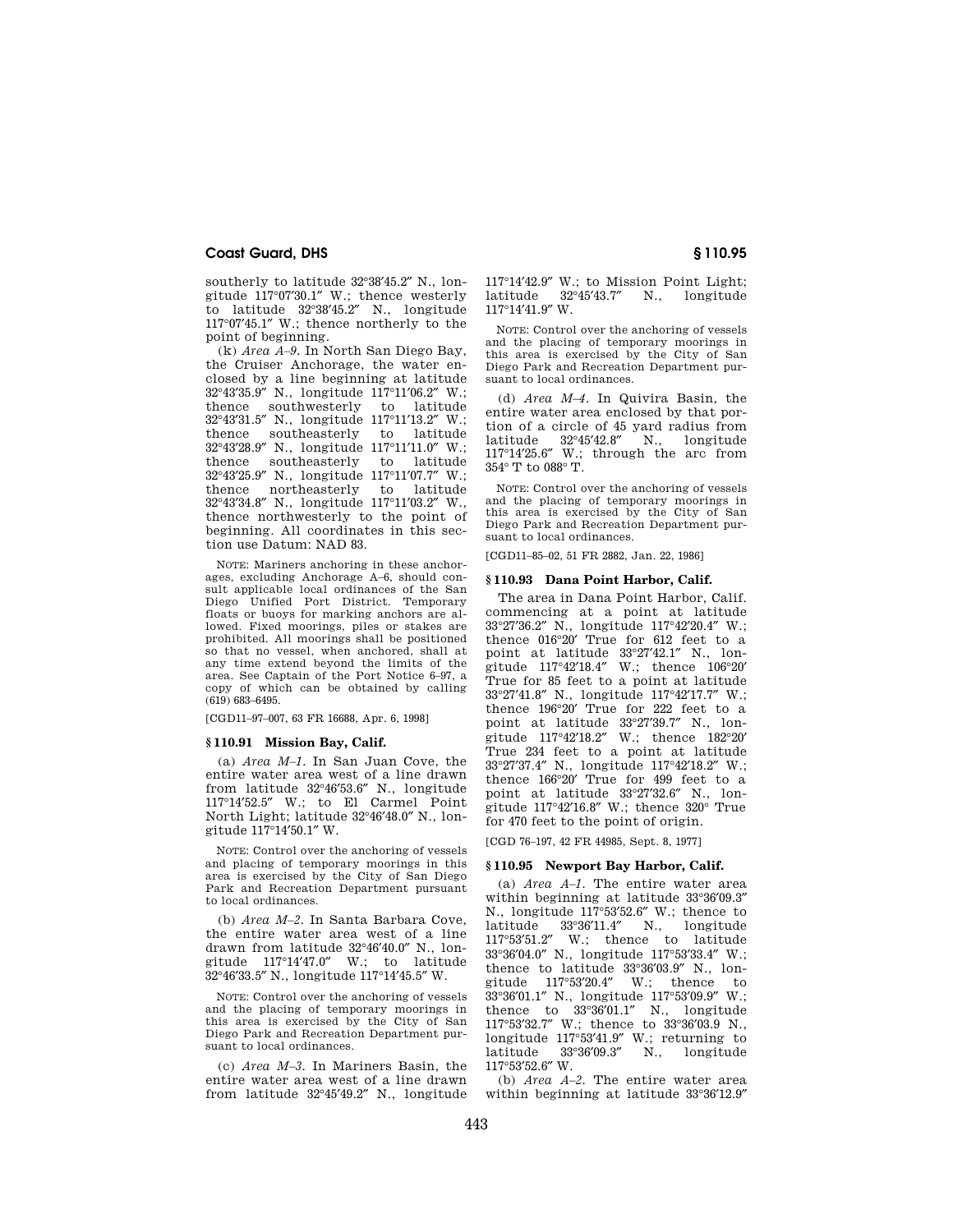117°53′44.3″ W.; thence to latitude 33°36′14.2″ N., longitude 117°53′20.6″ W.; thence to latitude 33°36′10.8″ N., longitude 117°53′20.5″ W.; thence to latitude 33°36′12.7″ N., longitude 117°53′29.9″ W.; thence to latitude 33°36′12.7″ N., longitude 117°53′35.4″ W.; thence to latitude 33°36′12.9″ N., longitude 117°53′37.0″ W.; returning to latitude 33°36′12.9″ N., longitude 117°53′44.2″ W.

N., longitude 117°53′44.2″ W; thence to latitude 33°36′14.2″ N., longitude

(c) *Area A–3.* The entire water area within beginning at latitude 33°36′22.7″ N., longitude 117 54′12.6″ W.; thence to latitude 33°36′24.9″ N., longitude 117°54′12.6″ W.; thence to latitude 33°36′26.2″ N., longitude 117°54′11.3″ W.; thence to latitude 33°36′18.7″ N., longitude 117°54′00.5″ W.; thence to latitude 33°36′16.2″ N., longitude 117°54′02.9″ W.; returning to latitude 33°36′22.7″ N., longitude 117°54′12.6″ W.

(d) *Area A–4.* The entire water area within beginning at latitude 33°36′ 32.7″ N., longitude 117°53′56.6″ W.; thence to latitude 33°36′33.6″ N., longitude 117°53′56.6″ W.; thence to latitude 33°36′33.5″ N., longitude 117°53′26.2″ W.; thence to latitude 33°36′32.9″ N., longitude 117°53′26.2″ W.; thence to latitude 33°36′32.6″ N., longitude 117°53′33.8″ W.; thence to latitude 33°36′32.4″ N., longitude 117°53′36.7″ W.; thence to latitude 33°36′31.7″ N., longitude 117°53′40.9″ W.; thence to 33°36′31.7″ N., longitude 117°53′46.3″ W.; thence to latitude 33°36′32.6″ N., longitude 117°53′50.9″ W.; returning to latitude 33°36′ 32.7″ N., longitude 117°53′56.6″ W.

(e) *Area A–5.* The entire water area within beginning at latitude 33°36′29.1″ N., longitude 117°54′55.3″ W.; thence to latitude 33°36′27.8″ N., longitude 117°54′55.8″ W.; thence to latitude 33°36′24.1″ N., longitude 117°54′41.8″ W.; thence to latitude 33°36′26.7″ N., longitude 117°54′40.8″ W.; thence to latitude 33°36′26.7″ N., longitude 117°54′46.3″ W.; returning to latitude 33°36′29.1″ N., longitude 117°54′55.3″ W.

(f) *Area A–6.* The entire water area within beginning at latitude 33°36′43.3″ N., longitude 117°54′26.4″ W.; thence to latitude 33°36′51.7″ N., longitude 117°54′22.8″ W.; thence to latitude 33°36′51.4″ N., longitude 117°54′21.5″ W.; thence to latitude 33°36′42.9″ N., longitude 117°54′25.2″ W.; returning to lati-

**§ 110.95 33 CFR Ch. I (7–1–12 Edition)** 

tude 33°36′43.3″ N., longitude 117°54′26.4″ W.

(g) *Area A–7.* The entire water area within beginning at latitude 33°36′32.1″ N., longitude 117°55′12.5″ W.; thence to latitude 33°36′37.7″ N., longitude 117°55′11.0″ W.; thence to latitude 33°36′35.1″ N., longitude 117°55′01.3″ W.; thence to latitude 33°36′30.4″ N., longitude 117°55′02.6″ W.; thence to latitude 33°36′31.2″ N., longitude 117°55′06.7″ W.; returning to latitude 33°36′32.1″ N., longitude 117°55′12.5″ W.

(h) *Area A–8.* The entire water area within beginning at latitude 33°36′34.2″ N., longitude 117°55′27.3″ W.; thence to latitude 33°36′36.2″ N., longitude 117°55′26.7″ W.; thence to latitude 33°36′39.5″ N., longitude 117°55′20.9″ W.; thence to latitude 33°36′38.9″ N., longitude 117°55′15.4″ W.; thence to latitude 33°36′37.9″ N., longitude 117°55′11.7″ W.; thence to latitude 33°36′32.1″ N., longitude 117°55′13.3″ W.; returning to latitude 33°36′34.2″ N., longitude 117°55′27.3″ W.

(i) *Area A–9.* The entire water area within beginning at latitude 33°36′53.5″ N., longitude 117°55′28.2″ W.; thence to latitude 33°36′54.0″ N., longitude 117°55′27.0″ W.; thence to latitude 33°36′43.4″ N., longitude 117°55′20.4″ W.; thence to latitude 33°36′42.9″ N., longitude 117°55′21.6″ W.; returning to latitude 33°36′53.5″ N., longitude 117°55′28.2″ W.

(j) *Area A–10.* The entire water area within beginning at latitude 33°36′07.4″ N., longitude 117°53′19.2″ W.; thence to latitude 33°36′14.2″ N., longitude 117°53′19.4″ W.; thence to latitude 33°36′14.2″ N., longitude 117°53′06.9″ W.; thence to latitude 33°36′08.1″ N., longitude 117°53′04.9″ W.; thence to latitude 33°36′06.5″ N., longitude 117°53′08.9″ W.; thence to latitude 33°36′06.5″ N., longitude 117°53′16.3″ W.; returning to latitude 33°36′07.4″ N., longitude 117°53′19.2″ W.

(k) *Area A–11.* The entire water area within beginning at latitude 33°36′04.7″ N., longitude 117°53′01.9″ W.; thence to latitude 33°36′06.1″ N., longitude 117°53′00.5″ W.; thence to latitude 33°36′06.2″ N., longitude 117°52′59.0″ W.; thence to latitude 33°35′59.4″ N., longitude 117°52′51.1″ W.; thence to latitude 33°35′57.5″ N., longitude 117°52′50.9″ W.;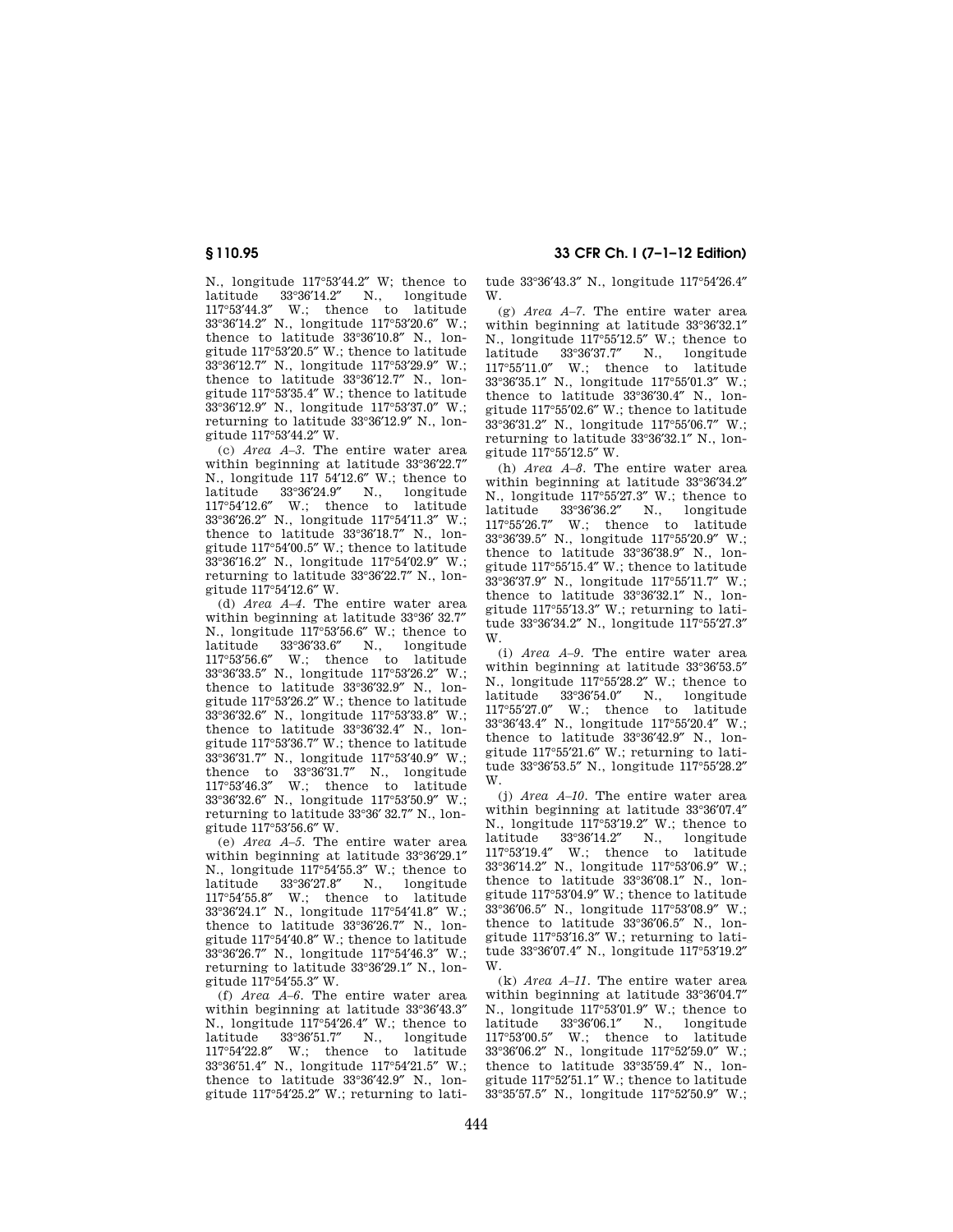thence to latitude 33°36′01.9″ N., longitude 117°52′57.3″ W.; thence to latitude 33°36′03.0″ N., longitude 117°53′00.4″ W.; returning to latitude 33°36′04.7″ N., longitude 117°53′01.9″ W.

(l) *Area A–12.* The entire water area within beginning at latitude 33°36′27.9″ N., longitude 117°54′40.4″ W.; thence to latitude 33°36′23.9″ N., longitude 117°54′41.8″ W.; thence to latitude 33°36′20.8″ N., longitude 117°54′29.9″ W.; thence to latitude 33°36′28.5″ N., longitude 117°54′20.2″ W.; returning to latitude 33°36′27.9″ N., longitude 117°54′40.4″ W.

(m) *Area B–1.* The entire water area within beginning at latitude 33°36′35.1″ N., longitude 117°54′28.8″ W.; thence to 11, 11, 11, 100<br>117°54′22.1″ W.; thence to latitude W.; thence to latitude 33°36′30.6″ N., longitude 117°54′22.8″ W; thence to latitude 33°36′30.5″ N., longitude 117°54′30.9″ W.; returning to latitude 33°36′35.1″ N., longitude 117°54′28.8″ W.

Note to §110.95: These anchorage areas are reserved for recreational and other small craft. Local law, including the City of Newport Beach Municipal Code 17.25.020, may provide for fore and aft moorings for recreational and small craft of such size and alignment as permitted by the harbor master.

[USCG–2010–0929, 77 FR 22491, Apr. 16, 2012]

# **§ 110.100 Los Angeles and Long Beach Harbors, Calif.**

(a) [Reserved]

(b) *Area A–2.* Consisting of two parts in the outer basin of Fish Harbor on the east and west sides of Fish Harbor Entrance Channel described as follows:

(1) *Part 1.* Beginning at a point at the intersection of westerly side of Fish Harbor Entrance Channel and the outer jetty; thence southwesterly along the jetty about 900 feet to the shore; thence northerly about 500 feet; thence northeasterly about 650 feet, on a line parallel to jetty; thence southeasterly about 500 feet, along the westerly side of Fish Harbor Entrance Channel to the point of beginning.

(2) *Part 2.* Beginning at a point at the intersection of the east side of Fish Harbor Entrance Channel and Fish Harbor mole (outer Fish Harbor); thence northwesterly along channel line about 850 feet to the southerly side of the Fairway; thence northeasterly and easterly along the southerly side of the Fairway, about 478 and 565 feet respectively to its intersection with Fish Harbor mole; thence southerly and southwesterly along the mole to the point of beginning.

(c) *Area B–1.* Long Beach outer harbor along east side of Pier 400 beginning at latitude 33°44′22.8″ N., longitude 118°13′51.0″ W.; thence south to latitude 33°43'54.5" N., longitude 118°13'50.0" W.;<br>thence southwesterly to latitude southwesterly  $33^{\circ}43'46.0''$  N., longitude  $118^{\circ}14'13.6''$  W.;<br>thence northwesterly to latitude northwesterly to 33°44′15.3″ N., longitude 118°14′26.6″ W.; thence northeasterly to latitude 33°44′25.1″ N., longitude 118°14′15.6″ W.; thence easterly to the beginning point.

(d) *Area C–1.* Long Beach outer harbor between Island Freeman and Island Chaffee beginning at latitude 33°44′20.0″ N., longitude 118°08′26.2″ W.; thence west to latitude 33°44′23.5″ N., longitude 118°09′32.6″ W.; thence north to latitude 33°44′52.8″ N., longitude 118°09′33.2″ W.; thence southeast to latitude 33°44′25.5″ N., longitude 118°08′26.2″ W.; thence south to the beginning point.

(e) *Area E–1.* Long Beach outer harbor northwest of Island Freeman beginning at latitude 33°44′55.0″ N., longitude  $118°09'40.0''$  W.; thence southwesterly to latitude  $33°44'37.0''$  N., longitude latitude 33°44′37.0″ N., longitude 118°09′48.5″ W.; thence northwesterly to latitude 33°44′52.0″ N., longitude 118°10′32.0″ W.; thence north to latitude 33°45′11.0″ N., longitude 118°10′32.0″ W.

(f) *Restrictions.* Special anchorage areas B–1, C–1, and E–1 are reserved for barges on mooring balls, unless otherwise authorized by the Captain of the Port Los Angeles-Long Beach.

[CGFR 67–46, 32 FR 17728, Dec. 12, 1967, as amended by CGD11–04–005, 71 FR 15036, Mar. 27, 2006]

# **§ 110.111 Marina del Rey Harbor, Calif.**

An area in the main channel within the following described boundaries:

Beginning at the most northeasterly corner at latitude 33°58′58″, longitude 118°26′46″; thence southerly to latitude 33°58′53″, longitude 118°26′46″; thence southeasterly to latitude 33°58′52″, longitude 118°26′45″; thence southerly to latitude 33°58′39″, longitude 118°26′45″; thence westerly to latitude 33°58′38″, longitude 118°26′55″; thence northerly to latitude 33°59′00″, longitude 118°26′55″;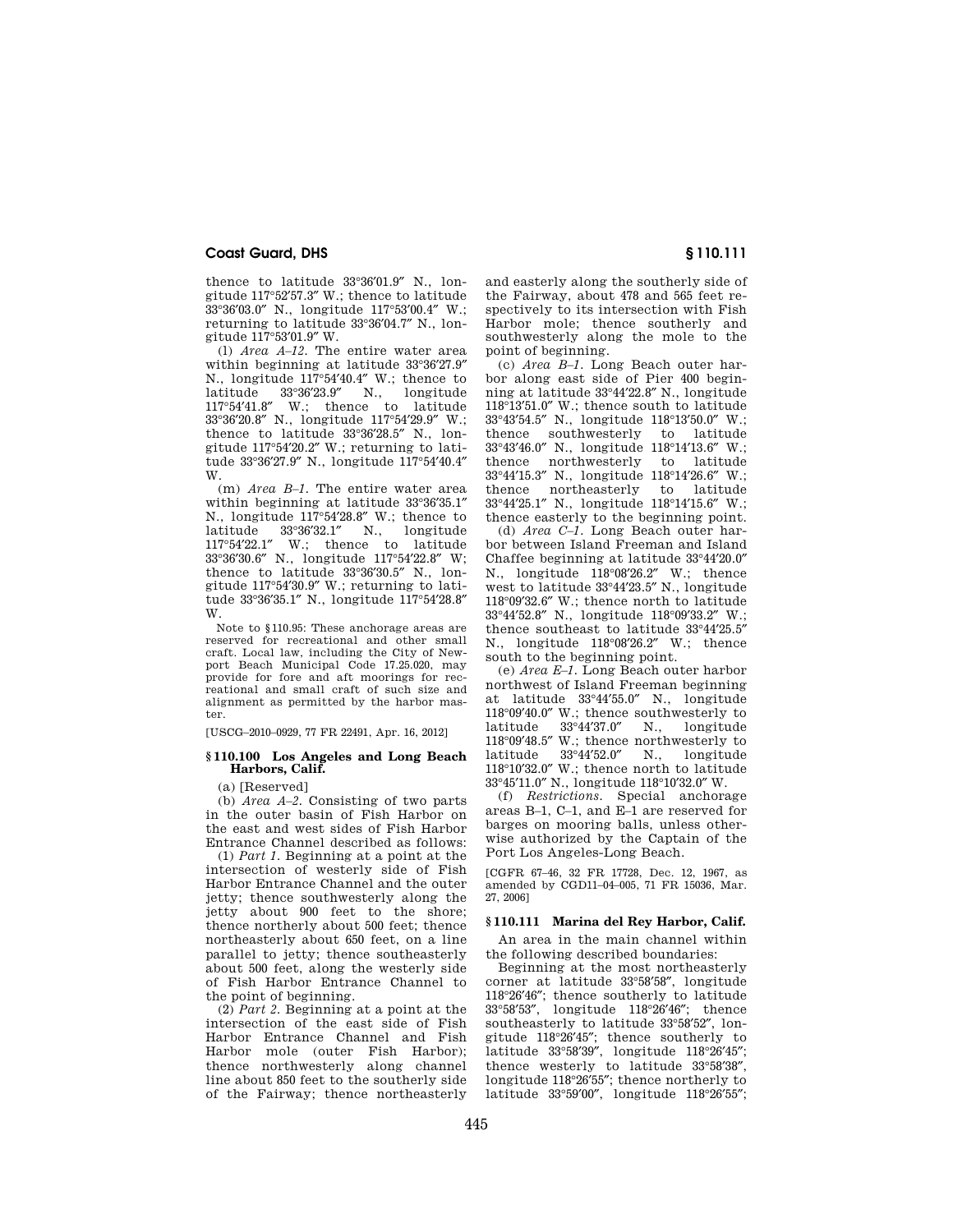thence easterly to the point of beginning.

NOTE: This area is reserved for yachts and other recreational craft and for all types of small craft during storm, stress, or other emergency. Single and fore-and-aft moorings will be allowed in the area as permitted by the Director of the Department of Small Craft Harbors, Los Angeles County.

#### **§ 110.115 Santa Barbara Harbor, Calif.**

North of the Santa Barbara breakwater; seaward of the line of mean high water; and southwest of a line bearing 46°30′ from the north corner of Bath Street and Cabrillo Boulevard to the end of the Santa Barbara breakwater; excluding a fairway 225 feet wide, 100 feet from each side of and parallel to the Navy pier.

NOTE: Fore and aft moorings will be allowed in this area conforming to the City of Santa Barbara Harbor Ordinance No. 2106 for yachts and small craft of such size and alignment as permitted by the harbor master.

## **§ 110.120 San Luis Obispo Bay, Calif.**

(a) *Area A–1.* Area A–1 is the water area bounded by the San Luis Obispo County wharf, the shoreline, a line drawn from the southernmost point of Fossil Point to latitude 35°10′18.5″ N., longitude 120°43′38.5″ W.; thence to the southeast corner of the San Luis Obispo County wharf.

(b) *Area A–2.* Area A–2 is the water area enclosed by a line drawn from the outer end of Whaler Island breakwater at latitude 35°09′22″ N., longitude 120°44′56″ W., to the Marre´ Chimney at latitude 35°10′56″ N., longitude 120°44′31″ W.

NOTE: The Port San Luis Harbor District prescribes local regulations for mooring and boating activities in these areas.

[CGD 72–24R, 38 FR 1928, Jan. 19, 1973]

#### **§ 110.125 Morro Bay Harbor, Calif.**

(a) *Area A–1.* Opposite the City of Morro Bay, beginning 50 feet west of the intersection of the west channel line and the prolongation of the center line of Seventh Street; thence in a generally southeasterly direction and parallel to the channel line for a distance of 450 yards; thence 166° and parallel to the revetment for a distance of 1,025 yards; thence 270° for a distance of 200 yards; thence 346° for a distance of

# **§ 110.115 33 CFR Ch. I (7–1–12 Edition)**

about 1,425 yards to meet the prolongation of the center line of Seventh Street; and thence to the point of beginning.

(b) *Area A–2.* Beginning at a point 322° and 150 feet from the high water line on the most westerly part of Fairbanks Point; thence continuing on this bearing for a distance of 1,346 feet; thence 52° for a distance of 450 feet and thence generally southeasterly parallel to and 150 feet from the mean high water line to the point of beginning.

NOTE: Moorings and boating activities will be allowed in these areas conforming to applicable City of Morro Bay ordinances and regulations adopted pursuant thereto.

## **§ 110.126 Monterey Harbor, Calif.**

The waters of Monterey Harbor between the shoreline and the following coordinates: Beginning at a point on the shoreline at latitude 36°36′27.5″ N., longitude 121°53′35.0″ W.; thence to latitude 36°36′32.4″ N., longitude 121°53′31.0″ W., in an easterly direction to latitude 36°36′28.8″ N., 121°53′19.0″ W.; thence south to latitude 36°36′23.1″ N., longitude 121°53′19.0″ W.; thence to the north end of Municipal Wharf No. 1 at latitude 36°36′20.0″ N., longitude 121°53′28.0″ W.

[CGD 82–091, 47 FR 45878, Oct. 14, 1982]

# **§ 110.126a San Francisco Bay, Calif.**

*Richardson Bay Anchorage.* That portion of Richardson Bay, north of a line bearing 257° from Peninsula Point to the shore at Sausalito, except for federally-maintained channels, and all channels approved for private use therein.

NOTE: Mariners anchoring in the special anchorage area should consult applicable ordinances of the Richardson Bay Regional Agency and the County of Marin. These ordinances establish requirements on matters including the anchoring of vessels, placement of moorings, and use of anchored and moored vessels within the special anchorage area. Information on these local agency requirements may be obtained from the Richardson Bay Harbor Administrator.

[CGFR 69–109, 34 FR 17771, Nov. 4, 1969, as amended by CGD 78–126, 45 FR 10760, Feb. 19, 1980; CGD11–99–009, 65 FR 20086, Apr. 14, 2000]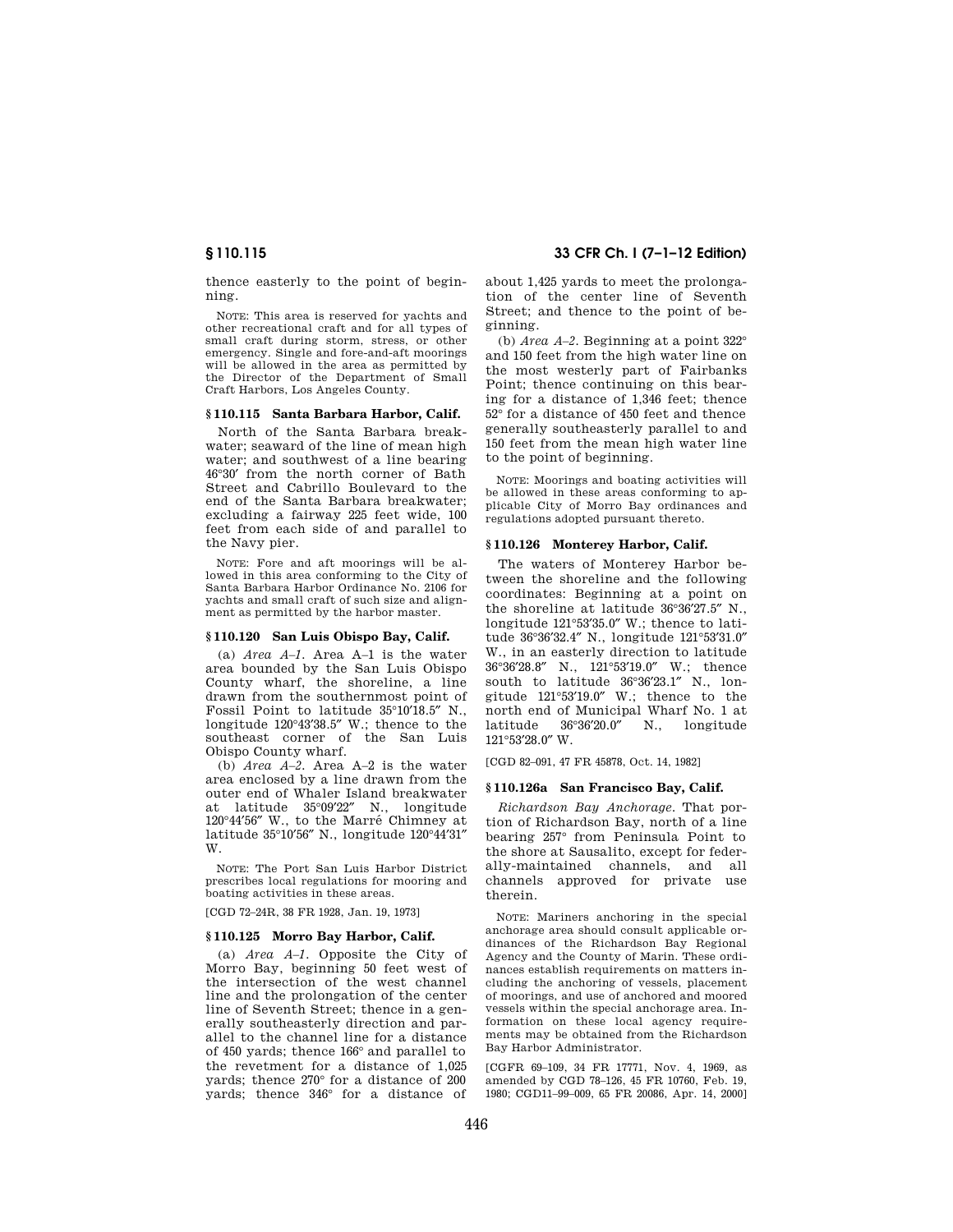### **§ 110.127 Lake Mohave and Lake Mead, Nevada and Arizona.**

(a) *Willow Beach, Ariz.* That portion of Lake Mohave enclosed by the shore and a line connecting the following points, excluding a 100-foot-wide fairway, extending westerly from the launching ramp, as established by the Superintendent, Lake Mead Recreation Area:

| "a" $35^{\circ}52'30''$ N. | $114^{\circ}39'35''$ W. |
|----------------------------|-------------------------|
| "b" $35^{\circ}52'10''$ N. | $114^{\circ}39'35''$ W. |

(b) *Katherine, Ariz.* That portion of Lake Mohave inclosed by the shore and a line connecting the following points, excluding a 100-foot-wide fairway, extending westerly from the launching ramp, as established by the Superintendent, Lake Mead Recreation Area:

| "a" 35°13'33" N.         | $114^{\circ}34'38''$ W. |
|--------------------------|-------------------------|
| $\cdot$ b'' 35°13′05″ N. | $114^{\circ}34'40''$ W. |

(c) *El Dorado Canyon, Nev.* That portion of Lake Mohave inclosed by the shore and a line connecting the following points, excluding a 50-foot-wide fairway, extending easterly from the launching ramp, as established by the Superintendent, Lake Mead Recreation Area:

| "a" $35^{\circ}42'37''$ N. | $114^{\circ}42'21''$ W. |
|----------------------------|-------------------------|
| $\degree$ b'' 35°42′08″ N. | $114^{\circ}42'10''$ W. |

(d) *Cottonwood Cove, Nev.* That portion of Lake Mohave inclosed by the shore and a line connecting the following points, excluding a 200-foot-wide fairway extending northeasterly from the launching ramp, as established by the Superintendent Lake Mead Recreation Area:

| "a'' 35°29′46″ N.  | $114^{\circ}40'55''$ W. |  |
|--------------------|-------------------------|--|
| ''b'' 35°29′33″ N. | $114^{\circ}40'45''$ W. |  |

(e) *Overton Beach, Nev.*—(1) *Area ''A''.*  That portion of Lake Mead inclosed by the shore and lines connecting the following points, excluding two 300-footwide fairways, extending northwesterly and southwesterly from the launching ramps, as established by the Superintendent, Lake Mead Recreation Area:

| "a" $36^{\circ}27'05''$ N. | $114^{\circ}21'48''$ W.                      |
|----------------------------|----------------------------------------------|
| $\lq\lq b$ " 36°27'15″ N.  | $114^{\circ}21'20''$ W.                      |
| ``c" 36°26'32" N.          | $114^{\circ}20'45''$ W.                      |
| $\cdot$ d'' 36°25′49″ N .  | $114^{\circ}20'50''$ W.                      |
| "e" $36^{\circ}25'00''$ N. | $114^{\circ}21^{\prime}27^{\prime\prime}$ W. |
| "f" $36^{\circ}25'19''$ N. | $114^{\circ}22'10''$ W.                      |

(f) *Echo Bay, Nev.* That portion of Lake Mead inclosed by the shore and

lines connecting the following points, excluding a 100-foot-wide fairway, extending southwesterly from the launching ramp, as established by the Superintendent, Lake Mead Recreation Area:

| "a" 36°18'30" N            | $114^{\circ}25'10''$ W  |
|----------------------------|-------------------------|
| $\lq\lq b$ " 36°18′20″ N . | $114^{\circ}24'00''$ W. |
| ''e'' 36°17′35″ N⊥         | $114^{\circ}24'05''$ W. |
| ''d'' 36°17′40″ N .        | $114^{\circ}24'27''$ W  |

(g) *Callville Bay, Nev.* That portion of Lake Mead inclosed by the shore and lines connecting the following points, excluding a 200-foot-wide fairway, extending southeasterly from the launching ramp, as established by the Superintendent, Lake Mead Recreation Area:

| "a" 36°09'00" N    | $114^{\circ}42'40''$ W. |
|--------------------|-------------------------|
| ''b'' 36°08′10″ N. | $114^{\circ}42'03''$ W. |
| ``c" 36°08'06" N.  | $114^{\circ}42'40''$ W  |

(h) *Las Vegas Wash, Nev.* That portion of Lake Mead inclosed by the shore and a line connecting the following points, excluding a 200-foot-wide fairway, extending easterly from the launching ramp, as established by the Superintendent, Lake Mead Recreation Area:

| "a" $36^{\circ}07^{\prime}23^{\prime\prime}$ N. | $114^{\circ}49'45''$ W. |  |
|-------------------------------------------------|-------------------------|--|
| $\cdot$ b'' 36°06′29″ N.                        | $114^{\circ}49'45''$ W. |  |

(i) *Hemenway Harbor, Nev.* That portion of Lake Mead inclosed by the shore and lines connecting the following points, excluding a 100-foot-wide fairway, extending easterly from the launching ramp at Boulder Beach and a 600-foot-wide fairway, extending northeasterly from the launching ramp at Hemenway Harbor, both as established by the Superintendent, Lake Mead Recreation Area:

| "a" 36°04′05" N    | $114^{\circ}48'15''$ W. |
|--------------------|-------------------------|
| "b" 36°03′25″ N.   | $114^{\circ}48'10''$ W. |
| ''e'' 36°01′20″ N⊥ | $114^{\circ}45'15''$ W. |

(j) *Kingman Wash, Ariz.* That portion of Lake Mead inclosed by the shore and a line connecting the following points, excluding a 100-foot-wide fairway, extending westerly from the launching ramp, as established by the Superintendent, Lake Mead Recreation Area:

| "a" $36^{\circ}02'34''$ N. | $114^{\circ}42'50''$ W. |
|----------------------------|-------------------------|
| $\cdot$ b'' 36°02′05″ N.   | $114^{\circ}43'05''$ W. |

(k) *Temple Bar, Ariz.* That portion of Lake Mead inclosed by the shore and lines connecting the following points, excluding a 200-foot-wide fairway, extending southwesterly from the launching ramp, as established by the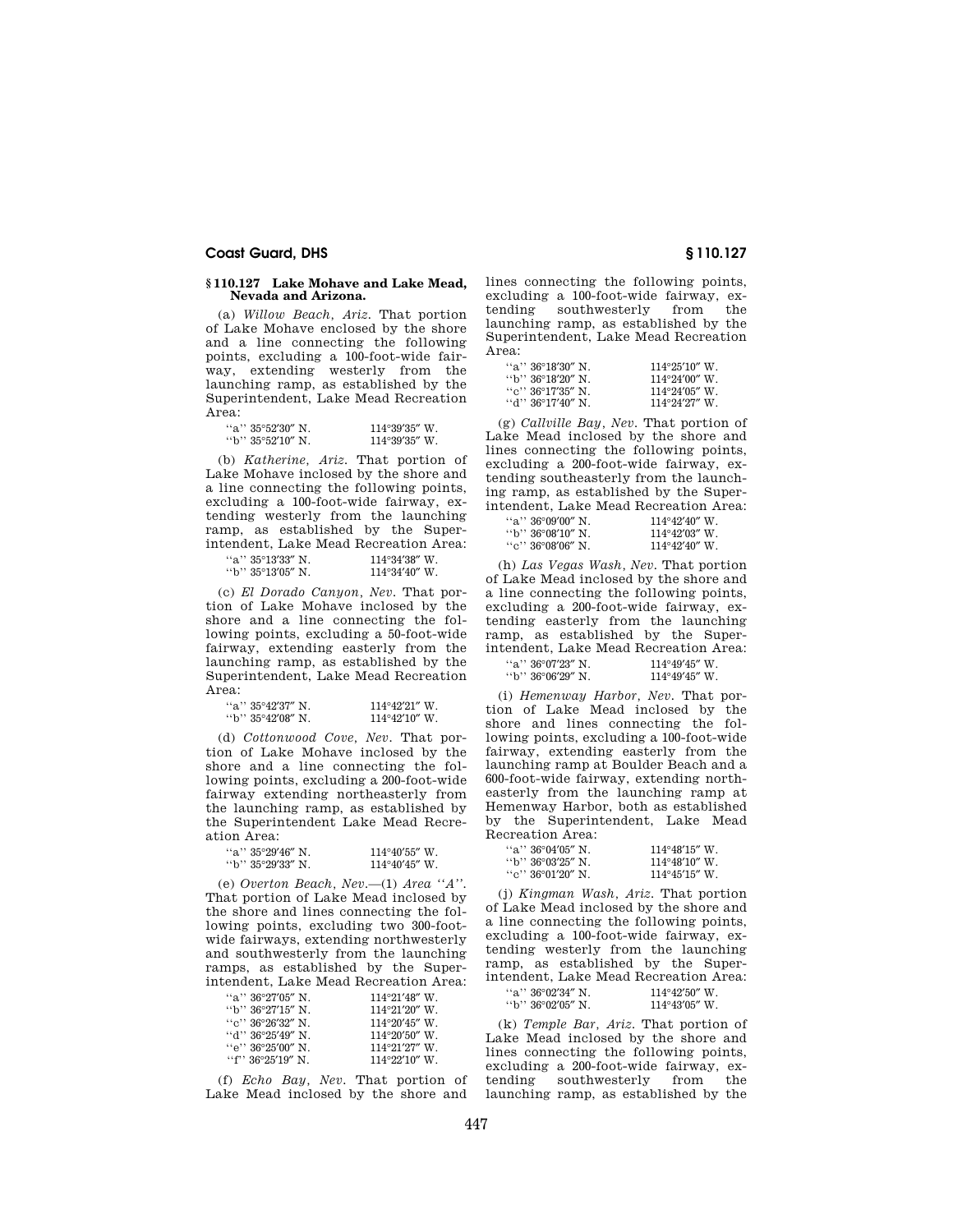Superintendent, Lake Mead Recreation Area:

| "a" 36°02′21" N    | $114^{\circ}19'29''$ W. |
|--------------------|-------------------------|
| "b" 36°02′34″ N    | $114^{\circ}18'46''$ W. |
| ''c'' 36°02′03″ N. | $114^{\circ}18'13''$ W. |

(l) *Greggs, Ariz.* That portion of Lake Mead inclosed by the shore and a line connecting the following points, excluding a 100-foot-wide fairway, extending northerly from the launching ramp, as established by the Superintendent, Lake Mead Recreation Area:

| "a" $36^{\circ}00'35''$ N. | $114^{\circ}13'49''$ W. |
|----------------------------|-------------------------|
| "b" 36°00′35″ N.           | $114^{\circ}14'10''$ W. |

(m) *Pierce Ferry, Ariz.* That portion of Lake Mead inclosed by the shore and a line connecting the following points, excluding a 100-foot-wide fairway, extending easterly from the launching ramp, as established by the Superintendent, Lake Mead Recreation Area:

| "a" $36^{\circ}08'42''$ N. | $113^{\circ}59'24''$ W. |
|----------------------------|-------------------------|
| $\cdot$ 'b'' 36°07'18" N.  | $113^{\circ}58'32''$ W. |

(n) *South Bay, Ariz.* That portion of Lake Mead inclosed by the shore and a line connecting the following points, excluding one 100-foot wide fairway, extending westerly from the launching ramp, as established by the Superintendent, Lake Mead Recreation Area:

| "a" 36°06′26″ N   | $114^{\circ}06'13''$ W. |
|-------------------|-------------------------|
| "b" 36°05′00″ N.  | $114^{\circ}06'50''$ W. |
| ``c" 36°05'00" N. | $114^{\circ}06'13''$ W. |

NOTE: Fixed moorings, piles, or stakes are prohibited. Single and fore-and-aft temporary moorings will be allowed. The anchoring of vessels and the placing of temporary moorings will be under the jurisdiction and at the discretion of the Superintendent, Lake Mead Recreation Area, National Park Service.

[CGFR 67–46, 32 FR 17728, Dec. 12, 1967, as amended by CGFR 69–36, 34 FR 6577, Apr. 17, 1969; CGD 79–045, 44 FR 60091, Oct. 18, 1979]

## **§ 110.127a Lake Powell, Utah-Arizona.**

(a) *Castel Butte, Utah.* That portion of Lake Powell inclosed by the shore and a line connecting the following points, excluding a 300-foot-wide fairway extending in an east-west direction perpendicular to the launching ramp, as established by the Superintendent, Glen Canyon National Recreation Area:

| "a" $37^{\circ}43'45''$ N. | $110^{\circ}27'00''$ W. |
|----------------------------|-------------------------|
| "b" 37°42′30″ N.           | $110^{\circ}27'57''$ W. |

# **§ 110.127a 33 CFR Ch. I (7–1–12 Edition)**

(b) *Bullfrog Basin, Utah.* That portion of Lake Powell inclosed by the shore and a line connecting the following points, excluding a 300-foot-wide fairway, extending southeasterly from the launching ramp, as established by the Superintendent, Glen Canyon National Recreation Area:

| "a" $37^{\circ}29'17''$ N. | $110^{\circ}42'28''$ W. |
|----------------------------|-------------------------|
| "b" 37°28'44" N.           | $110^{\circ}43'40''$ W. |

(c) *Halls Crossing, Utah.* That portion of Lake Powell inclosed by the shore and a line connecting the following points, excluding a 300-foot-wide fairway, extending northwesterly from the launching ramp, as established by the Superintendent, Glen Canyon National Recreation Area:

| "a" 37°28′24″ N   | $110^{\circ}42'57''$ W. |
|-------------------|-------------------------|
| "b" 37°28′00″ N   | $110^{\circ}43'21''$ W. |
| ''e'' 37°27′46″ N | $110^{\circ}43'16''$ W. |

(d) *Dangling Rope Canyon, Utah.* That portion of Dangling Rope Canyon, Lake Powell, enclosed by the shoreline and a line connecting the following points, excluding a 200-foot-wide fairway, extending southerly from the marina, as established by the Superintendent, Glen Canyon National Recreation Area:

| "a" 37°06'48" N                                 | $111^{\circ}05'00''$ W. |
|-------------------------------------------------|-------------------------|
| $\rm{``b''\,37^o07'15''\,N}$ .                  | $111^{\circ}05'03''$ W. |
| ``c" 37°07'19" N.                               | $111^{\circ}04'49''$ W. |
| $``d"37°08'08"$ N .                             | $111^{\circ}04'00''$ W. |
| "e" 37°07′30″ N.                                | $111^{\circ}04'30''$ W. |
| "f" $37^{\circ}07^{\prime}20^{\prime\prime}$ N. | $111^{\circ}04'15''$ W. |

(e) *Wahweap, Arizona-Utah.* That portion of Lake Powell inclosed by the shore and a line connecting the following points, excluding a 200-foot-wide fairway, extending northeasterly from the northerly launching ramp and a 300-foot-wide fairway, extending easterly from the southerly launching ramp, as established by the Superintendent, Glen Canyon National Recreation Area:

| "a" $37^{\circ}00'21''$ N. | $111^{\circ}30'30''$ W |
|----------------------------|------------------------|
| ''b'' 37°00′40″ N⊥         | $111^{\circ}30'00''$ W |
| ''e'' 36°59′10″ N⊥         | $111^{\circ}28'48''$ W |
| ''đ'' 36°59′10″ N .        | $111^{\circ}29'24''$ W |

NOTE: Fixed moorings, piles, or stakes are prohibited. Single and fore-and-aft temporary moorings will be allowed. The anchoring of vessels and the placing of temporary moorings will be under the jurisdiction and at the discretion of the Superintendent, Glen Canyon National Recreation Area.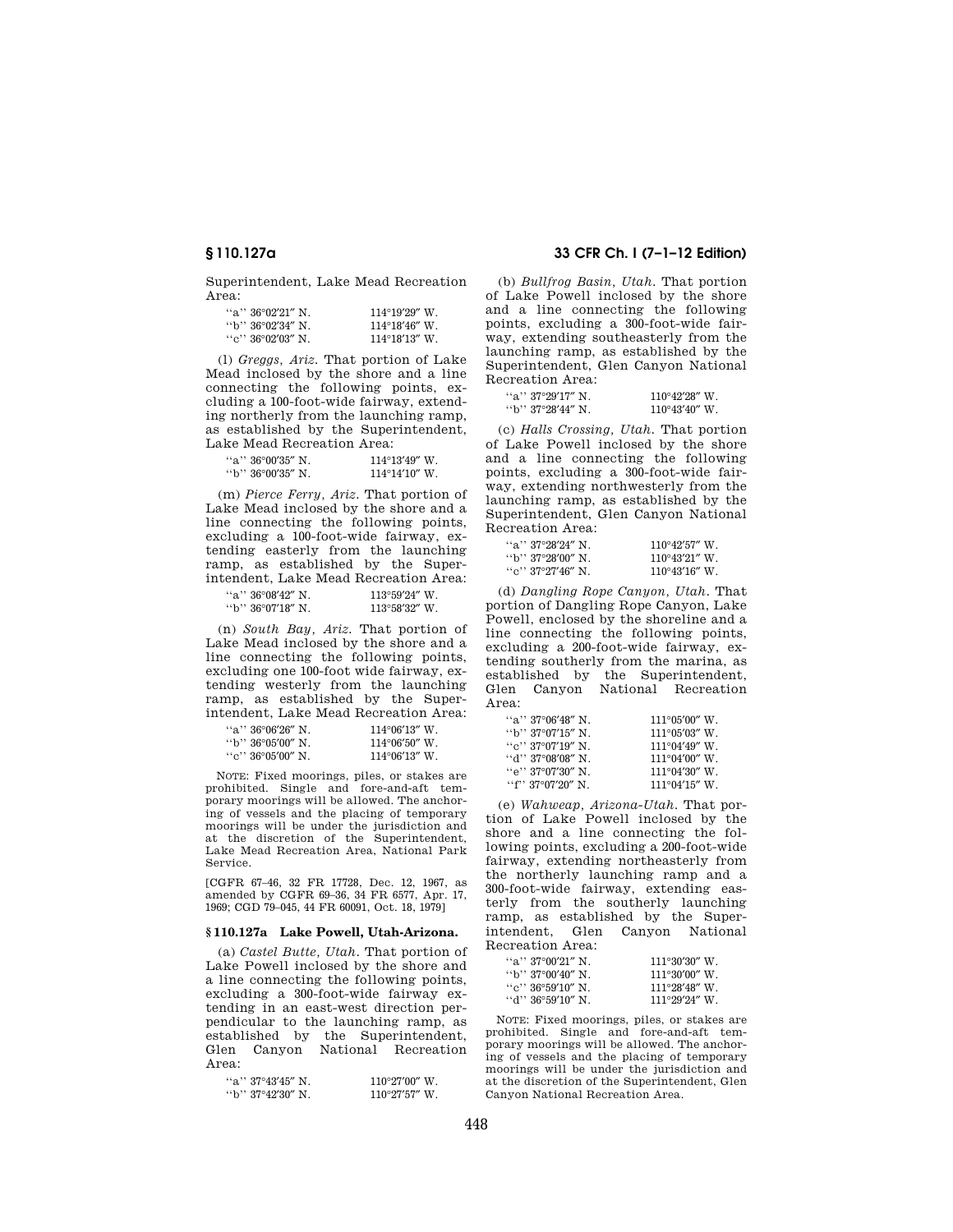(f) *Hite, Utah.* That portion of Lake Powell enclosed by the shore and by lines connecting the following two sets of points, excluding a 200-foot-wide fairway extending westerly from the launching ramp on the far shore, as established by the Superintendent, Glen Canyon National Recreation area:

#### EAST SHORE

| "a" 37°51′40″ N    | $110^{\circ}23'45''$ W. |
|--------------------|-------------------------|
| ''b'' 37°51′40″ N⊥ | $110^{\circ}24'05''$ W. |
| ''e'' 37°52′30″ N  | $110^{\circ}24'00''$ W. |
| ''d'' 37°52′30″ N  | $110^{\circ}23'35''$ W. |

#### NORTH WASH

| "a" $37^{\circ}52'00''$ N. | $110^{\circ}24'45''$ W. |
|----------------------------|-------------------------|
| $\cdot$ b'' 37°52′40″ N.   | $110^{\circ}24'45''$ W. |

[CGFR 67–46, 32 FR 17728, Dec. 12, 1967, as amended by CGD 11–84–05, 49 FR 47603, Dec. 6, 1984]

#### **§ 110.127b Flaming Gorge Lake, Wyoming-Utah.**

(a) *Buckboard Crossing, Wyo.* That portion of Flaming Gorge Lake inclosed by the shore and a line connecting the following points, excluding a 150-foot-wide fairway, extending southeasterly from the launching ramp, as established by the Superintendent, Flaming Gorge National Recreation Area:

| "a'' 41°14′50″ N.  | $109^{\circ}35'22''$ W. |
|--------------------|-------------------------|
| ''b'' 41°14′37″ N. | $109^{\circ}35'12''$ W. |

(b) *Squaw Hollow, Wyo.* That portion of Flaming Gorge Lake inclosed by the shore and a line connecting the following points, excluding a 100-foot-wide fairway, extending southeasterly from the launching ramp, as established by the Superintendent, Flaming Gorge National Recreation Area:

| "a" $41^{\circ}09'55''$ N. | $109^{\circ}33'18''$ W. |
|----------------------------|-------------------------|
| "b" $41^{\circ}09'48''$ N. | $109^{\circ}33'20''$ W. |

(c) *Antelope Flat, Utah.* That portion of Flaming Gorge Lake inclosed by the shore and a line connecting the following points, excluding a 150-foot-wide fairway, extending southeasterly from the launching ramp to a point beyond the floating breakwater and then westerly, as established by the Superintendent, Flaming Gorge National Recreation Area:

| $``a"$ 40°57'46" N. | $109^{\circ}33'30''$ W. |
|---------------------|-------------------------|
| "b" 40°57′37″ N.    | $109^{\circ}33'37''$ W. |

(d) *Lucerne Valley, Utah.* That portion of Flaming Gorge Lake inclosed by the shore and a line connecting the following points, excluding a 300-foot-wide fairway extending southeasterly from the launching ramp, as established by the Superintendent, Flaming Gorge National Recreation Area:

| "a" 40°59'07" N          | $109^{\circ}34'54''$ W. |
|--------------------------|-------------------------|
| $\cdot$ b'' 40°58'54" N. | $109^{\circ}35'00''$ W. |

NOTE: Fixed moorings, piles, or stakes are prohibited. Single and fore-and-aft temporary moorings will be allowed. The anchoring of vessels and the placing of temporary moorings will be under the jurisdiction and at the discretion of the Superintendent, Flaming Gorge National Recreation Area.

### **§ 110.127c Trinidad Bay, Calif.**

The waters of Trinidad Bay, beginning at the southernmost point of Trinidad Head at latitude 41°03′04″ N., longitude 124°08′56″ W.; thence east to Prisoner Rock at latitude 41°03′09″ N., longitude 124°08′37″ W.; thence east to latitude 41°03′09″ N., longitude 124°08′19″ W., thence north to latitude 41°03′26″ N., longitude 124°08′21″ W.; thence following the shoreline to Trinidad Bay in a westerly and southerly direction to the point of beginning.

NOTE: The area will be principally for use by sport and commercial fishing vessels. Temporary floats and buoys for anchoring will be allowed in the area. Fixed moorings, piles or stakes are prohibited. All moorings shall be placed so that no vessel when anchored or moored shall at any time extend beyond the limits of the area. The anchoring of all vessels and placing of all moorings will be under the supervision of the City of Trinidad or such other authority as may be designated by the City Council of the City of Trinidad, California.

[CGD 76–105, 42 FR 37811, July 25, 1977, as amended by CGD12 86–06, 51 FR 10198, Mar. 25, 1986]

### **§ 110.128 Columbia River at Portland, Oreg.**

The waters of the Columbia River between Sand Island and Government Island, bounded on the west by pile dike U.S. 5.75 and a line extending true north from the northerly end of the dike to the south shore of Sand Island and bounded on the east by a line bearing 339°15′ true, from a point on Government Island at latitude 45°35′10″,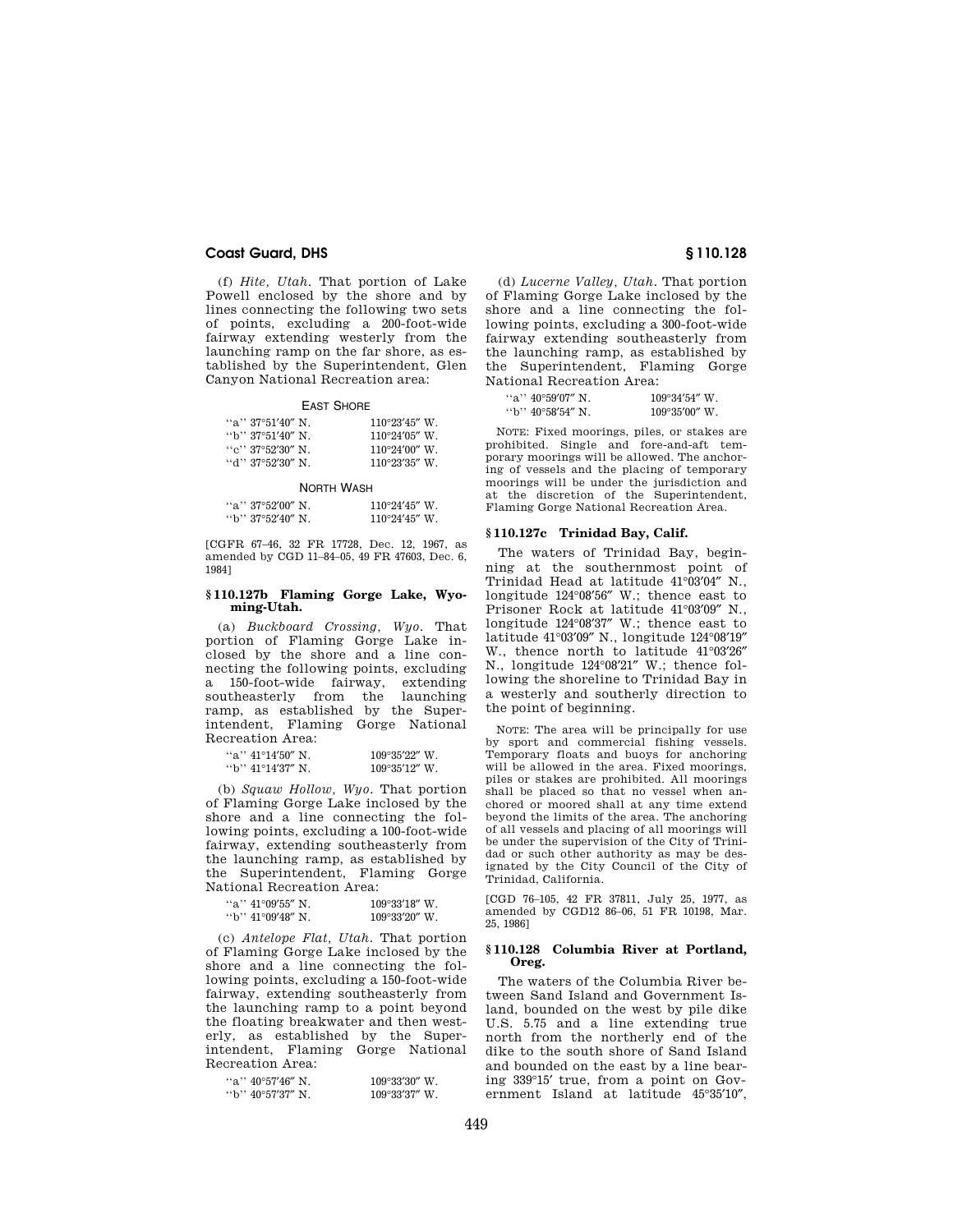longitude 122°32′41″, to the southerly shore of Sand Island.

## **§ 110.128b Island of Hawaii, Hawaii.**

(a) *Hilo Bay.* The waters of Hilo Bay enclosed by a line beginning at 19°43′55.5″ N. latitude, 155°03′30″ W. longitude; thence to 19°44′08″ N. latitude, 155°04′19″ W. longitude; thence to 19°43′51″ N. latitude, 155°04′30″ W. longitude; thence to 19°44′10″ N. latitude, 155°05′29″ W. longitude; thence along the shoreline to the beginning point. (Datum: OHD)

(b) *Kuhio Bay.* The waters of Kuhio Bay enclosed by a line beginning at 19°44′13″ N. latitude, 155°03′25″ W. longitude; thence to 19°44′15″ N. latitude, 155°03′25″ W. longitude; thence along the shoreline to the beginning point. (Datum: OHD)

[CGD 76–186, 42 FR 62001, Dec. 8, 1977, as amended by CGD 96–026, 61 FR 33663, June 28, 1996]

# **§ 110.128c Island of Kauai, Hawaii.**

(a) *Nawiliwili Bay.* The waters of Nawiliwili Bay enclosed by a line beginning at 21°57′12.5″ N. latitude, 159°21′38″ W. longitude; thence to 21°57′26″ N. latitude, 159°21′39.5″ W. longitude; thence along the shoreline to the beginning point. (Datum: OHD)

(b) [Reserved]

[CGD 76–186, 42 FR 62001, Dec. 8, 1977, as amended by CGD 96–026, 61 FR 33663, June 28, 1996]

### **§ 110.128d Island of Oahu, Hawaii. (Datum: OHD)**

(a) *Kaneohe Bay* (1). The waters of Kaneohe Bay enclosed by a line beginning at 21°26′28″ N. latitude, 157°46′00″ W. longitude; thence to 21°26′00″ N. latitude, 157°46′14″ W. longitude; thence to 21°26′20″ N. latitude, 157°47′24″ W. longitude; thence to 21°27′00″ N. latitude, 157°48′25″ W. longitude; thence to 21°26′46″ N. latitude, 157°48′37″ W. longitude; thence along the shoreline to the beginning point.

(b) *Kaneohe Bay* (2). The waters of Kaneohe Bay enclosed by a line beginning at 21°27′28″ N. latitude, 157°49′08″ W. longitude; thence to 21°28′10″ N. latitude, 157°50′03″ W. longitude; thence to 21°29′10″ N. latitude, 157°50′40″ W. longitude; thence to 21°30′46″ N. latitude,

**§ 110.128b 33 CFR Ch. I (7–1–12 Edition)** 

157°50′14″ W. longitude; thence along the shoreline to the beginning point.

(c) *Keehi Lagoon.* The waters of Keehi Lagoon bounded by a line connecting the following points:

| $21^{\circ}19'35.0''$ N | $157^{\circ}54'06.0''$ W |
|-------------------------|--------------------------|
| $21^{\circ}19'37.7''$ N | $157^{\circ}53'58.0''$ W |
| $21^{\circ}19'06.4''$ N | $157^{\circ}53'41.9''$ W |
| $21^{\circ}19'00.8''$ N | $157^{\circ}53'44.1''$ W |
| $21^{\circ}18'59.9''$ N | $157^{\circ}53'49.7''$ W |
| $21^{\circ}19'04.9''$ N | $157^{\circ}53'50$ 0" W  |

and thence to the point of beginning.

(d) *Sans Souci Beach.* The waters of Sans Souci Beach enclosed by a line beginning at 21°15′49″ N. latitude, 157°49′31″ W. longitude; thence to 21°15′49.2″ N. latitude, 157°49′29″ W. longitude; thence to 21°15′56.2″ N. latitude, 157°49′31″ W. longitude; thence to 21°15′56″ N. latitude, 157°49′33″ W. longitude; thence to the beginning point.

(e) *Iroquois Point Lagoon.* The waters of Iroquois Point Lagoon enclosed by a line beginning at 21°19′53″ N. latitude, 157°58′30″ W. longitude; thence to 21°19′56″ N. latitude, 157°58′31″ W. longitude; thence along the shoreline to the beginning point.

(f) *Hickam AFB Marina* (1)*a.* The waters of Hickam AFB Marina enclosed by a line beginning at 21°19′13″ N. latitude, 157°57′40″ W. longitude; thence to 21°18′45″ N. latitude, 157°57′40″ W. longitude; thence to 21°18′45″ N. latitude, 157°57′28.5″ W. longitude; thence to 21°19′10″ N. latitude, 157°57′28.5″ W. longitude; thence along the shoreline to the beginning point.

(g) *Hickam AFB Marina* (2). The waters of Hickam AFB Marina enclosed by a line beginning at 21°19′11″ N. latitude, 157°57′10″ W. longitude; thence to 21°18′46.2″ N. latitude, 157°57′20″ W. longitude; thence to 21°18′46.2″ N. latitude, 157°57′05.2″ W. longitude; thence along the shoreline to the beginning point.

(h) *Aiea Bay.* The waters of Aiea Bay enclosed by a line beginning at 21°22′20″ N. latitude, 157°56′30″ W. longitude;<br>thence to 21°22′27″ N. latitude, thence to 21°22′27″ N. latitude, 157°56′40.5″ W. longitude; thence to 21°22′30″ N. latitude, 157°56′40.5″ W. longitude; thence to 21°22′37″ N. latitude, 157°56′22.5″ W. longitude; thence to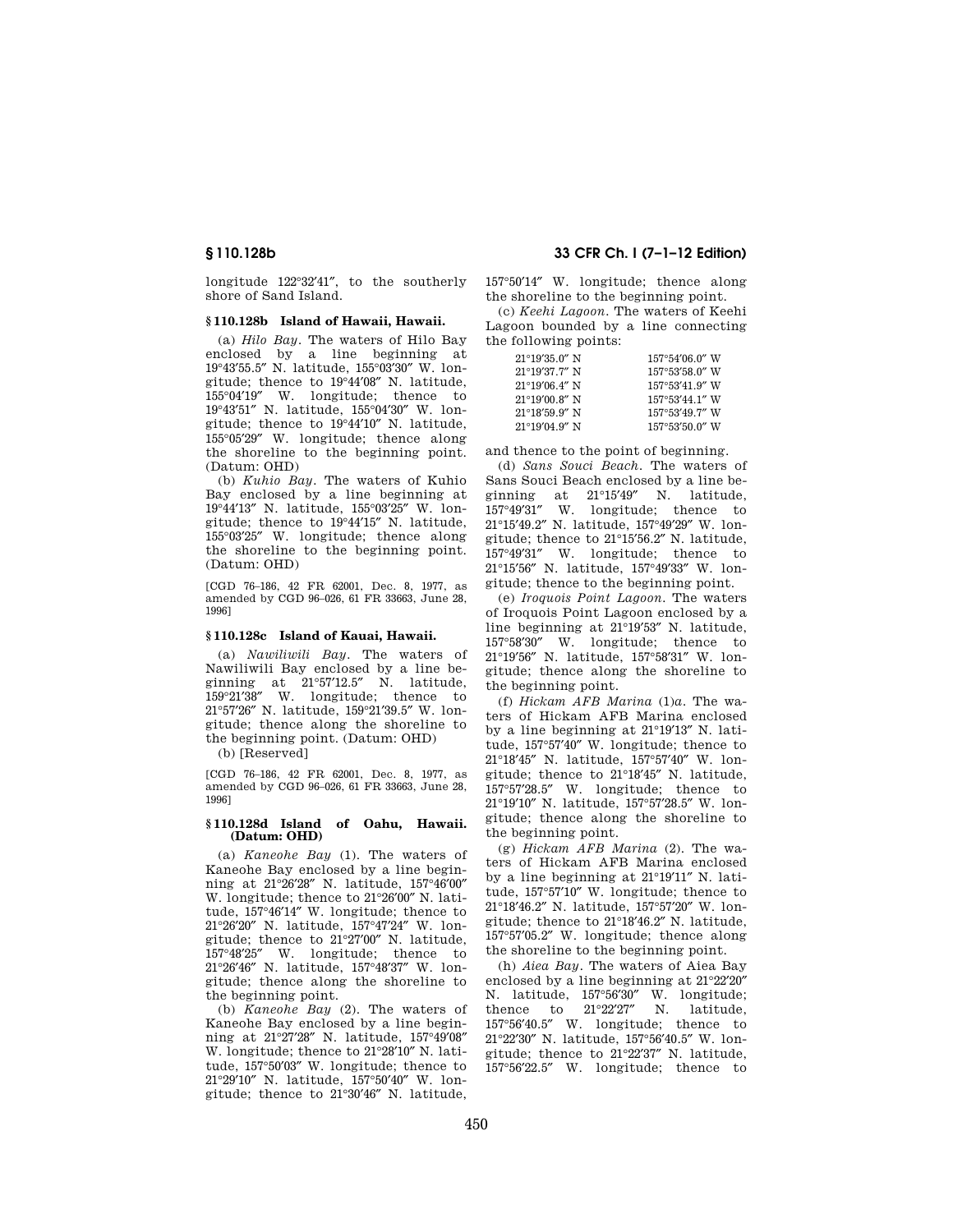21°22′37″ N. latitude, 157°56′19″ W. longitude; thence along the shoreline to the beginning point.

[CGD 76–186, 42 FR 62001, Dec. 8, 1977, as amended at 43 FR 21881, May 22, 1978; CGD14– 90–01, 56 FR 13762, Apr. 4, 1991]

## **§ 110.129a Apra Harbor, Guam. (Datum: WGS 84)**

(a) The waters bounded by a line connecting the following points:

| $13^{\circ}27'45.5''$ N | 144°39'34.8" E |
|-------------------------|----------------|
| $13^{\circ}27'32.0''$ N | 144°39'36.3" E |

and thence along the shoreline to the point of beginning.

(b) The waters bounded by a line connecting the following points:

| $144^{\circ}40'03.8''$ E |
|--------------------------|
| $144^{\circ}40'04.8''$ E |
| $144^{\circ}40'09.8''$ E |
| $144^{\circ}40'09.8''$ E |
| $144^{\circ}40'23.8''$ E |
| $144^{\circ}40'23.8''$ E |
| $144^{\circ}40'06.0''$ E |
|                          |

and thence to the point of beginning. [CGD14–89–01, 55 FR 27465, July 3, 1990]

# **Subpart B—Anchorage Grounds**

# **§ 110.130 Bar Harbor, Maine.**

(a) *Anchorage grounds.* (1) Anchorage "A" is that portion of Frenchman Bay, Bar Harbor, ME enclosed by a rhumb line connecting the following points:

| Latitude | Longitude                                                                                                                            |
|----------|--------------------------------------------------------------------------------------------------------------------------------------|
|          | 44°23'52" N    068°11'22" W; thence to<br>44°23'23" N    068°10'59" W; thence to<br>44°23'05" N    068°11'32" W; returning to start. |

(2) Anchorage ''B'' is that portion of Frenchman Bay, Bar Harbor, ME enclosed by a rhumb line connecting the following points:

| Latitude | Longitude |
|----------|-----------|
|          |           |

(b) *Regulations.* (1) Anchorage A is a general anchorage ground reserved for passenger vessels, small commercial vessels and pleasure craft. Anchorage B is a general anchorage ground reserved primarily for passenger vessels 200 feet and greater.

(2) These anchorage grounds are authorized for use year round.

(3) Temporary floats or buoys for marking anchors will be allowed in all anchorage areas.

(4) Fixed moorings, piles or stakes are prohibited.

(5) Any vessels anchored in this area shall be capable of moving and when ordered to move by the Captain of the Port shall do so with reasonable promptness.

(6) The anchoring of vessels is under the coordination of the local Harbormaster.

[CGD–01–02–027, 67 FR 68518, Nov. 12, 2002]

#### **§ 110.131 Sheepscot River in the vicinity of Edgecomb, Maine.**

(a) *Anchorage grounds.* All of the waters enclosed by a line starting from a point located at the southwestern end of Davis Island at latitude 43°59.655′ N., longitude 69°39.617′ W.; thence to latitude 43°59.687′ N., longitude 69°39.691′ W.; thence to latitude 43°59.847′ N., longitude 69°39.743′ W.; thence to latitude 43°59.879′ N., longitude 69°39.559′ W.; thence to latitude 43°59.856′ N., longitude 69°39.488′ W.; thence to latitude 43°59.771′ N., longitude 69°39.585′ W.; thence to the point of beginning. DATUM: NAD 83

(b) *Regulations.* (1) This anchorage is reserved for vessels of all types, with drafts of 3 to 12 feet.

(2) These anchorage grounds are authorized for use from May through October.

(3) Vessels are limited to a maximum stay of 1 week.

(4) Fixed moorings, piles or stakes are prohibited.

(5) Vessels must not anchor so as to obstruct the passage of other vessels proceeding to or from other anchorage spaces.

(6) Anchors must not be placed in the channel and no portion of the hull or rigging of any anchored vessel shall extend outside the limits of the anchorage area.

(7) The anchorage of vessels is under the coordination of the local Harbormaster.

[CGD01–07–011, 72 FR 70514, Dec. 12, 2007]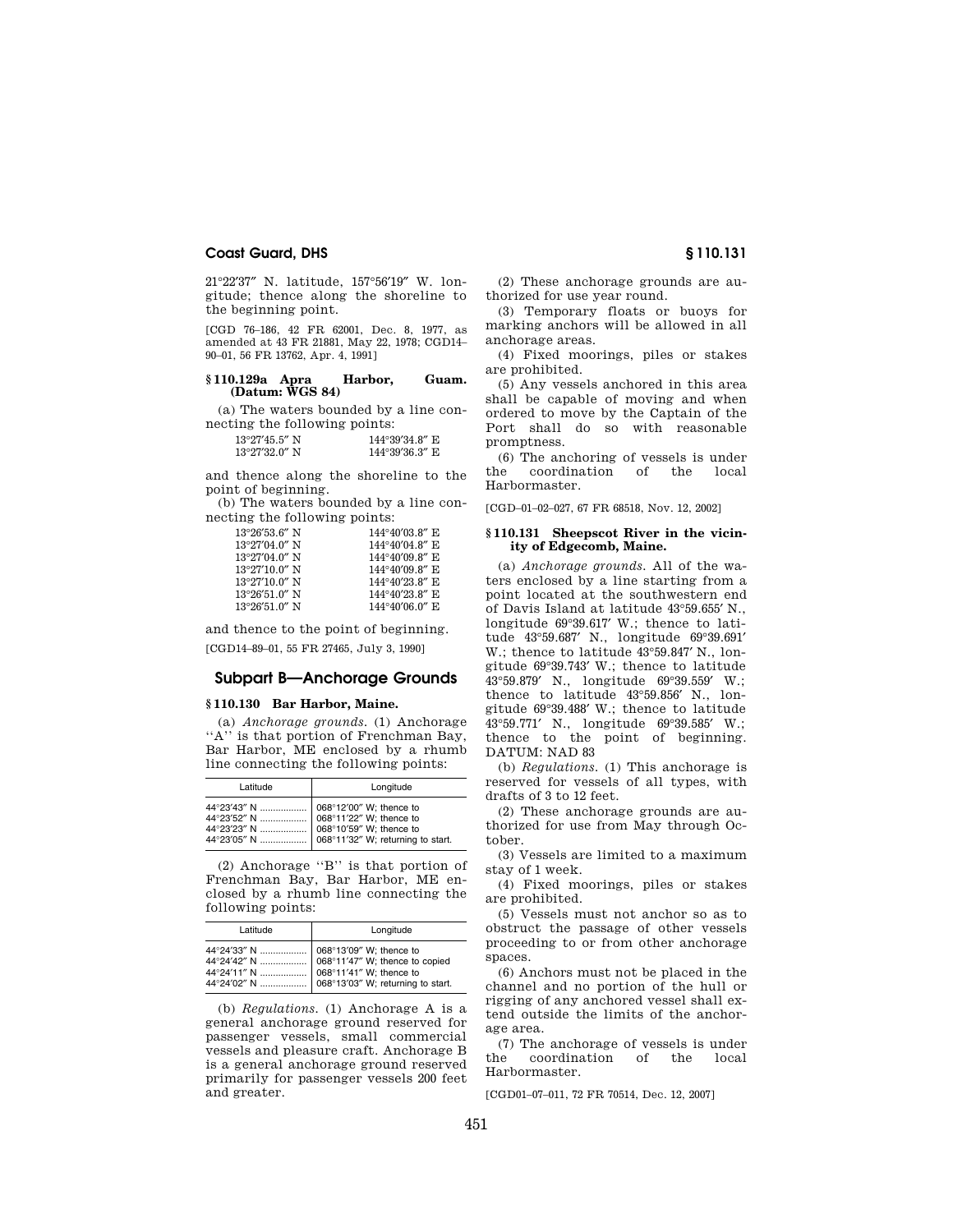# **§ 110.132 Rockland Harbor, Maine.**

(a) *The anchorage grounds*—(1) *Anchorage A.* Beginning at a point bearing 158°, 1,075 yards, from Rockland Breakwater Light; thence 252°, 2,020 yards, to a point bearing 224° from Rockland Breakwater Light; thence 345°, 740 yards, to a point bearing 242° from Rockland Breakwater Light; thence 72°, 1,300 yards, to a point bearing 222° from Rockland Breakwater Light; and thence 120°, 1,000 yards, to the point of beginning.

(2) *Anchorage B.* Beginning at a point bearing 273°, 400 yards, from Rockland Breakwater Light; thence 273°, 700 yards, to a point bearing 273° from Rockland Breakwater Light; thence 349°, 850 yards, to a point bearing 305° from Rockland Breakwater Light; thence 89°, 700 yards, to a point bearing 328° from Rockland Breakwater Light; and thence 169°, 900 yards, to the point of beginning.

(b) *The regulations.* (1) Anchorages A and B are general anchorage grounds reserved for merchant vessels, commercial vessels or passenger vessels over 65 feet in length. Fixed moorings, piles or stakes are prohibited.

(2) A distance of approximately 500 yards shall be left between Anchorages A and B for vessels entering or departing from the Port of Rockland. A distance of approximately 100 yards shall be left between Anchorage A and the Special Anchorage Area for vessels entering or departing facilities in the vicinity of Atlantic Point. Any vessel anchored in these anchorages shall be capable of moving and when ordered to move by the Captain of the Port shall do so with reasonable promptness.

(3) All other vessels within the Rockland Harbor area are prohibited from anchoring within 300 yards or operating within 100 feet of any navy yard, shipbuilding plant, power plant, oil terminal, marine terminal, munitions plant, military or naval arsenal or depot, warehouse, or freight pier without permission from the Captain of the Port, Rockland, Maine, or his authorized representative.

[CGFR 67–46, 32 FR 17728, Dec. 12, 1967. Redesignated by CGD–01–02–027, 67 FR 68518, Nov. 12, 2002; CGD–01–02–129, 68 FR 44888, July 31, 2003]

#### **§ 110.133 Kennebec River in vicinity of Bath, Maine.**

(a) *The anchorage grounds.* Vessels may anchor only within the following limits:

(1) Northward of a line bearing 54° true and extending from a point on Passmore's wharf in prolongation with the north side of Commerce Street, Bath, Maine, to a point on the shore in Woolwich, approximately 1,200 feet north of the Maine Central Railroad wharf.

(2) Southward of a line drawn from the derrick on the Bath Iron Works wharf to Sassanoa Point in Woolwich.

(b) *The regulations.* (1) Vessels in the north anchorage shall be so anchored as to leave a clear fairway of 150 feet channelward of the established harbor lines at Bath, and a clear fairway 200 feet from the east or Woolwich shore, for the passage of steamers, tows, rafts, and other watercraft.

(2) The launching of vessels into the waters between the anchorages or the bringing up of such vessels by their anchors will be permitted: *Provided,* That the vessels so launched shall be removed therefrom within 12 hours from the time of anchorage.

[CGFR 67–46, 32 FR 17728, Dec. 12, 1967. Redesignated by CGD–01–02–027, 67 FR 68518, Nov. 12, 2002]

## **§ 110.134 Portland Harbor, Maine.**

(a) *The anchorage grounds*—(1) *Anchorage A (general).* Beginning at latitude 43°39′37″ N, longitude 070°14′35″ W; thence approximately 090° for 1550 yards to Fort Gorges Island Ledge Buoy 4; thence 350° for 300 yards; thence 025° for 780 yards; thence 303° for 750 yards; thence 254° for 560 yards; thence 186° for 750 yards and thence to the point of beginning.

(2) *Anchorage B (general—primarily intended for deep draft vessels).* Beginning at Fort Gorges Island Ledge Buoy 4; thence 062° to Little Diamond Island; thence along the southwestern shore to the pier on the southern end of Little Diamond Island; 133° for 1200 yards; 270° to House Island Light; thence along the western shore of House Island to Fort Scammel Point Light; thence 325° for 1700 yards to the point of beginning.

(3) *Anchorage C.* Bounded on the northwest by House Island; on the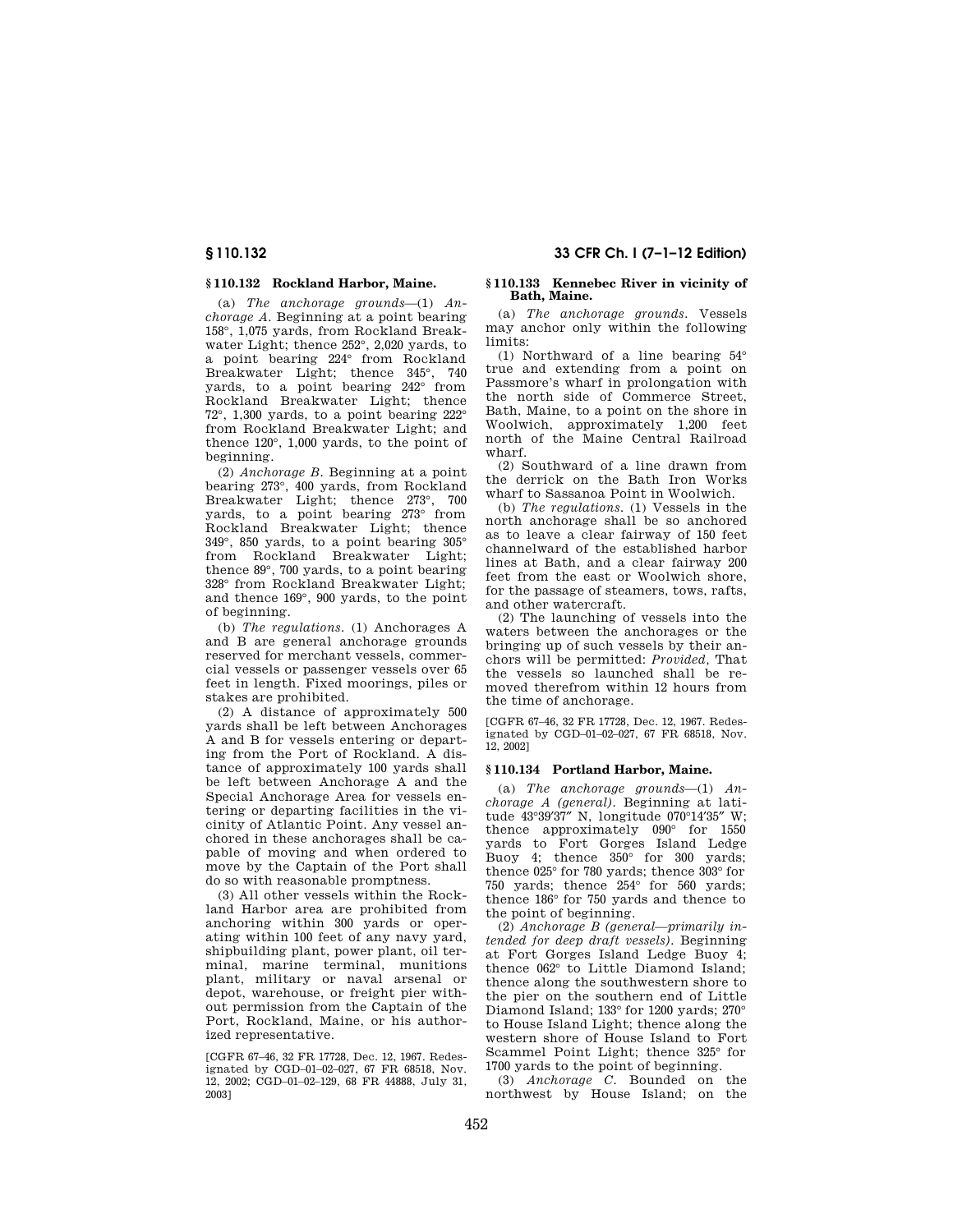north by a line running 90° from House Island Light to Peak Island; on the east by the western shore of Peak Island, by a line running 198° from the westernmost point on Peak Island to Cushing Island, and by the shore of Cushing Island to its westernmost point; and on the southwest by a line running from the westernmost point on Cushing Island to Fort Scammel Point Light.

(b) *The regulations.* (1) Anchorage B is intended for general purposes, but especially for use by oil tankers and other large deep-draft ships entering harbor at night and intending to proceed to the dock allotted at daylight the following morning or as soon as practicable. This area is also to be used for quarantine anchorage. Vessels must be so anchored in this area as to leave at all times an open usable channel at least 100 feet wide for passage of ferry and other boats between Portland, Peak Island, and Bay Points. Any vessels anchored in this area shall be ready to move on short notice when ordered to do so by the Captain of the Port.

(2) Anchorage C is intended for use only by small vessels and for temporary anchorage.

[CGFR 67–46, 32 FR 17728, Dec. 12, 1967, as amended by CGD 83–1R, 48 FR 56578, Dec. 22, 1983. Redesignated by CGD–01–02–027, 67 FR 68518, Nov. 12, 2002]

## **§ 110.136 Lake Champlain, NY and VT.**

(a) *Burlington Harbor, Vt.* (1) The waters bounded by a line connecting the following points:

| $44^{\circ}28'26.9''$ N                      | 73°13'31.9" W           |
|----------------------------------------------|-------------------------|
| $44^{\circ}28^{\prime}26.4^{\prime\prime}$ N | $73^{\circ}13'25.6''$ W |
| $44^{\circ}28^{\prime}22.0^{\prime\prime}$ N | $73^{\circ}13'24.6''$ W |
| $44^{\circ}28'12.0''$ N                      | 73°13'32.5" W           |

and thence along the breakwater to the point of the beginning. These positions have been converted to North American Datum 83.

(2) No vessel greater than 35 feet in length may use this anchorage and no vessel may remain at anchor longer than 7 days in any period unless specifically permitted to do so by the City of Burlington, Harbormaster.

(b) [Reserved]

[CGD1–90–064, 56 FR 12120, Mar. 22, 1991. Redesignated by CGD–01–02–027, 67 FR 68518, Nov. 12, 2002]

#### **§ 110.138 Boston Harbor, Mass.**

(a) *The anchorage grounds*—(1) *Bird Island Anchorage.* Beginning at a point bearing 93°, 1,400 yards, from the aerial beacon on top of the Boston Custom House tower; thence to a point bearing 81°, 1,600 yards, from the aerial beacon on top of the Boston Custom House tower; thence to a point bearing 102°, 3,100 yards, from the aerial beacon on top of the Boston Custom House tower; thence to a point bearing 109°, 3,050 yards, from the aerial beacon on top of the Boston Custom House tower; and thence to the point of beginning.

(2) *President Roads Anchorage*—(i) *40 foot anchorage.* Beginning at a point bearing 237°, 522 yards from Deer Island Light; thence to a point bearing 254°, 2,280 yards from Deer Island Light; thence to a point bearing 261°, 2,290 yards from Deer Island Light; thence to a point bearing 278°, 2,438 yards from Deer Island Light; thence to a point bearing 319°, 933 yards from Deer Island Light; thence to a point bearing 319°, 666 yards from Deer Island Light; and thence to point of beginning.

(ii) *35-foot anchorage.* Beginning at a point bearing 256°, 2,603 yards from Deer Island Light; thence to a point bearing 258°30′, 3,315 yards from Deer Island Light; thence to a point bearing 264°, 3,967 yards from Deer Island Light; thence to a point bearing 261°, 2,290 yards from Deer Island Light; and thence to point of beginning.

(3) *Long Island Anchorage.* East of Long Island, bounded as follows: Beginning at the southwesternmost point of Gallups Island; thence 270° to Long Island; thence southerly along the eastern shore line of Long Island to Bass Point; thence to the northernmost point of Rainsford Island; thence to Georges Island Gong Buoy 6; and thence to the point of beginning.

(4) *Castle Island Anchorage.* Bounded on the north by Castle Island and adjacent land; on the east by a line between Castle Rocks Fog Signal Light and Old Harbor Shoal Buoy 2; on the southeast by a line between Old Harbor Shoal Buoy 2 and Old Harbor Buoy 4; and on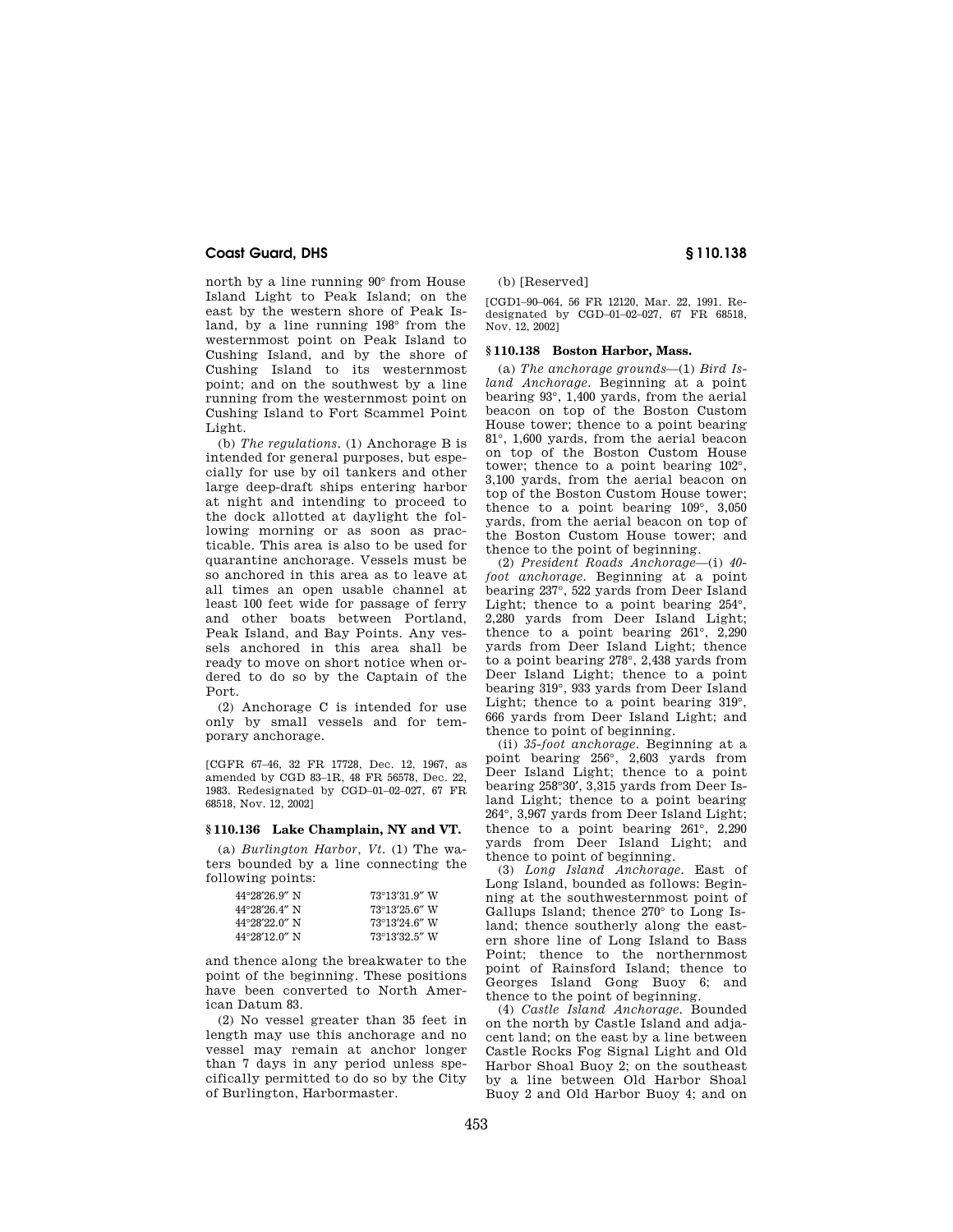the west by a line running due north from Old Harbor Buoy 4 to the shore line at City Point.

(5) *Explosives anchorage.* In the lower harbor, bounded on the northeast by a line between the northeast end of Peddocks Island and the northeast end of Rainsford Island; on the northwest by Rainsford Island; on the southwest by a line between the western extremity of Rainsford Island and the westernmost point of Peddocks Island; and on the southeast by Peddocks Island.

(b) *The regulations.* (1) The Captain of the Port may authorize the use of the President Roads Anchorage as an explosives anchorage when he finds that the interests of commerce will be promoted and that safety will not be prejudiced thereby. Vessels anchored in this area shall move promptly upon notification by the Captain of the Port.

(2) In the Long Island Anchorage vessels shall anchor in the position designated by the Captain of the Port.

(3) Floats or buoys for marking anchors or moorings in place will be allowed in all areas. Fixed mooring piles or stakes are prohibited.

[CGFR 67–46, 32 FR 17728, Dec. 12, 1967. Redesignated by CGD–01–02–027, 67 FR 68518, Nov. 12, 2002]

# **§ 110.140 Buzzards Bay, Nantucket Sound, and adjacent waters, Mass.**

(a) *New Bedford Outer Harbor*—(1) *Anchorage A.* West of Sconticut Neck, and shoreward of a line described as follows: Beginning at a point 100 yards southwest of Fort Phoenix Point; thence 154° along a line which passes 100 yards east of New Bedford Channel Buoys 8, 6, and 4, to a point bearing approximately 130°, 225 yards, from New Bedford Channel Buoy 4; thence 87°, 340 yards; thence 156° along a line approximately one mile to its intersection with a line ranging 87° from the cupola on Clarks Point; thence 87° to Sconticut Neck.

(2) *Anchorage B.* All waters bounded by a line beginning at  $41^{\circ}36'42.3''$  N, 070°54'24.9" W; thence to  $41^{\circ}36'55.5''$  N, W; thence to  $41^{\circ}36'55.5''$ 070°54'06.6" W; thence to 41°36'13.6" N, 070°53′40.2″ W; thence to 41°36′11.1″ N, 070°54′07.6″ W; thence along the shoreline to the beginning point.

(b) *Buzzards Bay near entrance to approach channel to Cape Cod Canal*—(1)

# **§ 110.140 33 CFR Ch. I (7–1–12 Edition)**

*Anchorage C.* West of a line parallel to and 850 feet westward from the centerline of Cleveland Ledge Channel; north of a line bearing 129° from the tower on Bird Island; east of a line bearing 25°30′ and passing through Bird Island Reef Bell Buoy 13; and south of a line bearing 270° from Wings Neck Light. Each vessel must obtain permission to proceed to Anchorage C from the U.S. Army Corps of Engineers Cape Cod Canal Control traffic controller.

(2) *Anchorage D.* Beginning at a point bearing 185°, 1,200 yards, from Hog Island Channel 4 Light; thence 129° to a point bearing 209°, approximately 733 yards, from Wings Neck Light; thence 209° to Southwest Ledge Buoy 10; thence 199° along a line to its intersection with a line bearing 129° from the tower on Bird Island; thence 309° to a point 850 feet easterly, right angle distance, from the centerline of Cleveland Ledge Channel; thence northeasterly along a line parallel to and 850 feet eastward from the centerline of Cleveland Ledge Channel to its intersection with a line bearing 218° 30′ from the point of beginning; thence 38°30′ to the point of beginning. Each vessel must obtain permission to proceed to Anchorage D from the U.S. Army Corps of Engineers Cape Cod Canal Control traffic controller.

(3) *Anchorage L*. The area of water bounded by lines connecting the following points: 41°30′11″ N, 070°48′10″ W to 41°30′46″ N, 070°48′45″ W, to 41°32′24″ N, 070°45′50″ W to 41°31′48″ N, 070°45′15″ W and thence to start.

(4) Anchorage M—(west side). The waters bounded by a line connecting the following points: 41–35–35N/70–44– 47W to 41–36–24N/70–45–53W to 41–35–00N/ 70–47–53W to 41–34–12N/70–46–47W and thence to the beginning

(5) Each vessel that anchors in these anchorages must notify the U.S. Army Corps of Engineers Cape Cod Canal Control traffic controller when it anchors, and provide the vessel's name, length, draft, cargo, and its position.

(6) Each vessel anchored in these anchorages must notify U.S. Army Corps of Engineers Cape Cod Canal Control traffic controller when it weighs anchor.

(7) No vessel may anchor unless it maintains a bridge watch, guards and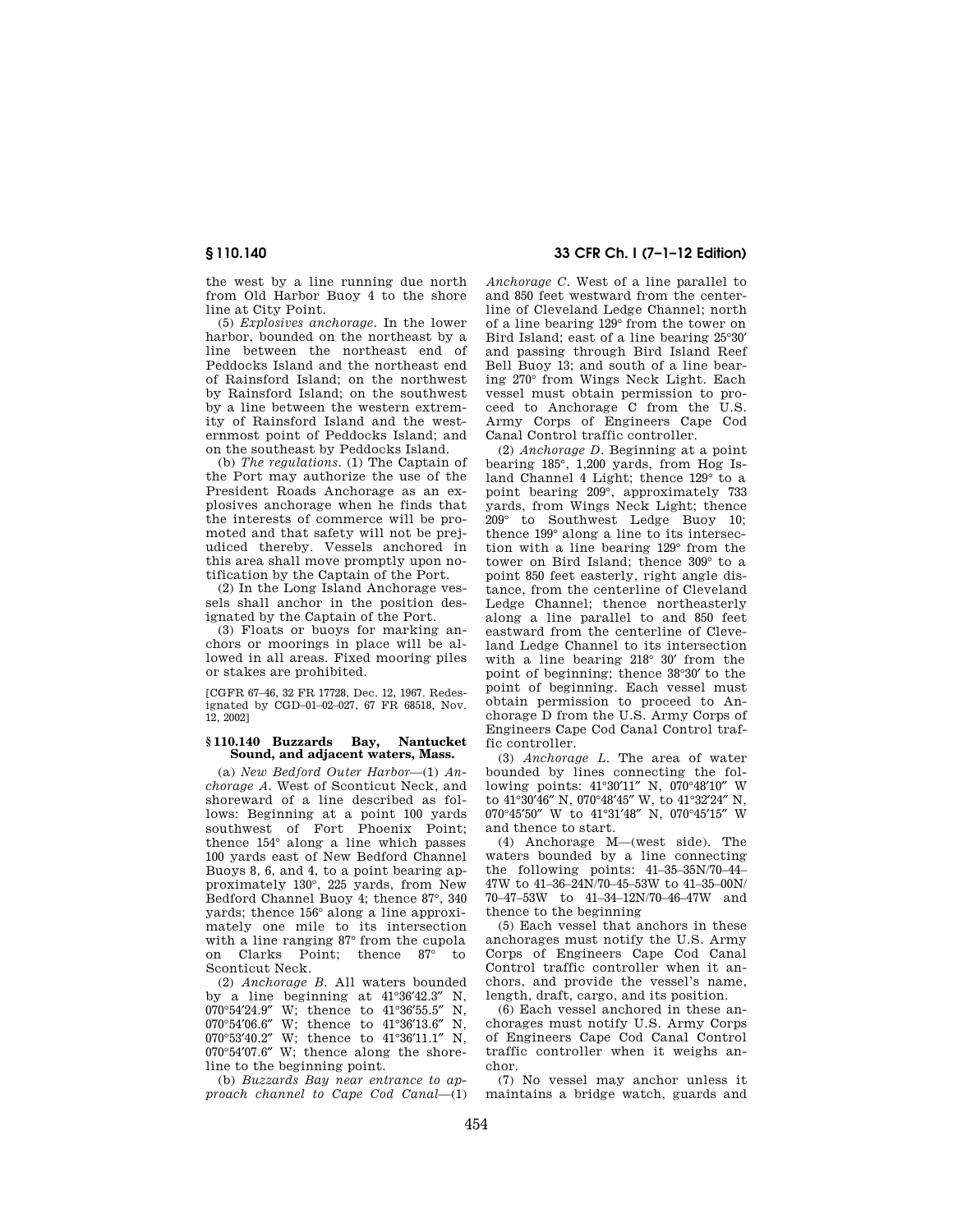answers Channel 16 FM, and maintains an accurate position plot.

(8) No vessel may anchor unless it maintains the capability to get underway within 30 minutes; except with prior approval of the Coast Guard Captain of the Port Southeastern New England.

(9) No vessel may anchor in a ''dead ship'' status (propulsion or control unavailable for normal operations) without the prior approval of the Coast Guard Captain of the Port Southeastern New England.

(10) No vessel may conduct lightering operations within these anchorages.

(c) *Vineyard and Nantucket Sounds*— (1) *Anchorage E.* South of a line beginning at a point bearing 180° about 3.25 miles from Cuttyhunk Light; thence 65° to a point bearing 180°, 0.625 mile from Nashawena Lighted Whistle Buoy; thence 57°30′ passing 600 yards northerly of Middle Ground Lighted Bell Buoy 25A, to a point bearing 145°, 1.25 miles from Nobska Point Light; southwest of a line ranging 113° through West Chop Buoy 25 to East Chop Flats Bell Buoy 23; and west of a line bearing 163° between East Chop Flats Bell Buoy 23 and Lone Rock Buoy 1; and northerly of a line bearing 269° between Lone Rock Buoy 1 and a point on the mainland at Oak Bluffs about 0.30 mile southerly of Oak Bluffs Wharf.

(2) *Anchorage F.* Southeast of the Elizabeth Islands, north of a line ranging 97°30′ from Cuttyhunk Light toward Nashawena Lighted Whistle Buoy to a point 0.375 mile from that buoy; northwest of a line bearing 57°30′ from the last-named point to a point opposite the entrance to Woods Hole; and southwest of a line from the shore of Nonamesset Island bearing 114° and ranging through West Chop Light and East Chop Light.

(3) *Anchorage G.* South of a line beginning at a point on the mainland at Oak Bluffs about 0.30 mile southerly of Oak Bluffs Wharf bearing 89° to Lone Rock Buoy 1; thence 113° from Lone Rock Buoy 1 to Outer Flats Bell Buoy 17; thence 86° to Cross Rip Lightship; thence 118°30′ to Tuckernuck Shoal Bell Buoy 7; thence ranging 149° toward Brant Point Light to the breakwater at Brant Point.

(4) *Anchorage H.* In the vicinity of Squash Meadow shoal, east of a line ranging 163° through Squash Meadow West End Buoy 21; north of lines parallel to and 0.5 mile northerly from lines joining Lone Rock Buoy 1, Outer Flats Bell Buoy 17, and Cross Rip Lightship; and south of a line ranging 97° from East Chop Light toward Cross Rip Lightship.

(5) *Anchorage I.* Northerly of a line ranging 109° from Nobska Point Light toward Hedge Fence Lighted Horn and Gong Buoy 16, and of a line ranging 97°30′ through Hedge Fence East End Buoy to Halfmoon Shoal Lighted Bell Buoy 12, thence 73° to Handkerchief Shoal Buoy 16, and thence to the westernmost point of Monomoy Island.

(6) *Anchorage J.* East of a line bearing 329°, parallel to and 0.875 mile northeasterly of a line running from Brant Point Light through Tuckernuck Shoal Bell Buoy 7, from Coatue Beach to a point 1.25 miles southeasterly from a line between Halfmoon Shoal Lighted Bell Buoy 12 and Handkerchief Shoal Buoy 16; thence 73°, parallel to and 1.25 miles southeasterly from a line running from Halfmoon Shoal Lighted Bell Buoy 12 through Handkerchief Shoal Buoy 16, to a point bearing 215° from Stone Horse North End Lighted Bell Buoy 9; thence 35° to Stone Horse North End Lighted Bell Buoy 9; thence 70° to a point bearing 207° from Pollock Rip Lightship; and thence 27° through, and to a point 5.0 miles northeasterly from, Pollock Rip Lightship.

(7) *Anchorage K.* North of a line tangent to the southeasterly edge of Monomoy Point and extending to Bearse Shoal North End Buoy 2A and west of a line bearing 7° from Bearse Shoal North End Buoy 2A to Chatham Bar Buoy 2.

(d) *The regulations.* (1) Floats or buoys for marking anchors or moorings in place will be allowed in all areas. Fixed mooring piles or stakes are prohibited.

(2) Except in cases of great emergency, no vessels shall be anchored in New Bedford Outer Harbor, Buzzards Bay near the entrance to the approach channel to Cape Cod Canal, or Vineyard and Nantucket Sounds, outside of the anchorage areas defined in paragraphs (a) to  $(c)$  of this section.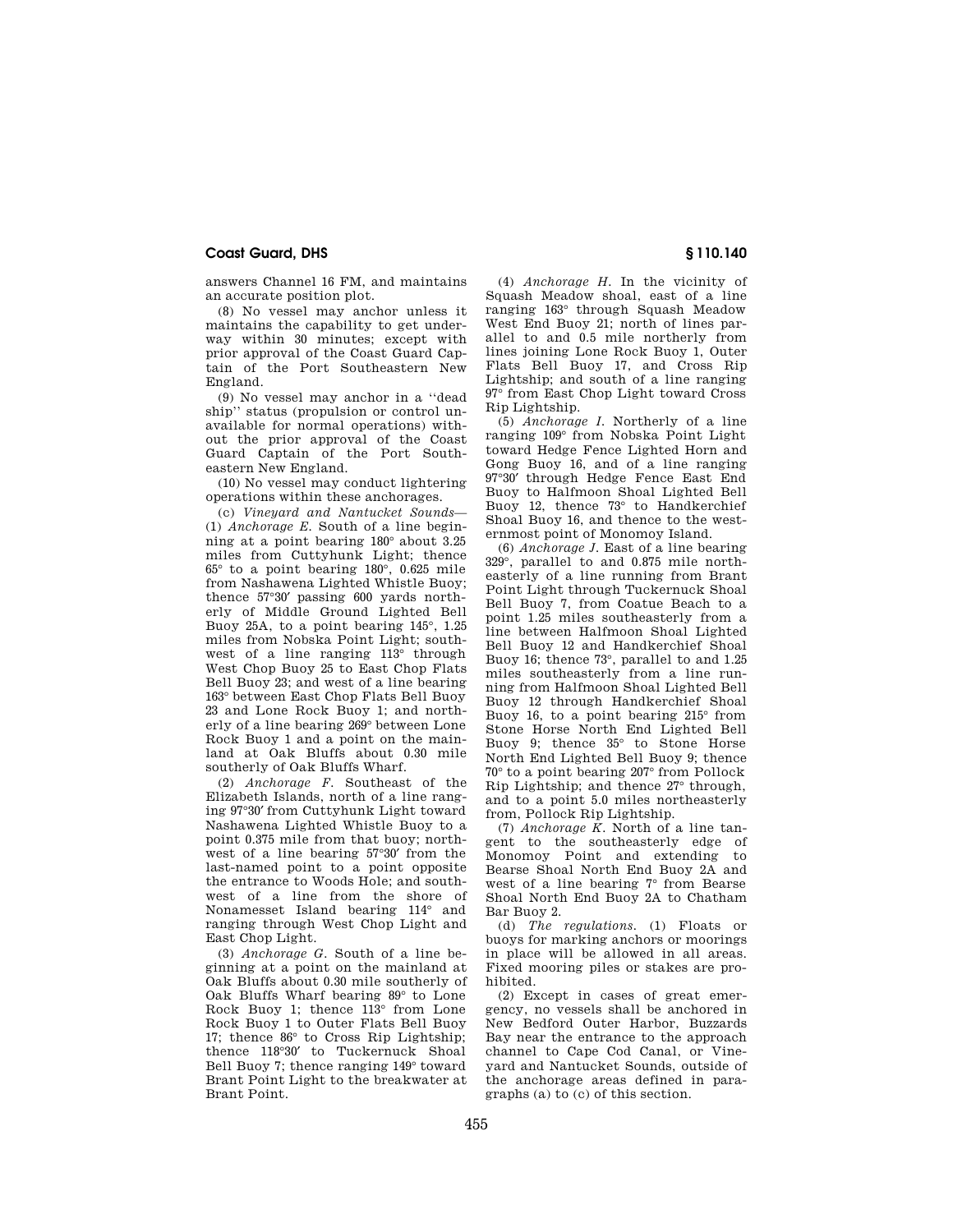(3) Anchors must not be placed outside the anchorage areas, nor shall any vessel be so anchored that any portion of the hull or rigging will at any time extend outside the boundaries of the anchorage area.

(4) Any vessel anchoring under the circumstances of great emergency outside any anchorage area must be placed near the edge of the channel and in such position as not to interfere with the free navigation of the channel, nor obstruct the approach to any pier nor impede the movement of any boat, and shall move away immediately after the emergency ceases or upon notification by an officer of the Coast Guard.

(5) A vessel upon being notified to move into the anchorage limits or to shift its position in anchorage grounds must get under way at once or signal for a tug, and must change position as directed with reasonable promptness.

(6) Whenever the maritime or commercial interests of the United States so require, any officer of the Coast Guard is hereby empowered to shift the position of any vessel anchored within the anchorage areas, of any vessel anchored outside the anchorage areas, and of any vessel which is so moored or anchored as to impede or obstruct vessel movements in any channel.

(7) Nothing in this section shall be construed as relieving the owner or person in charge of any vessel from the penalties of the law for obstructing navigation or for obstructing or interfering with range lights, or for not complying with the navigation laws in regard to lights, fog signals, or for otherwise violating the law.

[CGFR 67–46, 32 FR 17728, Dec. 12, 1967, as amended by CGD1 90–125, 56 FR 22644, May 16, 1991; 56 FR 40360, Aug. 14, 1991; CGD01–04–004, 70 FR 2355, Jan. 13, 2005; USCG–2006–25556, 72 FR 36327, July 2, 2007; USCG–2010–1119, 76 FR 35744, June 20, 2011]

# **§ 110.142 Nantucket Harbor, Mass.**

(a) *The anchorage grounds.* In the Nantucket Harbor, beginning at a point 210 yards, 90°, from Brant Point Light; thence easterly to latitude 41°17′23″, longitude 70°05′14.5″; thence southerly to latitude 41°17′03″, longitude 70°05′14.5″; thence southwesterly to latitude 41°16'54", longitude 70°05'23";<br>thence northwesterly to latitude northwesterly

# **§ 110.142 33 CFR Ch. I (7–1–12 Edition)**

41°16′55″, longitude 70°05′31″; thence northeasterly to latitude 41°17′07.5″, longitude 70°05′27″; thence northeasterly to the point of beginning.

(b) *The regulations.* The anchorage is for the use of commercial and pleasure craft. Temporary floats or buoys for marking anchors or moorings in place will be allowed. Fixed mooring piles or stakes are prohibited. The anchoring of vessels including the placing of anchors and moorings is subject to the supervision and approval of the local harbor master.

## **§ 110.145 Narragansett Bay, R.I.**

(a) *East Passage*—(1) *Anchorage A.*  East of Conanicut Island, beginning at the easterly extremity of the Dumplings; extending 9° to a point at latitude 41°29′28″, longitude 71°21′05.5″; thence 356° for 5,350 feet; thence 24° for 5,700 feet; thence 12° for 1,100 feet; thence 311°30′ for 2,300 feet; thence 351° for 5,350 feet; thence 270° for 3,200 feet to the easterly side of Conanicut Island; thence generally along the easterly side of the island to a point on the easterly side of the island due west of the Dumplings; and thence due east to the point of beginning; excluding the approach of the Jamestown Ferry, a zone 900 feet wide to the southward of a line ranging 103° from a point, 300 feet north of the existing ferry landing toward the spire of Trinity Church, Newport.

(i) That portion of the area to the northward of the approach of the Jamestown Ferry shall be restricted for the anchorage of vessels of the U.S. Navy. In that portion of the area to the southward of the approach of the Jamestown Ferry, the requirements of the Navy shall predominate.

(ii) Temporary floats or buoys for marking anchors or moorings in place shall be allowed in this area. Fixed mooring piles or stakes will not be allowed.

(2) *Anchorage B.* Off the west shore of Aquidneck Island to north of Coggeshall Point, northerly of a line ranging 075° from a point on the easterly end of Gould Island, latitude 41°32′13″, longitude 71°20′40.5″, toward the shore of Aquidneck Island; east of a line ranging 019° from the easternmost of the Dumplings to latitude 41°36′16″,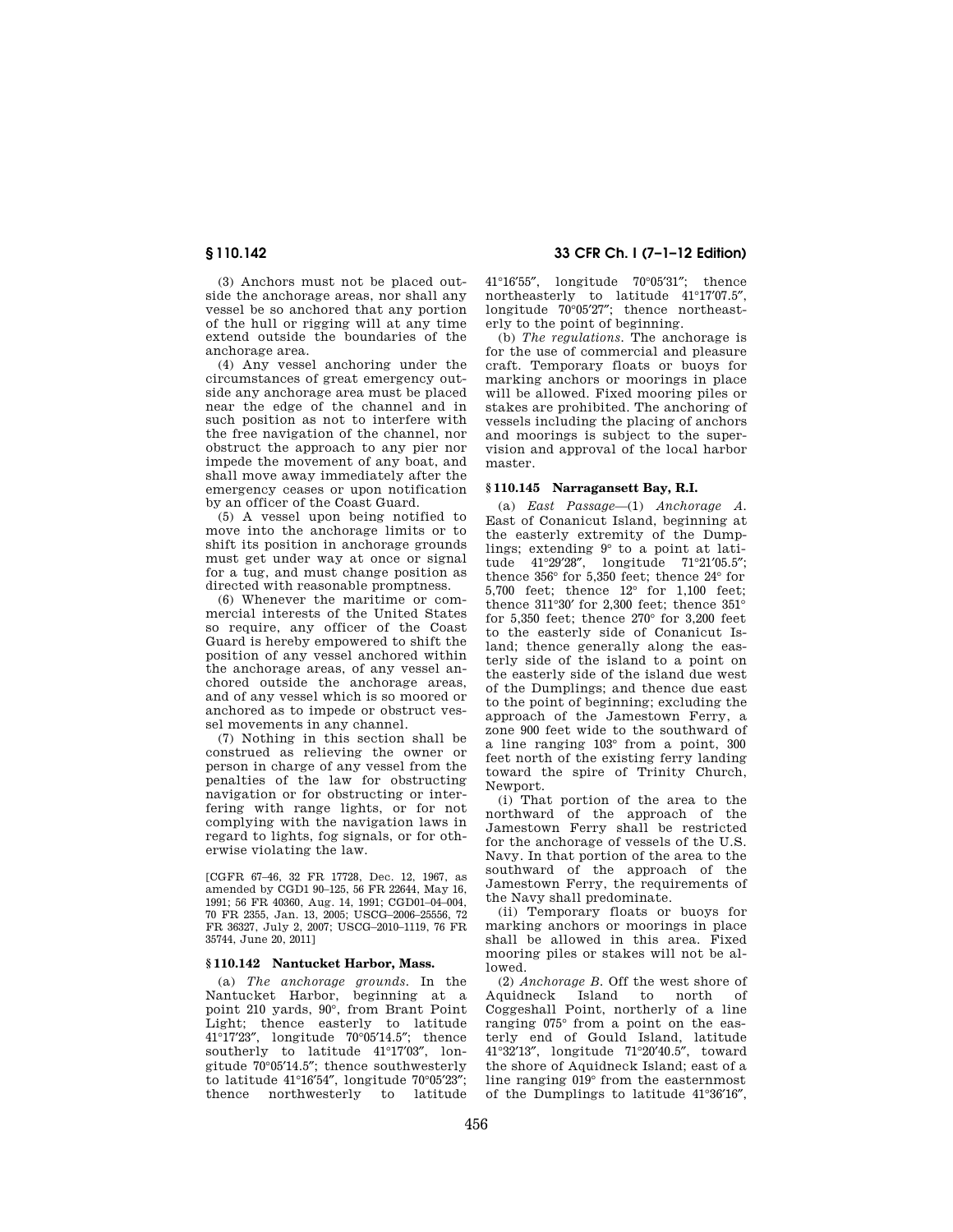longitude 71°17′48″; thence northeast to latitude 41°36′53″, longitude 71°17′07.5″; thence east to latitude 41°36′53″, longitude 71°16′40″; thence southwesterly longitude 71°17′17.5″; thence southeasterly to the shore at the easterly end of the north boundary of the cable area in the vicinity of Coggeshall Point; excluding the cable area in the vicinity of Coggeshall Point.

(i) *Anchorage B–1.* Off the southerly end of Prudence Island beginning at a point at latitude 41°34′08.9″, longitude 71°19′25.8″; thence 19° for 1,900 feet; thence 289° for 1,900 feet; thence 199° for 1,900 feet; thence 109° for 1,900 feet to the point of beginning.

(*a*) In this area the requirements of the Navy shall predominate.

(*b*) Temporary floats or buoys for marking anchors or moorings in place will be allowed in this area. Fixed mooring piles or stakes will not be allowed.

(ii) *Anchorage X–1, Naval explosives and ammunition handling anchorage.*  The waters of Narragansett Bay northeasterly of Gould Island within a circle having a radius of 500 yards with its center at latitude 41°33′18″, longitude 71°20′03″.

(*a*) This area will be used for anchoring naval vessels carrying or transferring ammunition or explosives under standard military restrictions as established by the Safety Manual, Armed Services Explosive Board. Explosives or dangerous materials include inflammable liquid or inflammable solids, oxidizing materials, corrosive liquids, compressed gases and poisonous substances.

(*b*) No vessel shall anchor within 500 yards of the explosive anchorage area when occupied by vessels carrying explosives.

(*c*) No more than 2,000 tons Net High Explosives limit will be handled in the anchorage area.

(*d*) No vessel shall be so anchored in the anchorage that it will at any time extend beyond the limits of the area.

(*e*) Naval vessels anchoring in the area will display the proper signals, and will be under the supervision of the Commander, U.S. Naval Base, Newport, Rhode Island.

(3) *Anchorage C.* 

(i) [Reserved]

(ii) West of Coasters Harbor Island, west of a line bearing 351° from Tracey Ledge Buoy 5 through Seventeen-foot Spot Buoy northeast of Gull Rocks; south of a line bearing 292° from the cupola at the Naval War College; east of a line ranging 19° from the easternmost of The Dumplings toward Dyer Island North Point Shoal Lighted Bell Buoy 12A; and north of latitude 41°30′22″ which parallel passes through a point 230 yards north of Rose Island Shoal Northeast End Buoy 8.

(iii) In this area the requirements of the Navy shall predominate.

(iv) Temporary floats or buoys for marking anchors or moorings in place will be allowed in this area. Fixed mooring piles or stakes will not be allowed.

(4) Anchorage D. West of Goat Island, an area bounded by the following coordinates:

Northeast Corner:  $41^{\circ}29.484'$  N,

 $071^{\circ}19.975' \, \mathrm{W}$  Northwest Corner:  $41°29.484' N$ ,  $071^{\circ}20.578'$  W<br>outhwest Corner

Southwest Corner:  $41^{\circ}29.005'$  N.

071°20.578′ W<br>outheast Corner: Southeast Corner:  $41^{\circ}29.005'$  N, 071°19.975′ W

(i) In this area the requirements of the Navy shall predominate from May 1 to October 1, subject at all times to such adjustments as may be necessary to accommodate all classes of vessels which may require anchorage room.

(ii) Temporary floats or buoys for marking anchors or moorings in place will be allowed in this area. Fixed mooring piles or stakes will not be allowed.

(iii) Should any part of an anchored vessel extend into the recommended vessel route in the East Passage of Narragansett Bay, a securite call notifying mariners of the vessel's exact position and status shall be made at least hourly on VHF channels 13 and 16.

(iv) As much as practicable vessels anchoring will do so in the following order:

(A) Primary anchoring point: 41°29.25′ N, 071°20.15′ W<br>(B) Secondary

anchoring point: 41°29.38′ N, 071°20.45′ W

(C) Tertiary anchoring point: 41°29.15′ N, 071°20.50′ W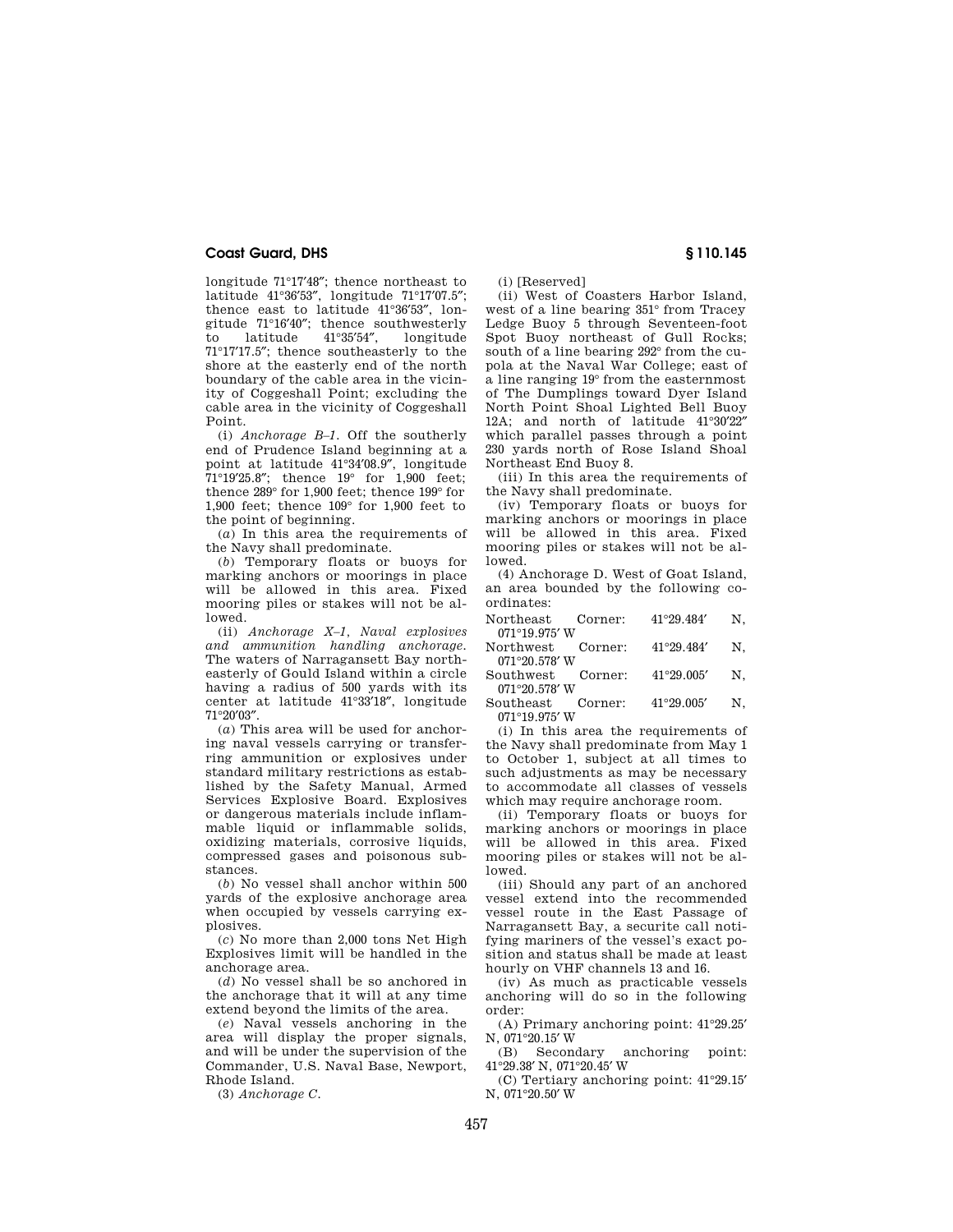Note to paragraph (a): ''Anchoring point'' is the intended position of the anchor at rest on the bottom of the anchorage. All coordinates referenced use datum: NAD 83.

(5) *Anchorage E.* South of Coasters Harbor Island, east of a line bearing 341° from the outer end of Briggs Wharf to the southwestern shore of Coasters Harbor Island near the War College Building; and north of a line ranging 265° from the flagstaff at Fort Greene toward Rose Island Light.

(i) In this area the requirements of the naval service will predominate from May 1 to October 1, but will at all times be subject to such adjustment as may be necessary to accommodate all classes of vessels that may require anchorage room.

(ii) Temporary floats or buoys for marking anchors or moorings in place will be allowed in this area. Fixed mooring piles or stakes will not be allowed.

(b) *West Passage*—(1) *Anchorage H.*  North of a line 1,000 yards long bearing 88° from Bonnet Point; west of a line bearing 3° from the eastern end of the last-described line; and south of a line ranging 302° through a point 200 yards south of the Kearny wharf toward the church spire at South Ferry, Boston Neck.

(i) Temporary floats or buoys for marking anchors or moorings in place will be allowed in this area. Fixed mooring piles or stakes will not be allowed.

(2) *Anchorage I.* North of a line 1,000 yards long bearing 88° from Bonnet Point to the shore at Austin Hollow; east of a line bearing 183° from Dutch Island Light; and south of a line ranging 302° through a point 200 yards south of the Kearny wharf toward the church spire at South Ferry, Boston Neck.

(i) Temporary floats or buoys for marking anchors or moorings in place will be allowed in this area. Fixed mooring piles or stakes will not be allowed.

(3) *Anchorage J.* At Saunderstown, south of a line ranging 110° from the south side of the ferry wharf toward the cable crossing sign on Dutch Island; west of a line ranging 192° from Plum Beach Shoal Buoy 1 PB toward the east shore of The Bonnet; and north of a line from the shore ranging

# **§ 110.145 33 CFR Ch. I (7–1–12 Edition)**

108° toward Dutch Island Light and the north end of the wharf at Beaver Head.

(i) Temporary floats or buoys for marking anchors or moorings in place will be allowed in this area. Fixed mooring piles or stakes will not be allowed.

(4) *Anchorage K.* In the central and southern portion of Dutch Island Harbor, north of a line ranging 106° from Beaver Head Point Shoal Buoy 2 toward the Jamestown standpipe; east of a line ranging 14° from Beaver Head Point Shoal Buoy 2 toward the inshore end of the engineer wharf, Dutch Island; southeast of a line ranging 50° from Dutch Island Light toward the windmill north of Jamestown; and south of a line parallel to and 100 yards southwesterly from a line ranging 132° from the engineer wharf, Dutch Island, and the west ferry wharf, Jamestown.

(i) Temporary floats or buoys for marking anchors or moorings in place will be allowed in this area. Fixed mooring piles or stakes will not be allowed.

(5) *Anchorage L.* North of a line ranging 101° from a point on shore 300 yards northerly of the Saunderstown ferry wharf toward the entrance to Round Swamp, Conanicut Island; west of a line bearing 15° parallel to and 1,000 feet westerly from a line joining the western point of Dutch Island and Twenty-three Foot Rock Buoy 4, and a line ranging 6° from Dutch Island Light toward Warwick Light; and south of a line ranging 290° from Sand Point, Conanicut Island, to Wickford Harbor Light, and a line bearing 226° from Wickford Harbor Light to Poplar Point tower.

(i) Temporary floats or buoys for marking anchors or moorings in place will be allowed in this area. Fixed mooring piles or stakes will not be allowed.

(6) *Anchorage M.* East and north of Dutch Island, northeast of a line ranging 316° from the inshore end of the west ferry wharf, Jamestown, toward the north end of Dutch Island to a point bearing 88°, 200 yards, from the engineer wharf, Dutch Island, thence ranging 3° toward the shore of Conanicut Island at Slocum Ledge; north of a line 200 yards off the Dutch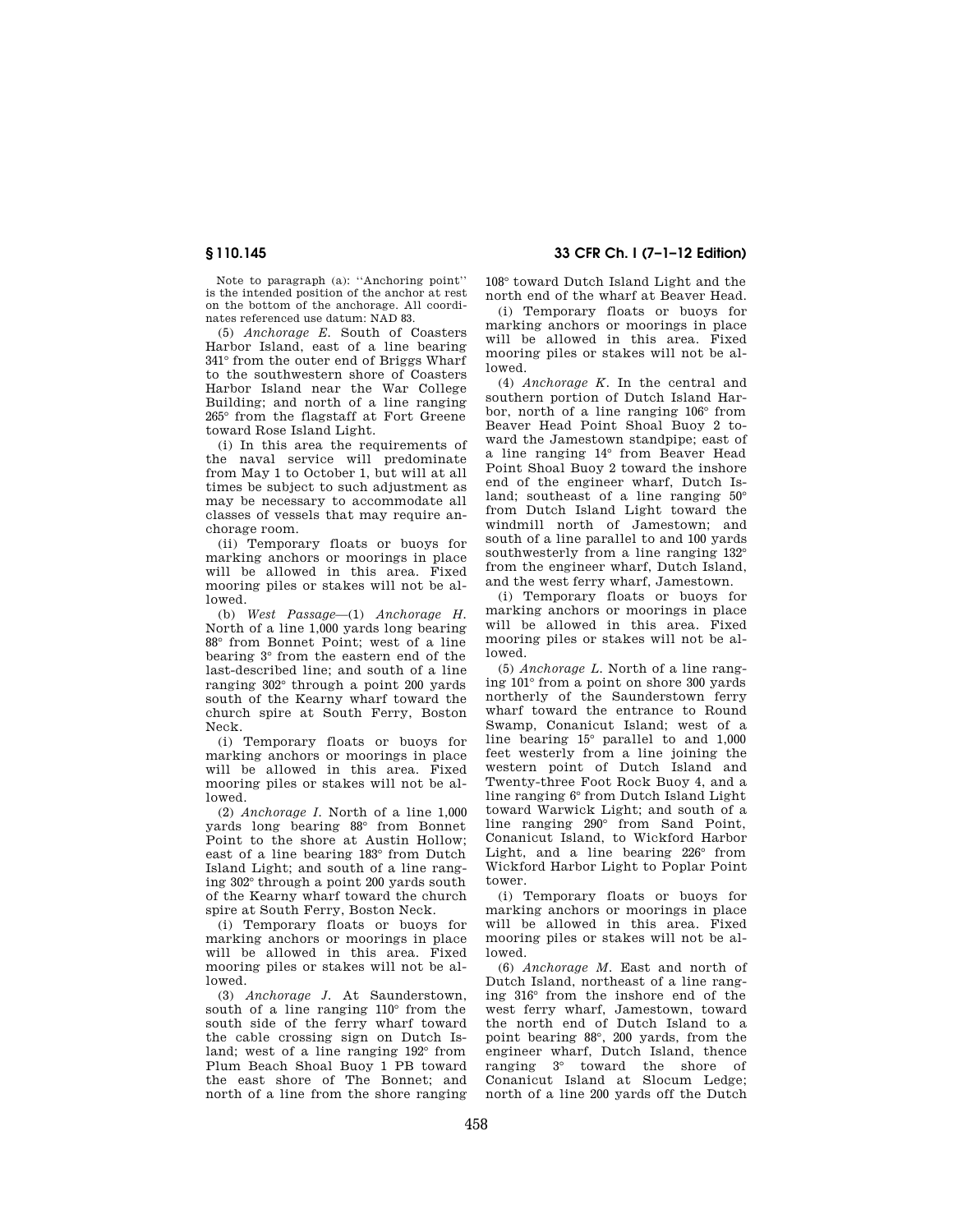Island shore ranging 281° from the entrance to Round Swamp toward a point on shore 300 yards northerly from the Saunderstown ferry wharf; east of a line ranging 15° from the western point of Dutch Island to Twenty-three Foot Rock Buoy 4; and south of a line bearing 77° from Twenty-three Foot Rock Buoy 4 to the shore.

(i) Temporary floats or buoys for marking anchors or moorings in place will be allowed in this area. Fixed mooring piles or stakes will not be allowed.

(7) *Anchorage N.* West of the north end of Conanicut Island, south of a line bearing 262° from Conanicut Island Light; east of a line bearing  $8^\circ$  from Twenty-three Foot Rock Buoy 4; and north of a line ranging 290° from Sand Point toward Wickford Harbor Light.

(i) Temporary floats or buoys for marking anchors or moorings in place will be allowed in this area. Fixed mooring piles or stakes will not be allowed.

(c) *Bristol Harbor*—(1) *Anchorage O.*  South of the south line of Franklin Street extended westerly; west of a line bearing 164°30′ parallel to and 400 feet westerly from the State harbor line between Franklin and Constitution Streets, and of a line ranging 244° from a point on the north line of Constitution Street extended 400 feet beyond the State harbor line toward Usher Rock Buoy 3; and north of the north line of Union Street extended to the Popasquash Neck shore.

(i) Temporary floats or buoys for marking anchors or moorings in place will be allowed in this area. Fixed mooring piles or stakes will not be allowed.

(d) *The regulations.* (1) Except in cases of great emergency, no vessel shall be anchored in the entrances to Narragansett Bay, in Newport Harbor, or in Bristol Harbor, outside of the anchorage areas defined in paragraphs (a), (b) and (c) of this section.

(2) Anchors must not be placed outside the anchorage areas, nor shall any vessel be so anchored that any portion of the hull or rigging shall at any time extend outside the boundaries of the anchorage area. However, Anchorage D (paragraph (a)(4) of this section) is exempt from this requirement.

(3) Any vessel anchoring under the circumstances of great emergency outside the anchorage areas must be placed near the edge of the channel and in such position as not to interfere with the free navigation of the channel, nor obstruct the approach to any pier, nor impede the movement of any boat, and shall move away immediately after the emergency ceases, or upon notification by an officer of the Coast Guard.

(4) A vessel upon being notified to move into the anchorage limits or to shift its position on anchorage grounds must get under way at once or signal for a tug, and must change position as directed with reasonable promptness.

(5) Whenever the maritime or commercial interests of the United States so require, any officer of the Coast Guard is hereby empowered to shift the position of any vessel anchored within the anchorage areas, of any vessel anchored outside the anchorage areas, and of any vessel which is so moored or anchored as to impede or obstruct vessel movements in any channel.

(6) Nothing in this section shall be construed as relieving the owner or person in charge of any vessel from the penalties of the law for obstructing navigation or for obstructing or interfering with range lights, or for not complying with the navigation laws in regard to lights, fog signals, or for otherwise violating the law.

#### [CGFR 67–46, 32 FR 17728, Dec. 12, 1967]

EDITORIAL NOTE: For FEDERAL REGISTER citations affecting §110.145, see the List of CFR Sections Affected, which appears in the Finding Aids section of the printed volume and at *www.fdsys.gov*.

### **§ 110.146 Long Island Sound.**

(a) *Anchorage grounds.* 

(1) *Bridgeport Anchorage Ground.* That portion of Long Island Sound enclosed by a line connecting the following points:

| Latitude    | Longitude                                                                                                                                                                       |
|-------------|---------------------------------------------------------------------------------------------------------------------------------------------------------------------------------|
| 41°02′50″ N | 73°14'04" W: thence to<br>73°14'04" W; thence to<br>73°11'39" W: thence to<br>73°12'08" W; thence to<br>73°16'18" W; thence to<br>73°16'18" W; returning to<br>point of origin. |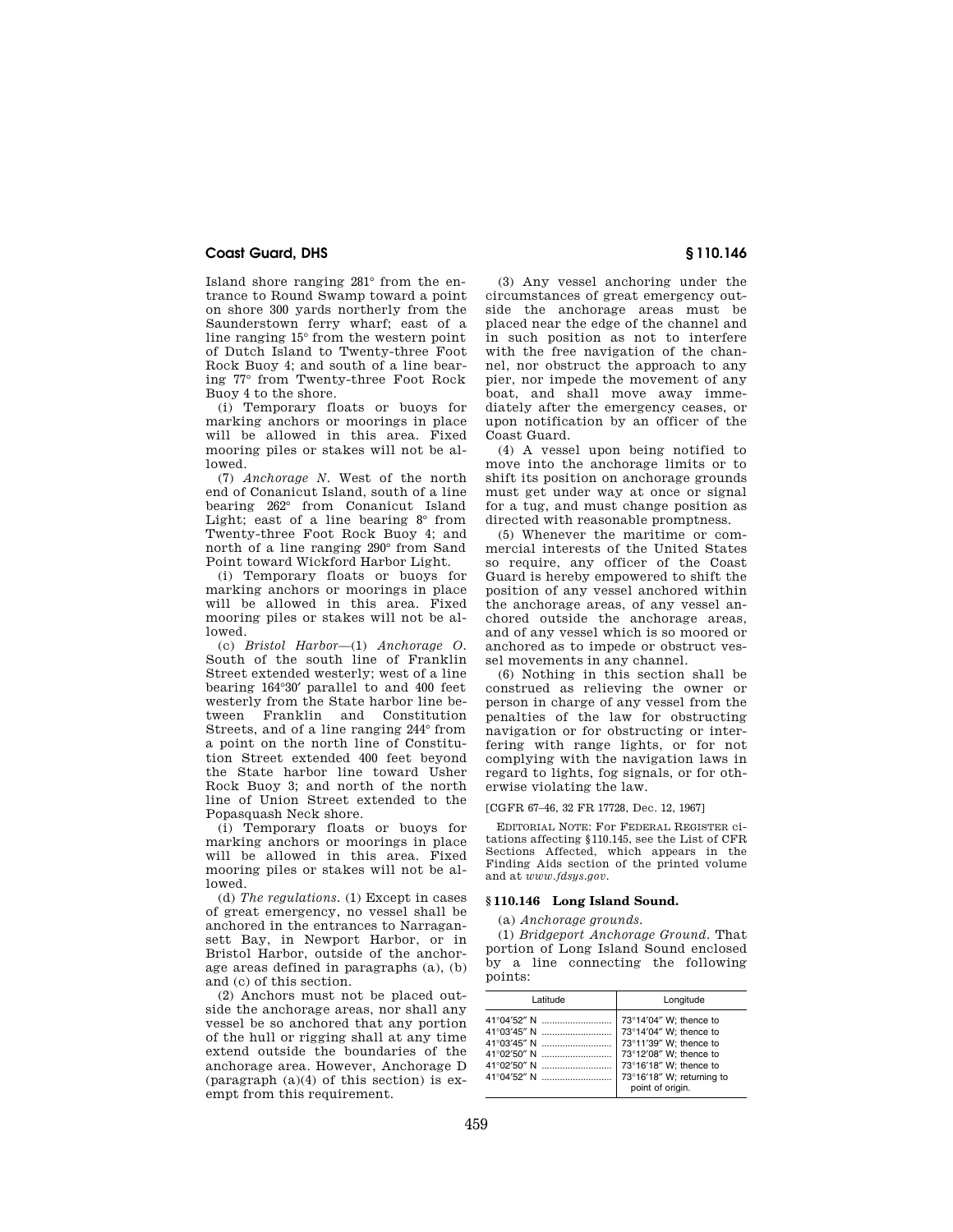(2) *New Haven North Anchorage Ground.* That portion of Long Island Sound enclosed by a line connecting the following points:

| Latitude | Longitude                                                                                                                   |
|----------|-----------------------------------------------------------------------------------------------------------------------------|
|          | 72°52'36" W; thence to<br>72°48'18" W; thence to<br>72°52'12" W; thence to<br>72°53'06" W; returning to<br>point of origin. |

(3) *New Haven South Anchorage Ground.* That portion of Long Island Sound enclosed by a line connecting the following points:

| Latitude | Longitude                 |
|----------|---------------------------|
|          | 72°47'48" W; thence to    |
|          | 72°51'24" W: thence to    |
|          | 72°51'24" W; returning to |
|          | point of origin.          |

(4) *New London Anchorage Ground.*  That portion of Long Island Sound enclosed by a line connecting the following points:

| Latitude | Longitude                                                              |
|----------|------------------------------------------------------------------------|
|          | 072°15'38" W; thence to<br>072°13'21" W; thence to<br>point of origin. |

(5) *Northport Anchorage Ground.* That portion of Long Island Sound enclosed by a line connecting the following points:

| Latitude | Longitude                                                                                                                       |
|----------|---------------------------------------------------------------------------------------------------------------------------------|
|          | 073°16'30" W: thence to<br>073°11'42" W; thence to<br>073°13'30" W; thence to<br>073°18'12" W; returning to<br>point of origin. |

(6) *Port Jefferson Anchorage Ground.*  That portion of Long Island Sound enclosed by a line connecting the following points:

| Latitude | Longitude        |
|----------|------------------|
|          | point of origin. |

(7) *Riverhead Anchorage Ground.* That portion of Long Island Sound enclosed

# **§ 110.146 33 CFR Ch. I (7–1–12 Edition)**

by a line connecting the following points:

| Latitude                                                                                                                                                                 | Longitude        |
|--------------------------------------------------------------------------------------------------------------------------------------------------------------------------|------------------|
| 41°03'00" N    072°42'00" W; thence to<br>41°04'00" N    072°36'00" W; thence to<br>41°02'00" N    072°35'24" W; thence to<br>41°01′24″ N     072°41′24″ W; returning to | point of origin. |

(8) All coordinates referenced use datum: NAD 83.

(b) *General regulations.* 

(1) These anchorages are designated for general purposes, but are intended primarily for use by commercial vessels of 300 gross tons and greater and all tank vessels including tank barges. Except in emergencies, commercial vessels of 300 gross tons and greater and all tank vessels, including tank barges, anchoring in the Captain of the Port Long Island Sound Zone inside the line of demarcation shall anchor in the anchorage grounds described above.

(2) Prior to anchoring in the anchorage area, all vessels shall notify the Coast Guard Captain of the Port via VHF–FM Channel 16.

(3) In anchorages where lightering and bunkering operations are authorized, the Captain of the Port must be notified at least four hours in advance of a vessel conducting lightering or bunkering operations, as required by 156.118 of this title. In addition, all lightering and bunkering operations must be done in accordance with 156.120 of this title.

(4) Within an anchorage, navigation is prohibited within 500 yards of an anchored vessel that is conducting bunkering or lightering operations. In accordance with the ''Regulated Navigation Area: Long Island Sound Marine Inspection and Captain of the Port Zone,'' 33 CFR 165.153(d)(7), navigation also is prohibited within 100 yards of a vessel engaged in commercial service.

(5) Any vessel conducting lightering or bunkering operations shall display by day a red flag at its mast head or at least 10 feet above the upper deck if the vessel has no mast, and by night the flag must be illuminated by spotlight. These signals shall be in addition to day signals, lights, and whistle signals required by rules 30 (33 U.S.C. 2030) and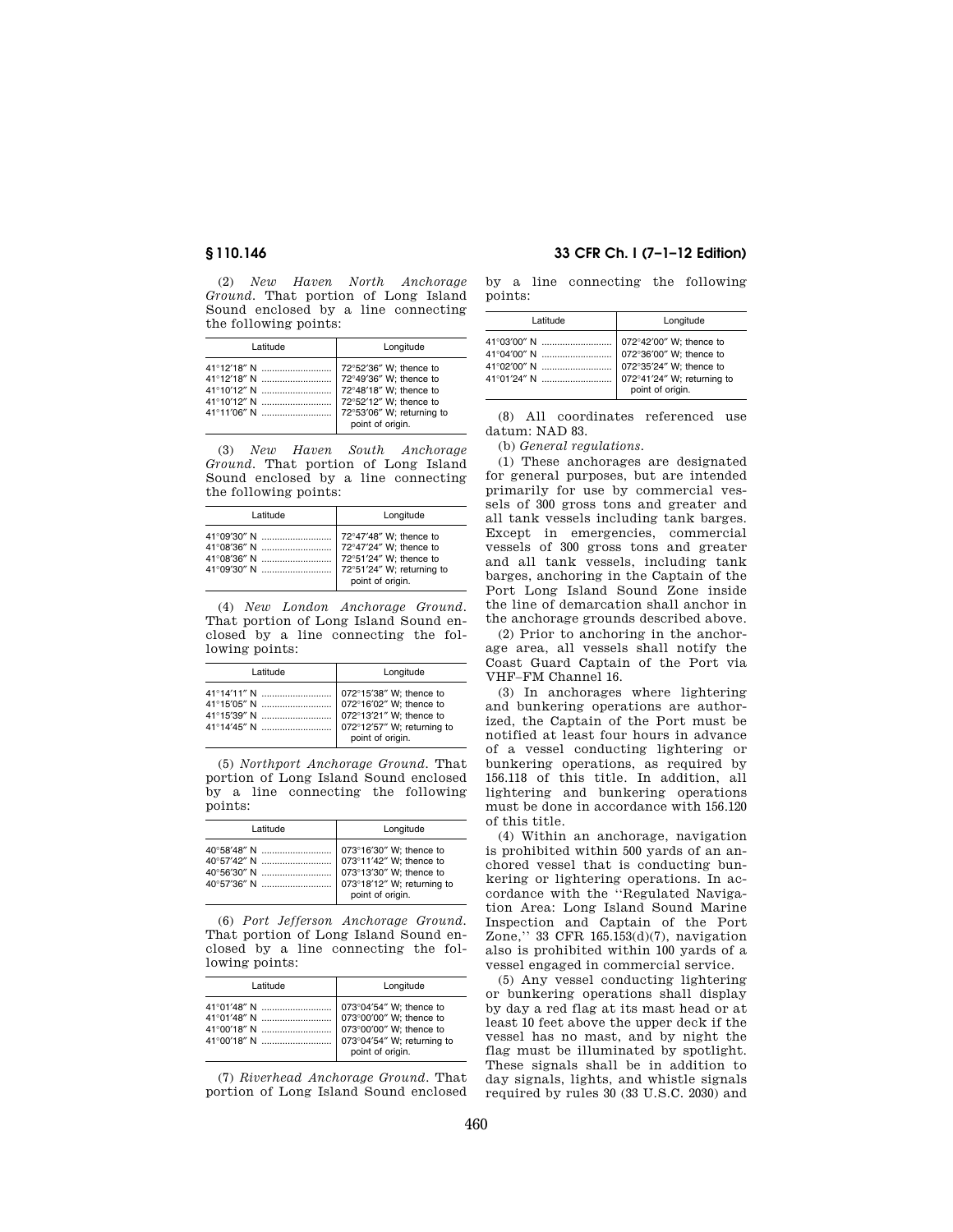35 (33 U.S.C. 2035) of the Inland Navigation Rules when at anchor in a general anchorage area.

(6) Except as otherwise provided, a vessel may not occupy an anchorage for more than 30 days, unless the vessel obtains written permission from the Captain of the Port.

(7) If a request is made for the longterm lay up of a vessel, the Captain of the Port may establish special conditions with which the vessel must comply in order for such a request to be approved.

(8) The Captain of the Port may prescribe specific conditions for vessels<br>anchoring within the anchorage within the grounds described in this section, pursuant to 33 CFR 109.05. These conditions may include, but are not limited to: The number and location of anchors; scope of chain; readiness of the engineering plant and equipment; use of tugs; and requirements for maintaining communication guards on selected radio frequencies.

(9) No vessel in such condition that it is likely to sink or otherwise become a menace or obstruction to navigation or anchorage of other vessels shall occupy an anchorage, except in cases where unforeseen circumstances create conditions of imminent peril to personnel, and then only for such period as may be authorized by the Captain of the Port.

(10) All vessels anchored within the designated anchorage grounds shall comply with the regulations found in 33 CFR 164.19 and shall maintain a continuous bridge watch by a licensed deck officer proficient in English, monitoring VHF–FM Channel 16. This individual shall confirm that the ship's crew performs frequent checks of the vessel's position to ensure the vessel is not dragging anchor. A second VHF– FM radio monitoring Channel 13 is strongly recommended.

(11) Anchors shall be placed well within the anchorage grounds so that no portion of the hull or rigging will at any time extend outside of the anchorage area.

(12) The Coast Guard Captain of the Port may close the anchorage area and direct vessels to depart the anchorage during periods of adverse weather or at other times as deemed necessary in the interest of port safety and security.

(13) Any vessel anchored in these grounds must be capable of getting underway if ordered by the Captain of the Port and must be able to do so within two (2) hours of notification by the Captain of the Port. If a vessel will not be able to get underway within two (2) hours of notification, permission must be requested from the Captain of the Port to remain in the anchorage. No vessel shall anchor in a ''dead ship'' status (propulsion or control unavailable for normal operations) without prior approval of the Captain of the Port.

(14) Fixed moorings, piles or stakes are prohibited.

[USCG–2008–0171, 75 FR 76277, Dec. 8, 2010]

### **§ 110.147 New London Harbor, Conn.**

(a) *The anchorage grounds*—(1) *Anchorage A.* In the Thames River east of Shaw Cove, bounded by lines connecting points which are the following bearings and distances from Monument, Groton (latitude 41°21′18″ N., longitude 72°04′48″ W.): 243°, 1,400 yards; 246°, 925 yards; 217°, 1,380 yards; and 235°, 1,450 yards.

(2) *Anchorage B.* In the Thames River southward of New London, bounded by lines connecting points which are the following bearings and distances from New London Harbor Light (latitude 41°18′59″ N., longitude 72°05′25″ W.): 002°, 2,460 yards; 009°, 2,480 yards; 026°, 1,175 yards; and 008°, 1,075 yards.

(3) *Anchorage C.* In the Thames River southward of New London Harbor, bounded by lines connecting a point bearing 100°, 450 yards from New London Harbor Light, a point bearing 270°, 575 yards from New London Ledge Light (latitude 41°18′21″ N., longitude  $72^{\circ}04'41''$  W.), and a point bearing  $270^{\circ}$ , 1,450 yards from New London Ledge Light.

(4) *Anchorage D.* In Long Island Sound approximately two miles westsouthwest of New London Ledge Light, bounded by lines connecting points which are the following bearings and distances from New London Ledge Light: 246°, 2.6 miles; 247°, 2.1 miles; 233°, 2.1 miles; and 235°, 2.6 miles.

(5) *Anchorage E.* The waters at the mouth of New London Harbor one mile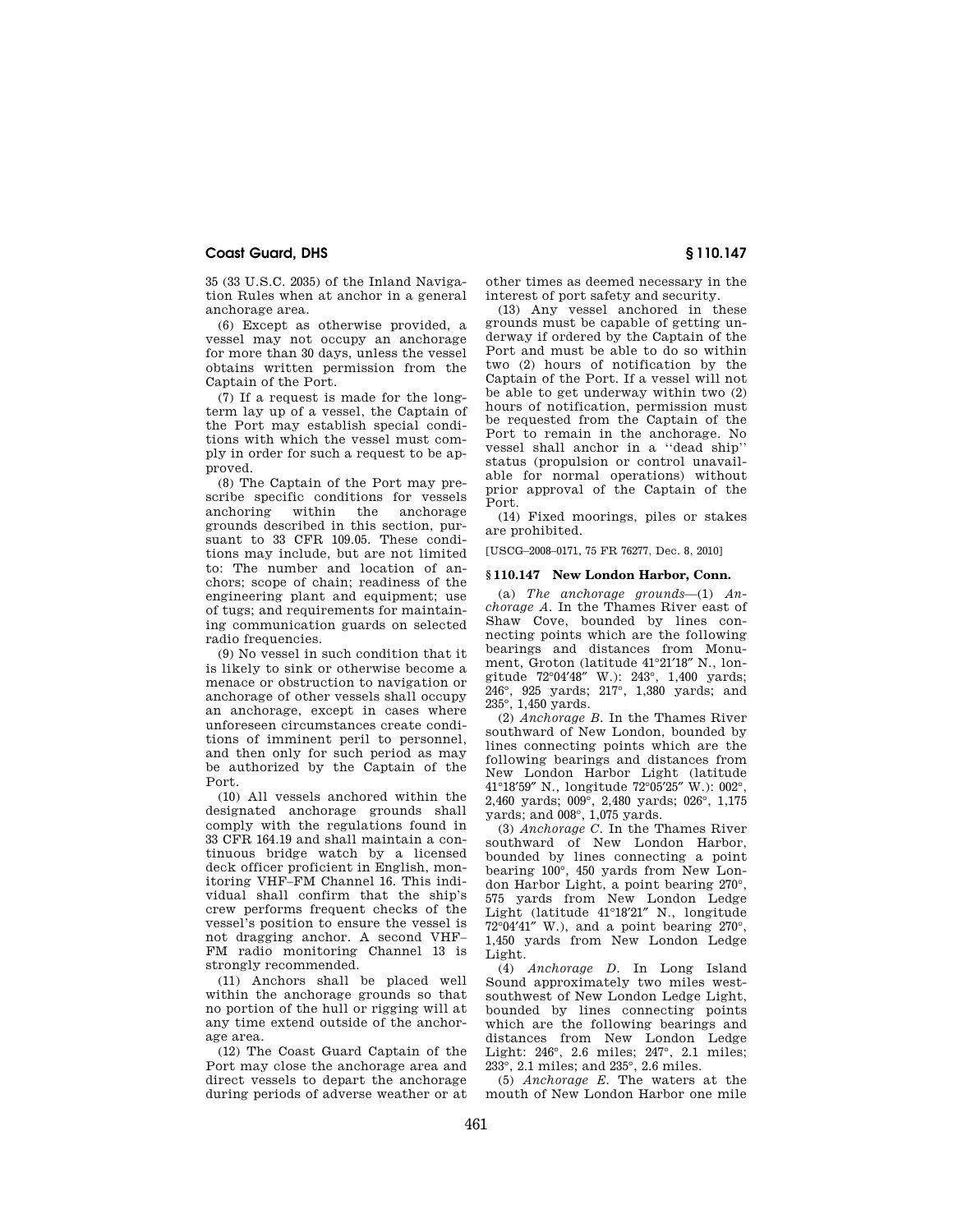southeast of New London Ledge Light beginning at latitude 41°17′26″ N., longitude 72°04′21″ W.; thence northeasterly to latitude 41°17′38″ N., longitude 72°03′54″ W.; thence southeasterly to latitude 41°16′50″ N., longitude 72°03′16″ W.; and thence southwesterly to latitude 41°16′38″ N. longitude 72°03′43″ W.; and thence northwesterly to the point of beginning.

(6) *Anchorage F.* The waters off the mouth of New London Harbor two miles southeast of New London Ledge Light beginning at latitude 41°16′00″ N., longitude 72°03′13″ W.; thence westerly to latitude 41°16′00″ N., longitude 72°03′38″ W.; thence northerly to latitude 41°16′35″ N., longitude 72°03′38″ W.; thence easterly to latitude  $41^{\circ}16'35''$  N. longitude 72°03′13″ W.; and thence southerly to the point of beginning.

(b) *The regulations*—(1) Anchorage A is for barges and small vessels drawing less than 12 feet.

(2) Anchorage F is reserved for the use of naval vessels and, except in cases of emergency, no other vessel may anchor in Anchorage F without permission from the Captain of the Port, New London, CT.

(3) Except in emergencies, vessels shall not anchor in New London Harbor or the approaches thereto outside the anchorages defined in paragraph (a) of this section unless authorized to do so by the Captain of the Port.

[CGD3–80–4A, 46 FR 48193, Oct. 1, 1981, as amended by CGD3 85–56, 51 FR 32318, Sept. 11, 1986]

### **§ 110.148 Johnsons River at Bridgeport, Conn.**

(a) *The anchorage grounds.* In Johnsons River, beginning at a point ''A'' latitude 41°10′12.3″, longitude 73°09′50.2″; thence westerly to a point ''B'' latitude 41°10′12.3″, longitude 73°09′52.1″; thence southwesterly to point ''C'' latitude 41°10′10″, longitude 73°09′54.9″; thence south southwesterly to point "D" latitude 41°10′05″, longitude 73°09′56.1″; thence southeasterly to point "E" latitude 41°10′04″, longitude 73°09′55.9″; thence northeasterly to point ''F'' latitude 41°10′05″, longitude 73°09′54.5″; thence northerly to point ''G'' latitude 41°10′05.8″, longitude 73°09′54.5″; thence northeasterly to the point of beginning.

# **§ 110.148 33 CFR Ch. I (7–1–12 Edition)**

(b) *The regulations.* The anchorage is for use by commercial and pleasure craft. Temporary floats or buoys for marking anchors or moorings will be allowed. The anchoring of vessels and placing of temporary anchors or mooring piles are under the jurisdiction of the local harbor master. Fixed mooring piles or stakes will not be allowed.

## **§ 110.150 Block Island Sound, N.Y.**

(a) *The anchorage ground.* A 3⁄4- by 2 mile rectangular area approximately 3 miles east-northeast of Gardiners Island with the following coordinates: latitude 41°06′12″ N., longitude 72°00′05″ W., latitude 41°07′40″ N., longitude 72°01′54″ W.; latitude 41°08′12″ N., longitude 72°01′10″ W.; latitude 41°06′46″ N., longitude 71°59′18″ W.

(b) *The regulations.* This anchorage ground is for use of U.S. Navy submarines. No vessel or person may approach or remain within 500 yards of a U.S. Navy submarine anchored in this anchorage ground.

[CGFR 70–114A, 36 FR 5604, Mar. 25, 1971]

## **§ 110.155 Port of New York.**

(a) *Long Island Sound*—(1) *Anchorage No. 1.* Southwest of a line between Neptune Island and Glen Island ranging from Aunt Phebe Rock Light and tangent to the north edge of Glen Island; southwest of a line tangent to the northeast edge of Glen Island and Goose Island breakwater; southwest of a line bearing southeasterly from the southwest end of Goose Island breakwater and on range with the south gable of the Casino on the northeast end of Glen Island; west of a line ranging from the east edge of Goose Island breakwater to the west edge of the north end of Hart Island; west of Hart Island; and northwest of a line extending from Hart Island Light to Locust Point; excluding from this area, however, (i) the waters northeast of a line ranging 303° from the southwest end of Hart Island; northwest of a line ranging from the water tank at the north end of Davids Island 207°40′ to the northwest end of City Island; and south of latitude 40°52′12″; and (ii) the waters west of Hunter Island; and south of a line ranging from the most southerly end of Glen Island tangent to the most northerly end of Hunter Island.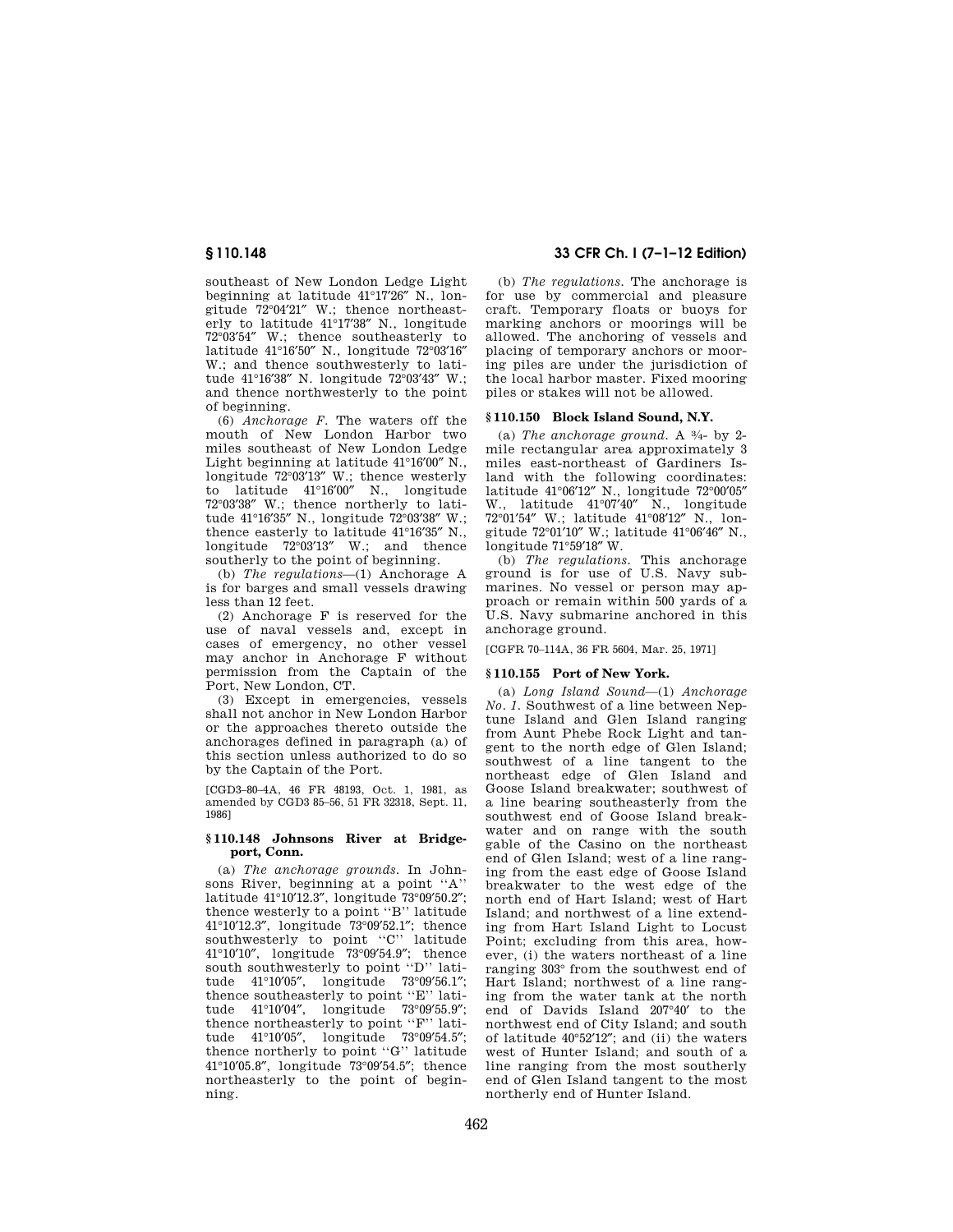(i) Boats shall not anchor in this area in buoyed channels.

(ii) Boats shall be so anchored as to leave at all times an open, usable channel, at least 50 feet wide, west and south of Glen Island.

NOTE: Special anchorage areas in this anchorage are described in §110.60.

(2) *Anchorage No. 1–A.* Southwest of a line ranging from Duck Point, Echo Bay, through Bailey Rock Lighted Buoy 3 BR; northwest of a line ranging from Hicks Ledge Buoy 2H to Old Tom Head Rocks Buoy 4; and north of a line ranging from Old Tom Head Rocks Buoy 4 to the southernmost point of Davenport Neck.

NOTE TO PARAGRAPH (a)(2): The special anchorage area in this anchorage is described in §110.60.

(3) *Anchorage No. 1–B.* West of a line ranging from the point on the southwest side of the entrance to Horseshoe Harbor, Larchmont, to Hicks Ledge Buoy 2H; north of a line ranging from Hicks Ledge Buoy 2H to Duck Point; and in Echo Bay north and west of the channel.

NOTE TO PARAGRAPH (a)(3): The special anchorage area in this anchorage is described in §110.60.

(4) *Anchorage No. 2.* West of a line from Locust Point tangent to the northeasterly sea wall at Throgs Neck.

NOTE: Special anchorage areas in this anchorage are described in §110.60.

(5) *Anchorage No. 3.* Northeast of a line from the south side of Barker Point to Gangway Rock Bell Buoy 27; southeast of a line from Gangway Rock Bell Buoy 27 to Sands Point Reef Lighted Buoy 25; and southwest of a line from Sands Point Reef Lighted Buoy 25 through Sands Point Light to Sands Point.

(6) *Anchorage No. 4.* Manhassett Bay, excluding the seaplane restricted area described in §207.35; and that portion of Long Island Sound northeast of a line ranging from Stepping Stones Light through Elm Point Buoy 2 to Elm Point; southeast of a line ranging from Stepping Stones Light to Gangway Rock Bell Buoy 27; and southwest of Anchorage No. 3.

NOTE: Special anchorage areas in this anchorage are described in §110.60.

(7) *Anchorage No. 5.* In Little Neck Bay; and east of a line ranging from Fort Totten flagpole to Hart Island Light; and south of Anchorage No. 4.

NOTE: Special anchorage areas in this anchorage are described in §110.60.

(b) *East River*—(1) *Anchorage No. 6.* On Hammond Flats north of a line bearing 260° from the head of the pier on Throgs Neck at the foot of Pennyfield Avenue to the north tower of Bronx-Whitestone Bridge at Old Ferry Point.

(2) *Anchorage No. 7.* South of a line from Whitestone Point to the outer end of Willets Point Wharf.

(3) *Anchorage No. 8.* North of a line bearing 259° between the north tower of the Bronx-Whitestone Bridge at Old Ferry Point and a point at latitude  $40^{\circ}47'57''$ , longitude  $73^{\circ}52'16''$ ; thence east of a line bearing 0° to latitude 40°48′06″; thence southeast of a line parallel to the bulkhead extending northeasterly to latitude 40°48′20″; thence north of a line bearing 296° to shore.

(4) *Anchorage No. 9.* East of a line from College Point Reef Light tangent to the west side of College Point; and south of a line from College Point Reef Light to Whitestone Point.

(5) *Anchorage No. 10.* An area in Flushing Bay, beginning at a point on shore at La Guardia Airport at latitude 40°46′49″, longitude 73°52′21″; thence to latitude 40°47′20″, longitude 73°51′55″; and thence to a point on shore at College Point at latitude 40°47′38″, longitude 73°51′15″; and an area on the west side of Bowery Bay, beginning at a point on shore at latitude 40°46′58″, longitude 73°53′46″; thence to latitude 40°47′03″, longitude 73°53′39″; thence to latitude 40°47′00″, longitude 73°53′31″; thence to latitude 40°46′55″, longitude 73°53′32″; and thence to a point on shore at latitude 40°46′49″, longitude 73°53′39″.

NOTE: Special anchorage areas in this anchorage are described in §110.60.

(6) *Anchorage No. 11.* An area in East River beginning at a point on a pierhead at latitude 40°47′55″, longitude 73°53′19.5″; thence to latitude 40°47′40″, longitude 73°51′58″; and thence to a point on shore at latitude 40°47′16″, longitude 73°52′15″.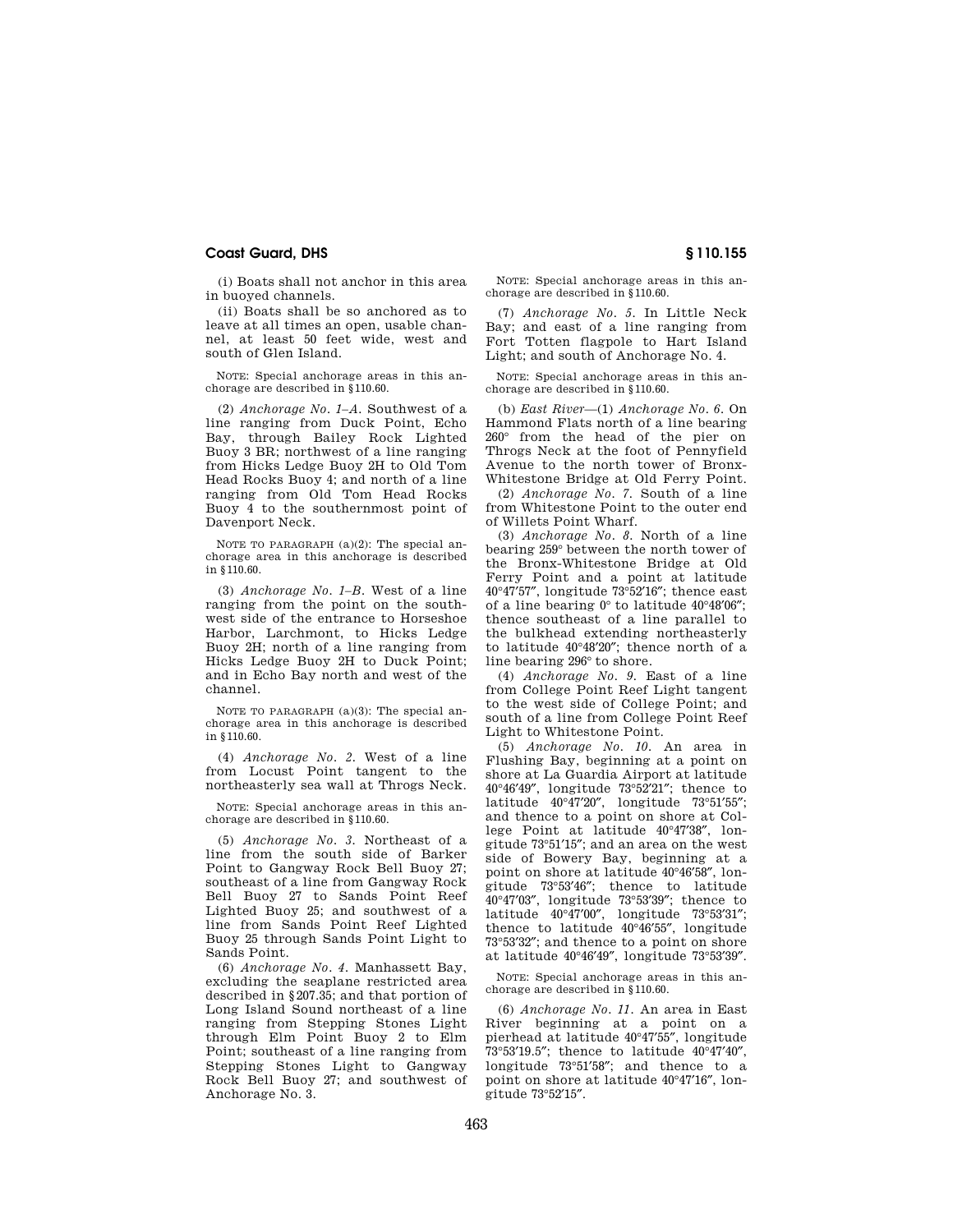(7) [Reserved]

(8) *Anchorage No. 14.* In Hallets Cove, east of a line from a point on shore 100 feet west of the southerly prolongation of 2d Street, Astoria, to Gibbs Point.

(c) *Hudson River*—(1) *Anchorage No. 16.* North of a line on a range with the north side of the north pier of the Union Dry Dock and Repair Company Shipyard, Edgewater, New Jersey; west of a line ranging 25° from a point 120 yards east of the east end of said pier to a point (500 yards from the shore and 915 yards from the Fort Lee flagpole) on a line ranging approximately 100°22′ from the Fort Lee flagpole toward the square chimney on the Medical Center Building at 168th Street, Manhattan; and south of said line ranging between the Fort Lee flagpole and the square chimney on the Medical Center Building.

(i) When the use of Anchorage No. 16 is required by naval vessels, the vessels anchored therein shall move when the Captain of the Port directs them.

(2) *Anchorage No. 17.* North of a line bearing 66° from shore to a point at latitude 40°51′34″, longitude 73°56′54″; thence west of a line bearing 29° to latitude 40°52′27″, longitude 73°56′16″; thence 20° to latitude 40°54′17″, longitude 73°55′23″; thence 15° to latitude 40°56′20″, longitude 73°54′39″; thence south of a line bearing 284° to shore.

(i) When the use of Anchorage No. 17 is required by naval vessels, the vessels anchored therein shall move when the Captain of the Port directs them.

(3) *Anchorage No. 18–A.* East of lines bearing 8° from the northwest corner of the crib icebreaker north of the New York Central Railroad Company drawbridge across Spuyten Duyvil Creek (Harlem River) to a point 250 yards offshore and on line with the New York Central Railroad signal bridge at the foot of West 231st Street, extended, at Spuyten Duyvil, Bronx, New York; thence bearing 19° to the channelward face of the Mount St. Vincent Dock at the foot of West 261st Street, Riverdale, Bronx, New York.

(i) When the use of Anchorage No. 18– A is required by naval vessels the vessels anchored therein shall move when the Captain of the Port directs them.

(4) [Reserved]

# **§ 110.155 33 CFR Ch. I (7–1–12 Edition)**

(5) Anchorages No. 19 East and 19 West.

(i) Anchorage No. 19 East. All waters of the Hudson River bound by the following points: 40°49′42.6″ N, 073°57′14.7″ W; thence to 40°49′45.9″ N, 073°57′22.0″ W; thence to 40°49′52.0″ N, 073°57′22.0″ W; thence to 40°50′08.3″ N, 073°57′10.8″ W; thence to 40°50′55.4″ N, 073°56′59.7″ W; thence to 40°51′02.5″ N, 073°56′57.4″ W; thence to 40°51′00.8″ N, 073°56′49.4″ W; thence along the shoreline to the point of origin.

(ii) Anchorage No. 19 West. All waters of the Hudson River bound by the following points:  $40^{\circ}46'56.3''$  N,<br>073°59'42.2" W: thence to  $40^{\circ}47'36.9''$  N. W; thence to  $40^{\circ}47'36.9''$  N,<br>W: thence to  $40^{\circ}49'31.3''$  N,  $073^{\circ}59'11.7''$  W; thence to  $40^{\circ}49'31.3''$ 073°57′43.8″ W; thence to 40°49′40.2″ N, 073°57′37.6″ W; thence to 40°49′52.4″ N, 073°57′37.6″ W; thence to 40°49′57.7″ N, 073°57′47.3″ W; thence to 40°49′32.2″ N, 073°58′12.9″ W; thence to 40°49′00.7″ N, 073°58′33.1″ W; thence to 40°48′28.7″ N, 073°58′53.8″ W; thence to 40°47′38.2″ N, 073°59′31.2″ W; thence to 40°47′02.7″ N, 073°59′57.4″ W; thence to the point of origin.

(iii) The following regulations apply to 33 CFR 110.155(c)(5)(i) and (ii):

(A) No vessel may conduct lightering operations in these anchorage grounds without permission from the Captain of the Port. When lightering is authorized, the Captain of the Port New York must be notified at least four hours in advance of a vessel conducting lightering operations as required by 156.118 of this title.

(B) Any vessel conducting lightering or bunkering operations shall display by day a red flag (46 CFR 35.30–1; Pub 102; International Code of Signals signaling instructions) at its mast head or at least 10 feet above the upper deck if the vessel has no mast, and by night the flag must be illuminated by spotlight. These signals shall be in addition to day signals, lights and whistle signals as required by rules 30 (33 U.S.C 2030 and 33 CFR 83.30) and 35 (33 USC 2035 and 33 CFR 83.35) of the Inland Navigation Rules when at anchor in a general anchorage area.

(C) Within an anchorage, fishing and navigation are prohibited within 500 yards of an anchored vessel displaying a red flag.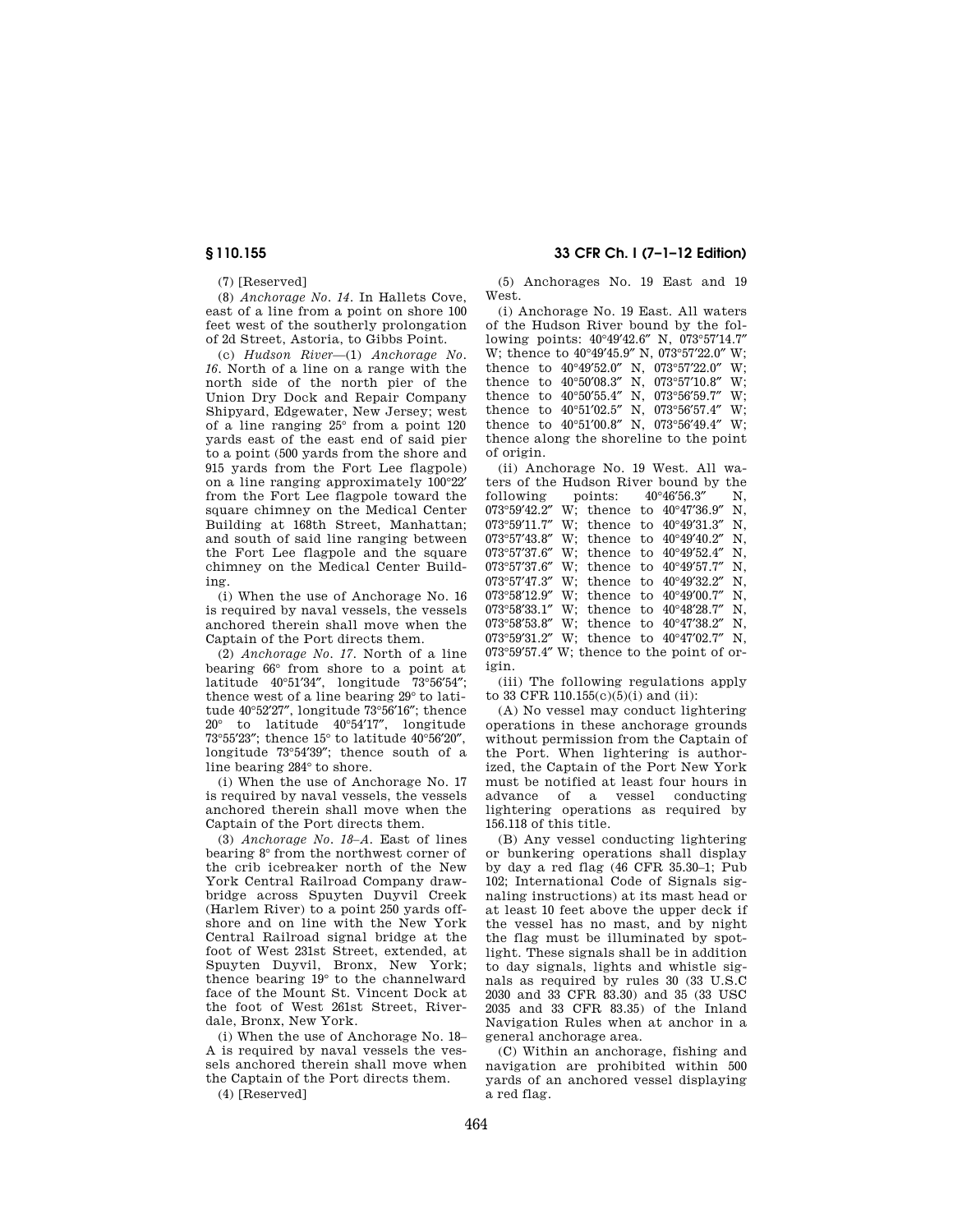(D) These anchorage grounds are only authorized for use by tugs and/or barges.

(E) No vessel may occupy this anchorage ground for a period of time in excess of 96 hours without prior approval of the Captain of the Port.

(F) No vessel may anchor in Anchorage No. 19 East or No. 19 West without permission from the Captain of the Port.

(G) Each vessel shall report its position within Anchorage No. 19 East or No. 19 West to the Captain of the Port immediately after anchoring.

(H) All coordinates referenced use datum: NAD 83.

(6) Anchorage No. 19–A. An area located west of Hyde Park enclosed by the coordinates starting at 41°48′35″ N 073°57′00″ W; to 41°48′35″ N 073°56′44″ W; to 41°47′32″ N 073°56′50″ W; to 41°47′32″ N 073°57′10″ W; thence back to 41°48′35″ N 073°57′00″ W (NAD 1983).

(i) No vessel may anchor in Anchorage 19–A from December 16 to the last day of February without permission from the Captain of the Port, New York.

(ii) No vessel less than 20 meters in length may anchor in Anchorage 19–A without prior approval of the Captain of the Port, New York.

(d) *Upper Bay*—(1) *Anchorage No. 20–A.*  That area enclosed by coordinates starting at 40°42′02.5″ N., 74°02′25.5″ W.; to 40°42′06.5″ N., 74°02′19.5″ W.; to 40°42′05.0″ N., 74°01′58.4″ W.; to 40°41′54.5″ N., 74°01′59.2″ W.; thence to 40°41′53.0″ N., 74°02′23.0″ W.

(i) See 33 CFR 110.155 (d)(6), (d)(16), and (l).

(2) *Anchorage No. 20–B.* That area enclosed by coordinates starting at 40°41′47.0″ N., 74°02′31.5″ W.; to 40°41′42.0″ N., 74°01′02.0″ W.; to 40°41′35.3″ N.,  $74^{\circ}02'04.2''$  W., to  $40^{\circ}41'29.9''$  N.,  $74^{\circ}02'07.8''$ <br>W.: to  $40^{\circ}41'42.6''$  N.,  $74^{\circ}02'32.7''$  W.: W.: to  $40^{\circ}41'42.6''$  N.,  $74^{\circ}02'32.7''$ thence back to 40°41′47.0″ N., 74°02′31.5″ W.

(i) See 33 CFR 110.155 (d)(6), (d)(16), and (l).

(3) *Anchorage No. 20–C.* That area enclosed by coordinates starting at 40°41′42.0″ N., 74°02′43.0″ W.; to 40°41′25.4″ N., 74°02'10.7" W.; to 40°41'01.7" N., 74°02′26.2″ W.; to 40°41′09.0″ N., 74°02′41.5″ W.; to 40°41'20.0" N., 74°02'59.2" W.; thence back to 40°41′42.0″ N., 74°02′43.0″ W.

(i) See 33 CFR 110.155 (d)(6), (d)(16), and (l).

(4) *Anchorage No. 20–D.* That area enclosed by coordinates starting at 40°41′09.5″ N., 74°02′49.5″ W.; to 40°40′59.2″ N., 74°02′27.9″ W.; to 40°40′44.5″ N., 74°02′37.5″ W.; to 40°40′42.7″ N., 74°03′07.6″ W.: thence back to 40°41'09.5" N., 74°02′49.5″ W.

(i) See 33 CFR 110.155 (d)(6), (d)(16), and (l).

(5) *Anchorage No. 20–E.* That area enclosed by coordinates starting at 40°40′38.2″ N., 74°02′59.6″ W.; to 40°40′39.4″ N., 74°02′40.9″ W.; to 40°40′09.2″ N.,  $74^{\circ}03'00.7''$  W.; to  $40^{\circ}40'24.4''$  N.,  $74^{\circ}03'24.6''$ <br>W.: thence back to  $40^{\circ}40'38.2''$  N. W.; thence back to  $40^{\circ}40^{\prime}38.2^{\prime\prime}$ 74°02′59.6″ W.

(i) See 33 CFR 110.155 (d)(6), (d)(16), and (l).

(6) No vessel may occupy this anchorage for a period of time in excess of 72 hours without the prior approval of the Captain of the Port.

(7) *Anchorage No. 20–F.* All waters bound by the following points: 40°40′12.2″ N, 074°03′39.9″ W; thence to 40°39′53.9″ N, 074°03′09.6″ W; thence to 40°39′38.9″ N, 074°03′19.5″ W; thence to 40°39′53.5″ N, 074°03′53.7″ W; thence to the point of origin (NAD 83).

(i) See 33 CFR 110.155 (d)(9), (d)(16), and (l).

(ii) [Reserved]

(8) *Anchorage No. 20–G.* That area enclosed by coordinates starting at 40°39′30.1″ N., 74°04′08.0″ W.; to 40°39′32.0″ N., 74°03′53.5″ W.; to 40°39′27.5″ N., 74°03′42.5″ W.; to 40°39′13.0″ N., 74°03′51.0″ W.; to 40°39'09.5" N., 74°04'23.1" W.; thence back to 40°39′30.1″ N., 74°04′08.0″ W.

(i) See 33 CFR 110.155 (d)(9), (d)(16), and (l).

(9) This anchorage is designated a naval anchorage. The Captain of the Port may permit commercial vessels to anchor temporarily in this anchorage, ordinarily not more than 24 hours, when the anchorage will not be needed for naval vessels. Upon notification of an anticipated naval arrival, any commercial vessel so anchored must relocate at its own expense.

(10) *Anchorage No. 21–A.* That area enclosed by coordinates starting at 40°40′22.5″ N., 74°01′35.2″ W.; to 40°40′20.5″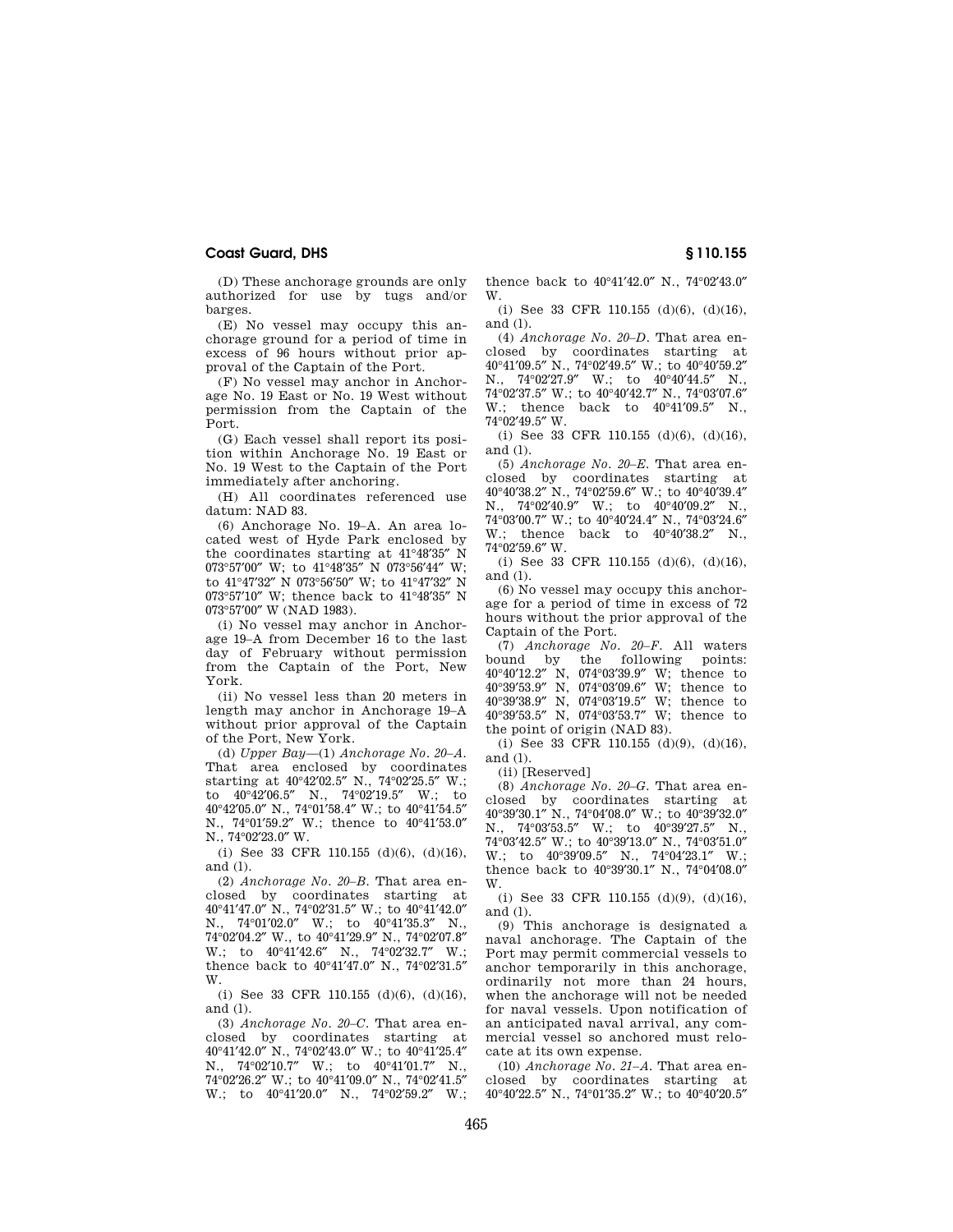N., 74°01′27.7″ W.; to 40°39′48.9″ N., 74°01′22.4″ W.; to 40°38′54.7″ N., 74°02′18.9″ W.; to 40°39'03.0" N., 74°02'26.3" W.; thence back to  $40^{\circ}40^{\prime}22.5^{\prime\prime}$  N.,  $74^{\circ}01^{\prime}35.2^{\prime\prime}$ W.

(i) See 33 CFR 110.155 (d)(16) and (l).

(ii) No vessel may occupy this anchorage for a period of time in excess of 96 hours without prior approval of the Captain of the Port.

(11) *Anchorage No. 21–B.* That area enclosed by coordinates starting at 40°40′23.8″ N., 74°02′10.9″ W.; to 40°40′26.2″ N., 74°01′49.5″ W.; to 40°40′22.5″ N., 74°01′35.2″ W.; to 40°39′03.0″ N., 74°02′26.3″ W.; to 40°38′54.7″ N., 74°02′18.9″ W.; to 40°38′43.7″ N., 74°02′30.3″ W.; to 40°39′19.3″ N., 74°03'03.3" W.; to 40°39'22.3" N. 74°03′02.4″ W.; to 40°40′18.6″ N., 74°02′25.5″ W.; thence back to 40°40′23.8″ N., 74°02′10.9″ W.

(i) See 33 CFR 110.155 (d)(16) and (l).

(ii) No vessel with a draft of 10 feet (3.048 meters) or less may occupy this anchorage without the prior approval of the Captain of the Port.

(iii) No vessel may occupy this anchorage for a period of time in excess of 96 hours without prior approval of the Captain of the Port.

(12) *Anchorage No. 21–C.* That area enclosed by coordinates starting at 40°39′19.3″ N., 74°03′03.3″ W.; to 40°38′43.7″ N., 74°02′30.3″ W.; to 40°38′41.6″ N., 74°02′32.5″ W.; to 40°38′03.0″ N., 74°02′48.7″ W.; to 40°38′03.0″ N., 74°03′03.5″ W.; to 40°38′38.4″ N., 74°03′15.5″ W.; thence back to 40°39′19.3″ N., 74°03′03.3″ W.

(i) See 33 CFR 110.155 (d)(16) and (l).

(ii) No vessel with a draft of 33 feet (10.0584 meters) or less may occupy this anchorage without the prior approval of the Captain of the Port.

(iii) No vessel may occupy this anchorage for a period of time in excess of 96 hours without prior approval of the Captain of the Port.

(13) Anchorage No. 23–A. That area enclosed by coordinates starting at 40°38′36.5″ N., 74°04′13.5″ W.; to 40°38′37.0″ N., 74°03′49.0″ W.; to 40°38′23.4″ N., 74°03′37.2″ W.; to 40°37′49.5″ N., 74°03′25.7″ W.; to 40°37′49.8″ N., 74°03′50.1″ W.; to 40°37′50.0″ N., 74°03′50.2″ W.; to 40°37′53.0″ N., 74°04′07.0″ W.; thence back to 40°38′36.5″ N., 74°04′13.5 W.

(i) See 33 CFR 110.155 (d)(16) and (l).

(ii) No vessel may occupy this anchorage for a period of time in excess

**§ 110.155 33 CFR Ch. I (7–1–12 Edition)** 

of 48 hours without the prior approval of the Captain of the Port.

(iii) No vessel with a length overall in excess of 670 feet (204.216 meters) may occupy this anchorage without the prior approval of the Captain of the Port.

(iv) No vessel with a draft of 40 feet (12.192 meters) or more may occupy this anchorage without the prior approval of the Captain of the Port unless it anchors within 5 hours after ebb current begins at the Narrows.

(v) See 33 CFR 334.85 for information on anchoring near the U.S. Navy restricted area adjacent to this anchorage.

(14) Anchorage No. 23–B. That area enclosed by coordinates starting at 40°37′49.8″ N., 74°03′50.1″ W.; to 40°37′49.5″ N., 74°03′25.7″ W.; to 40°37′27.0″ N., 74°03′18.1″ W.; to 40°37′23.0″ N., 74°03′59.0″ W.; to 40°37′30.0″ N., 74°04′04.0″ W.; to 40°37′37.5″ N., 74°03′46.0″ W.; thence back to 40°37′49.8″ N., 74°03′50.1″ W.

(i) See 33 CFR 110.155(d)(13) (ii) and  $(iv)$ ,  $(d)(16)$ , and  $(l)$ .

(ii) No vessel with a length overall of 670 feet (204.216 meters) or less may occupy this anchorage without the prior approval of the Captain of the Port.

(iii) See 33 CFR 334.85 for information on anchoring near the U.S. Navy restricted area adjacent to this anchorage.

(15) *Anchorage No. 24.* That area enclosed by coordinates starting at 40°37′23.0″ N., 74°03′59.0″ W.; to 40°37′27.0″ N., 74°03′18.1″ W.; to 40°36′40.1″ N., 74°03′02.2″ W.; to 40°36′25.5″ N., 74°02′56.4″ W.; to 40°36′21.0″ N., 74°03′11.0″ W.; to 40°36′25.0″ N., 74°03′17.5″ W.; thence back to 40°37′23.0″ N., 74°03′59.0″ W.

(i) See 33 CFR 110.155(d)(13) (ii) and  $(iv), (d)(16), and (l).$ 

(ii) No vessel with a length overall of less than 800 feet (243.84 meters), or with a draft of less than 40 feet (12.192 meters) may occupy this anchorage without the prior approval of the Captain of the Port.

(16) Any vessel anchored in or intending to anchor in Federal Anchorage 20– A through 20–G, 21–A through 21–C, 23– A and 23–B, 24 or 25 must comply with the following requirements:

(i) No vessel may anchor unless it notifies the Captain of the Port when it anchors, of the vessel's name, length,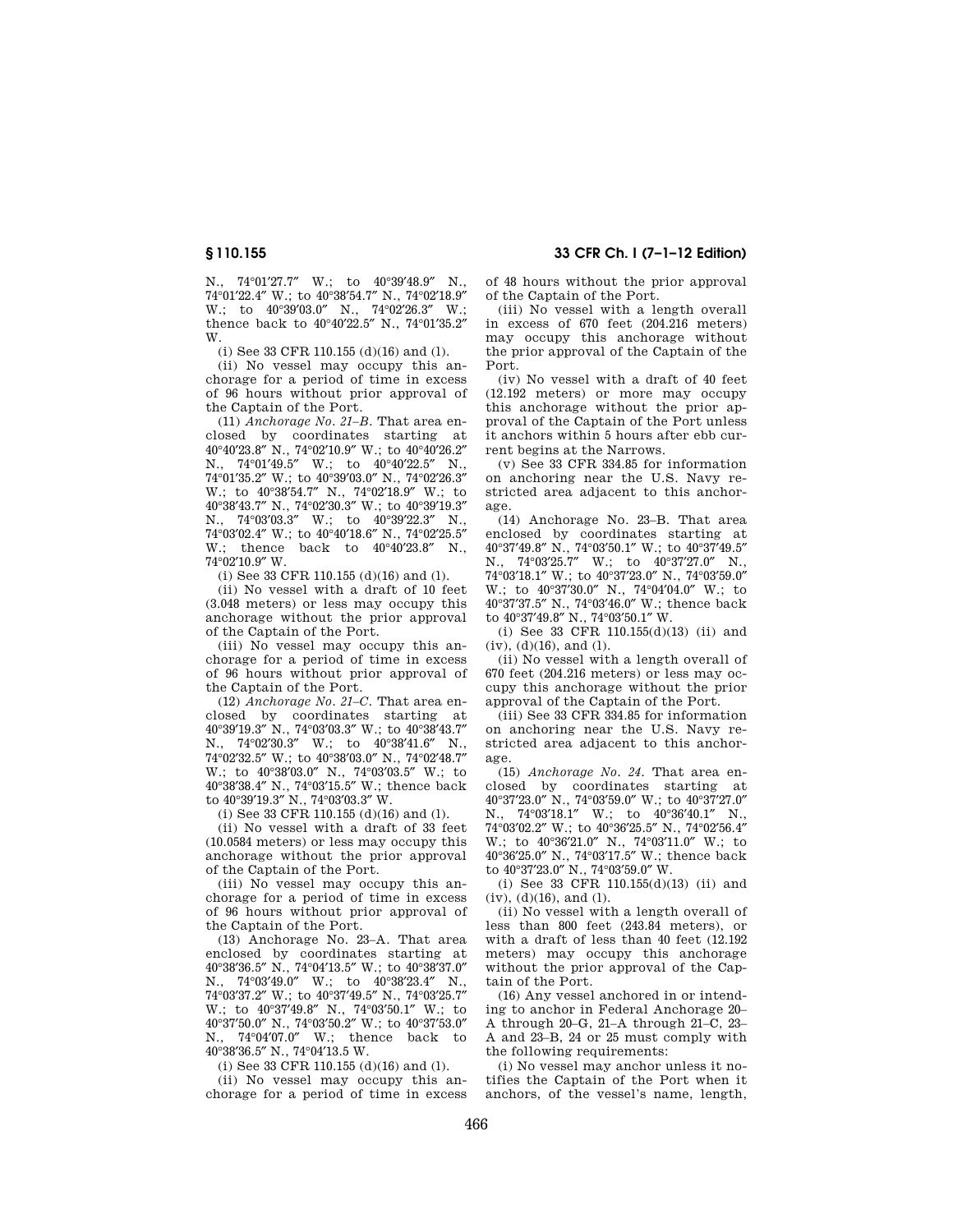draft, and its position in the anchorage.

(ii) Each vessel anchored must notify the Captain of the Port when it weighs anchor.

(iii) No vessel may conduct lightering operations unless it notifies the Captain of the Port before it begins lightering operations.

(iv) Each vessel lightering must notify the Captain of the Port at the termination of lightering.

(v) No vessel may anchor unless it maintains a bridge watch, guards and answers Channel 16 FM, and maintains an accurate position plot.

(vi) If any vessel is so close to another that a collision is probable, each vessel must communicate with the other vessel and the Captain of the Port on Channel 16 FM and shall act to eliminate the close proximity situation.

(vii) No vessel may anchor unless it maintains the capability to get underway within 30 minutes except with prior approval of the Captain of the Port.

(viii) No vessel may anchor in a ''dead ship'' status (propulsion or control unavailable for normal operations) without the prior approval of the Captain of the Port.

(ix) Each vessel in a ''dead ship'' status must engage an adequate number of tugs alongside during tide changes. A tug alongside may assume the Channel 16 FM radio guard for the vessel after it notifies the Captain of the Port.

(x) No vessel may lighter in a ''dead ship'' status without prior approval from the Captain of the Port.

(e) *Lower Bay*—(1) *Anchorage No. 25.*  That area enclosed by coordinates starting at 40°35′58.2″ N., 74°02′18.4″ W.; to 40°36′12.0″ N., 74°01′29.0″ W.; to  $40^{\circ}36'03.0''$  N.,  $74^{\circ}00'52.5''$  W., to  $40^{\circ}34'57.5''$ <br>N  $74^{\circ}00'25.0''$  W to  $40^{\circ}34'40.0''$  N N., 74°00'25.0" W.; to 40°34'40.0" 74°01′03.0″ W.; to 40°34′53.0″ N., 74°01′56.1″ W.; to 40°35'23.9" N., 74°02'04.8" W.; thence back to 40°35′58.2″ N., 74°02′18.4″ W.

(i) See 33 CFR 110.155(d)(16) and (l).

(ii) When the use of this anchorage is required by naval vessels, any commercial vessels anchored therein must move when directed by the Captain of the Port.

(iii) No vessel may occupy this anchorage for a period of time in excess of 96 hours without prior approval of the Captain of the Port.

(f) *Lower Bay*—(1) *Anchorage No. 26.* In Sandy Hook Bay south of a line extending from Point Comfort to Sandy Hook Point Light.

NOTE: Anchorages Nos. 49–F and 49–G in this area are reserved for vessels carrying explosives (see paragraphs  $(m)(2)$  and  $(3)$  of this section) and are excluded from use as general anchorages.

(i) Pleasure or commercial craft may not navigate or moor within 750 yards of the Naval Ammunition Depot Pier at Leonardo, New Jersey, nor anchor in the approach channel or the turning basin adjacent thereto.

(ii) When immediate action is required and representatives of the Coast Guard are not present in sufficient force to exercise effective control of shipping, the Commanding Officer of the Naval Ammunition Depot at Earle, New Jersey, may control the anchorage or movement of any vessel, foreign or domestic, to the extent he deems necessary to insure the safety and security of his command.

(2) *Anchorage No. 27*—(i) *Atlantic Ocean.* Beginning at Sandy Hook Light 15 to latitude 40°28′52″, longitude 74°00′03″; thence to latitude 40°28′41″, longitude 73°58′54″; thence to latitude 40°25′58″, longitude 73°55′00″; thence 180° to latitude 40°23′46″, thence 270° toward Highland Light and Sandy Hook shore; thence following the easterly shoreline of Sandy Hook to the point of beginning.

(ii) Romer Shoal. All waters bound by the following points: 40°28′27.21″N, 073°56′45.84″W; thence to 40°29′47.70″N,  $073^{\circ}56'46.23''W$ ; thence to  $40^{\circ}31'25.38''N$ ,  $074^{\circ}00'53.50''W$ ; thence to  $40^{\circ}32'11.38''N$ , thence to  $40^{\circ}32'11.38''N$ , 074°01′39.50″W; thence to 40°32′12.38″N, 074°02′05.50″W; thence to 40°31′27.38″N, 074°02′05.50″W; thence to 40°30′13.38″N, 074°00′05.50″W; thence to the point of origin (NAD 83).

(iii) *Flynns Knoll.* Beginning at Sandy Hook Channel Lighted Bell Buoy 18; thence along the north side of Sandy Hook Channel to Sandy Hook Channel Lighted Buoy; thence along the southwest side of Swash Channel to Junction Buoy; thence along the east side of Chapel Hill Channel to Chapel Hill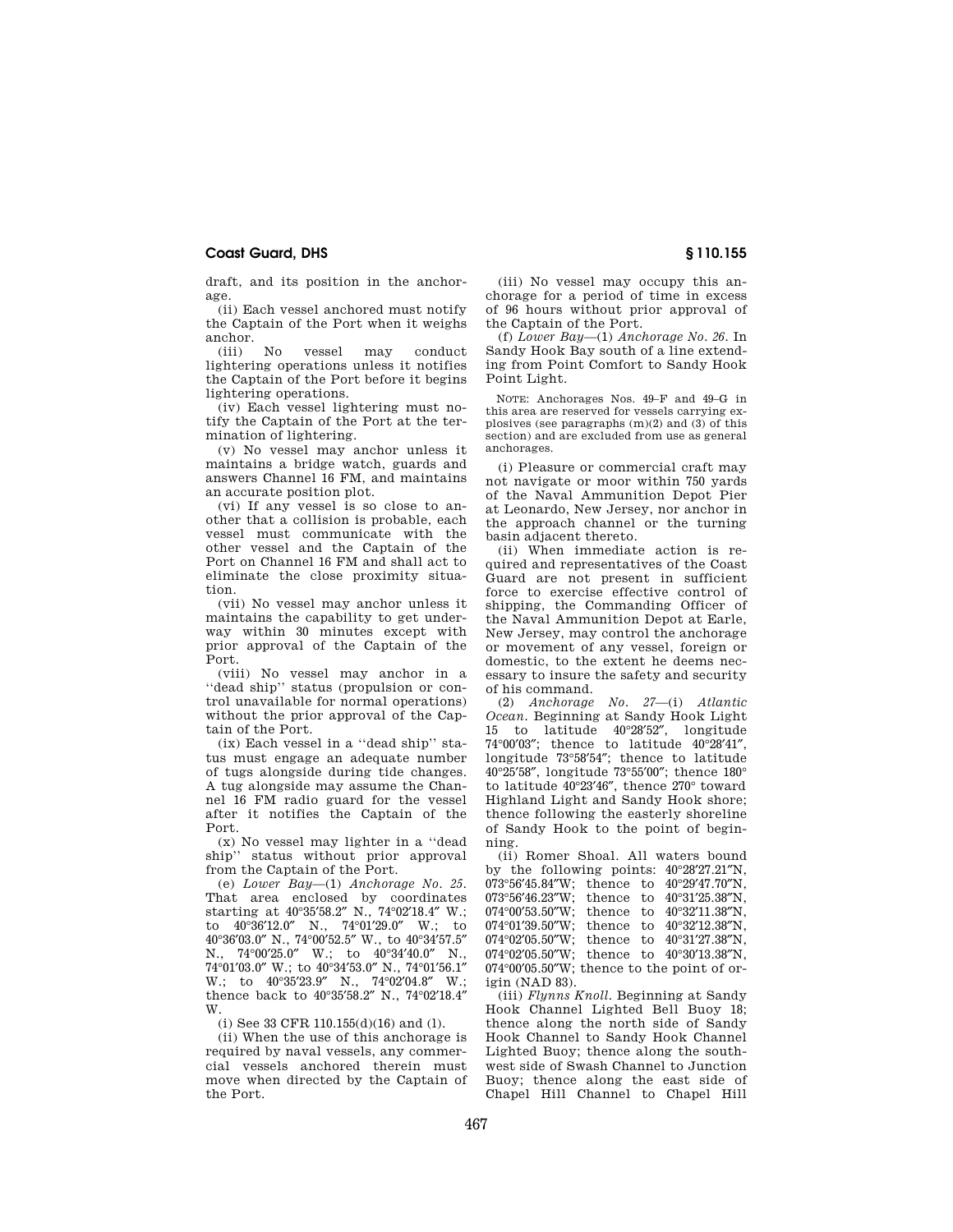Channel Buoy 2; and thence to the point of beginning.

(3) *Anchorage No. 28.* West of lines bearing 154°30′ from Fort Wadsworth Light to Craven Shoal Lighted Bell Buoy 19A, thence in succession to the buoys marking the east side of West Bank and the buoys on the west side of Chapel Hill Channel to Southwest Spit Junction Lighted Gong Buoy, thence 182° to a line extending from Sandy Hook Point Light to Point Comfort; north of the latter line and the New Jersey shore; and east of a line bearing 353° from the head of the Keansburg Steamboat Pier at Point Comfort, through Great Kills Flat Buoy 4, to the Staten Island shore; excluding from this area, however, (i) the waters west of a line ranging from the stack on Hoffman Island 344° through the northeast corner of the T-shaped pier at South Beach; northwest of a line ranging from Great Kills Light 39° and tangent to the offshore face of the Tshaped pier at Midland Beach; and northeast of a line ranging from the stack on Swinburne Island 301° to the shore end of the north jetty at New Creek; and (ii) the waters west of a line ranging from Conover Light at Leonardo, New Jersey, 340° through Old Orchard Shoal Light; northwest of a line bearing 230° from the stack on Hoffman Island; and northeast of a line ranging from Great Kills Light 332° through Marine Park Light at Crooks Point.

NOTE TO PARAGRAPH (f)(3): The special anchorage area in this anchorage is described in §110.60.

(g) [Reserved]

(h) *Newark Bay.* (1) *Anchorage No. 34*. All waters bound by the following points: 40°38′51.5″ N, 074°10′35.6″ W; thence to 40°39′20.2″ N, 074°09′50.8″ W; thence to 40°39′41.4″ N, 074°09′30.2″ W; thence to 40°39′29.6″ N, 074°08′58.0″ W; thence to 40°39′21.7″ N, 074°08′50.8″ W; thence to 40°39′08.0″ N, 074°08′58.9″ W; thence to 40°38′49.9″ N, 074°09′20.0″ W; thence to  $40^{\circ}38'53.5''$  N,  $074^{\circ}09'37.1''$  W; thence to 40°38′52.0″ N, 074°09′41.6″ W; thence to the point of origin (NAD 83). (2) [Reserved]

(3) *Anchorage No. 36*. All waters bound by the following points: 40°41′13.1″ N, 074°08′06.1″ W; thence to 40°41′12.7″ N, 074°08′09.9″ W; thence to 40°40′51.0″ N,

**§ 110.155 33 CFR Ch. I (7–1–12 Edition)** 

 $074^{\circ}08'29.7''$  W; thence to  $40^{\circ}40'44.7''$  N,  $074^{\circ}08'29.8''$  W; thence to  $40^{\circ}40'34.0''$  N 074°08'29.8" W; thence to 40°40'34.0" 074°08′12.0″ W; thence to 40°40′36.6″ N, 074°08′04.8″ W; thence to 40°40′54.5″ N, 074°07′56.5″ W; thence to 40°41′03.3″ N,  $074^{\circ}07'56.5''$  W; thence to the point of origin (NAD 83).

(4) *Anchorage No. 37.* North of the Central Railroad of New Jersey bridge; east of a line ranging from a point 200 yards east of the east pier of the east lift span of the bridge to a point 200 yards east of the east end of the lift span of the Pennsylvania-Lehigh Valley Railroad bridge; and south of the latter bridge.

NOTE TO PARAGRAPH (*h*)(4): The special anchorage area in this anchorage is described in §110.60.

(i) *Arthur Kill*—(1) *Anchorage No. 41.*  The passage between Pralls Island and Staten Island included between a line running 29° from the extreme northwest point of Pralls Island to a point on Staten Island and a line from the southern point of Pralls Island to the north side of the mouth of Neck Creek at Travis, Staten Island.

(2) *Anchorage No. 42.* East of lines ranging from the head of the Tottenville Shipyard Company pier at Tottenville, Staten Island, to the first pier of the Outerbridge Crossing west from the Staten Island shore, thence to Arthur Kill Light 10, thence to Arthur Kill Light 14, and thence to Arthur Kill Lighted Buoy 16; and south of a line from thence to Smoking Point.

(j) *Raritan Bay*—(1) *Anchorage No. 44.*  An area in Raritan Bay located at the junction of Arthur Kill and Raritan River, beginning at a point at latitude 40°30′07″, longitude 74°15′30″; thence to latitude 40°30′01″, longitude 74°15′30″; thence to latitude 40°29′27″, longitude 74°15′06″; thence to latitude 40°29′24″, longitude 74°15′01″; thence to latitude 40°29′15″, longitude 74°14′55″; thence to latitude 40°29′14″, longitude 74°15′25″; thence to latitude 40°29′48″, longitude 74°15′48″; and thence to the point of beginning.

(i) The anchorage is restricted to deep-draft vessels except that barges may moor in that portion of the anchorage southerly of latitude 40°29′22″.

(ii) No vessel shall occupy the deepdraft portion of the anchorage for a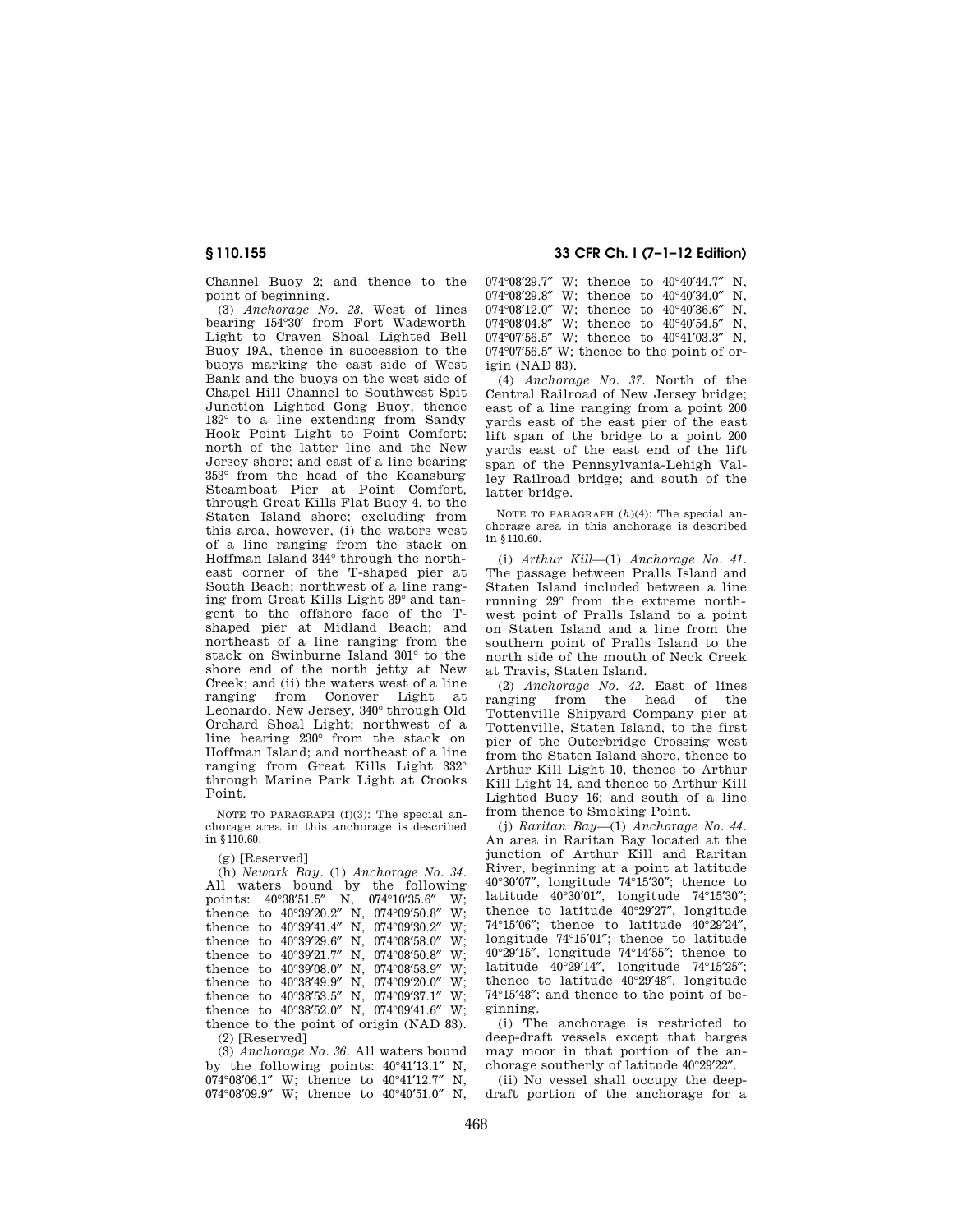longer period than 48 hours without a permit from the Captain of the Port.

(2) *Anchorage No. 45.* West of the Raritan Bay Channel leading into Arthur Kill; north of the Raritan River Channel leading into Raritan River; and east of the Cutoff Channel between Raritan River and Arthur Kill, except that part of the said area occupied by Anchorage No. 44.

(3) [Reserved]

(4) *Anchorage No. 46.* West of the west limit of Anchorage No. 28, as defined by a line bearing 353° from the head of the Keansburg Steamboat Pier at Point Comfort, through Great Kills Flat Buoy 4 to the Staten Island shore; north of Raritan Bay Channel as defined by the buoys and lights marking the north side of the channel, including Princess Bay; northeast of Raritan Bay Channel leading into Arthur Kill; and south of a line bearing 243° from the gable of a house at Ward Point, Staten Island.

(5) *Anchorage No. 47.* South of the Raritan River Channel from opposite the Sun Oil Company pier at South Amboy to Raritan River Buoy 3; thence south of a line in the direction of<br>Boundary Daybeacon to latitude Daybeacon to latitude 40°28′48.5″, longitude 74°14′31.6″; thence south of lines through Raritan Bay Light 7B, Raritan Bay Light 3A, and the buoys marking the south side of Raritan Bay Channel Off Seguine Point to the west limit of Anchorage No. 28 as defined by a line bearing 353° from the head of the Keansburg Steamboat Pier through Great Kills Flat Buoy 4 to the Staten Island shore; and west of the latter line.

(i) Vessels shall not anchor in the channel to Keyport Harbor west of lines ranging from Keyport Channel Buoy 1 to Keyport Channel Buoy 9, thence through Keyport Channel Buoys 11 and 13 to the northeast corner of the easterly steamboat wharf; and east of a line extending from a point 400 yards west of Keyport Channel Buoy 1 tangent to the west shore at the mouth of Matawan Creek.

(k) [Reserved]

(l) *General regulations.* (1) No vessel in excess of 800 feet (243.84 meters) in length overall or 40 feet (12.192 meters) in draft may anchor unless it notifies the Captain of the Port at least 48 hours prior to entering Ambrose Channel.

(2) Except in cases of great emergency, no vessel shall be anchored in the navigable waters of the Port of New York outside of the anchorage areas established in this section, nor cast anchor within a cable or pipe line area shown on a Government chart, nor be moored, anchored, or tied up to any pier, wharf, or vessel in such manner as to obstruct or endanger the passage of any vessel in transit by, or to or from, adjacent wharves, piers, or slips.

(3) No vessel shall occupy for a longer period than 30 days, unless a permit is obtained from the Captain of the Port for that purpose, any anchorage for which the time of occupancy is not otherwise prescribed in this section. No vessel in a condition such that it is likely to sink or otherwise become a menace or obstruction to navigation or anchorage of other vessels shall occupy an anchorage except in an emergency, and then only for such period as may be permitted by the Captain of the Port.

(4) Whenever, in the opinion of the Captain of the Port, such action may be necessary, that officer may require any or all vessels in any designated anchorage area to moor with two or more anchors.

(5) Every vessel whose crew may be reduced to such number that it will not have sufficient men on board to weigh anchor at any time shall be anchored with two anchors, with mooring swivel put on before the crew shall be reduced or released, unless the Captain of the Port shall waive the requirement of a mooring swivel.

(6) Anchors of all vessels must be placed well within the anchorage areas, so that no portion of the hull or rigging shall at any time extend outside the boundaries of the anchorage area.

(7) Any vessel anchoring under circumstances of great emergency outside of the anchorage areas must be placed near the edge of the channel and in such position as not to interfere with the free navigation of the channel nor obstruct the approach to any pier nor impede the movement of any boat, and shall move away immediately after the emergency ceases, or upon notification by the Captain of the Port.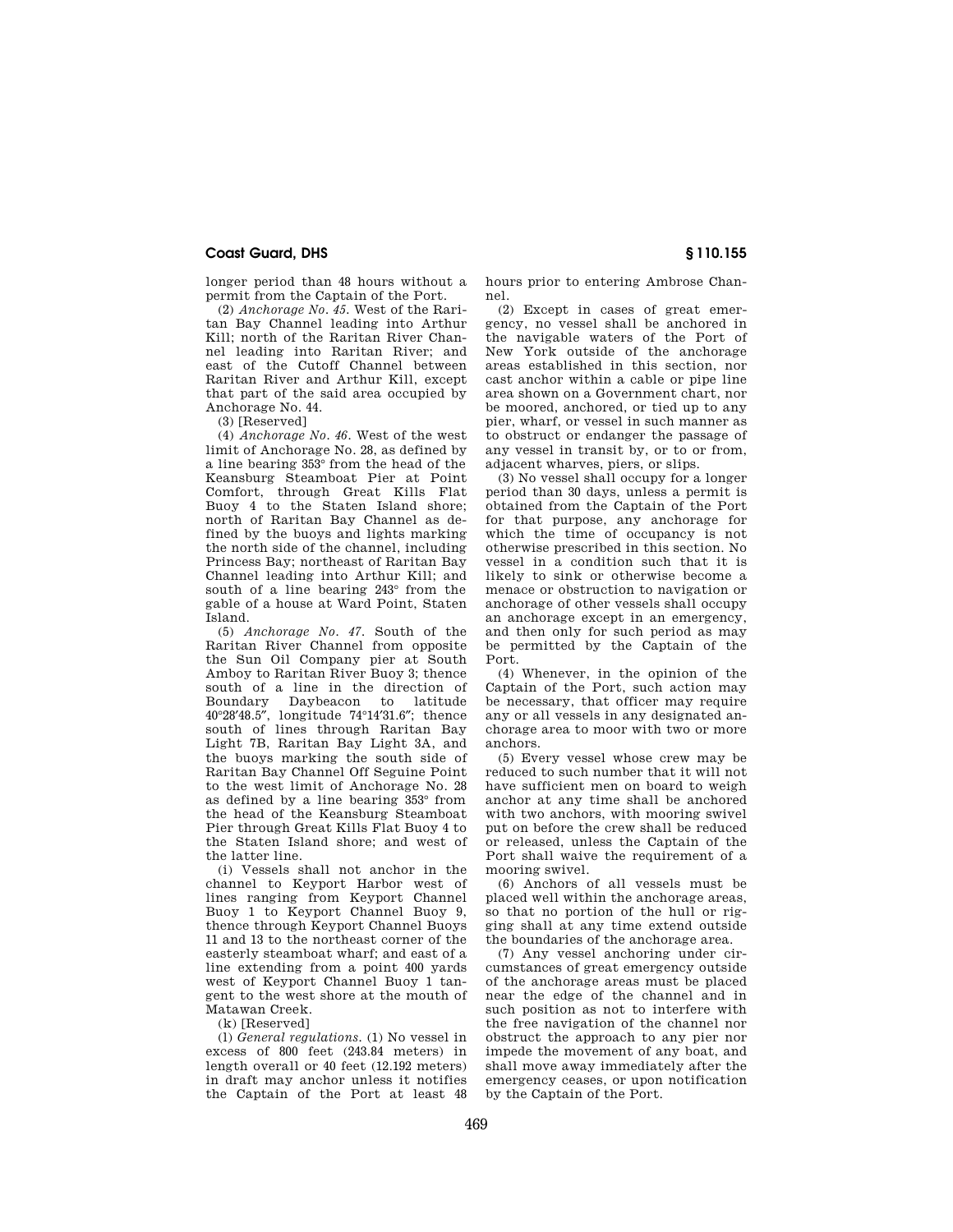(8) The Captain of the Port may grant a revocable permit for the habitual maintenance and use of a given mooring space in an anchorage area. Application information for a mooring permit is available from:

Coast Guard Sector New York, Waterways Management Division, 212 Coast Guard Drive, Staten Island, NY 10305.

(i) A mooring permit is issued to an individual, for his exclusive use, of a specific mooring, of a specific type, at a specific location, for a specific vessel.

(ii) Mooring permits shall expire on April 30 of the year after issuance.

(iii) Mooring permits are not transferable.

(iv) Moorings are shown on the large scale chart which may be seen at the office of the Captain of the Port—New York.

(v) Mooring anchor, chain, and pendant (if applicable) requirements are shown in Table  $110.155(1)(7)$ . These requirements may be waived or modified by the Captain of the Port upon written request from the applicant for such waiver or modification.

(vi) The mooring buoy shall be white in color with the Captain of the Port mooring permit number, in black letters, clearly visible at all times. The buoy is to extend not less than 1 foot above the surface of the water at all times, exclusive of flagstaffs, rings, quick pickup devices, etc.

(vii) All required equipment shall be provided by, installed by, and remain the property of the permit holder.

(viii) Mooring equipment should be raised at least every 2 years, inspected for deterioration and replaced if necessary.

(ix) Each person holding a mooring permit shall make what the Captain of the Port—New York considers reasonable use of the mooring. Nonuse of a mooring up to 30 days during the boating season is deemed reasonable.

(x) Moorings for which permits have expired without renewal or have been revoked by the Captain of the Port— New York shall be removed by the owner within 10 days of such expiration or revocation.

(xi) Granting of a Captain of the Port—New York mooring permit does not give a right of access across private property. Arrangements for access shall be made by the permit holder.

(xii) Each person to whom a Captain of the Port—New York mooring permit is issued agrees to hold harmless the United States, its officers, agents, and employees, for any death, personal injury, or damage which may result from the use of the permit or the rights granted under the permit.

(xiii) No vessel shall continuously occupy a mooring when a vessel in regular traffic requires the berth or when navigation would be menaced or inconvenienced thereby.

(xiv) No vessel shall moor in any anchorage in such a manner as to interfere with the use of a duly authorized mooring buoy. Nor shall any vessel moored to a buoy authorized by a Captain of the Port—New York permit be moored such that any portion of that vessel comes within 50 feet of a marked or dredged channel.

(xv) No vessel shall be navigated within the limits of an anchorage at speed exceeding 6 knots when in the vicinity of a moored vessel.

(xvi) In an emergency the Captain of the Port may shift the position of any unattended vessel moored in or near any anchorage.

| Vessel length, in feet                      | Anchor<br>weight, in<br>pounds | Anchor type          | Anchor scope | Chain size in<br>inches | Pendant<br>length in feet | Pendant safe<br>working load<br>minimum |
|---------------------------------------------|--------------------------------|----------------------|--------------|-------------------------|---------------------------|-----------------------------------------|
|                                             | $100$                          | Mushroom or<br>navy. |              |                         |                           | 4x anchor<br>weight.                    |
| Greater than 15 but not<br>greater than 21. | $150$                          | Mushroom or<br>navy. |              |                         |                           | Do.                                     |
| Greater than 21 but not<br>greater than 26. | $200$                          | Mushroom or<br>navv. |              |                         |                           | Do.                                     |

#### TABLE 110.155(l)(7)

# **§ 110.155 33 CFR Ch. I (7–1–12 Edition)**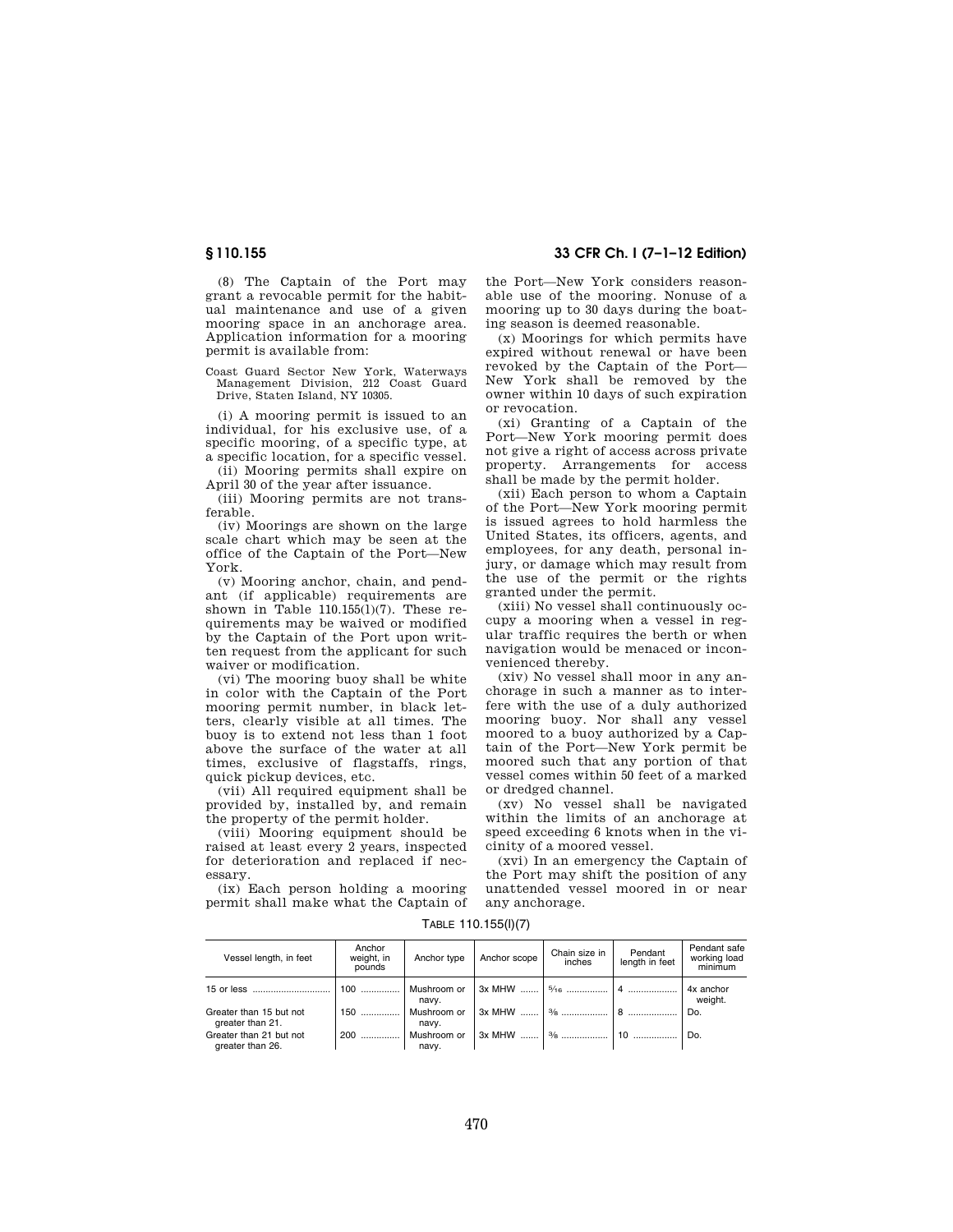| Vessel length, in feet | Anchor<br>weight, in<br>pounds      | Anchor type          | Anchor scope | Chain size in<br>inches                                                                        | Pendant<br>length in feet | Pendant safe<br>working load<br>minimum |
|------------------------|-------------------------------------|----------------------|--------------|------------------------------------------------------------------------------------------------|---------------------------|-----------------------------------------|
| Greater than 26        | 10 per foot of<br>vessel<br>length. | Mushroom or<br>navy. | 3x MHW       | $\frac{1}{2}$ for anchor<br>of 400 $\#$ or<br>less. $\frac{5}{8}$ if<br>greater<br>than 400 #. | 10                        | Do.                                     |

TABLE 110.155(l)(7)—Continued

(9) Barge dispensing stations and stake boats may be anchored in such places as the Captain of the Port may designate.

(10) Upon approval of the District Engineer, Corps of Engineers, the Captain of the Port may permit wrecking plant or other vessels legally engaged in recovering sunken property, or in laying or repairing pipe lines or cables legally established, or plant engaged in dredging operations, to anchor within channels of the Port of New York. Permit issued by the Captain of the Port is not necessary for plant engaged upon works of river and harbor improvement under the supervision of the District Engineer, but the District Engineer will notify the Captain of the Port in advance of all such proposed work.

(11) Whenever the maritime or commercial interests of the United States so require, the Captain of the Port is hereby empowered to shift the position of any vessel anchored within the anchorage areas, of any vessel anchored outside the anchorage areas, of any vessel which is so moored or anchored as to impede or obstruct vessel movements in any channel or obstruct or interfere with range lights and of any vessel which, lying at the exterior end of a pier or alongside an open bulkhead, obstructs or endangers the passage of vessels in transit by, or to or from, adjacent wharf property or impedes the movements of vessels entering or leaving adjacent slips.

(12) A vessel upon being notified to move into the anchorage limits or to shift its position on anchorage grounds, shall get under way at once or signal for a tug, and shall change position as directed, with reasonable promptness.

(13) Nothing in this section shall be construed as relieving any vessel or the owner or person in charge of any vessel from the penalties of law for obstructing navigation or for obstructing or interfering with range lights, or for not complying with the navigation laws in regard to lights, fog signals, or for otherwise violating law.

(14) Any vessel prohibited by these rules from anchoring in a specific anchorage because of the vessel's length or draft may anchor in the anchorage with permission from the Captain of the Port.

(m) *Anchorages for vessels carrying explosives.* (1) [Reserved]

(2) *Anchorage No. 49–F* (*emergency naval anchorage*). That portion of Sandy Hook Bay bounded by a line bearing 170°, 3,800 yards, from a point bearing 281°30′, 2,050 yards from Sandy Hook Light; thence 260°, 500 yards; thence 350°, 3,800 yards; thence 080°, 500 yards, to the point of beginning.

(i) This anchorage is to be used for the anchorage of naval vessels during emergencies only.

(ii) No pleasure or commercial craft shall navigate or moor within this area at any time when naval vessels which are moored in the area display a red flag by day or a red light by night.

(3) *Anchorage No. 49–G* (*naval anchorage*). That portion of Sandy Hook Bay bounded by a line bearing 208°, 1,350 yards, from a point bearing 292°30′, 3,600 yards, from Sandy Hook Light; thence 298°, 620 yards; thence 002°, 1,250 yards; thence 107°, 1,150 yards, to the point of beginning.

(i) No pleasure or commercial craft shall navigate or moor within this area at any time when vessels which are moored in the area display a red flag by day or a red light by night.

(n) *Regulations for explosive anchorages.* (1) Anchorages Nos. 49–F and 49–G are reserved for vessels carrying explosives. All vessels carrying explosives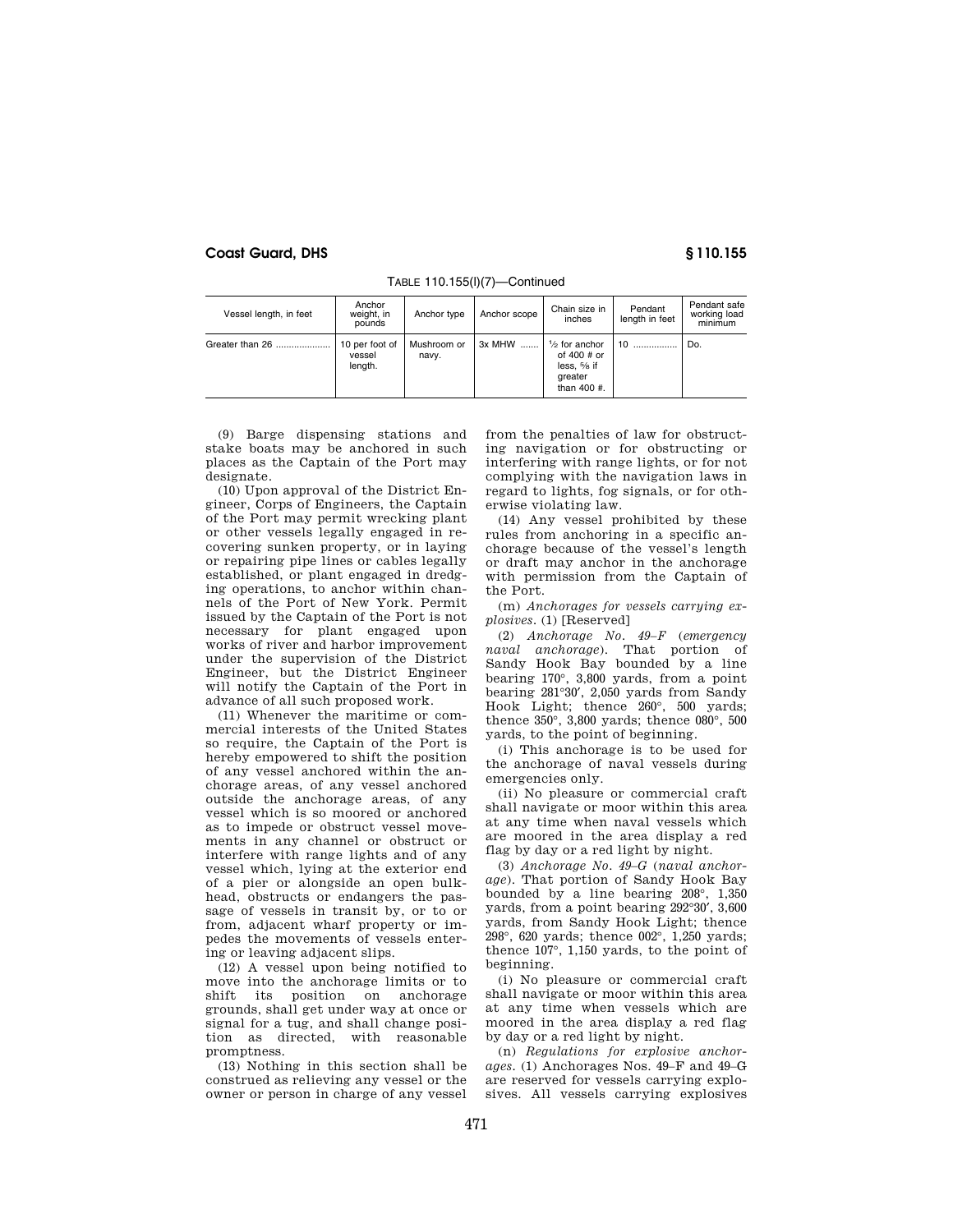shall be within these areas when anchored, except as provided in paragraph  $(n)(6)$  of this section.

(2) A written permit shall be obtained from the Captain of the Port before vessels carrying explosives, or on which explosives are to be loaded, may proceed to the anchorages provided for them; and no vessel shall occupy a berth in such anchorage except by authority of such permit, which permit may be revoked at any time.

(3) Vessels used in connection with loading or unloading explosives on vessels in anchorage areas, including tugs and stevedore boats, shall carry a written permit from the Captain of the Port. The Captain of the Port may, in his discretion, require every person having business on board vessels which are being loaded with explosives, other than members of the crew, to have a pass from the Captain of the Port in such form as he shall prescribe. Such permit or pass shall be shown whenever required by him or by his authorized agents.

(4) Whenever any vessel not fitted with mechanical power anchors in the explosives anchorages while carrying explosives, the Captain of the Port may require the attendance of a tug upon such vessel when in his judgment such action is necessary.

(5) Vessels carrying explosives shall comply with the general regulations in paragraph (l) of this section when applicable.

(6) The District Engineer, Corps of Engineers, may authorize, in writing, a vessel carrying explosives for use on river and harbor works or on other work under Federal permit issued by the District Engineer to anchor in or near the vicinity of such work without a permit from the Captain of the Port. The District Engineer will prescribe the quantities of such explosives allowed on such vessel and the conditions under which they are to be stored and handled, and will furnish the Captain of the Port with a copy of such safety instructions together with a copy of his written authorization.

(7) Every vessel loading, unloading, transporting, or containing explosives shall display by day a red flag at least 16 square feet in area at its masthead, or at least 10 feet above the upper deck

**§ 110.156 33 CFR Ch. I (7–1–12 Edition)** 

if the vessel has no mast, and shall display by night a red light in the same position specified for the flag.

(8) When local regulations of any place require previous local authority for the transfer of explosives or fireworks between vessels or between a vessel and a wharf or other place ashore, the Captain of the Port will permit the removal from the anchorage of such vessel containing explosives to any place covered by such local regulations only when he is satisfied that the required local authority has been granted.

NOTE: The anchorage in this section are regulated under Title I, Ports and Waterways Safety Act of 1972 as stated in §110.1a(a) of this part. The penalties for violating regulations under this Act are stated in §110.1a(b) of this part.

### [CGFR 67–46, 32 FR 17728, Dec. 12, 1967]

EDITORIAL NOTE: For FEDERAL REGISTER citations affecting §110.155, see the List of CFR Sections Affected, which appears in the Finding Aids section of the printed volume and at *www.fdsys.gov*.

## **§ 110.156 Randall Bay, Freeport, Long Island, N.Y.**

(a) *The anchorage grounds.* Southward of a line 312 feet south of and parallel to the south side of Casino Street; eastward of a line 215 feet east of and parallel to the east side of West Side Avenue, said line extending southerly to a point 233 feet north of the prolonged north side of Clinton Street; northeastward of a line from the last-mentioned point to a point 243 feet southerly of the prolonged south side of Clinton Street and 210 feet east of the east side of Prospect Street; eastward of a line 210 feet east of and parallel to the east side of Prospect Street; northward of a line 25 feet north of and parallel to the prolonged north side of Suffolk Street; westward of a line 210 feet west of and parallel to the west side of South Long Beach Avenue, said line extending northerly to a point 222 feet south of the prolonged south side of Queens Street; southwestward of a line from the last-mentioned point to a point 74 feet northerly of the prolonged north side of Queens Street and 120 feet west of the west side of Roosevelt Avenue; and westward of a line 120 feet west of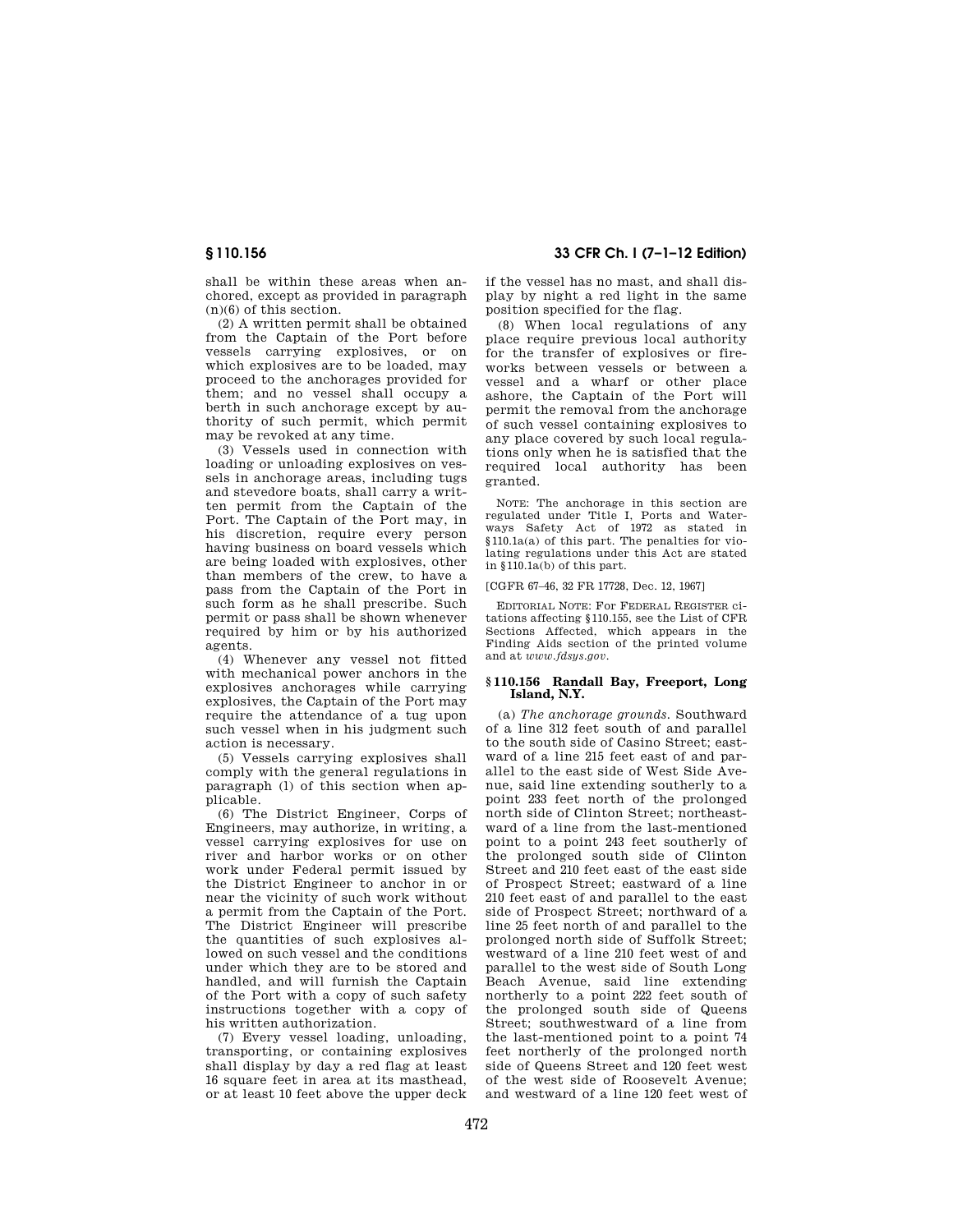and parallel to the west side of Roosevelt Avenue.

(b) *The regulations.* (1) When applied for, a berth in this anchorage, if available, may be assigned to any vessel by the Captain of the Port of Long Island Sound.

(2) The Captain of the Port is authorized to issue permits for maintaining mooring buoys within the anchorage. The method of anchoring these buoys shall be as prescribed by the Captain of the Port.

(3) No vessel shall anchor in the anchorage in such manner as to interfere with the use of a duly authorized mooring buoy.

(4) No vessel shall be navigated within the anchorage at a speed exceeding six knots.

(5) In case of emergencies, the Captain of the Port is authorized to shift the position of any unattended vessel moored in or near the anchorage.

[CGFR 67–46, 32 FR 17728, Dec. 12, 1967, as amended by USCG–2012–0306, 77 FR 37313, June 21, 2012]

## **§ 110.157 Delaware Bay and River.**

(a) *The anchorage grounds*—(1) *Anchorage A off the entrance to the Mispillion River.* In Delaware Bay southwest of Brandywine Channel beginning at latitude 38°53′57″ N., longitude 75°08′00″ W., thence northwesterly to latitude 39°01′22″ N., longitude 75°13′25″ W., thence southwesterly to latitude 39°00′49″ N., longitude 75°14′57″ W., thence southeasterly to latitude 38°53′22″ N., longitude 75°09′26″ W., thence northeasterly to the point of beginning. Supervision over the anchoring of vessels and over all cargo transfer operations in Anchorage A is exercised by the Captain of the Port, Philadelphia. The regulations of paragraphs  $(b)(1)$  and  $(b)(2)$  of this section do not apply to this anchorage.

(2) *Anchorage 1 off Bombay Hook Point.*  On the southwest side of the channel along Liston Range, bounded as follows: Beginning at a point (approximately latitude 39°17′59″, longitude 75°23′07″) bearing 228 from Ship John Shoal Light, 167 yards southwest of the southwest edge of the channel along Liston Range; thence 228°, 2,000 yards; thence 318°, 8,000 yards; thence 48°, 2,000 yards; and thence 138°, 8,000 yards, to the point of beginning.

(3) *Anchorage 2 northwest of Artificial Island.* On the east side of the channel along Reedy Island Range, bounded as follows: Beginning at a point bearing 105° from the northernmost point of Reedy Island, 167 yards easterly of the east edge of the channel along Reedy Island Range; thence 105°, 800 yards; thence 195°, 4,500 yards; thence 285°, 800 yards to a point (approximately latitude 39°28′58″, longitude 75°33′37″) opposite the intersection of Reedy Island and Baker Ranges; and thence 15°, 4,500 yards, to the point of beginning.

(4) *Anchorage 3 southeast of Reedy Point.* Southeast of the entrance to the Chesapeake and Delaware Canal at Reedy Point, bounded on the east by the west edge of the channel along Reedy Island and New Castle Ranges; on the west by a line beginning at a point on the west edge of the channel along Reedy Island Range at latitude 39°31′43″, thence to a point bearing 168°30′, 3,150 yards, from Chesapeake and Delaware Canal 2 Light, and thence to a point bearing 131°, 1,160 yards, from Chesapeake and Delaware Canal 2 Light; and on the north by a line running from the last-described point 113°30′, approximately 813 yards, to the west edge of the channel along New Castle Range.

(5) *Anchorage 4 north of Reedy Point.*  North of the entrance to the Chesapeake and Delaware Canal at Reedy Point, on the west side of the river, bounded as follows: Beginning at a point (approximately latitude 39°33′51″, longitude 75°33′35″) 344°58′ true, 160 yards from Chesapeake and Delaware Canal Light 2; thence 306°26′, 1,442 yards; thence 36°26′, 377 yards; thence 126°26′, 1,442 yards; thence 216°26′, 377 yards to the point of beginning.

(6) *Anchorage 5 southeast of Pea Patch Island.* On the northeast side of the channel along New Castle Range, bounded as follows: Beginning at latitude 39°34′28″, longitude 75°33′06″; thence 334°, 2,343 yards; thence 64°, 512 yards; thence 154°, 2,343 yards; and thence 244°, 512 yards, to the point of beginning.

(7) *Anchorage 6 off Deepwater Point.*  Southeast of the entrance to Christina River, on the east side of the channel along Cherry Island Range, bounded as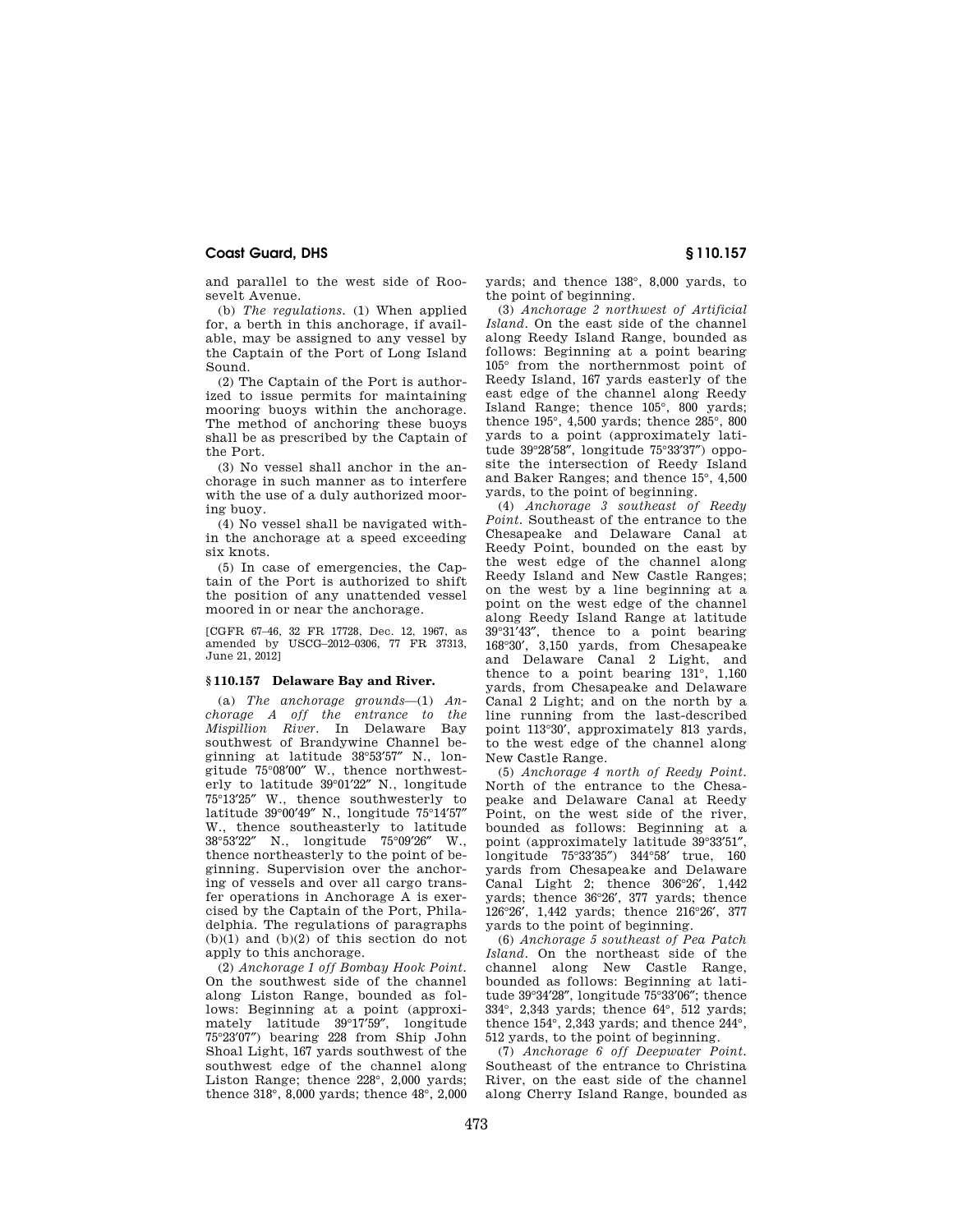follows: Beginning at latitude 39°41′31″, longitude 75°30′55″; thence 17°, 2,747 yards; thence 112°, 847 yards; thence 215°, 1,340 yards; thence 204°, 893 yards; thence 186°30′, 500 yards; and thence 286°, 377 yards, to the point of beginning. Vessels must not cast anchor in the cable area at the lower end of this anchorage except in case of emergency.

(8) *Anchorage 7 off Marcus Hook.* (i) On the southeast side of the channel along Marcus Hook Range, bounded by a line connecting the following points:

| 75°22′50.0994″ W          |
|---------------------------|
| 75°23′17.238″ W           |
| 75°25′01_278″ W           |
| $75^{\circ}26'00.186''$ W |
|                           |

(DATUM: NAD 83)

(ii) A vessel that is arriving from or departing for sea and that requires an examination by public health, customs, or immigration authorities shall anchor in the preferential area of this anchorage designated for the use of vessels awaiting quarantine inspection, this area being the waters bounded by the arc of a circle with a radius of 366 yards and with the center located at:

39°48′46.334″ N 75°23′26.881″ W

(DATUM: NAD 83)

(iii) Should the remainder of the anchorage be in use, the preferential area, when available, may be used by vessels not subject to quarantine inspection.

(9) *Anchorage 8 off Thompson Point.* On the south side of the channel along Tinicum Range, between Thompson Point and the east side of Crab Point, bounded as follows: Beginning at a point on the south edge of the channel along Tinicum Range at longitude 75°18′24″; thence easterly along the edge of the channel to longitude 75°17′54″; thence 179°, 267 yards; thence 260°30′, 793 yards; thence 358°, 425 yards, to the point of beginning.

(10) *Anchorage 9 near entrance to Mantua Creek.* On the southeast side of the channel along Mifflin Range, bounded as follows: Beginning at a point on the southeast edge of the channel at longitude 75°14′26″; thence northeasterly along the edge of the channel to longitude 75°12′01.5″; thence 203°30′, 933 yards; thence 233°30′, 3,058 yards; and thence 263°30′, 933 yards, to the point of beginning. Vessels must not cast an-

**§ 110.157 33 CFR Ch. I (7–1–12 Edition)** 

chor in this anchorage in such manner as to interfere unreasonably with the passage of other vessels to and from Mantua Creek.

(11) *Anchorage 10* (*naval*) *at Naval Base, Philadelphia.* On the north side of the channel along West Horseshoe Range, bounded as follows: Beginning at the southeasterly corner of Pier 7 (approximately latitude 39°53′11″, longitude 75°09′58.5″); thence 174°, 525 yards, to the north edge of the channel along West Horseshoe Range; thence 273°30′ along the edge of the channel, 880 yards; thence 354°, 433 yards, to the southeasterly corner of Pier 1; and thence 88°30′, 875 yards, to the point of beginning. This is a restricted naval anchorage.

(12) *Anchorage 11 at Gloucester.* On the east side of the channel south of the Walt Whitman Bridge at Gloucester, bounded as follows: Beginning at a point on the east edge of the channel at latitude 39°54′16″; thence 174°30′, 500 yards, to latitude 39°54′02″, longitude 75°07′43″; thence 202°, 1,133 yards; thence 217°30′, 1,142 yards, to the east edge of channel; thence northeasterly along the edge of the channel to the point of beginning.

(13) *Anchorage 12 between Gloucester and Camden.* On the east side of the channel adjoining and on the upstream side of Anchorage 11, from the Gloucester to Camden, bounded as follows: Beginning at a point on the east edge of the channel at latitude 39°54′16″; thence northerly along the edge of the channel to latitude 39°56′32.5″; thence 133°, 283 yards to a point on a line 100 feet west of the established pierhead line; thence southerly along this line to latitude 39°54′34″; thence 196°16′, 882 yards to latitude 39°54′08.5″; thence 354°36′, 267 yards to the point of beginning. The area between New York Shipbuilding Corporation Pier No. 2 and the MacAndrews and Forbes Company pier, Camden, shall be restricted to facilitate the movement of carfloats to and from Bulson Street, Camden. The area in front of the Public Service Electric and Gas Company pier shall be restricted to facilitate the movement of vessels to and from the pier. Should the anchorage become so congested that vessles are compelled to anchor in these restricted areas, they must move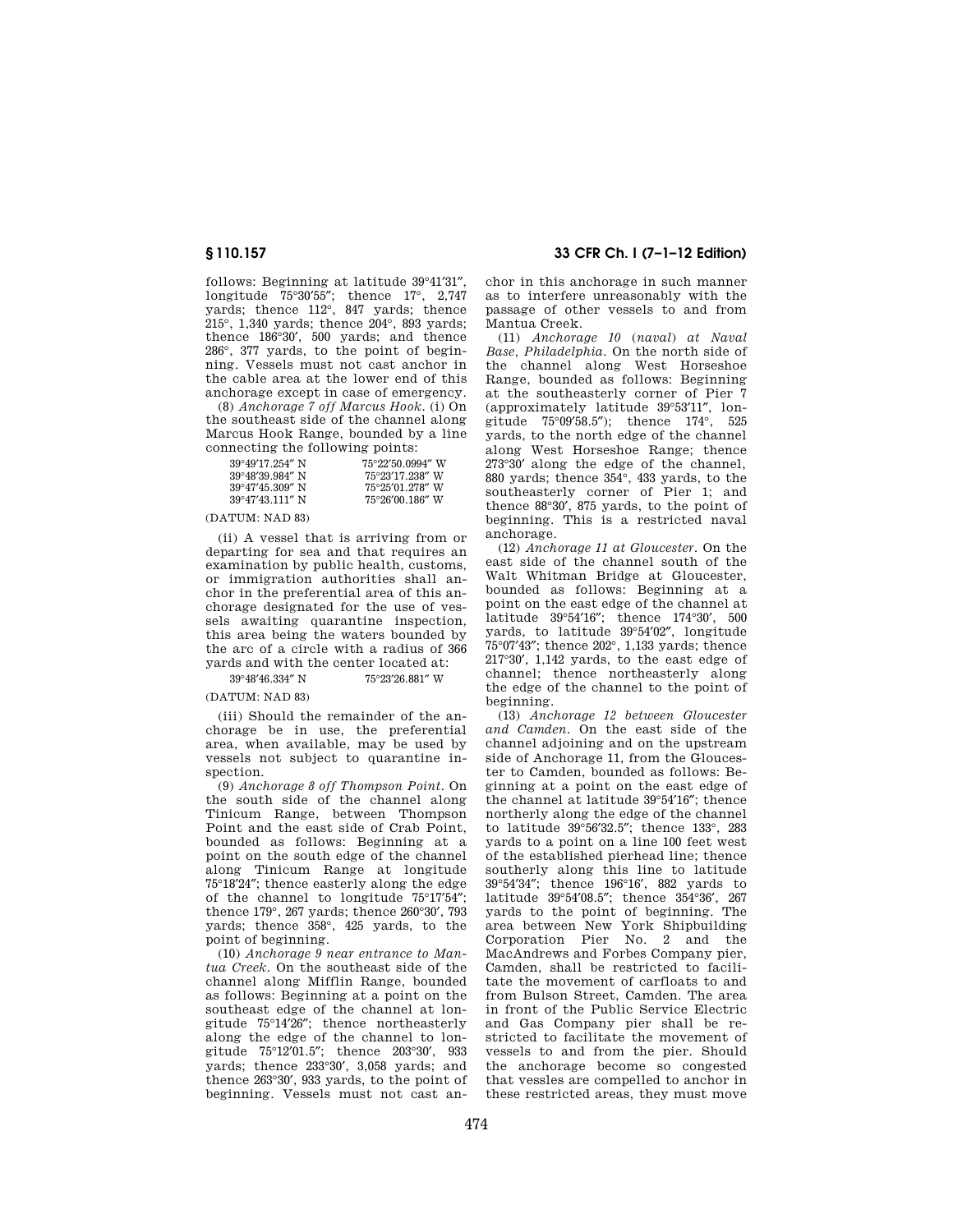immediately when another berth is available.

(14) *Anchorage 13 at Camden.* On the east side of the channel adjoining and on the upstream side of Anchorage 12, to Cooper Point, Camden, bounded as follows: Beginning at a point on the east edge of the channel at latitude 39°56′32.5″; thence northerly along the edge of the channel to latitude 39°57′39.7″; thence 139°, 217 yards to a point on a line 100 feet west of the established pierhead line; thence southerly along this line to latitude 39°56′26.5″; thence 313°, 283 yards to the point of beginning.

(15) *Anchorage 14 opposite Port Richmond.* On the southeast side of the channel, north of Petty Island, bounded as follows: Beginning at a point on the southeast edge of the channel at longitude 75°05′43″; thence 163°, 248 yards; thence 253°, 1,978 yards, to the southeast edge of the channel; and thence northeasterly along the edge of the channel to the point of beginning. Vessels having a draft of less than 20 feet must anchor southwest of Pier No. 11, Port Richmond. The area off the Cities Service Oil Company wharves, Petty Island, shall be restricted to facilitate the movement of vessels to and from the wharves.

(16) *Anchorage 15 off northeasterly end of Petty Island.* On the southeast side of the channel, bounded as follows: Beginning at a point on the southeast edge of the channel at longitude 75°05′34.7″; thence northeasterly along the southeast edge of the channel to longitude 75°05′09.5″; thence 171°, 198 yards; thence 260°30′, 667 yards; and thence 351°, 198 yards, to the point of beginning. When necessary, this anchorage will be reserved for vessels under the custody of the United States, at which time other vessels may be required by the Captain of the Port to shift position.

(17) *Anchorage 16 between Port Richmond and Five Mile Point.* On the northwest side of the channel, bounded as follows: Beginning at a point on the northwest edge of the channel at longitude 75°05′35″; thence northeasterly along the edge of the channel to longitude 75°04′20″; thence 328°, 125 yards; thence 243°, 450 yards; thence 251°, 475 yards; thence 257°, 1,042 yards; thence 174°30′, 122 yards, to the point of beginning. When necessary, this anchorage will be reserved for vessels under the custody of the United States, at which time other vessels may be required by the Captain of the Port to shift position.

(b) *General regulations.* (1) Except in cases of great emergency, no vessel shall be anchored in Delaware Bay and River between Ship John Light and The Pennsylvania Railroad Company bridge at Delair, New Jersey, outside of the anchorage areas established in this section, or within a cable or pipe line area shown on a Government chart, or be moored, anchored, or tied up to any pier, wharf, or other vessel in such manner as to obstruct or endanger the passage of any vessel. When an emergent condition exists due to congestion in the prescribed anchorage areas in the Delaware River, the Captain of the Port may authorize the anchorage of vessels in locations other than the prescribed areas. Vessels so anchored must not be anchored within the channel limits. Any vessel anchored outside of the prescribed anchorage limits must move to a prescribed anchorage area when space becomes available.

(2) No vessel shall occupy any prescribed anchorage for a longer period than 48 hours without a permit from the Captain of the Port. Vessels expecting to be at anchor for more than 48 hours shall obtain a permit from the Captain of the Port for that purpose. No vessel in such condition that it is likely to sink or otherwise become a menace or obstruction to navigation or anchorage of other vessels shall occupy an anchorage except in an emergency, and then only for such period as may be permitted by the Captain of the Port.

(3) Whenever, in the opinion of the Captain of the Port such action may be necessary, he may require any or all vessels in any designated anchorage area to moor with two or more anchors.

(4) [Reserved]

(5) Anchors shall be placed well within the anchorage areas, so that no portion of the hull or rigging will at any time extend outside of the anchorage area.

(6) Light-draft barges using the anchorages shall be anchored away from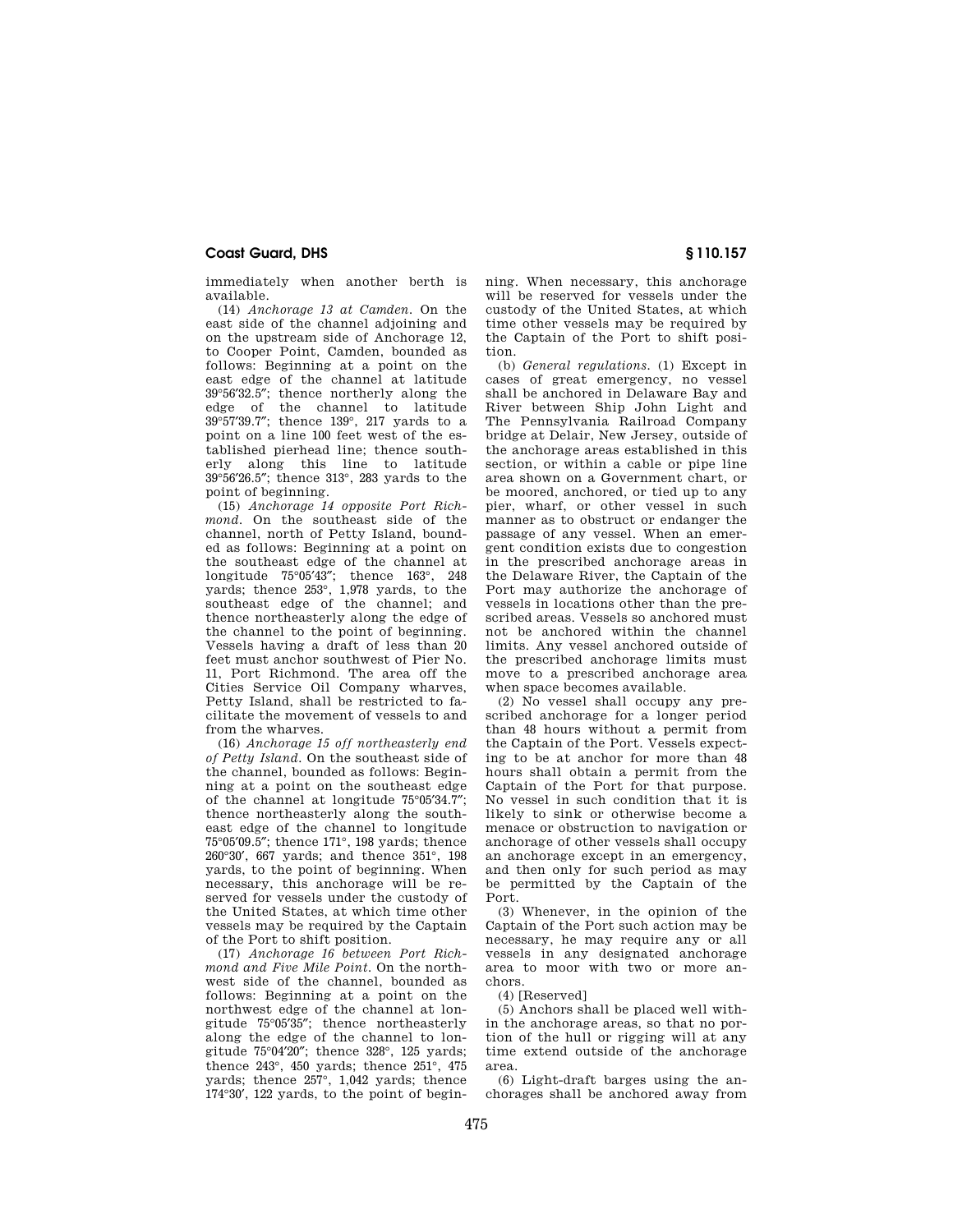the deeper portions of the anchorages, so as not to interfere with the anchoring of deep-draft vessels. Any barges towed in tandem to an anchorage area shall be bunched together when anchoring.

(7) Upon approval of the District Engineer, Corps of Engineers, the Captain of the Port may permit wrecking plant or other vessels legally engaged in recovering sunken property, or in laying or repairing pipe lines or cables, or plant engaged in dredging operations, to anchor in channels. Such permission is not necessary for plant engaged upon works of river and harbor improvement under the supervision of the District Engineer, but the District Engineer will notify the Captain of the Port in advance of all such proposed work.

(8) [Reserved]

(9) A vessel upon being notified to shift its position shall get under way at once or signal for a tug and shall change position as directed with reasonable promptness.

(10) Nothing in this section shall be construed as relieving any vessel or the owner or person in charge of any vessel from the penalties of law for obstructing navigation or for obstructing or interfering with range lights, or for not complying with the laws relating to lights and fog signals or other navigation laws and regulations.

(11) Annually from September 1 until December 31, additional requirements and restrictions in this paragraph for the use of anchorages defined in paragraphs  $(a)(7)$ ,  $(a)(8)$ , and  $(a)(10)$  of this section apply.

(i) Before anchoring in Anchorage 7 off Marcus Hook, as described in paragraph (a)(8) of this section, a vessel must first obtain permission from the Captain of the Port, Philadelphia, at least 24 hours in advance of arrival. Permission to anchor will be granted on a ''first-come, first-served'' basis. The Captain of the Port, Philadelphia, will allow only one vessel at a time to be at anchor in Anchorage 7, and no vessel may remain within Anchorage 7 for more than 12 hours. Any vessel arriving from or departing to sea that requires an examination by the public health service, customs or immigration authorities will be directed to an anchorage for the required inspection by

**§ 110.157 33 CFR Ch. I (7–1–12 Edition)** 

the Captain of the Port on a case-bycase basis.

(ii) For Anchorage 6 off Deepwater Point, as described in paragraph (a)(7) of this section, and Anchorage 9 as described in paragraph  $(a)(10)$  of this section.

(A) Any vessel 700 feet or greater in length requesting anchorage shall obtain permission from the Captain of the Port, Philadelphia, Pennsylvania, at least 24 hours in advance.

(B) Any vessel from 700 to 750 feet in length shall have one tug alongside at all times while the vessel is at anchor.

(C) Any vessel greater than 750 feet in length shall have two tugs alongside at all times while the vessel is at anchor.

(D) The Master, owner or operator of a vessel at anchor shall ensure that any tug required by this section is of sufficient horsepower to assist with necessary maneuvers to keep the vessel clear of the navigation channel.

(iii) As used in this section, Captain of the Port means the Commander of Sector Delaware Bay or any Coast Guard commissioned, warrant or petty officer who has been authorized by the Captain of the Port to act on his behalf. The Captain of the Port may be contacted by telephone at (215) 271–4807 or via VHF marine band radio, channel 16.

(c) *Regulations for vessels carrying and handling explosives.* (1) All vessels carrying explosives as defined in and subject to Title 49 Code of Federal Regulations, Parts 171 through 177, or on which such explosives are to be loaded, shall obtain a permit from the Captain of the Port, except as provided in paragraph (c)(5) of this section. The maximum amount of explosives for which a permit is required in 49 CFR Parts 171 through 177, which may be carried or loaded at any time by a vessel shall not exceed 800 tons, except in cases of great emergency or by special permit from the Captain of the Port. This written permit shall be obtained from the Captain of the Port before vessels carrying explosives or on which explosives are to be loaded within the weight limit specified in paragraph  $(c)(1)$  of this section, may anchor in any anchorge. Permits will not be issued for Anchorage 2 under any circumstances. Such permit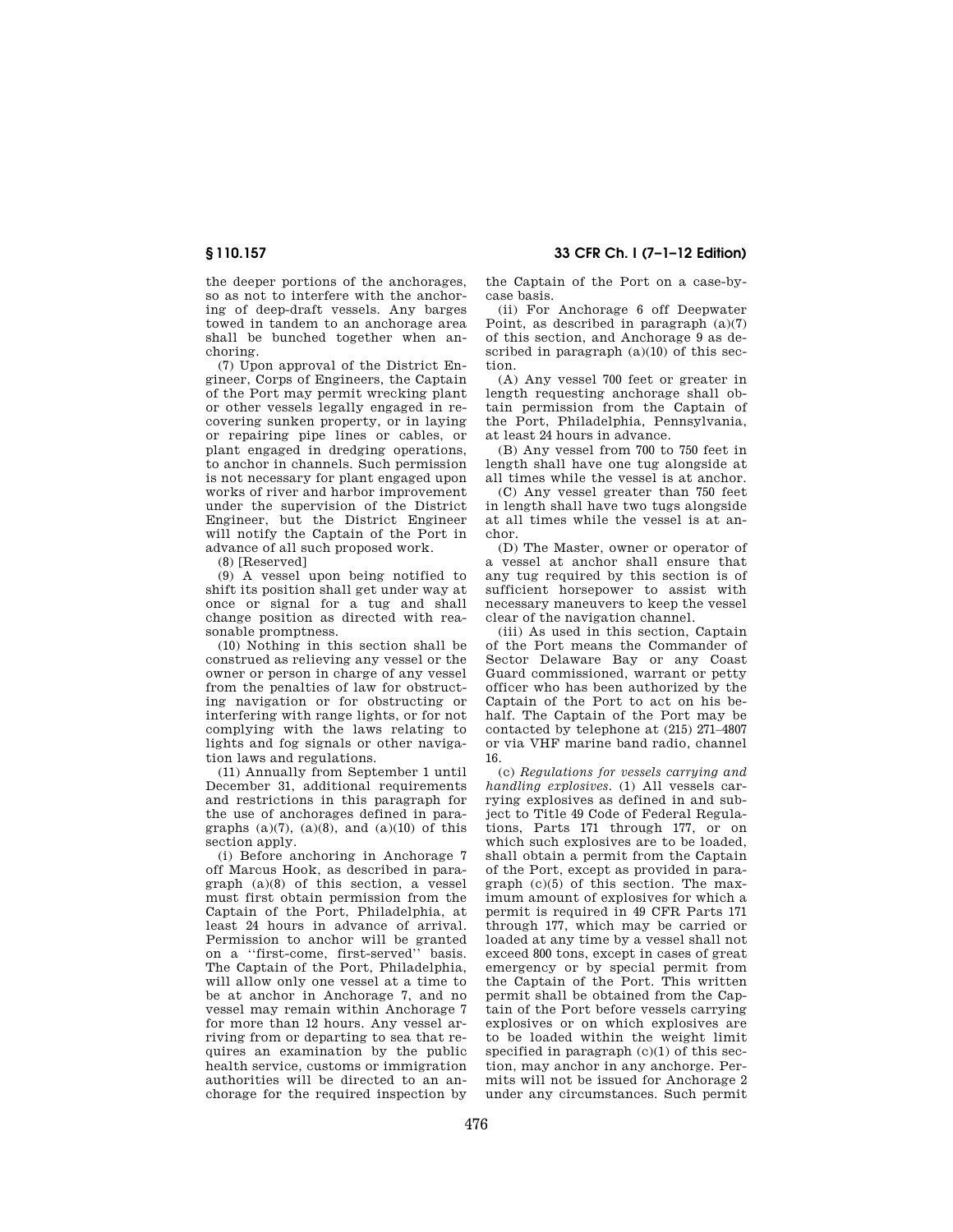may be revoked at any time. All vessels used in connection with loading, or unloading explosives shall carry written permits from the Captain of the Port, and shall show such permit whenever required by him or his representative.

(2) Vessels handling explosives shall be anchored so as to be at least 2,200 feet from any other vessel, but the number of vessels which may anchor in an anchorage at any one time shall be at the discretion of the Captain of the Port. This provision is not intended to prohibit barges or lighters from tying up alongside the vessels for the transfer of cargo.

(3) Whenever a vessel or barge not mechanically self-propelled anchors while carrying explosives or while awaiting the loading of explosives, the Captain of the Port may require the attendance of a tug upon such vessel or barge when in his judgment such action is necessary.

(4) Fishing and navigation are prohibited within an anchorage whenever occupied by an anchored vessel displaying a red flag.

(5) The District Engineer, U.S. Army Corps of Engineers, may authorize, in writing, a vessel carrying explosives for use on river and harbor works or on other work under Department of the Army permit, to anchor in or near the vicinity of such work. The Captain of the Port will prescribe the conditions under which explosives shall be stored and handled in such cases.

(6) Vessels carrying explosives or on which explosives are to be loaded, within the weight limit specified in paragraph (c)(1) of this section, shall comply with the general regulations in paragraph (b) of this section when applicable.

(7) Nothing in this section shall be construed as relieving any vessel or the owner or person-in-charge of any vessel, and all others concerned, of the duties and responsibilities imposed upon them to comply with the regulations governing the handling, loading or discharging of explosives entitled ''Subchapter C—Hazardous Materials Regulations'' (49 CFR Parts 171 through 177).

[CGFR 67–46, 32 FR 17728, Dec. 12, 1967, as amended by CGD 77–212A, 47 FR 20579, May 13, 1982; CGD 3–80–3A, 48 FR 13418, Mar. 31, 1983; CCGD 3–82–31, 48 FR 23638, May 26, 1983; 48 FR 30622, July 5, 1983; CGD3–83–72, 49 FR 25444, June 21, 1984; CGD 92–050, 59 FR 39965, Aug. 5, 1994; CGD05–94–088, 60 FR 10020, Feb. 23, 1995; CGD05–04–035, 70 FR 40886, July 15, 2005]

### **§ 110.158 Baltimore Harbor, MD.**

North American Datum 1983.

(a) *Anchorage Grounds*—(1) *Anchorage No. 1, general anchorage.* (i) The waters bounded by a line connecting the following points:

| Latitude       | Longitude      |
|----------------|----------------|
| 39°15′13.51″ N | 76°34′07.76″ W |
| 39°15'11.01″ N | 76°34'11.69" W |
| 39°14′52.98″ N | 76°33′52.67″ W |
| 39°14′47.90″N  | 76°33′40.73″ W |

(ii) No vessel shall remain in this anchorage for more than 12 hours without permission from the Captain of the Port.

(2) *Anchorage No. 2, general anchorage.*  (i) The waters bounded by a line connecting the following points:

| Latitude                 | Longitude      |
|--------------------------|----------------|
| 39°14'46.23" N           | 76°33'25.82" W |
| 39°14'56.96" N           | 76°33'37.15" W |
| $39^{\circ}15'08.55''$ N | 76°33'37.65" W |
| 39°15'19.28" N           | 76°33'24.49" W |
| 39°15'19.33" N           | 76°33'14.32" W |
| 39°15'14.19" N           | 76°32'57.76" W |
| 39°15'06.87" N           | 76°32'45.48" W |
| 39°14'41.37" N           | 76°32'27.38' W |
| 39°14'30.93" N           | 76°32′33.52″ W |
| 39°14'46.27" N           | 76°32'49.69" W |
| 39°14'43.76" N           | 76°32′53.62″ W |
| $39^{\circ}14'57.51''$ N | 76°33′08.13″ W |

(ii) No vessel shall remain in this anchorage for more than 72 hours without permission from the Captain of the Port.

(3) *Anchorage No. 3, Upper, general anchorage.* 

(i) The waters bounded by a line connecting the following points:

| Latitude                 | Longitude      |
|--------------------------|----------------|
| $39^{\circ}14'32.48''$ N | 76°33'11.31" W |
| $39^{\circ}14'46.23''$ N | 76°33′25.82″ W |
| $39^{\circ}14'57.51''$ N | 76°33'08.13" W |
| $39^{\circ}14'43.76''$ N | 76°32′53.62″ W |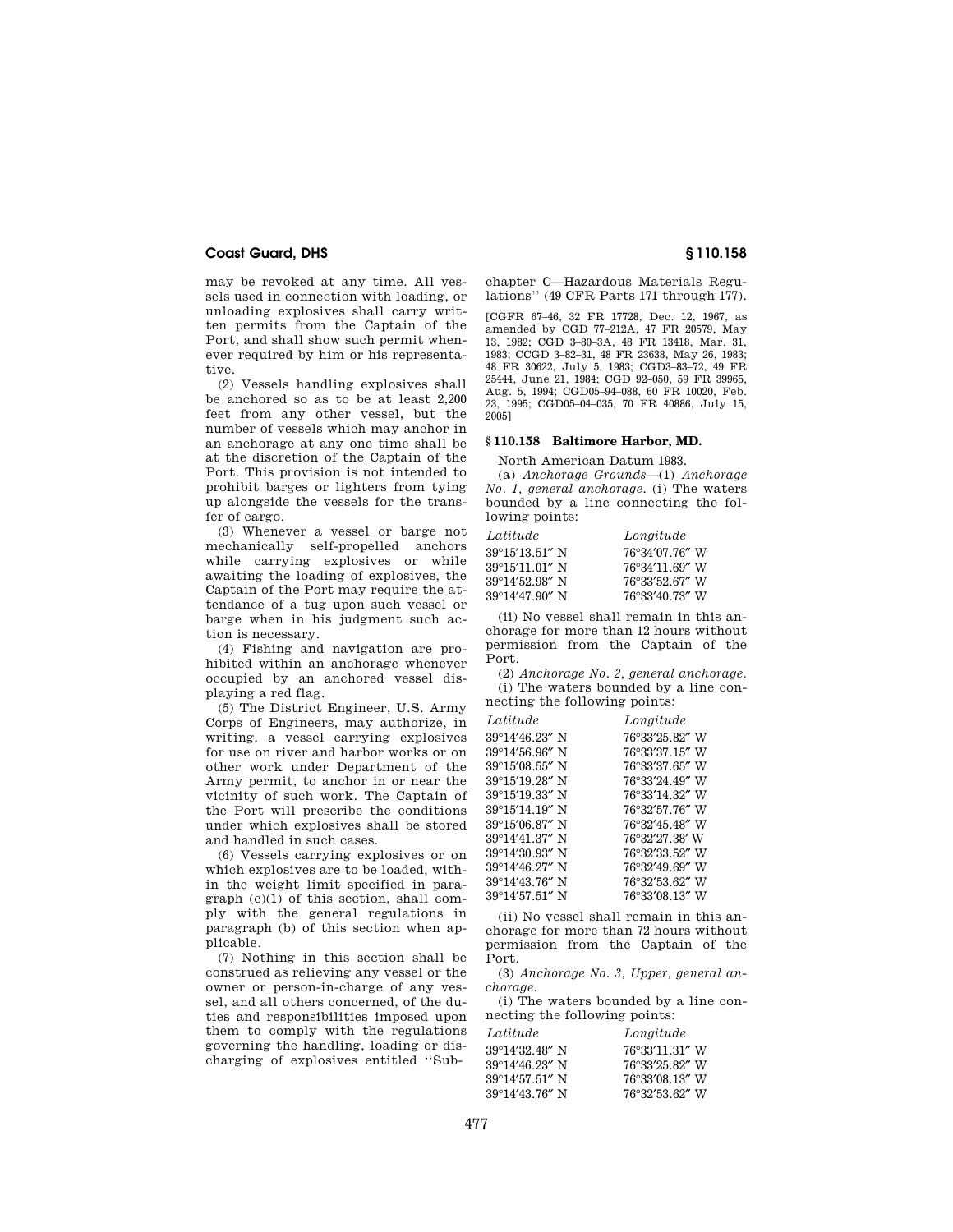(ii) No vessel shall remain in this anchorage for more than 24 hours without permission from the Captain of the Port.

(4) *Anchorage No. 3, Lower, general anchorage.* 

(i) The waters bounded by a line connecting the following points:

| Latitude                 | Longitude      |
|--------------------------|----------------|
| $39^{\circ}14'32.48''$ N | 76°33'11.31" W |
| $39^{\circ}14'46.27''$ N | 76°32'49.69" W |
| $39^{\circ}14'30.93''$ N | 76°32′33.52″ W |
| 39°14'24.40" N           | 76°32′39.87″ W |
| $39^{\circ}14'15.66''$ N | 76°32′53.58″ W |

(ii) No vessel shall remain in this anchorage for more than 72 hours without permission from the Captain of the Port.

(5) *Anchorage No. 4, general anchorage.*  (i) The waters bounded by a line con-

necting the following points: *Latitude Longitude* 

| $10.09$ velocity |
|------------------|
| 76°32′29.60″ W   |
| 76°32′43.30″ W   |
| 76°32′43.12″ W   |
| 76°32′26.41″ W   |
| 76°32'13.09" W   |
| 76°32'17.77" W   |
|                  |

(ii) No vessel shall remain in this anchorage for more than 72 hours without permission from the Captain of the Port.

(6) *Anchorage No. 5, general anchorage.*  (i) The waters bounded by a line connecting the following points:

| Latitude                 | Longitude      |
|--------------------------|----------------|
| 39°14'07.89" N           | 76°32′58.23″ W |
| 39°13'34.82" N           | 76°32′23.66″ W |
| $39^{\circ}13'22.25''$ N | 76°32′28.90″ W |
| $39^{\circ}13'21.20''$ N | 76°33'11.94" W |

(ii) No vessel shall remain in this anchorage for more than 72 hours without permission from the Captain of the Port.

(7) *Anchorage No. 6, general anchorage.*  (i) The waters bounded by a line connecting the following points:

| Latitude       | Longitude      |
|----------------|----------------|
| 39°13′42.98″ N | 76°32'19.11" W |
| 39°13′20.65″ N | 76°31'55.58" W |
| 39°13′34.00″ N | 76°31'33.50" W |
| 39°14′01.95″ N | 76°32′02.65″ W |
| 39°13′51.01″ N | 76°32'18.71" W |

(ii) No vessel shall remain in this anchorage for more than 72 hours without

# **§ 110.158 33 CFR Ch. I (7–1–12 Edition)**

permission from the Captain of the Port.

(8) *Anchorage No. 7, Dead ship anchorage.* 

(i) The waters bounded by a line connecting the following points:

| Latitude                 | Longitude      |
|--------------------------|----------------|
| $39^{\circ}13'00.40''$ N | 76°34'10.40" W |
| 39°13'13.40" N           | 76°34'10.81" W |
| $39^{\circ}13'13.96''$ N | 76°34′05.02″ W |
| $39^{\circ}13'14.83''$ N | 76°33'29.80" W |
| $39^{\circ}13'00.40''$ N | 76°33′29.90″ W |

(ii) The primary use of this anchorage is to lay up dead ships. Such use has priority over other uses. Permission from the Captain of the Port must be obtained prior to the use of this anchorage for more than 72 hours.

(b) *Definitions.* As used in this section: *Class 1 (explosive) materials* means Division 1.1, 1.2, 1.3, and 1.4 explosives, as defined in 49 CFR 173.50. *Dangerous cargo* means certain dangerous cargo as defined in Sec. 160.203 of this title.

(c) *General regulations.* (1) Except as otherwise provided, this section applies to vessels over 20 meters long and all vessels carrying or handling dangerous cargo or Class 1 (explosive) materials while anchored in an anchorage ground described in this section.

(2) Except in cases where unforeseen circumstances create conditions of imminent peril, or with the permission of the Captain of the Port, no vessel shall be anchored in Baltimore Harbor and Patapsco River outside of the anchorage areas established in this section for more than 24 hours. No vessel shall anchor within a tunnel, cable or pipeline area shown on a government chart. No vessel shall be moored, anchored, or tied up to any pier, wharf, or other vessel in such manner as to extend into established channel limits. No vessel shall be positioned so as to obstruct or endanger the passage of any other vessel.

(3) Except in an emergency, a vessel that is likely to sink or otherwise become a menace or obstruction to navigation or the anchoring of other vessels may not occupy an anchorage, unless the vessel obtains a permit from the Captain of the Port.

(4) The Captain of the Port may grant a revocable permit to a vessel for a habitual use of an anchorage. Only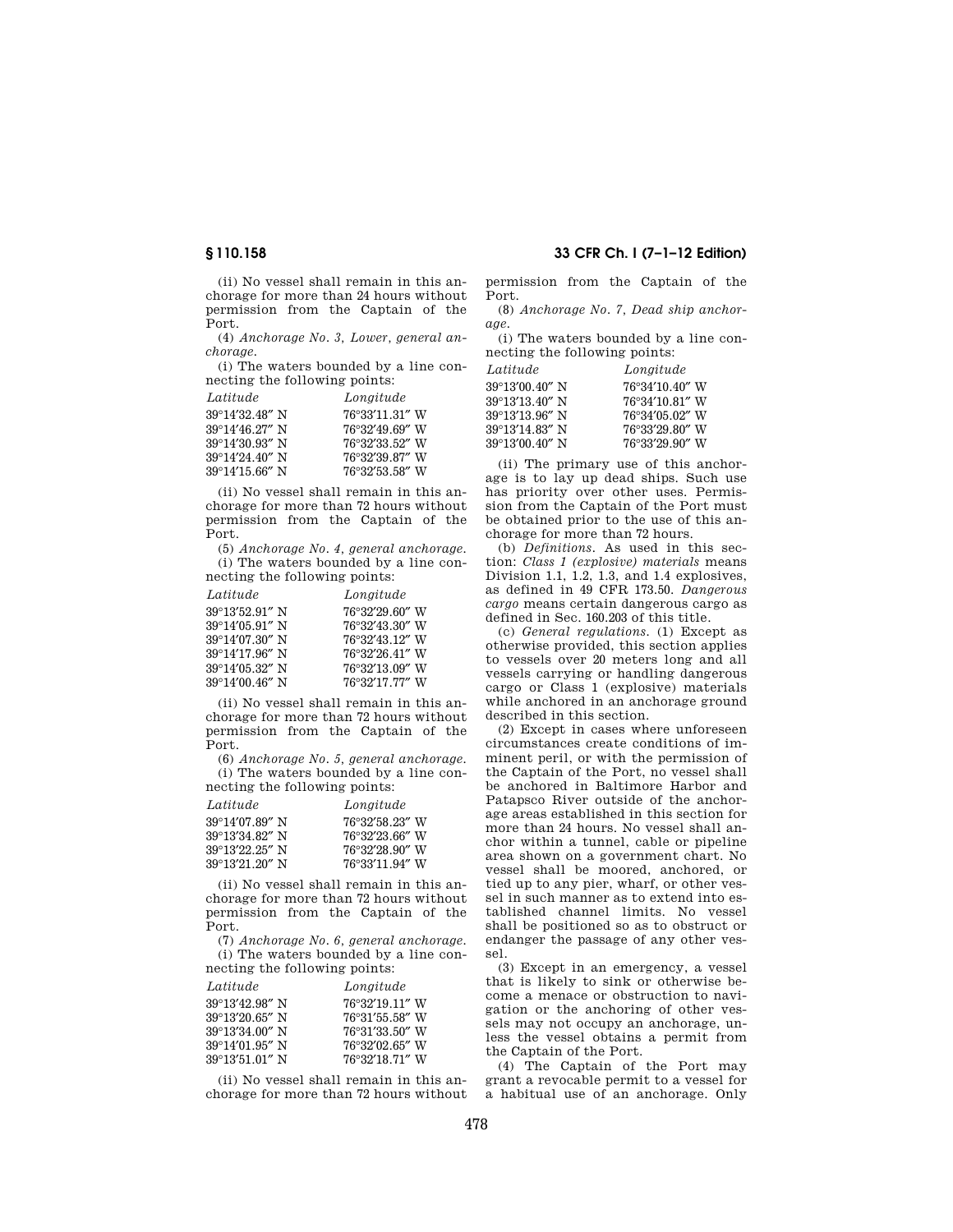the vessel that holds the revocable permit may use the anchorage during the period that the permit is in effect.

(5) Upon notification by the Captain of the Port to shift its position, a vessel at anchor shall get underway and shall move to its new designated position within 2 hours after notification.

(6) The Captain of the Port may prescribe specific conditions for vessels anchoring within the anchorages described in this section, including, but not limited to, the number and location of anchors, scope of chain, readiness of engineering plant and equipment, usage of tugs, and requirements for maintaining communication guards on selected radio frequencies.

(7) No vessel at anchor or at a mooring within an anchorage may transfer oil to or from another vessel unless the vessel has given the Captain of the Port the four hours advance notice required by §156.118 of this chapter.

(8) No vessel shall anchor in a ''dead ship'' status (propulsion or control unavailable for normal operations) without prior approval of the Captain of the Port.

(d) *Regulations for vessels handling or carrying dangerous cargoes or Class 1 (explosive) materials.* (1) This paragraph (d) applies to every vessel, except a U.S. naval vessel, handling or carrying dangerous cargoes or Class 1 (explosive) materials.

(2) The Captain of the Port may require every person having business aboard a vessel handling or carrying dangerous cargoes or Class 1 (explosive) materials while in an anchorage, other than a member of the crew, to hold a form of identification prescribed in the vessel's security plan.

(3) Each person having business aboard a vessel handling or carrying dangerous cargoes or Class 1 (explosive) materials while in an anchorage, other than a member of the crew, shall present the identification prescribed by paragraph  $(d)(2)$  of this section to any Coast Guard Boarding Officer who requests it.

(4) Each non-self-propelled vessel handling or carrying dangerous cargoes or Class 1 (explosive) materials must have a tug in attendance at all times while at anchor.

(5) Each vessel handling or carrying dangerous cargoes or Class 1 (explosive) materials while at anchor must display by day a bravo flag in a prominent location and by night a fixed red light.

[CGFR 68–132, 33 FR 18439, Dec. 12, 1968; 33 FR 20039, Dec. 31, 1968]

EDITORIAL NOTE: For FEDERAL REGISTER citations affecting §110.158, see the List of CFR Sections Affected, which appears in the Finding Aids section of the printed volume and at *www.fdsys.gov*.

# **§ 110.159 Annapolis Harbor, MD.**

(a) *The Anchorage Grounds*—(1) *Naval Anchorage for Deep Draft Vessels.* In the Chesapeake Bay, bounded on the north by latitude 38°58′00″; on the east by a line bearing 203° from latitude 38°58′00″, longitude 76°24′00″; on the south by latitude 38°56′30″; and on the west by a line bearing 139° from Greenbury Point Shoal Light. This anchorage is reserved for deep draft naval vessels. Berths in the area will be assigned on application to the Superintendent, U.S. Naval Academy.

(2) *Middle Ground Anchorage.* Beginning at a point in the Severn River 139°, 620 yards from Triton Light (located at the intersection of the northeast and southeast seawall of the Naval Academy grounds); thence easterly to a point 112°30′, 970 yards from Triton Light; thence southeasterly to a point 274°, 1,045 yards from the radio tower at the tip of Greenbury Point; thence south-southeasterly to a point 233°30′, 925 yards from the radio tower at the tip of Greenbury Point; thence west to a point 295°, 1,015 yards from Greenbury Point Shoal Light: thence northwesterly to the point of beginning.

(3) *South Anchorage.* In the Severn River, beginning at a point on the shoreline at Horn Point, Eastport, 168°, 1,190 yards from Triton Light; thence east to a point 294°, 1,075 yards from Greenbury Point Shoal Light; thence northwest to a point 143°, 595 yards from Triton Light; thence westerly to a point 209°, 700 yards from Triton Light; thence 180° to a point on the shoreline at Eastport. No vessel shall anchor within 100 feet of any wharf, marine railway, or other structure without the permission of the owner thereof.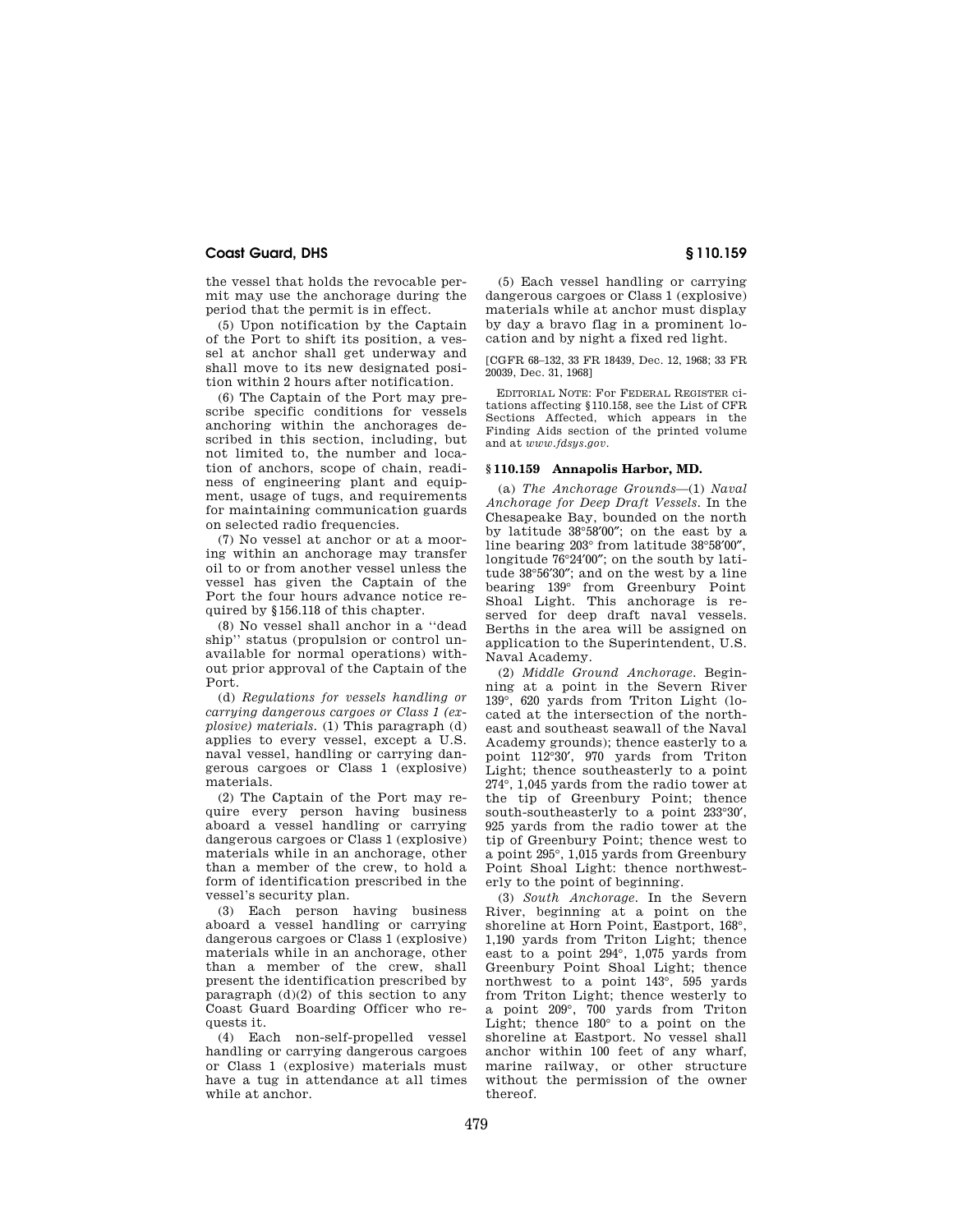(4) *Naval Anchorage for Small Craft.* In the Severn River, beginning at a point 80 feet off the southeast seawall of the Naval Academy bearing 132° from Triton Light; thence easterly to a point 072°30′, 285 yards from Triton Light; thence southeasterly to a point 109°, 785 yards from Triton Light; thence westerly to a point 211°, 537 yards from Triton Light; thence northwesterly to a point 45 yards off the southeast seawall of the Naval Academy bearing 214°, 535 yards from Triton Light; thence northeasterly to the point of beginning. Except in the case of emergency, no vessel shall be anchored in this area without the permission of the Superintendent, U.S. Naval Academy. Anchorages will be assigned upon request to the Superintendent, U.S. Naval Academy.

(5) *Spa Creek Anchorage.* In Spa Creek, those waters bounded by a line connecting the following points:

| $38^{\circ}58'37.3''$ N | $76^{\circ}28'48.1''$ W |
|-------------------------|-------------------------|
| $38^{\circ}58'36.1''$ N | 76°28'57.8" W           |
| $38^{\circ}58'31.6''$ N | 76°29'03.3" W           |
| $38^{\circ}58'26.7''$ N | $76^{\circ}28'59.5''$ W |

# Datum: NAD 83

NOTE: The City Council of Annapolis has promulgated local ordinances to the control building of structures, and mooring and anchorage of vessels in anchorages (a)(3), and  $(a)(5)$ . These local ordinances will be enforced by the local Harbor Master.

(b) *The regulations.* (1) Except in the case of emergency, no vessel shall be anchored in the area to the north and east of the Annapolis Channel bounded on the east by Greenbury Point; on the south by a line bearing 270° from the southern tip of Greenbury Point; on the west by the Annapolis Channel; on the north by the southern boundry of the cable area and the shoreline of the<br>Government reservation and Carr Government reservation and Creek.

(2) Except in the case of emergency, no vessel shall be anchored in Annapolis Harbor to the westward of the dredged channel and northward of the southern boundry of the South Anchorage outside of the established anchorage areas, except in Spa Creek and the area to the southwestward of the Naval anchorage for small craft. No vessel shall be so anchored that any part of the vessel extends at any time within this area. Any vessel anchoring, under

# **§ 110.166 33 CFR Ch. I (7–1–12 Edition)**

great emergency, within this area shall be placed as close to an anchorage area as practicable, and shall move away immediately after the emergency ceases.

(3) No vessel shall be anchored in the cable and pipeline area, lying between the Naval Academy and the Naval Ship Research and Development Laboratory and having the following limits: Southeastern limit, from Triton Light 072° to white ''Cable Crossing'' sign at the Naval Ship Research and Development Laboratory; northwestern limit, a line bearing 054° from the Capitol Dome.

(4) Except in the case of emergency, no vessel shall be anchored, without permission of the Superintendent, U.S. Naval Academy, in the Naval Academy Drill area described as follows:

That portion of the Severn River lying to the northeastward of the Naval Academy, bounded on the north by the State Highway Bridge and on the south by the northern limit of the cable and pipeline area, excluding that area off the eastern shoreline enclosed by a line bearing approximately 131° from the eastern abutment of the State Highway Bridge to the vicinity of Ferry Point. This drill area also includes the lower part of Dorseys Creek below the Naval Academy Drawbridge. Requests to anchor in this drill area shall be made to the Superintendent, U.S. Naval Academy.

(5) The restrictions in this section do not apply to the anchoring or marking by buoys of apparatus used for the purpose of taking seafood, except within the cable or pipeline area described in paragraph (b)(3) of this section.

(6) The regulations in paragraph (b) of this section shall be enforced by the Superintendent, U.S. Naval Academy, and such agencies as he may designate.

[CGFR 68–97, 34 FR 9677, June 20, 1969, as amended by CGD 05–81–15R, 47 FR 29658, 29659, July 8, 1982; CGD05–93–103, 60 FR 27696, May 25, 1995; 60 FR 45776, Sept. 1, 1995]

### **§ 110.166 York River, Va., naval anchorage.**

(a) *The anchorage grounds.* Between Yorktown and the Naval Mine Depot, beginning at latitude 37°15'34", longitude 76°31′25″; thence to latitude 37°15′25″, longitude 76°31′39.5″; thence to latitude 37°16′21.5″, longitude 76°32′46″;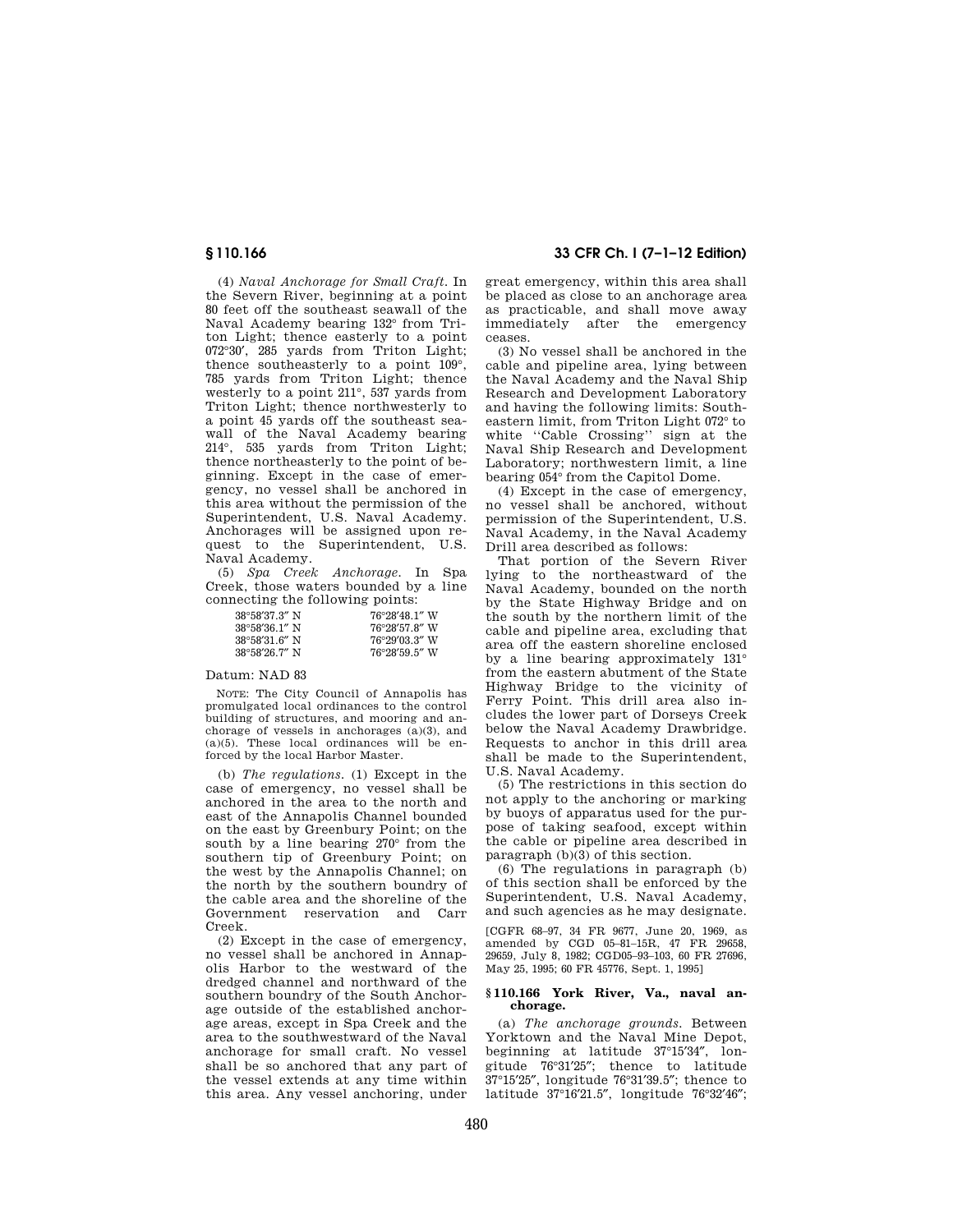thence to latitude 37°17′07.5″, longitude 76°34′17″; thence to latitude 37°17′55″, longitude 76°35'14.5"; thence to latitude 37°18′05″, longitude 76°35′01″; thence to latitude 37°17′20″, longitude 76°34′07″; thence to latitude 37°16′33.5″, longitude 76°32′34″, and thence to the point of beginning.

(b) *The regulations.* This anchorage is reserved for the exclusive use of naval vessels and except in cases of emergency, no other vessel shall anchor therein without permission from the local naval authorities, obtained through the Captain of the Port, Norfolk, Virginia. Movement of vessels through the anchorage will not be restricted.

### **§ 110.168 Hampton Roads, Virginia and adjacent waters (Datum: NAD 83).**

(a) *Anchorage Grounds*—(1) *Anchorage A [Naval Anchorage].* The waters bounded by the shoreline and a line connecting the following points:

| Latitude                | Longitude               |
|-------------------------|-------------------------|
| $36^{\circ}55'36.2''$ N | 76°02′46.3″ W           |
| $36^{\circ}57'03.3''$ N | 76°03′01.4″ W           |
| $36^{\circ}56'45.5''$ N | 76°01′28.8″ W           |
| $36^{\circ}55'55.7''$ N | $76^{\circ}01'35.7''$ W |

(2) *Chesapeake Bay, Thimble Shoals Channel Anchorages*.

(i) *Anchorage B [Naval Anchorage]*. The waters bounded by a line connecting the following points:

| Latitude                | Longitude     |
|-------------------------|---------------|
| 36°57′58.5″ N           | 76°06'05.8" W |
| 36°57′11.5″ N           | 76°03'00.9" W |
| 36°55′49.3″ N           | 76°03'12.8" W |
| 36°56′32.3″ N           | 76°06'05.8" W |
| 36°57′04.5″ N           | 76°06'05.8" W |
| $36^{\circ}57'09.0''$ N | 76°06'23.3" W |

(ii) *Anchorage C [Naval Anchorage]*. The waters bounded by a line connecting the following points:

| Latitude      | Longitude               |
|---------------|-------------------------|
| 36°58′55.3″ N | 76°09'40.3" W           |
| 36°58′19.3″ N | $76^{\circ}07'16.8''$ W |
| 36°57′27.5″ N | 76°07'36.3" W           |
| 36°58′04.5″ N | 76°09'58.8" W           |

(iii) *Anchorage D [Naval Anchorage].*  The waters bounded by the shoreline and a line connecting the following points: *Latitude Longitude* 

| 76°10'31.6" W |
|---------------|
| 76°10′00.9″ W |
| 76°07′53.6″ W |
| 76°08′27.6″ W |
|               |

(iv) *Anchorage E [Commercial Explosives Anchorage].* The waters bounded by a line connecting the following points:

| Latitude                | Longitude               |
|-------------------------|-------------------------|
| $36^{\circ}59'59'2''$ N | $76^{\circ}13'45.8''$ W |
| 36°59′08.7″ N           | 76°10'32.6" W           |
| 36°58′13.5″ N           | 76°10′50.6″ W           |
| 36°59′02.5″ N           | $76^{\circ}14'08.9''$ W |

(v) *Explosives Handling Berth E–1 [Explosives Anchorage Berth].* The waters bounded by the arc of a circle with a radius of 500 yards and the center located at:

| Latitude      | Longitude     |
|---------------|---------------|
| 36°59′05.5″ N | 76°11'21.8" W |

(3) *Hampton Roads Anchorages.* (i) *Anchorage F, Hampton Bar.* The waters bounded by a line connecting the following points:

| Latitude                | Longitude     |
|-------------------------|---------------|
| $36^{\circ}59'25.5''$ N | 76°20'05.8" W |
| $36^{\circ}59'52.1''$ N | 76°19'10.8" W |
| $36^{\circ}59'25.7''$ N | 76°18'47.3" W |
| $36^{\circ}58'49.6''$ N | 76°19'32.6" W |

(ii) *Anchorage Berth F–1.* The waters bounded by the arc of a circle with a radius of 500 yards and the center located at:

| Latitude      | Longitude     |
|---------------|---------------|
| 36°59′29.6″ N | 76°19'13.9" W |

(iii) *Anchorage G, Hampton Flats (Naval Explosives Anchorage).* The waters bounded by a line connecting the following points:

| Latitude                | Longitude     |
|-------------------------|---------------|
| 36°59'25.0" N           | 76°20'07.0" W |
| 36°58'49.1" N           | 76°19'33.8" W |
| $36^{\circ}57'41.4''$ N | 76°21'07.7" W |
| 36°57'34.6" N           | 76°21'26.7" W |
| 36°57'31.1" N           | 76°22'01.9" W |
| 36°58'07.0" N           | 76°22'03.0" W |
| $36^{\circ}58'54.8''$ N | 76°21'42.6" W |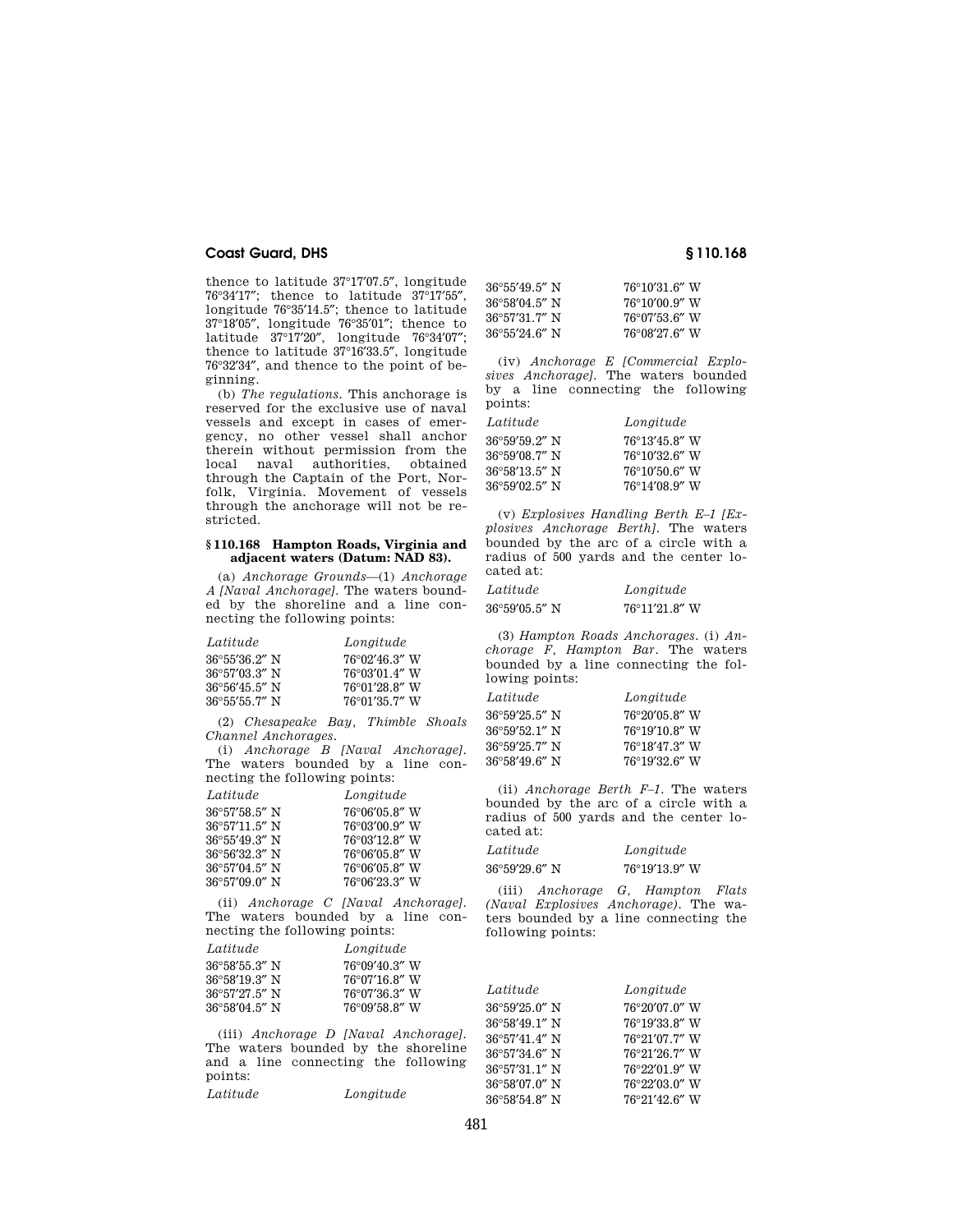(iv) *Explosives Handling Berth G–1.*  The waters bounded by the arc of a circle with a radius of 500 yards and the center located at:

| Latitude                | Longitude               |
|-------------------------|-------------------------|
| $36^{\circ}57'50.5''$ N | $76^{\circ}21'35.8''$ W |

(v) *Explosives Handling Berth G–2.* The waters bounded by the arc of a circle with a radius of 500 yards and the center located at:

| Latitude                | Longitude               |
|-------------------------|-------------------------|
| $36^{\circ}58'14.5''$ N | $76^{\circ}21'00.3''$ W |

(vi) *Explosives Handling Berth G–3.*  The waters bounded by the arc of a circle with a radius of 500 yards and with the center located at:

# *Latitude Longitude*  36°58′34.2″ N 76°20′31.4″ W

(vii) *Explosives Handling Berth G–4.*  The waters bounded by the arc of a circle with a radius of 500 yards and with the center located at:

| Latitude | Longitude |
|----------|-----------|
|----------|-----------|

| 36°58′54.9″ N | 76°20′03.2″ W |
|---------------|---------------|
|               |               |

(viii) *Anchorage H, Newport News Bar.*  The waters bounded by a line connecting the following points:

| Latitude      | Longitude               |
|---------------|-------------------------|
| 36°57′38.8″ N | $76^{\circ}24'18.5''$ W |
| 36°57′52.3″ N | 76°22'29.7" W           |
| 36°58′07.4″ N | 76°22′01.8″ W           |
| 36°57′31.6″ N | $76^{\circ}22'00.6''$ W |
| 36°57′18.7″ N | $76^{\circ}24'10.1''$ W |

(4) *James River Anchorages.* (i) *Anchorage I, Newport News.* The waters bounded by a line connecting the following points:

| Latitude                | Longitude     |
|-------------------------|---------------|
| 36°58′49.0″ N           | 76°27'09.8" W |
| 36°58′35.9″ N           | 76°26'37.2" W |
| $36^{\circ}57'52.2''$ N | 76°26'01.6" W |
| 36°57′31.1″ N           | 76°25'33.3" W |
| $36^{\circ}57'07.2''$ N | 76°24'43.1" W |
| 36°56′23.1″ N           | 76°24'26.8" W |
| 36°56′03.5″ N           | 76°24'35.8" W |
| 36°57′54.2″ N           | 76°26'40.3" W |
| 36°58′23.5″ N           | 76°27'09.8" W |

# **§ 110.168 33 CFR Ch. I (7–1–12 Edition)**

(ii) *Anchorage Berth I–1.* The waters bounded by the arc of a circle with a radius of 400 yards and the center located at:

| Latitude                | Longitude               |
|-------------------------|-------------------------|
| $36^{\circ}57'09.0''$ N | $76^{\circ}25'20.4''$ W |

(iii) *Anchorage Berth I–2.* The waters bounded by the arc of a circle with a radius of 400 yards and with the center located at:

| Latitude                | Longitude               |
|-------------------------|-------------------------|
| $36^{\circ}57'23.8''$ N | $76^{\circ}25'46.0''$ W |

(iv) *Anchorage J, Newport News Middle Ground.* The waters bounded by a line connecting the following points:

| Latitude                | Longitude               |
|-------------------------|-------------------------|
| $36^{\circ}55'59.9''$ N | 76°22'11.7" W           |
| $36^{\circ}55'59.9''$ N | 76°24'00.0" W           |
| $36^{\circ}56'25.3''$ N | 76°23'48.0" W           |
| $36^{\circ}57'10.2''$ N | 76°24'09.9" W           |
| $36^{\circ}57'12.0''$ N | 76°23'47.3" W           |
| $36^{\circ}56'38.5''$ N | 76°21'39.1" W           |
| 36°56′38.5″ N           | $76^{\circ}20'47.0''$ W |

(v) *Anchorage K, Newport News Middle Ground.* The waters bounded by a line connecting the following points:

| Latitude                | Longitude     |
|-------------------------|---------------|
| $36^{\circ}57'56.4''$ N | 76°20'30.5" W |
| $36^{\circ}57'08.5''$ N | 76°20'31.0" W |
| 36°56'48.8" N           | 76°20′22.5″ W |
| 36°56'45.0" N           | 76°20'32.0" W |
| $36^{\circ}56'45.0''$ N | 76°21'37.7" W |
| $36^{\circ}57'14.1''$ N | 76°23'29.1" W |
| $36^{\circ}57'28.1''$ N | 76°21'11.7" W |

(vi) *Anchorage Berth K–1.* The waters bounded by the arc of a circle with a radius of 400 yards and with the center located at:

| Latitude                | Longitude        |
|-------------------------|------------------|
| $36^{\circ}57'30.5''$ N | $76°20'45.3''$ W |

(vii) *Anchorage Berth K–2.* The waters bounded by the arc of a circle with a radius of 400 yards and with the center located at: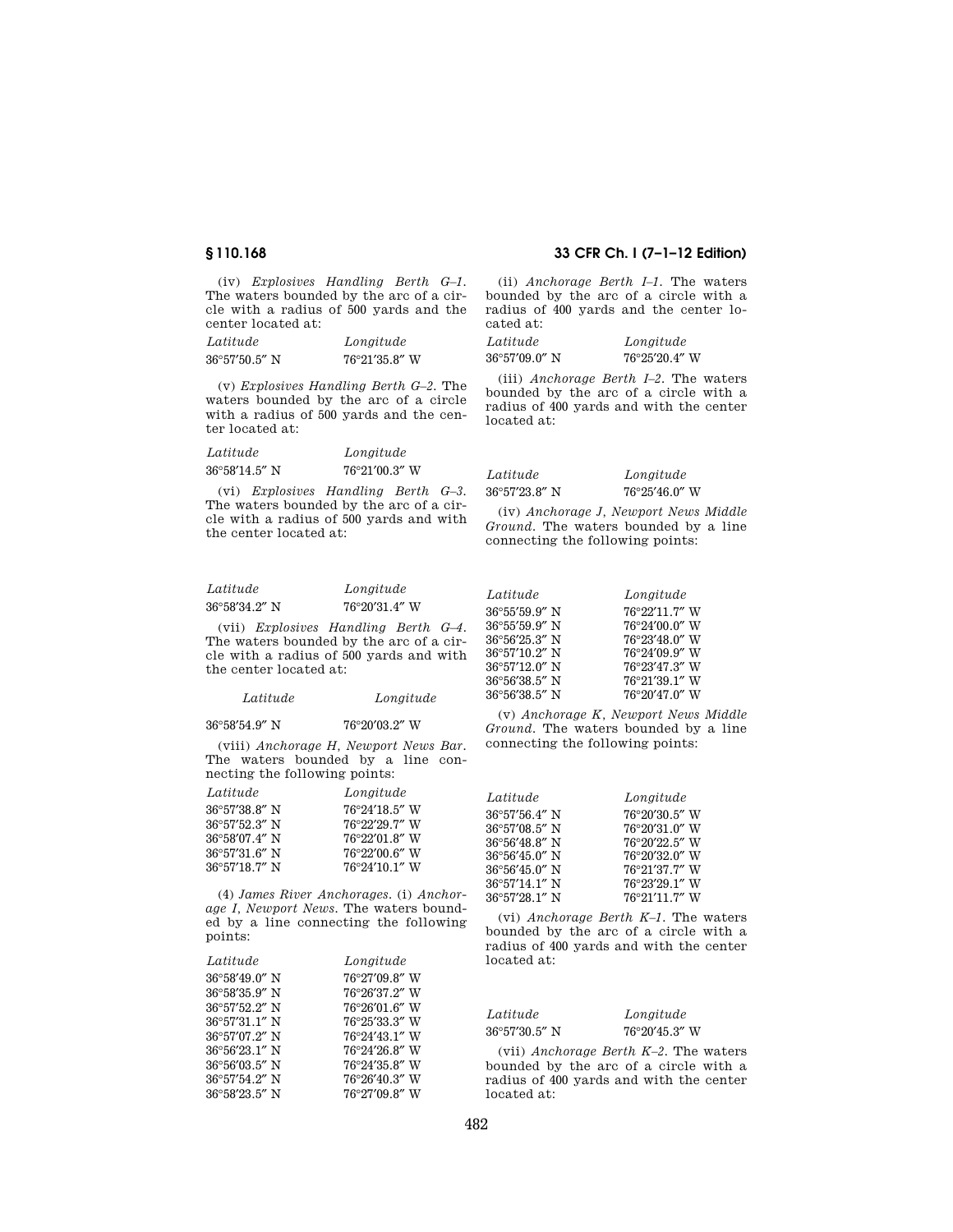| Latitude                | Longitude               |
|-------------------------|-------------------------|
| $36^{\circ}57'16.8''$ N | $76^{\circ}21'09.5''$ W |

(viii) *Anchorage Berth L, Craney Island Flats.* The waters bounded by a line connecting the following points:

| Latitude                | Longitude               |
|-------------------------|-------------------------|
| $36^{\circ}55'59.9''$ N | $76^{\circ}22'11.7''$ W |
| $36^{\circ}56'38.5''$ N | $76^{\circ}20'45.5''$ W |
| $36^{\circ}56'30.0''$ N | 76°20′24.3″ W           |
| $36^{\circ}56'04.2''$ N | 76°20′26.2″ W           |

(5) *Elizabeth River Anchorages.* (i) *Anchorage M, Port Norfolk.* The waters bounded by a line connecting the following points:

| Latitude                | Longitude               |
|-------------------------|-------------------------|
| $36^{\circ}51'45.7''$ N | 76°19'31.5" W           |
| $36^{\circ}51'45.8''$ N | 76°19'20.7" W           |
| 36°51′37.8″ N           | 76°19′24.3″ W           |
| $36^{\circ}51'32.5''$ N | $76^{\circ}19'31.1''$ W |
| 36°51'40.7" N           | 76°19'37.3" W           |
| $36^{\circ}51'45.7''$ N | 76°19'31.5" W           |

(ii) *Anchorage N, Hospital Point.* The waters bounded by a line connecting the following points:

| Latitude                | Longitude     |
|-------------------------|---------------|
| $36^{\circ}51'05.4''$ N | 76°18'22.4" W |
| $36^{\circ}50'50.0''$ N | 76°18'00.0" W |
| $36^{\circ}50'36.7''$ N | 76°17'52.8" W |
| $36^{\circ}50'33.6''$ N | 76°17'58.8" W |
| $36^{\circ}50'49.3''$ N | 76°18′09.0″ W |
| $36^{\circ}50'50.3''$ N | 76°18'07.8" W |
| $36^{\circ}50'56.2''$ N | 76°18'12.5" W |
| $36^{\circ}51'01.8''$ N | 76°18'32.3" W |

(iii) *Anchorage O, The Hague.* The waters of the basin known as ''The Hague'', north of the Brambleton Avenue Bridge, except for the area within 100 feet of the bridge span that provides access to and from the Elizabeth River.

(6) *Anchorage Q. Quarantine Anchorage.* The waters bounded by a line connecting the following points:

| Latitude |  |  |
|----------|--|--|
|          |  |  |
|          |  |  |
|          |  |  |
|          |  |  |

*Latitude Longitude* 

| 37°17′13.7″ N | 76°06′41.6″ W |
|---------------|---------------|
| 37°17′30.3″ N | 76°05′53.9″ W |
| 37°16′25.0″ N | 76°05'18.4" W |
| 37°16′08.4″ N | 76°06′06.0″ W |

(i) *Anchorage Berth Q–1.* The waters bounded by the arc of a circle with a radius of 500 yards and with the center located at:

| Latitude      | Longitude               |
|---------------|-------------------------|
| 37°17′05.7″ N | $76^{\circ}06'08.9''$ W |

(ii) *Anchorage Berth Q–2.* The waters bounded by the arc of a circle with a radius of 500 yards with the center located at:

| Latitude                | Longitude               |
|-------------------------|-------------------------|
| $37^{\circ}16'33.0''$ N | $76^{\circ}05'51.1''$ W |

(b) *Definitions.* As used in this section—

*Class 1 (explosive) materials* means Division 1.1, 1.2, 1.3, and 1.4 explosives, as defined in 49 CFR 173.50.

*Dangerous cargo* means ''certain dangerous cargo'' as defined in §160.204 of this title.

*U.S. naval vessel* means any vessel owned, operated, chartered, or leased by the U.S. Navy; any pre-commissioned vessel under construction for the U.S. Navy, once launched into the water; and any vessel under the operational control of the U.S. Navy or a Combatant Command.

(c) *General regulations.* (1) Except as otherwise provided, this section applies to vessels over 20 meters long and vessels carrying or handling dangerous cargo or Class 1 (explosive) materials while anchored in an anchorage ground described in this section.

(2) Except as otherwise provided, a vessel may not occupy an anchorage for more than 30 days, unless the vessel obtains permission from the Captain of the Port.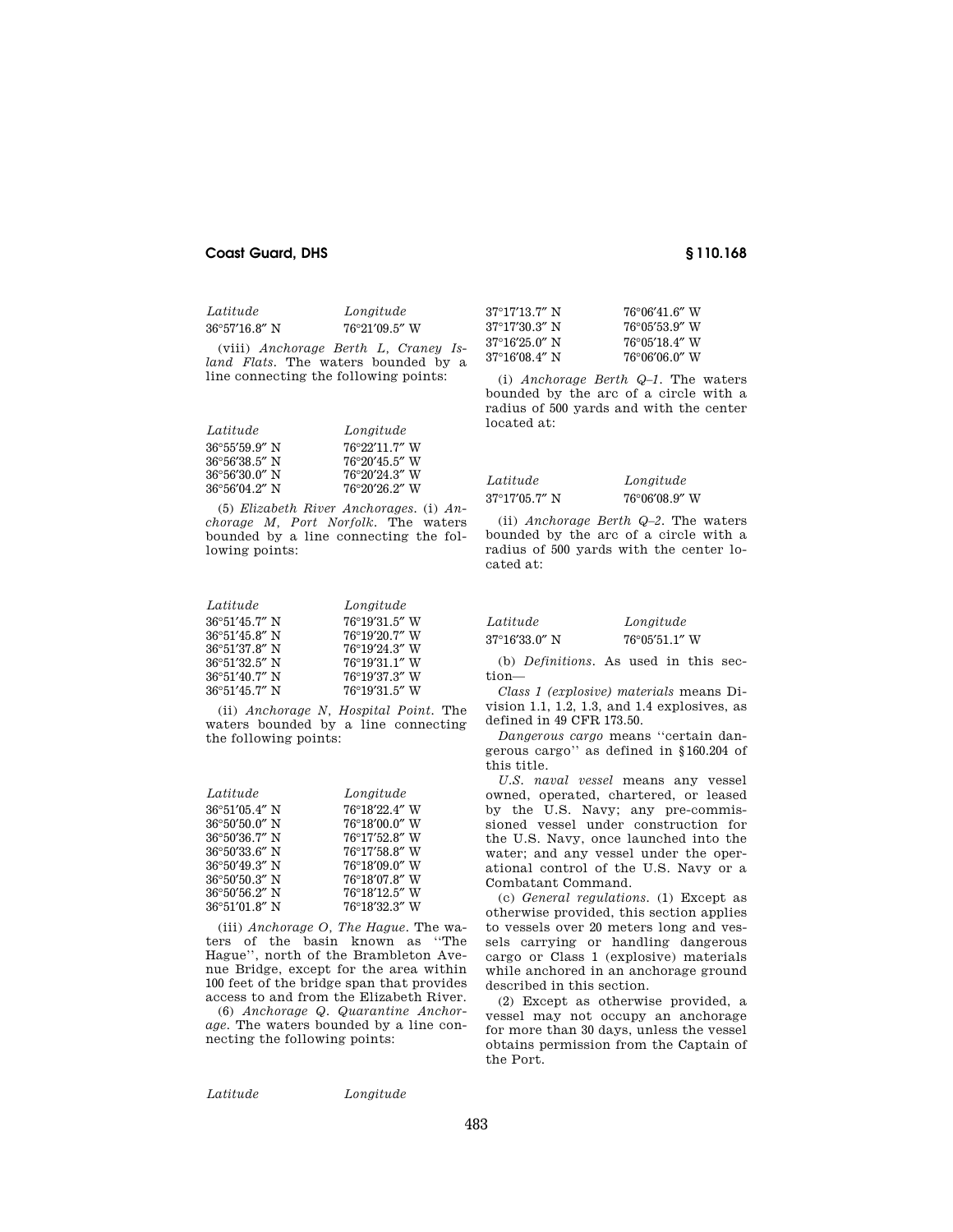(3) Except in an emergency, a vessel that is likely to sink or otherwise become a menace or obstruction to navigation or to the anchoring of other vessels, may not occupy an anchorage, unless the vessel obtains permission from the Captain of the Port.

(4) The Captain of the Port may, upon application, assign a vessel to a specific berth within an anchorage for a specified period of time.

(5) The Captain of the Port may grant a revocable permit to a vessel for a habitual use of a berth. Only the vessel that holds the revocable permit may use the berth during the period that the permit is in effect.

(6) The Commander, Fifth Coast Guard District, may authorize the establishment and placement of temporary mooring buoys within a berth. Placement of a fixed structure within an anchorage may be authorized by the District Engineer, U.S. Army Corps of Engineers.

(7) If an application is for the longterm lay up of a vessel, the Captain of the Port may establish special conditions in the permit with which the vessel must comply.

(8) Upon notification by the Captain of the Port to shift its position within an anchorage, a vessel at anchor must get underway at once or signal for a tug. The vessel must move to its new location within 2 hours after notification.

(9) The Captain of the Port may prescribe specific conditions for vessels anchoring within the anchorages described in this section, including, but not limited to, the number and location of anchors, scope of chain, readiness of engineering plant and equipment, usage of tugs, and requirements<br>for maintaining communications for maintaining communications guards on selected radio frequencies.

(10) A vessel that does not have a sufficient crew on board to weigh anchor at any time must have two anchors in place, unless the Captain of the Port waives this requirement. Members of the crew may not be released until the required anchors have been set.

(11) No vessel at anchor or at a mooring within an anchorage may transfer oil to another vessel unless the vessel has given the Captain of the Port the

**§ 110.168 33 CFR Ch. I (7–1–12 Edition)** 

four hours advance notice required by §156.118 of this title.

(12) Barges may not anchor in the deeper portions of anchorages or interfere with the anchoring of deep-draft vessels.

(13) Barges towed in tandem to an anchorage must be nested together when anchored.

(14) Any vessel anchored or moored in an anchorage adjacent to the Chesapeake Bay Bridge Tunnel or Monitor-Merrimac Bridge Tunnel (MMBT) must be capable of getting underway within 30 minutes with sufficient power to keep free of the bridge tunnel complex.

(15) A vessel may not anchor or moor in an anchorage adjacent to the Chesapeake Bay Bridge Tunnel or Monitor-Merrimac Bridge Tunnel (MMBT) if its steering or main propulsion equipment is impaired.

(d) *Regulations for vessels handling or carrying dangerous cargoes or Class 1 (explosive) materials.* This paragraph applies to every vessel, except a naval vessel, handling or carrying dangerous cargoes or Class 1 (explosive) materials.

(1) Unless otherwise directed by the Captain of the Port, each commercial vessel handling or carrying dangerous cargoes or Class 1 (explosive) materials must be anchored or moored within Anchorage Berth E–1.

(2) Each vessel, including each tug and stevedore boat, used for loading or unloading dangerous cargoes or Class 1 (explosive) materials in an anchorage, must have permission issued by the Captain of the Port.

(3) The Captain of the Port may require every person having business aboard a vessel handling or carrying dangerous cargoes or Class 1 (explosive) materials while in an anchorage, other than a member of the crew, to hold a form of valid identification.

(4) Each person having business aboard a vessel handling or carrying dangerous cargoes or Class 1 (explosive) materials while in an anchorage, other than a member of the crew, must present the identification prescribed by paragraph  $(d)(3)$  of this section to any Coast Guard boarding officer who requests it.

(5) Each non-self-propelled vessel handling or carrying dangerous cargoes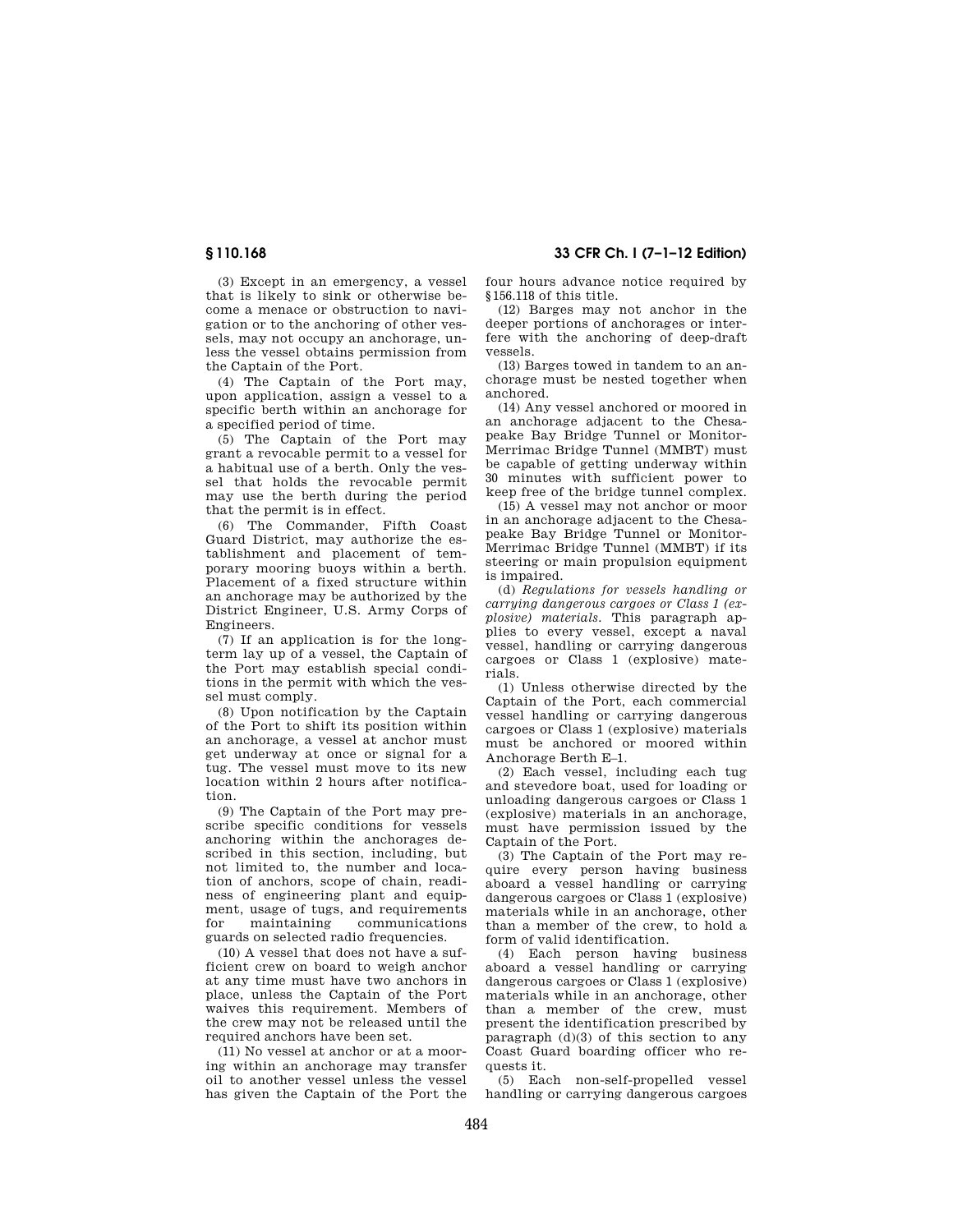or Class 1 (explosive) materials must have a tug in attendance at all times while at anchor.

(6) Each vessel handling or carrying dangerous cargoes or Class 1 (explosive) materials while at anchor must display by day a red flag (Bravo flag) in a prominent location and by night a fixed red light.

(e) *Regulations for Specific Anchorages*—(1) *Anchorages A, B, C, and D.* Except for a naval vessel, military support vessel, or vessel in an emergency situation, a vessel may not anchor in Anchorages A, B, C, or D without the permission of the Captain of the Port. The Captain of the Port must consult with the Commander, Naval Amphibious Base Little Creek, before granting a vessel permission to anchor in Anchorages A, B, C, or D.

(2) *Anchorage E.* (i) A vessel may not anchor in Anchorage E without permission from the Captain of the Port.

(ii) The Captain of the Port must give commercial vessels priority over naval and public vessels.

(iii) The Captain of the Port may at any time revoke permission to anchor in Anchorage E issued under the authority of paragraph  $(e)(4)(i)$  of this section.

(iv) A vessel may not anchor in Anchorage Berth E–1, unless it is handling or carrying dangerous cargoes or Class 1 (explosive) materials.

(v) A vessel may not anchor within 500 yards of Anchorage Berth E–1 without the permission of the Captain of the Port, if the berth is occupied by a vessel handling or carrying dangerous cargoes or Class 1 (explosive) materials.

(3) *Anchorage F.* A vessel having a draft less than 45 feet may not anchor in Anchorage F without the permission of the Captain of the Port. No vessel may anchor in Anchorage F for a longer period than 72 hours without permission from the Captain of the Port. Vessels expecting to be at anchor for more than 72 hours must obtain permission from the Captain of the Port.

(4) *Anchorage G.* (i) Except for a naval vessel, a vessel may not anchor in Anchorage G without the permission of the Captain of the Port.

(ii) When handling or transferring Class 1 (explosive) materials in Anchorage G, naval vessels must comply with Department of Defense Ammunition and Explosives Safety Standards, or the standards in this section, whichever are the more stringent.

(iii) When barges and other vessels are berthed at the Ammunition Barge Mooring Facility, located at latitude 36°58′34″ N, longitude 76°21′12″ W., no other vessel, except a vessel that is receiving or offloading Class 1 (explosive) materials, may anchor within 1,000 yards of the Ammunition Barge Mooring Facility. Vessels transferring class 1 (explosive) materials must display by day a red flag (Bravo flag) in a prominent location and by night a fixed red light.

(iv) Whenever a vessel is handling or transferring Class 1 (explosive) materials while at anchor in Anchorage G, no other vessel may anchor in Anchorage G without the permission of the Captain of the Port. The Captain of the Port must consult with the Commander, Naval Station Norfolk, before granting a vessel permission to anchor in Anchorage G.

(v) A vessel located within Anchorage G may not handle or transfer Class 1 (explosive) materials within 400 yards of Norfolk Harbor Entrance Reach.

(vi) A vessel may not handle or transfer Class 1 (explosive) materials within 850 yards of another anchored vessel, unless the other vessel is also handling or transferring Class 1 (explosive) materials.

(vii) A vessel may not handle or transfer Class 1 (explosive) materials within 850 yards of Anchorage F or H.

(5) *Anchorage I: Anchorage Berths I–1 and I–2.* A vessel that is 500 feet or less in length or that has a draft of 30 feet or less may not anchor in Anchorage Berth I–1 or I–2 without the permission of the Captain of the Port.

(6) *Anchorage K: Anchorage Berths K– 1 and K–2.* A vessel that is 500 feet or less in length or that has a draft of 30 feet or less may not anchor in Anchorage Berth K–1 or K–2 without the permission of the Captain of the Port.

(7) *Anchorage N.* Portions of this anchorage are a special anchorage area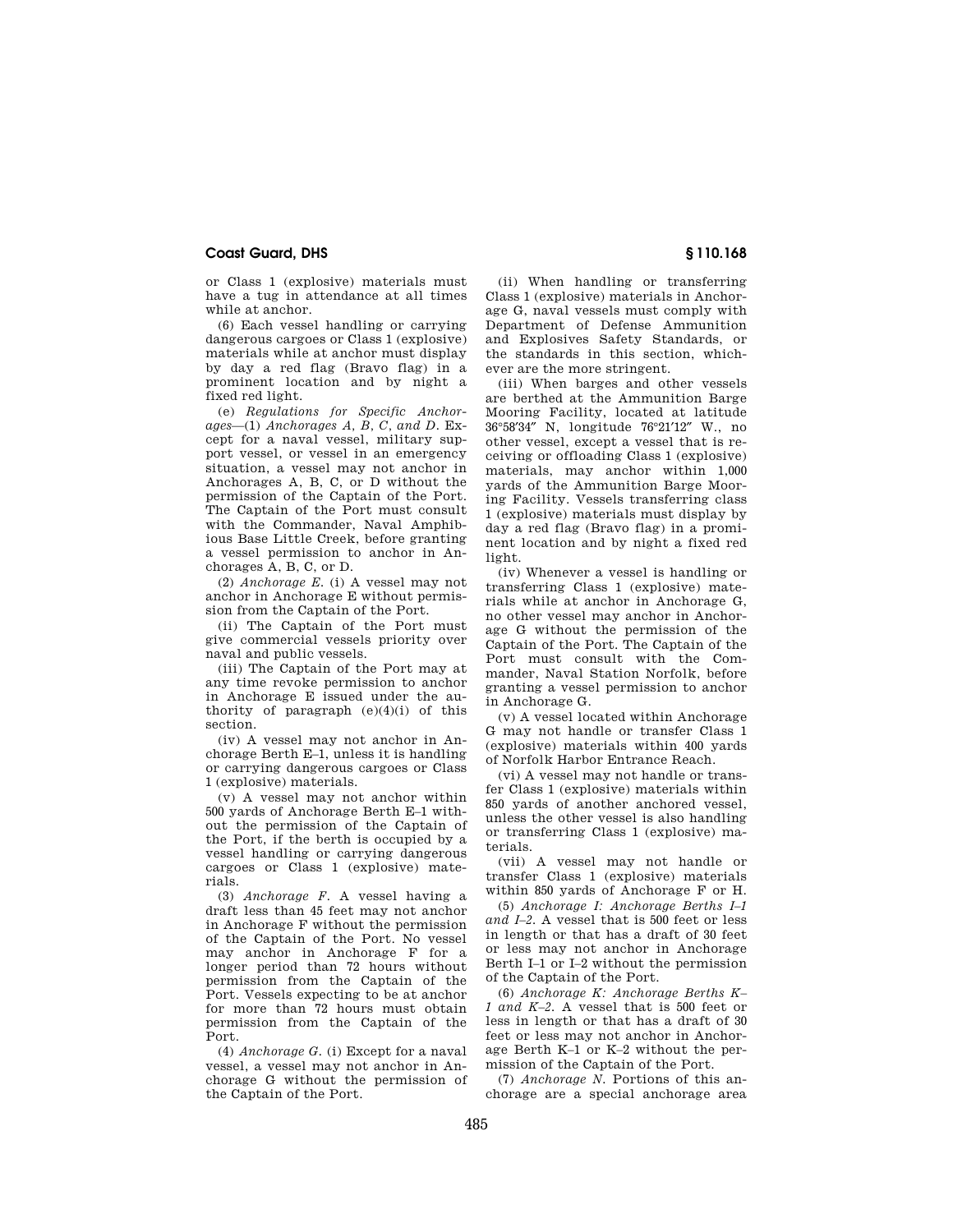under §110.72aa of this part during marine events regulated under §100.501 of this chapter.

(8) *Anchorage O.* (i) A vessel may not anchor in Anchorage O unless it is a recreational vessel.

(ii) No float, raft, lighter, houseboat, or other craft may be laid up for any reason in Anchorage O without the permission of the Captain of the Port.

(9) *Anchorage Q: Quarantine Anchorage.* (i) A vessel that is arriving from or departing for sea and that requires an examination by public health, customs, or immigration authorities shall anchor in Anchorage Q. Vessels not needing examination may use Anchorage Q at any time.

(ii) Every vessel using Anchorage Q must be prepared to move promptly under its own power to another location when directed by the Captain of the Port, and must promptly vacate Anchorage Q after being examined and released by authorities.

(iii) Any non-self-propelled vessel using Anchorage Q must have a tugboat in attendance while undergoing examination by quarantine, customs, or immigration authorities, except with the permission of the Captain of the Port.

[CGD05–04–043, 70 FR 29955, May 25, 2005, as amended by USCG–2008–0041, 73 FR 5746, Jan. 31, 2008]

### **§ 110.170 Lockwoods Folly Inlet, N.C.**

(a) *Explosives Anchorage.* Beginning at a point southeast of Shallotte Inlet at latitude 33°52′31″, longitude 78°18′49″; thence south to latitude 33°51′31″, longitude 78°18′42″; thence east to latitude 33°51′51″, longitude 78°14′35″; thence north to latitude 33°52′52″, longitude 78°14′40″; thence west to the point of beginning.

(b) *General regulations.* (1) This anchorage is reserved for the exclusive use of vessels carrying explosives.

(2) Vessels in this anchorage shall not anchor closer than 1,500 yards to one another. This provision is not intended to prohibit barges or lighters from lying alongside vessels for transfer of cargo.

(3) The maximum quantity of explosives aboard any vessel that may be in this anchorage is 8,000 tons.

# **§ 110.170 33 CFR Ch. I (7–1–12 Edition)**

(4) Nothing in this section shall be construed as relieving the owner, master, or person in charge of any vessel from the penalties of the law for obstructing navigation or for not complying with the navigation laws in regard to lights, fog signals, etc.

[CGFR 69–1, 34 FR 839, Jan. 18, 1969]

#### **§ 110.173 Port of Charleston, SC.**

(a) *The anchorage grounds*—(1) *Commercial Anchorage A.* This anchorage is located adjacent to the western edge of Folly Island Channel and southwest of Rebellion Reach and is bounded by the following coordinates:

°45′34″ N., 79°52′12″ W.; to °46′17″ N., 79°53′21″ W.; to °45′51″ N., 79°53′23″ W.; to °45′34″ N., 79°52′55″ W.; thence back to

32°45′34″ N., 79°52′12″ W.

(2) *Commercial Anchorage B.* This anchorage is located adjacent to the south side of South Channel and bounded by the following coordinates:

°45′28″ N., 79°53′40″ W.; to °45′28″ N., 79°54′46″ W.; to °45′19″ N., 79°54′46″ W.; to °45′12″ N., 79°54′06″ W.; to °45′16″ N., 79°53′40″ W.; thence back to °45′28″ N., 79°53′40″ W.

(3) *Commercial Anchorage C.* This anchorage is located 1800 yards, 118° true from St. Michaels Church Spire and has a diameter of 500 yards. Vessels using this anchorage must anchor in the center.

(4) *Commercial Anchorage D.* This anchorage is located 51°30′ true, 1375 yards from St. Michaels Church Spire and has a diameter of 1400 feet. The use of this anchorage is limited to loaded vessels for a period of not more than 24 hours.

(b) *The regulations.* (1) Except in cases of great emergency, no vessel shall be anchored in the main ship channels as defined by broken lines marking their boundaries on NOAA Chart 11524. Vessels must be anchored in such a way as not to interfere with the free navigation of channels in the port, including Cooper, Ashley, Wando Rivers, and Town Creek, nor to obstruct the approach to any pier or entrance to any slip, nor to impede the movement of any vessel or craft.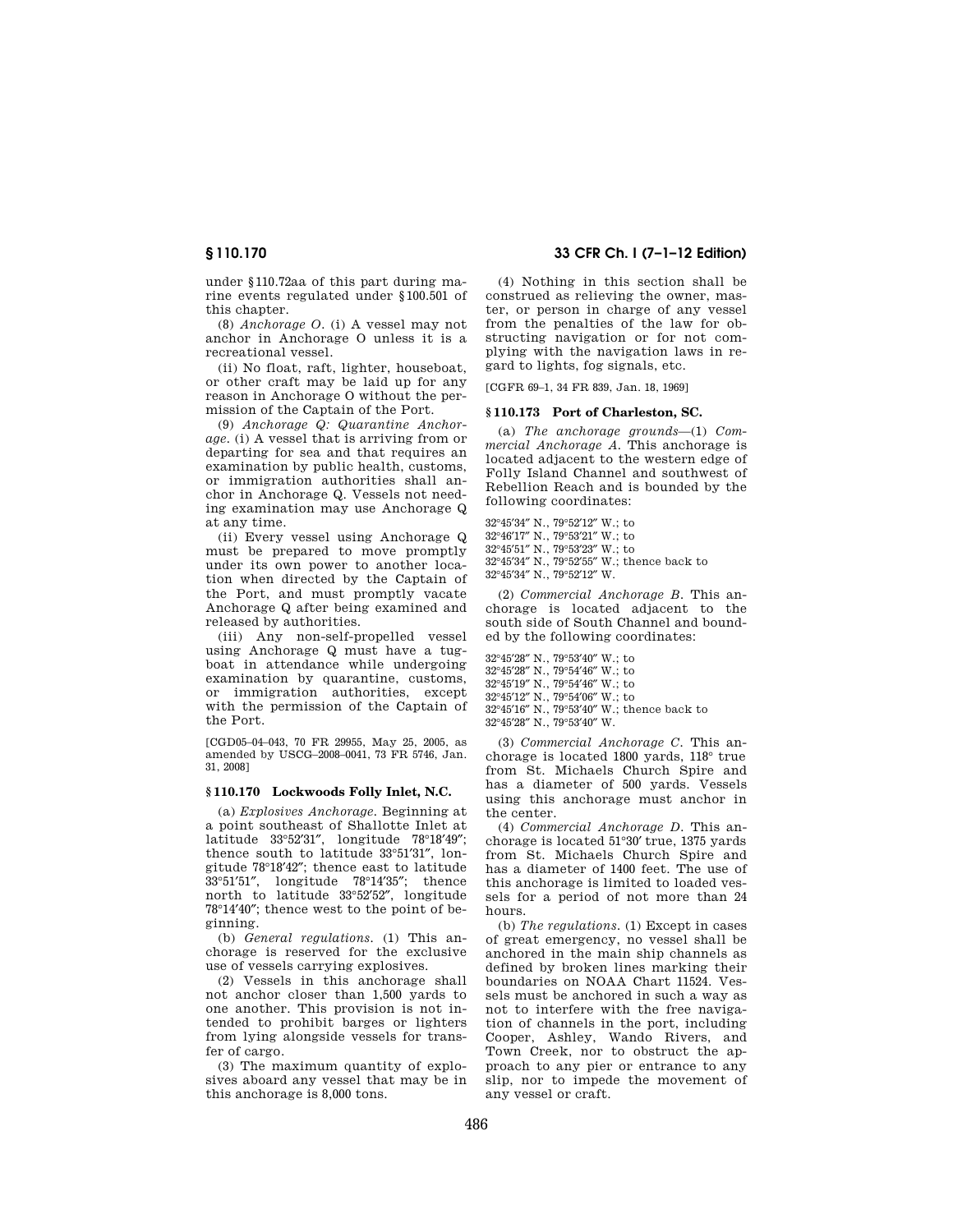(2) Vessels using the anchorages opposite the eastern waterfront of Charleston shall place their anchors as near as possible in the center of the anchorage. Vessels not using a designated commercial anchorage shall not place their anchors within the main ship channels, nor shall be so anchored as to swing within 400 feet of any wharf or pier on the eastern waterfront of Charleston. Vessels may be so anchored as to swing into the main ship channels only if they are so placed with reference to the customary winds, tides, and currents of the harbor, as to swing only during slack water, and that during this period there shall remain in the waters adjacent to the channel an area of sufficient depth as to permit the safe passage of loaded vessels.

(3) No vessel may anchor within the designated anchorages for more than 72 hours without the prior approval of the Captain of the Port.

(4) No vessel may anchor unless it maintains a bridge watch, guards and answers Channel 16 FM, and maintains an accurate position plot.

(5) If any anchored vessel is so close to another that a collision is probable, each vessel must communicate with the other vessel and the Captain of the Port on Channel 16 FM and shall act to eliminate the close proximity situation.

(6) No vessel may anchor unless it maintains the capability to get underway within 4 hours.

(7) No vessel may anchor in a ''dead ship'' status (propulsion or control unavailable for normal operations) without the prior approval of the Captain of the Port.

(8) Dragging of anchors in or across main ship channels and cable areas is prohibited.

(9) Vessels which, through force of great emergency, are anchored contrary to the foregoing regulations in this section shall be shifted to new berths in accordance with such regulations at the earliest opportunity.

(10) A vessel, upon notification from the Captain of the Port to shift its position in anchorage grounds must get underway at once or signal for a tug, and must change position as directed with reasonable promptness.

(11) No vessel may conduct lightering operations in an anchorage without permission from the Captain of the Port.

(12) When the use of an anchorage is required by naval vessels, the vessels anchored therein shall move when the Captain of the Port directs them.

(13) Nothing in this section shall be construed as relieving the owner or person in charge of any vessel from the penalties of law for obstructing navigation, or for obstructing or interfering with range lights, or for not complying with the navigation laws in regard to lights, fog signals, etc.

[CGD7 83–15, 49 FR 26587, June 28, 1984]

#### **§ 110.179 Skidaway River, Isle of Hope, Ga.**

(a) *The anchorage ground.* An area in Skidaway River beginning at a point on the mean low water line 400 feet south of Brady Boat Works, thence 76°30′, 300 feet to a buoy; thence 152°30′, 900 feet to a buoy; thence 251°00′, 450 feet to the mean low water line at Wymberly Yacht Club dock.

(b) *The regulations.* (1) Except in cases of great emergency, no vessels shall anchor in Skidaway River between the north end of Barbee's dock and southward to Day Marker 48 except in the anchorage area hereby defined and established: *Provided, however,* That vessels may moor to any lawfully constructed wharf.

(2) Except in cases of great emergency, no vessel shall be anchored where it can swing within 50 feet of any lawfully constructed wharf or within 50 feet of the mean low water line, nor shall any vessel be so anchored that any portion of the hull or rigging shall at any time extend outside the boundary of the anchorage area.

(3) Any vessel anchoring under circumstances of great emergency outside the anchorage area should be placed in such a position as not to interfere with the free navigation of the channel nor obstruct the approach to any lawfully constructed wharf nor impede the movement of any boat, and shall move away immediately after the emergency ceases or upon notification of the District Commander.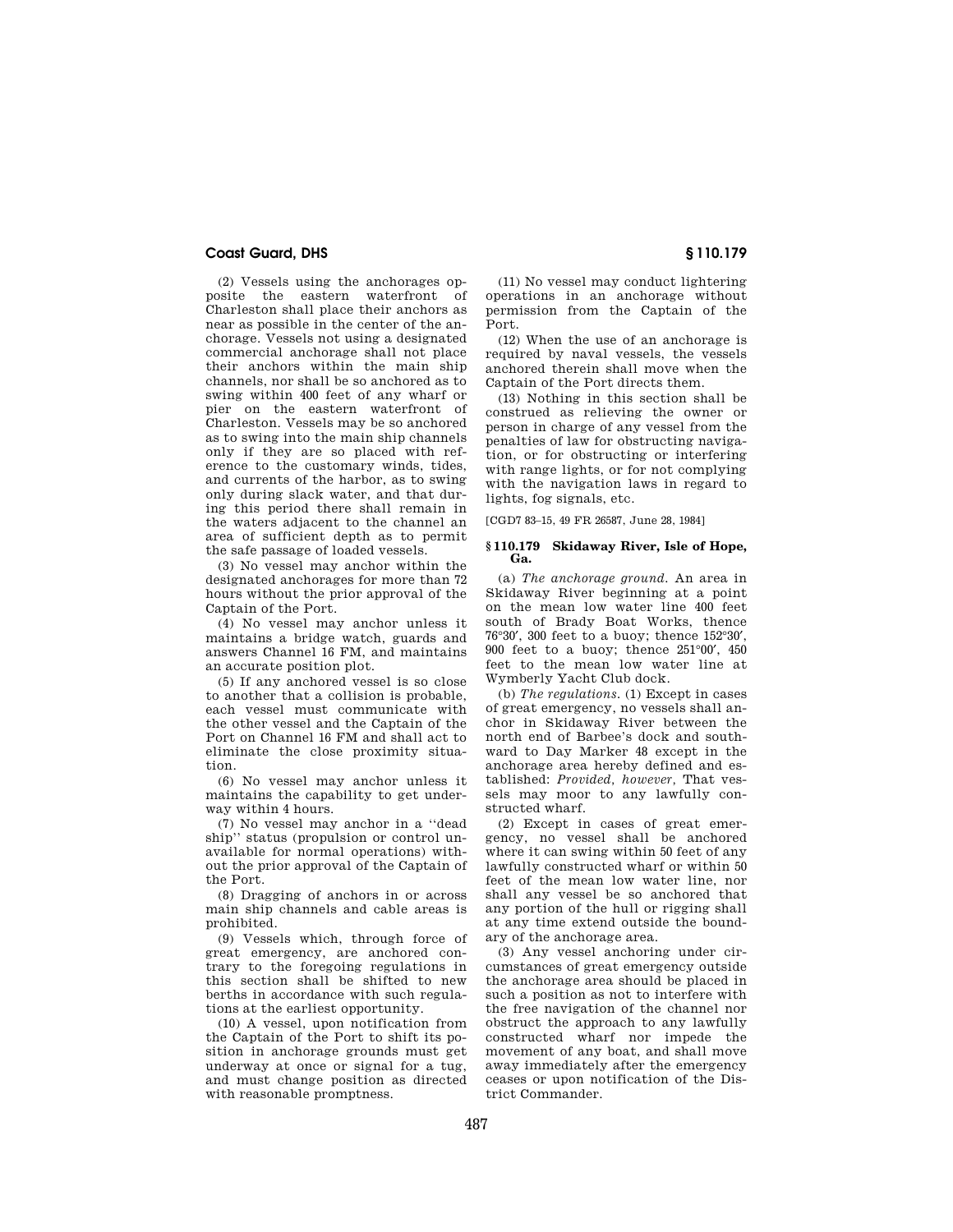(4) No vessels with an overall length greater than 65 feet will use the anchorage area except in cases of great emergency.

(5) Vessels operating within the anchorage area will not exceed a speed of five (5) miles per hour.

#### **§ 110.182 Atlantic Ocean off Fort George Inlet, near Mayport, Fla.**

(a) *The Anchorage areas*—(1) *Anchorages for aircraft carriers and other deep draft vessels.* Four circular areas each with a radius of 600 yards and with their centers located at: ''A''—latitude 30°25′35″, longitude 81°21′23″; ''B''—latitude 30°26′13″, longitude 81°21′13″; ''C'' latitude 30°26'19", longitude 81°20'27";<br>"D''-latitude 30°26'55", longitude ''D''-latitude 81°20′47″.

(2) *Anchorages for destroyers and other ships of similar size.* Six circular areas each with a radius of 300 yards and with their centers located at: ''1''—latitude 30°24′38″; longitude 81°21′57″; ''2'' latitude 30°24′57″, longitude 81°21′58″; ''3''—latitude 81°21′38″; ''4''—latitude 30°25′13″, longitude 81°22'05"; "5"—latitude 30°25'13",<br>longitude 81°21'43": "6"—latitude longitude 81°21′43″; ''6''—latitude 30°25′07″, longitude 81°21′24″.

(3) *Explosives anchorage.* The circular area "A" described in paragraph  $(a)(1)$ of this section is also designated as an explosives anchorage for use during periods when ammunition must be handled outside the limits of the U.S. Naval Station, Mayport, Fla.

(b) *The regulations for all designated areas.* (1) Usage of these areas by naval vessels shall predominate only when necessary for military requirements; at such times other vessels shall remain clear of the areas.

(2) Prudent assignment of the anchorage areas shall be made by the Commanding Officer, U.S. Naval Station, Mayport, Fla.

(c) *Additional regulations for Explosives Anchorage Area ''A''.* (1) When occupied by a vessel handling explosives, no other vessel may enter the area unless authorized by the enforcing agency.

(2) Only one vessel handling explosives may anchor in the area at one time. A patrol craft shall be utilized to assure that other vessels remain clear when explosives are exposed or being transferred to and from the anchorage.

**§ 110.182 33 CFR Ch. I (7–1–12 Edition)** 

(3) No more than 500,000 pounds net high explosives or equivalent may be exposed in the area at any one time.

(d) The regulations in this section shall be enforced by the Commanding Officer, U.S. Naval Station, Mayport, Fla., or other agencies that he may designate.

### **§ 110.183 St. Johns River, Florida.**

(a) *The anchorage grounds*—(1) *Anchorage A.* (Upper Anchorage) The Anchorage is established within the following coordinates, the area enclosed by a line starting at the south shore westerly of the entrance to Miller Creek at

30°18′43.8″ N, 081°38′15.0″ W; thence to 30°18′52.8″ N, 081°38′15.0″ W; thence to 30°18′47.6″ N, 081°37′47.6″ W; thence to

30°18′55.0″ N, 081°37′29.0″ W; thence to 30°19′06.0″ N, 081°37′27.0″ W; thence to

30°19′06.0″ N, 081°37′02.0″ W; thence to

30°19′01.2″ N, 081°37′02.0″ W; thence returning to the point of beginning.

(2) *Anchorage* B. (Lower Anchorage) The Anchorage is established within the following coordinates, the area enclosed by a line starting at a point on the eastern shore of the river at 'Floral Bluff' at

30°21′00.0″ N, 081°36′41.0″ W; thence to

30°20′00.0″ N, 081°37′03.0″ W; thence to

30°21′00.0″ N, 081°37′06.0″ W; thence to

30°21′50.0″ N, 081°36′56.0″ W; thence to

30°21′54.0″ N, 081°36′48.0″ W; thence returning to the point of beginning.

(b) *The regulations.* (1) Except in cases of emergency, only vessels meeting the conditions and restrictions of this paragraph will be authorized by the Captain of the Port to anchor in the St. Johns River, as depicted on NOAA chart 11491, between the entrance buoy (STJ) and the Main Street Bridge (in position 30°19′20″ N, 81°39′32″ W). Vessels unable to meet any of the following conditions and restrictions must obtain specific authorization from the Captain of the Port prior to anchoring in Anchorage A or B.

(2) All vessels intending to enter and anchor in Anchorage A or B shall notify the Captain of the Port prior to entering.

(3) Anchorages A and B are temporary anchorages. Additionally, Anchorage B is used as a turning basin. Vessels may not anchor for more than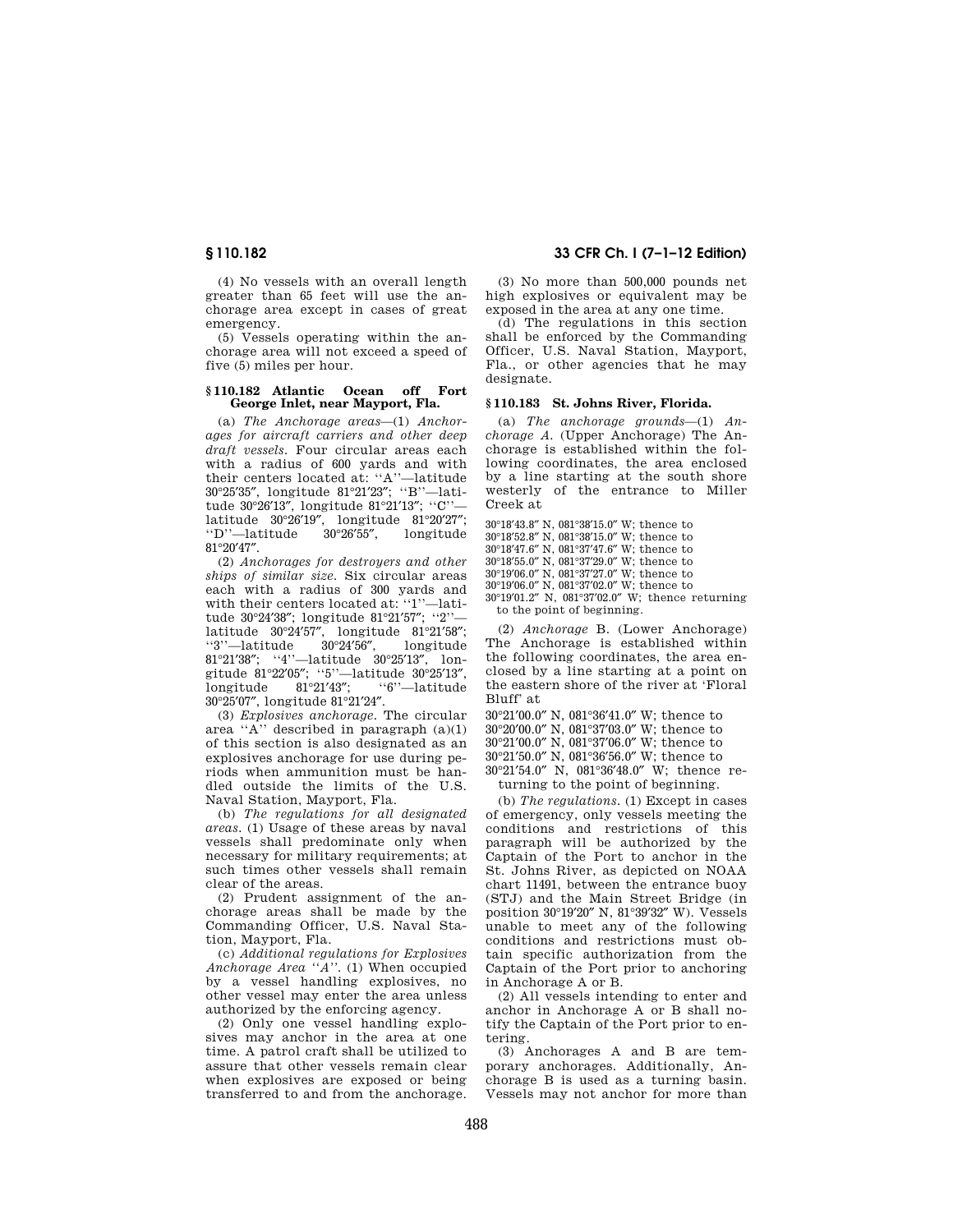24 hours in either anchorage without specific written authorization from the Captain of the Port.

(4) All vessels at anchor must maintain a watch on VHF-FM channels 13 and 16 by a person fluent in English, and shall make a security broadcast on channel 13 upon anchoring and every 4 hours thereafter.

(5) Anchorage A is restricted to vessels less than 250 feet in length.

(6) Anchorage B is restricted to vessels with a draft of 24 feet or less, regardless of length.

(7) Any vessel transferring petroleum products within Anchorage B shall have a pilot or Docking Master aboard, and employ sufficient assist tugs to assure the safety of the vessel at anchor and any vessels transiting the area.

(8) Any vessel over 300 feet in length within Anchorage B shall have a Pilot or Docking Master aboard, and employ sufficient assist tugs to assure the safety of the vessel at anchor and any vessels transiting the area.

[CGD07–93–035, 60 FR 14220, Mar. 16, 1995, as amended by CGD07–99–023, 64 FR 42279, Aug. 4, 1999]

#### **§ 110.185 Atlantic Ocean, off the Port of Palm Beach, FL.**

(a) The anchorage grounds. (1) Anchorage A. The waters lying within an area bounded by a line beginning at latitude 26°50′00″ N., longitude 80°01′12″ W.; thence westerly to latitude 26°50′00″ N., longitude 80°01′30″ W.; thence southerly to latitude 26°47′30″ N., longitude 80°01′30″ W.; thence easterly to latitude 26°47′30″ N., longitude 80°01′12″ W.; and thence northerly to the point of beginning.

(2) Anchorage B. The waters lying within an area bounded by a line beginning at latitude 26°45′06″ N., longitude 80°01′12″ W.; thence westerly to latitude 26°45′06″ N., longitude 80°01′42″ W.; thence southerly to latitude 26°43′48″ N., longitude 80°01′42″ W.; thence easterly to latitude 26°43′48″ N., longitude 80°01′12″ W.; and thence northerly to the point of beginning.

(b) The regulations. (1) Vessels in the Atlantic Ocean near Lake Worth Inlet awaiting berthing space at the Port of Palm Beach, shall only anchor within the anchorage areas hereby defined and

established, except in cases of great emergency.

(2) Vessels anchoring under circumstances of great emergency outside the anchorage areas shall be shifted to new positions within the anchorage areas immediately after the emergency ceases.

[CGD 7–85–10, 51 FR 11726, Apr. 7, 1986]

#### **§ 110.186 Port Everglades, Florida.**

(a) The anchorage grounds. The anchorage grounds, the center of which is located approximately two and one half miles northeast of the entrance to Port Everglades, is an area bounded by a line connecting points with the following North American Datum 83 coordinates:

| Latitude        | Longitude        |
|-----------------|------------------|
| 26-08'26.934" N | 080-04'28.240" W |
| 26-08'08.560" N | 080-04'16.158" W |
|                 | 080-04'17.486" W |
|                 | 080-02'42.623" W |
|                 | 080-02'53.153" W |
|                 | 080-04'28.800" W |
|                 | 080-04'28.800" W |
| 26-06'35.160" N | 080-04'38.694" W |
|                 | 080-04'28.240" W |

(b) *The regulations.* (1) Commercial vessels in the Atlantic Ocean in the vicinity of Port Everglades shall anchor only within the anchorage area hereby defined and established, except in cases of emergency.

(2) Prior to entering the anchorage area, all vessels shall notify the Coast Guard Captain of the Port, via the Port Everglades Harbormaster, on VHF-FM Channel 14.

(3) All vessels within the designated anchorage area shall maintain a 24 hour bridge watch by a licensed or credentialed deck officer proficient in English, monitoring VHF–FM channel 16. This individual shall confirm that the ship's crew performs frequent checks of the vessel's position to ensure the vessel is not dragging anchor.

(4) Vessels may anchor anywhere within the designated anchorage area provided that: such anchoring does not interfere with the operations of any other vessels currently at anchorage; and all anchor and chain or cable is positioned in such a manner to preclude dragging over reefs.

(5) No vessel may anchor in a ''dead ship'' status (*i.e.* propulsion or control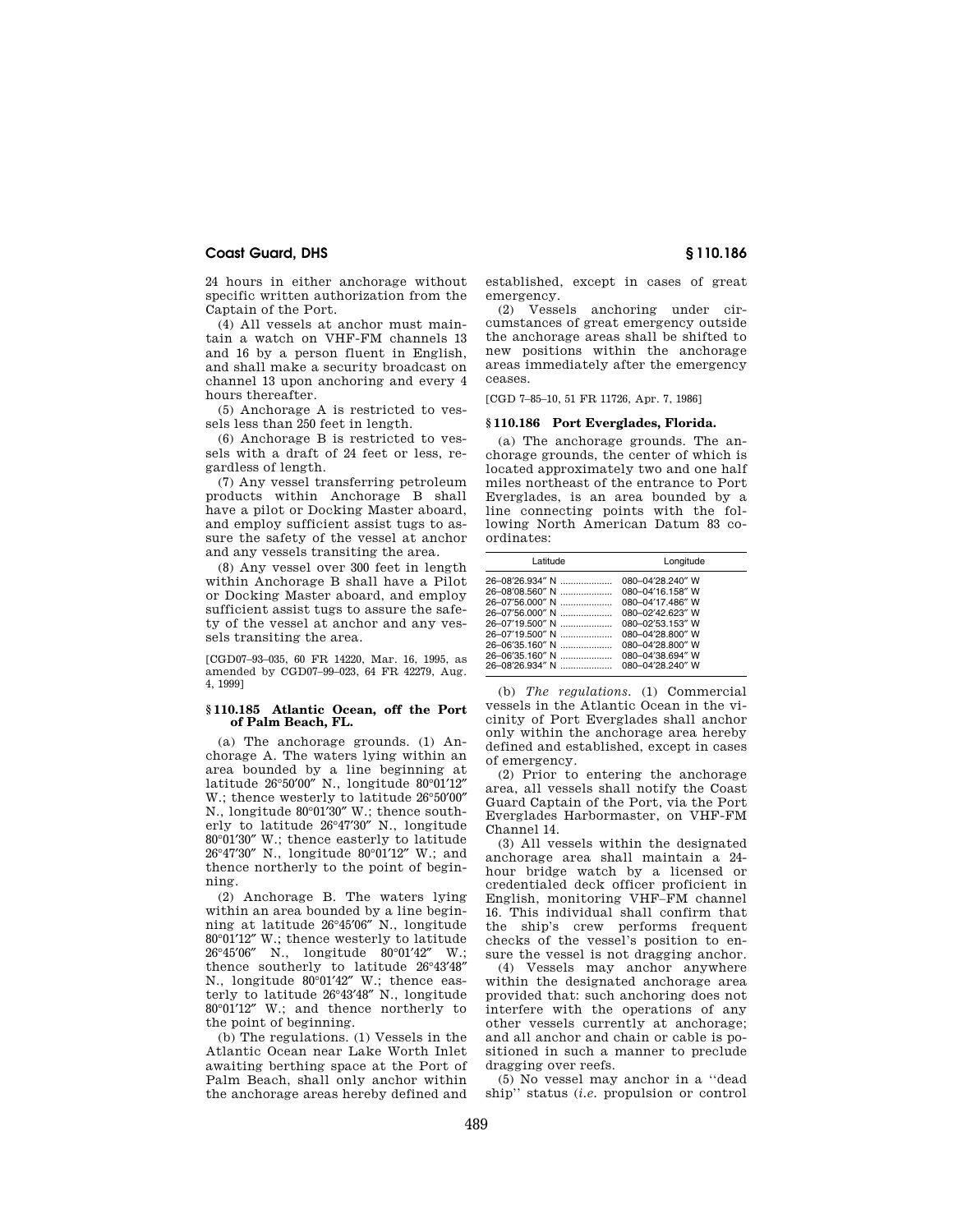unavailable for normal operations) without the prior approval of the Captain of the Port. Vessels experiencing casualties such as a main propulsion, main steering or anchoring equipment malfunction or which are planning to perform main propulsion engine repairs or maintenance, shall immediately notify the Coast Guard Captain of the Port via Coast Guard Sector Miami on VHF–FM Channel 16.

(6) No vessel may anchor within the designated anchorage for more than 72 hours without the prior approval of the Captain of the Port. To obtain this approval, contact the Coast Guard Captain of the Port, via the Port Everglades Harbor Master, on VHF–FM Channel 14.

(7) The Coast Guard Captain of the Port may close the anchorage area and direct vessels to depart the anchorage during periods of adverse weather or at other times as deemed necessary in the interest of port safety or security.

(8) Commercial vessels anchoring under emergency circumstances outside the anchorage area shall shift to new positions within the anchorage area immediately after the emergency ceases.

(9) Whenever the maritime or commercial interests of the United States so require, the Captain of the Port, U.S. Coast Guard, Miami, Florida, may direct relocation of any vessel anchored within the anchorage area. Once directed, such vessel must get underway at once or signal for a tug, and must change position as directed.

[CGD 07–91–060, 58 FR 36356, July 7, 1993, as amended by CGD 07-99-003, 64 FR 20177, Apr. 26, 1999; USCG–2006–25556, 72 FR 36328, July 2, 2007; USCG–2007–0036, 73 FR 6610, Feb. 5, 2008; USCG–2006–24371, 74 FR 11212, Mar. 16, 2009]

#### **§ 110.188 Atlantic Ocean off Miami and Miami Beach, Fla.**

(a) *The anchorage grounds.* The area to the eastward of a line bearing 12° (N.  $12^{\circ}$  E.) through a point X, which is  $1\frac{1}{2}$ nautical miles due east of the intersection of the Miami Beach shore line with the north jetty; to the northward of a line bearing  $102^{\circ}$  (S. 78 $^{\circ}$  E.) and intersecting the 12° line at a point A, one-half nautical mile north of the said point X; and to the southward of a line bearing 102° (S. 78° E.) and intersecting

# **§ 110.188 33 CFR Ch. I (7–1–12 Edition)**

the 12° line at a point B, 21⁄2 nautical miles north of the said point X. The northern and southern extremities of the 12° line are marked by spar buoys. The entire anchorage area lies north of the entrance channel to Miami Harbor.

(b) *The rules and regulations.* (1) Except in cases of great emergency, no vessel shall be anchored in the Atlantic Ocean in the vicinity of the entrances to the approach channels leading to the cities of Miami Beach and Miami, Fla., outside of the anchorage area hereby defined and established—that is, they shall not anchor shoreward of the line first named nor southward of the second nor northward of the third line but may anchor as far to the eastward as may be desired.

(2) Any vessel anchoring under circumstances of great emergency outside of the anchorage area shall be shifted to new berths within the area immediately after the emergency ceases.

(3) All vessels shall lie at anchor with as short a cable as conditions will permit.

(4) A vessel upon being notified to move into the anchorage limits or to shift its position on the anchorage ground must get under way at once or signal for a tug, and must change position as directed with reasonable promptness.

(5) Whenever the maritime or commercial interests of the United States so require, the Captain of the Port, U.S. Coast Guard, Miami, Fla., is hereby empowered to shift the position of any vessel anchored on the anchorage ground or outside thereof, or of any vessel moored or anchored so as to impede or obstruct vessel movements or obstruct or interfere with range lights.

(6) Vessels carrying explosives shall be anchored only under a written permit issued by the Captain of the Port and at such point as he may direct.

(7) Vessels carrying explosives shall be at all times in charge of a competent person, and must display by day a red flag, of not less than 16 square feet, at the masthead, or not less than 10 feet above the upper deck if the vessel has no mast; at night a red light shall be displayed in the positions specified for the red flag.

(8) Nothing in this paragraph shall be construed as relieving the owner or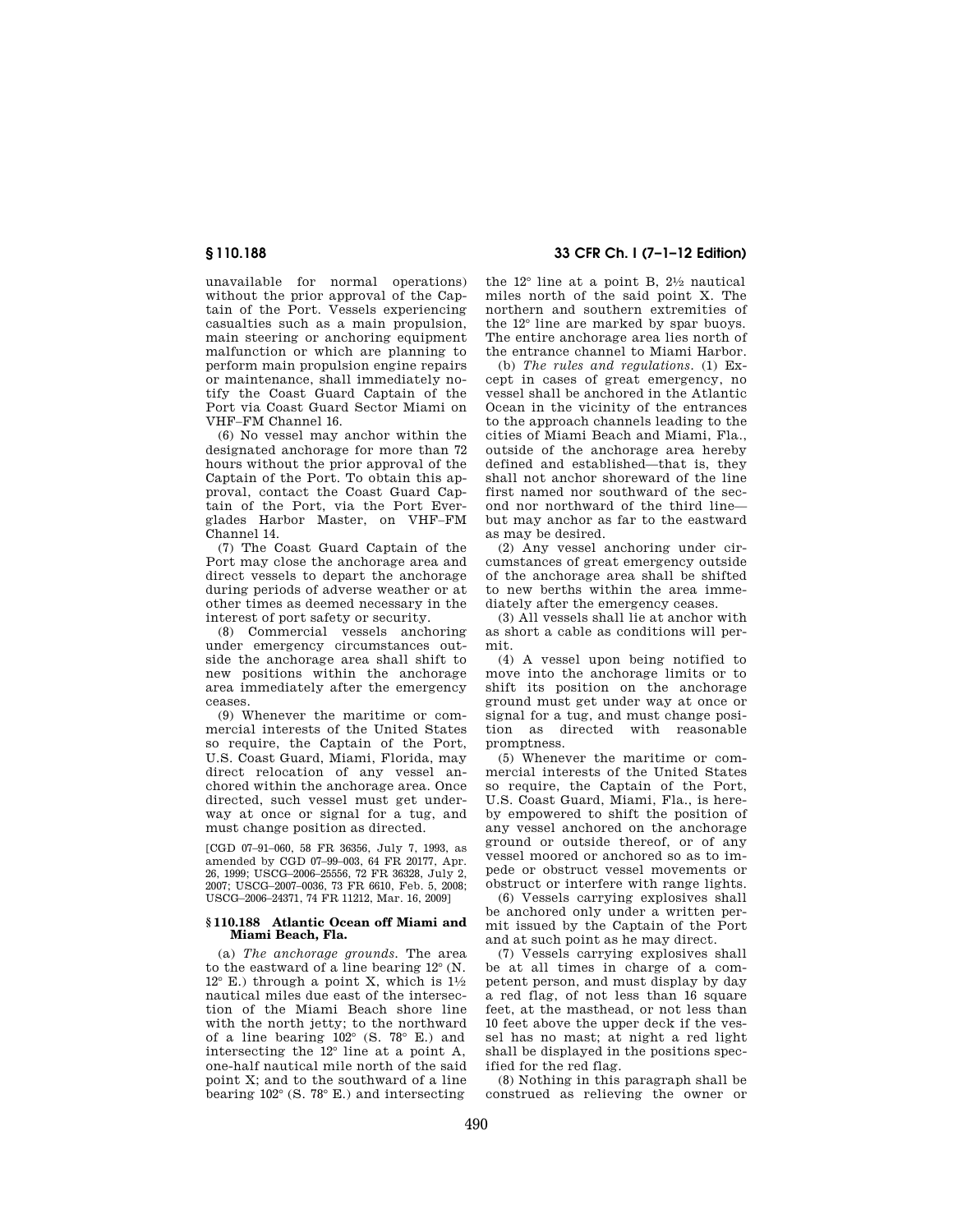person in charge of any vessel from the penalties of the law for obstructing navigation, or for obstructing or interfering with range lights, or for not complying with the navigation laws in regard to lights, fog signals, or other aids to navigation, or for otherwise violating law.

(9) All vessels desiring to use the Anchorage must notify the Coast Guard Captain of the Port, via the Biscayne Bay Pilots on VHF-FM Channel 12 or 16.

(10) All vessels anchored within the anchorage area shall maintain a 24 hour bridge watch by an English speaking licensed or credentialed deck officer monitoring VHF-FM Channel 16. This individual shall perform frequent checks of the vessel's position to ensure the vessel is not dragging anchor.

(11) Vessels experiencing casualties such as a main propulsion, main steering or anchoring equipment malfunction or which are planning to perform main propulsion engine repairs or maintenance, shall immediately notify the Coast Guard Captain of the Port via the Coast Guard Sector Miami on VHF-FM Channel 16.

(12) The Coast Guard Captain of the Port may close the anchorage area and direct vessels to depart the anchorage during periods of adverse weather or at other times as deemed necessary in the interest of port safety.

[CGFR 67–46, 32 FR 17728, Dec. 12, 1967, as amended by CGD07–99–002, 64 FR 22554, Apr. 27, 1999; USCG–2006–25556, 72 FR 36328, July 2, 2007; USCG–2006–24371, 74 FR 11212, Mar. 16, 2009]

#### **§ 110.189a Key West Harbor, Key West, Fla., naval explosives anchorage area.**

(a) *The anchorage ground.* A circular area with its center at latitude 24°30′50.6″, longitude 81°50′31.6″ with a radius of 300 yards, for use for ammunition exceeding the prescribed limits for pier-side handling.

(b) *The regulations.* (1) When occupied by a vessel handling explosives, no other vessel may enter the area unless authorized by the enforcing agency.

(2) Only one vessel handling explosives may anchor in the area at one time.

(3) No more than 300,000 pounds net of high explosives or equivalent may be handled in the area at any one time.

(4) The regulations in this section shall be enforced by the Commander, U.S. Naval Base, Key West, Fla., and any other agencies he may designate.

### **§ 110.190 Tortugas Harbor, in vicinity of Garden Key, Dry Tortugas, Fla.**

(a) *The anchorage grounds.* All of Bird Key Harbor, southwest of Garden Key, bounded by the surrounding reefs and shoals and, on the northeast, by a line extending from Fort Jefferson West Channel Daybeacon 2 to Fort Jefferson West Channel Daybeacon 4, thence to Fort Jefferson West Channel Daybeacon 6, and thence to Fort Jefferson West Channel Daybeacon 8.

(b) *The regulations.* Except in cases of emergency involving danger to life or property, no vessel engaged in commercial fishing or shrimping shall anchor in any of the channels harbors, or lagoons in the vicinity of Garden Keys, Bush Key, or the surrounding shoals, outside of Bird Key Harbor.

#### **§ 110.193 Tampa Bay, Fla.**

(a) *The anchorage grounds*—(1) *Explosives anchorage east of Mullet Key.* A rectangular area in Tampa Bay, approximately 4,459 yards long and 1,419 yards wide, beginning at latitude 27°38′30″, longitude 82°39′09″, and extending northeasterly to latitude 27°39′48″, longitude 82°37′15″; thence southeasterly to latitude 27°39′17″, longitude 82°36′46″; thence southwesterly to latitude 27°37′52″, longitude 82°38′38″; thence northwesterly to the point of beginning.

(2) *Temporary explosives anchorage south of Interbay Peninsula.* Beginning at a point bearing 107°, 1,750 yards from Cut ''F'' Range Front Light; thence to a point bearing 125°, 2,050 yards, from Cut ''F'' Range Front Light; thence to a point bearing 180°, 1,725 yards, from Cut ''F'' Range Front Light; thence to a point bearing 222°, 2,180 yards, from Cut ''F'' Range Front Light; thence to a point bearing 251°, 1,540 yards, from Cut ''F'' Range Front Light; and thence to the point of beginning.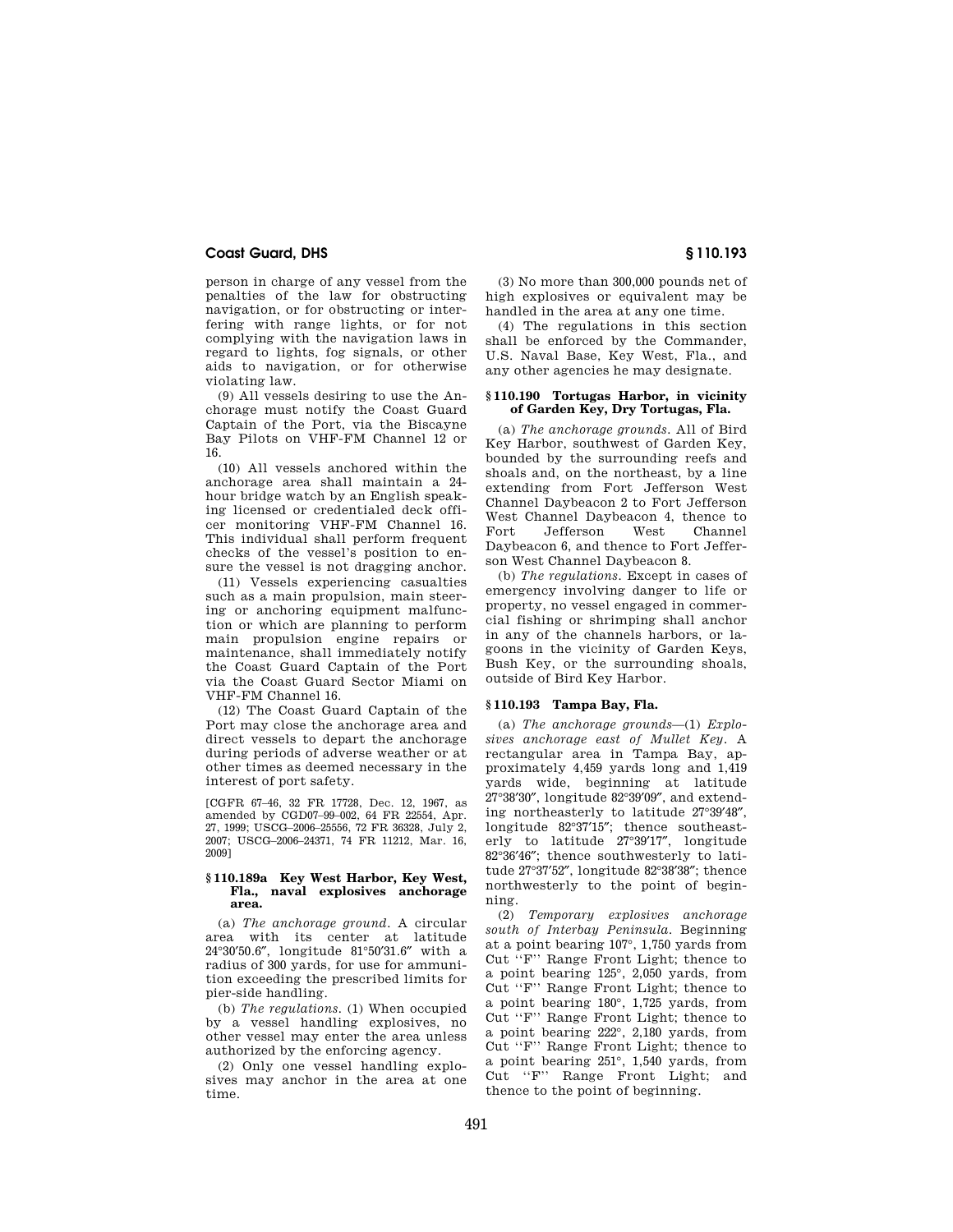(3) *Temporary explosives anchorage off Port Tampa.* A circular area with a radius of 200 yards with the point at latitude 27°50′22″, longitude 82°34′15″.

(4) *Quarantine Anchorage.* Southeast of the temporary explosive anchorage, beginning at a point bearing 97° true, 4,370 yards, from Cut ''F'' Range Front Light; thence to a point bearing 113°30′, 5,370 yards, from Cut ''F'' Range Front Light; thence to a point bearing 161°30′, 3,770 yards, from Cut ''F'' Range Front Light; thence to a point bearing 163°30′, 2,070 yards, from Cut ''F'' Range Front Light; thence to the point of beginning.

(5) *Barge Fleeting Area, Hillsborough Bay.* Located 400 feet west of Cut ''D'' Channel at a point beginning at latitude 27°54′34″, longitude 82°26′35″; thence northerly 1,000 feet to latitude 27°54′43″, longitude 82°26′40″; thence westerly 500 feet to latitude 27°54′41″, longitude 82°26′45″; thence southerly 1,000 feet to latitude 27°54′32″, longitude 82°26′40″; thence easterly 500 feet to the point of beginning.

NOTE: This area is reserved for transient barges only. Barges shall not occupy this anchorage for a period longer than 96 hours unless permission is obtained from the Captain of the Port for this purpose.

(b) *The regulations.* (1) The explosives anchorage east of Mullet Key shall be used by vessels awaiting loading or unloading at Port Tampa that have explosives actually on board and where the duration of anchorage will exceed 72 hours.

(2) The temporary explosives anchorages south of Interbay Peninsula and off Port Tampa shall be used for vessels engaged in loading explosives when the duration of the anchorage is less than 72 hours.

[CGFR 67–46, 32 FR 17728, Dec. 12, 1967, as amended by CGFR 69–62, 34 FR 11582, July 15, 1969; 34 FR 12255, July 15, 1969]

### **§ 110.193a St. Joseph Bay, Fla.**

(a) *The anchorage grounds*—(1) *Explosives Anchorage Area 1.* A rectangular area 3,000 yards long by 700 yards wide beginning at a point 1,350 yards west of U.S. Highway 98 Bridge over Gulf County Canal. The area is parallel to and 450 yards northeast of the north entrance channel to Port St. Joe, Florida.

# **§ 110.193a 33 CFR Ch. I (7–1–12 Edition)**

(2) *Explosives Anchorage Area 2.* A circular area with a 500-yard radius around a center point located at latitude 29°47′30″; longitude 85°21′30″, 3,100 yards southeast of FW South Channel Light and 5,250 yards south of FW North Channel Light, in St. Joseph Bay, Port St. Joe, Florida.

(b) *The regulations.* (1) The explosives anchorage areas shall be used as temporary anchorage for vessels engaged in loading and unloading explosives at the port of Port St. Joe, Florida, when the duration of the anchorage period is less than 96 hours.

(2) No vessel shall occupy this anchorage without obtaining a permit from the Captain of the Port.

#### **§ 110.194 Mobile Bay, Ala., at entrance.**

(a) *The anchorage grounds.* The waters within a radius of 750 yards from a point located 1,000 yards true north from Fort Morgan Light.

(b) *The regulations.* (1) This anchorage shall be used by vessels loading or discharging high explosives. It shall also be used by vessels carrying dangerous or inflammable cargoes requiring an anchorage. It may be used for a general anchorage when not required for vessels carrying explosives or dangerous or inflammable cargoes.

(2) No vessel shall occupy this anchorage without obtaining a permit from the Captain of the Port.

#### **§ 110.194a Mobile Bay, Ala., and Mississippi Sound, Miss.**

(a) *The anchorage grounds.* (1) The waters of lower Mobile Bay, near Cedar Point, within an area bounded on the north by latitude 30°21′00″, on the east by longitude 88°05′00″, on the south by latitude 30°20′00″, and on the west by longitude 88°06′00″.

(2) The waters of Mississippi Sound, south of Biloxi, within an area bounded on the north by latitude 30°20′00″, on the east by longitude 88°54′00″, on the south by latitude 30°19′00″, and on the west by longitude 88°55′00″.

(b) *The regulations.* (1) The anchorages are exclusively for the use of unmanned barges, canal boats, scows, and other nondescript vessels. Such craft shall be so anchored that they will not at any time extend outside the limits of the anchorages.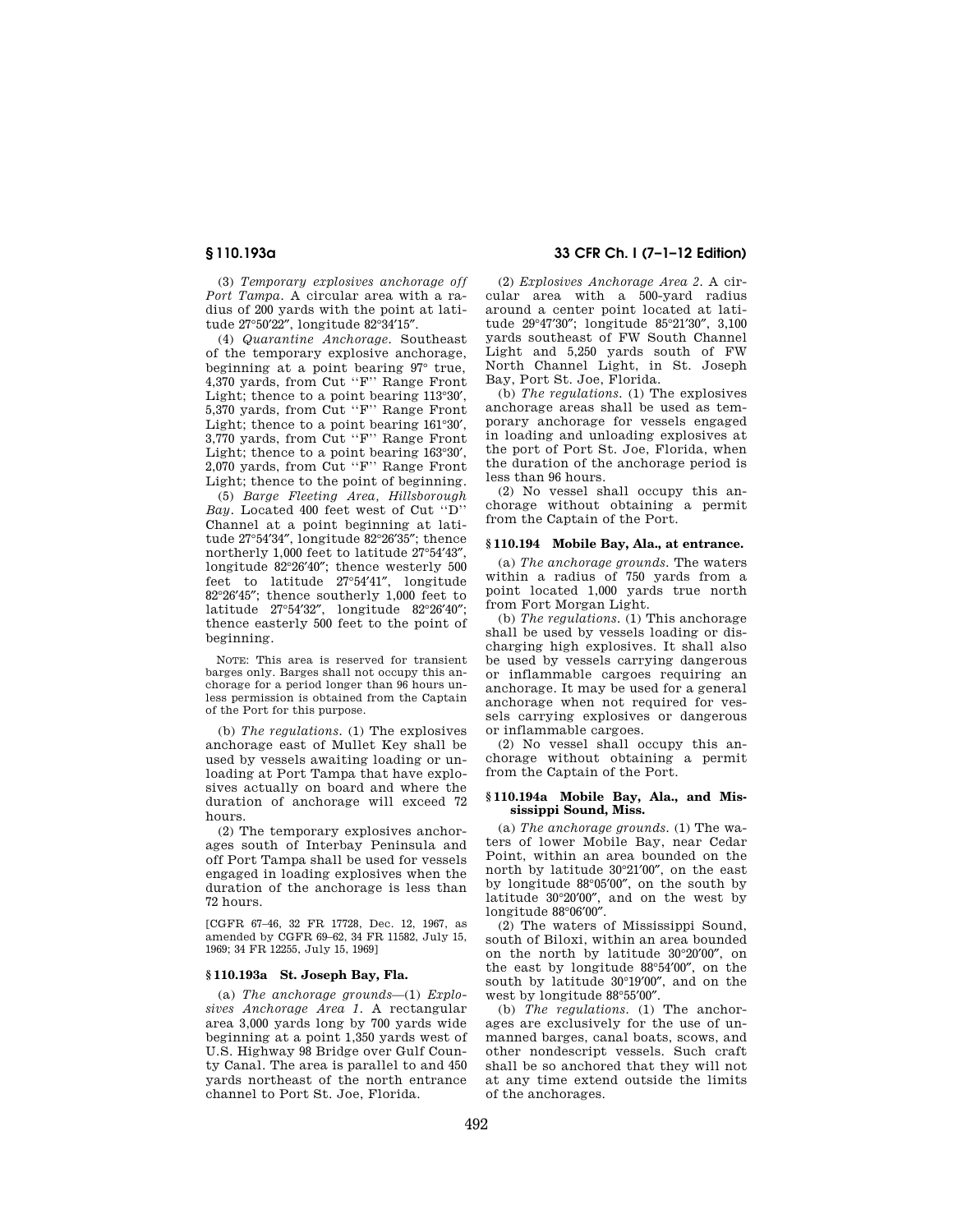(2) In emergencies or whenever maritime or commercial interests of the United States so require, the Captain of the Port is authorized to shift the position of any craft in the anchorages.

(3) Whenever in the opinion of the Captain of the Port, such action may be necessary, any or all craft in these anchorages may be required to be moored with two or more anchors.

(4) No vessel shall be navigated within the anchorages at a speed exceeding six knots.

#### **§ 110.194b Mississippi Sound and Gulf of Mexico, near Petit Bois Island, Miss.**

(a) *The anchorage grounds*—(1) *Explosives Anchorage Area No. 1.* A circular area with a one-half mile radius with its center located at latitude 30°14′09″, longitude 88°29′13″, in the waters of Mississippi Sound north of the west end of Petit Bois Island.

(2) *Explosives Anchorage Area No. 2.* A circular area with a three-fourths mile radius with its center located at latitude 30°11′12″, longitude 88°30′07″, in the waters of Gulf of Mexico south of the west end of Petit Bois Island.

(b) *The regulations.* (1) The areas shall be used as temporary anchorages for vessels engaged in loading and unload-<br>ing explosives at the Port of ing explosives at the Port Pascagoula, Miss.

(2) No vessel shall occupy the areas without obtaining a permit from the Captain of the Port.

#### **§ 110.195 Mississippi River below Baton Rouge, LA, including South and Southwest Passes.**

(a) *The Anchorage Grounds.* Unless otherwise specified, all anchorage widths are measured from the average low water plane (ALWP).

(1) *Pilottown Anchorage.* An area 5.2 miles in length along the right descending bank of the river from mile 1.5 to mile 6.7 above Head of Passes, extending in width to 1600 feet from the left descending bank of the river.

CAUTION: A wreck is located within the boundaries of this anchorage. Mariners are urged to use caution in this anchorage.

(2) *Lower Venice Anchorage.* An area 1.6 miles in length along the left descending bank of the river from mile 8.0 to mile 9.6 above Head of Passes with the west limit 1,200 feet from the ALWP of the right descending bank.

CAUTION: A pipeline crossing exists at mile 9.8 AHOP. Mariners are urged to use caution between mile 9.6 AHOP and mile 10.0 AHOP.

(3) *Upper Venice Anchorage.* An area 1.2 miles in length along the left descending bank of the river from mile 10.0 to mile 11.2 above Head of Passes with the west limit 1,200 feet from the ALWP of the right descending bank.

(4) *Boothville Anchorage.* An area 5.5 miles in length along the right descending bank of the river extending from mile 13.0 to mile 18.5 above Head of Passes. The width of the anchorage is 750 feet. The inner boundary of the anchorage is a line parallel to the nearest bank 250 feet from the water's edge into the river as measured from the Low Water Reference Plane (LWRP). The outer boundary of the anchorage is a line parallel to the nearest bank 1,000 feet from the water's edge into the river as measured from the LWRP.

(5) *Ostrica Anchorage.* An area 1.4 miles in length along the right descending bank of the river extending from mile 23.0 to mile 24.4 above Head of Passes. The width of the anchorage is 800 feet.

(6) *Port Sulphur Anchorage.* An area 2.2 miles in length along the left descending bank of the river, 800 feet wide, extending from mile 37.5 to mile 39.7 above Head of Passes.

(7) *Magnolia Anchorage.* An area 2.1 miles in length along the right descending bank of the river extending from mile 45.5 to mile 47.6 above Head of Passes. The width of the anchorage is 700 feet. The inner boundary of the anchorage is a line parallel to the nearest bank 400 feet from the water's edge into the river as measured from the LWRP. The outer boundary of the anchorage is a line parallel to the nearest bank 1,100 feet from the water's edge into the river as measured from the LWRP.

(8) *Point Celeste Anchorage.* An area 2.2 miles in length along the right descending bank of the river extending from mile 49.8 to mile 52.0 above Head of Passes. The width of the anchorage is 400 feet. The inner boundary of the anchorage is a line parallel to the nearest bank 400 feet from the water's edge into the river as measured from the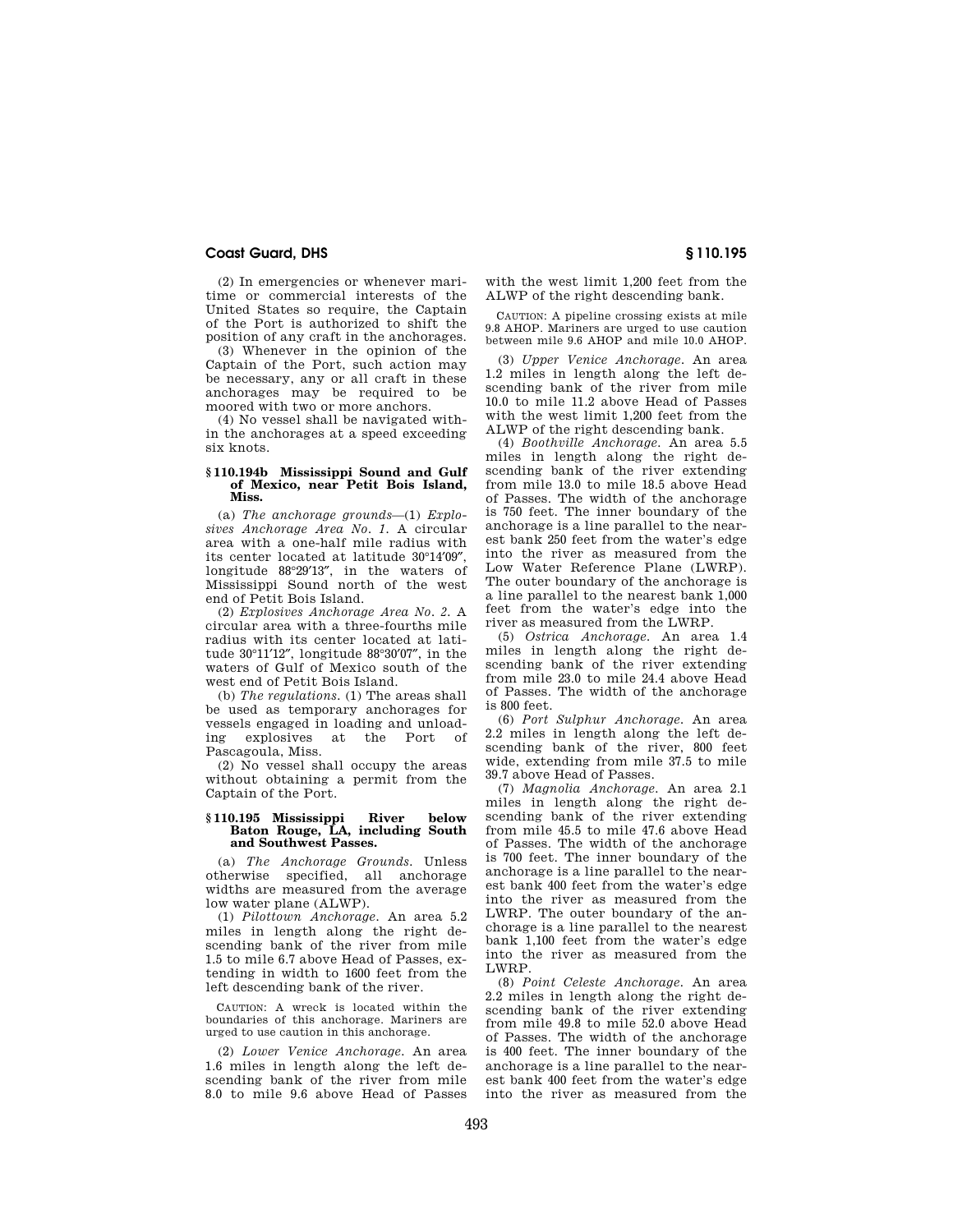LWRP. The outer boundary of the anchorage is a line parallel to the nearest bank 800 feet from the water's edge into the river as measured from the LWRP.

(9) *Davant Anchorage.* An area 1.1 miles in length along the left descending bank of the river extending from mile 52.8 to mile 53.9 above Head of Passes. The width of the anchorage is 800 feet.

(10) *Alliance Anchorage.* An area 2.0 miles in length along the right descending bank of the river extending from mile 63.8 to mile 65.8 above Head of Passes. The width of the anchorage is 400 feet. The inner boundary of the anchorage is a line parallel to the nearest bank 400 feet from the water's edge into the river as measured from the LWRP. The outer boundary of the anchorage is a line parallel to the nearest bank 800 feet from the water's edge into the river as measured from the LWRP.

(11) *Wills Point Anchorage.* An area 1.1 miles in length along the left descending bank of the river extending from mile 66.5 to mile 67.6 above Head of Passes. The width of the anchorage is 600 feet. The inner boundary of the anchorage is a line parallel to the nearest bank 200 feet from the water's edge into the river as measured from the LWRP. The outer boundary of the anchorage is a line parallel to the nearest bank 800 feet from the water's edge into the river as measured from the LWRP.

(12) *Cedar Grove Anchorage.* An area 1.2 miles in length along the right descending bank of the river extending from mile 69.9 to mile 71.1 above Head of Passes. The width of the anchorage is 500 feet. The inner boundary of the anchorage is a line parallel to the nearest bank 200 feet from the water's edge into the river as measured from the LWRP. The outer boundary of the anchorage is a line parallel to the nearest bank 700 feet from the water's edge into the river as measured from the LWRP.

(13) *Belle Chasse Anchorage.* An area 2.1 miles in length along the right descending bank of the river extending from mile 73.1 to mile 75.2 above Head of Passes. The width of the anchorage is 575 feet. The inner boundary of the

**§ 110.195 33 CFR Ch. I (7–1–12 Edition)** 

anchorage is a line parallel to the nearest bank 425 feet from the water's edge into the river as measured from the LWRP. The outer boundary of the anchorage is a line parallel to the nearest bank 1,000 feet from the water's edge into the river as measured from the LWRP.

(14) *Lower 12 Mile Point Anchorage.* An area 2.2 miles in length along the right descending bank of the river extending from mile 78.6 to mile 80.8 above Head of Passes. The width of the anchorage is 500 feet. The inner boundary of the anchorage is a line parallel to the nearest bank 300 feet from the water's edge into the river as measured from the LWRP. The outer boundary of the anchorage is a line parallel to the nearest bank 800 feet from the water's edge into the river as measured from the LWRP.

(15) *Lower 9 Mile Point Anchorage.* An area 2.3 miles in length along the right descending bank of the river extending from mile 82.7 to mile 85.0 above Head of Passes. The width of the anchorage is 500 feet. The inner boundary of the anchorage is a line parallel to the nearest bank 300 feet from the water's edge into the river as measured from the LWRP. The outer boundary of the anchorage is a line parallel to the nearest bank 800 feet from the water's edge into the river as measured from the LWRP.

*Caution: A wreck is located within the boundaries of this anchorage. Mariners are urged to use caution in this anchorage.* 

(16) *New Orleans Emergency Anchorage.* An area 0.5 miles in length along the right descending bank of the river extending from mile 89.6 to mile 90.1 above Head of Passes. The width of the anchorage is 550 feet. The inner boundary of the anchorage is a line parallel to the nearest bank 250 feet from the water's edge into the river as measured from the LWRP. The outer boundary of the anchorage is a line parallel to the nearest bank 800 feet from the water's edge into the river as measured from the LWRP.

NOTE: No vessel shall occupy this anchorage unless expressly authorized by the Captain of the Port. No vessel may anchor in this anchorage exceeding 24 hours without the authorization of the Captain of the Port.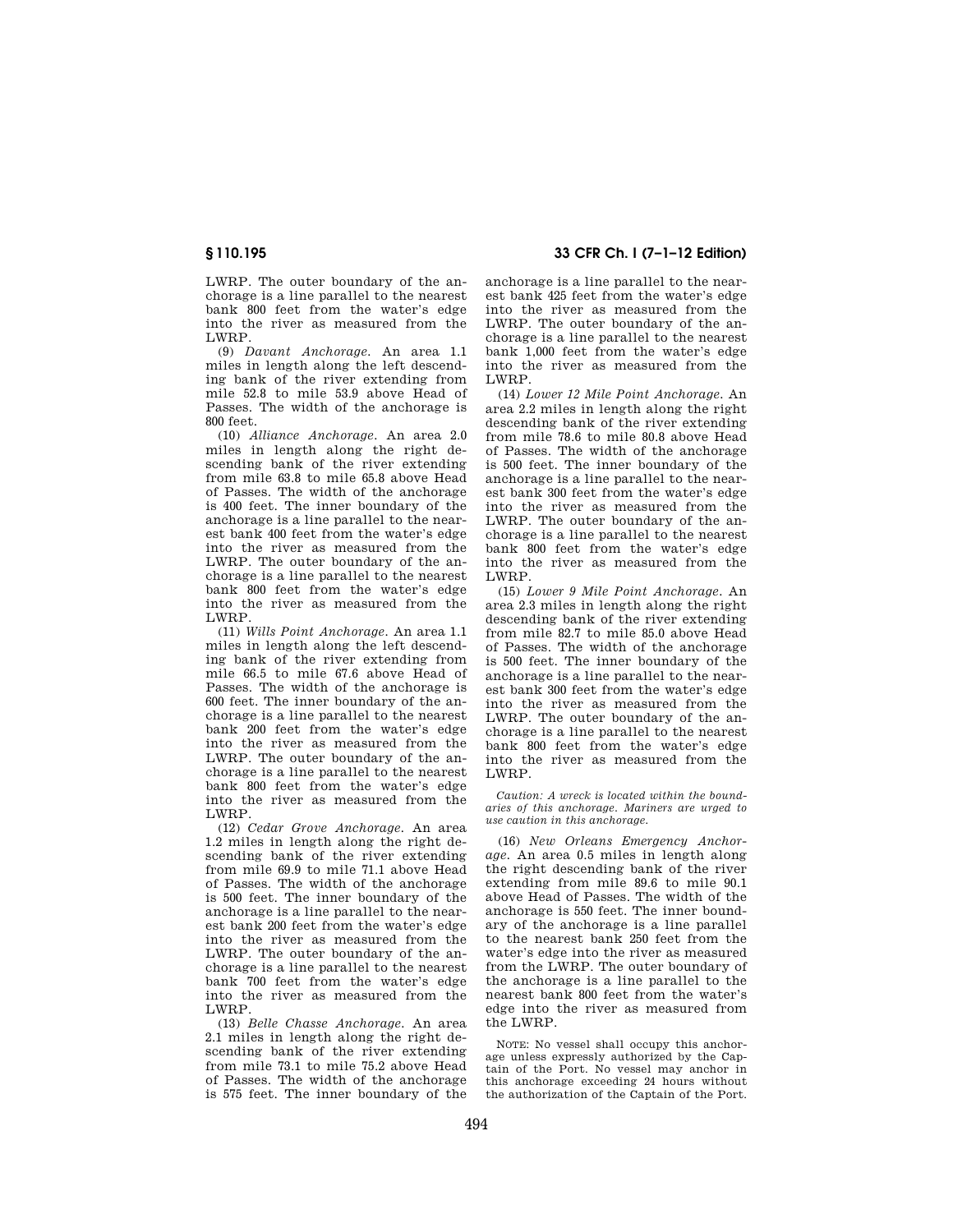(17) *New Orleans General Anchorage.*  An area 0.8 miles in length along the right descending bank of the river extending from mile 90.1 to mile 90.9 above Head of Passes. The width of the anchorage is 550 feet. The inner boundary of the anchorage is a line parallel to the nearest bank 250 feet from the water's edge into the river as measured from the LWRP. The outer boundary of the anchorage is a line parallel to the nearest bank 800 feet from the water's edge into the river as measured from the LWRP.

(18) *Quarantine Anchorage.* An area 0.7 miles in length along the right descending bank of the river extending from mile 90.9 to mile 91.6 above Head of Passes. The width of the anchorage is 800 feet.

*Caution: A wreck is located within the boundaries of this anchorage. Mariners are urged to use caution in this anchorage.* 

NOTE: Vessels carrying cargos of particular hazard as defined in 33 CFR 126.10 or cargos of petroleum products in bulk may not be anchored in the New Orleans General Anchorage or the Quarantine Anchorage without permission from the Captain of the Port.

*Except when required by the United States Public Health Service for quarantine inspection, the Quarantine Anchorage may be used as a general anchorage.* 

(19) *Lower Kenner Bend Anchorage.* An area 1.0 miles in length along the right descending bank of the river extending from mile 113.3 to mile 114.3 above Head of Passes. The width of the anchorage is 350 feet. The inner boundary of the anchorage is a line parallel to the nearest bank 350 feet from the water's edge into the river as measured from the LWRP. The outer boundary of the anchorage is a line parallel to the nearest bank 700 feet from the water's edge into the river as measured from the LWRP.

(20) *Kenner Bend Anchorage.* An area 0.9 miles in length along the right descending bank of the river extending from mile 114.7 to mile 115.6 above Head of Passes. The width of the anchorage is 700 feet.

(21) *Ama Anchorage.* An area 1.8 miles in length along the left descending bank of the river extending from mile 115.5 to mile 117.3 above Head of Passes. The width of the anchorage is 400 feet. The inner boundary of the anchorage is a line parallel to the nearest bank 300 feet from the water's edge into the river as measured from the LWRP. The outer boundary of the anchorage is a line parallel to the nearest bank 700 feet from the water's edge into the river as measured from the LWRP.

*Caution: A wreck is located at mile 115.4 left descending bank above Head of Passes marked by Mississippi River Wreck Lighted Buoy WR4. Mariners are urged to use caution when anchoring in the lower end of this anchorage.* 

(22) *Bonnet Carre Anchorage.* An area 1.5 miles in length along the left descending bank of the river extending from mile 127.3 to mile 128.8 above Head of Passes. This area is located adjacent to the river end of the Bonnet Carre Spillway. The width of the anchorage is 600 feet.

NOTE: When the Bonnet Carre Spillway is open, no vessel may be anchored in the Bonnet Carre Anchorage.

(23) *La Place Anchorage.* An area 0.7 miles in length along the left descending bank of the river extending from mile 134.7 to mile 135.4 above Head of Passes. The width of the anchorage is 600 feet.

(24) *Reserve Anchorage.* An area 0.5 miles in length along the right descending bank of the river extending from mile 137.0 to mile 137.5 above Head of Passes. The width of the anchorage is 500 feet. The inner boundary of the anchorage is a line parallel to the nearest bank 300 feet from the water's edge into the river as measured from the LWRP. The outer boundary of the anchorage is a line parallel to the nearest bank 800 feet from the water's edge into the river as measured from the LWRP.

(25) *Lower Grandview Reach Anchorage.* An area 0.3 miles in length along the left descending bank of the river extending from mile 146.4 to mile 146.7 above Head of Passes. The width of the anchorage is 500 feet. The inner boundary of the anchorage is a line parallel to the nearest bank 200 feet from the water's edge into the river as measured from the LWRP. The outer boundary of the anchorage is a line parallel to the nearest bank 700 feet from the water's edge into the river as measured for the LWRP.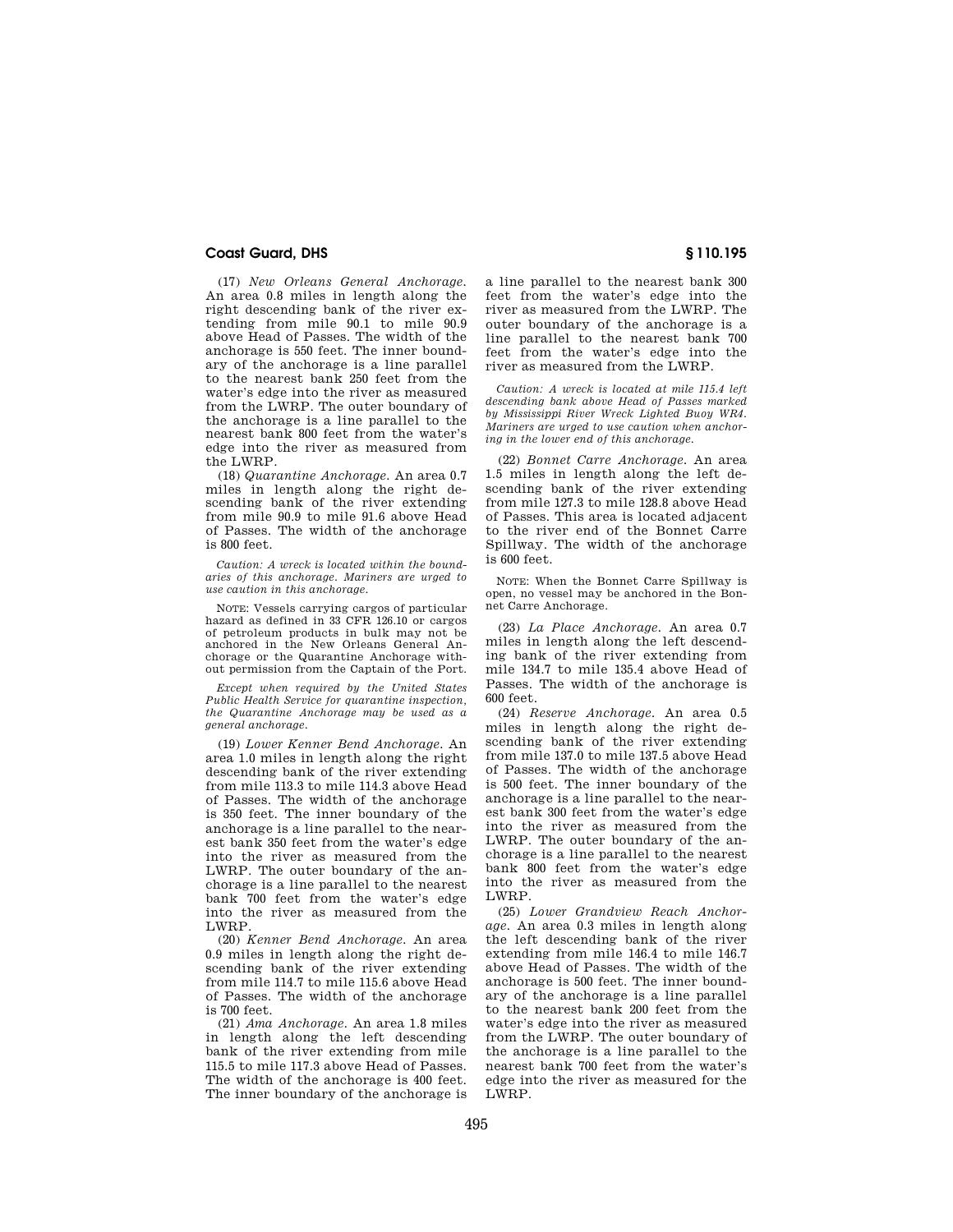(26) *Middle Grandview Reach Anchorage.* An area 0.4 miles in length along the left descending bank of the river extending from mile 146.8 to mile 147.2 above Head of Passes. The width of the anchorage is 500 feet. The inner boundary of the anchorage is a line parallel to the nearest bank 200 feet from the water's edge into the river as measured from the LWRP. The outer boundary of the anchorage is a line parallel to the nearest bank 700 feet from the water's edge into the river as measured from the LWRP.

(27) *Upper Grandview Reach Anchorage.* An area 1.3 miles in length along the left descending bank of the river extending from mile 147.5 to mile 148.8 above Head of Passes. The width of the anchorage is 500 feet. The inner boundary of the anchorage is a line parallel to the nearest bank 200 feet from the water's edge into the river as measured from the LWRP. The outer boundary of the anchorage is a line parallel to the nearest bank 700 feet from the water's edge into the river as measured from the LWRP.

(28) *Sunshine Anchorage.* An area 2.0 miles in length along the left descending bank of the river extending from mile 165.0 to mile 167.0 above Head of Passes. The width of the anchorage is 450 feet. The inner boundary of the anchorage is a line parallel to the nearest bank 350 feet from the water's edge into the river as measured from the LWRP. The outer boundary of the anchorage is a line parallel to the nearest bank 800 feet from the water's edge into the river as measured from the LWRP.

(29) *White Castle Anchorage.* An area 0.7 miles in length along the right descending bank of the river extending from mile 190.4 to mile 191.1 above Head of Passes. The width of the anchorage is 300 feet. The inner boundary of the anchorage is a line parallel to the nearest bank 400 feet from the water's edge into the river as measured from the LWRP. The outer boundary of the anchorage is a line parallel to the nearest bank 700 feet from the water's edge into the river as measured from the LWRP.

(30) *Baton Rouge General Anchorage.*  An area 1.5 miles in length along the right descending bank of the river,

# **§ 110.195 33 CFR Ch. I (7–1–12 Edition)**

1,400 feet wide, extending from mile 225.8 to mile 227.3 above Head of Passes.

*Caution:* Two wrecks are located within the boundaries of this anchorage. Mariners are urged to use caution in this anchorage.

(31) *Lower Baton Rouge Anchorage.* An area 0.5 miles in length near mid-channel between mile 228.5 and mile 229.0 above Head of Passes with the west limit 1,100 feet off the right descending bank and having the width of 700 feet at both the upper and lower limits.

(32) *Middle Baton Rouge Anchorage.*  An area 0.2 miles in length near midchannel between mile 229.6 and mile 229.8 above Head of Passes with the west limit 1,100 feet off the right descending bank and having a width of 700 feet at both the upper and lower limits.

(33) *Upper Baton Rouge Anchorage.* An area 0.4 miles in length near mid-channel between mile 230.6 and mile 231.0 above Head of Passes with the west limit 1,100 feet off the right descending bank and having a width of 1,075 feet at the upper limit and 1,200 feet at the lower limit.

(b) *Temporary Anchorages.* (1) Temporary anchorages are non-permanent anchorages established by the Commander, Eighth Coast Guard District to provide additional anchorage space. Establishment of temporary anchorages is based on recommendations by the Captain of the Port.

(2) Each vessel using temporary anchorages shall anchor as prescribed by the Captain of the Port.

(3) Establishment of each temporary anchorage and any requirement for the temporary anchorage will be published in the Local Notice of Mariners.

(4) Each person who has notice of any requirement prescribed for a temporary anchorage shall comply with that requirement.

(c) *The Regulations.* (1) Anchoring in the Mississippi River below Baton Rouge, LA., including South and Southwest Passes is prohibited outside of established anchorages except in cases of emergency. In an emergency, if it becomes necessary to anchor a vessel outside an established anchorage, the vessel shall be anchored so that it does not interfere with or endanger any facility or other vessel. The master or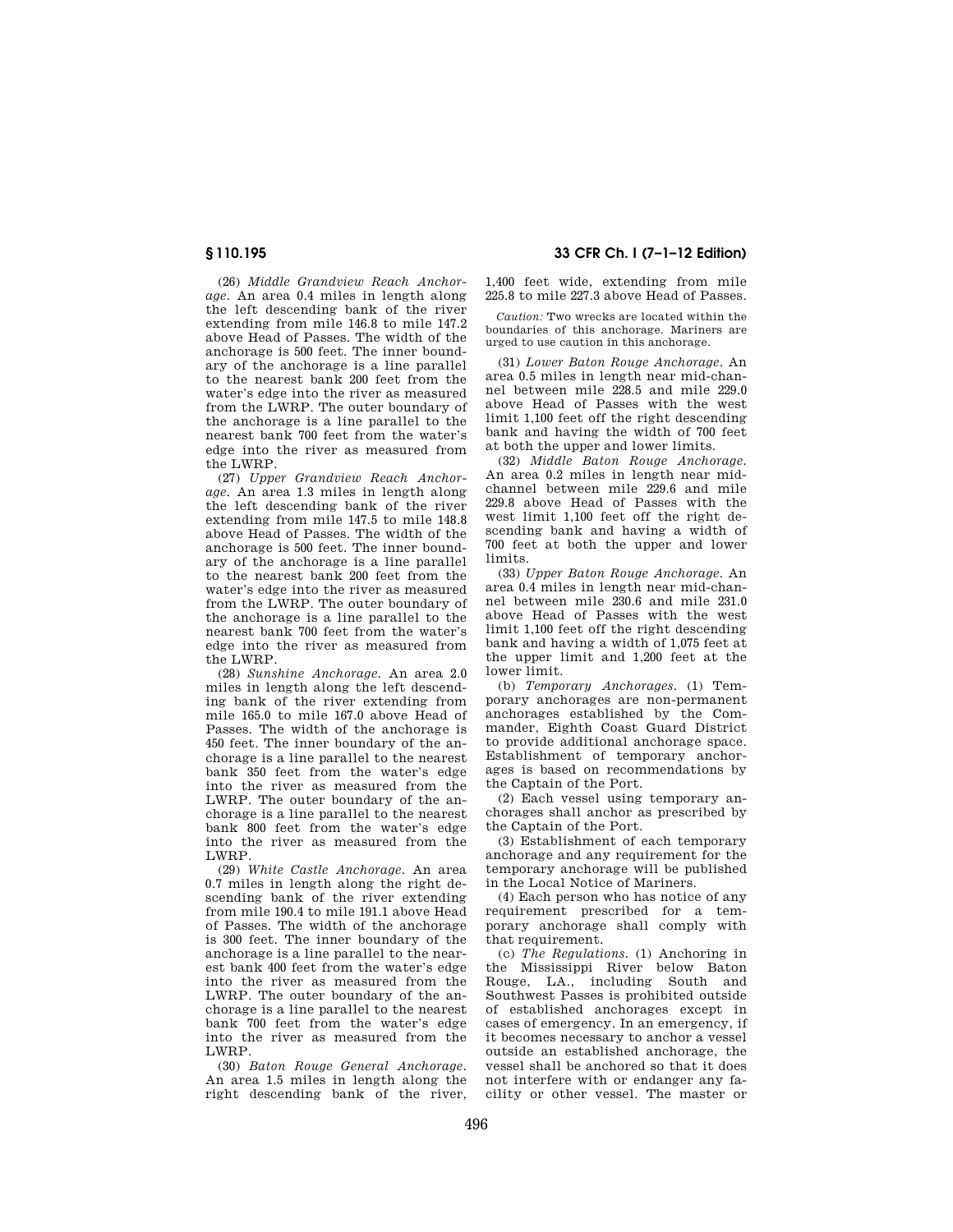person in charge of the vessel shall notify the Captain of the Port of the location of the emergency anchoring by the most expeditious means and shall move the vessel as soon as the emergency is over.

(2) In an emergency, if it becomes necessary to anchor a vessel in South Pass or Southwest Pass, the vessel shall be positioned as close to the left descending bank as possible.

(3) No vessel may be anchored unless it maintains a bridge watch, guards and answers Channel 16 FM (or the appropriate VTS New Orleans sector frequency), maintains an accurate position plot and can take appropriate action to ensure the safety of the vessel, structure, and other vessels.

(4) When anchoring individually, or in fleets, vessels shall be anchored with sufficient anchors, or secured with sufficient lines, to ensure their remaining in place and withstanding the actions of winds, currents and the suction of passing vessels.

(5) No vessel may be anchored over revetted banks of the river or within any cable or pipeline area. The locations of revetted areas and cable and pipeline areas may be obtained from the District Engineer, Corps of Engineers, New Orleans, LA.

(6) The intention to transfer any cargo while in an anchorage shall be reported to the Captain of the Port, giving particulars as to name of ships involved, quantity and type of cargo, and expected duration of the operation. The Captain of the Port shall be notified upon completion of operations. Cargo transfer operations are not permitted in the New Orleans General or Quarantine Anchorages. Bunkering and similar operations related to ship's stores are exempt from reporting requirements.

NOTE: Activities conducted within a designated anchorage (e.g. cargo transfer, tank cleaning, stack blowing, etc.) may be restricted by other Federal, State or local regulations. Owners, or persons in charge of any vessel should consider all safety and/or environmental regulations prior to engaging in any activity within designated anchorages.

(7) Vessels anchored in the Lower Kenner Bend Anchorage are prohibited from using or exercising the ship's hold cargo cranes. Vessels in this anchorage must keep the ship's hold cargo gear in the down and hawsed position, as rigged for sea transits. Deck-mounted cranes, deck booms and stiff legs may be used to take on ships stores and spare parts and may be used to move manifold hoses.

(8) Nothing in this section relieves the owner or person in charge of any vessel from the penalties for obstructing or interfering with navigational aids or for failing to comply with the navigation laws for lights, day shapes, or fog signals and any other applicable laws and regulations.

[CGD 77–028, 46 FR 49850, Oct. 8, 1981]

EDITORIAL NOTE: For FEDERAL REGISTER citations affecting §110.195, see the List of CFR Sections Affected, which appears in the Finding Aids section of the printed volume and at *www.fdsys.gov*.

#### **§ 110.196 Sabine Pass Channel, Sabine Pass, Tex.**

(a) *The anchorage area.* The water bounded by a line connecting the following coordinates:

| Latitude              | Longitude                                  |
|-----------------------|--------------------------------------------|
| $29^{\circ}44'14''$ N | $93^{\circ}52^{\prime}24^{\prime\prime}$ W |
| $29^{\circ}44'18''$ N | $93^{\circ}52'06''$ W                      |
| $29^{\circ}43'53''$ N | 93°51'47" W                                |
| $29^{\circ}43'32''$ N | $93^{\circ}51'52''$ W                      |

(b) *The regulations.* (1) The anchorage area is for the temporary use of vessels of all types, but especially for naval and merchant vessels awaiting weather and tidal conditions favorable to the resumption of their voyages.

(2) Except when stress of weather or adverse tides or currents make sailing impractical or hazardous, vessels shall not anchor in the anchorage area for periods exceeding 48 hours unless expressly authorized by the Captain of the Port to anchor for longer periods.

(3) Vessels shall not anchor so as to obstruct the passage of other vessels proceeding to or from available anchorage spaces.

(4) Anchors shall not be placed channelward from the anchorage area, and no portion of the hull or rigging of any anchored vessel shall extend channelward from the limits of the anchorage area.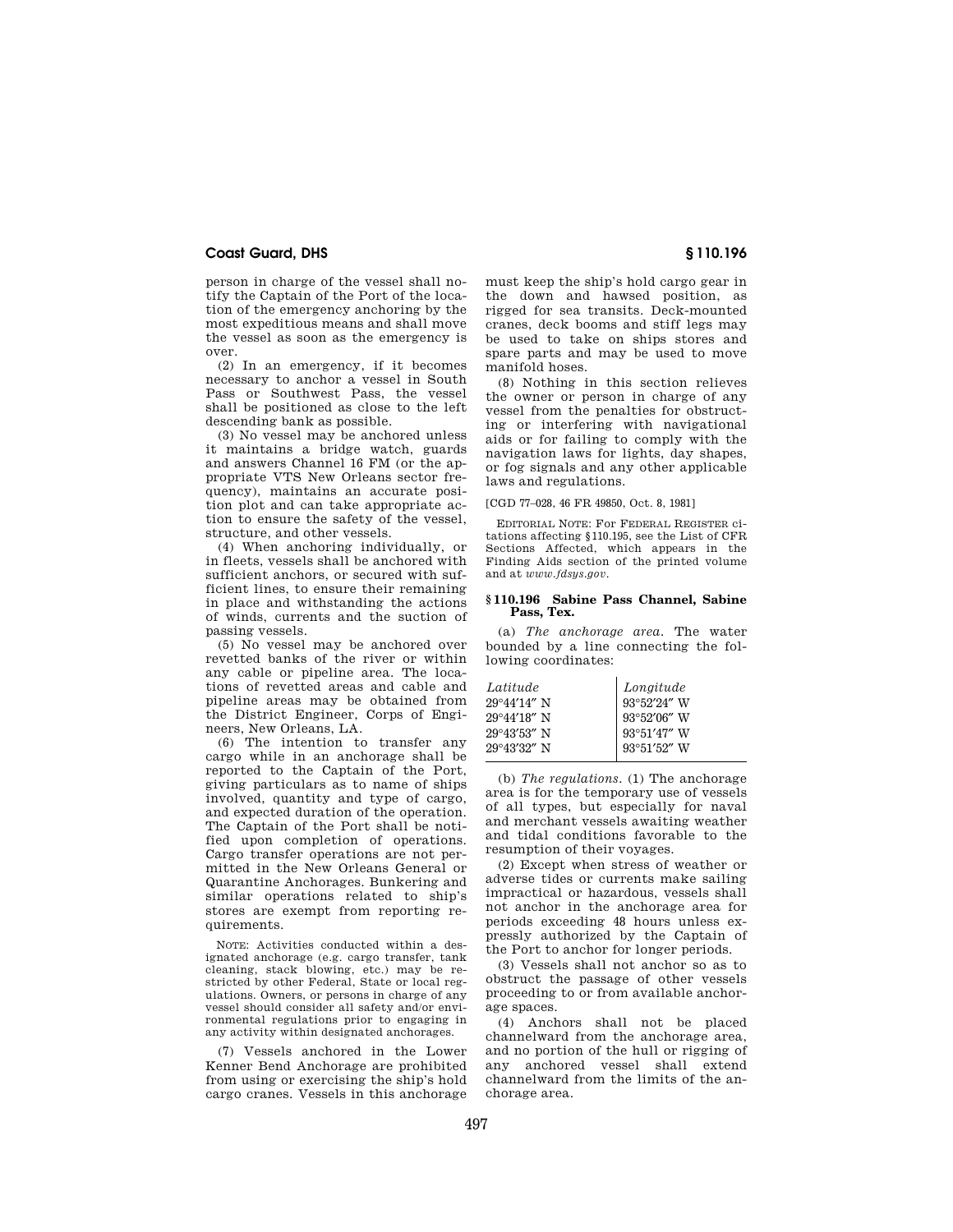(5) Vessels using spuds for anchors shall anchor as close to shore as practicable having due regard for the provisions in paragraph (b)(3) of this section.

(6) Fixed moorings, piles or stakes, and floats or buoys for marking anchorages or moorings in place are prohibited.

(7) Whenever the maritime or commercial interests of the United States so require, the Captain of the Port is hereby empowered to shift the position of any vessel anchored or moored within or outside of the anchorage area including any vessel which is moored or anchored so as to obstruct navigation or interfere with range lights.

[CGFR 67–46, 32 FR 17728, Dec. 12, 1967, as amended by CGD08–06–26, 72 FR 464, Jan. 5, 2007]

#### **§ 110.197 Galveston Harbor, Bolivar Roads Channel, Texas.**

(a)(1) Anchorage area (A). The water bounded by a line connecting the following points:

| $29^{\circ}20'48.5''$ N | $94^{\circ}42'54.0''$ W |
|-------------------------|-------------------------|
| $29^{\circ}20'43.0''$ N | $94^{\circ}44'46.5''$ W |
| $29^{\circ}21'15.0''$ N | $94^{\circ}44'27.0''$ W |
| $29^{\circ}21'05.0''$ N | $94^{\circ}42'52.0''$ W |

and thence to the point of beginning.

(2) Anchorage area (B). The water bounded by a line connecting the following points:

| $29^{\circ}20'43.0''$ N | $94^{\circ}44'46.5''$ W |
|-------------------------|-------------------------|
| $29^{\circ}20'37.0''$ N | $94^{\circ}46'08.0''$ W |
| $29^{\circ}21'14.0''$ N | $94^{\circ}45'50.0''$ W |
| $29^{\circ}21'15.0''$ N | $94^{\circ}44'27.0''$ W |

and thence to the point of beginning.

(3) *Anchorage area (C).* The water bounded by a line connecting the following points:

| Latitude | Longitude      |
|----------|----------------|
|          | 94°46'34.0" W. |

and thence to the point of beginning.

(b) *The regulations.* (1) The anchorage area is for the temporary use of vessels of all types, but especially for vessels awaiting weather and other conditions favorable to the resumption of their voyages.

(2) Except when stress of weather makes sailing impractical or haz-

# **§ 110.197 33 CFR Ch. I (7–1–12 Edition)**

ardous, vessels shall not anchor in anchorage areas (A) or (C) for more than 48 hours unless expressly authorized by the Captain of the Port Houston-Galveston. Permission to anchor for longer periods may be obtained through Coast Guard Vessel Traffic Service Houston/ Galveston on VHF-FM channels 12 (156.60 MHz) or 13 (156.65 MHz).

(3) No vessel with a draft of less than 22 feet may occupy anchorage (A) without prior approval of the Captain of the Port.

(4) No vessel with a draft of less than 16 feet may anchor in anchorage (C) without prior approval of the Captain of the Port Houston-Galveston.

(5) Vessels shall not anchor so as to obstruct the passage of other vessels proceeding to or from other anchorage spaces.

(6) Anchors shall not be placed in the channel and no portion of the hull or rigging of any anchored vessel shall extend outside the limits of the anchorage area.

(7) Vessels using spuds for anchors shall anchor as close to shore as practicable, having due regard for the provisions in paragraph (b)(5) of this section.

(8) Fixed moorings, piles or stakes, and floats or buoys for marking anchorages or moorings in place, are prohibited.

(9) Whenever the maritime or commercial interests of the United States so require, the Captain of the Port, or his authorized representative, may direct the movement of any vessel anchored or moored within the anchorage areas.

[CCGD8–85–21, 55 FR 11369, Mar. 28, 1990, as amended by CGD08–02–018, 68 FR 25497, May 13, 2003]

#### **§ 110.205 Chicago Harbor, Ill.**

(a) *The anchorage grounds*—(1) *Anchorage A, exterior breakwater.* Southwest of a line parallel with and 150 feet southwestward of the exterior breakwater; west of a line parallel with and 150 feet west of the south extension of the exterior breakwater; northeast of a line parallel with and 1,500 feet southwestward of the exterior breakwater; and east of a line parallel with the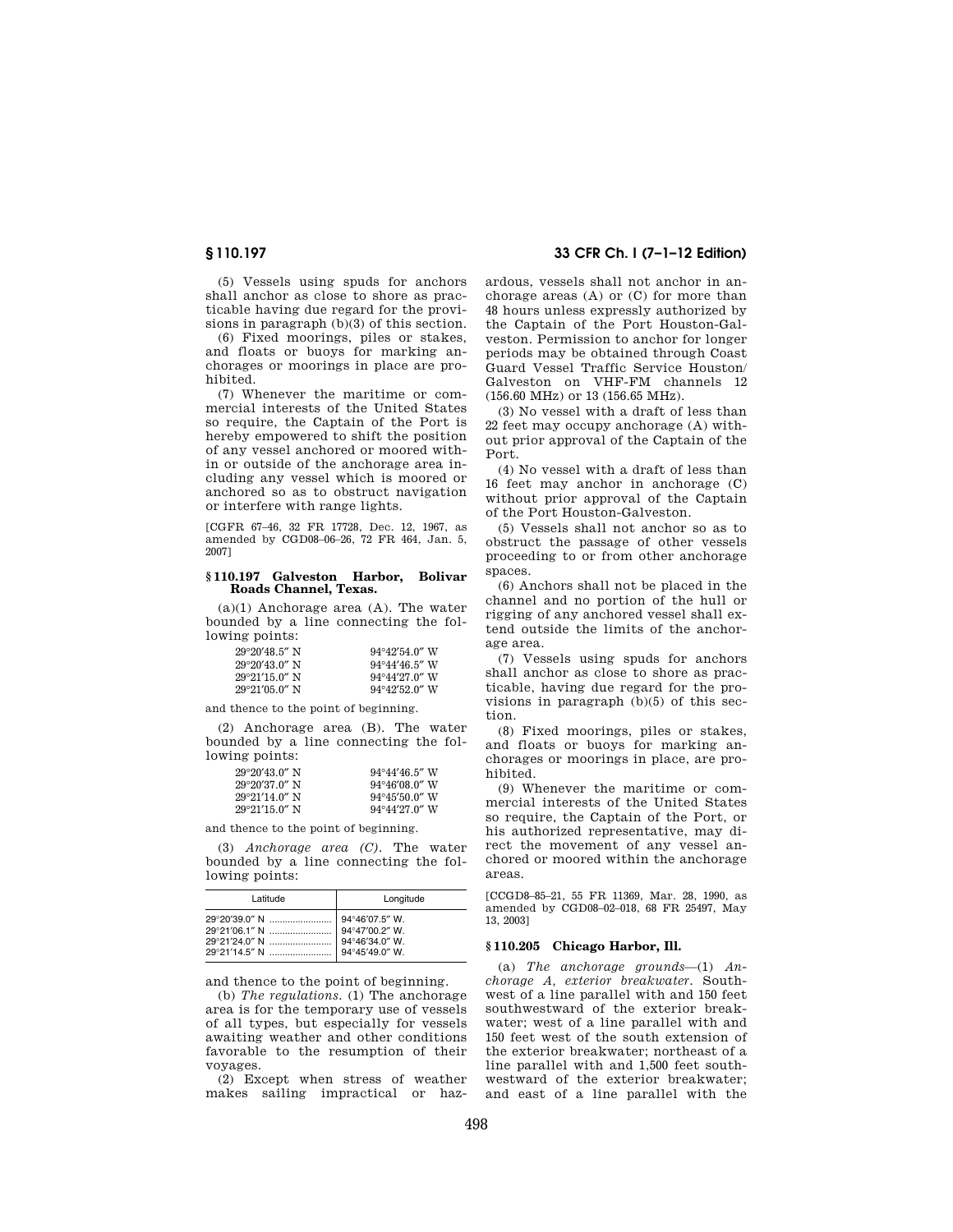south extension of the exterior breakwater and 500 feet eastward of the east face of the filtration plant.

(2) *Anchorage B, south arm.* West of a line parallel with and 150 feet west of the south arm of the exterior breakwater; north of a line perpendicular to the south arm at its south end; east of a line parallel with the south arm, about 2,200 feet therefrom and on line with the east face of the Municipal Pier; and south of a line perpendicular to the south arm 700 feet from its north end.

(3) *Anchorage C, shore arm.* South of a line parallel with and 150 feet southward of the shore arm of the exterior breakwater; west of a line parallel with the south extension of the exterior breakwater, 100 feet westward of the east end of the shore arm; northwest of a line perpendicular to the Lake Shore Drive revetment and 300 feet northwest of the northwest corner of the filtration plant; and east of a line parallel with and 600 feet lakeward of the Lake Shore Drive revetment.

(4) *Anchorage D, Chicago Harbor Lock South.* Beginning at a point 35.5 feet South (16 feet South of the South face of the Southeast guidewall) and 28.0 feet West of the SE Guide Wall Light; thence Westerly and parallel to the guidewall 800 feet to a point that is 16 feet South of the South face of the Southeast guidewall; thence Southerly 80 feet to a point that is 96 feet South of the South face of the Southeast guidewall; thence Easterly 800 feet to a point that is 96 feet South of the south face of the southeast guidewall; thence Northerly 80 feet to the point of beginning.

(5) *Anchorage E, Chicago Harbor Lock North.* Beginning at a point 156.75 feet North (16 feet North of the North face of the Northeast guidewall) and 590 feet West of the SE Guidewall Light; thence Westerly and parallel to the guidewall 600 feet to a point that is 16 feet North of the North face of the Northeast guidewall; thence Northerly 80 Feet to a point that is 96 feet North of the North face of the Northeast guidewall; thence Easterly 600 feet to a point that is North of the North face of the Northeast guidewall; thence Southerly 80 feet to the point of beginning.

(b) *The rules and regulations.* (1) Except in cases of emergency, no vessel may be anchored in Chicago Harbor outside of the anchorage grounds in paragraph (a) of this section or the special anchorage areas prescribed in §110.83.

(2) Anchors must not be placed outside the anchorage areas, nor shall any vessel be so anchored that any portion of the hull or rigging shall at any time extend outside the boundaries of the anchorage area.

(3) Any vessel anchoring under circumstances of great emergency outside of the anchorage areas must be placed near the edge of the channel and in such position as not to interfere with the free navigation of the channel nor obstruct the approach to any pier nor impede the movement of any boat, and shall move away immediately after the emergency ceases, or upon notification by the Captain of the Port.

(4) The maneuvering of a vessel by means of a dragged anchor, except within an established anchorage ground or in stress of weather or to avoid collision, is prohibited. Unnecessary maneuvering in any of the anchorage grounds is prohibited.

(5) The directions of the Captain of the Port assigning vessels to parts of the anchorage grounds suitable to their draft, requiring vessels to anchor bow and stern, requiring shifting the anchorage of any vessel within any anchorage ground for the common convenience, or for otherwise enforcing this section, shall be promptly executed by owners, masters, and persons in charge of vessels.

(6) Nothing in this section shall be construed as relieving the owner or person in charge of any vessel from the penalties of the law for obstructing navigation or for obstructing or interfering with range lights, or for not complying with the navigation laws in regard to lights, fog signals, or for otherwise violating law.

(7) No vessel may use anchorages A, B, D, and E except commercial vessels operated for profit. No person may place floats or buoys for making moorings or anchors in place in anchorages A and B. No person may place fixed moorings piles or stakes in anchorages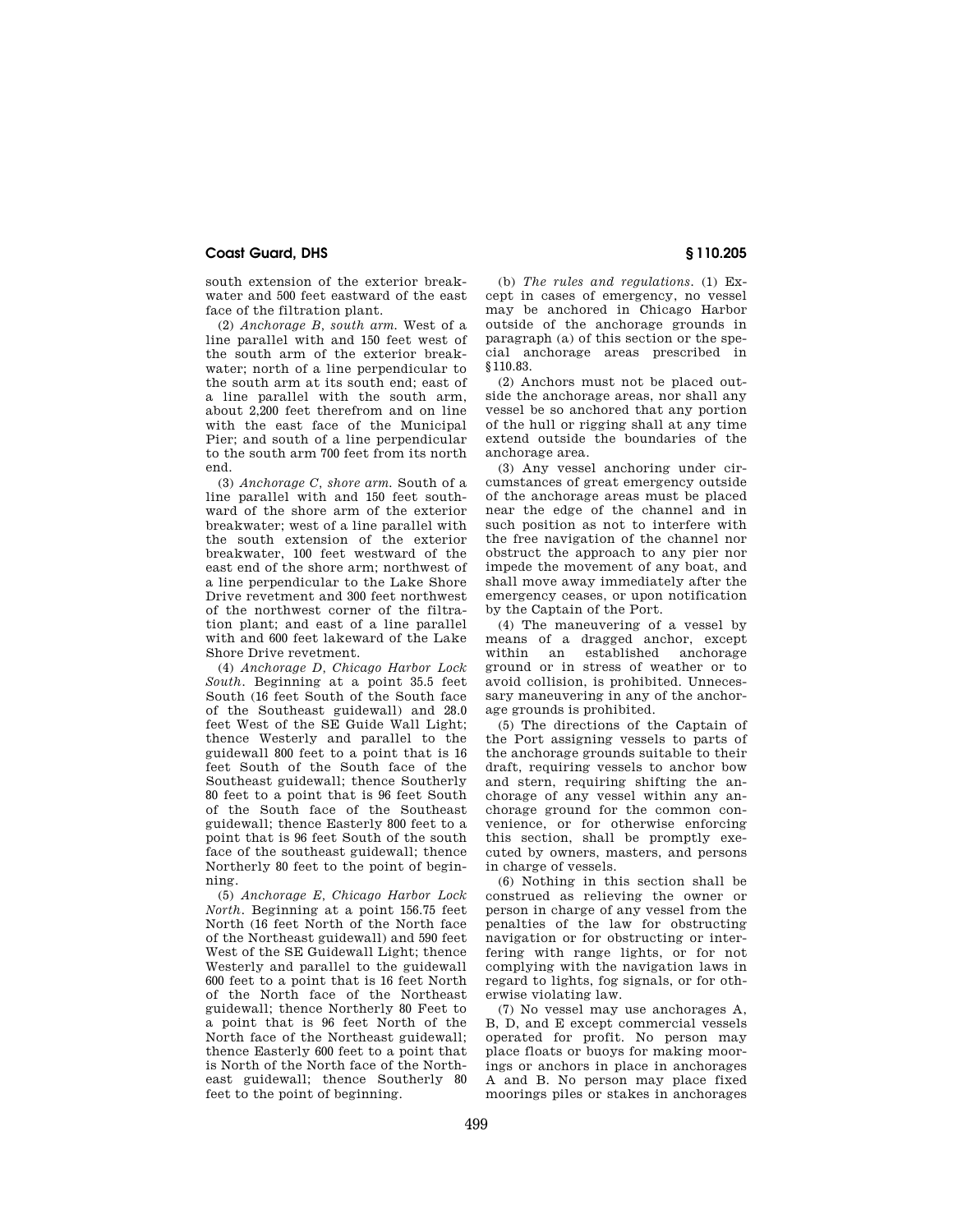A and B. (Mooring facilities are available adjacent to the lakeside guidewalls of the Chicago Harbor Lock in anchorages D and E.) All vessels using anchorages D and E shall moor against pile clusters adjacent to the respective anchorage.

Any time barges are moored in anchorage D or E, a manned towing vessel shall be present in one of these anchorages. Exceptions to this surveillance requirement are allowable for periods not to exceed one hour.

(8) No commercial vessels operated for profit that measure 50 gross tons or more may anchor in anchorage C. Temporary floats or buoys for marking moorings or anchors in place may be used in anchorage C. No person may place a fixed mooring pile or stake in anchorage C.

[CGFR 67–46, 32 FR 17728, Dec. 12, 1967, as amended by CGFR 70–65a, 36 FR 7967, Apr. 28, 1971; CGD9–85–01, 50 FR 29224, July 18, 1985]

### **§ 110.206 Detroit River, Michigan.**

(a) *The Anchorage grounds.* Belle Isle Anchorage. The area is in the Detroit River immediately downstream from Belle Isle on the U.S. side of the International Boundary line within the following boundaries: beginning at a point bearing 250 T, 5400 feet from the James Scott Memorial Fountain (42°20′06″ N., 82°59′57″ W.) at the West end of Belle Isle; then 251 T, 3000 feet; thence 341 T, 800 feet; thence 071 T, 3000 feet; thence 161 T, 800 feet to the point of beginning.

(b) *The regulations.* (1) Vessels shall be anchored so as not to swing into the channel or across steering courses.

(2) The Belle Isle Anchorage area is for the temporary use of vessels of all types, but especially for naval and merchant vessels awaiting berths, weather, or other conditions favorable to the resumptions of their voyage.

(3) No vessel may be anchored unless it maintains a continuous bridge watch, guards and answers channel 16 FM and channel 12 FM (VTC SARNIA sector frequency), maintains an accurate position plot and can take appropriate action to ensure the safety of the vessel, structures and other vessels.

(4) Vessels may not anchor in the Belle Isle Anchorage for more than 72

**§ 110.206 33 CFR Ch. I (7–1–12 Edition)** 

hours without permission of the Captain of the Port of Detroit.

[CGD09 85–05, 51 FR 21357, June 12, 1986, as amended by USCG–1998–3799, 63 FR 35526, June 30, 1998]

#### **§ 110.207 Cleveland Harbor, Ohio.**

(a) *The anchorage grounds*—(1) *West anchorage.* The northwesterly portion of the West Basin between the northwest limits of the West Basin and a line parallel to and 1,050 feet distant from the West Breakwater; and from the southwest limits of the West Basin to a line perpendicular to the West Breakwater, 2,050 feet southwesterly along the West Breakwater from Cleveland West Breakwater Light.

(2) *East anchorage.* The southeasterly portion of the East Basin between the mainland and a line parallel to and 1,250 feet distant from the East Breakwater; from opposite Cleveland East Entrance Light to a due north line passing through the flashing white light on the Allied Oil Company dock.

(3) *Explosives anchorage.* In Lake Erie, northwest of Cleveland Harbor East Breakwater, and including a rectangular area marked by four white spar buoys at the following true bearings and distances from Cleveland East Pierhead Light: 38°30′, 2,050 feet; 68°, 2,050 feet; 57°, 7,050 feet; and 49°, 7,050 feet.

(b) *The regulations.* (1) The west and east anchorages are general anchorages.

(2) Use of the explosives anchorage shall be subject to the supervision of the Captain of the Port.

#### **§ 110.208 Buffalo Harbor, N.Y.**

(a) *The anchorage grounds*—(1) *Explosives Anchorage A.* Inside the south section of the main breakwater 700 feet wide starting at a point 500 feet southerly from the south end of the north section and extending approximately 153° true, 3,000 feet parallel to the line of the south section of the main breakwater.

[CGFR 67–46, 32 FR 17728, Dec. 12, 1967, as amended by CGD 77–210, 44 FR 50040, Aug. 27, 1979]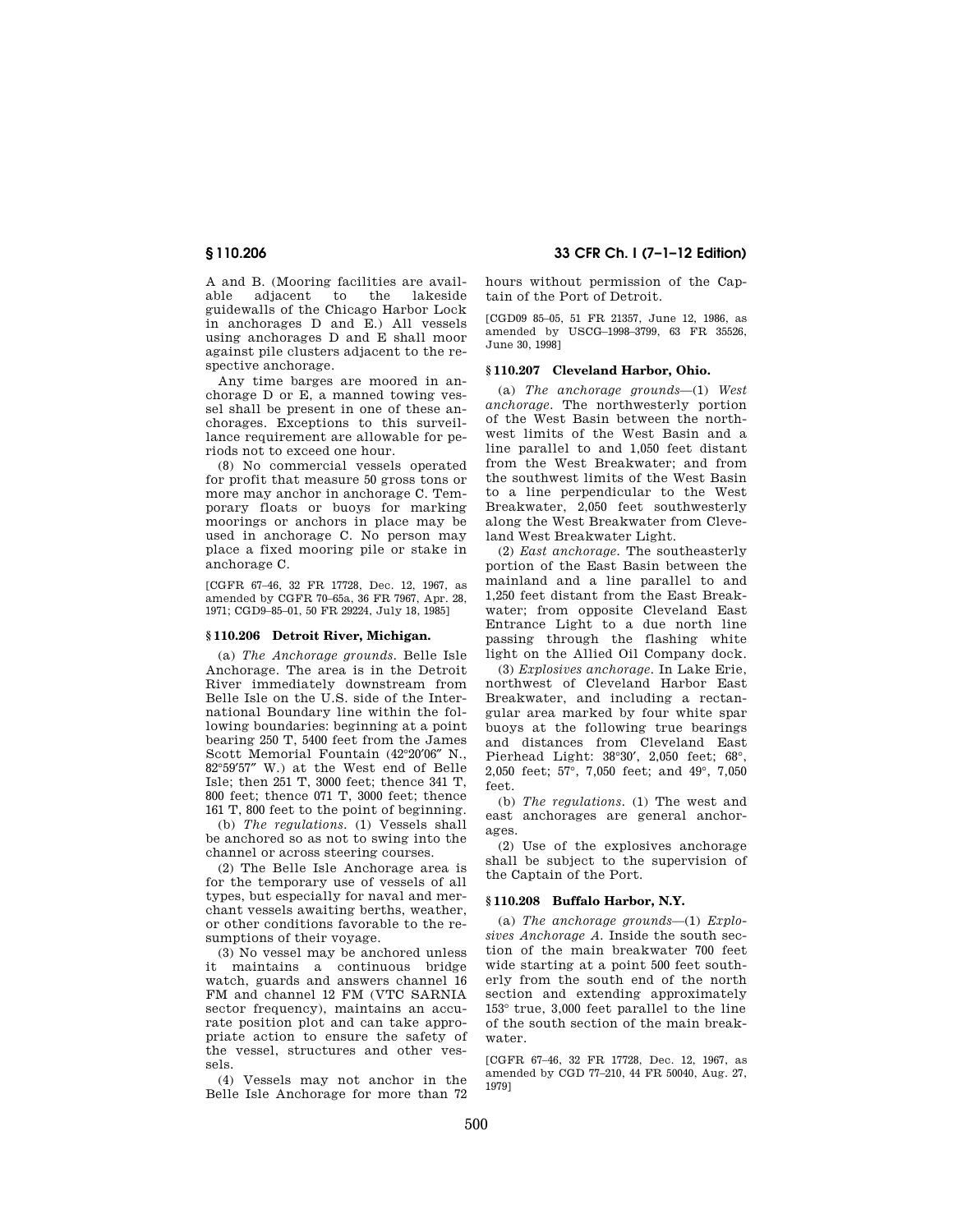### **§ 110.210 San Diego Harbor, CA.**

(a) The anchorage grounds. (1) Special anchorage for U.S. Government vessels (NAD 83). The waters bounded by a line connecting the following points:

| $32^{\circ}42'13.2''$ N | $117^{\circ}14'11.0''$ W |
|-------------------------|--------------------------|
| $32^{\circ}41'12.0''$ N | $117^{\circ}14'00.3''$ W |

and thence along the shoreline to the point of beginning.

(2) Special anchorage for U.S. Government vessels (NAD 83). The waters bounded by a line connecting the following points:

| $32^{\circ}43'25.6''$ N | $117^{\circ}12'46.1''$ W |
|-------------------------|--------------------------|
| $32^{\circ}43'25.3''$ N | $117^{\circ}12'52.0''$ W |
| $32^{\circ}43'08.2''$ N | $117^{\circ}12'58$ 0" W  |
| $32^{\circ}42'57.9''$ N | $117^{\circ}12'54$ 0" W  |

and thence easterly along the northern boundary of the channel to:

| $32^{\circ}43'05.0''$ N | $117^{\circ}11'30.5''$ W |
|-------------------------|--------------------------|
| $32^{\circ}43'27.2''$ N | $117^{\circ}11'14.0''$ W |

and thence along the shoreline of Harbor Island to the point of beginning.

(3) ''B'' Street Merchant Vessel Anchorage (NAD 83). The waters bounded by a line connecting the following points:

| $32^{\circ}43'00.8''$ N | $117^{\circ}10'36.3''$ W |
|-------------------------|--------------------------|
| $32^{\circ}43'00.8''$ N | $117^{\circ}11'23.0''$ W |
| $32^{\circ}43'05.0''$ N | $117^{\circ}11'30.5''$ W |
| $32^{\circ}43'27.2''$ N | $117^{\circ}11'14.0''$ W |
| $32^{\circ}43'20$ 2" N  | $117^{\circ}10'53.0''$ W |

and thence due east to the shoreline, and thence along the shoreline and pier to the point of beginning.

(b) The regulations. (1) The anchorages described in paragraphs (a)(1) and  $(a)(2)$  of this section are reserved exclusively for the anchorage of vessels of the United States Government and of authorized harbor pilot boats. No other vessels shall anchor in this area except by special permission obtained in advance from the Commander, Naval Base, San Diego, CA. The administration of these anchorages is exercised by the Commander, Naval Base, San Diego, CA.

(2) The area described in paragraph (a)(3) of this section is reserved for the use of merchant vessels calling at the Port of San Diego while awaiting a berth. The administration of this anchorage is exercised by the Port Director, San Diego Unified Port District.

(3) Vessels anchoring in San Diego Harbor shall leave a free passage for other craft and shall not obstruct the approaches to the wharves in the harbor.

[CCGD11–85–06, 51 FR 19753, June 2, 1986, as amended by CGD11–90–08, 56 FR 9852, Mar. 8, 1991]

#### **§ 110.214 Los Angeles and Long Beach harbors, California.**

(a) *General Regulations*—(1) *Anchorage Assignment.* (i) Unless otherwise directed by the Captain of the Port Los Angeles-Long Beach, the pilot stations for the Port of Long Beach and the Port of Los Angeles will assign the use of commercial anchorages within their jurisdictions (Long Beach and Los Angeles Harbors respectively). All anchorages outside (seaward) of the federal breakwater will be assigned by the Los Angeles-Long Beach Vessel Traffic Information Service (VTIS). The master, pilot, or person in charge of a vessel must notify the appropriate pilot station (for anchorages inside the federal breakwater) or the VTIS (for anchorages outside the federal breakwater) of their intention to anchor, upon anchoring, and at least fifteen minutes prior to departing an anchorage. All anchorage assignments will be made as described in this part unless modified by the Captain of the Port.

(ii) Radio communications for port entities governing anchorages are as follows: Los Angeles-Long Beach Vessel Traffic Information Service, call sign ''LA-Long Beach Traffic,'' Channel 14 VHF-FM; Los Angeles Port Pilots, Channel 73 VHF-FM; Long Beach Port Pilots, Channel 74 VHF-FM.

(iii) The exact boundary separating the Port of Long Beach from the Port of Los Angeles is published in local Port Tariffs. For purposes of this rule, Long Beach waters are those east, and Los Angeles waters are those west, of the following locations:

(A) Inner Harbor: The Henry Ford (Badger Avenue) Bridge.

(B) Middle Harbor: The Pier 400 Transportation Corridor.

(C) Outer Harbor: The western boundary of Commercial Anchorage B.

(2) *Required approvals, permits and notifications.* (i) No vessel may anchor anywhere within Los Angeles or Long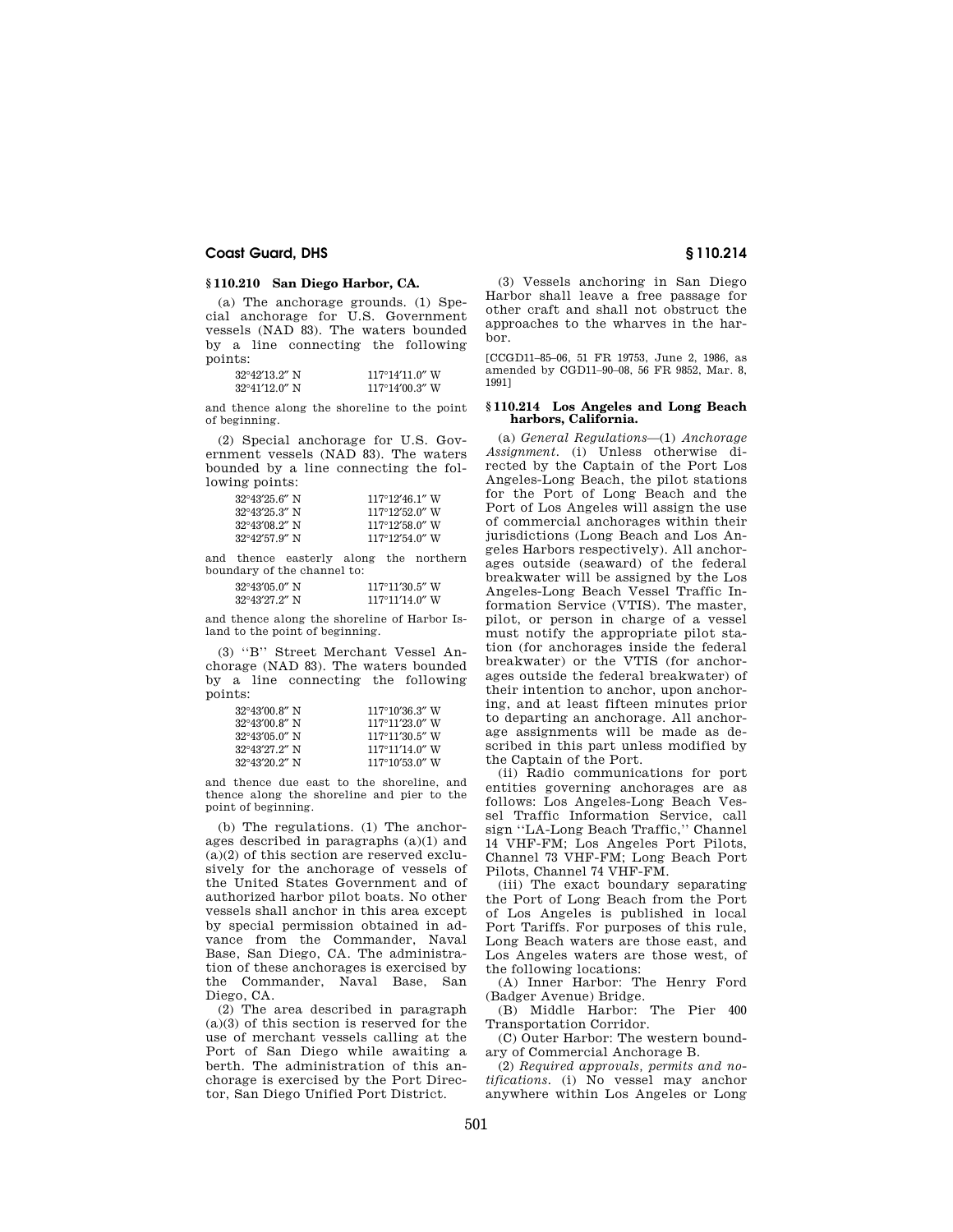Beach harbors for more than 10 consecutive days unless an extended anchorage permit is obtained from the Captain of the Port. In determining whether an extended anchorage permit will be granted, consideration will be given, but not necessarily limited to: the current and anticipated demands for anchorage space within the harbor, the duration requested, the condition of the vessel, and the reason for the request.

(ii) No vessel while carrying, loading, or unloading division 1.1 or 1.2 materials as defined in 49 CFR 173.50, or Cargoes of Particular Hazard (COPH) as defined in 33 CFR 126.10, or Certain Dangerous Cargoes (CDC) as defined in 33 CFR 160.203, may anchor without first obtaining a permit issued by the Captain of the Port.

(iii) Vessels requiring use of an explosives anchorage should contact the Captain of the Port at least 24 hours prior to the anticipated need for the explosives anchorage to allow for proper activation of that anchorage.

(iv) Except with the prior approval of the Captain of the Port, or, in the case of an emergency, with approval of the Captain of the Port immediately subsequent to anchoring, no commercial vessel greater than 1600 gross tons may anchor in Los Angeles-Long Beach Harbor unless it maintains the capability to get underway within 30 minutes. Any vessel unable to meet this requirement must immediately notify the Captain of the Port and make arrangements for an adequate number of tugs to respond to the vessel within 30 minutes notice.

(v) In anchorages where lightering is authorized, the Captain of the Port must be notified at least 4 hours in advance of a vessel conducting lightering operations (see 33 CFR 156.118).

(3) *Other General Requirements.* (i) When at anchor, all commercial vessels greater than 1600 gross tons shall, at all times, have a licensed or credentialed deck officer on watch and maintain a continuous radio listening watch unless subject to one of the exemptions in this paragraph. The radio watch must be on CH-13 VHF-FM when anchored inside the federal breakwater, and on CH–14 VHF-FM or on CH– 16 VHF-FM when anchored outside the

**§ 110.214 33 CFR Ch. I (7–1–12 Edition)** 

federal breakwater, except for unmanned barges; vessels which have less than 100 gallons of oil or fuel onboard regardless of how the fuel is carried; and other vessels receiving advance approval from the Captain of the Port.

(ii) When sustained wind speeds exceed 40 knots, all anchored commercial vessels greater than 1600 gross tons shall ensure their propulsion plant is placed in immediate standby and a second anchor is made ready to let go. Vessels unable to comply with this requirement must immediately notify the Captain of the Port. In such case, the Captain of the Port may require the vessel to have one or more tugs standing by to render immediate assistance.

(4) *Prohibitions.* Within Los Angeles Harbor, Long Beach Harbor, and the Los Angeles-Long Beach Precautionary Area, except for emergency reasons, or with the prior approval of the Captain of the Port, vessels are prohibited from anchoring outside of designated anchorage areas. In the event a vessel anchors outside a designated anchorage area for emergency reasons, the master, pilot, or person in charge of the vessel shall:

(i) Position the vessel so as to minimize the danger to other vessels and facilities;

(ii) Immediately notify the Captain of the Port by the most expeditious means of the vessel's location and the reason(s) for the emergency anchoring; and

(iii) Move the vessel as soon as the emergency condition prompting anchoring outside a designated area abates, or as soon as ordered to move by the Captain of the Port, whichever occurs sooner.

(5) *Exemption from rules.* The Captain of the Port may, upon request, or whenever he/she deems appropriate, authorize a deviation from any rule in this section.

(b) *The anchorage grounds.* Locations of anchorage grounds are as described in this section. Specific requirements for individual anchorages are contained in paragraphs (c) and (d) of this section. All coordinates referenced use datum: NAD 83.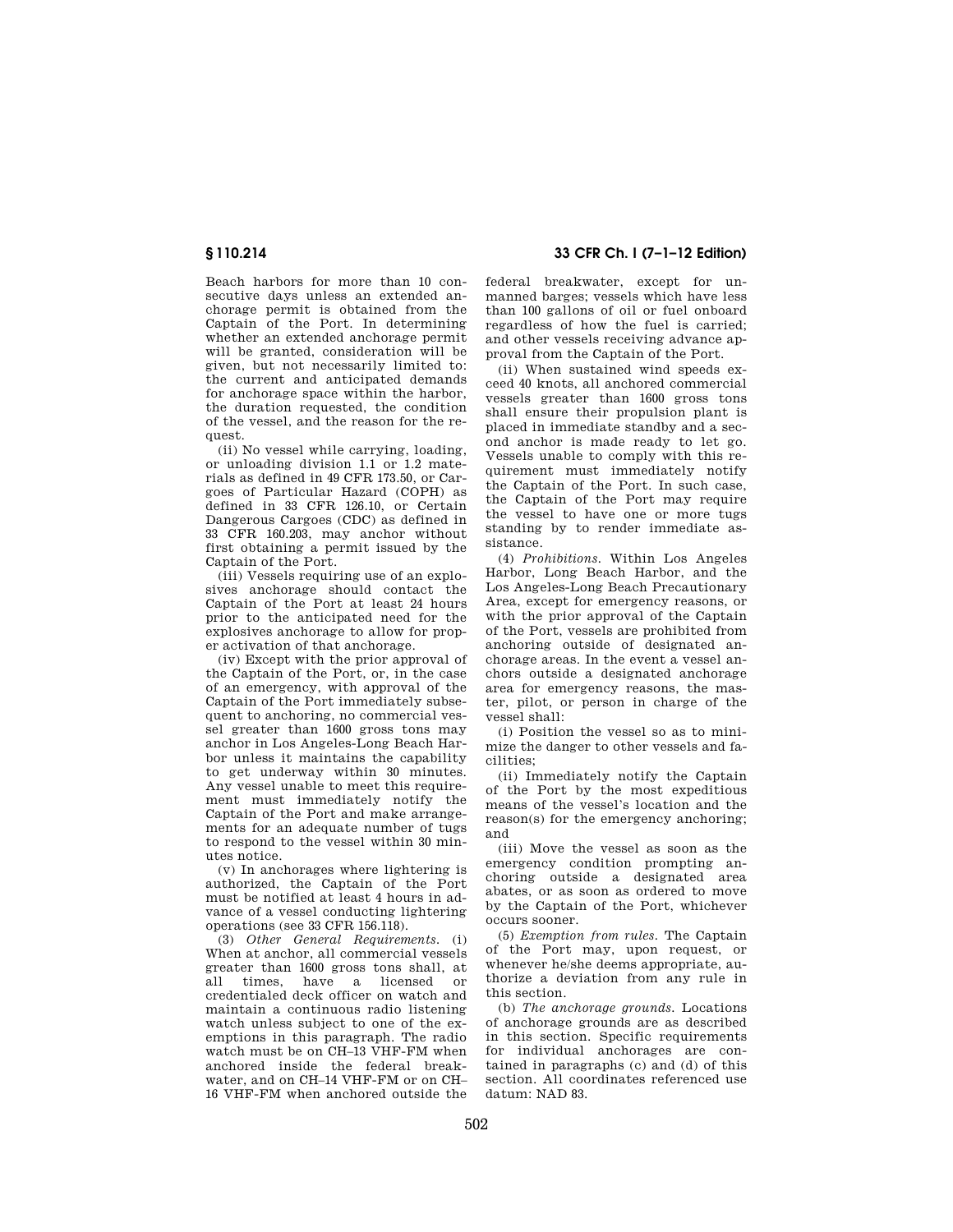(1) *Commercial Anchorage A (Los Angeles Harbor).* A circular area with a radius of 400 yards (approximately 366 meters), centered in position  $33^{\circ}$ -43"-19.2′′N, 118°-14′-18.5′′W.

(2) *Commercial Anchorage B (Long Beach Harbor)*. An area enclosed by a line joining the following coordinates:

|                                               | l atitude.                                                                                                                                                | Lonaitude                                                                                                                                                           |
|-----------------------------------------------|-----------------------------------------------------------------------------------------------------------------------------------------------------------|---------------------------------------------------------------------------------------------------------------------------------------------------------------------|
|                                               | $33^{\circ} - 44' - 37.0''$ N<br>$33^{\circ} - 44' - 12.0''$ N<br>$33^{\circ}$ -43'-38.2" N<br>$33^{\circ}$ -43'-26.1" N<br>$33^{\circ} - 43' - 26.1''$ N | 118 $^{\circ}$ -13'-00.0" W.<br>$118^{\circ} - 12' - 36.2''$ W.<br>$118^{\circ} - 11' - 36.9''$ W.<br>$118^{\circ} - 11' - 47$ 2" W<br>$118^{\circ} - 12' - 227'$ W |
|                                               | $33^{\circ}$ -42'-58.9" N                                                                                                                                 | $118^\circ - 13' - 53.0''$ W.                                                                                                                                       |
| Thence east/northeast to the beginning point. | $33^{\circ}$ -43'-46.0" N<br>$33^{\circ}$ -43'-54.5" N<br>$33^{\circ} - 44' - 228'$ N                                                                     | $118^{\circ} - 14' - 136'$ W<br>$118^{\circ} - 13' - 50.0''$ W.<br>$118^\circ - 13' - 51.0''$ W.                                                                    |

(3) *Commercial Anchorage C (Long Beach Harbor).* An area enclosed by a line joining the following coordinates:

|                                      | l atitude                                                                                                                        | Longitude                                                                                                              |
|--------------------------------------|----------------------------------------------------------------------------------------------------------------------------------|------------------------------------------------------------------------------------------------------------------------|
| Thence south to the beginning point. | $33^{\circ} - 44' - 20.0''$ N<br>$33^{\circ} - 44' - 23.5''$ N<br>$33^{\circ} - 44' - 52.8''$ N<br>$33^{\circ} - 44' - 25.2''$ N | $118^{\circ} - 08' - 26.2''$ W<br>$118^{\circ} - 09' - 32.6''$ W<br>$118^{\circ} - 09' - 33.2''$ W<br>118°–08′–26.2″ W |

(4) *Commercial Anchorage D (Long Beach Harbor).* An area enclosed by a line beginning near the east end of the Long Beach Breakwater and joining the following coordinates:

|                                      | ebutite I                                                                                                                                                         | Longitude                                                                                                                                 |
|--------------------------------------|-------------------------------------------------------------------------------------------------------------------------------------------------------------------|-------------------------------------------------------------------------------------------------------------------------------------------|
| Thence south to the beginning point. | $33^{\circ} - 43' - 27.2''$ N<br>$33^{\circ} - 43' - 27.2''$ N<br>$33^{\circ} - 43' - 51.0''$ N<br>$33^{\circ} - 44' - 18.5''$ N<br>$33^{\circ} - 44' - 18.5''$ N | $118^{\circ} - 08' - 12.6''$ W<br>$118^{\circ} - 10' - 46.5''$ W<br>118°-10′-46.5″ W<br>118°-10′-272″ W<br>$118^{\circ} - 08' - 12.6''$ W |

(5) *Commercial Anchorage E (Long Beach Harbor*). An area enclosed by a line joining the following coordinates:

|                                          | l atitude.                                                                                                                                                                                                                                                                  | Longitude                                                                                                                                                                                                                                                                                       |
|------------------------------------------|-----------------------------------------------------------------------------------------------------------------------------------------------------------------------------------------------------------------------------------------------------------------------------|-------------------------------------------------------------------------------------------------------------------------------------------------------------------------------------------------------------------------------------------------------------------------------------------------|
| Thence southeast to the beginning point. | $33^{\circ} - 44' - 37.0''$ N<br>$33^{\circ}$ -44'-18.5" N<br>$33^{\circ} - 44' - 18.5''$ N<br>$33^{\circ}$ -44'-27.6" N<br>$33^{\circ}$ -44'-29.0" N<br>$33^{\circ}$ -45'-06.4" N<br>$33^{\circ}$ -45'-15.2" N<br>$33^{\circ}$ -45'-11.0" N<br>$33^{\circ} - 44' - 520'$ N | $118^{\circ} - 09' - 48.5''$ W.<br>$118^{\circ} - 09' - 56.8''$ W.<br>118°-10'-27.2" W.<br>$118^{\circ} - 10' - 41.0''$ W.<br>$118^\circ - 10' - 57.4''$ W.<br>$118^{\circ}$ -11'-09.5" W.<br>$118^\circ - 10' - 46.1''$ W.<br>$118^\circ - 10' - 32.0''$ W.<br>$118^{\circ} - 10' - 32.0''$ W. |
|                                          |                                                                                                                                                                                                                                                                             |                                                                                                                                                                                                                                                                                                 |

(6) *Commercial Anchorage F (outside of Long Beach Breakwater).* The waters southeast of the Long Beach Breakwater bounded by a line connecting the following coordinates:

|                                                    | l atitude | Longitude                                                                                                                                                                                                                                |
|----------------------------------------------------|-----------|------------------------------------------------------------------------------------------------------------------------------------------------------------------------------------------------------------------------------------------|
| And thence north/northwest to the beginning point. |           | $33^{\circ} - 43' - 05.1''$ N   118° - 07' - 59.0" W.<br>$33^{\circ} - 43' - 05.1''$ N   118° - 10′ - 36.5″ W.<br>$33^{\circ} - 38' - 17.5''$ N   118° $-07' - 00.0''$ W.<br>$33^{\circ}$ -40' - 23.0" N   118 $^{\circ}$ -06' -03.0" W. |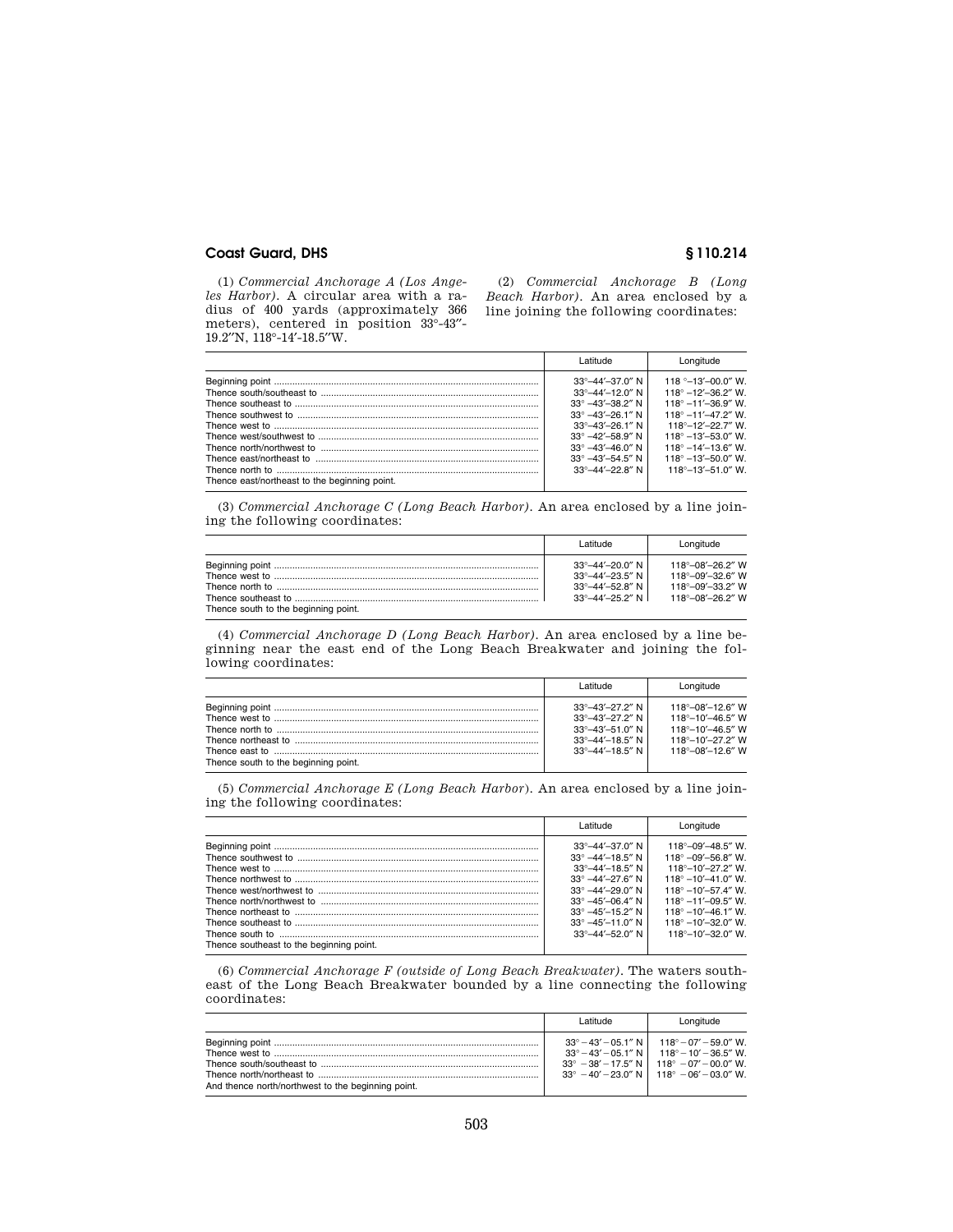# **§ 110.214 33 CFR Ch. I (7–1–12 Edition)**

(7) *Commercial Anchorage G (outside of the Middle Breakwater).* The waters south of the Middle Breakwater bounded by a line connecting the following coordinates:

|                                                    | l atitude                                                                                                                                                           | Longitude                                                                                                                                            |
|----------------------------------------------------|---------------------------------------------------------------------------------------------------------------------------------------------------------------------|------------------------------------------------------------------------------------------------------------------------------------------------------|
| And thence north/northeast to the beginning point. | $33^{\circ} - 43' - 05.4''$ N<br>$33^{\circ} - 43' - 05.4''$ N  <br>$33^{\circ} - 42' - 25.9''$ N<br>$33^{\circ} - 41' - 40.3''$ N  <br>$33^{\circ} - 42' - 088'$ N | $118^\circ - 11' - 18.0''$ W<br>$118^{\circ} - 12' - 187''$ W<br>$118^{\circ} - 14' - 19.2''$ W<br>118°-13'-05.2" W<br>$118^{\circ} - 11' - 368''$ W |

(8) *General Anchorage N (Los Angeles Harbor).* The waters near Cabrillo Beach shoreward of a line connecting the following coordinates:

| Latitude                           | Longitude                            |
|------------------------------------|--------------------------------------|
| 33°–42′–55.9″ N<br>33°–42′–26.8″ N | 118°-16'-44.4" W<br>118°-16'-33.9" W |

(9) *General Anchorage P (Long Beach Harbor).* The waters within an area beginning at Alamitos Bay West Jetty Light ''1'' and connecting the following coordinates:

|                                                                                                                  | Latitude                      | Longitude                      |
|------------------------------------------------------------------------------------------------------------------|-------------------------------|--------------------------------|
|                                                                                                                  | $33^{\circ} - 44' - 14.5''$ N | $118^{\circ} - 07' - 19.2''$ W |
|                                                                                                                  | $33^{\circ} - 44' - 20.6''$ N | 118°-07'-31.7" W               |
|                                                                                                                  | $33^{\circ} - 45' - 06.5''$ N | 118°-09'-34.0" W               |
| Thence along the eastern shoreline of Island White to the lighted marker at                                      | $33^{\circ} - 45' - 13.5''$ N | 118°-09'-34.0" W               |
|                                                                                                                  | $33^{\circ} - 45' - 37.1''$ N | $118^{\circ} - 10' - 38.5''$ W |
|                                                                                                                  | $33^{\circ} - 45' - 49.4''$ N | $118^\circ - 10' - 38.8''$ W   |
| And thence east/southeast along the Long Beach shoreline and the Alamitos Bay West Jetty to the beginning point. |                               |                                |

(10) *General Anchorage Q (Long Beach Harbor/Alamitos Bay/Anaheim Bay).* The waters within an area described as follows:

|                                                                              | atitude                       | Longitude                      |
|------------------------------------------------------------------------------|-------------------------------|--------------------------------|
|                                                                              | $33^{\circ} - 44' - 36.0''$ N | $118^{\circ} - 08' - 13.0''$ W |
|                                                                              | $33^{\circ} - 44' - 20.6''$ N | $118^{\circ} - 07' - 31.7''$ W |
| Thence along a line described as an arc, radius of 460 meters (approximately |                               |                                |
|                                                                              | $33^{\circ} - 44' - 12.5''$ N | $118^{\circ} - 07' - 16.5''$ W |
|                                                                              | $33^{\circ} - 44' - 04.8''$ N | $118^{\circ} - 07' - 01.0''$ W |
|                                                                              | $33^{\circ} - 44' - 11.1''$ N | 118°-07'-13.0" W               |
|                                                                              | $33^{\circ} - 44' - 24.0''$ N | $118^{\circ} - 07' - 04.1''$ W |
|                                                                              | $33^{\circ} - 44' - 22.5''$ N | 118°-06'-57.0" W               |
| Thence along the shoreline of Seal Beach and Anaheim Bay W. Jetty to         | $33^{\circ} - 43' - 39.1''$ N | $118^{\circ} - 06' - 06.8''$ W |
|                                                                              | $33^{\circ} - 43' - 27.8''$ N | $118^{\circ} - 07' - 39.9''$ W |
|                                                                              | $33^{\circ} - 43' - 38.4''$ N | 118°-07'-48.2" W               |
|                                                                              | $33^{\circ} - 43' - 38.4''$ N | $118^{\circ} - 08' - 12.9''$ W |
| and thence north to the beginning point.                                     |                               |                                |

(11) *Explosives Anchorage (Long Beach Harbor).* A circular area with a radius of 1,909 yards (1,745 meters), centered in position 33°43′37.0″ N, 118°09′05.3″ W.

(c) *Individual anchorage requirements:*  (1) Table 110.214(c) lists anchorage grounds, identifies the purpose of each anchorage, and contains specific regulations applicable to certain anchorages. Requirements for the explosives anchorage are contained in paragraph (d) of this section.

(2) The geographic boundaries of each anchorage are contained in paragraph (b) of this section.

### TABLE 110.214(C)

| Anchorage | General location                              | Purpose | Specific regulations |
|-----------|-----------------------------------------------|---------|----------------------|
|           | Los Angeles Harbor     Commercial     Note a. |         |                      |
| в         |                                               |         |                      |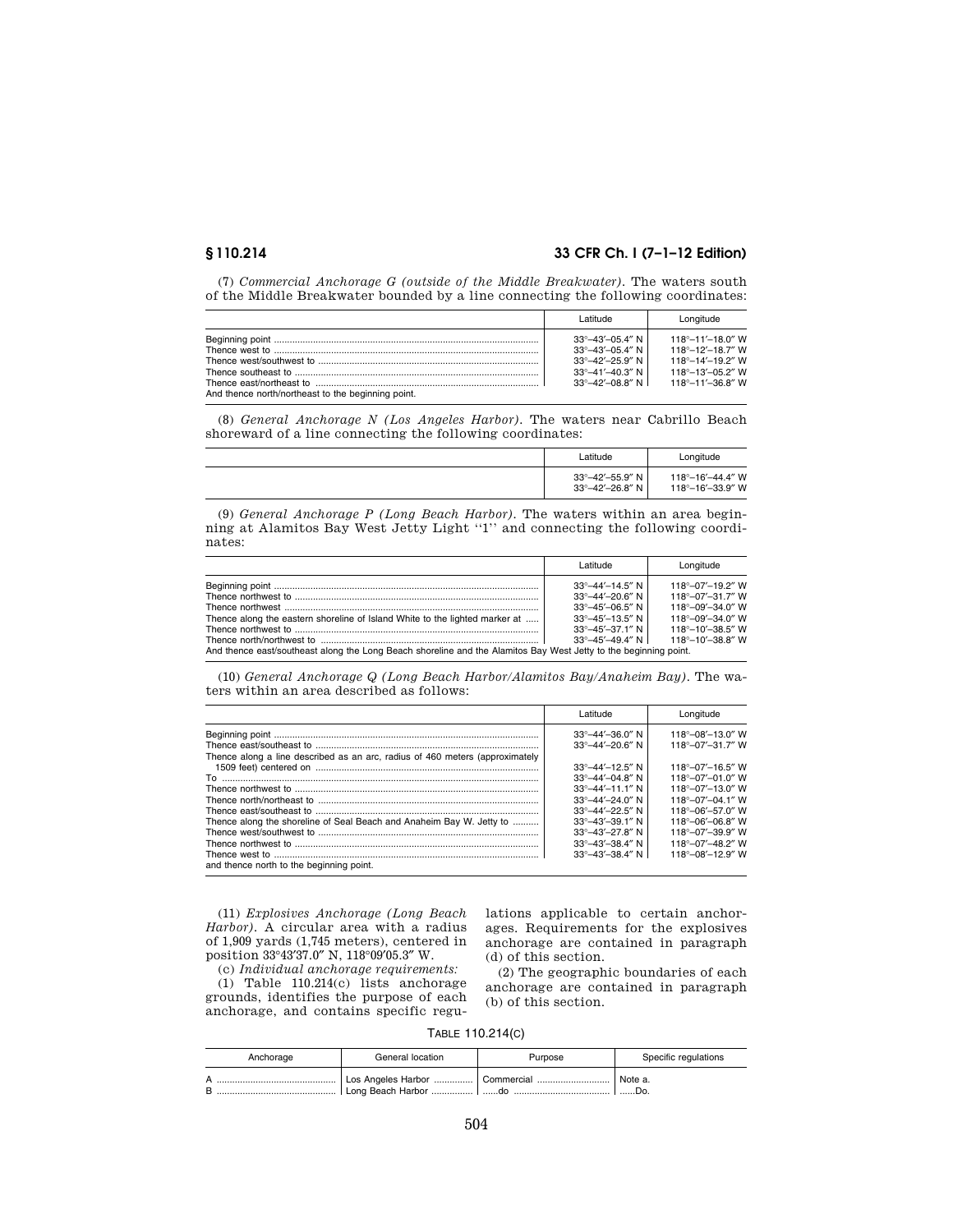| Anchorage | General location | Purpose                                                                 | Specific regulations                                                                      |
|-----------|------------------|-------------------------------------------------------------------------|-------------------------------------------------------------------------------------------|
| $\Omega$  |                  | Commercial & Naval  Notes a, b, q.<br>Los Angeles Harbor    Small Craft | Notes a. g.<br>Note c.<br>Notes c, q.<br>Notes c. d.<br>Note e.<br>Note f.<br>Notes c. a. |

TABLE 110.214(C)—Continued

NOTES:

a. Bunkering and lightering are permitted.<br>b. West of 118°-09'-48" W priority for use of the anchorage will be given to commercial vessels over 244 meters (approxi-<br>mately 800 feet). East of 118°-09'-48" W priority for use

c. Bunkering and lightering are prohibited. d. This anchorage is within a Regulated Navigation Area and additional requirements apply as set forth in 33 CFR 165.1109(e).

e. This anchorage is controlled by the Los Angeles Port Police. Anchoring, mooring and recreational boating activities con-

forming to applicable City of Los Angeles ordinances and regulations are allowed in this anchorage.<br>
f. This anchorage is controlled by the Long Beach Harbor Master. Anchoring, mooring and recreational boating activities c

(d) *Explosives Anchorage (Long Beach Harbor).* (1) Priority for use of this anchorage shall be given to vessels carrying, loading, or unloading division 1.1, 1.2, 1.3, or 1.4 (explosive) materials as defined in 49 CFR 173.50, or Cargoes of Particular Hazard (COPH) as defined in 33 CFR 126.10, or Certain Dangerous Cargoes (CDC) as defined in 33 CFR 160.203.

(2) Vessels requiring the use of this anchorage shall notify the Captain of the Port at least 24 hours in advance of their intentions including the estimated times of arrival, departure, net explosive weight, and whether the vessel will be loading or unloading. Vessels may not use this anchorage without first obtaining a permit issued by the Captain of the Port.

(3) No vessel containing more than 680 metric tons (approximately 749 tons) of net explosive weight (NEW) may anchor in this anchorage;

(4) Bunkering and lightering operations are permitted in the explosives anchorage, except that vessels engaged in the loading or unloading of explosives shall not simultaneously conduct bunkering or lightering operations.

(5) Each anchored vessel loading, unloading or laden with explosives, must display a red flag of at least 1.2 square meters (approximately 16 square feet) in size by day, and at night the flag must be illuminated by spotlight;

(6) When a vessel displaying the red flag occupies the explosives anchorage, no other vessel may anchor within the Explosives Anchorage.

NOTE: When the explosives anchorage is activated, portions of Anchorages ''C'', ''D'', "F" and "Q" are encompassed by the explosives anchorage.

[CGD11–99–008, 65 FR 10710, Feb. 29, 2000, as amended by CGD11–04–007, 71 FR 3002, Jan. 19, 2006; CGD11–04–005, 71 FR 15037, Mar. 27, 2006; USCG–2006–24371, 74 FR 11212, Mar. 16, 2009]

#### **§ 110.215 Anaheim Bay Harbor, California; U.S. Naval Weapons Station, Seal Beach, California; Naval Explosives Anchorage.**

(a) *The anchorage ground.* The waters of Anaheim Bay Harbor between the east side of the Entrance Channel and the East Jetty, and the west side of the Entrance Channel and the West Jetty as outlined in the following two sections:

#### (1) *East Side:*

| 33°44′03.0″ N           | $118^{\circ}05'35.0''$ W |
|-------------------------|--------------------------|
| 33°43'53.0" N           | $118^{\circ}05'15.0''$ W |
| $33^{\circ}43'49.0''$ N | $118^{\circ}05'18.0''$ W |
| 33°43′36.5″ N           | $118^{\circ}05'56.0''$ W |
| 33°43'37.0" N           | $118^{\circ}05'57.0''$ W |
| $33^{\circ}44'03.0''$ N | $118^{\circ}05'35.0''$ W |

(2) *West Side:* 

| $33^{\circ}44'05.0''$ N | $118^{\circ}05'40.0''$ W |
|-------------------------|--------------------------|
| $33^{\circ}44'06.0''$ N | $118^{\circ}05'56.5''$ W |
| $33^{\circ}44'01.0''$ N | $118^{\circ}06'01.0''$ W |
| $33^{\circ}43'40.5''$ N | $118^{\circ}06'03.0''$ W |
| 33°43'39.5" N           | $118^{\circ}06'02.0''$ W |
| $33^{\circ}44'05.0''$ N | $118^{\circ}05'40.0''$ W |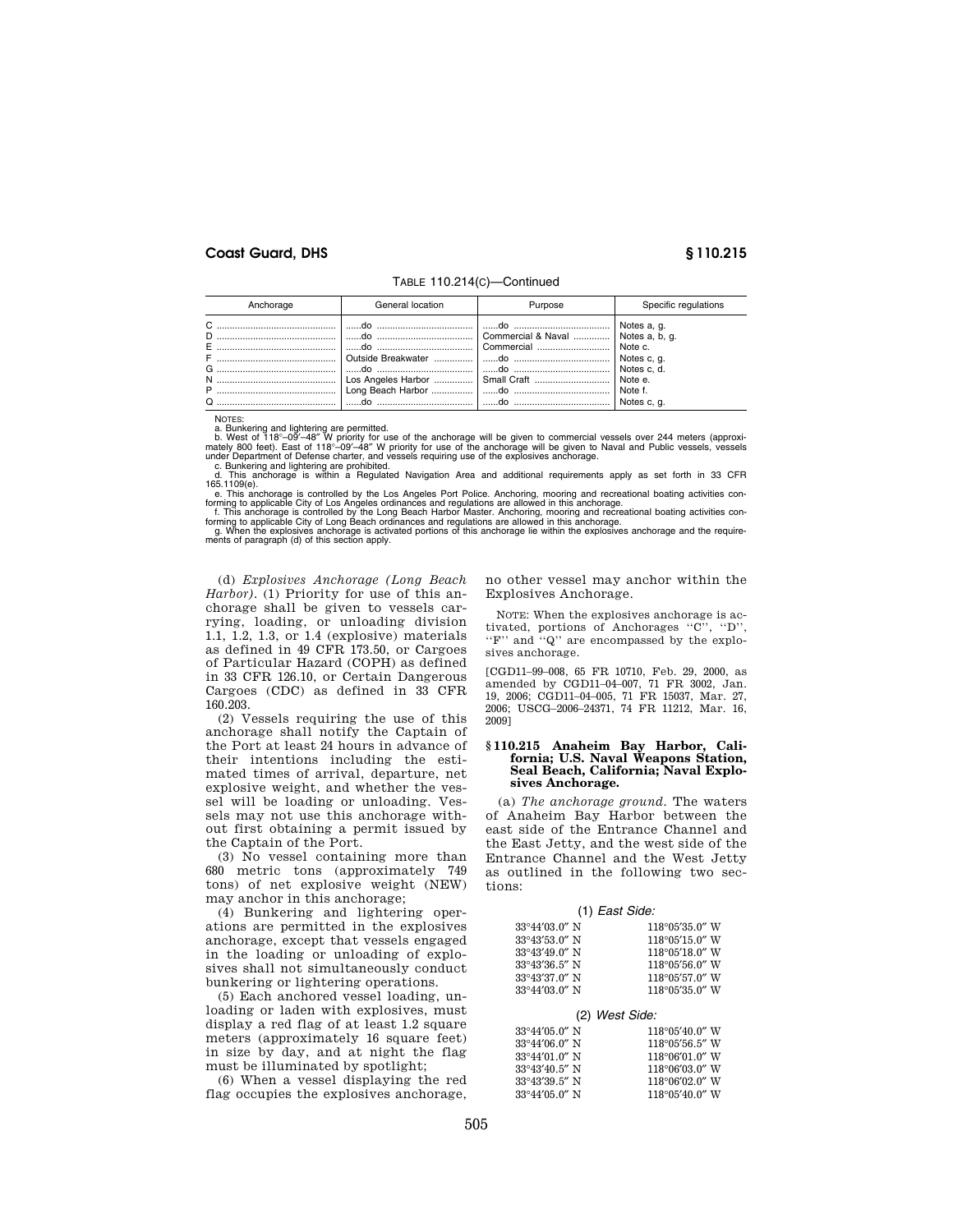**§ 110.216 33 CFR Ch. I (7–1–12 Edition)** 

(b) *The regulations.* (1) This area is reserved for use of naval vessels carrying or transferring ammunition or explosives under standard military restrictions as established by the Safety Manual, Armed Service Explosives Board.

(2) No pleasure or commercial craft shall navigate or anchor within this area at any time without first obtaining permission from the Commanding Officer, Naval Weapons Station, Seal Beach, California. This officer will extend full cooperation relating to public use of the area and will fully consider every reasonable request for the passage of small craft in light of requirements for national security and safety of persons and property.

(3) Nothing in this section shall be construed as relieving the owner or operator of any vessel from the regulations contained in §204.195 of Title 33, covering navigation in Anaheim Bay Harbor.

(4) The regulations in this section shall be administered by the Commanding Officer U.S. Naval Weapons Station, Seal Beach, California and by such agencies as he may designate, and enforced by the Captain of the Port, Los Angeles-Long Beach, California.

[CGD11–87–07, 53 FR 878, Jan. 14, 1988]

### **§ 110.216 Pacific Ocean at Santa Catalina Island, Calif.**

(a) *The anchorage grounds*—(1) *Descanso Bay.* Shoreward of a line connecting the promontories known as White Rock and Casino Point.

(2) *Isthmus Cove.* All the waters bounded by a line connecting the following coordinates, beginning at 33°– 27′–12″ N, 118°–30′–05″ W (the promontory known as Lion Head); thence southeast to 33°–26′–55.5″ N, 118°–28′–44″ W; thence west-southwest to 33°–26′50″ N, 118°–29′–  $08''$  W; thence southwest to  $33^{\circ}-26'$ - $39''$  N 118°–29′–19″ W; thence along the shoreline returning to the point of origin, excluding the following-described nonanchorage area: an area 300 feet wide (170 feet west and 130 feet east of the centerline of the Catalina Island Steamship Line pier), extending 1600 feet from the foot of the pier, and an area 150 feet seaward of the shoreline extending approximately 1500 feet east and 1500 feet northwest of the centerline of said pier.

(3) *Avalon Bay.* (i) *Anchorage A.* The waters within an area described as follows: A circle of 1350 feet radius centered at 33°20′59.0″ N, 118°18′56.2″ W.

Datum: NAD 83

(ii) *Anchorage B.* The waters within an area described as follows: A circle of 1350 feet radius centered at 33°20′38.3″ N, 118°18′35.8″ W.

(iii) *Anchorage C.* The waters within an area described as follows: A circle of 1350 feet radius centered at 33°21′21.0″ N, 118°19′16.7″ W.

(b) *The regulations.* (1) The Descanso Bay anchorage is reserved for yachts and other small craft. Floats or buoys for marking anchors or moorings in place will be allowed in this area. Fixed mooring piles or stakes are prohibited.

(2) The Isthmus Cove anchorage shall be available for anchorage of all types of craft. Temporary floats or buoys for marking anchors or moorings in place will be allowed in this area. Fixed mooring piles or stakes are prohibited.

(3) The non-anchorage area described in paragraph (a)(2) of this section shall be used only by commercial vessels. Commercial vessels of 15 feet draft or over may anchor in this area seaward of the Catalina Island Steamship Line pier during hours between sunrise and sunset. The use of this area for anchorage is forbidden to all other craft at all times. Fixed mooring piles or stakes and floats or buoys for marking anchors or moorings in place are prohibited.

(4) The instructions of the Captain of the Port requiring vessels to anchor bow and stern, or with two bow anchors, or requiring shifting the anchorage of any vessel within the anchorage grounds for the common safety or convenience, or for otherwise enforcing the regulations in this section, shall be promptly complied with by owners, masters, and persons in charge of vessels.

(5) Nothing in this section shall be construed as relieving the owner or person in charge of any vessels or plant from the penalties of law for obstructing navigation or for obstructing or interfering with range lights, or for not complying with the navigation laws in regard to lights, fog signals, or for otherwise violating law.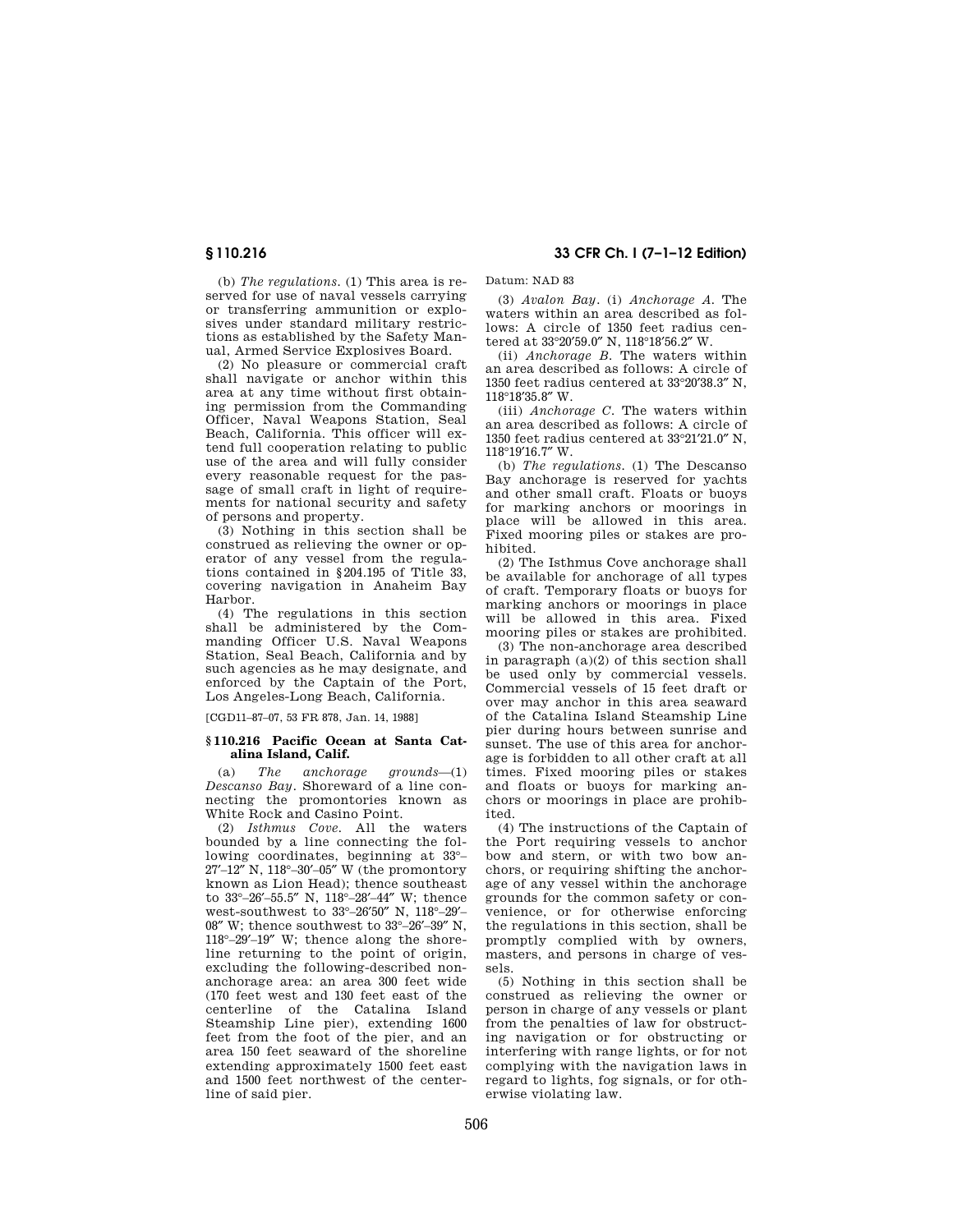(6) The Avalon Bay anchorage is reserved for large passenger vessels of over 1600 gross tons, unless otherwise authorized by the Captain of the Port Los Angeles-Long Beach.

[CGFR 67–46, 32 FR 17728, Dec. 12, 1967, as amended by CGD11–95–001, 60 FR 29759, June 6, 1995; GCD11–04–006, 70 FR 28426, May 18, 2005]

#### **§ 110.218 Pacific Ocean at San Clemente Island, Calif.; in vicinity of Wilson Cove.**

(a) *The anchorage grounds.* Shoreward on a line beginning at a point on the beach bearing  $153^\circ$  true, 1,400 yards, from Wilson Cove Light; thence 62° true, 0.67 nautical mile, thence 332° true, 1.63 nautical miles; thence 241°31′ true to the shore line.

(b) *The regulations.* (1) This area is reserved exclusively for anchorage of United States Government vessels or vessels temporarily operating under Government direction, and no vessel, except in an emergency, shall anchor in the area without first obtaining permission from the Commandant, Eleventh Naval District, or the Senior Naval Officer present who shall in turn notify the Commandant promptly.

(2) No vessel shall anchor in such a manner as to unreasonably obstruct the approach to the wharf.

[CGFR 67–46, 32 FR 17728, Dec. 12, 1967, as amended by CCGD11–85–02, 51 FR 2883, Jan 22, 1986]

#### **§ 110.220 Pacific Ocean at San Nicolas Island, Calif.; restricted anchorage areas.**

(a) *The restricted areas*—(1) *East area.*  All waters within a circle having a radius of one nautical mile centered at latitude 33°13′45″, longitude 119°25′50″ (the former position of San Nicolas Island East End Light), which point bears approximately 101°, 420 yards, from San Nicolas Island East End Light.

(2) *West area.* Shoreward of a line bearing 276° true from San Nicolas Island south side light a distance of six nautical miles; thence to a point bearing 270° true, two nautical miles, from the westernmost point of the island; thence 60° to a point due north of the northernmost point of the island; thence 180° true to the shore.

(b) *The regulations.* Except in an emergency, no vessel shall anchor in these restricted areas without authority of the Commandant, Eleventh Naval District. Cargo vessels destined for San Nicolas Island may anchor in the east area for unloading or loading.

#### **§ 110.222 Pacific Ocean at Santa Barbara Island, Calif.**

(a) *The anchorage grounds.* Shoreward of a line beginning at the Santa Barbara Island Light on the northeast end of the island and bearing 23° true a distance of 1.515 nautical miles seaward from the beach; thence 140°30′ true, 2.54 nautical miles; thence 212°30′ true, 2.30 nautical miles; thence 296°30′ true, 0.96 nautical mile; and thence 325° true to the beach.

(b) *The regulations.* The anchorage shall be available for anchorage of all types of craft. Temporary floats or buoys for marking anchors in place will be permitted in this area.

# **§ 110.224 San Francisco Bay, San Pablo Bay, Carquinez Strait, Suisun Bay, Sacramento River, San Joaquin River, and connecting waters, CA.**

(a) *General regulations.* (1) Within the navigable waters of San Francisco Bay, San Pablo Bay, Carquinez Strait, Suisun Bay, New York Slough, San Joaquin River Deep Water Channel, the Stockton Turning Basin, the Sacramento River Deep Water Ship Channel between Suisun Bay and the east end of the West Sacramento Turning Basin, and connecting waters, anchoring is prohibited outside of designated anchorages except when required for safety or with the written permission of the Captain of the Port. Each vessel anchoring outside an established anchorage area shall immediately notify the Captain of the Port of her position and reason for anchoring.

(2) No vessel may permanently moor in areas adjacent to the San Joaquin River Deep Water Channel except with the written permission of the Captain of the Port.

(3) Each vessel anchoring for safety reasons in the San Joaquin River Deep Water Channel, the Sacramento River Deep Water Ship Channel, or the Stockton or West Sacramento Turning Basins shall be positioned as near to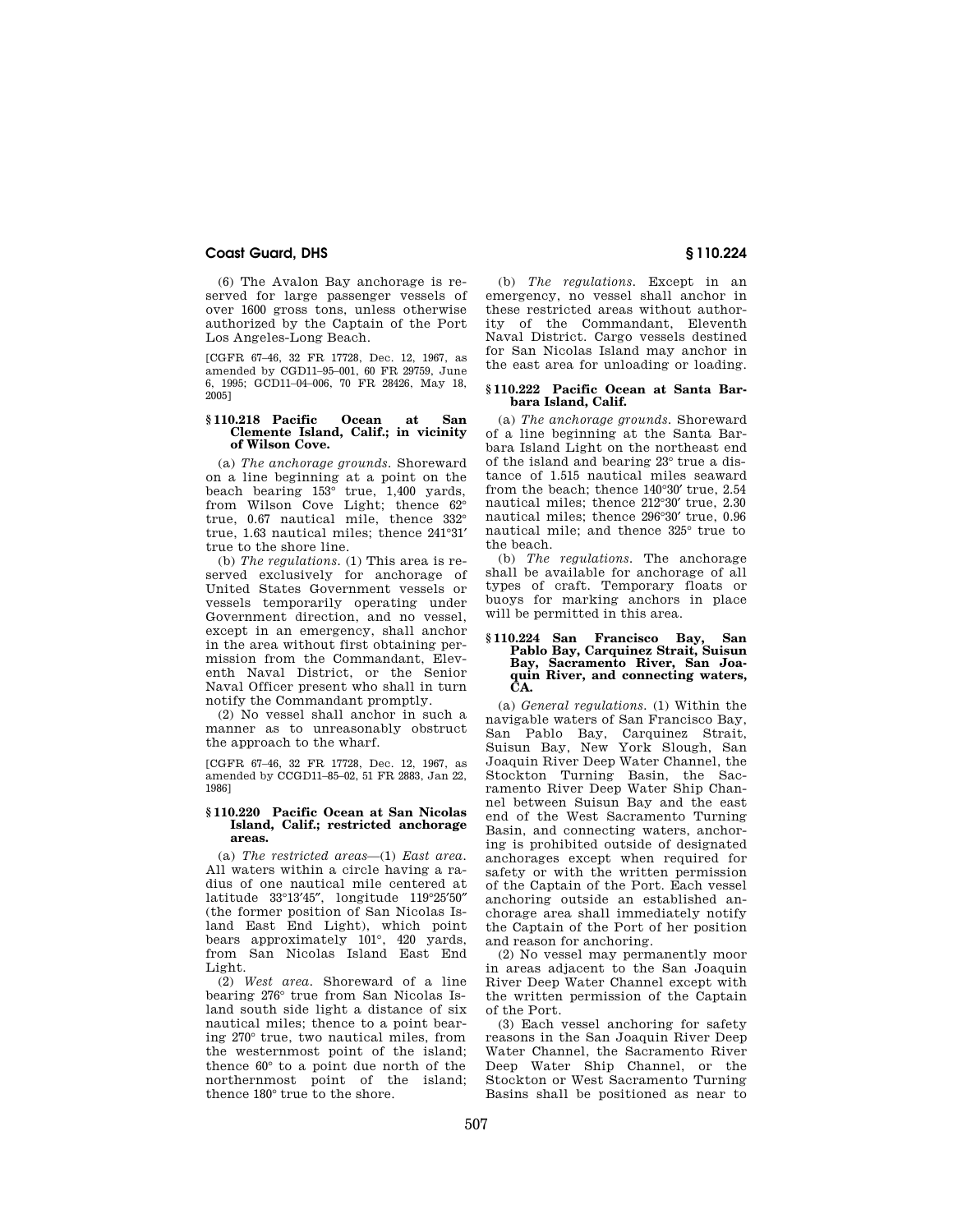the edge of the channel or turning basin as possible so as not to interfere with navigation, or obstruct the approach to any pier, wharf, slip, or boat harbor and shall move as soon as the reason for anchoring no longer exists or when notified to move by the Captain of the Port.

(4) No vessel may anchor within a tunnel, cable, or pipeline area shown on a Government chart.

(5) No vessel may moor, anchor, or tie up to any pier, wharf, or other vessel in such a manner as to extend into an adjacent channel or fairway.

(6) No vessel in such a condition that it is likely to sink or otherwise become a menace or obstruction to navigation or anchorage of other vessels may occupy an anchorage, except when unforeseen circumstances create conditions of imminent peril to personnel and then only for such period as may be authorized by the Captain of the Port.

(7) Each vessel carrying explosives shall only anchor in an explosives anchorage except as authorized by paragraph  $(a)(1)$  or  $(a)(17)$  of this section.

(8) No vessel other than a vessel under Federal supervision may go alongside or in any manner moor to any Government-owned vessel, mooring buoy, or pontoon boom, their anchor cables, or any of their appendages. No vessel other than a vessel under Federal supervision may obstruct or interfere in any manner with the mooring, unmooring, or servicing of vessels owned by the United States.

(9) The Captain of the Port may require any vessel in a designated anchorage area to moor with two or more anchors.

(10) Each vessel that will not have sufficient personnel on board to weigh anchor at any time shall anchor with two anchors with mooring swivel, unless otherwise authorized by the Captain of the Port.

(11) Deep-draft vessels shall take precedence over vessels of lighter draft in the deeper portions of all anchorages. Light-draft barges and vessels shall anchor away from the deeper portions of the anchorage so as not to interfere with the anchoring of deepdraft vessels. Should circumstances warrant, the Captain of the Port may

**§ 110.224 33 CFR Ch. I (7–1–12 Edition)** 

require lighter draft vessels to move to provide safe anchorage, particularly in Anchorages 7 and 9, for deep-draft vessels.

(12) Barges towed in tandem to any anchorage shall nest together when anchoring.

(13) Each vessel that is notified by the Captain of the Port or his authorized representative to shift her position shall promptly shift her position.

(14) No person may use these anchorages for any purpose other than the purpose stated in these anchorage regulations.

(15) Where these regulations require that a vessel notify the Captain of the Port, the operator of the vessel shall transmit such report to the San Francisco Vessel Traffic Service.

NOTE: Vessel Traffic Service guards VHF-FM Channel 13 (156.65 MHz) and Channel 14 (156.70 MHz).

(16) Nothing in this section may be construed as relieving any vessel or the owner or person in charge of any vessel from the penalties of law for obstructing or interfering with range lights or for not complying with the laws relating to lights, day signals, and fog signals and other navigation laws and regulations.

(17) The District Engineer, Corps of Engineers, may issue written permission for anchoring a single barge carrying explosives in quantities considered by the District Engineer as safe and necessary in the vicinity of work being done directly under the District Engineer supervision or under a Department of the Army permit. When issuing such a permit, the District Engineer shall prescribe the conditions under which the explosives must be stored and handled and shall furnish a copy of the permit and a copy of the rules and regulations for storing and handling to the Captain of the Port.

(18) No vessel may anchor in a ''dead ship'' status (propulsion or control unavailable for normal operations) at any anchorage other than in Anchorage 9 as specified in Table 110.224(D)(1) without prior approval of the Captain of the Port.

(b) *Naval anchorages.* In addition to the general regulations in paragraph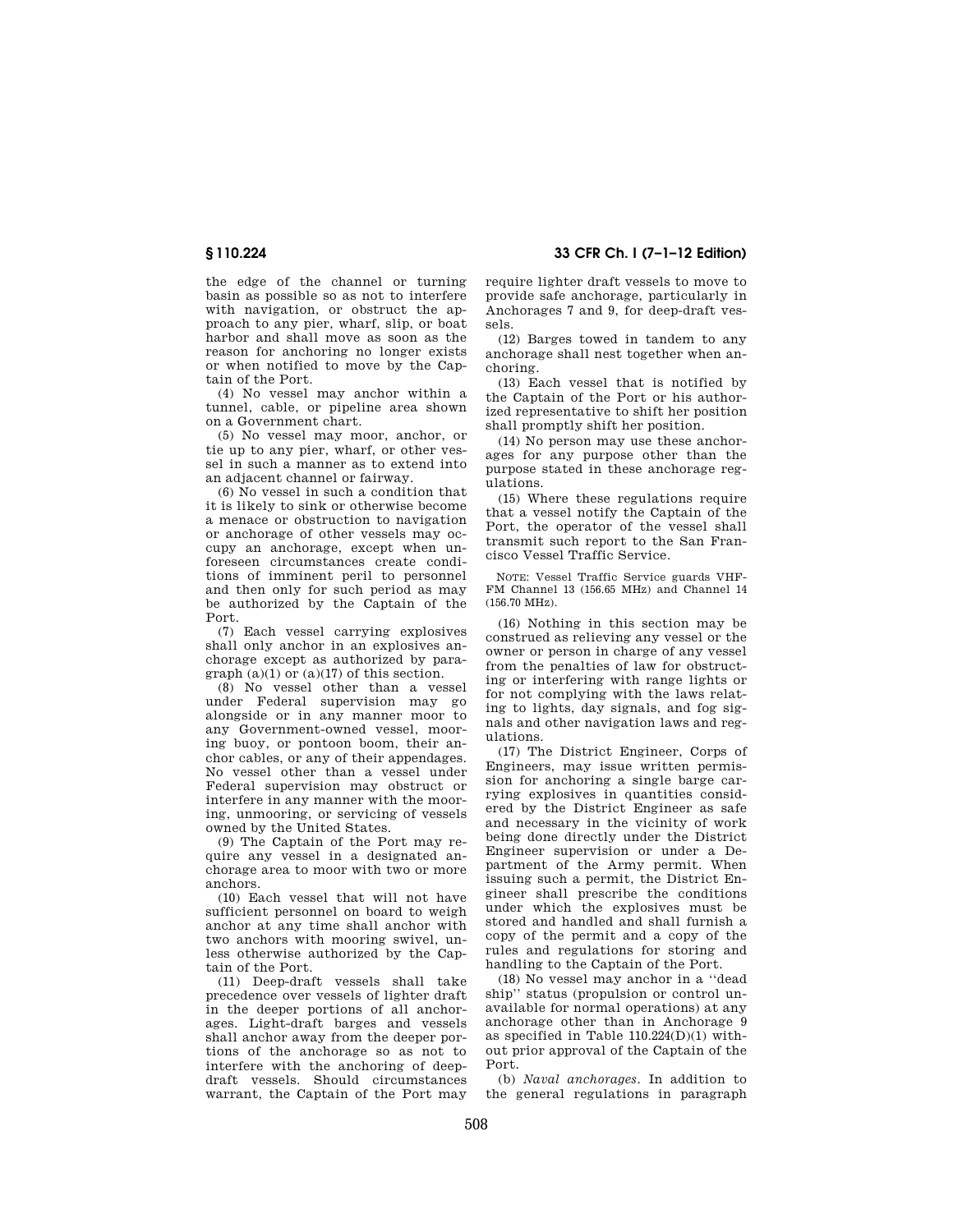(a) of this section, the following regulations apply to each naval anchorage described in this section.

(1) Naval anchorages are intended for public vessels of the United States, but may be used by other vessels when not required for use by public vessels.

(2) Other vessels using a naval anchorage shall promptly notify the Captain of the Port upon anchoring and upon departure and shall be prepared to move within one hour upon notice should the anchorage be required for public vessels.

(c) *Explosive anchorages.* In addition to the general regulations in paragraph (a) of this section, the following regulations apply to each explosives anchorage described in this section.

(1) Explosives anchorages and, where established, surrounding forbidden anchorage zones, are temporarily activated as needed by the Captain of the Port. When not activated, explosives anchorages and surrounding forbidden anchorage zones become part of the general anchorage which encompasses them or, if not located within the boundaries of a general anchorage, become available for general navigation.

(2) Notice of activation and deactivation of explosives anchorages will be disseminated by Coast Guard Broadcast Notice to Mariners.

(3) Each vessel which anchors in an explosives anchorage or surrounding forbidden anchorage zone while such anchorage is not activated shall be prepared to move within one hour if the anchorage is activated.

(4) Unless otherwise authorized by the Captain of the Port:

(i) No vessel may anchor in an activated explosives anchorage except vessels loaded with, loading, or unloading explosives.

(ii) No vessel may enter or remain in an activated explosives anchorage except (A) vessels loaded with, loading or unloading explosives, (B) lighters or barges delivering cargo to or from such vessels, or (C) a tug authorized by paragraph (c)(7)(iii) of this section.

(iii) No vessel carrying explosives or on which explosives are to be loaded may enter or remain in an activated explosives anchorage without written permission from the Captain of the Port. Such a permit must be obtained before entering the anchorage and may be revoked at any time.

(iv) No vessel may anchor in the forbidden anchorage zone surrounding an activated explosives anchorage.

(5) Each vessel loaded with, loading, or unloading explosives, while within an explosives anchorage, shall display by day at her masthead, or at least 10 feet above the upper deck if the vessel has no mast, a red flag at least 16 square feet in area.

(6) Each passing vessel shall reduce speed as necessary so as to insure that its wake does not interfere with cargo transfer operations aboard any vessel displaying a red flag in an explosives anchorage.

(7) The Captain of the Port may:

(i) Issue permission to any vessel carrying flammable solids, oxidizing materials, corrosive liquids, flammable liquids, compressed gases, or poisonous substances to occupy a berth in an activated explosives anchorage. Such a permit must be obtained before entering the anchorage and may be revoked at any time.

(ii) Require any person having business on board a vessel which is loaded with, loading, or unloading explosives to have a document that is acceptable to the Coast Guard for identification purposes and to show that document to the Captain of the Port.

(iii) Require a non-self-propelled vessel, or a self-propelled vessel that is unable to maneuver under its own power, that occupies an activated explosives anchorage to be attended by a tug.

(d) *Anchorage grounds.* (1) Table 110.224(d)(1) lists anchorage grounds, identifies the purpose of each anchorage, and contains specific regulations applicable to certain anchorages.

(2) The geographic boundaries of each anchorage are contained in paragraph (e) of this section.

TABLE 110.224(d)(1)

| General location              | Purpose             | Specific<br>regulations                                           |
|-------------------------------|---------------------|-------------------------------------------------------------------|
| San Francisco Bay<br>do<br>do | General<br>do<br>do | Notes a. b.<br>Do.<br>Note a.<br>Notes a, b, c,<br>d. e.          |
|                               | do<br>do<br>do      | Notes a, b, c,<br>Notes a, b, c,<br>d, e, j, n.<br>Notes a, b. m. |
|                               |                     | do  I                                                             |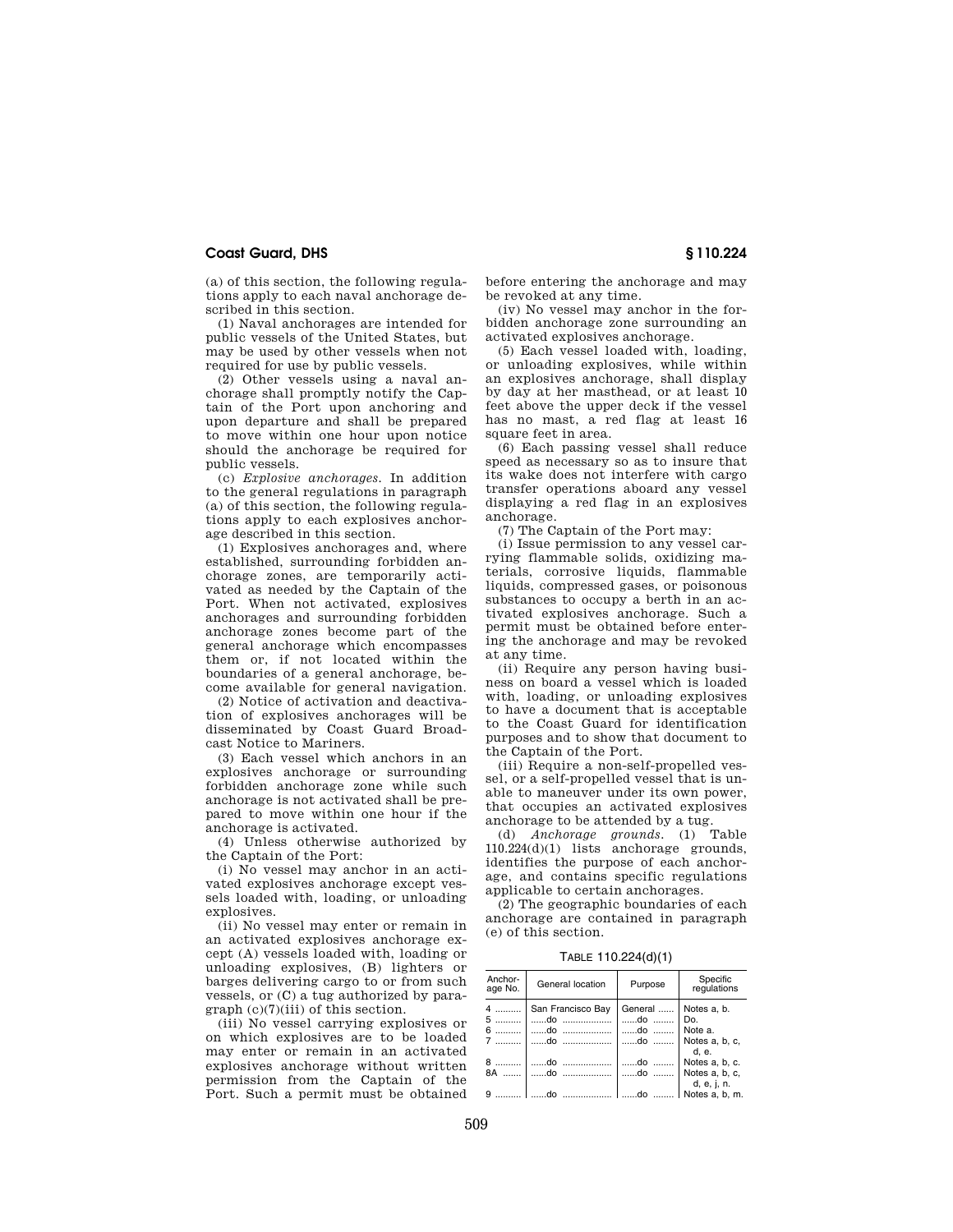TABLE 110.224(d)(1)—Continued

| Anchor-<br>age No.                                                         | General location                                                           | Purpose                                                                                   | Specific<br>regulations                                                                 |
|----------------------------------------------------------------------------|----------------------------------------------------------------------------|-------------------------------------------------------------------------------------------|-----------------------------------------------------------------------------------------|
| $10$<br>$12$<br>$13$<br>$14$<br>$18$<br>$19$<br>$20$<br>21<br>$22$<br>$23$ | do<br>do<br>do<br>do<br>San Pablo Bay<br>do<br>Carquinez Strait<br>Benicia | Naval<br>Explosives<br>do<br>do<br>General.<br>do<br>do.<br>Naval.<br>General.<br>General | Note a.<br>Notes a, f.<br>Notes a, e, g.<br>Notes a, f, h.<br>Note b.<br>Notes c, d, e, |
| 24<br>26<br>27<br>$28$<br>$30$                                             | Carquinez Strait<br>Suisun Bay<br>do<br>San Joaquin River<br>do            | General<br>do<br>do.<br>do.<br>Explosives.                                                | Note j.<br>Note k.                                                                      |

NOTES: a. When sustained winds are in excess of 25 knots each vessel greater than 300 gross tons using this anchorage shall maintain a continuous radio watch on VHF channel 13 (156.65 MHz) and VHF channel 14 (156.70 MHz). This radio watch must be maintained by a person who fluently speaks the English language.

b. Each vessel using this anchorage may not project into adjacent channels or fairways.

c. This anchorage is primarily for use by vessels requiring a temporary anchorage waiting to proceed to pier facilities or other anchorage grounds. This anchorage may not be used by vessels for the purpose of loading any dangerous cargoes or combustible liquids unless authorized by the Captain of the Port.

d. Each vessel using this anchorage may not remain for more than 12 hours unless authorized by the Captain of the Port.

e. Each vessel using this anchorage shall be prepared to move within 1 hour upon notification by the Captain of the Port.

f. The maximum total quantity of explosives that may be on board a vessel using this anchorage shall be limited to 3,000 tons unless otherwise authorized with the written permission of the Captain of the Port.

g. The maximum total quantity of explosives that may be on board a vessel using this anchorage shall be limited to 50 tons except that, with the written permission of the Captain of the Port, each vessel in transit, loaded with explosives in excess of 50 tons, may anchor temporarily in this anchorage provided that the hatches to the holds containing explosives are not opened.

h. Each vessel using this anchorage will be assigned a berth by the Captain of the Port on the basis of the maximum quantity of explosives that will be on board the vessel.

i. [Reserved]

j. Each vessel using this anchorage shall promptly notify the Captain of the Port, upon anchoring and upon departure.

# **§ 110.224 33 CFR Ch. I (7–1–12 Edition)**

k. See §162.270 of this title establishing restricted areas in the vicinity of the Maritime Administration Reserve Fleet.

l. Vessels using this anchorage must exceed 15 feet draft, have engines on standby, and have a pilot on board.

m. Any vessel anchoring in a ''dead-ship'' status shall have one assist tug of adequate bollard pull on standby and immediately available (maximum of 15 minute response time) to provide emergency maneuvering. When the sustained winds are 20 knots or greater, or when the wind gusts are 25 knots or greater, the tug must be alongside.

n. This temporary anchorage will be activated by VTS San Francisco when Anchorages 8 and 9 are at capacity and additional anchorage capacity in the vicinity of Alameda is required. VTS will notify a vessel that this temporary anchorage is activated and available for use when Anchorages 8 and 9 are full, and a vessel requests permission from VTS to anchor in Anchorage 8 or 9.

(e) *Boundaries*—(1) *Anchorage No. 4.*  Bounded by the west shore of San Francisco Bay and the following lines: Beginning on the shore southwest of Point San Quentin at latitude 37°56′28″ N., longitude 122°28′54″ W.; thence eastsoutheasterly to latitude 37°55′55″ N., longitude 122°26′49″ W., thence southwesterly to latitude 37°54′13″ N., longitude 122°27′24″ W., thence southeasterly to the shore of Tiburon Peninsula at Point Chauncey at latitude 37°53′40.5″ N., longitude 122°26′55″ W. When Explosives Anchorage No. 13 is activated by the Captain of the Port, it and the forbidden anchorage zone surrounding it are excluded from Anchorage No. 4.

(2) *Anchorage No. 5, Southampton Shoal.* In San Francisco Bay at Southampton Shoal bounded by a line connecting the following coordinates:

| 37°55'48" N.           | 122°25'52" W; to     |
|------------------------|----------------------|
| $37^{\circ}55'50''$ N. | 122°26'32" W; to     |
| $37^{\circ}54'49''$ N. | 122°26'39" W: to     |
| $37^{\circ}54'03''$ N. | 122°26'06" W; to     |
| 37°53'25" N.           | 122°25'30" W; to     |
| 37°53'23" N.           | 122°25'09" W; to     |
| 37°55'19" N.           | 122°25'33" W: to     |
| 37°55'42" N.           | 122°25'45" W; thence |
|                        | back to              |
| $37^{\circ}55'48''$ N. | 122°25'52" W.        |

(3) *Anchorage No. 6.* Bounded by the east shore of San Francisco Bay and the following lines: Beginning at the shore of the southernmost extremity of Point Isabel at latitude 37°53′46″ N., longitude 122°19′19″ W.; thence westerly along the north shore of Brooks Island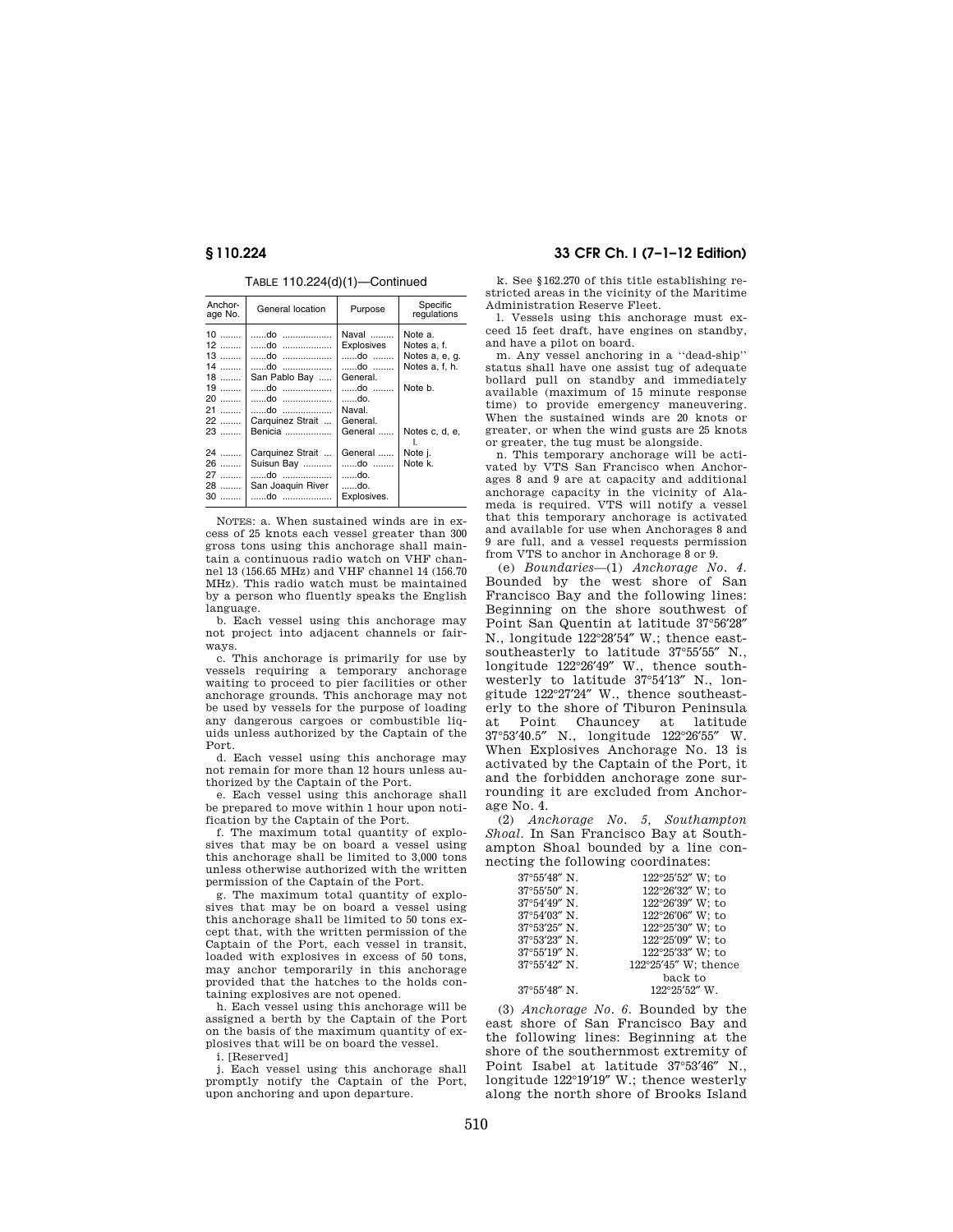to the jetty extending westerly therefrom; thence westerly along the jetty to its bayward end at latitude 37°54′13″ N., longitude 122°23'27" W.; thence<br>south-southeasterly to latitude south-southeasterly to 37°49′53″ N.; longitude 122°21′39″ W.;<br>thence southeasterly to latitude southeasterly 37°49′32.5″ N., longitude 122°21′20.5″ W.; thence easterly to latitude 37°49′34″ N., longitude 122°20′13″ W.; thence eastsoutheasterly to latitude 37°49′30″ N., longitude  $122^{\circ}19'45.5''$  W.; thence east-<br>northeasterly to the shore at northeasterly to the Emeryville at latitude 37°50′04″ N., longitude 122°17′41″ W.; excluding from this area, however, the channel to Berkeley Marina delineated by lines joining the following points:

| $37^{\circ}52'08''$ N.  | $122^{\circ}19'07''$ W.   |
|-------------------------|---------------------------|
| $37^{\circ}52'03''$ N., | $122^{\circ}19'17.5''$ W. |
| $37^{\circ}52'00''$ N., | $122^{\circ}19'15.5''$ W. |
| 37°51'01" N.,           | $122^{\circ}22'07''$ W.   |
| $37^{\circ}50'43''$ N.  | $122^{\circ}22'00''$ W.   |
| $37^{\circ}50'53''$ N.  | $122^{\circ}21'32''$ W.   |
| $37^{\circ}51'47''$ N.  | $122^{\circ}18'59''$ W.   |
|                         |                           |

(4) *Anchorage No. 7, Treasure Island.*  In San Francisco Bay at Treasure Island bounded a line connecting the following coordinates:

| $37^{\circ}49'36''$ N.,   | 122°22'40" W; to     |
|---------------------------|----------------------|
| $37^{\circ}50'00''$ N.    | 122°22'57" W; to     |
| $37^{\circ}50'00''$ N.,   | 122°23'44" W; to     |
| 37°49′22.5″ N.,           | 122°23'44" W; to     |
| $37^{\circ}48'40.5''$ N., | 122°22'38" W; to     |
| $37^{\circ}49'00.0''$ N   | 122°22'16" W; thence |
|                           | along the shore to   |
| 37°49'36" N.,             | 122°22'40" W.        |

(5) *Anchorage No. 8.* In San Francisco Bay bounded by the west shore of Alameda Island and the following lines: Beginning at 37°47′52″ N, 122°19′58″ W; thence west-northwesterly to 37°48′02.5″ N 122°21′01.5″ W; thence west-southwesterly to 37°47′51.5″ N, 122°21′40″ W; thence south-southwesterly to  $37^{\circ}47'35.5''$  N, 122°21′50″ W; thence south-southeasterly to 37°46′40″ N, 122°21′23″ W; thence easterly to 37°46′36.5″ N, 122°19′52″ W; thence northerly to shore at 37°46′53″ N,  $122^{\circ}19'53.5''$  W (NAD 83).

(6) *Anchorage No. 8A.* In San Francisco Bay bounded by the following lines: Beginning at latitude  $37^{\circ}47'35''$  N<br>and longitude  $122^{\circ}21'50''$  W; thence and longitude 122°21′50″ W; thence south-southwesterly 37°47′07″ N and longitude 122°22′09″ W; thence south-southeasterly to latitude 37°46′30″ N and longitude 122°21′57″ W; thence easterly along the northern border of Anchorage 9 to latitude 37°46′26″

N and longitude 122°20′42″ W; thence northerly to latitude 37°46′38″ N and longitude 122°20′42″ W; thence westerly along the southern border of Anchorage 8 to latitude 37°46′41″ N and longitude 122°21′23″ W; thence northwesterly along the southwestern border of Anchorage 8 back to the beginning point (NAD 83).

(7) *Anchorage No. 9.* In San Francisco Bay bounded on the east by the eastern shore of San Francisco Bay and on the north by the southern shore of Alameda Island and a line beginning at 37°46′21.5″ N, 122°19′07″ W; thence westerly to 37°46′30″ N, 122°21′56″ W; thence south-southeasterly to  $37^{\circ}41'45''$  N, 122°20′22″ W (San Bruno Channel Light<br>1): thence south-southeasterly to south-southeasterly to 37°38′38.5″ N, 122°18′48.5″ W (San Bruno Channel Light 5); thence southeasterly to 37°36′05″ N, 122°14′18″ W; thence northeasterly to shore at 37°37′38.5″ N, 122°09′06.5″ W (NAD 83).

(8) *Anchorage No. 10.* In San Francisco Bay bounded by the east shore of Sausalito and the following lines: Beginning on the shore of Sausalito at latitude 37°51′20″ N., longitude 122°28′38″ W.; thence southeasterly to latitude 37°50′57.5″ N., longitude 122°27′57″ W.; thence southwesterly to the shore of Sausalito at latitude 37°50′36″ N., longitude 122°28′34″ W.

(9) *Anchorage No. 12.* In San Francisco Bay east of the city of San Francisco a circular area having a radius of 500 yards centered at latitude 37°44′32.5″ N., longitude 122°20′27.5″ W. A 667-yardwide forbidden anchorage zone surrounds this anchorage.

(10) *Anchorage No. 13.* In San Francisco Bay east of the Tiburon Peninsula a circular area having a radius of 333 yards centered at latitude 37°55′26″ N., longitude 122°27′27″ W. A 667-yardwide forbidden anchorage zone surrounds this anchorage except where such zone would extend beyond the limits of Anchorage No. 4.

NOTE: See §110.224(e)(2) for a description of Anchorage No. 4.

(11) *Anchorage No. 14.* In San Francisco Bay east of Hunters Point an area 1,000 yards wide and 2,760 yards long, the end boundaries of which are semicircles, with a radii of 500 yards and center, respectively at latitude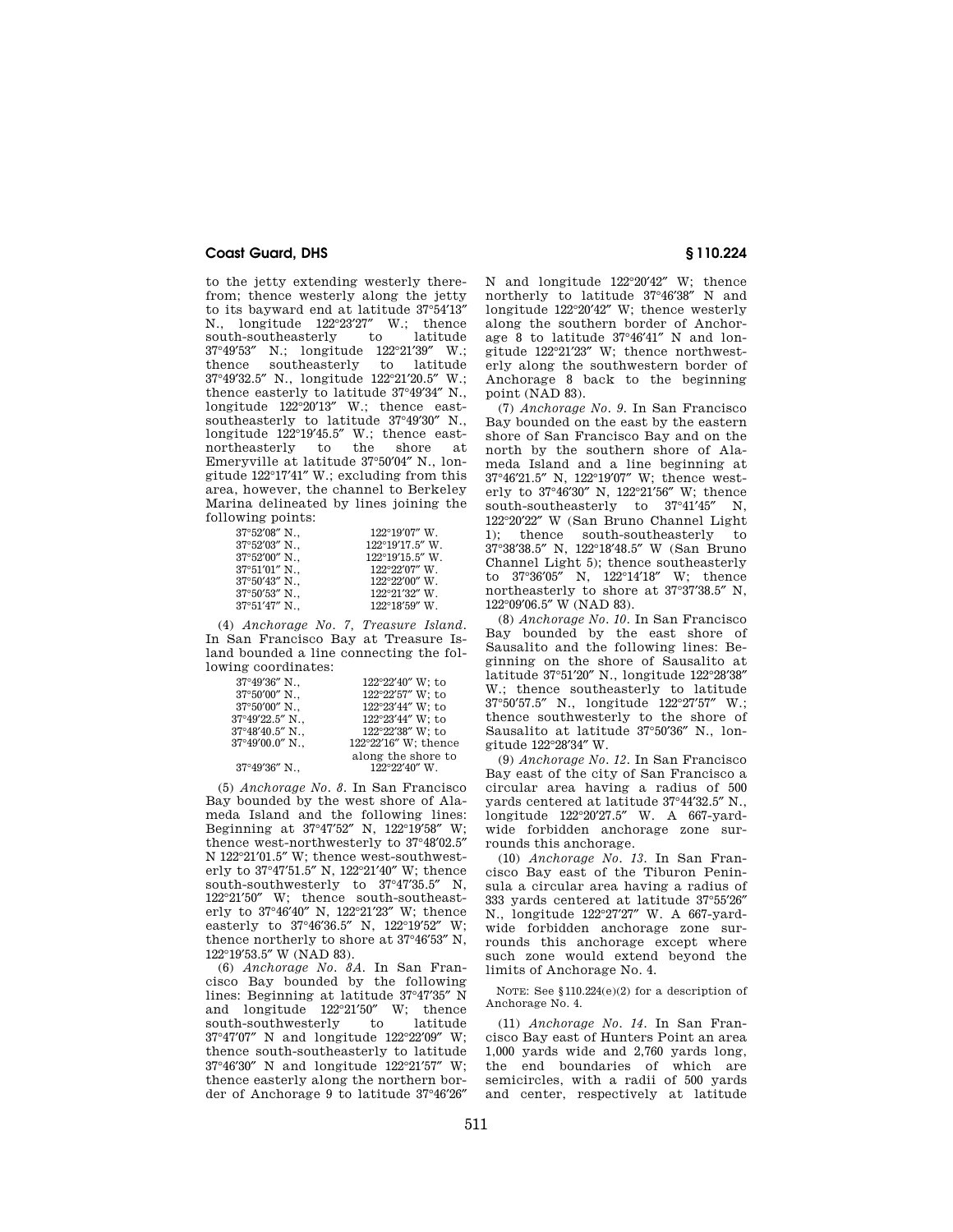37°42′37″ N., longitude 122°19′48″ W. and latitude 37°43′29″ N., longitude 122°19′48″ W. (NAD 83); and the side boundaries of which are parallel tangents joining the semicircles. A forbidden anchorage zone extends 667 yards out from the perimeter on each side.

(12) *Anchorage No. 18.* In San Pablo Bay bounded by the west shore of San Pablo Bay and the following lines: Beginning at the shore at Point San Pedro at latitude 37°59′16″ N., longitude 122°26′47″ W.; thence easterly to latitude 37°59′16″ N., longitude 122°26′26″ W.; thence northerly to latitude 38°03′46″ N., longitude 122°25′52.5″ W.; thence northwesterly to the shore south of the entrance to Novato Creek at latitude 38°05′13.5″ N., longitude 122°29′04″ W.; excluding from this area, however, the channel to Hamilton Field and the extension of this channel easterly to the boundary of the anchorage, and the pipeline area therein.

(13) *Anchorage No. 19.* In San Pablo Bay bounded by the northeast shore of San Pablo Bay and the following lines: Beginning at the shore of Tubbs Island at latitude 38°07′39″ N., longitude 122°25′18″ W.; thence southerly to latitude 38°00′36″ N., longitude 122°25′20″ W.;<br>thence northeasterly to latitude thence northeasterly to latitude 38°03′13″ N., longitude 122°19′46″ W.; thence east-northeasterly to latitude 38°03′37″ N., longitude 122°17′13″ W.; thence northerly to the long dike extending southwesterly from Mare Island at latitude 38°03′52.5″ N., longitude 122°17′10″ W.; thence along the long dike to the shore at Mare Island.

(14) *Anchorage No. 20.* In San Pablo Bay bounded by the southeast shore of San Pablo Bay and the following lines: Beginning at the northeast corner of Parr Terminal No. 4 at Point San Pablo at latitude 37°57′59″ N., longitude  $122^{\circ}25'35''$  W.; thence northeasterly to latitude  $38^{\circ}01'27.5''$  N., longitude N., longitude 122°21′33″ W.; thence east-northeasterly to the Union Oil Co. pier at Oleum at latitude 38°03′18″ N., longitude 122°15′37″ W.; and thence along this pier to the shore.

(15) *Anchorage No. 21.* In San Pablo Bay south of Mare Island a rectangular area beginning at latitude 38°03′56″ N., longitude 122°15′56″ W.; thence easterly to latitude 38°04′02″ N., longitude 122°15′20″ W.; thence southerly to lati-

**§ 110.224 33 CFR Ch. I (7–1–12 Edition)** 

tude 38°03′48″ N., longitude 122°15′16″ W.; thence westerly to latitude 38°03′42″ N., longitude 122°15′52″ W.; thence northerly to the point of beginning.

(16) *Anchorage No. 22, Carquinez Strait.*  In Carquinez Strait an area bounded by a line connecting the following coordinates:

| $38^{\circ}02'36.8''$ N. | $122^{\circ}09'59''$ W; to |
|--------------------------|----------------------------|
| $38^{\circ}02'06.6''$ N. | 122°09'46.7" W; to         |
| $38^{\circ}01'53.8''$ N. | 122°09'00" W: to           |
| $38^{\circ}02'33.9''$ N. | 122°09'00" W; thence       |
|                          | back to                    |
| $38^{\circ}02'36.8''$ N. | $122^{\circ}09'59''$ W.    |

(17) *Anchorage No. 23, Benicia.* In Carquinez Strait an area bounded by a line connecting the following coordinates:

| $38^{\circ}02'33.9''$ N. | $122^{\circ}09'00''$ W: to   |
|--------------------------|------------------------------|
| $38^{\circ}01'53.8''$ N. | 122°09'00" W: to             |
| 38°01'57.4" N.           | $122^{\circ}08'19.3''$ W; to |
| $38^{\circ}02'33''$ N.   | 122°08'18.6" W; thence       |
|                          | back to                      |
| $38^{\circ}02'33.9''$ N. | $122^{\circ}09'00''$ W.      |

(18) *Anchorage No. 24.* Bounded by the north shore of Carquinez Strait and the following points: Beginning on the shore at Dillon Point at 38°03′44″ N, 122°11′34″ W; thence southeasterly to 38°03′21″ N, 122°10′43″ W; thence southeasterly to 38°02′36″ N, 122°10′03″ W (Carquinez Strait Light 23); thence to the shore at the Benicia City Wharf at 38°02′40″ N, 122°09′55″ W (NAD 83).

(19) *Anchorage No. 26.* On the west side of Suisun Bay, adjacent to and northeast of the city of Benicia within the following boundaries:Beginning on the shore northeast of Army Point at latitude 38°02′54″ N., longitude 122°07′37″ W.; thence south-southeasterly along the Southern Pacific bridge to latitude 38°02′38″ N., longitude 122°07′24″ W.; thence easterly to latitude 38°02′42″ N., longitude 122°07′07.5″ W.; thence northeasterly to latitude 38°05′42″ N., longitude 122°04′06″ W.; thence northwesterly to the shore at latitude 38°05′58″ N., longitude 122°04′28″ W.; thence along the shore to the point of beginning.

(20) *Anchorage No. 27.* In the northeast portion of Suisun Bay bounded by the north shore and the following lines: Beginning on the shore of Grizzly Island at latitude 38°08′13″ N., longitude 122°02′42.5″ W.; thence southerly to tripod at Preston Point on Roe Island at latitude 38°04′16″ N., longitude 122°02′42″ W.; thence along the south shore of Roe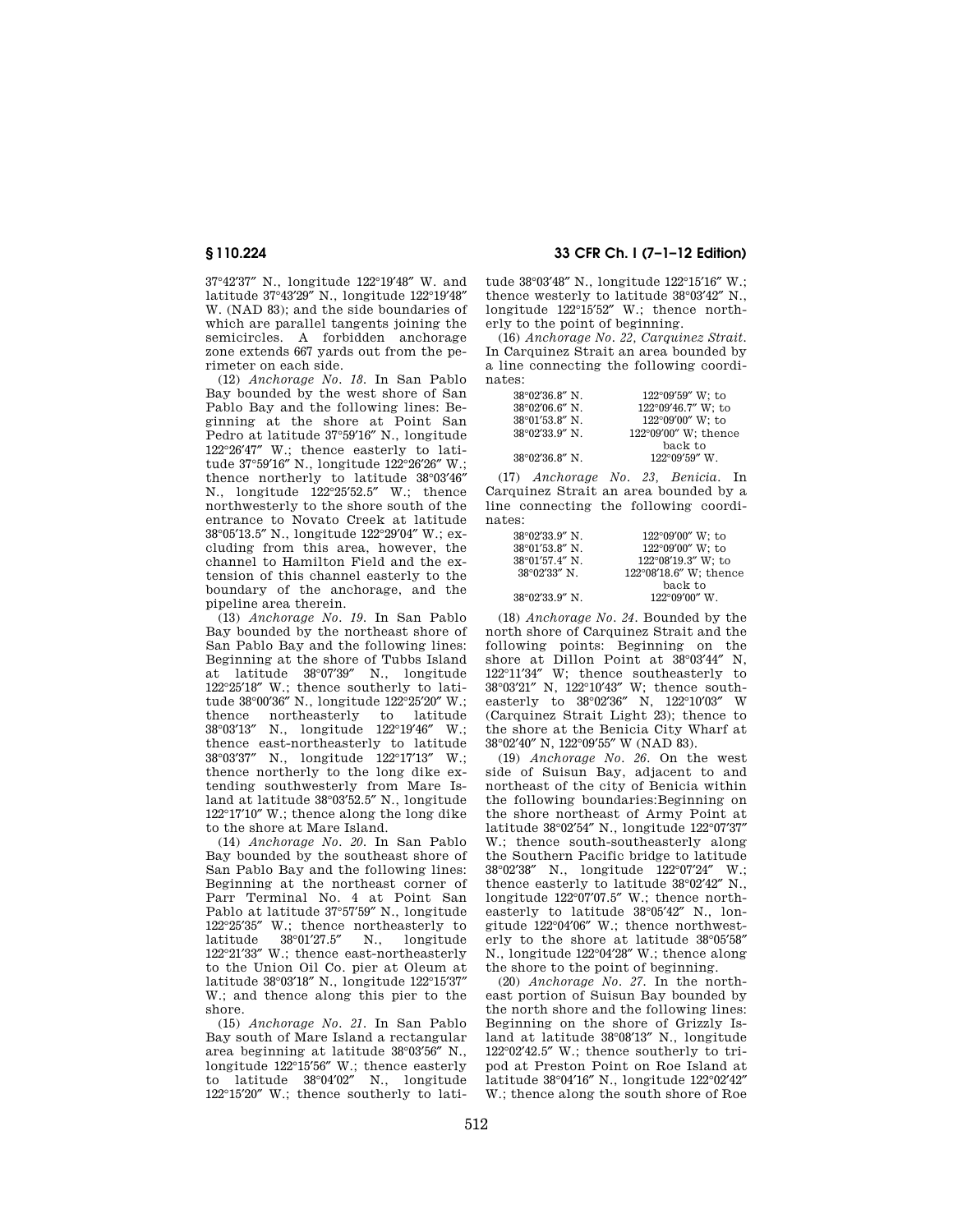Island to latitude 38°04′05″ N., longitude 122°01′35″ W.; thence east-southeasterly to latitude 38°03′42.5″ N., longitude 121°58′54″ W.; thence easterly to the shore of Chipps Island at latitude 38°03′42.5″ N., longitude 121°55′05″ W.

(21) *Anchorage No. 28.* The area bounded on the east by the shore of Lower Sherman Island and the following lines: Beginning at Point Sacramento on Lower Sherman Island at latitude 38°03′45″ N., longitude 121°50′17.5″ W.; thence southwesterly to latitude 38°03′37.5″ N., longitude 121°50′31″ W.; thence south-southeasterly to latitude 38°02′11″ N.; longitude 121°49′58″ W.; thence to the shore of Lower Sherman Island at latitude 38°02′23″ N., longitude 121°49′49″ W.

(22) *Anchorage No. 30.* The portion of the Old San Joaquin River Channel bounded on the west by the shore of Mandeville Point and the following lines: Beginning on the shore of Mandeville Point at latitude 38°04′01″ N., longitude 121°32′05″ W.; thence northeasterly to latitude 38°04′07.5″ N., longitude 121°31′58″ W.; thence southeasterly to latitude 38°03′47″ N., longitude 121°31′42.5″ W.; thence westerly to the shore of Mandeville Point at latitude 38°03′47.5″ N., longitude 121°31′56″ W.

### [CGD12 84–07, 51 FR 12315, Apr. 10, 1986]

EDITORIAL NOTE: For FEDERAL REGISTER citations affecting §110.224, see the List of CFR Sections Affected, which appears in the Finding Aids section of the printed volume and at *www.fdsys.gov*.

#### **§ 110.228 Columbia River, Oregon and Washington.**

(a) *Anchorage grounds.*—(1) *Astoria North Anchorage.* An area enclosed by a line beginning northeast of Astoria, Oregon, at latitude 46°12′00.79″ N, longitude 123°49′55.40″ W; thence continuing easterly to latitude 46°12′02.00″ N, longitude 123°49′40.09″ W; thence continuing east-northeasterly to latitude 46°13′14.85″ N, longitude 123°46′27.89″ W; thence continuing south-southeasterly to latitude 46°13'00.56" N, longitude 123°46'16.65" W: thence continuing W: thence southwesterly to latitude 46°11′51.79″ N, longitude 123°49′18.08″ W; thence continuing west-southwesterly to latitude 46°11′46.27″ N, longitude 123°49′43.48″ W; thence continuing west-southwesterly

to latitude 46°11′44.98″ N, longitude 123°49′49.44″ W; thence continuing westerly to latitude 46°11′44.32″ N, longitude 123°49′58.88″ W; thence continuing northeasterly to the point of the beginning.

(2) *Astoria South Anchorage.* An area enclosed by a point beginning eastnortheast of Astoria, Oregon, at lati-<br>tude 46°11'46.95" N. longitude tude 46°11'46.95" N, longitude<br>123°49'13.04" W; thence continuing W; thence northeasterly to latitude 46°13′02.18″ N, longitude 123°45′54.55″ W; thence continuing easterly to latitude 46°13′05.90″ N, longitude 123°45′41.55″ W; thence continuing southeasterly to latitude 46°12′55.16″ N, longitude 123°45′34.31″ W; thence continuing southwesterly to latitude 46°12′24.32″ N, longitude 123°46′34.70″ W; thence continuing westsouthwesterly to latitude 46°11′37.32″ N, longitude 123°49′03.46″ W; thence continuing north-northwesterly to the point of the beginning.

(3) *Longview Anchorage.* An area enclosed by a line beginning southeast of Longview, Washington, at latitude 46°06′28.69″ N, longitude 122°57′38.33″ W; thence continuing northwesterly to latitude 46°06′41.71″ N, longitude 122°58′01.25″ W; thence continuing westerly to latitude 46°07′22.55″ N, longitude 122°59′00.81″ W; thence continuing westerly to latitude  $46^{\circ}07'36.21''$  N, longitude  $122^{\circ}59'19.29''$  W; thence continuing W; thence continuing southwesterly to latitude 46°07″28.44′ N, longitude 122°59′31.18″ W; thence continuing easterly to latitude 46°07′14.77″ N, longitude 122°59′12.70″ W; thence continuing easterly to latitude 46°06′42.01″ N, longitude 122°58′28.41″ W; thence continuing northeasterly to latitude 46°06′34.27″ N, longitude 122°58′14.21″ W; thence continuing northeasterly to latitude 46°06'32.19" N, longitude<br>122°58'08.77" W; thence continuing  $122^{\circ}58'08.77''$  W; thence northeasterly to latitude 46°06′22.44″ N, longitude 122°57′43.27″ W; thence continuing northeasterly to the point of the beginning.

(4) *Kalama Anchorage.* An area to be enclosed by a line beginning northnorthwesterly of Sandy Island at lati-<br>tude 46°01′20.48″ N. longitude  $46°01'20.48''$ 122°52′04.32″ W; thence continuing eastsoutheasterly to latitude 46°00′57.73″ N, longitude 122°51′35.14″ W; thence continuing east-southeasterly to latitude 46°00′53.95″ N, longitude 122°51′30.29″ W;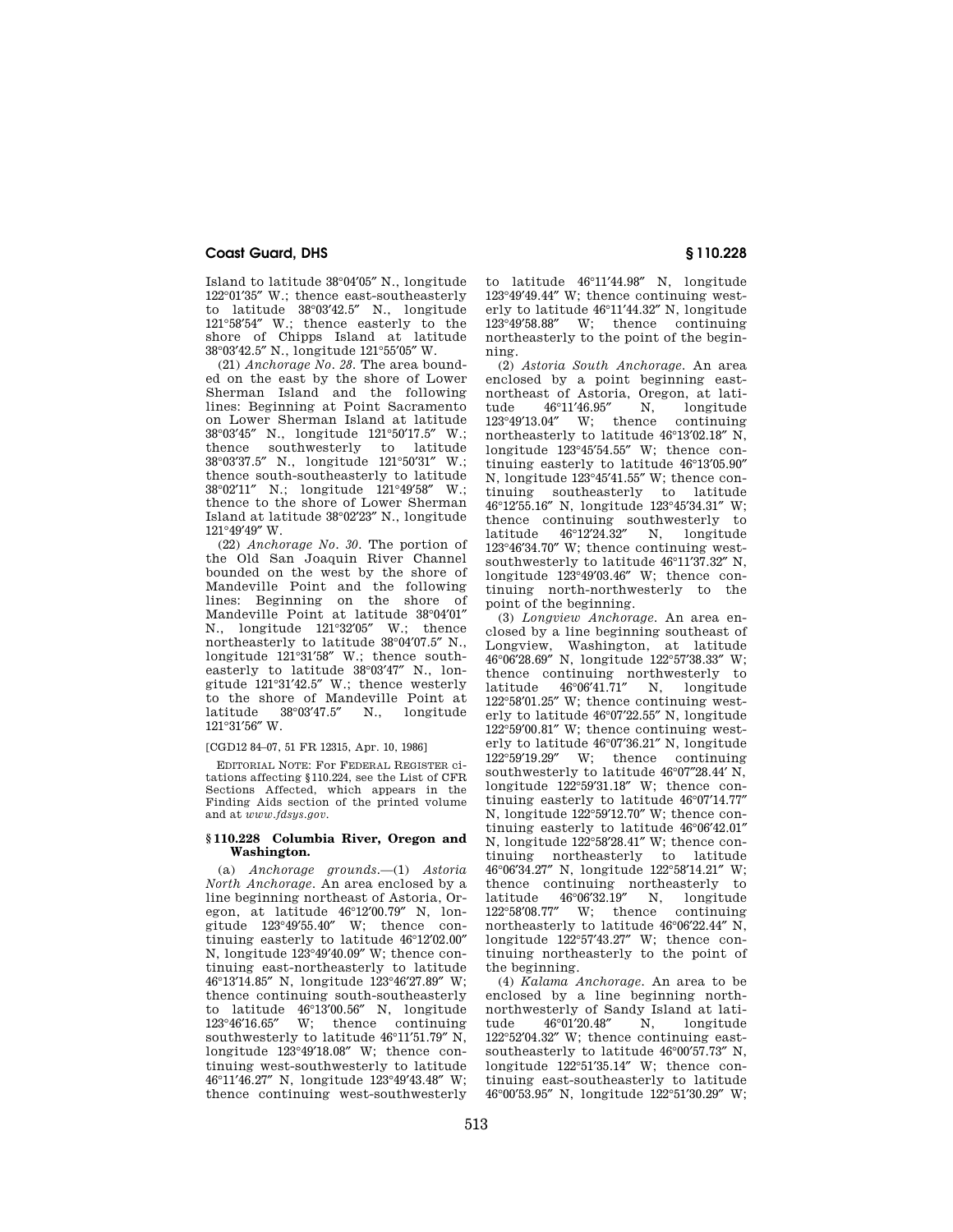thence continuing southeasterly to latitude 46°00′35.10″ N, longitude 122°51′15.37″ W; thence continuing south-southeasterly 45°59′41.48″ N, longitude 122°50′52.40″ W; thence continuing southwesterly to latitude 45°59′38.65″ N, longitude 122°51′05.97″ W; thence continuing north-northwesterly 46°00′36.82″ N, longitude 122°51′30.90″ W; thence continuing west-northwesterly to latitude 46°00′51.32″ N, longitude 122°51′45.44″ W; thence continuing westnorthwesterly to latitude 46°01′24.38″ N, longitude 122°52′21.20″ W; thence continuing northeasterly to the beginning.

(5) *Woodland Anchorage.* An area enclosed by a line beginning northeast of Columbia City, Oregon, at latitude 45°53′55.31″ N, longitude 122°48′17.35″ W; thence continuing easterly to latitude 45°53′57.11″ N, longitude 122°48′02.16″ W; thence continuing south-southeasterly to latitude 45°53′27.16″ N, longitude 122°47′44.28″ W; thence continuing westerly to latitude 45°53′20.16″ N, longitude 122°48′02.37″ W; thence continuing northwesterly to latitude 45°53′41.50″ N, longitude 122°48′13.53″ W; thence continuing northerly to the point of beginning.

(6) *Henrici Bar Anchorage.* An area enclosed by a line beginning west-southwesterly of Bachelor Slough, Washington, at latitude 45°47′24.68″ N, longitude 122°46′49.14″ W; thence continuing east-southeasterly to latitude 45°46′44.95″ N, longitude 122°46′13.23″ W, thence continuing southeasterly to latitude 45°46′25.67″ N, longitude 122°46′00.54″ W; thence continuing<br>south-southeasterly to latitude south-southeasterly 45°46′02.69″ N, longitude 122°45′50.32″ W; thence continuing southerly to lati-<br>tude 45°45′43.66″ N, longitude  $45^{\circ}45'43.66''$  N, longitude<br>33″ W; thence continuing 122°45'45.33" W; thence southerly to latitude 45°45′37.52″ N, longitude 122°45′44.99″ W; thence continuing westerly to latitude 45°45′37.29″ N, longitude 122°45′53.06 W; thence continuing north-northwesterly to lati-<br>tude 45°46'15.94" N longitude tude 45°46′15.94″ N, longitude 122°46′10.25″ W; thence continuing westnorthwesterly to latitude 45°47′20.20″ N, longitude 122°46′59.28″ W; thence continuing easterly to the point of beginning.

(7) *Lower Vancouver Anchorage.* An area enclosed by a line beginning

# **§ 110.228 33 CFR Ch. I (7–1–12 Edition)**

north-northeast of Reeder Point at latitude 45°43′39.18″ N, longitude 122°45′27.54″ W; thence continuing south-southwesterly 45°41′26.95″ N, longitude 122°46′13.83″ W; thence continuing southerly to lati-<br>tude 45°40′35.72″ N, longitude  $45^{\circ}40'35.72''$ 122°46′09.98″ W; thence continuing south-southeasterly 45°40′23.95″ N, longitude 122°46′04.26″ W; thence continuing west-southwesterly to latitude 45°40′20.68″ N, longitude 122°46′16.07″ W; thence continuing northwesterly to latitude 45°40′32.85″ N, longitude 122°46′21.98″ W; thence continuing north-northwesterly to lati-<br>tude  $45^{\circ}41'01.03''$  N, longitude  $45^{\circ}41'01.03''$  N, longitude<br>85" W; thence continuing  $122^{\circ}46'26.85''$  W: thence northerly to latitude 45°41′29.07″ N, longitude  $122^{\circ}46'26.15''$  W; thence continuing north-northeasterly to latitude 45°43′41.27″ N, longitude 122°45′39.87″ W; thence continuing easterly to the point of the beginning. The Vancouver lower anchorage will then resume slightly further upstream at an area north of Kelly point and will be enclosed by a line starting at latitude 45°40′10.09″ N, longitude 122°45′57.53′ W; thence continuing southeasterly to latitude 45°39′42.94″ N, longitude 122°45′44.34″ W; thence continuing west-southwesterly to latitude 45°39′40.07″ N, longitude 122°45′56.34″ W; thence continuing northwesterly to latitude 45°40′06.75″ N, longitude 122°46′09.30″ W; thence continuing east-northeasterly to the point of the beginning.

(8) *Kelly Point Anchorage.* An area enclosed by a line beginning northeast of Kelly Point, Oregon, at latitude 45°39′10.32″ N, longitude 122°45′36.45″ W; thence continuing east-southeasterly to latitude 45°39′02.10″ N, longitude 122°45′21.67″ W; thence continuing eastsoutheasterly to latitude 45°38′59.15″ N, longitude 122°45′16.38″ W; thence continuing southwesterly to latitude 45°38′51.03″ N, longitude 122°45′25.57″ W; thence continuing westerly to latitude 45°38′51.54″ N, longitude 122°45′26.35″ W; thence continuing northwesterly to latitude 45°39′06.27″ N, longitude 122°45′40.50″ W; thence continuing north-northeasterly to the beginning point.

(9) *Upper Vancouver Anchorage.* An area enclosed by a line beginning north-northeast of Hayden Island at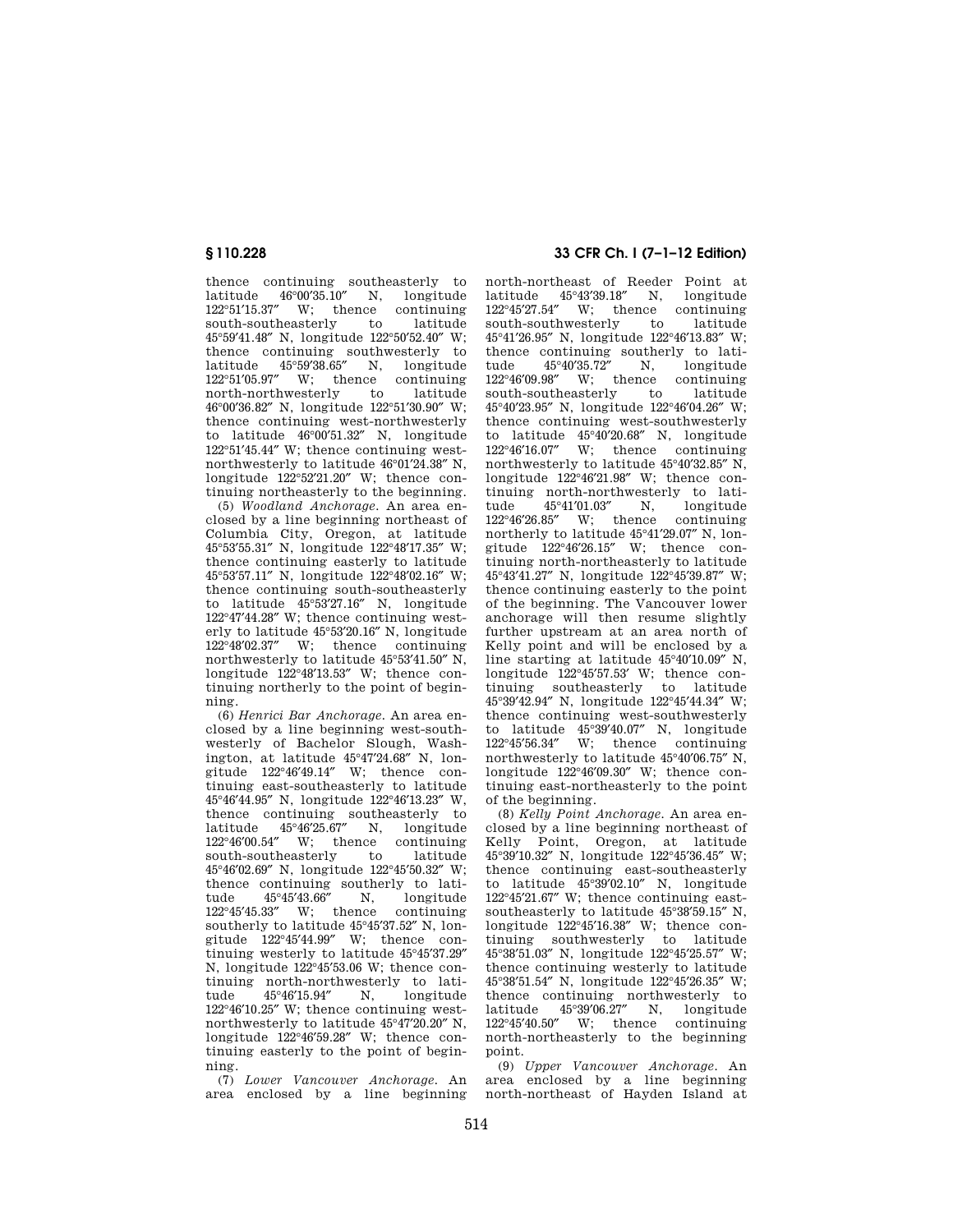latitude  $45^{\circ}38'43.44''$  N, longitude  $122^{\circ}44'39.50''$  W; thence continuing  $122^{\circ}44'39.50''$  W; thence northeasterly to 45°38′26.98″ N, longitude 122°43′25.87″ W; thence continuing east-northeasterly to latitude 45°38′17.31″ N, longitude 122°42′54.69″ W; thence continuing easterly to latitude 45°38′12.40″ N, longitude 122°42′43.93″ W; thence continuing east-southeasterly to latitude 45°37′40.53″ N, longitude 122°41′44.08″ W; thence south-southeasterly to latitude 45°37′36.11″ N, longitude 122°41′48.86″ W; thence continuing westsouthwesterly to latitude 45°37′52.20″ N, longitude 122°42′19.50″ W; thence continuing west-southwesterly to latitude 45°38′10.75″ N, longitude 122°43′08.89″ W; thence continuing southwesterly to latitude 45°38′18.79″ N, longitude 122°43′44.83″ W; thence continuing westerly to latitude 45°38′41.37″ N, longitude 122°44′40.44″ W; thence continuing northeasterly to the point of beginning.

(10) *Cottonwood Island Anchorage.* An area enclosed by a line beginning westsouthwest of Longview, WA at latitude 46°05′56.88″ N, longitude 122°56′53.19″ W; thence continuing easterly to latitude 46°05′14.06″ N, longitude 122°54′45.71″ W; thence continuing east-southeasterly to latitude 46°04'57.12" N, longitude<br>122°54'12.41" W: thence continuing W; thence continuing southeasterly to latitude 46°04′37.55″ N, longitude 122°53′45.80″ W; thence continuing southeasterly to latitude 46°04′13.72″ N, longitude 122°53′23.66″ W; thence continuing southeasterly to<br>latitude  $46^{\circ}03'54.94''$  N, longitude latitude 46°03′54.94″ N, longitude 122°53′11.81″ W; thence continuing southerly to latitude 46°03′34.96″ N, longitude 122°53′03.17″ W; thence continuing westerly to latitude 46°03′32.06″ N, longitude 122°53′19.68″ W; thence continuing north-northwesterly to lati-<br>tude  $46^{\circ}03'50.84''$  N, longitude tude 46°03′50.84″ N, longitude W; thence northwesterly to latitude 46°04′08.10″ N, longitude 122°53′38.70″ W; thence continuing northwesterly to latitude 46°04′29.41″ N, longitude 122°53′58.17″ W; thence continuing north-northwesterly to latitude 46°04′49.89″ N, longitude 122°54′21.57″ W; thence continuing northwesterly to latitude 46°05′06.95″ N, longitude 122°54′50.65″ W; thence continuing northwesterly to latitude 46°05′49.77″ N, longitude 122°56′ 58.12″ W;

thence continuing east-northeasterly to the point of the beginning.

(b) *Regulations.* 

(1) All designated anchorages are intended for the primary use of deepdraft vessels over 200 feet in length.

(2) If a vessel under 200 feet in length is anchored in a designated anchorage, the master or person in charge of the vessel shall:

(i) Ensure that the vessel is anchored so as to minimize conflict with large, deep-draft vessels utilizing or seeking to utilize the anchorage; and

(ii) Move the vessel out of the area if requested by the master of a large, deep-draft vessel seeking to enter or depart the area or if directed by the Captain of the Port.

(3) Vessels desiring to anchor in designated anchorages shall contact the pilot office that manages that anchorage to request an appropriate position to anchor. Columbia River Bar Pilots manage Astoria North Anchorage and Astoria South Anchorage. Columbia River Pilots manage all designated anchorages upriver from Astoria.

(4) No vessel may occupy a designated anchorage for more than 30 consecutive days without permission from the Captain of the Port.

(5) No vessel being laid-up or dismantled or undergoing major alterations or repairs may occupy a designated anchorage without permission from the Captain of the Port.

(6) No vessel carrying a Cargo of Particular Hazard listed in §126.10 of this chapter may occupy a designated anchorage without permission from the Captain of the Port.

(7) No vessel in a condition such that it is likely to sink or otherwise become a hazard to the operation of other vessels shall occupy a designated anchorage except in an emergency and then only for such periods as may be authorized by the Captain of the Port.

(8) Vessels anchoring in Astoria North Anchorage should avoid placing their anchor in the charted cable area.

[USCG–2008–1232, 74 FR 51781, Oct. 8, 2009, as amended by USCG–2010–0351, 75 FR 36282, June 25, 2010]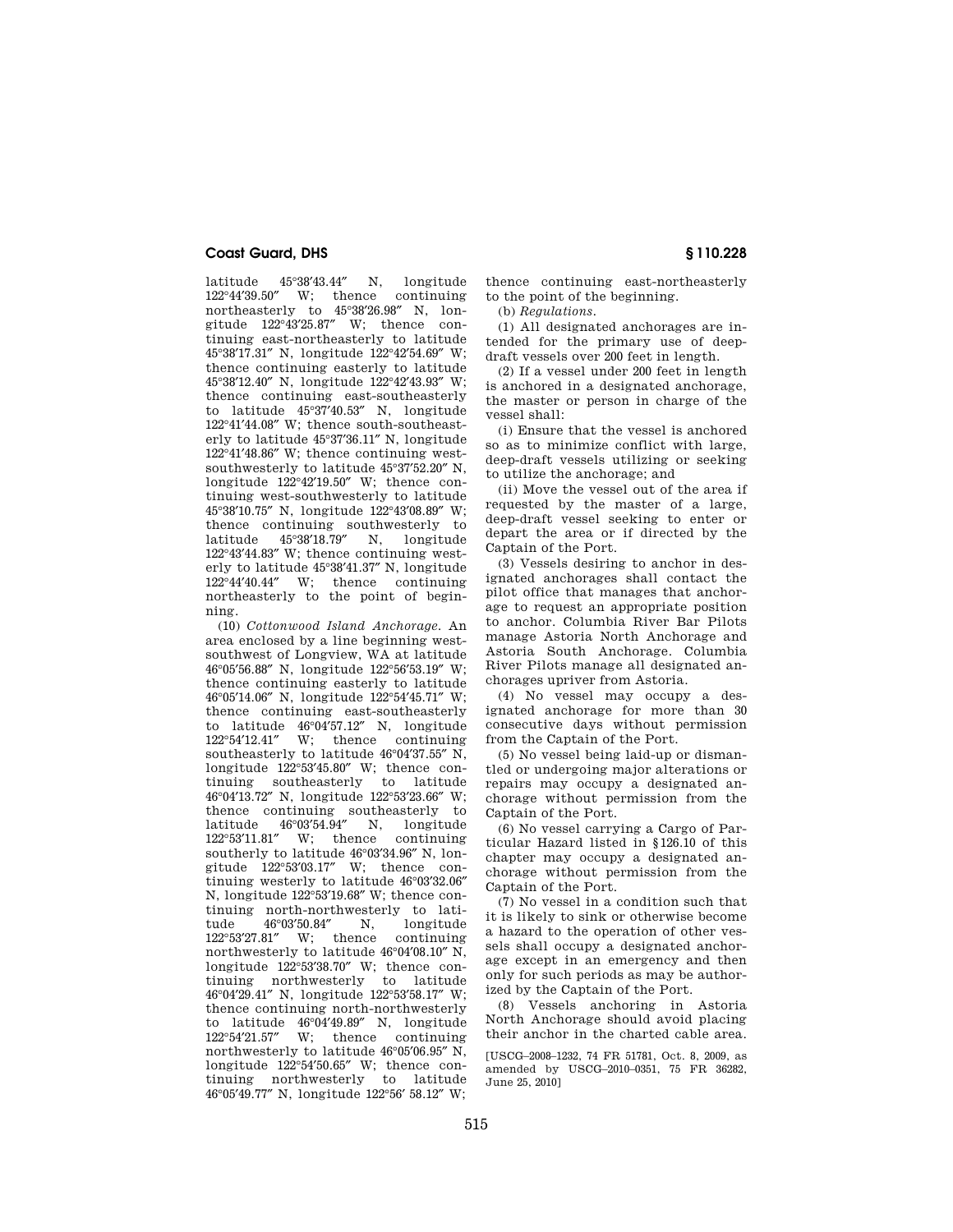# **§ 110.229 33 CFR Ch. I (7–1–12 Edition)**

#### **§ 110.229 Straits of Juan de Fuca, Wash.**

(a) *Anchorage grounds*—(1) *Nonanchorage area (Port Angeles Harbor).* Beginning at a point on the shore at latitude 48°07′04.5″ N., longitude 123°24′15.6″ W.; thence to latitude 48°07′39.1″ N., longitude 123°24′00″ W.; thence to latitude 48°07′36.7″ N., longitude 123°23′46″ W.; thence to a point on the shoreline at latitude 48°06′57.4″ N., longitude 123°24′04″ W.

(b) *The regulations.* (1) No vessel may anchor in this nonanchorage area at any time.

(2) Dragging, seining, fishing, or other activities which may foul underwater installations within this nonanchorage area are prohibited.

(3) Vessels may transit his nonanchorage area, but must proceed by the most direct route and without unnecessary delay.

(4) The city of Port Angeles will mark this area with signs on the shoreline visible (during normal daylight) 1 mile to seaward reading, ''Do not Anchor in This Area.''

[CGD 72–233, 39 FR 41849, Dec. 3, 1974]

#### **§ 110.230 Puget Sound Area, Wash.**

(a) *The anchorage grounds*—(1) *Freshwater Bay emergency explosives anchorage, Strait of Juan de Fuca.* All of Freshwater Bay and adjacent waters shoreward of a line beginning at Observatory Point, latitude 48°09′03″, longitude 123°38′12″, thence due north approximately 1,150 yards to latitude 48°09′36″, longitude 123°38′12″; thence 90°, approximately 6,450 yards, to latitude 48°09′36″, longitude 123°33′27″; thence 180° to the shoreline.

(i) This area does not constitute an explosives anchorage for loading or discharging explosives, but is established exclusively for use by explosives laden vessels enroute to the ammunition dumping area which encounter adverse weather and sea conditions and are forced to await more favorable conditions before proceeding to sea.

(1–a) *Bellingham Bay General Anchorage.* The waters of Bellingham Bay within a circular area with a radius of 2,000 yards, having its center at latitude 48°44′15″, longitude 122°32′25″.

(1–b) *Bellingham Bay Explosives Anchorage.* The waters of Bellingham Bay within a circular area with a radius of 1,000 yards, having its center at latitude 48°42′48″, longitude 122°33′37″.

(2) *Port Townsend Explosives Anchorages*—(i) *Fair weather anchorage area.* A circular area having a radius of 300 yards, whose center is at latitude 48°06′26″, longitude 122°43′46″.

(ii) *Foul weather anchorage area.* A circular area having a radius of 300 yards, whose center is at latitude 48°04′05″, longitude 122°44′52″.

(3) *Holmes Harbor General Anchorage.*  All of Holmes Harbor lying southerly of a line ranging 310° through Hackney Island, between the shores of Whidbey Island.

(4) *Port Gardner General Anchorage, Possession Sound.* Beginning at a point bearing 211°, 560 yards, from Snohomish River Light 5; thence 180°, 675 yards; thence 216°, 250 yards; thence 254°, 800 yards; thence 302°, 1,700 yards; thence 49°, 1,280 yards; thence approximately 115°, 1,525 yards, to the point of beginning.

(5) [Reserved]

(6) *Thorndike Bay Emergency Explosives Anchorage, Hood Canal.* Beginning at a point bearing 267°, 3,500 yards, from Hood Canal Light 7; thence 180°, 1,000 yards to a point approximately 251°, 3,725 yards, from Hood Canal Light 7; thence 270°, 1,350 yards to a point approximately 256°, 5,000 yards, from Hood Canal Light 7; thence due north 1,000 yards, to a point approximately 268°, 4,900 yards, from Hood Canal Light 7; thence approximately 90°, 1,350 yards, to the point of beginning.

(7) *Smith Cove General Anchorage (west), Elliott Bay.* Shoreward of a line beginning at Fourmile Rock Light; thence to a point bearing 207°, 1,100 yards, from Fourmile Rock Light; thence southeasterly to a point bearing 6°30′, 2,075 yards, from Duwamish Head Light 2; thence due north to the shore of Smith Cove.

(8) *Smith Cove General Anchorage (east) Elliott Bay.* Shoreward of a line beginning at latitude 47°37′36.3″ N., Longitude 122°22′38″ W.; thence due south 1,350 yards to latitude 47°36′56.6″ N., Longitude 122°22′38″ W.; thence due east to the shore at latitude 47°36′56.6″ N., Longitude 122°21′18.8″ W.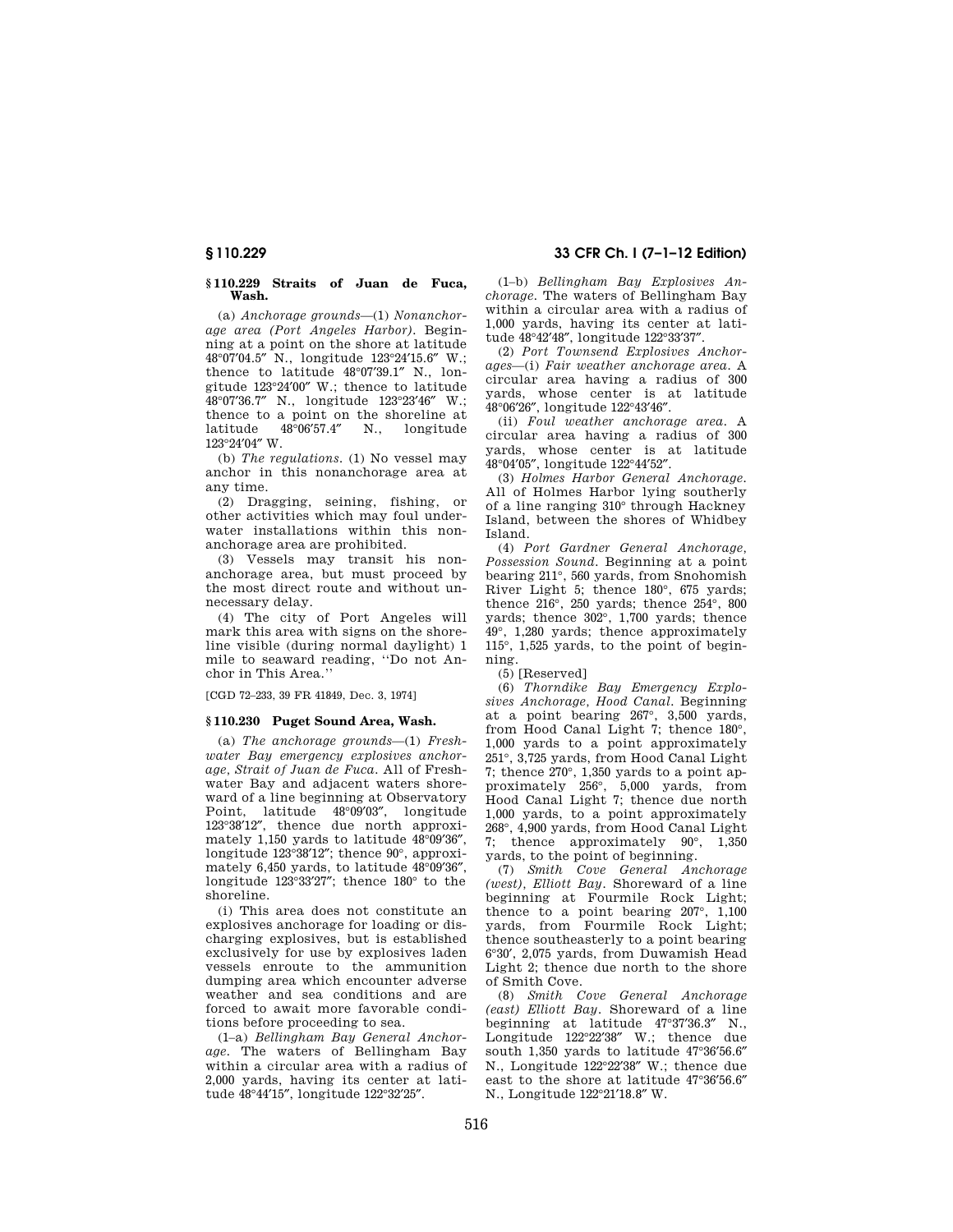(9) *Elliott Bay General Anchorage (east).* Shoreward of a line beginning at the northeast corner of Harbor Island at latitude 47°35′26.2″ N., longitude 122°20′41″ W.; thence due north 1,025 yards to latitude 47°35′56.5″ N., longitude 122°20′41″ W.; thence due west on said line to its intersection with the east line of the West Waterway at latitude 47°35′56.5″ N., longitude 120°21′25.5″ W.; thence due south to the northwest corner of Harbor Island at latitude 47°35′17.3″ N., longitude 122°21′25.5″ W.

(10) *Elliott Bay General Anchorage (west).* Shoreward of a line beginning at<br>latitude  $47^{\circ}35'067''$  N longitude latitude 47°35′06.7″ N., longitude 122°21′36.8″ W.; thence due north to latitude 47°35′46″ N., longitude 122°21′36.8″ W.; thence on a bearing 335° T for 400 yards to latitude 47°35′56.5″ N., longitude 122°21′44″ W.; thence due west to Duwamish Head Light; thence due south to the shoreline.

(11) *Orchard Point General Anchorage, Puget Sound.* Beginning at Orchard Point Light; thence 106°, two miles; thence 180° to the northern shore of Blake Island; thence west and south along the shoreline to the southern end of Blake Island at approximate longitude 122°29′16″; thence 250° to the dock at Harper; thence westerly and northerly along the shoreline to the point of beginning.

(12) [Reserved]

(13) *Commencement Bay General Anchorage.* A quadrilateral area bounded as follows: Beginning at latitude 47°17′37″ N., longitude 122°26′00″ W.; thence due south to latitude 47°17′19″ N., longitude 122°26′00″ W.; thence due east to a point bearing 286° T from Hylebos Waterway Light 1 at a distance of 450 yards; thence due north to latitude 47°17′33″ N., longitude 122°25′00″ W.; thence west northwest to the point of beginning.

(14) *Cherry Point General Anchorage.*  The waters within a circular area with a radius of 0.8 nautical mile, having its center at latitude 48°48′30″ N., longitude 122°46′00″ W.

(15) *Anacortes General Anchorages.* (i) *Anacortes East (ANE) Anchorage Area.*  The waters within a circular area with a radius of 600 yards, having its center at 48°31′27″ N., 122°33′45″ W. [Datum: NAD 1983].

(ii) *Anacortes Center (ANC) Anchorage Area.* The waters within a circular area with a radius of 600 yards, having its center at 48°30′54″ N, 122°34′06″ W. [Datum: NAD 1983].

(iii) *Anacortes West (ANW) Anchorage Area.* The waters within a circular area with a radius of 600 yards, having its<br>center at  $48^{\circ}31'09''$  N.  $122^{\circ}34'55''$  W. center at  $48^{\circ}31'09''$ [Datum: NAD 1983].

(16) *Cap Sante Tug and Barge General Anchorage.* The Cap Sante Tug and Barge General Anchorage includes all waters enclosed by a line connecting the following points:  $48^{\circ}31'16''$  N, 122°36′00″ W, which is approximately the northeast tip of Cap Sante; then southeast to 48°30'53" N, 122°35'28" W; then west southwest to 48°30′45″ N, 122°35′52″ W, approximately the south tip of Cap Sante; then north along the shoreline to the point of origin. [Datum: NAD 1983].

(17) *Hat Island Tug and Barge General Anchorage.* The Hat Island Tug and Barge General Anchorage includes all waters enclosed by a line connecting the following points: 48°31′19″ N, 122°33′04″ W, near the west side of Hat Island; then southwest to 48°30′37″ N, 122°33′38″ W; then east to 48°30′37″ N, 122°32′00″ W; then northwest to the point of origin. [Datum: NAD 1983].

(b) *The regulations.* (1) No vessel shall anchor in any general anchorage described in paragraph (a) of this section without prior permission from the Captain of the Port (COTP), or his authorized representative. Vessel Traffic Service Puget Sound is designated as the COTP's authorized representative. All vessels should seek permission at least 48 hours prior to arrival at the anchorage area in order to avoid unnecessary delays.

(i) Except for the Anacortes General Anchorages, a berth in a general anchorage, if available, may be assigned to any vessel by the Captain of the Port or his authorized representative upon application and he may grant revocable permits for the continuous use of the same berth. For the Anacortes General Anchorages, the following hierarchy will be applied for assignment of a berth: tankers conducting lightering operations, then loaded tankers, and then all other vessels.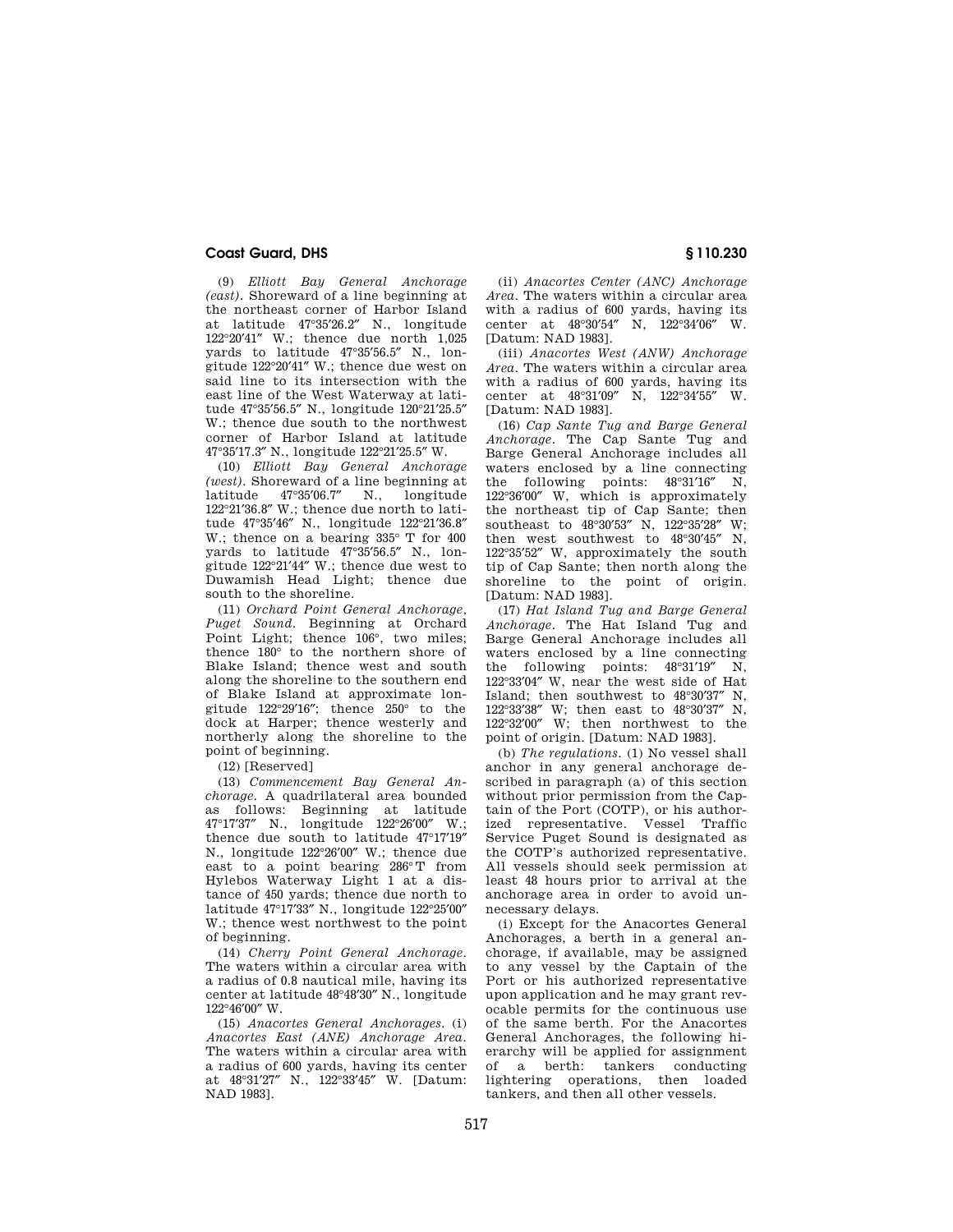(ii) Tugs and oil barges using the Cap Sante and Hat Island General Anchorages are exempt from the requirement to obtain the COTP's permission.

(2) Except for the Anacortes General Anchorages, no vessel shall occupy any general anchorage for a period longer than 30 days unless a permit is obtained from the Captain of the Port for that purpose. There is a 10 days maximum stay at the Anacortes East and Anacortes Center general anchorages, and 6 day maximum stay at the Anacortes West general anchorage.

(3) The COTP or his authorized representative may require vessels to depart from the Anacortes General Anchorage before the expiration of the authorized or maximum stay. The COTP or his authorized representative will provide at least 24-hour notice to a vessel required to depart the Anacortes General Anchorage.

(4) No vessel in a condition such that it is likely to sink or otherwise become a menace or obstruction to the navigation or anchorage of other vessels shall occupy any general anchorage except in an emergency and then only for such period as may be permitted by the Captain of the Port.

(5) Within the Anacortes General Anchorages, lightering operations shall only be conducted in the Anacortes West and Anacortes Center anchorages.

(6) Tugs and barges using the Cap Sante and Hat Island Barge General Anchorages are required to ensure their vessels and barges do not project beyond the holding area's boundaries. The tug must be manned, remain in attendance with the barge and maintain a communications guard with VTS on an appropriate VTS VHF radio working frequency, which is currently channel 5A.

(7) No vessel shall anchor in any general anchorage described in paragraph (a) of this section without prior permission from the Captain of the Port, or his authorized representative. No vessel shall occupy any general anchorage for a period longer than 30 days unless a permit is obtained from the Captain of the Port for that purpose. No vessel in a condition such that it is likely to sink or otherwise become a menace or obstruction to the navigation or anchorage of other vessels shall

**§ 110.230 33 CFR Ch. I (7–1–12 Edition)** 

occupy a general anchorage except in an emergency and then only for such period as may be permitted by the Captain of the Port. A berth in a general anchorage, if available, may be assigned to any vessel by the Captain of the Port upon application and he may grant revocable permits for the continuous use of the same berth.

(8) Explosive anchorages are reserved for vessels carrying explosives. All vessels carrying explosives shall be within these areas when anchored.

(9) Whenever any vessel not fitted with mechanical power, anchors in an explosive anchorage, the Captain of the Port may require the attendance of a tug upon such vessel, when, in his judgment, such action is necessary.

(10) Vessels carrying explosives shall comply with the general regulations in paragraph (b)(1) of this section, when applicable.

(11) Every vessel at anchor in an explosives anchorage shall display by day a red flag at least 16 square feet in area at its mast head or at least 10 feet above the upper deck if the vessel has no mast, and by night a red light in the same position specified for the flag. These signals shall be in addition to day signals and lights required to be shown by all vessels when at anchor.

(12) Every vessel constructed of wood shall, unless there are steel bulwarks or metallic cases or cargo on board, be fitted with radar reflector screens of metal of sufficient size to permit target indication on the radar screen of commercial type radars.

(13) Fishing and navigation by pleasure and commercial craft are prohibited within the area at all times when vessels which are anchored in the area for the purpose of loading or unloading explosives display a red flag by day and a red light by night, unless special permission is granted by the Captain of the Port.

(14) No explosives handling in any explosive anchorage will be undertaken by any vessel unless personnel from the Captain of the Port are on board to supervise the handling of explosives.

(15) No vessel shall remain at anchor in any explosive anchorage unless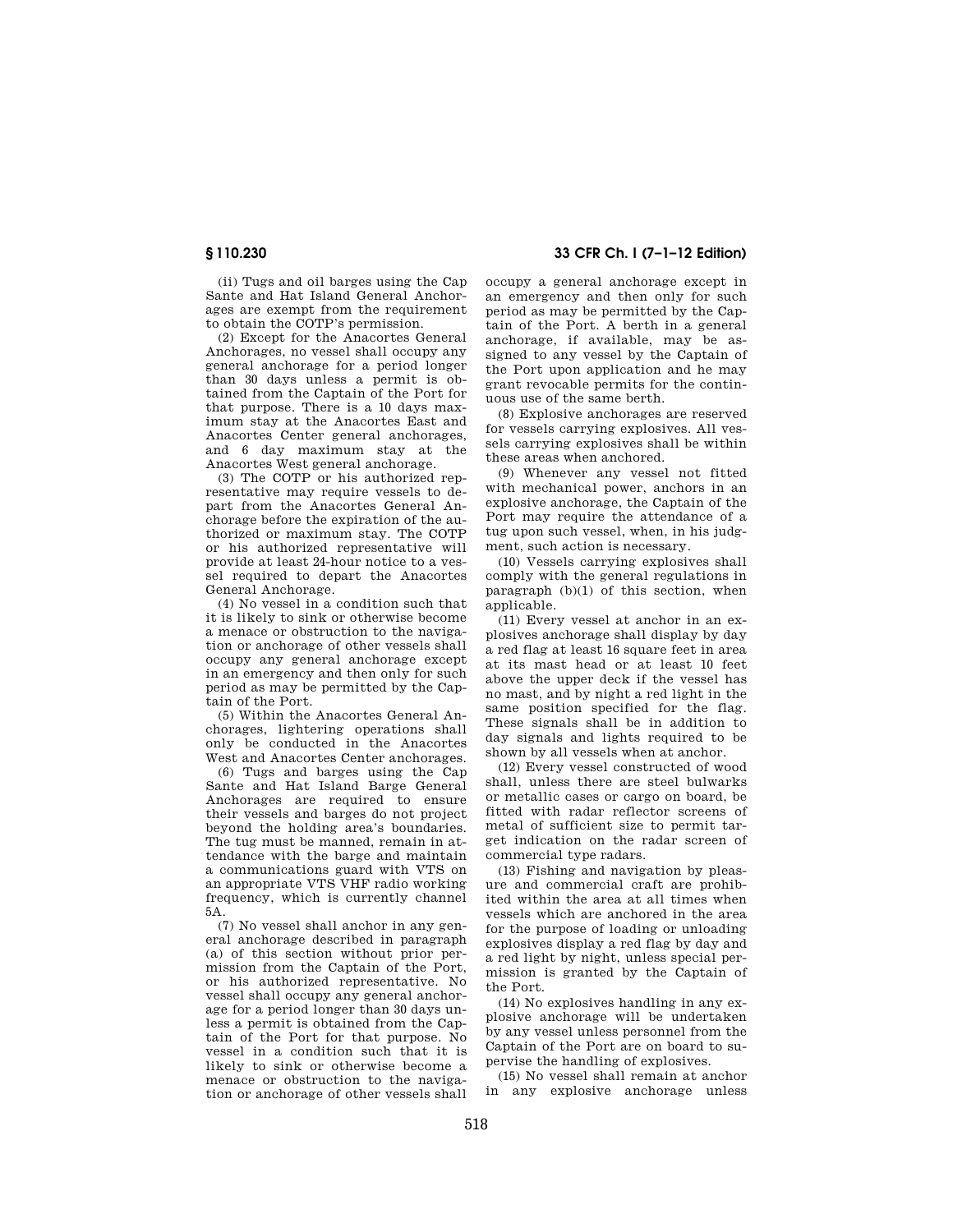### **Coast Guard, DHS § 110.233**

there is on board such vessel a competent watchman or a tug in attendance.

[CGFR 67–46, 32 FR 17728, Dec. 12, 1967]

EDITORIAL NOTE: For FEDERAL REGISTER citations affecting §110.230, see the List of CFR Sections Affected, which appears in the Finding Aids section of the printed volume and at *www.fdsys.gov*.

#### **§ 110.231 Ketchikan Harbor, Alaska, Large Passenger Vessel Anchorage.**

(a) *The anchorage grounds. Ketchikan Harbor, Alaska, Large Passenger Vessel Anchorage.* The waters of Ketchikan Harbor, Ketchikan, Alaska, enclosed by the following boundary lines: A line from Thomas Basin Entrance Light ''2'' to East Channel Lighted Buoy ''4A'', to Pennock Island Reef Lighted Buoy ''PR'', to Wreck Buoy ''WR6'', then following a line bearing 064 degrees true to shore. This anchorage is effective 24 hours per day from 1 May through 30 September, annually.

(b) *The regulations.* (1) When transiting through the anchorage, all vessels using propulsion machinery shall proceed across the anchorage by the most direct route and without unnecessary delay. Sudden course changes within the anchorage are prohibited.

(2) No vessels, other than a large passenger vessel of over 1600 gross tons, (including ferries), may anchor within the anchorage without the express consent of the Captain of the Port, Southeast Alaska.

[CGD17–99–002, 64 FR 29558, June 2, 1999]

#### **§ 110.232 Southeast Alaska.**

(a) *The anchorage grounds*—(1) *Hassler Harbor—explosives anchorage.* The waters of Hassler Harbor within a circular area with a radius of 1,500 yards, having its center at latitude 55°12′52″ N., longitude 131°25′52″ W.

(b) *The regulations.* (1) Except in an emergency, only a vessel that is transporting, loading or discharging explosives may anchor, moor, or remain within the Hassler Harbor explosives anchorage.

(2) A master or person in charge of a vessel shall obtain a written permit from the Captain of the Port, Southeast, Alaska, to anchor, moor, or remain within the explosives anchorage. The vessel shall anchor in the position specified by the permit.

(3) The net weight of the explosives laden aboard all vessels anchored, moored, or remaining within the anchorage shall not exceed 800,000 pounds.

(4) The Captain of the Port, Southeast, Alaska, may require a nonself propelled vessel to be attended by a tug while moored, anchored, or remaining within the explosives anchorage.

(5) A wooden vessel must:

(i) Be fitted with a radar reflector screen of metal of sufficient size to permit target indication on the radar screen of commercial type radar; or

(ii) Have steel bulwarks; or

(iii) Have metallic cases or cargo aboard.

(6) Each vessel moored, anchored, or remaining within the explosives anchorage and carrying, loading, or discharging explosives from sunrise to sunset shall display:

(i) A red flag from the mast; or

(ii) A sign posted on each side of the<br>
vessel reading "Explosive—Keep ''Explosive—Keep Clear—No Smoking or Open Flame'' in letters that are 3 inches or larger and have sufficient contrast with the background to be seen from a distance of 200 feet.

(7) Each vessel moored, anchored, or remaining within the anchorage during the night shall display:

(i) Anchor lights; and

(ii) A 32 point red light located from the mast or highest part of the vessel to be visible all around the horizon for a distance of 2 miles.

[CGFR 71–86A, 36 FR 20603, Oct. 27, 1971, as amended by CGD 77–020, 42 FR 30618, June 16, 1977]

#### **§ 110.233 Prince William Sound, Alaska.**

(a) *The anchorage grounds.* In Prince William Sound, Alaska, beginning at a point at latitude 60°40′00″ N., longitude 146°40′00″ W.; thence south to latitude 60°38′00″ N., longitude 146°40′00″ W.; thence east to latitude 60°38′00″ N., longitude 146°30′00″ W.; thence north to latitude 60°39′00″ N., longitude 146°30′00″ W.; thence northwesterly to the beginning point.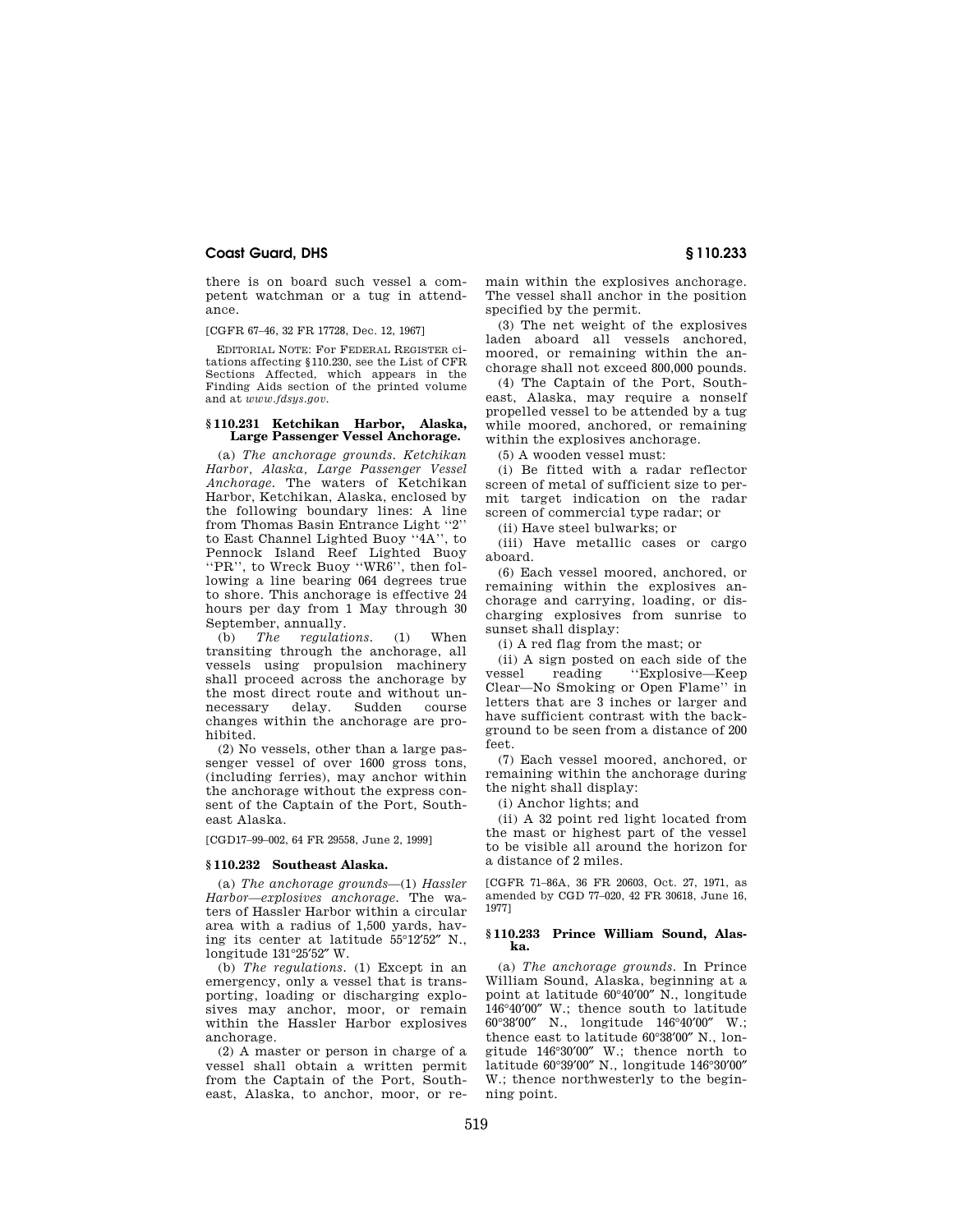(b) *The regulations.* (1) This anchorage area is for the temporary use of vessels during:

(i) Adverse weather or tidal conditions;

(ii) Vessel equipment failure; or

(iii) Delays at Port Valdez;

(2) No vessel may anchor in this anchorage without notifying the vessel traffic center in Valdez; and

(3) Each vessel anchored shall notify the vessel traffic center in Valdez when it weighs anchor.

[CGD 77–144, 43 FR 21459, May 18, 1978]

#### **§ 110.235 Pacific Ocean (Mamala Bay), Honolulu Harbor, Hawaii (Datum: NAD 83).**

(a) The anchorage grounds—(1) Anchorage A. The waters bounded by the arc of a circle with a radius of 350 yards with the center located at:

| Latitude              | Longitude    |
|-----------------------|--------------|
| $21^{\circ}16'57''$ N | 157°53'12" W |

(2) Anchorage B. The waters bounded by a line connecting the following coordinates:

| $21^{\circ}17'06''$ N | $157^{\circ}54'40''$ W; to |
|-----------------------|----------------------------|
| $21^{\circ}17'22''$ N | $157^{\circ}54'40''$ W; to |
| $21^{\circ}17'22''$ N | $157^{\circ}54'19''$ W; to |
| $21^{\circ}17'06''$ N | 157°54'19" W; and          |
|                       | thence to                  |
| $21^{\circ}17'06''$ N | $157^{\circ}54'40''$ W     |

(3) Anchorage C. The waters bounded by the arc of a circle with a radius of 450 yards with the center located at: 21°17'09" N 157°54'55" W

(4) Anchorage D. The waters bounded by the arc of a circle with a radius of 450 yards with the center located at:

# $21^{\circ}17'21''$  N  $157^{\circ}55'20''$  W

(b) The regulations. (1) Anchors must be placed inside the anchorage areas.

(2) The anchorages are general anchorages for commercial vessels. Anchorage A should be used only if Anchorages B, C, and D are full.

(3) No bunkering operations or vessel to vessel transfer of oil in bulk of any kind is permitted within Anchorage A.

(4) Nothing in this section shall be construed as relieving the owner or person in charge of any vessel from complying with the rules of navigation and with safe navigation practice.

(c) Before entering into the anchorage grounds in this section you must

## **§ 110.235 33 CFR Ch. I (7–1–12 Edition)**

first obtain permission from the Captain of the Port Honolulu.

[CGD14–93–003, 59 FR 40820, Aug. 10, 1994, as amended by CGD14–03–001, 68 FR 20346, Apr. 25, 2003]

#### **§ 110.236 Pacific Ocean off Barbers Point, Island of Oahu, Hawaii: Offshore pipeline terminal anchorages.**

(a) *The anchorage grounds*—(1) *Anchorage A.* The waters within an area described as follows: A circle of 1,000 feet radius centered at latitude 21°17′43.6″ N., longitude 158°07′36.1″ W. (Datum NAD 83)

(2) *Nonanchorage area A.* The waters extending 300 feet on either side of a line bearing 059° from anchorage A to the shoreline at latitude 21°18′10.6″ N., longitude 158°06′47.1″ W. (Datum NAD 83)

(3) *Anchorage B.* The waters enclosed by a line beginning at latitude 21°16′20.1″ N., longitude 158°04′59.1″ W.; thence to latitude 21°15′52.5″ N., longitude 158°05′7″ W.; thence to latitude 21°15′59.7″ N., longitude 158°05′35.9″ W.; thence to latitude 21°16′27.4″ N., longitude 158°05′28″ W.; thence to the point of beginning. (Datum NAD 83)

(4) *Nonanchorage area B.* The waters extending 300 feet on either side of a line bearing 334.5° from anchorage B to the shoreline at latitude 21°17′39.1″ N., longitude 158°06′03.2″ W. (Datum NAD 83)

(5) *Anchorage C.* The waters enclosed by a line beginning at latitude 21°16′46.6″ N., longitude 158°04′29.1″ W.; thence to latitude 21°16′46.6″ N., longitude 158°04′02.1″ W.; thence to latitude 21°16′32.6″ N., longitude 158°04′02.1″ W.; thence to latitude 21°16′32.6″ N., longitude 158°04′29.1″ W.; thence to the point of beginning. (Datum NAD 83)

(6) *Nonanchorage area C.* The waters extending 300 feet on either side of a line bearing 306° from anchorage C to the shoreline at latitude 21°17′42.6″ N., longitude 158°05′57.9″ W. (Datum NAD 83)

(7) *Anchorage D.* The waters enclosed by a line beginning at latitude 21°17′48.6″ N., longitude 158°07′10.1″ W.; thence to latitude 21°17′44.6″ N., longitude 158°07′06.1″ W.; thence to latitude 21°17′37.6″ N., longitude 158°07′14.1″ W.;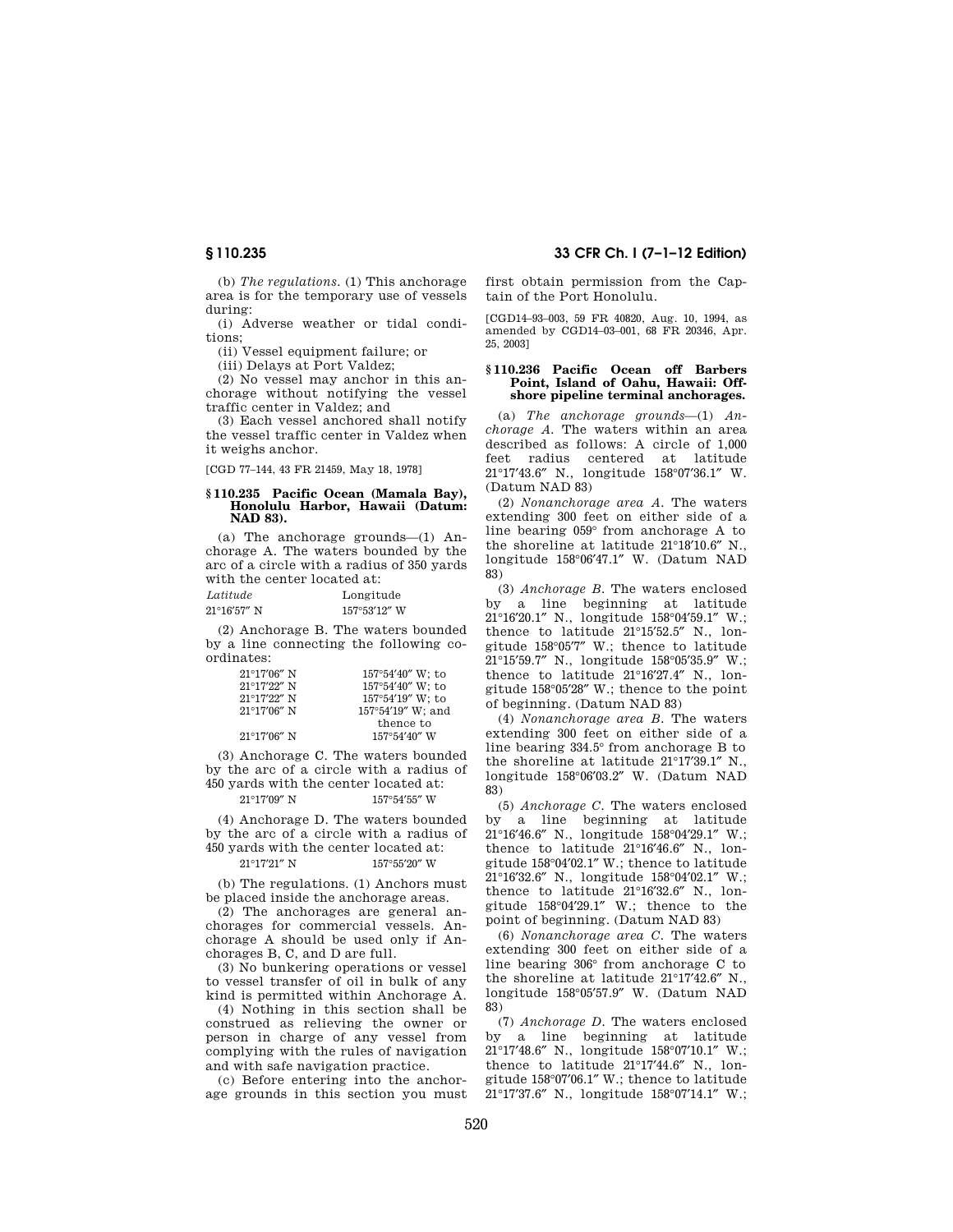#### **Coast Guard, DHS § 110.238**

thence to latitude 21°17′41.6″ N., longitude 158°07′18.1″ W.; thence to the point of beginning. (Datum NAD 83)

(b) *The regulations.* (1) No vessels may anchor, moor, or navigate in anchorages A, B, C, or D except:

(i) Vessels using the anchorages and their related pipelines for loading or unloading;

(ii) Commercial tugs, lighters barges, launches, or other vessels engaged in servicing the anchorage facilities or vessels using them;

(iii) Public vessels of the United States.

(2) When vessels are conducting loading or unloading operations as indicated by the display of a red flag (international code flag B) at the masthead, passing vessels of over 100 gross tons shall not approach within 1,000 yards at a speed in excess of 6 knots.

(3) The owner of any vessel wanting to use an anchorage ground and use of the related pipeline facilities shall notify the Captain of the Port, Honolulu, Hawaii, and the Commanding Officer, U.S. Naval Air Station, Barbers Point, Hawaii, at least 24 hours in advance of desired occupancy of the anchorage ground by the vessel. Such notification must include the maximum height above the waterline of the uppermost portion of the vessel's mast and a description of the masts' lighting including height of the highest anchor light and any aircraft warning lights to be displayed by the vessel at night.

(4) When, in the opinion of the Captain of the Port, or his authorized representative, oil transfer operations within these anchorages could jeopardize the safety of vessels or facilities in the area, or cause an undue risk of oil pollution, such oil transfer operations shall be immediately terminated until such time as the cognizant Coast Guard officer determines that the danger has subsided.

(5) Nonanchorage areas A, B, and C are established for the protection of submerged pipelines. Except for vessels servicing pipeline facilities, no anchoring, dragging, seining or other potential pipeline fouling activities are permitted within these areas.

(6) Nothing in this section shall be construed as relieving the owner or person in charge of any vessel from complying with the rules of the road and safe navigation practice.

(7) The regulations of this section are enforced by the Captain of the Port or his duly authorized representative.

[CGD 73–59R, 38 FR 16777, June 26, 1973, as amended by CGD 96–026, 61 FR 33663, June 28, 1996; USCG–2002–12471, 67 FR 41332, June 18, 2002]

#### **§ 110.237 Pacific Ocean at Waimea, Hawaii, Naval Anchorage.**

(a) *The Anchorage grounds.* All the waters within a circle having a radius of 300 yards centered at latitude 21°56′50.7″ N., longitude 159°41′22.9″ W. (Datum NAD 83)

(b) *The regulation.* Except in an emergency, no vessel except a Naval vessel may anchor or moor in this anchorage without permission of the Captain of the Port, Honolulu, Hawaii.

[CGD 74–187, 41 FR 54176, Dec. 13, 1976, as amended by CGD 96–026, 61 FR 33663, June 28, 1996; USCG–2002–12471, 67 FR 41332, June 18, 2002]

#### **§ 110.238 Apra Harbor, Guam.**

(a) The anchorage grounds (Datum: WGS 84). (1) General Anchorage. The waters bounded by a line connecting the following points:

| $144^{\circ}39'36.8''$ E |
|--------------------------|
| $144^{\circ}39'22.8''$ E |
| $144^{\circ}37'25.4''$ E |
|                          |

and thence along the shoreline to

 $13^{\circ}27'45.5''$  N  $144^{\circ}39'34.8''$  E

and thence to the point of beginning.

(2) Explosives Anchorage 701. The water in Naval Anchorage A bounded by the arc of a circle with a radius of 350 yards and located at:

#### 13°26′54.0″ N 144°37′53.5″ E

(3) Naval Explosives Anchorage 702. The waters in the General Anchorage bounded by the arc of a circle with a radius of 350 yards and with the center located at:

13°27'29.9" N 144°38'13.0" E

(4) Naval Anchorage A. The waters bounded by a line connecting the following points:

| $13^{\circ}26'47.3''$ N | $144^{\circ}37'426''$ E  |
|-------------------------|--------------------------|
| $13^{\circ}27'02.0''$ N | 144°37'42.6" E           |
| $13^{\circ}27'10$ 6" N  | $144^{\circ}39'00.8''$ E |
| $13^{\circ}26'59.6''$ N | 144°39′00.8″ E           |
| $13^{\circ}26'59.6''$ N | 144°39'08.6" E           |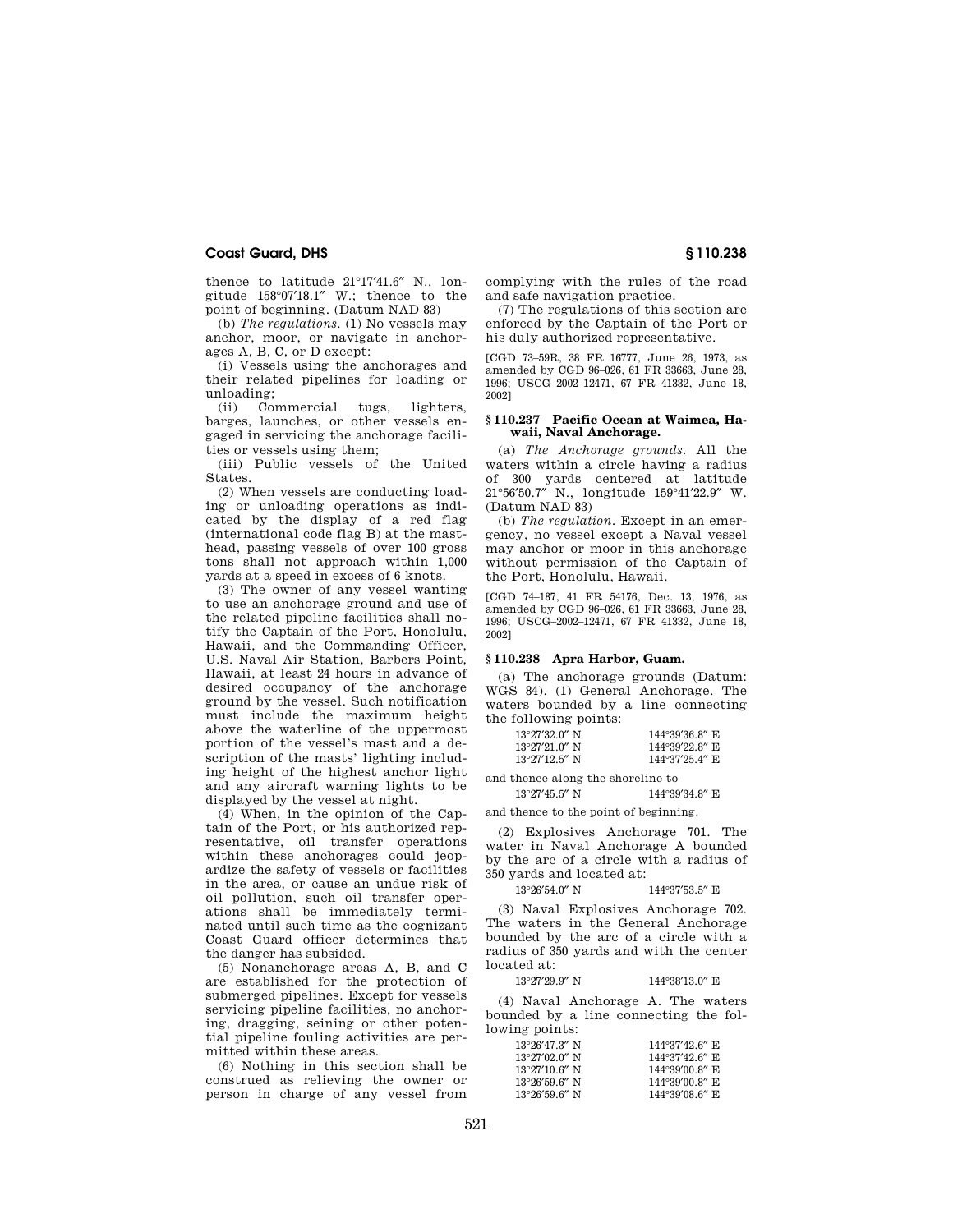| $13^{\circ}26'54.3''$ N | $144^{\circ}39'08.6''$ E |
|-------------------------|--------------------------|
| $13^{\circ}26'54.3''$ N | 144°39′24.2″ E           |
| $13^{\circ}26'42.2''$ N | 144°39'24.2" E           |
| $13^{\circ}26'40.4''$ N | 144°38′01.8″E            |

and thence to the point of beginning.

(5) Naval Anchorage B. The waters bounded by a line connecting the following points:

| $13^{\circ}26'43$ 7" N  | $144^{\circ}39'53.3''$ E |
|-------------------------|--------------------------|
| $13^{\circ}26'53.6''$ N | 144°40′03.8″ E           |
| $13^{\circ}26'51.0''$ N | 144°40′06.0″ E           |
| $13^{\circ}26'41.0''$ N | $144^{\circ}39'56.0''$ E |

and thence along the shoreline to the point of beginning.

(b) *The regulations*—(1) *General Anchorage.* Any vessel may anchor in the General Anchorage except vessels carrying more than 25 tons of high explosives.

(2) *Explosives Anchorage 701.* Vessels carrying more than 25 tons of high explosives must use Anchorage 701, unless otherwise directed by the Captain of the Port.

(3) *Naval Explosives Anchorage 702.* Except Naval vessels using the anchorage as directed by local Naval authorities, no vessel may anchor so that any part of the hull or rigging, or the anchor tackle may extend into Anchorage 702 at any time.

(4) *Naval Anchorages A and B.* (i) Except as provided in paragraph  $(b)(3)(ii)$ of this section, non-naval vessels may not anchor within these anchorages or use the mooring buoys therein without permission of the local Naval authorities obtained through the Captain of the Port. (There is a user charge for the use of these mooring buoys.)

(ii) Small craft that are continuously manned and capable of getting underway may anchor within these anchorages during daylight hours without prior approval of the Captain of the Port.

(5) *General regulations.* (i) Vessels may use the Naval mooring buoys in the General Anchorage without charge for a period up to 72 hours if authorized by the Captain of the Port. Vessels so moored shall promptly move at their own expense upon notification from the Captain of the Port.

(ii) Except for vessels not more than 65 feet in length, all vessels shall anchor in an anchorage ground.

(iii) Vessels anchored in an anchorage ground shall place their anchors

### **§ 110.239 33 CFR Ch. I (7–1–12 Edition)**

within the anchorage ground so that no portion of the hull or rigging at any time extends outside the anchorage ground.

(iv) No vessel may anchor in the harbor for more than 30 consecutive days without permission of the Captain of the Port.

[CDG14–87–02, 52 FR 25864, July 9, 1987, as amended by CGD14–89–01, 55 FR 27465, July 3, 1990]

#### **§ 110.239 Island of Tinian, CNMI.**

(a) The anchorage grounds (based on 1944 Saipan Datum):

(1) *Explosives Anchorage A.* A circular area intersecting the shoreline having a radius of 1,900 yards centered at latitude 14°58′57.0″ N, longitude 145°35′40.8″ E.

(2) *Explosives Anchorage B.* A circular area intersecting the shoreline having a radius of 1,900 yards centered at latitude 14°58′15.9″ N, longitude 145°35′54.8″ E.

(b) The regulations: Explosives Anchorages A and B; with the exception of explosives laden naval vessels at explosives anchorage A and B, no vessel may anchor within these areas without permission of the Captain of the Port. No vessel of more than 500 gross tons displacement may enter these areas except for the purpose of anchoring in accordance with this section.

[CGD 14–87–01, 52 FR 26146, July 13, 1987]

#### **§ 110.240 San Juan Harbor, P.R.**

(a) *The anchorage grounds*—(1) *Temporary Anchorage E (general).* Beginning at a point which bears 262° T, 878 yards from Isla Grande Aero Beacon; thence along a line 75°47′, 498 yards; thence along a line 134°49′, 440 yards; thence along a line 224°49′ to the northerly channel limit of Graving Dock Channel, and thence to the point of beginning.

(2) *Restricted Anchorage F.* Beginning at a point which bears 212°30′, 1,337.5 yards from Isla Grande Light; thence along a line 269°00′, 550 yards; thence along a line 330°00′ to the westerly channel limit of Anegado Channel; and thence along the westerly channel limit of Anegado Channel to the point of beginning.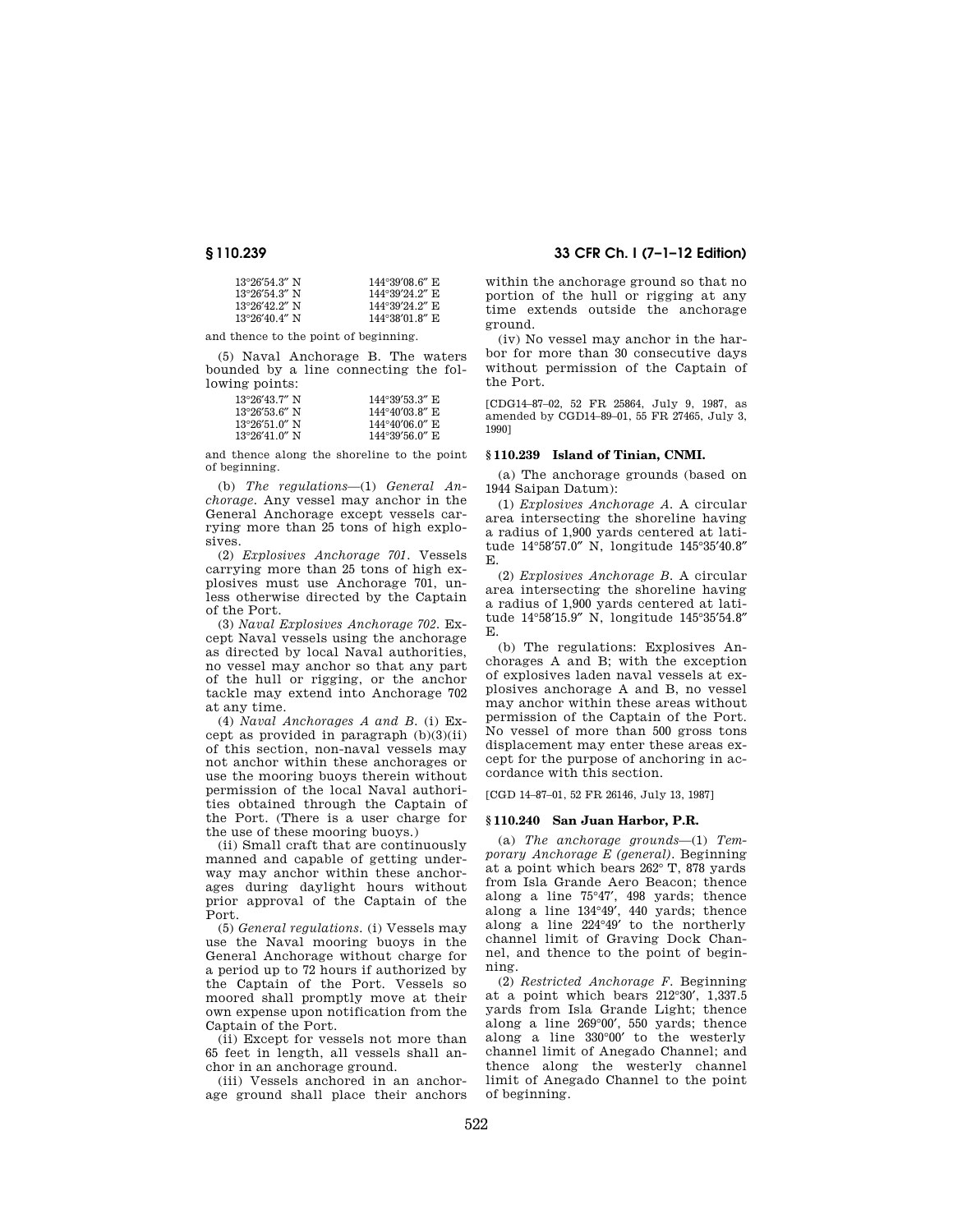### **Coast Guard, DHS § 110.250**

(b) *The regulations.* (1) Vessels awaiting customs or quarantine shall use Temporary Anchorage E. No vessel shall remain in this anchorage more than 24 hours without a permit from the U.S. Coast Guard Captain of the Port.

(2) Restricted Anchorage F shall serve both as an additional general anchorage area in cases where the temporary anchorage is full, and as an explosives anchorage for vessels loading or unloading explosives in quantities no greater than forty (40) tons, Commercial Class ''A'' Explosives, when so authorized by the United States Coast Guard Captain of the Port. No vessel shall enter or anchor therein without first obtaining a permit from the United States Coast Guard Captain of the Port.

[CGFR 67–46, 32 FR 17728, Dec. 12, 1967, as amended by CGD 79–119, 45 FR 32673, May 19, 1980; CGD 7–83–29, 49 FR 48540, Dec. 13, 1984; 50 FR 5580, Feb. 11, 1985]

#### **§ 110.245 Vieques Passage and Vieques Sound, near Vieques Island, P.R.**

(a) *The anchorage grounds*—(1) *Vieques Passage explosives anchorage and ammunition handling berth (Area 1).* A circular area having a radius of 1,700 yards with its center at latitude 18°09′00″ N., longitude 65°32′40″ W.

(2) *Vieques Sound explosives anchorage and ammunition handling berth* (*Area 2*). A circular area having a radius of 2,000 yards with its center at latitude 18°11′48″, longitude 65°26′06″.

(3) *Southern Vieques Passage explosives anchorage and ammunition handling berth* (*Area 3*). A circular area having a radius of 2,000 yards with its center at latitude 18°05′51″, longitude 65°36′14″.

(b) *The regulations.* (1) No vessel or craft shall enter or remain in these anchorages while occupied by vessels having on board explosives or other dangerous cargo. Explosives in quantities no greater than 1,625 short tons will be handled in any area at one time.

(2) The regulations of this section shall be enforced by the Commander, Coast Guard Sector, San Juan, Puerto Rico, and such agencies as he may designate.

[CGFR 67–46, 32 FR 17728, Dec. 12, 1967, as amended by CGD 77–067, 44 FR 50040, Aug. 27, 1979; USCG–2008–0179, 73 FR 35012, June 19, 2008]

#### **§ 110.250 St. Thomas Harbor, Charlotte Amalie, V.I.**

(a) *The anchorage grounds*—(1) *Inner harbor anchorage.* Beginning at a point bearing 85°, 525 yards from the outer end of a pier at latitude 18°20′19″, longitude 64°56′26″ (approximate); thence 146°, 800 yards; thence 70°, 860 yards; thence 340°, 500 yards; and thence to the point of beginning.

(2) *Outer harbor anchorage.* Beginning at Scorpion Rock lighted buoy No. 1 (latitude 18°19′25.6″, longitude 64°55′41.8″); thence 180°, 1,580 yards; thence 264°30′, 2,490 yards; thence due north 1,255 yards; thence due east to the southerly tip of Sprat Point, Water Island; thence to Cowell Point, Hassel Island; and thence to the point of beginning.

(3) *East Gregerie Channel anchorage*  (*general purpose*). Bounded on the northeast by Hassel Island; on the southeast by the northwest boundary of the outer harbor anchorage; on the southwest by Water Island; and on the northwest by a line running from Banana Point, Water Island, 55° to Hassel Island.

(4) *Small-craft anchorage.* All the waters north of a line passing through the outer end of a pier at latitude 18°20′19″, longitude 64°56′26″ (approximate) and ranging 85°.

(5) *Deep-draft anchorage.* A circular area having a radius of 400 yards with its center at latitude 18°19′12.2″, longitude 64°58′47.8″.

(6) *Long Bay anchorage.* The waters of Long Bay bounded on the north by the southerly limit line of Anchorage E, on the west by the easterly limit line of Anchorage A to a point at latitude 18°20′18″, thence to latitude 18°20′13″, longitude 64°55′21″; and thence to the shoreline at latitude 18°20′15″, longitude 64°55′13″.

(b) *The regulations.* (1) The outer harbor anchorage shall be used by vessels undergoing examination by quarantine, customs, immigration, and Coast Guard officers. Upon completion of